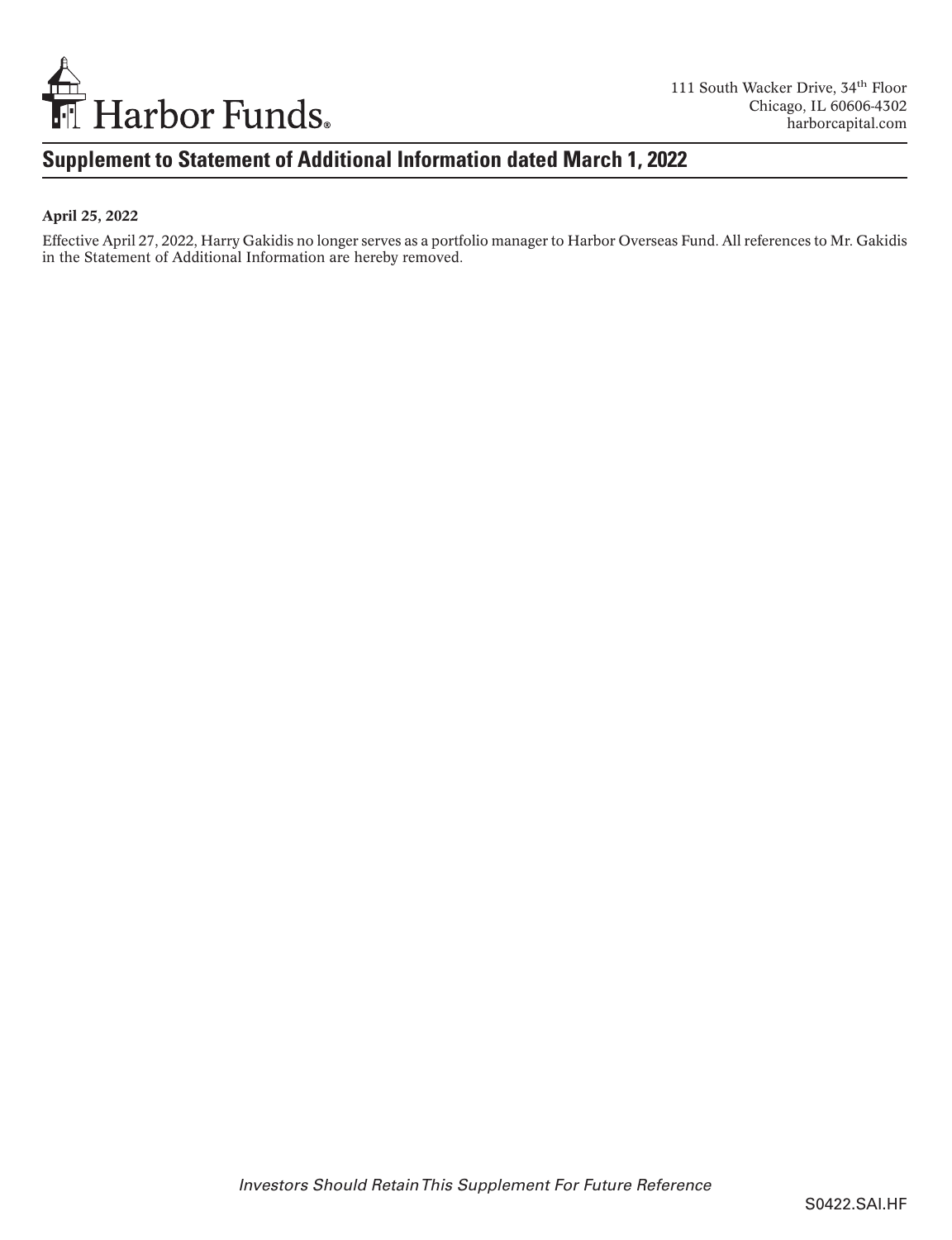

### **Supplement to Statement of Additional Information dated March 1, 2022**

#### March 18, 2022

On March 15, 2022, the Board of Trustees of Harbor Funds approved the reorganization of the Harbor Strategic Growth Fund (the "Fund") into the Mar Vista Strategic Growth Fund (the "Acquiring Fund"), a newly created series of Manager Directed Portfolios. The Acquiring Fund will have the same investment objective as the Fund and substantially similar principal investment strategies and limitations. Mar Vista Investment Partners, LLC, the Funds' subadviser, will continue to act as subadviser to the Fund until the closing of the reorganization and will serve as the investment adviser to the Acquiring Fund.

The reorganization will allow Fund shareholders to retain access to the Fund's investment strategy and maintain continuity of portfolio management. Under the terms of the agreement and plan of reorganization approved by the Board of Trustees, the Fund will transfer all of its assets and known liabilities to the Acquiring Fund in exchange for shares of the Acquiring Fund. Institutional Class, Investor Class and Retirement Class shareholders of the Fund will receive shares of equivalent share classes of the Acquiring Fund. Administrative Class shares of the Fund will be converted to Institutional Class shares of the Fund at the time of or shortly prior to the closing of the reorganization. Administrative Class shareholders will receive Institutional Class shares of the Acquiring Fund. The reorganization will not affect the value of your account in the Fund at the time of the reorganization. The reorganization is expected to be treated as a tax-free reorganization for U.S. federal tax purposes.

A shareholder meeting for the purpose of voting on the agreement and plan of reorganization is scheduled to be held in June 2022. Assuming shareholders approve the reorganization, the closing of the reorganization is expected to occur in July 2022. Shareholders of record will receive a prospectus/proxy statement prior to the meeting, which will provide further details about the Acquiring Fund, the meeting and the reorganization.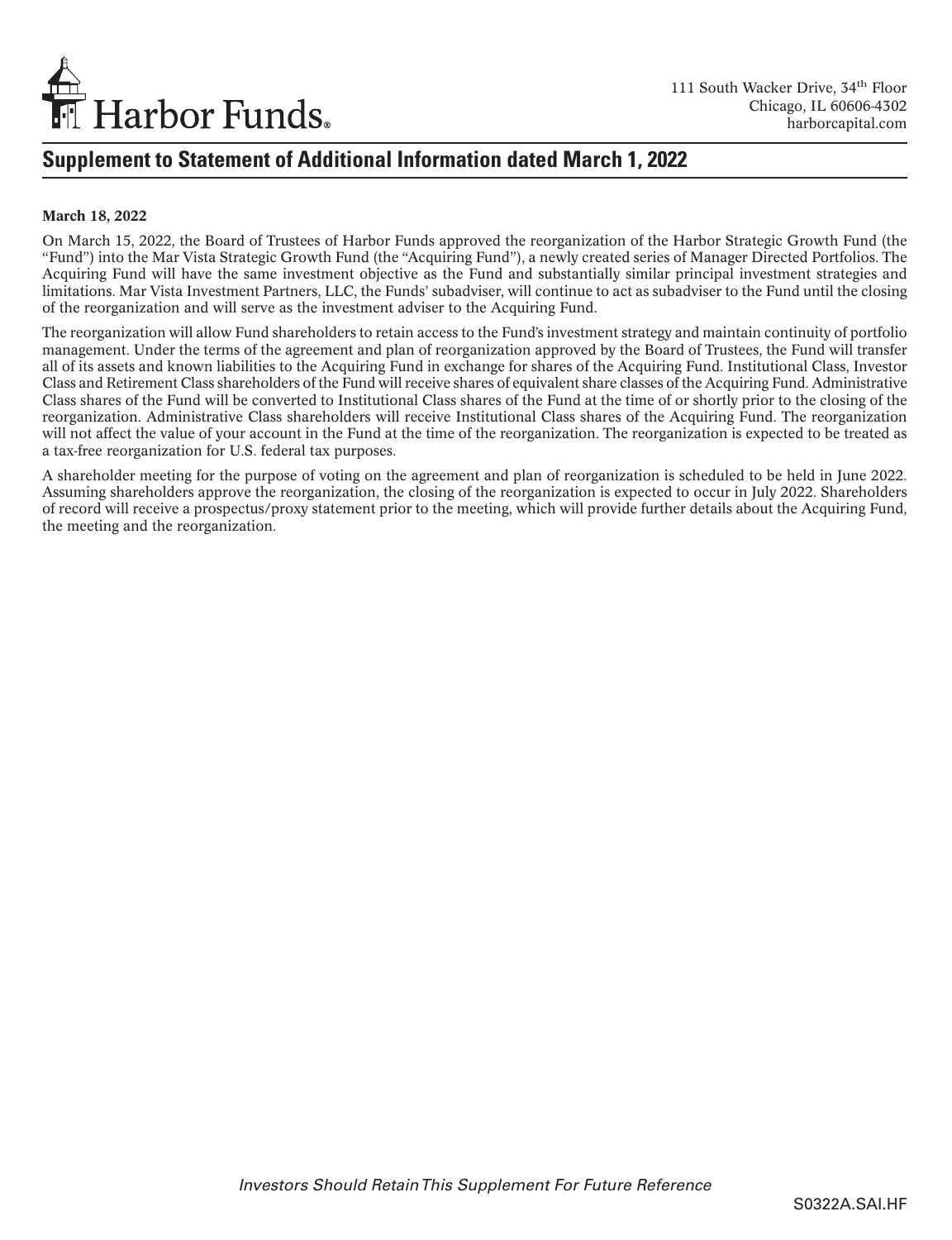

## **Supplement to Statement of Additional Information dated March 1, 2022**

#### March 18, 2022

Harbor Funds' Board of Trustees has determined to liquidate and dissolve Harbor Focused International Fund (the "Fund"). The liquidation of the Fund is expected to occur on May 31, 2022 (the "Liquidation Date"). The liquidation proceeds will be distributed to any remaining shareholders of the Fund on the Liquidation Date.

Shareholders may exchange shares of the Fund for another Harbor fund, or redeem shares out of the Fund, in accordance with Harbor's exchange and redemption policies as set forth in the Fund's prospectus, until the Liquidation Date.

In order to ready the Fund for liquidation, the Fund's portfolio of investments will be transitioned prior to the planned Liquidation Date to one that consists of all or substantially all cash, cash equivalents and debt securities with remaining maturities of less than one year. As a result, shareholders should no longer expect that the Fund will seek to achieve its investment objective of seeking long-term growth of capital.

Because the Fund will be liquidating, the Fund is now closed to new investors. The Fund will no longer accept additional investments from existing shareholders beginning on May 17, 2022.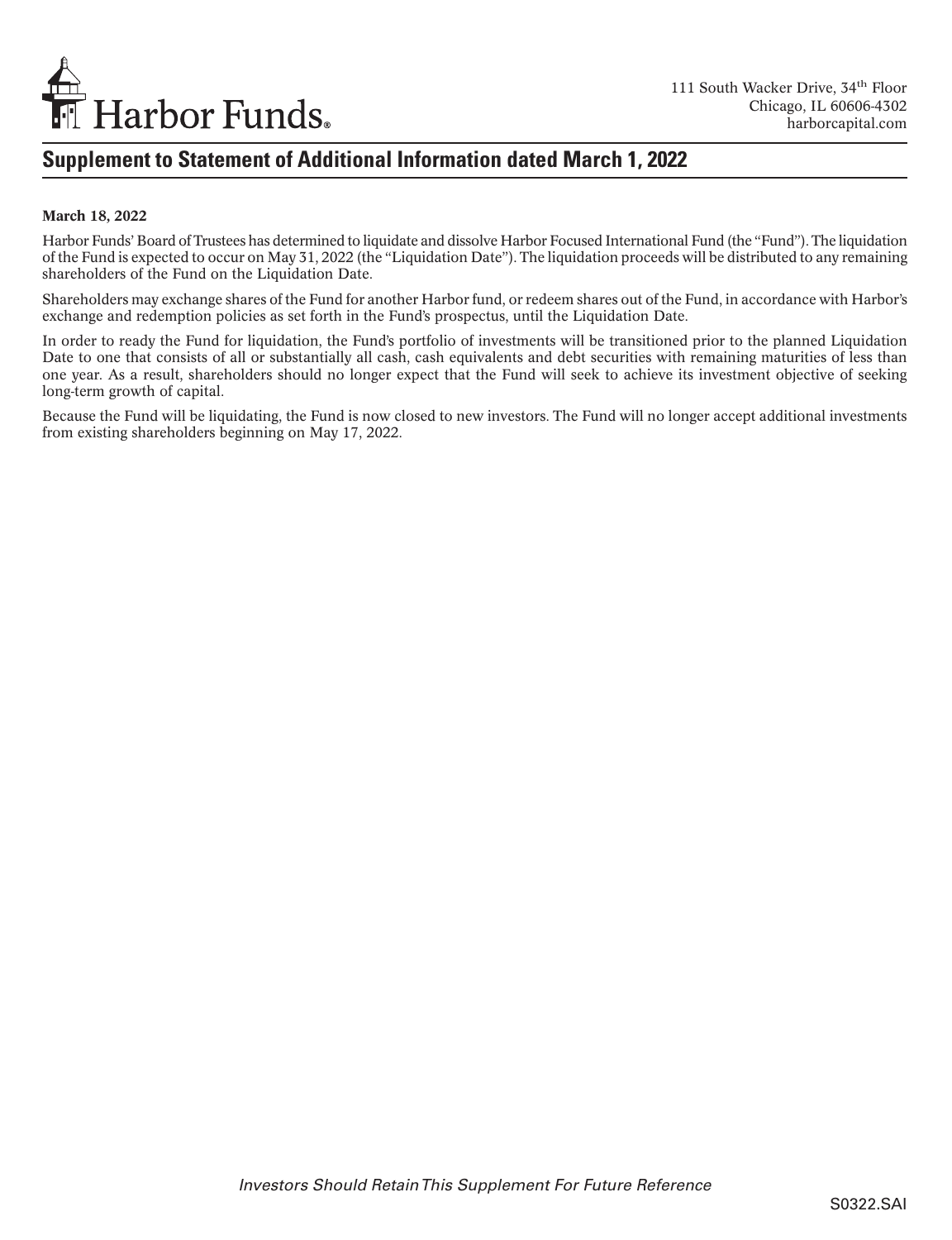

### **STATEMENT OF ADDITIONAL INFORMATION – March 1, 2022**

Harbor Funds ("Harbor" or the "Trust") is an open-end management investment company (or mutual fund) registered under the Investment Company Act of 1940, as amended (the "Investment Company Act"), and includes the following series (individually or collectively referred to as a "Fund" or the "Funds").

|                                                                             | <b>Class</b> | <b>Class</b> | Retirement Institutional Administrative Investor<br><b>Class</b> | <b>Class</b> |
|-----------------------------------------------------------------------------|--------------|--------------|------------------------------------------------------------------|--------------|
| Harbor Capital Appreciation Fund                                            | <b>HNACX</b> | <b>HACAX</b> | <b>HRCAX</b>                                                     | <b>HCAIX</b> |
| Harbor Convertible Securities Fund                                          | <b>HNCVX</b> | <b>HACSX</b> | <b>HRCSX</b>                                                     | <b>HICSX</b> |
| Harbor Core Bond Fund                                                       | <b>HCBRX</b> | <b>HACBX</b> |                                                                  |              |
| Harbor Core Plus Fund (formerly, Harbor Bond Fund)                          | <b>HBFRX</b> | <b>HABDX</b> | <b>HRBDX</b>                                                     |              |
| Harbor Disruptive Innovation Fund (formerly, Harbor Mid Cap<br>Growth Fund) | <b>HNMGX</b> | <b>HAMGX</b> | <b>HRMGX</b>                                                     | <b>HIMGX</b> |
| Harbor Diversified International All Cap Fund                               | <b>HNIDX</b> | <b>HAIDX</b> | <b>HRIDX</b>                                                     | <b>HIIDX</b> |
| Harbor Emerging Markets Equity Fund                                         | <b>HNEMX</b> | <b>HAEMX</b> | <b>HREMX</b>                                                     | <b>HIEEX</b> |
| Harbor Focused International Fund                                           | <b>HNFRX</b> | <b>HNFSX</b> | <b>HNFDX</b>                                                     | <b>HNFIX</b> |
| Harbor Global Leaders Fund                                                  | <b>HNGIX</b> | <b>HGGAX</b> | <b>HRGAX</b>                                                     | <b>HGGIX</b> |
| Harbor High-Yield Bond Fund                                                 | <b>HNHYX</b> | <b>HYFAX</b> | <b>HYFRX</b>                                                     | <b>HYFIX</b> |
| Harbor International Fund                                                   | <b>HNINX</b> | <b>HAINX</b> | <b>HRINX</b>                                                     | <b>HIINX</b> |
| Harbor International Growth Fund                                            | <b>HNGFX</b> | <b>HAIGX</b> | <b>HRIGX</b>                                                     | <b>HIIGX</b> |
| Harbor International Small Cap Fund                                         | <b>HNISX</b> | <b>HAISX</b> | <b>HRISX</b>                                                     | <b>HIISX</b> |
| Harbor Large Cap Value Fund                                                 | <b>HNLVX</b> | <b>HAVLX</b> | <b>HRLVX</b>                                                     | <b>HILVX</b> |
| Harbor Mid Cap Fund                                                         | <b>HMCRX</b> | <b>HMCLX</b> | <b>HMCDX</b>                                                     | <b>HMCNX</b> |
| Harbor Mid Cap Value Fund                                                   | <b>HNMVX</b> | <b>HAMVX</b> | <b>HRMVX</b>                                                     | <b>HIMVX</b> |
| Harbor Money Market Fund                                                    |              | <b>HARXX</b> | <b>HRMXX</b>                                                     |              |
| Harbor Overseas Fund                                                        | <b>HAORX</b> | <b>HAOSX</b> | <b>HAOAX</b>                                                     | <b>HAONX</b> |
| Harbor Small Cap Growth Fund                                                | <b>HNSGX</b> | <b>HASGX</b> | <b>HRSGX</b>                                                     | <b>HISGX</b> |
| Harbor Small Cap Value Fund                                                 | <b>HNVRX</b> | <b>HASCX</b> | <b>HSVRX</b>                                                     | <b>HISVX</b> |
| Harbor Strategic Growth Fund                                                | <b>HNGSX</b> | <b>MVSGX</b> | <b>HSRGX</b>                                                     | <b>HISWX</b> |

Additional funds may be created by the Funds' Board of Trustees (the "Board of Trustees" or the "Trustees") from time to time. Harbor Capital Advisors, Inc. (the "Adviser") serves as investment adviser with respect to the Funds, and may employ one or more subadvisers (each, a "Subadviser"), in managing the Funds, as described in the applicable prospectus.

This Statement of Additional Information is not a prospectus, but provides additional information that should be read in conjunction with the Prospectus of the respective Fund dated March 1, 2022, as amended or supplemented from time to time. Additional information about each Fund's investments is available at *harborcapital.com* or in the respective Fund's Annual and Semi-Annual reports to shareholders. Investors can obtain free copies of the Prospectus and the Statement of Additional Information, the Annual Reports, which contain the Funds' audited financial statements, the Semi-Annual Reports, request other information and discuss their questions about the Funds by calling 800-422-1050, by writing to Harbor Funds at 111 South Wacker Drive, 34th Floor, Chicago, IL 60606-4302 or by visiting our website at *harborcapital.com*. The financial statements of the Funds as of and for the period ended October 31, 2021, have been audited by Ernst & Young LLP, an independent registered public accounting firm, and are incorporated by reference in this Statement of Additional Information.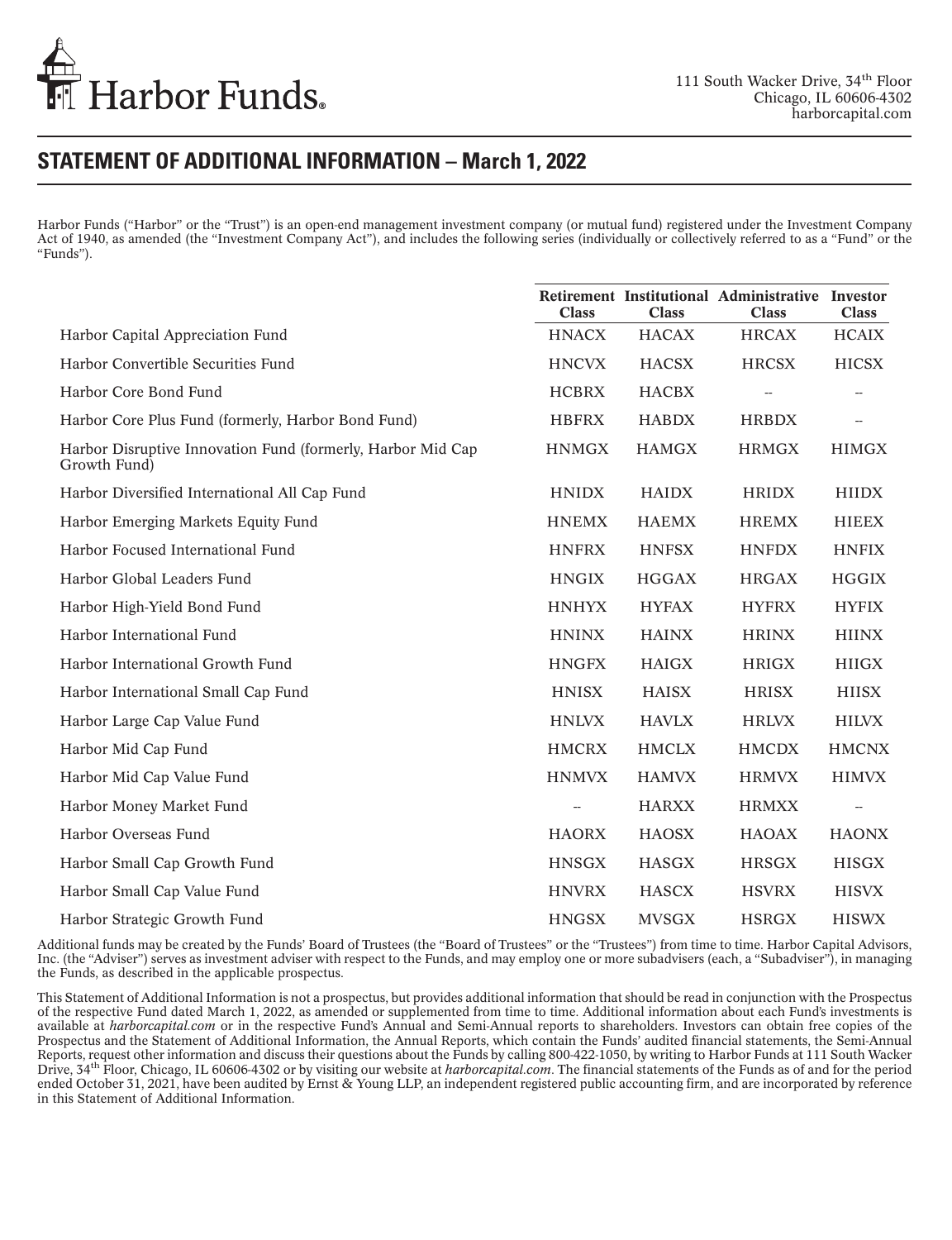## **TABLE OF CONTENTS**

|                                                                                                                                                                                                                                                                                                                                                                                                | 1              |
|------------------------------------------------------------------------------------------------------------------------------------------------------------------------------------------------------------------------------------------------------------------------------------------------------------------------------------------------------------------------------------------------|----------------|
|                                                                                                                                                                                                                                                                                                                                                                                                | $\overline{2}$ |
|                                                                                                                                                                                                                                                                                                                                                                                                | $\sqrt{5}$     |
|                                                                                                                                                                                                                                                                                                                                                                                                | $\sqrt{5}$     |
| $\textbf{Borrowing} \textit{} \textit{} \textit{} \textit{} \textit{} \textit{} \textit{} \textit{} \textit{} \textit{} \textit{} \textit{} \textit{} \textit{} \textit{} \textit{} \textit{} \textit{} \textit{} \textit{} \textit{} \textit{} \textit{} \textit{} \textit{} \textit{} \textit{} \textit{} \textit{} \textit{} \textit{} \textit{} \textit{} \textit{} \textit{} \text$       | $\overline{7}$ |
|                                                                                                                                                                                                                                                                                                                                                                                                | 7              |
|                                                                                                                                                                                                                                                                                                                                                                                                | 7              |
|                                                                                                                                                                                                                                                                                                                                                                                                | 8              |
|                                                                                                                                                                                                                                                                                                                                                                                                | 8              |
| $\label{prop:2} \textbf{Cyberscurity Risk} \textit{} \textit{} \textit{} \textit{} \textit{} \textit{} \textit{} \textit{} \textit{} \textit{} \textit{} \textit{} \textit{} \textit{} \textit{} \textit{} \textit{} \textit{} \textit{} \textit{} \textit{} \textit{} \textit{} \textit{} \textit{} \textit{} \textit{} \textit{} \textit{} \textit{} \textit{} \textit{} \textit{} \textit{$ | 8              |
|                                                                                                                                                                                                                                                                                                                                                                                                | $\overline{9}$ |
|                                                                                                                                                                                                                                                                                                                                                                                                |                |
|                                                                                                                                                                                                                                                                                                                                                                                                |                |
|                                                                                                                                                                                                                                                                                                                                                                                                |                |
|                                                                                                                                                                                                                                                                                                                                                                                                |                |
|                                                                                                                                                                                                                                                                                                                                                                                                |                |
|                                                                                                                                                                                                                                                                                                                                                                                                |                |
|                                                                                                                                                                                                                                                                                                                                                                                                |                |
|                                                                                                                                                                                                                                                                                                                                                                                                |                |
|                                                                                                                                                                                                                                                                                                                                                                                                |                |
|                                                                                                                                                                                                                                                                                                                                                                                                |                |
|                                                                                                                                                                                                                                                                                                                                                                                                |                |
|                                                                                                                                                                                                                                                                                                                                                                                                |                |
|                                                                                                                                                                                                                                                                                                                                                                                                |                |
|                                                                                                                                                                                                                                                                                                                                                                                                |                |
|                                                                                                                                                                                                                                                                                                                                                                                                |                |
| Liquidation of Funds model in the European Companies<br>Loan Originations, Participations and Assignments<br>Loan Originations, Participations and Assignments<br>27<br>Mortgage "Dollar Roll" Transactions                                                                                                                                                                                    |                |
|                                                                                                                                                                                                                                                                                                                                                                                                |                |
|                                                                                                                                                                                                                                                                                                                                                                                                |                |
|                                                                                                                                                                                                                                                                                                                                                                                                |                |
|                                                                                                                                                                                                                                                                                                                                                                                                |                |
|                                                                                                                                                                                                                                                                                                                                                                                                |                |
|                                                                                                                                                                                                                                                                                                                                                                                                |                |
|                                                                                                                                                                                                                                                                                                                                                                                                |                |
|                                                                                                                                                                                                                                                                                                                                                                                                |                |
|                                                                                                                                                                                                                                                                                                                                                                                                |                |
|                                                                                                                                                                                                                                                                                                                                                                                                |                |
|                                                                                                                                                                                                                                                                                                                                                                                                |                |
|                                                                                                                                                                                                                                                                                                                                                                                                |                |
|                                                                                                                                                                                                                                                                                                                                                                                                |                |
|                                                                                                                                                                                                                                                                                                                                                                                                |                |
|                                                                                                                                                                                                                                                                                                                                                                                                |                |
|                                                                                                                                                                                                                                                                                                                                                                                                |                |
|                                                                                                                                                                                                                                                                                                                                                                                                |                |
|                                                                                                                                                                                                                                                                                                                                                                                                |                |
|                                                                                                                                                                                                                                                                                                                                                                                                |                |
|                                                                                                                                                                                                                                                                                                                                                                                                | 42             |
|                                                                                                                                                                                                                                                                                                                                                                                                |                |
|                                                                                                                                                                                                                                                                                                                                                                                                | 56             |
|                                                                                                                                                                                                                                                                                                                                                                                                |                |
|                                                                                                                                                                                                                                                                                                                                                                                                | 84<br>85       |
|                                                                                                                                                                                                                                                                                                                                                                                                | 86             |
|                                                                                                                                                                                                                                                                                                                                                                                                | -89            |
|                                                                                                                                                                                                                                                                                                                                                                                                | 91             |
|                                                                                                                                                                                                                                                                                                                                                                                                | 92             |
|                                                                                                                                                                                                                                                                                                                                                                                                |                |
|                                                                                                                                                                                                                                                                                                                                                                                                |                |
|                                                                                                                                                                                                                                                                                                                                                                                                |                |
|                                                                                                                                                                                                                                                                                                                                                                                                |                |
|                                                                                                                                                                                                                                                                                                                                                                                                |                |
|                                                                                                                                                                                                                                                                                                                                                                                                |                |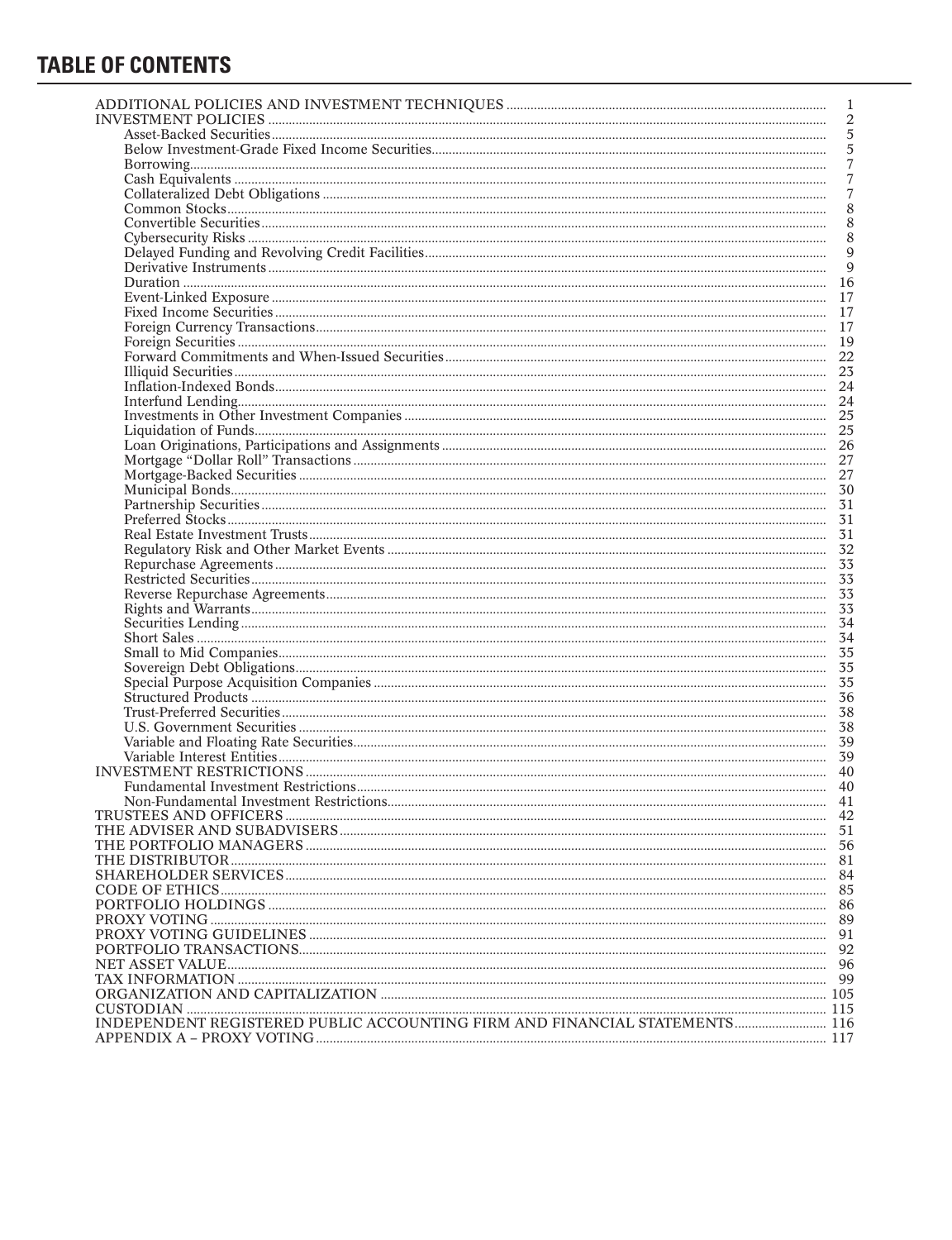## <span id="page-5-0"></span>**ADDITIONAL POLICIES AND INVESTMENT TECHNIQUES**

Each Fund is a diversified management investment company that has its own investment objective that it pursues through separate investment policies, as described in the Prospectus and below. The following discussion elaborates on the presentation of certain of the Funds' investment policies contained in the Prospectus.

A Fund may temporarily depart from its normal investment policies and strategies when the Fund's Subadviser and/or the Adviser, as applicable, believes that doing so is in the Fund's best interest, so long as the strategy or policy employed is consistent with the Funds investment objective. For instance, a Fund may invest beyond its normal limits in derivatives or exchange traded funds that are consistent with the Fund's investment objective when those instruments are more favorably priced or provide needed liquidity, as might be the case if the Fund is transitioning assets from one Subadviser to another or receives large cash flows that it cannot prudently invest immediately.

In addition, a Fund may take temporary defensive positions that are inconsistent with its normal investment policies and strategies—for instance, by allocating substantial assets to cash equivalent investments or other less volatile instruments— in response to adverse or unusual market, economic, political, or other conditions. In doing so, the Fund may succeed in avoiding losses but may otherwise fail to achieve its investment objective.

| 80% Requirement   | Certain Funds are subject to a policy, applied at the time of each purchase, of investing 80% of the<br>Fund's net assets, plus borrowings for investment purposes, in securities suggested by the Fund's name,<br>as set forth in its prospectus. Such a Fund need not sell non-qualifying securities that appreciated<br>in value in order to bring its investments in compliance with the 80% requirement. However, any<br>future investments must be made in a manner to bring the Fund's investments in compliance with<br>the 80% requirement. This policy may be changed by the Fund upon 60 days' advanced notice to<br>the shareholders. |
|-------------------|---------------------------------------------------------------------------------------------------------------------------------------------------------------------------------------------------------------------------------------------------------------------------------------------------------------------------------------------------------------------------------------------------------------------------------------------------------------------------------------------------------------------------------------------------------------------------------------------------------------------------------------------------|
|                   | The market value of derivatives that have economic characteristics similar to the investments included<br>in the Harbor International Small Cap Fund's 80% policy will be counted for purposes of this policy.                                                                                                                                                                                                                                                                                                                                                                                                                                    |
| 99.5% Requirement | Harbor Money Market Fund has adopted a policy to invest 99.5% or more of the Fund's total assets<br>in cash, "government securities" and/or repurchase agreements that are "collateralized fully" (i.e.,<br>collateralized by cash or government securities) so as to qualify as a "government money market"<br>fund" under Rule 2a-7 of the Investment Company Act. This policy may be changed by the Fund<br>upon 60 days' advanced notice to the shareholders.                                                                                                                                                                                 |
|                   | Harbor Money Market Fund may invest up to 0.5% of its total assets in investments other than:<br>(i) cash; (ii) "government securities"; and/or (iii) repurchase agreements that are "collateralized fully,"<br>provided that such investments also otherwise comply with the requirements of Rule 2a-7.                                                                                                                                                                                                                                                                                                                                          |
|                   | "Government securities," generally refers to securities issued or guaranteed by the U.S. government                                                                                                                                                                                                                                                                                                                                                                                                                                                                                                                                               |

or certain U.S. government agencies or instrumentalities.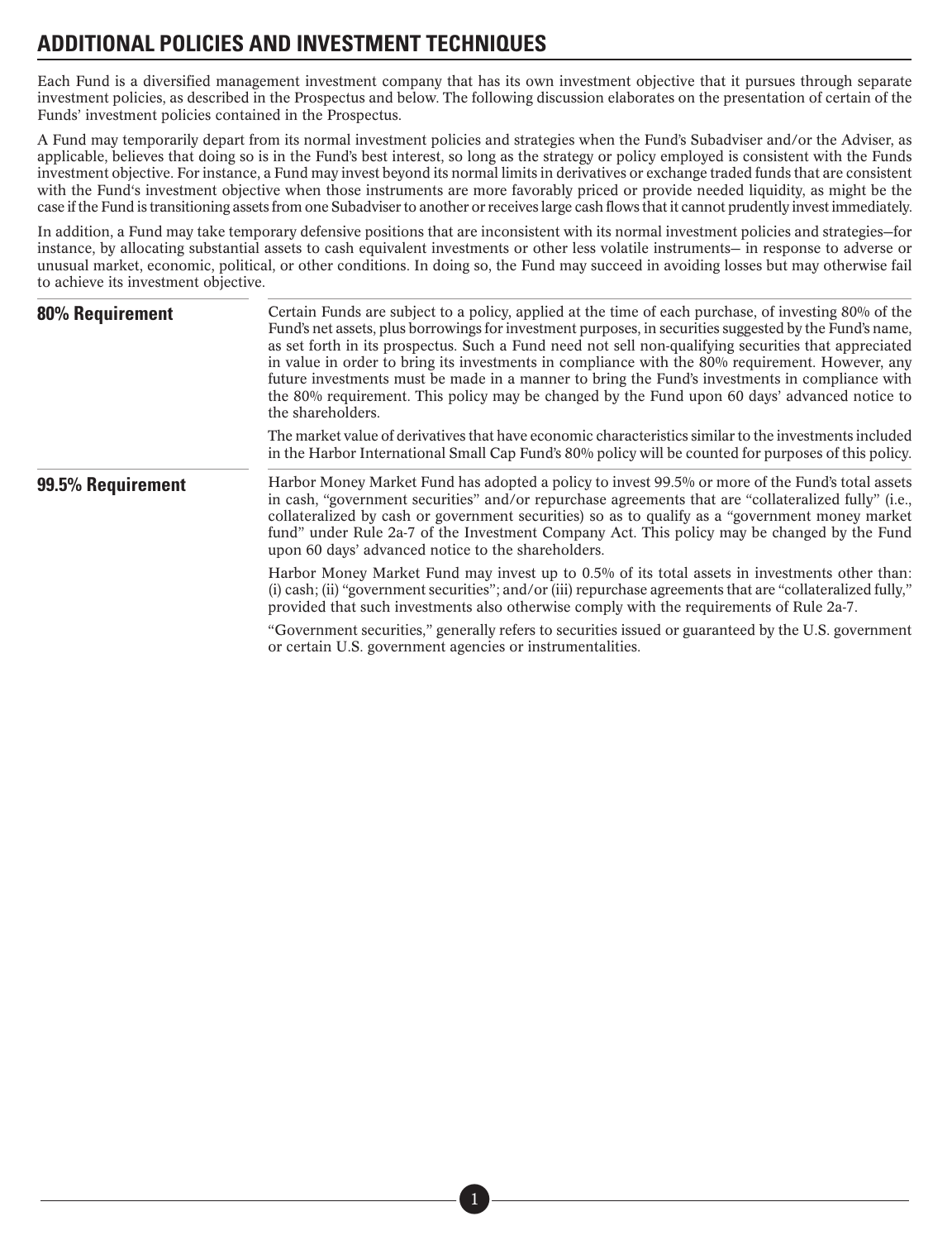<span id="page-6-0"></span>

| $\boldsymbol{\checkmark}$ Applicable                  | <b>Harbor</b><br><b>Capital</b><br><b>Appreciation</b><br><b>Fund</b> | <b>Harbor</b><br><b>Convertible</b><br><b>Securities</b><br><b>Fund</b> | <b>Core</b><br><b>Bond</b><br><b>Fund</b> | <b>Harbor</b><br><b>Core Plus</b><br><b>Fund</b><br>Harbor (formerly,<br><b>Harbor</b><br><b>Bond</b><br>Fund) | <b>Harbor</b><br><b>Disruptive</b><br><b>Innovation</b><br><b>Fund</b><br>(formerly,<br><b>Harbor</b><br><b>Mid Cap</b><br>Growth<br>Fund) | <b>Harbor</b><br><b>Diversified</b><br><b>International</b><br><b>All Cap</b><br><b>Fund</b> | <b>Harbor</b><br><b>Emerging</b><br><b>Markets</b><br><b>Equity</b><br><b>Fund</b> |
|-------------------------------------------------------|-----------------------------------------------------------------------|-------------------------------------------------------------------------|-------------------------------------------|----------------------------------------------------------------------------------------------------------------|--------------------------------------------------------------------------------------------------------------------------------------------|----------------------------------------------------------------------------------------------|------------------------------------------------------------------------------------|
| <b>Asset-Backed Securities</b>                        |                                                                       |                                                                         | V                                         | V                                                                                                              |                                                                                                                                            |                                                                                              |                                                                                    |
| <b>Below Investment-Grade Fixed Income Securities</b> |                                                                       | V                                                                       |                                           |                                                                                                                |                                                                                                                                            |                                                                                              |                                                                                    |
| Borrowing                                             | V                                                                     | V                                                                       | V                                         | V                                                                                                              | V                                                                                                                                          | V                                                                                            |                                                                                    |
| <b>Cash Equivalents</b>                               | V                                                                     | V                                                                       | V                                         | V                                                                                                              | V                                                                                                                                          | V                                                                                            |                                                                                    |
| <b>Collateralized Debt Obligations</b>                |                                                                       |                                                                         | V                                         | V                                                                                                              |                                                                                                                                            |                                                                                              |                                                                                    |
| <b>Common Stocks</b>                                  | V                                                                     | V                                                                       | V                                         | V                                                                                                              | V                                                                                                                                          | V                                                                                            |                                                                                    |
| <b>Convertible Securities</b>                         | V                                                                     | V                                                                       | V                                         | V                                                                                                              | V                                                                                                                                          |                                                                                              |                                                                                    |
| <b>Cybersecurity Risks</b>                            | V                                                                     | V                                                                       | V                                         | V                                                                                                              | V                                                                                                                                          | ✓                                                                                            |                                                                                    |
| Delayed Funding and Revolving Credit Facilities       |                                                                       | V                                                                       | V                                         | V                                                                                                              |                                                                                                                                            |                                                                                              |                                                                                    |
| <b>Derivative Instruments</b>                         | V                                                                     | V                                                                       | V                                         | V                                                                                                              | V                                                                                                                                          | V                                                                                            | V                                                                                  |
| Duration                                              |                                                                       |                                                                         |                                           |                                                                                                                |                                                                                                                                            |                                                                                              |                                                                                    |
| <b>Event-Linked Exposure</b>                          |                                                                       | V                                                                       |                                           |                                                                                                                |                                                                                                                                            |                                                                                              |                                                                                    |
| <b>Fixed Income Securities</b>                        | V                                                                     | V                                                                       | V                                         | V                                                                                                              | V                                                                                                                                          |                                                                                              |                                                                                    |
| <b>Foreign Currency Transactions</b>                  | V                                                                     | V                                                                       |                                           | V                                                                                                              | V                                                                                                                                          |                                                                                              |                                                                                    |
| <b>Foreign Securities</b>                             | V                                                                     | V                                                                       | V                                         | V                                                                                                              | V                                                                                                                                          |                                                                                              |                                                                                    |
| <b>Forward Commitments and When-Issued Securities</b> | V                                                                     | V                                                                       | V                                         | V                                                                                                              | V                                                                                                                                          | V                                                                                            |                                                                                    |
| <b>Illiquid Securities</b>                            | V                                                                     | V                                                                       | V                                         | V                                                                                                              | V                                                                                                                                          | V                                                                                            |                                                                                    |
| <b>Inflation-Indexed Bonds</b>                        |                                                                       |                                                                         | V                                         | V                                                                                                              |                                                                                                                                            |                                                                                              |                                                                                    |
| <b>Interfund Lending</b>                              | V                                                                     | V                                                                       | V                                         | V                                                                                                              | V                                                                                                                                          | V                                                                                            |                                                                                    |
| Investments in Other Investment Companies             | V                                                                     | V                                                                       | V                                         | V                                                                                                              | V                                                                                                                                          | V                                                                                            |                                                                                    |
| <b>Liquidation of Funds</b>                           | V                                                                     | V                                                                       | V                                         | V                                                                                                              | V                                                                                                                                          | V                                                                                            | ✓                                                                                  |
| Loan Originations, Participations and Assignments     |                                                                       | V                                                                       | V                                         | V                                                                                                              |                                                                                                                                            |                                                                                              |                                                                                    |
| Mortgate "Dollar Roll" Transactions                   |                                                                       |                                                                         | V                                         | V                                                                                                              |                                                                                                                                            |                                                                                              |                                                                                    |
| Mortgage-Backed Securities                            |                                                                       |                                                                         | V                                         | V                                                                                                              |                                                                                                                                            |                                                                                              |                                                                                    |
| <b>Municipal Bonds</b>                                |                                                                       |                                                                         | V                                         | V                                                                                                              |                                                                                                                                            |                                                                                              |                                                                                    |
| <b>Partnership Securities</b>                         | V                                                                     | V                                                                       | V                                         | V                                                                                                              | V                                                                                                                                          |                                                                                              |                                                                                    |
| <b>Preferred Stocks</b>                               | V                                                                     | V                                                                       | V                                         | V                                                                                                              | V                                                                                                                                          |                                                                                              |                                                                                    |
| <b>Real Estate Investment Trusts</b>                  | V                                                                     | V                                                                       | V                                         | V                                                                                                              | V                                                                                                                                          |                                                                                              |                                                                                    |
| Regulatory Risk and Other Market Events               | V                                                                     | V                                                                       | V                                         | V                                                                                                              | V                                                                                                                                          | V                                                                                            |                                                                                    |
| Repurchase Agreements                                 |                                                                       |                                                                         |                                           |                                                                                                                |                                                                                                                                            |                                                                                              |                                                                                    |
| <b>Restricted Securities</b>                          | V                                                                     | V                                                                       | V                                         |                                                                                                                | V                                                                                                                                          |                                                                                              |                                                                                    |
| <b>Reverse Repurchase Agreements</b>                  |                                                                       | V                                                                       |                                           |                                                                                                                |                                                                                                                                            |                                                                                              |                                                                                    |
| <b>Rights and Warrants</b>                            | V                                                                     | V                                                                       | V                                         | V                                                                                                              | V                                                                                                                                          | V                                                                                            |                                                                                    |
| <b>Securities Lending</b>                             | V                                                                     | V                                                                       | V                                         | V                                                                                                              | V                                                                                                                                          |                                                                                              |                                                                                    |
| <b>Short Sales</b>                                    | V                                                                     | V                                                                       | V                                         | V                                                                                                              | V                                                                                                                                          |                                                                                              |                                                                                    |
| <b>Small to Mid Companies</b>                         | V                                                                     | V                                                                       |                                           |                                                                                                                | V                                                                                                                                          |                                                                                              |                                                                                    |
| Sovereign Debt Obligation                             | $\checkmark$                                                          | V                                                                       | V                                         | V                                                                                                              | V                                                                                                                                          |                                                                                              |                                                                                    |
| <b>Special Purpose Acquisition Companies</b>          |                                                                       |                                                                         |                                           |                                                                                                                | V                                                                                                                                          |                                                                                              |                                                                                    |
| <b>Structured Products</b>                            |                                                                       |                                                                         | V                                         | V                                                                                                              |                                                                                                                                            |                                                                                              |                                                                                    |
| <b>Trust-Preferred Securities</b>                     | V                                                                     | V                                                                       | V                                         | V                                                                                                              | V                                                                                                                                          |                                                                                              |                                                                                    |
| <b>U.S. Government Securities</b>                     | V                                                                     | V                                                                       | V                                         | V                                                                                                              | V                                                                                                                                          |                                                                                              |                                                                                    |
| Variable and Floating Rate Securities                 | V                                                                     | V                                                                       | V                                         | V                                                                                                              | V                                                                                                                                          |                                                                                              |                                                                                    |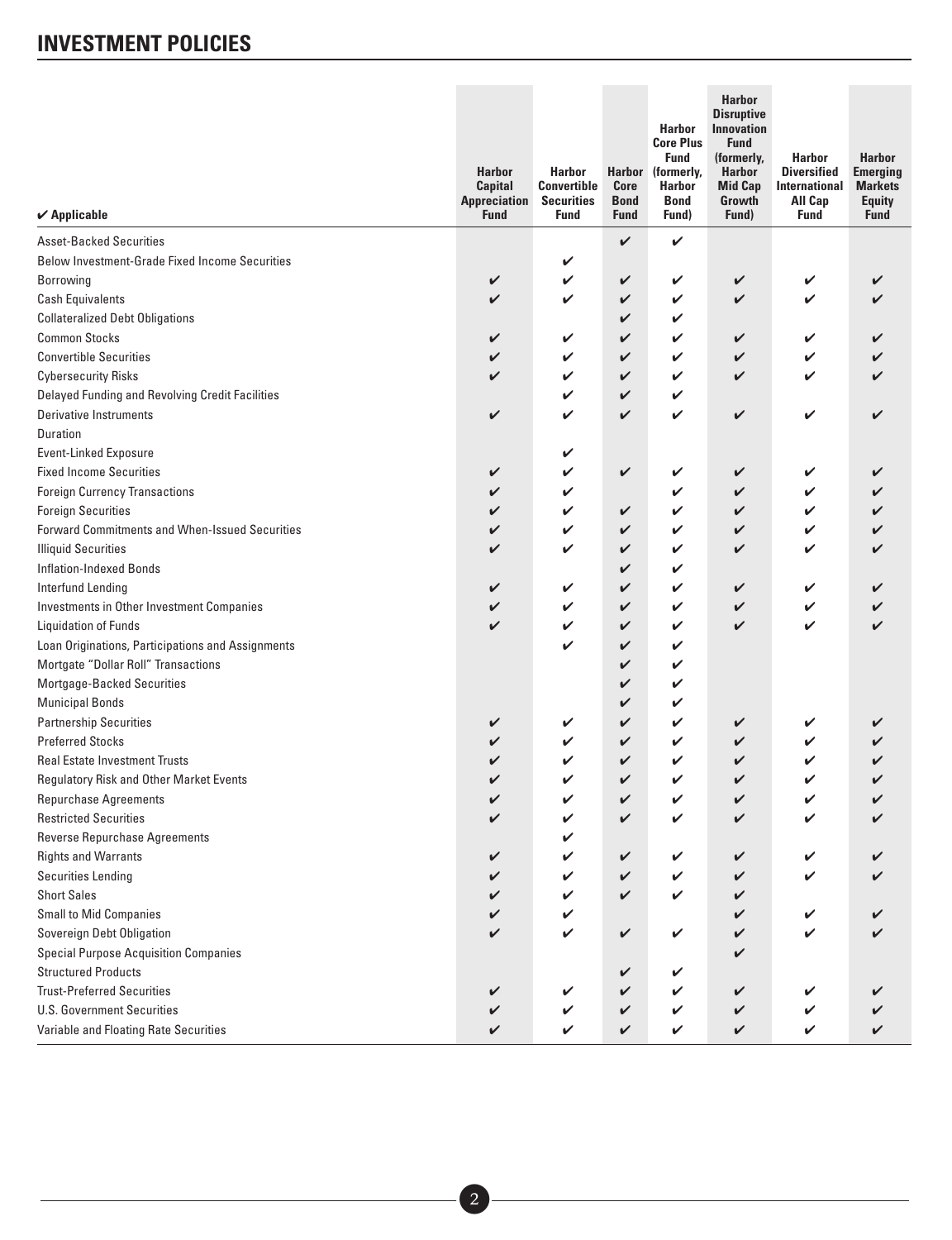| $\boldsymbol{\checkmark}$ Applicable              | <b>Harbor</b><br><b>Focused</b><br><b>International</b><br><b>Fund</b> | <b>Harbor</b><br>Global<br><b>Leaders</b><br><b>Fund</b> | <b>Harbor</b><br><b>High-Yield</b><br><b>Bond</b><br><b>Fund</b> | <b>Harbor</b><br><b>International</b><br><b>Fund</b> | <b>Harbor</b><br><b>International</b><br>Growth<br><b>Fund</b> | <b>Harbor</b><br>International<br><b>Small Cap</b><br><b>Fund</b> | <b>Harbor</b><br><b>Large Cap</b><br><b>Value</b><br><b>Fund</b> |
|---------------------------------------------------|------------------------------------------------------------------------|----------------------------------------------------------|------------------------------------------------------------------|------------------------------------------------------|----------------------------------------------------------------|-------------------------------------------------------------------|------------------------------------------------------------------|
| <b>Asset-Backed Securities</b>                    |                                                                        |                                                          |                                                                  |                                                      |                                                                |                                                                   |                                                                  |
| Below Investment-Grade Fixed Income Securities    |                                                                        |                                                          | $\checkmark$                                                     |                                                      |                                                                |                                                                   |                                                                  |
| <b>Borrowing</b>                                  | V                                                                      | V                                                        | $\checkmark$                                                     | V                                                    | V                                                              | V                                                                 | V                                                                |
| <b>Cash Equivalents</b>                           | V                                                                      | V                                                        | $\checkmark$                                                     | V                                                    | V                                                              | ✓                                                                 |                                                                  |
| <b>Collateralized Debt Obligations</b>            |                                                                        |                                                          |                                                                  |                                                      |                                                                |                                                                   |                                                                  |
| <b>Common Stocks</b>                              | V                                                                      | $\checkmark$                                             | $\checkmark$                                                     | V                                                    | V                                                              | V                                                                 |                                                                  |
| <b>Convertible Securities</b>                     | V                                                                      | V                                                        | V                                                                | V                                                    | V                                                              | V                                                                 |                                                                  |
| <b>Cybersecurity Risks</b>                        | V                                                                      | V                                                        | V                                                                | V                                                    | V                                                              | ✓                                                                 |                                                                  |
| Delayed Funding and Revolving Credit Facilities   |                                                                        |                                                          | V                                                                |                                                      |                                                                |                                                                   |                                                                  |
| <b>Derivative Instruments</b>                     | V                                                                      | V                                                        | $\checkmark$                                                     | V                                                    | V                                                              | V                                                                 | V                                                                |
| Duration                                          |                                                                        |                                                          |                                                                  |                                                      |                                                                |                                                                   |                                                                  |
| <b>Event-Linked Exposure</b>                      |                                                                        |                                                          |                                                                  |                                                      |                                                                |                                                                   |                                                                  |
| <b>Fixed Income Securities</b>                    | V                                                                      | V                                                        | $\checkmark$                                                     | V                                                    | V                                                              | V                                                                 | V                                                                |
| <b>Foreign Currency Transactions</b>              | V                                                                      | V                                                        |                                                                  | V                                                    | V                                                              | V                                                                 |                                                                  |
| <b>Foreign Securities</b>                         | V                                                                      | V                                                        | $\checkmark$                                                     | V                                                    | V                                                              | V                                                                 |                                                                  |
| Forward Commitments and When-Issued Securities    | V                                                                      | V                                                        | V                                                                | V                                                    | V                                                              | V                                                                 |                                                                  |
| <b>Illiquid Securities</b>                        | V                                                                      | V                                                        | $\checkmark$                                                     | V                                                    | V                                                              | ✓                                                                 |                                                                  |
| <b>Inflation-Indexed Bonds</b>                    |                                                                        |                                                          |                                                                  |                                                      |                                                                |                                                                   |                                                                  |
| Interfund Lending                                 | V                                                                      | V                                                        | $\checkmark$                                                     | V                                                    | V                                                              | V                                                                 |                                                                  |
| Investments in Other Investment Companies         | V                                                                      | V                                                        | $\checkmark$                                                     | V                                                    | V                                                              | V                                                                 |                                                                  |
| <b>Liquidation of Funds</b>                       | V                                                                      | V                                                        | $\checkmark$                                                     | V                                                    | V                                                              | V                                                                 | V                                                                |
| Loan Originations, Participations and Assignments |                                                                        |                                                          | V                                                                |                                                      |                                                                |                                                                   |                                                                  |
| Mortgate "Dollar Roll" Transactions               |                                                                        |                                                          |                                                                  |                                                      |                                                                |                                                                   |                                                                  |
| Mortgage-Backed Securities                        |                                                                        |                                                          |                                                                  |                                                      |                                                                |                                                                   |                                                                  |
| <b>Municipal Bonds</b>                            |                                                                        |                                                          |                                                                  |                                                      |                                                                |                                                                   |                                                                  |
| <b>Partnership Securities</b>                     | V                                                                      | $\checkmark$                                             | V                                                                | V                                                    | V                                                              | V                                                                 |                                                                  |
| <b>Preferred Stocks</b>                           | V                                                                      | V                                                        | $\checkmark$                                                     | V                                                    | V                                                              | V                                                                 |                                                                  |
| <b>Real Estate Investment Trusts</b>              | V                                                                      | V                                                        | V                                                                | V                                                    | V                                                              | V                                                                 |                                                                  |
| Regulatory Risk and Other Market Events           | V                                                                      | V                                                        | V                                                                | V                                                    | V                                                              | V                                                                 |                                                                  |
| <b>Repurchase Agreements</b>                      | V                                                                      | V                                                        | V                                                                | V                                                    | V                                                              | ✓                                                                 |                                                                  |
| <b>Restricted Securities</b>                      | V                                                                      | V                                                        | V                                                                | V                                                    | V                                                              | ✓                                                                 |                                                                  |
| Reverse Repurchase Agreements                     |                                                                        |                                                          | V                                                                |                                                      |                                                                |                                                                   |                                                                  |
| <b>Rights and Warrants</b>                        | V                                                                      | V                                                        | V                                                                | V                                                    | V                                                              | V                                                                 | V                                                                |
| <b>Securities Lending</b>                         |                                                                        |                                                          | $\overline{\mathcal{L}}$                                         |                                                      |                                                                |                                                                   |                                                                  |
| <b>Short Sales</b>                                | V                                                                      | V                                                        | V                                                                |                                                      |                                                                | V                                                                 |                                                                  |
| <b>Small to Mid Companies</b>                     | V                                                                      | V                                                        | V                                                                | V                                                    | $\checkmark$                                                   | V                                                                 |                                                                  |
| Sovereign Debt Obligation                         | V                                                                      | V                                                        |                                                                  | V                                                    | $\checkmark$                                                   | V                                                                 | ✓                                                                |
| <b>Special Purpose Acquisition Companies</b>      |                                                                        |                                                          |                                                                  |                                                      |                                                                |                                                                   |                                                                  |
| <b>Structured Products</b>                        |                                                                        |                                                          |                                                                  |                                                      |                                                                |                                                                   |                                                                  |
| <b>Trust-Preferred Securities</b>                 |                                                                        | V                                                        | $\checkmark$                                                     | V                                                    | V                                                              | V                                                                 |                                                                  |
| <b>U.S. Government Securities</b>                 | V                                                                      |                                                          |                                                                  |                                                      |                                                                |                                                                   |                                                                  |
|                                                   | V                                                                      | V                                                        | $\checkmark$                                                     | V                                                    | V                                                              | V                                                                 |                                                                  |
| Variable and Floating Rate Securities             | V                                                                      | V                                                        | $\checkmark$                                                     | V                                                    | $\checkmark$                                                   | V                                                                 | V                                                                |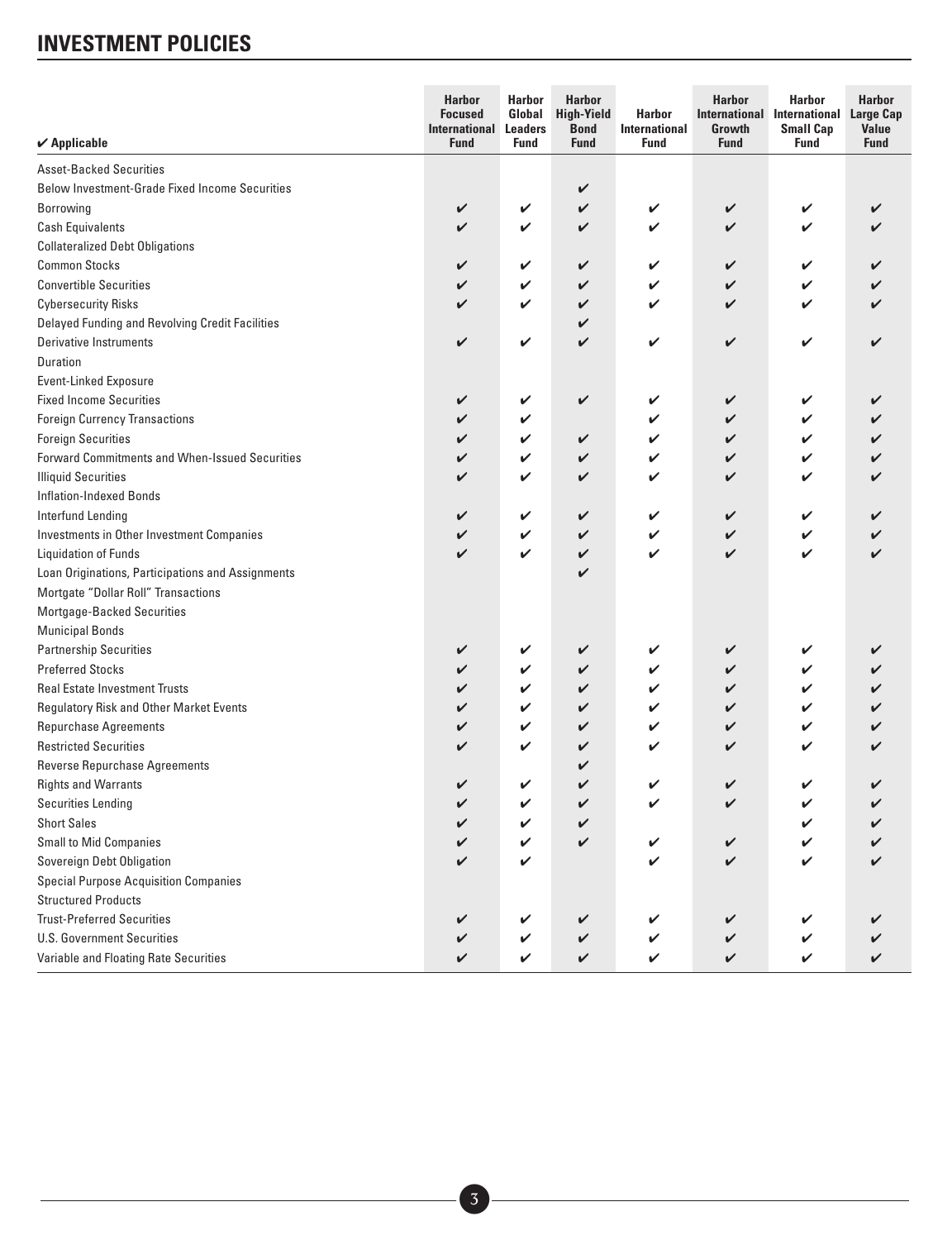| $\boldsymbol{\checkmark}$ Applicable              | <b>Harbor</b><br><b>Mid Cap</b><br><b>Fund</b> | <b>Harbor</b><br><b>Mid Cap</b><br>Value<br><b>Fund</b> | <b>Harbor</b><br><b>Money</b><br><b>Fund</b> | Harbor<br><b>Market Overseas</b><br><b>Fund</b> | <b>Harbor</b><br><b>Small Cap</b><br>Growth<br><b>Fund</b> | <b>Harbor</b><br><b>Small Cap</b><br>Value<br><b>Fund</b> | <b>Harbor</b><br><b>Strategic</b><br>Growth<br><b>Fund</b> |
|---------------------------------------------------|------------------------------------------------|---------------------------------------------------------|----------------------------------------------|-------------------------------------------------|------------------------------------------------------------|-----------------------------------------------------------|------------------------------------------------------------|
| <b>Asset-Backed Securities</b>                    |                                                |                                                         |                                              |                                                 |                                                            |                                                           |                                                            |
| Below Investment-Grade Fixed Income Securities    |                                                |                                                         |                                              |                                                 |                                                            |                                                           |                                                            |
| <b>Borrowing</b>                                  | V                                              | V                                                       | V                                            | V                                               | V                                                          | V                                                         |                                                            |
| <b>Cash Equivalents</b>                           | V                                              | V                                                       | $\checkmark$                                 | V                                               | V                                                          | V                                                         |                                                            |
| <b>Collateralized Debt Obligations</b>            |                                                |                                                         |                                              |                                                 |                                                            |                                                           |                                                            |
| <b>Common Stocks</b>                              | V                                              | V                                                       |                                              | V                                               | V                                                          | V                                                         |                                                            |
| <b>Convertible Securities</b>                     | V                                              | V                                                       |                                              | V                                               | V                                                          | V                                                         |                                                            |
| <b>Cybersecurity Risks</b>                        | V                                              | V                                                       | V                                            | V                                               | V                                                          | V                                                         |                                                            |
| Delayed Funding and Revolving Credit Facilities   |                                                |                                                         |                                              |                                                 |                                                            |                                                           |                                                            |
| Derivative Instruments                            | V                                              | V                                                       |                                              | V                                               | $\checkmark$                                               | V                                                         |                                                            |
| Duration                                          |                                                |                                                         | V                                            |                                                 |                                                            |                                                           |                                                            |
| <b>Event-Linked Exposure</b>                      |                                                |                                                         |                                              |                                                 |                                                            |                                                           |                                                            |
| <b>Fixed Income Securities</b>                    | V                                              | V                                                       | V                                            | V                                               | V                                                          | V                                                         |                                                            |
| <b>Foreign Currency Transactions</b>              | V                                              | V                                                       |                                              | V                                               | V                                                          | V                                                         |                                                            |
| <b>Foreign Securities</b>                         | V                                              | V                                                       |                                              | V                                               | V                                                          | V                                                         |                                                            |
| Forward Commitments and When-Issued Securities    | V                                              | V                                                       |                                              | V                                               | V                                                          | V                                                         |                                                            |
| <b>Illiquid Securities</b>                        | V                                              | V                                                       | V                                            | V                                               | V                                                          | V                                                         |                                                            |
| <b>Inflation-Indexed Bonds</b>                    |                                                |                                                         |                                              |                                                 |                                                            |                                                           |                                                            |
| Interfund Lending                                 | V                                              | V                                                       | V                                            | V                                               | V                                                          | V                                                         |                                                            |
| Investments in Other Investment Companies         | V                                              | V                                                       | V                                            | V                                               | V                                                          | V                                                         |                                                            |
| <b>Liquidation of Funds</b>                       | V                                              | V                                                       | V                                            | V                                               | V                                                          | ✓                                                         |                                                            |
| Loan Originations, Participations and Assignments |                                                |                                                         |                                              |                                                 |                                                            |                                                           |                                                            |
| Mortgate "Dollar Roll" Transactions               |                                                |                                                         |                                              |                                                 |                                                            |                                                           |                                                            |
| Mortgage-Backed Securities                        |                                                |                                                         | V                                            |                                                 |                                                            |                                                           |                                                            |
| <b>Municipal Bonds</b>                            |                                                |                                                         |                                              |                                                 |                                                            |                                                           |                                                            |
| <b>Partnership Securities</b>                     | V                                              | V                                                       |                                              | V                                               | V                                                          | V                                                         |                                                            |
| <b>Preferred Stocks</b>                           | V                                              | V                                                       |                                              | V                                               | V                                                          | V                                                         |                                                            |
| <b>Real Estate Investment Trusts</b>              | V                                              | V                                                       | V                                            | V                                               | V                                                          | V                                                         |                                                            |
| Regulatory Risk and Other Market Events           | V                                              | V                                                       | V                                            | V                                               | V                                                          | V                                                         |                                                            |
| <b>Repurchase Agreements</b>                      | V                                              | V                                                       | V                                            | V                                               | V                                                          | V                                                         |                                                            |
| <b>Restricted Securities</b>                      | V                                              | V                                                       | V                                            | V                                               | V                                                          | V                                                         |                                                            |
| Reverse Repurchase Agreements                     |                                                |                                                         |                                              |                                                 |                                                            |                                                           |                                                            |
| <b>Rights and Warrants</b>                        | V                                              | V                                                       |                                              | V                                               | V                                                          | V                                                         |                                                            |
| <b>Securities Lending</b>                         |                                                |                                                         |                                              |                                                 |                                                            |                                                           |                                                            |
| <b>Short Sales</b>                                | V                                              | ✓                                                       |                                              |                                                 | V                                                          | V                                                         |                                                            |
| <b>Small to Mid Companies</b>                     | V                                              | V                                                       |                                              | ✓                                               | V                                                          | V                                                         |                                                            |
| Sovereign Debt Obligation                         | V                                              | V                                                       |                                              | ✓                                               | V                                                          | V                                                         |                                                            |
| <b>Special Purpose Acquisition Companies</b>      |                                                |                                                         |                                              |                                                 |                                                            |                                                           |                                                            |
| <b>Structured Products</b>                        |                                                |                                                         |                                              |                                                 |                                                            |                                                           |                                                            |
| <b>Trust-Preferred Securities</b>                 | V                                              | V                                                       |                                              | V                                               | V                                                          | V                                                         |                                                            |
| U.S. Government Securities                        | V                                              | V                                                       | V                                            | ✓                                               | V                                                          | V                                                         |                                                            |
| Variable and Floating Rate Securities             | V                                              | V                                                       |                                              | V                                               | V                                                          | V                                                         |                                                            |
|                                                   |                                                |                                                         |                                              |                                                 |                                                            |                                                           |                                                            |

The investment policies below are applicable to each Fund as indicated in the preceding table. Unless otherwise noted, each Fund may make the types of investments, and is subject to the types of risks, described in each applicable investment policy.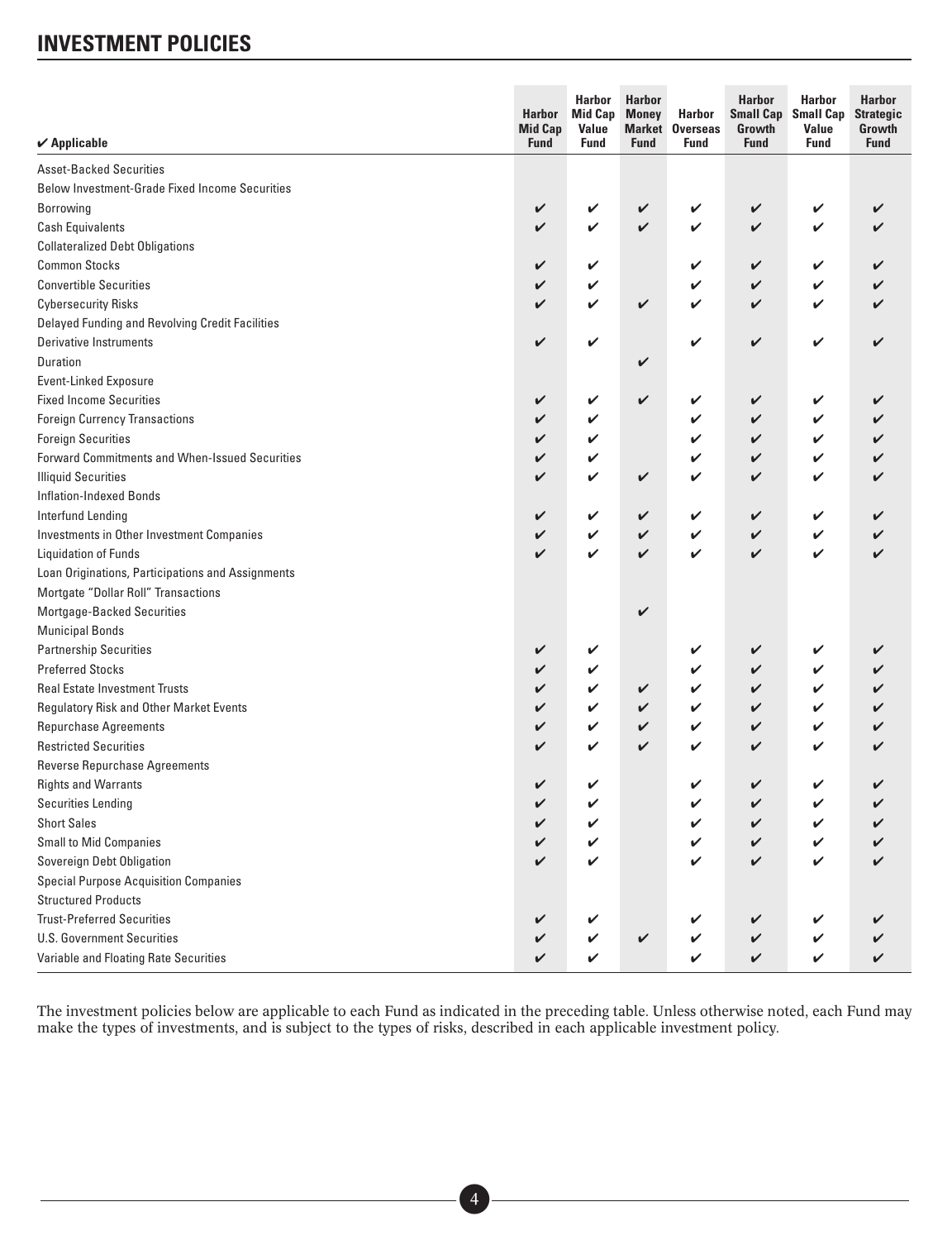<span id="page-9-0"></span>

|  |  | <b>Asset-Backed Securities</b> |  |
|--|--|--------------------------------|--|
|--|--|--------------------------------|--|

**Asset-Backed Securities** Permitted investments include asset-backed securities and in securities that represent individual interests in pools of consumer loans and trade receivables similar in structure to mortgage-backed securities. The assets are securitized either in a pass-through structure (similar to a mortgage pass-through structure) or in a pay-through structure (similar to a collateralized mortgage obligation ("CMO") structure). Although the collateral supporting asset-backed securities generally is of a shorter maturity than mortgage loans and historically has been less likely to experience substantial prepayments, no assurance can be given as to the actual maturity of an asset-backed security because prepayments of principal may be made at any time. Payments of principal and interest typically are supported by some form of credit enhancement, such as a letter of credit, surety bond, limited guarantee by another entity or having a priority to certain of the borrower's other securities. The degree of credit enhancement varies, and generally applies to only a fraction of the asset-backed security's par value until exhausted. If the credit enhancement of an asset-backed security held by a Fund has been exhausted, and if any required payments of principal and interest are not made with respect to the underlying loans, a Fund may experience losses or delays in receiving payment.

Other types of mortgage-backed and asset-backed securities may be developed in the future, and a Fund may invest in them if the relevant Fund's Subadviser and/or the Adviser, as applicable, determines they are consistent with the Fund's investment objectives and policies.

Asset-backed securities entail certain risks not presented by mortgage-backed securities. Asset-backed securities do not have the benefit of the same type of security interest in the related collateral. Asset-backed securities are often subject to more rapid repayment than their stated maturity date would indicate as a result of the pass-through of prepayments of principal on the underlying loans. During periods of declining interest rates, prepayment of loans underlying asset-backed securities can be expected to accelerate. Accordingly, a Fund's ability to maintain positions in these securities will be affected by reductions in the principal amount of such securities resulting from prepayments, and its ability to reinvest the returns of principal at comparable yields is subject to generally prevailing interest rates at that time.

In a rising interest rate environment, a declining prepayment rate will extend the average life of many mortgage-backed securities. This possibility is often referred to as extension risk. Extending the average life of a mortgage-backed security increases the risk of depreciation due to future increases in market interest rates.

Credit card receivables are generally unsecured and the debtors on such receivables are entitled to the protection of a number of state and federal consumer credit laws, many of which give such debtors the right to set-off certain amounts owed on the credit cards, thereby reducing the balance due. Automobile receivables generally are secured, but by automobiles rather than residential real property. Most issuers of automobile receivables permit the loan servicers to retain possession of the underlying obligations. If the servicer were to sell these obligations to another party, there is a risk that the purchaser would acquire an interest superior to that of the holders of the asset-backed securities. In addition, because of the large number of vehicles involved in a typical issuance and technical requirements under state laws, the trustee for the holders of the automobile receivables may not have a proper security interest in the underlying automobiles. Therefore, there is the possibility that, in some cases, recoveries on repossessed collateral may not be available to support payments on these securities.

### **Below Investment-Grade Fixed Income Securities**

Below investment-grade fixed income securities are considered predominantly speculative by traditional investment standards. In some cases, these securities may be highly speculative and have poor prospects for reaching investment-grade standing. Below investment-grade fixed income securities and unrated securities of comparable credit quality are subject to the increased risk of an issuer's inability to meet principal and interest obligations. These securities may be subject to greater price volatility due to such factors as corporate developments, interest rate sensitivity, negative perceptions of the high-yield markets generally and limited secondary market liquidity. Such securities are also issued by less-established corporations desiring to expand. Risks associated with acquiring the securities of such issuers generally are greater than is the case with higher rated securities because such issuers are often less creditworthy companies or are highly leveraged and generally less able than more established or less leveraged entities to make scheduled payments of principal and interest.

The market values of high-yield, fixed income securities tend to reflect individual corporate developments to a greater extent than do those of higher rated securities, which react primarily to fluctuations in the general level of interest rates. Issuers of such high-yield securities may not be able to make use of more traditional methods of financing and their ability to service debt obligations may be more adversely affected than issuers of higher rated securities by economic downturns, specific corporate developments or the issuers' inability to meet specific projected business forecasts. These below investment-grade securities also tend to be more sensitive to economic conditions than higher-rated securities. Negative publicity about the high-yield bond market and investor perceptions regarding lower rated securities, whether or not based on the Fund's fundamental analysis, may depress the prices for such securities.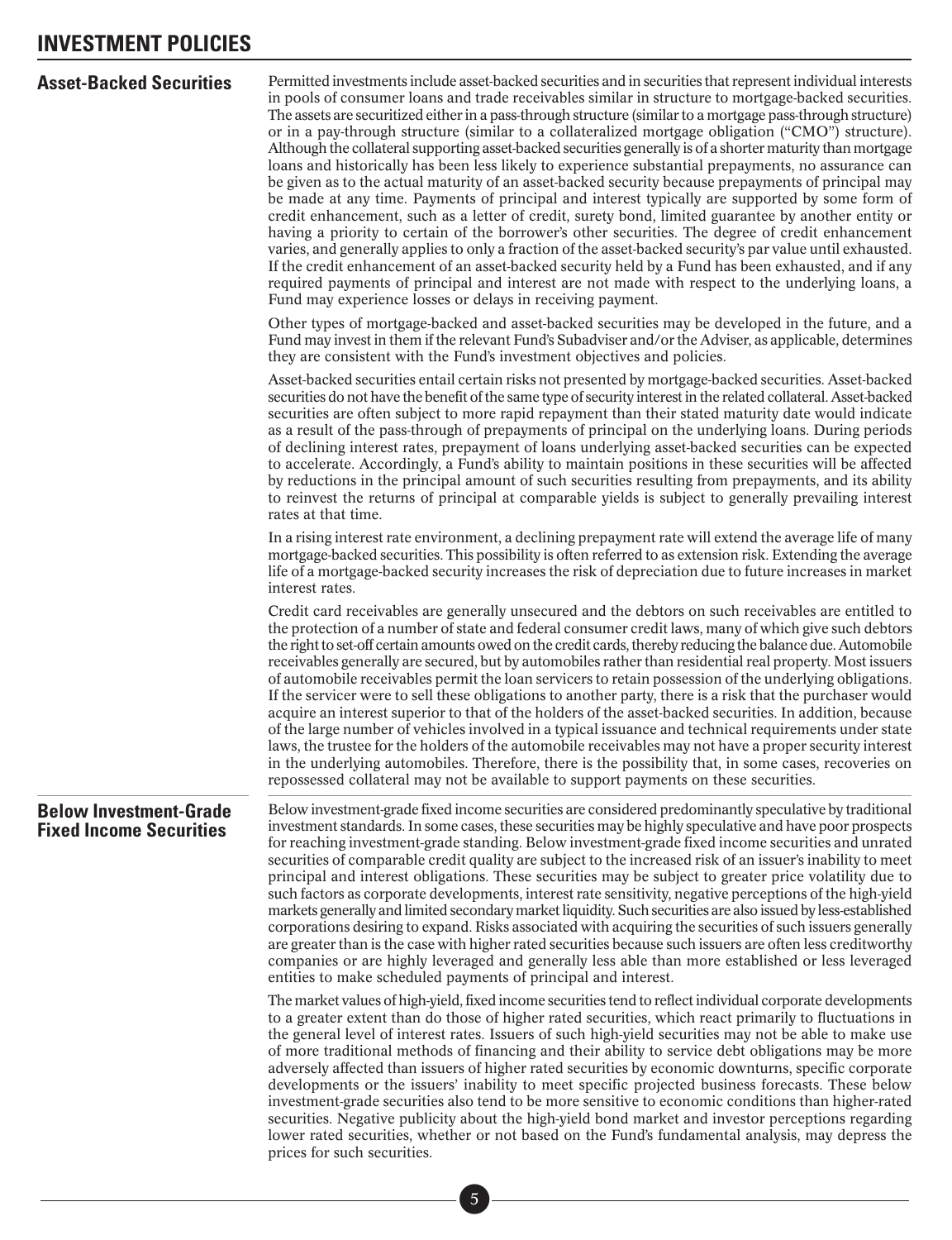### **Below Investment-Grade Fixed Income Securities — Continued**

Since investors generally perceive that there are greater risks associated with below investment-grade securities of the type in which the Fund invests, the yields and prices of such securities may tend to fluctuate more than those for higher rated securities. In the lower quality segments of the fixed income securities market, changes in perceptions of issuers' creditworthiness tend to occur more frequently and in a more pronounced manner than do changes in higher quality segments of the fixed income securities market, resulting in greater yield and price volatility.

Another factor which causes fluctuations in the prices of fixed income securities is the supply and demand for similarly rated securities. In addition, the prices of fixed income securities fluctuate in response to the general level of interest rates. Fluctuations in the prices of portfolio securities subsequent to their acquisition will not affect cash income from such securities but will be reflected in a Fund's net asset value.

The risk of loss from default for the holders of high-yield, fixed income securities is significantly greater than is the case for holders of other debt securities because such high-yield, fixed income securities are generally unsecured and are often subordinated to the rights of other creditors of the issuers of such securities.

The secondary market for high-yield, fixed income securities is dominated by institutional investors, including mutual fund portfolios, insurance companies and other financial institutions. Accordingly, the secondary market for such securities is not as liquid as and is more volatile than the secondary market for higher rated securities. In addition, the trading volume for high-yield, fixed income securities is generally lower than that of higher rated securities and the secondary market for high-yield, fixed income securities could contract under adverse market or economic conditions independent of any specific adverse changes in the condition of a particular issuer. These factors may have an adverse effect on a Fund's ability to dispose of particular portfolio investments. Prices realized upon the sale of such lower rated or unrated securities, under these circumstances, may be less than the prices used in calculating a Fund's net asset value. A less liquid secondary market may also make it more difficult for a Fund to obtain precise valuations of the high-yield securities in its portfolio.

Federal legislation could adversely affect the secondary market for high-yield securities and the financial condition of issuers of these securities. The form of any proposed legislation and the probability of such legislation being enacted is uncertain.

Below investment-grade or high-yield, fixed income securities also present risks based on payment expectations. High-yield, fixed income securities frequently contain "call" or "buy-back" features, which permit the issuer to call or repurchase the security from its holder. If an issuer exercises such a "call option" and redeems the security, a Fund may have to replace such security with a lower yielding security, resulting in a decreased return for investors. A Fund may also incur additional expenses to the extent that it is required to seek recovery upon default in the payment of principal or interest on a portfolio security.

Credit ratings issued by credit rating agencies are designed to evaluate the safety of principal and interest payments of rated securities. They do not, however, evaluate the market value risk of below investment-grade securities and, therefore, may not fully reflect the true risks of an investment. In addition, credit rating agencies may or may not make timely changes in a rating to reflect changes in the economy or in the conditions of the issuer that affect the market value of the security. Consequently, credit ratings are used only as preliminary indicators of investment quality. Investments in below investment-grade and comparable unrated obligations will be more dependent on credit analysis by each Fund's Subadviser and/or the Adviser, as applicable, than would be the case with investments in investment-grade debt obligations. Each Fund's Subadviser and/or the Adviser, as applicable, employs their own credit research and analysis, which includes a study of an issuer's existing debt, capital structure, ability to service debt and to pay dividends, the issuer's sensitivity to economic conditions, its operating history and the current trend of earnings. Each Fund's Subadviser and/or the Adviser, as applicable, monitors the investments in each Fund's portfolio and evaluate whether to dispose of or to retain below investment-grade and comparable unrated securities whose credit ratings or credit quality may have changed. There can be no assurance that the analysis of the Fund's Subadviser and/or the Adviser, as applicable, will be accurate or complete. A Fund may be subject to substantial losses in the event of credit deterioration or bankruptcy of one or more issuers or reference obligors in its portfolio.

There are special tax considerations associated with investing in bonds, including high-yield bonds, structured as zero coupon or payment-in-kind securities. For example, a Fund is required to report the accrued interest on these securities as current income each year even though it may receive no cash interest until the security's maturity or payment date. The Fund may be required to sell some of its assets to obtain cash to distribute to shareholders in order to satisfy the distribution requirements of the Internal Revenue Code of 1986, as amended (the "Code"), with respect to such accrued interest. These actions are likely to reduce the Fund's assets and may thereby increase its expense ratio and decrease its rate of return. ■•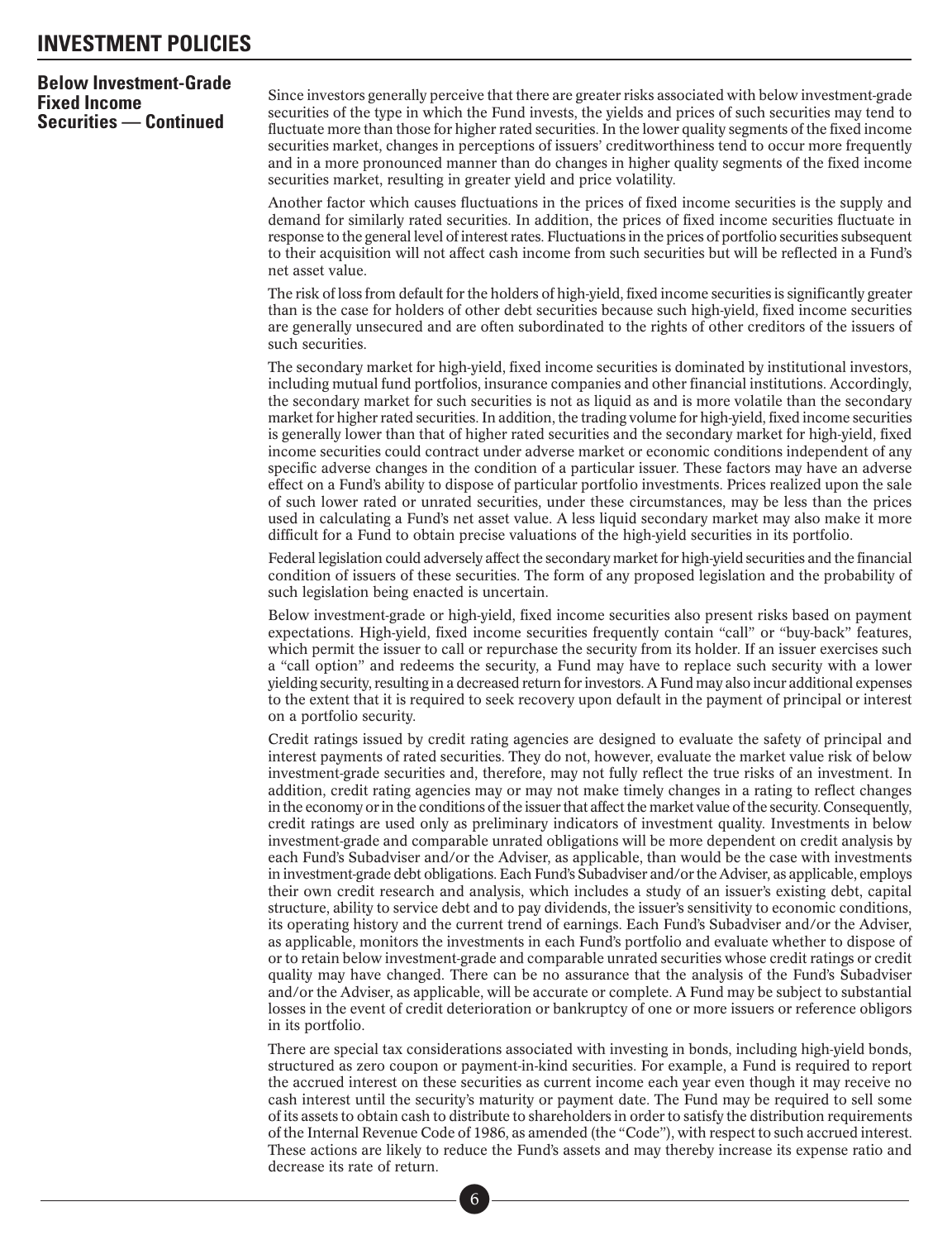<span id="page-11-0"></span>

| <b>Borrowing</b>                                 | Borrowing is permitted for temporary administrative or emergency purposes and this borrowing may<br>be unsecured. Borrowing may exaggerate the effect on any increase or decrease in the market value<br>of the Fund's portfolio. Money borrowed will be subject to interest costs, which may or may not be<br>recovered by appreciation of the securities purchased. The Fund also may be required to maintain<br>minimum average balances in connection with such borrowing or to pay a commitment or other<br>fee to maintain a line of credit; either of these requirements would increase the cost of borrowing<br>over the stated interest rate.                                                                                                                                                                                                                                                                                                                                                                                                                                                                                                                                                                                                                                                                                                                                                                                                                                                                                                                                                   |
|--------------------------------------------------|----------------------------------------------------------------------------------------------------------------------------------------------------------------------------------------------------------------------------------------------------------------------------------------------------------------------------------------------------------------------------------------------------------------------------------------------------------------------------------------------------------------------------------------------------------------------------------------------------------------------------------------------------------------------------------------------------------------------------------------------------------------------------------------------------------------------------------------------------------------------------------------------------------------------------------------------------------------------------------------------------------------------------------------------------------------------------------------------------------------------------------------------------------------------------------------------------------------------------------------------------------------------------------------------------------------------------------------------------------------------------------------------------------------------------------------------------------------------------------------------------------------------------------------------------------------------------------------------------------|
| <b>Cash Equivalents</b>                          | Cash equivalents include short-term obligations issued or guaranteed as to interest and principal by<br>the U.S. government or any agency or instrumentality thereof (including repurchase agreements<br>collateralized by such securities). The Fund may also invest in obligations of domestic and/or foreign<br>banks, which include certificates of deposit, bankers' acceptances and fixed time deposits. The Fund<br>may also invest in obligations of other banks or savings and loan associations if such obligations are<br>insured by the Federal Deposit Insurance Corporation ("FDIC"). Certificates of deposit are negotiable<br>certificates issued against funds deposited in a commercial bank for a definite period of time and<br>earning a specified return. Bankers' acceptances are negotiable drafts or bills of exchange, normally<br>drawn by an importer or exporter to pay for specific merchandise, which are "accepted" by a bank,<br>meaning, in effect, that the bank unconditionally agrees to pay the face value of the instrument on<br>maturity. Fixed time deposits are bank obligations payable at a stated maturity date and bearing interest<br>at a fixed rate. Fixed time deposits may be withdrawn on demand by the investor, but may be subject<br>to early withdrawal penalties which vary depending upon market conditions and the remaining maturity<br>of the obligation. There are no contractual restrictions on the right to transfer a beneficial interest<br>in a fixed time deposit to a third party, although there is no market for such deposits. |
|                                                  | Obligations of foreign banks involve somewhat different investment risks than those affecting obligations<br>of U.S. banks, including the possibilities that their liquidity could be impaired because of further<br>political and economic developments, that their obligations may be less marketable than comparable<br>obligations of U.S. banks, that a foreign jurisdiction might impose withholding taxes on interest income<br>payable on those obligations, that foreign deposits may be seized or nationalized, that foreign governmental<br>restrictions such as exchange controls may be adopted which might adversely affect the payment of<br>principal and interest on those obligations and that the selection of those obligations may be more<br>difficult because there may be less publicly available information concerning foreign banks or the<br>accounting, auditing, and financial reporting standards, practices and requirements applicable to<br>foreign banks may differ from those applicable to U.S. banks. Foreign banks are not generally subject<br>to examination by any U.S. government agency or instrumentality.                                                                                                                                                                                                                                                                                                                                                                                                                                                  |
|                                                  | The Fund may also invest in commercial paper that at the date of investment is rated at least A-1<br>by S&P, P-1 by Moody's or F-1 by Fitch Ratings (P-3 for Harbor Core Plus Fund) or, if not rated, is<br>issued or guaranteed as to payment of principal and interest by companies that at the date of investment<br>have an outstanding debt issue rated AA or better by S&P or equivalently rated by Moody's or Fitch<br>Ratings; short-term corporate obligations that at the date of investment are rated AA or better by<br>S&P or equivalently rated by Moody's or Fitch Ratings, and other debt instruments, including unrated<br>instruments, determined to be of comparable high quality and liquidity.<br>The Fund may hold cash and invest in cash equivalents pending investment of proceeds from new                                                                                                                                                                                                                                                                                                                                                                                                                                                                                                                                                                                                                                                                                                                                                                                     |
| <b>Collateralized Debt</b><br><b>Obligations</b> | sales or to meet ordinary daily cash needs.<br>Collateralized debt obligations ("CDOs") include collateralized bond obligations ("CBOs"), collateralized<br>loan obligations ("CLOs") and other similarly structured securities. CBOs and CLOs are types of<br>asset-backed securities. A CBO is a security issued by a trust that is backed by a diversified pool of<br>high risk, below investment-grade fixed income securities. A CLO is a security issued by a trust typically<br>collateralized by a pool of loans, which may include, among others, domestic and foreign senior<br>secured loans, senior unsecured loans, and subordinate corporate loans, including loans that may<br>be rated below investment-grade or equivalent unrated loans.                                                                                                                                                                                                                                                                                                                                                                                                                                                                                                                                                                                                                                                                                                                                                                                                                                               |
|                                                  | For both CBOs and CLOs, the cash flows from the trust are split into two or more portions, called<br>tranches, varying in risk and yield. The riskiest portion is the "equity" tranche, which bears the bulk<br>of defaults from the bonds or loans in the trust and serves to protect the other, more senior tranches<br>from default in all but the most severe circumstances. Since it is partially protected from defaults, a<br>senior tranche from a CBO trust or CLO trust typically has higher ratings and lower yields than their<br>underlying securities and can be rated investment-grade. Despite the protection from the equity tranche,<br>CBO or CLO tranches can experience substantial losses due to actual defaults, increased sensitivity<br>to defaults due to collateral default and disappearance of protecting tranches, market anticipation<br>of defaults, and aversion to CBO or CLO securities as a class.                                                                                                                                                                                                                                                                                                                                                                                                                                                                                                                                                                                                                                                                   |
|                                                  | The risks of an investment in a CDO depend largely on the type of the collateral securities and the<br>class of the CDO in which a Fund invests. Normally, CBOs, CLOs and other CDOs are privately<br>offered and sold, and thus, are not registered under the securities laws. As a result, investments in<br>CDOs may be characterized by a Fund as illiquid securities. However, an active dealer market may                                                                                                                                                                                                                                                                                                                                                                                                                                                                                                                                                                                                                                                                                                                                                                                                                                                                                                                                                                                                                                                                                                                                                                                          |
|                                                  |                                                                                                                                                                                                                                                                                                                                                                                                                                                                                                                                                                                                                                                                                                                                                                                                                                                                                                                                                                                                                                                                                                                                                                                                                                                                                                                                                                                                                                                                                                                                                                                                          |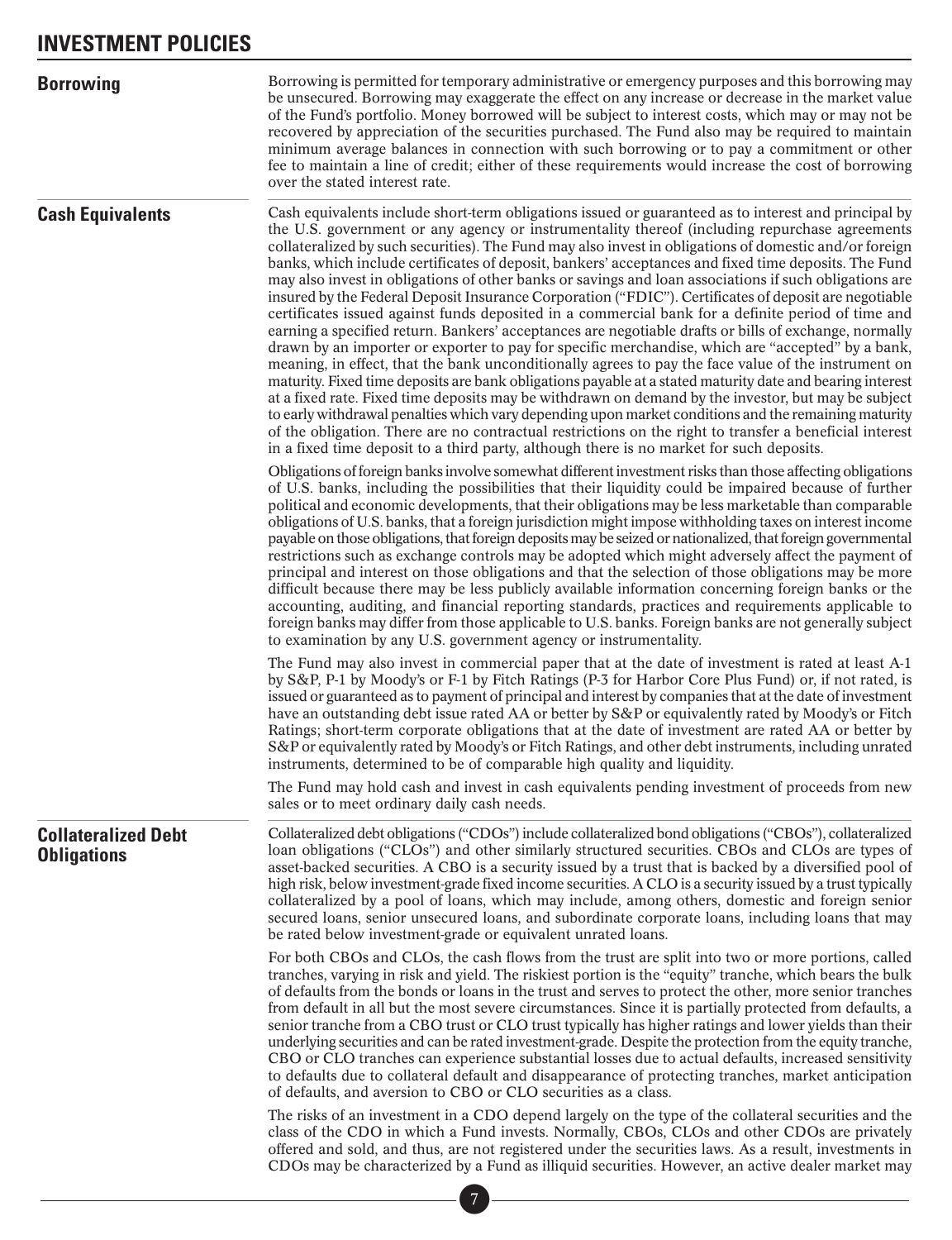<span id="page-12-0"></span>

| <b>Collateralized Debt</b><br><b>Obligations — Continued</b> | exist for CDOs allowing a CDO to qualify for transactions under Rule 144A of the 1933 Act. In<br>addition to the normal risks associated with fixed income securities discussed elsewhere in this SAI<br>and the Fund's prospectuses (i.e., interest rate risk and default risk), CDOs carry additional risks<br>including, but are not limited to, the possibility that: (i) distributions from collateral securities will<br>not be adequate to make interest or other payments; (ii) the quality of the collateral may decline in<br>value or default; (iii) a Fund may invest in CDOs that are subordinate to other classes; and (iv) the<br>complex structure of the security may not be fully understood at the time of investment and may<br>produce disputes with the issuer or unexpected investment results. These risks have recently led to<br>actual defaults and market losses on CDOs known as "structured investment vehicles" or "SIVs." |
|--------------------------------------------------------------|-----------------------------------------------------------------------------------------------------------------------------------------------------------------------------------------------------------------------------------------------------------------------------------------------------------------------------------------------------------------------------------------------------------------------------------------------------------------------------------------------------------------------------------------------------------------------------------------------------------------------------------------------------------------------------------------------------------------------------------------------------------------------------------------------------------------------------------------------------------------------------------------------------------------------------------------------------------|
| <b>Common Stocks</b>                                         | Common stocks are shares of a corporation or other entity that entitle the holder to a pro rata share<br>of the profits of the corporation, if any, without preference over any other shareholder or class of<br>shareholders. In the event an issuer is liquidated or declares bankruptcy, the claims of owners of<br>bonds and preferred stock take precedence over the claims of those who own common stock. Common<br>stock usually carries with it the right to vote and frequently, an exclusive right to do so.                                                                                                                                                                                                                                                                                                                                                                                                                                    |
| <b>Convertible Securities</b>                                | Convertible securities are bonds, preferred stocks and other securities that normally pay a fixed rate<br>of interest or dividend and give the owner the option to convert the security into common stock.<br>While the value of convertible securities depends in part on interest rate changes and the credit quality<br>of the issuer, the price will also change based on the price of the underlying stock. While convertible<br>securities generally have less potential for gain than common stock, their income provides a cushion<br>against the stock price's decline. They generally pay less income than non-convertible bonds.                                                                                                                                                                                                                                                                                                               |
|                                                              | <b>CONTINGENT CONVERTIBLE INSTRUMENTS</b>                                                                                                                                                                                                                                                                                                                                                                                                                                                                                                                                                                                                                                                                                                                                                                                                                                                                                                                 |
|                                                              | Contingent convertible securities ("CoCos") are a form of hybrid debt security that are intended to<br>either convert into equity or have their principal written down upon the occurrence of certain "triggers."<br>The triggers are generally linked to regulatory capital thresholds or regulatory actions calling into<br>question the issuing banking institution's continued viability as a going-concern. CoCos' unique equity<br>conversion or principal write-down features are tailored to the issuing banking institution and its<br>regulatory requirements. Some additional risks associated with CoCos include, but are not limited                                                                                                                                                                                                                                                                                                         |
|                                                              | to:<br>Loss absorption risk. CoCos have fully discretionary coupons. This means coupons can potentially<br>$\blacksquare$<br>be cancelled at the banking institution's discretion or at the request of the relevant regulatory<br>authority in order to help the bank absorb losses.                                                                                                                                                                                                                                                                                                                                                                                                                                                                                                                                                                                                                                                                      |
|                                                              | Subordinated instruments. CoCos will, in the majority of circumstances, be issued in the form<br>ш<br>of subordinated debt instruments in order to provide the appropriate regulatory capital treatment<br>prior to a conversion. Accordingly, in the event of liquidation, dissolution or winding-up of an<br>issuer prior to a conversion having occurred, the rights and claims of the holders of the CoCos<br>(such as a Fund) against the issuer with respect to or arising under the terms of the CoCos shall<br>generally rank junior to the claims of all holders of unsubordinated obligations of the issuer. In<br>addition, if the CoCos are converted into the issuer's underlying equity securities following a<br>trigger, each holder will be subordinated due to their conversion from being the holder of a debt<br>instrument to being the holder of an equity instrument.                                                              |
|                                                              | Market value will fluctuate based on unpredictable factors. The value of CoCos is unpredictable<br>o.<br>and will be influenced by many factors including, without limitation: (i) the creditworthiness of<br>the issuer and/or fluctuations in such issuer's applicable capital ratios; (ii) supply and demand<br>for the CoCos; (iii) general market conditions and available liquidity; and (iv) economic, financial<br>and political events that affect the issuer, its particular market or the financial markets in general.                                                                                                                                                                                                                                                                                                                                                                                                                        |
| <b>Cybersecurity Risks</b>                                   | As the use of technology increases, a Fund may be more susceptible to operational risks through<br>breaches in cybersecurity. A breach in cybersecurity refers to both intentional and unintentional events<br>that may cause a Fund to lose proprietary information, suffer data corruption, or lose operational<br>capacity. Cyber attacks include, among other things, stealing or corrupting confidential information<br>and other data that is maintained online or digitally for financial gain, denial-of-service attacks on<br>websites causing operational disruption, and the unauthorized release of confidential information<br>and other data.                                                                                                                                                                                                                                                                                               |
|                                                              | Cybersecurity breaches affecting a Fund or each Adviser, Fund's Subadviser(s) custodian, transfer<br>agent, other third-party service providers, intermediaries and others may adversely impact a Fund<br>and its shareholders. A cybersecurity breach may cause disruptions and impact the Funds' business<br>operations, which could potentially result in financial losses, inability to determine a Fund's net asset<br>value, impediments to trading, reputational damage, the inability of shareholders to transact business,<br>violation of applicable law, regulatory penalties and/or fines, and compliance and other costs. Indirect<br>cybersecurity breaches at third-party service providers, intermediaries, trading counterparties, governmental                                                                                                                                                                                          |
|                                                              | $\, 8$                                                                                                                                                                                                                                                                                                                                                                                                                                                                                                                                                                                                                                                                                                                                                                                                                                                                                                                                                    |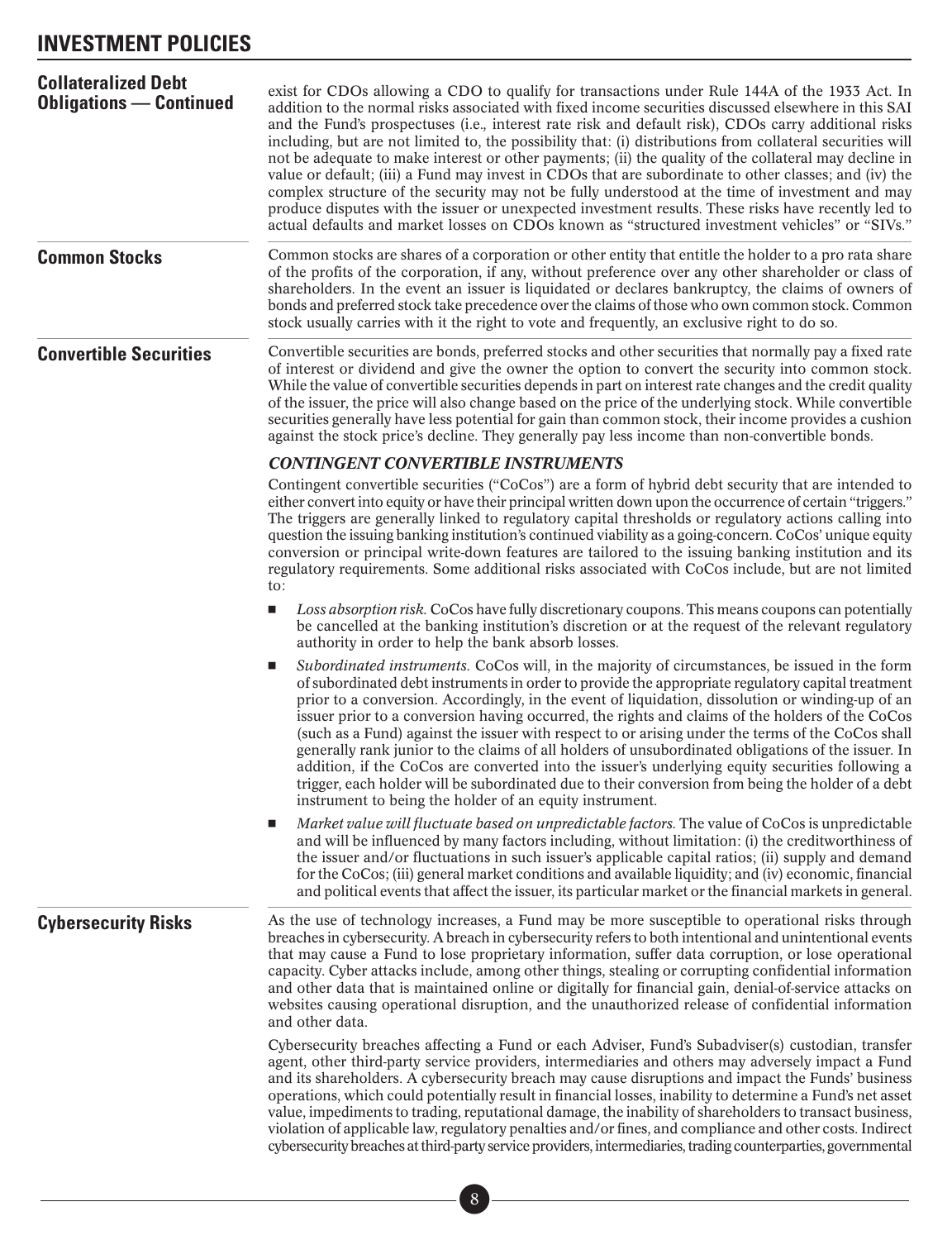<span id="page-13-0"></span>

| <b>Cybersecurity Risks -</b><br><b>Continued</b>                 | and other regulatory authorities, and exchange and other financial market operators may subject a<br>Fund's shareholders to the same risks associated with direct cybersecurity breaches. Further, indirect<br>cybersecurity breaches at an issuer of securities in which a Fund invests may similarly negatively<br>impact a Fund's shareholders because of a decrease in the value of these securities.                                                                                                                                                                                                                                                                                                                                                                                                                                                                                                                                                                                                                                                                                                                                                                                                                                   |
|------------------------------------------------------------------|---------------------------------------------------------------------------------------------------------------------------------------------------------------------------------------------------------------------------------------------------------------------------------------------------------------------------------------------------------------------------------------------------------------------------------------------------------------------------------------------------------------------------------------------------------------------------------------------------------------------------------------------------------------------------------------------------------------------------------------------------------------------------------------------------------------------------------------------------------------------------------------------------------------------------------------------------------------------------------------------------------------------------------------------------------------------------------------------------------------------------------------------------------------------------------------------------------------------------------------------|
|                                                                  | The Trust has established policies and procedures designed to reduce the risks associated with cybersecurity<br>breaches and other operational disruptions. However, there is no guarantee that such efforts will<br>succeed, especially since the Trust does not directly control the cybersecurity systems of issuers or<br>third-party service providers. There is a risk that cybersecurity breaches will not be detected. In addition,<br>there are inherent limitations to these policies and procedures and certain risks may not yet be identified<br>and new risks may emerge in the future. The Funds and their shareholders could be negatively impacted<br>as a result of any cybersecurity breaches or operational disruptions.                                                                                                                                                                                                                                                                                                                                                                                                                                                                                                |
| <b>Delayed Funding and</b><br><b>Revolving Credit Facilities</b> | Delayed funding loans and revolving credit facilities are borrowing arrangements in which the lender<br>agrees to make loans up to a maximum amount upon demand by the borrower during a specified<br>term. A revolving credit facility differs from a delayed funding loan in that as the borrower repays<br>the loan, an amount equal to the repayment may be borrowed again during the term of the revolving<br>credit facility. Delayed funding loans and revolving credit facilities usually provide for floating or<br>variable rates of interest. These commitments may have the effect of requiring a Fund to increase its<br>investment in a company at a time when it might not otherwise decide to do so (including at a time<br>when the company's financial condition makes it unlikely that such amounts will be repaid). To the<br>extent that a Fund is committed to advance additional funds, it will segregate cash or liquid securities<br>with the Fund's custodian, or set aside or restrict in the records or systems of the Fund's Subadviser<br>and/or the Adviser, as applicable, relating to the Fund, cash or liquid assets in an amount sufficient<br>to meet such commitments that are marked-to-market daily. |
|                                                                  | The Fund may invest in delayed funding loans and revolving credit facilities with credit quality comparable<br>to that of issuers of its securities investments. Delayed funding loans and revolving credit facilities<br>may be subject to restrictions on transfer, and only limited opportunities may exist to resell such<br>instruments. As a result, a Fund may be unable to sell such investments at an opportune time or may<br>have to resell them at less than fair market value. The Fund currently intend to treat delayed funding<br>loans, and revolving credit facilities for which there is no readily available market, as illiquid for<br>purposes of the limitation on illiquid investments. Participation interests in revolving credit facilities<br>will be subject to the limitations discussed in "Loan Participations and Assignments." Delayed funding<br>loans and revolving credit facilities are considered to be debt obligations for purposes of each Fund's<br>investment restriction relating to the lending of funds or assets by a Fund.                                                                                                                                                                 |
| <b>Derivative Instruments</b>                                    | Derivative instruments are securities or contracts that provide for payments based on or "derived"<br>from the performance of an underlying asset, index or other economic benchmark. Essentially, a<br>derivative instrument is a financial arrangement or a contract either entered into between two parties<br>(unlike a stock or a bond) or traded on an exchange and subject to central clearing. Transactions<br>in derivative instruments can be, but are not necessarily, riskier than investments in conventional<br>stocks, bonds and money market instruments.                                                                                                                                                                                                                                                                                                                                                                                                                                                                                                                                                                                                                                                                   |
|                                                                  | A derivative instrument is more accurately viewed as a way of reallocating risk among different parties<br>or substituting one type of risk for another. Every investment by the Fund, including an investment<br>in conventional securities, reflects an implicit prediction about future changes in the value of that<br>investment. Every Fund investment also involves a risk that the expectations of the Subadviser and/or<br>the Adviser, as applicable, will be wrong. Transactions in derivative instruments often enable a Fund<br>to take investment positions that more precisely reflect the expectations of the Subadviser and/or<br>the Adviser, as applicable, concerning the future performance of the various investments available<br>to the Fund. Derivative instruments can be a legitimate and often cost-effective method of accomplishing<br>the same investment goals as could be achieved through other investments in conventional securities.                                                                                                                                                                                                                                                                   |
|                                                                  | Derivative contracts include options, futures contracts and swap agreements. The principal risks<br>associated with derivative instruments are:                                                                                                                                                                                                                                                                                                                                                                                                                                                                                                                                                                                                                                                                                                                                                                                                                                                                                                                                                                                                                                                                                             |
|                                                                  | Market Risk: The risk that the instrument will decline in value or that an alternative investment<br>$\blacksquare$<br>would have appreciated more, but this is similar to the risk of investing in conventional securities.                                                                                                                                                                                                                                                                                                                                                                                                                                                                                                                                                                                                                                                                                                                                                                                                                                                                                                                                                                                                                |
|                                                                  | Leverage And Associated Price Volatility: Leverage causes increased volatility in the price of<br>$\blacksquare$<br>the derivative and magnifies the impact of adverse market changes, but this risk may be consistent<br>with the investment objective of even a conservative fund in order to achieve an average portfolio<br>volatility that is within the expected range for that type of fund.                                                                                                                                                                                                                                                                                                                                                                                                                                                                                                                                                                                                                                                                                                                                                                                                                                         |
|                                                                  | Counterparty Credit Risk: The use of an over-the-counter derivative instrument involves the risk<br>that a loss may be sustained as a result of the failure of another party to the contract (usually<br>referred to as a "counterparty") to make required payments or otherwise comply with the contract's<br>terms. For example, in an option contract, this involves the risk to the option buyer that the                                                                                                                                                                                                                                                                                                                                                                                                                                                                                                                                                                                                                                                                                                                                                                                                                               |
|                                                                  | $\overline{9}$                                                                                                                                                                                                                                                                                                                                                                                                                                                                                                                                                                                                                                                                                                                                                                                                                                                                                                                                                                                                                                                                                                                                                                                                                              |
|                                                                  |                                                                                                                                                                                                                                                                                                                                                                                                                                                                                                                                                                                                                                                                                                                                                                                                                                                                                                                                                                                                                                                                                                                                                                                                                                             |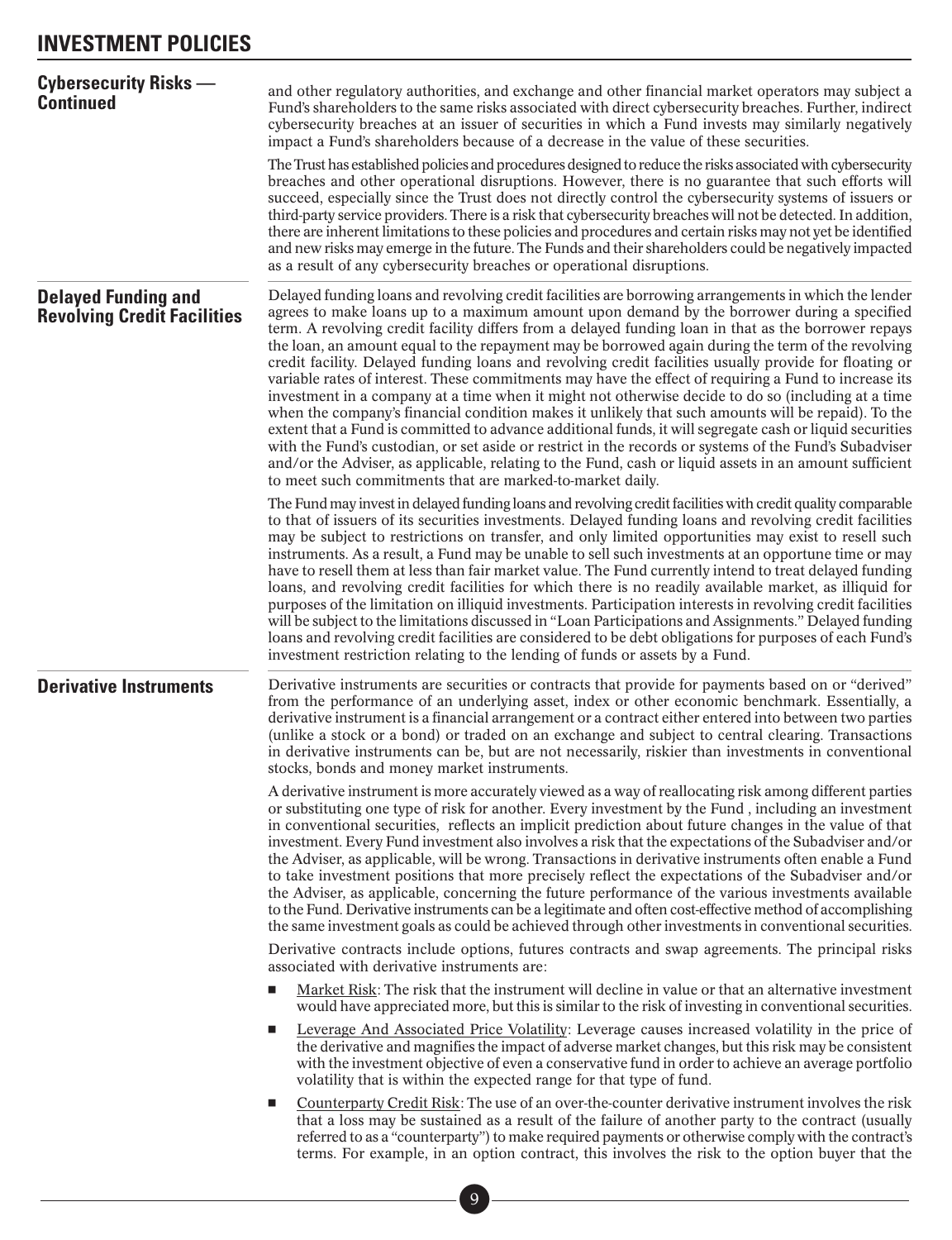**Continued instruments** — writer will not buy or sell the underlying asset as agreed. In general, counterparty risk can be reduced by having an organization with extremely good credit act as an intermediary between the two parties. Currently, some derivatives such as certain interest rate swaps and certain credit default index swaps are subject to central clearing. Central clearing is expected to reduce counterparty credit risk, but central clearing does not make derivatives risk-free.

- - Liquidity And Valuation Risk: Many derivative instruments are traded in institutional markets rather than on an exchange. Nevertheless, many derivative instruments are actively traded and can be priced generally with as much accuracy as conventional securities. Derivative instruments that are custom-designed to meet the specialized investment needs of a relatively narrow group of institutional investors, may be less liquid and more difficult to value.
- - Correlation Risk: There may be imperfect correlation between the price of the derivative and the underlying asset. For example, there may be price disparities between the trading markets for the derivative contract and the underlying asset.
- - Operational Risk: The risk related to potential operational issues, including documentation issues, settlement issues, systems failures, inadequate controls, and human error.
- - Legal Risk: The risk that there is insufficient documentation, insufficient capacity or authority of the counterparty, or legality or enforceability of a contract.

*SEC Regulatory Change*. In October 2020, the SEC adopted a final rule related to the use of derivatives, reverse repurchase agreements and certain other transactions by registered investment companies that will rescind and withdraw the guidance of the SEC and its staff regarding asset segregation and cover transactions reflected in the Portfolio's asset segregation and cover practices discussed herein. The final rule requires a Fund to trade derivatives and other transactions that create future payment or delivery obligations (except reverse repurchase agreements and similar financing transactions) subject to value-at-risk ("VaR") leverage limits and derivatives risk management program and reporting requirements. Generally, these requirements apply unless a Fund satisfies a "limited derivatives users" exception that is included in the final rule. Under the final rule, when a Fund trades reverse repurchase agreements or similar financing transactions, including certain tender option bonds, it needs to aggregate the amount of indebtedness associated with the reverse repurchase agreements or similar financing transactions with the aggregate amount of any other senior securities representing indebtedness when calculating the Fund's asset coverage ratio or treat all such transactions as derivatives transactions. Reverse repurchase agreements or similar financing transactions aggregated with other indebtedness do not need to be included in the calculation of whether a Fund satisfies the limited derivatives users exception, but for portfolios subject to the VaR testing requirement, reverse repurchase agreements and similar financing transactions must be included for purposes of such testing whether treated as derivatives transactions or not. The SEC also provided guidance in connection with the new rule regarding the use of securities lending collateral that may limit a Fund's securities lending activities. In addition, under the final rule, a Fund will be permitted to invest in a security on a when-issued or forward-settling basis, or with a non-standard settlement cycle, and the transaction will be deemed not to involve a senior security (as defined under Section 18(g) of the 1940 Act), provided that, (i) the Fund intends to physically settle the transaction and (ii) the transaction will settle within 35 days of its trade date (the "Delayed-Settlement Securities Provision"). A Fund may otherwise engage in when-issued, forward-settling and non-standard settlement cycle securities transactions that do not meet the conditions of the Delayed-Settlement Securities Provision so long as the Funde treats any such transaction as a "derivatives transaction" for purposes of compliance with the final rule. Furthermore, under the final rule, a Fund will be permitted to enter into an unfunded commitment agreement if the Fund reasonably believes, at the time it enters into such agreement, that it will have sufficient cash and cash equivalents to meet its obligations with respect to all such agreements as they come due.

Compliance with these new requirements will be required after an eighteen-month transition period ending August 19, 2022. Following the compliance date, these requirements may limit the ability of a Fund to use derivatives, reverse repurchase agreements and similar financing transactions, when-issued, delayed delivery and forward commitment transactions, and unfunded commitment agreements as part of its investment strategies. These requirements may increase the cost of a Fund's investments and cost of doing business, which could adversely affect investors. The Adviser cannot predict the effects of these regulations and will monitor developments and seek to manage the Fund in a manner consistent with achieving the Fund's investment objectives, but there can be no assurance that it will be successful in doing so.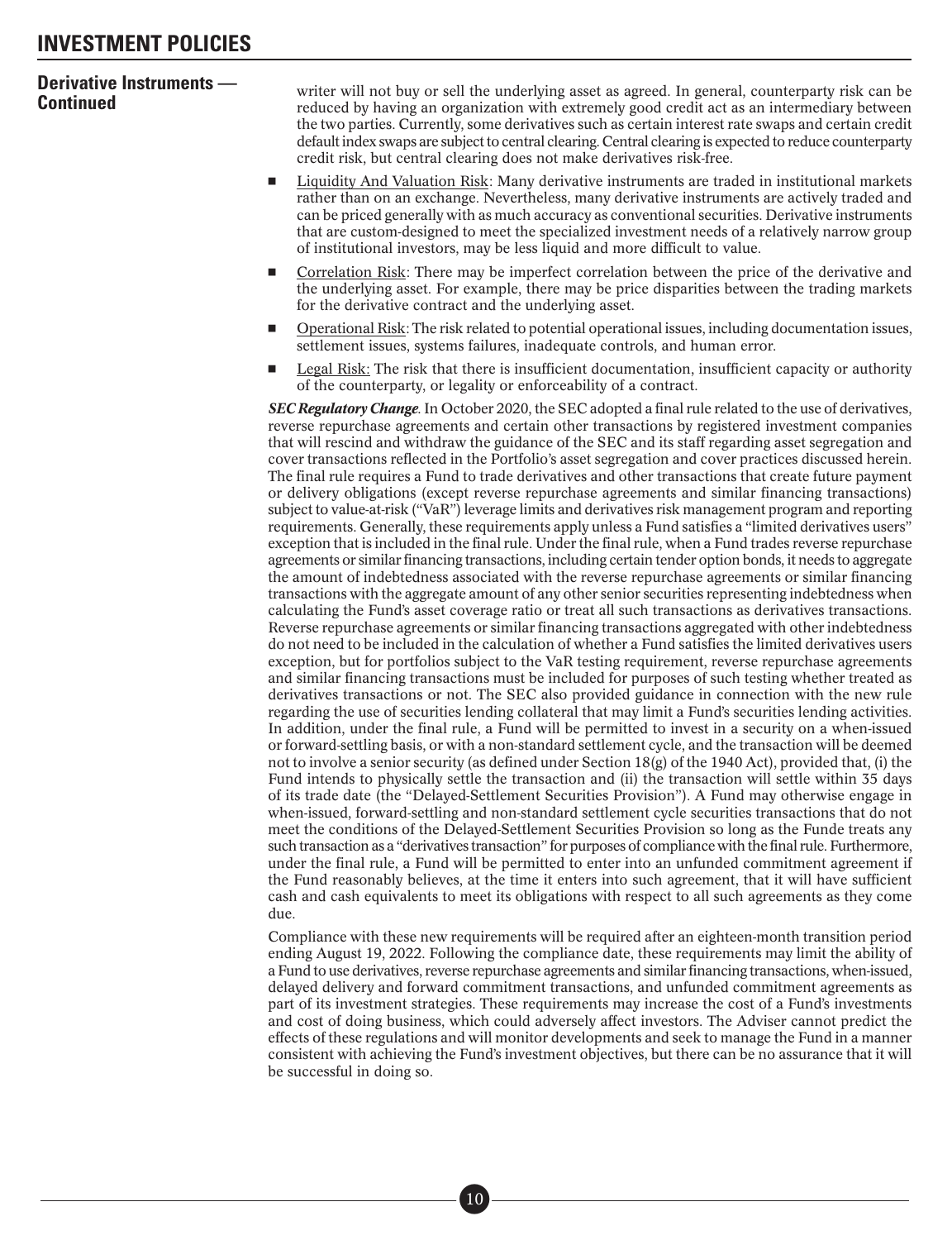#### **OPTIONS TRANSACTIONS, FUTURES CONTRACTS AND OPTIONS ON** FUTURES CONTRACTS

*Options Transactions*. Harbor Large Cap Value Fund, Harbor Core Bond Fund, Harbor Core Plus Fund and Harbor High-Yield Bond Fund are not authorized to engage in options transactions on currency. Harbor International Fund and Harbor International Growth Fund are not authorized to engage in options transactions on currencies for speculative purposes. Harbor Convertible Securities Fund may use options on currencies for cross-hedging purposes and to increase exposure to a foreign currency or to shift exposure to foreign currency fluctuations from one country to another.The Fund may purchase and write (sell) call and put options on any securities in which it may invest, on any securities index based on securities in which it may invest or on any currency in which Fund investments may be denominated. These options may be listed on national domestic securities exchanges or foreign securities exchanges or traded in the over-the-counter market. Each Fund may write covered put and call options and purchase put and call options to enhance total return, as a substitute for the purchase or sale of securities or currency, or to protect against declines in the value of portfolio securities and against increases in the cost of securities to be acquired.

*Writing Options.* A call option on securities or currency written by the Fund obligates the Fund to sell specified securities or currency to the holder of the option at a specified price if the option is exercised at any time before the expiration date. A put option on securities or currency written by the Fund obligates the Fund to purchase specified securities or currency from the option holder at a specified price if the option is exercised at any time before the expiration date. Options on securities indices are similar to options on securities, except that the exercise of securities index options requires cash settlement payments and does not involve the actual purchase or sale of securities. In addition, securities index options are designed to reflect price fluctuations in a group of securities or segment of the securities market rather than price fluctuations in a single security. Writing covered call options may deprive the Fund of the opportunity to profit from an increase in the market price of the securities or foreign currency assets in its portfolio. Writing covered put options may deprive the Fund of the opportunity to profit from a decrease in the market price of the securities or foreign currency assets to be acquired for its portfolio.

The Fund may terminate its obligations under an exchange traded call or put option by purchasing an option identical to the one it has written. Obligations under over-the-counter options may be terminated only by entering into an offsetting transaction with the counterparty to such option. Such purchases are referred to as "closing purchase transactions."

*Purchasing Options.* The Fund would normally purchase call options in anticipation of an increase, or put options in anticipation of a decrease ("protective puts"), in the market value of securities or currencies of the type in which it may invest. The Fund may also sell call and put options to close out its purchased options.

The purchase of a call option would entitle the Fund, in return for the premium paid, to purchase specified securities or currency at a specified price during the option period. The Fund would ordinarily realize a gain on the purchase of a call option if, during the option period, the value of such securities or currency exceeded the sum of the exercise price, the premium paid and transaction costs; otherwise, the Fund would realize either no gain or a loss on the purchase of the call option.

The purchase of a put option would entitle the Fund, in exchange for the premium paid, to sell specified securities or currency at a specified price during the option period. The purchase of protective puts is designed to offset or hedge against a decline in the market value of the Fund's portfolio securities or the currencies in which they are denominated. Put options may also be purchased by the Fund for the purpose of affirmatively benefiting from a decline in the price of securities or currencies that it does not own. The Fund would ordinarily realize a gain if, during the option period, the value of the underlying securities or currency decreased below the exercise price sufficiently to cover the premium and transaction costs; otherwise, the Fund would realize either no gain or a loss on the purchase of the put option. Gains and losses on the purchase of put options may be offset by countervailing changes in the value of the Fund's portfolio securities.

Each Fund's options transactions will be subject to limitations established by each of the exchanges, boards of trade or other trading facilities on which such options are traded. These limitations govern the maximum number of options in each class which may be written or purchased by a single investor or group of investors acting in concert, regardless of whether the options are written or purchased on the same or different exchanges, boards of trade or other trading facilities or are held or written in one or more accounts or through one or more brokers. Thus, the number of options that the Fund may write or purchase may be affected by options written or purchased by other investment advisory clients of the Subadviser and/or the Adviser, as applicable,. An exchange, board of trade or other trading facility may order the liquidation of positions found to be in excess of these limits, and it may impose certain other sanctions. Commodity exchanges may also establish daily limits on the amount that the price of a futures contract or related option can vary from the previous day's settlement res co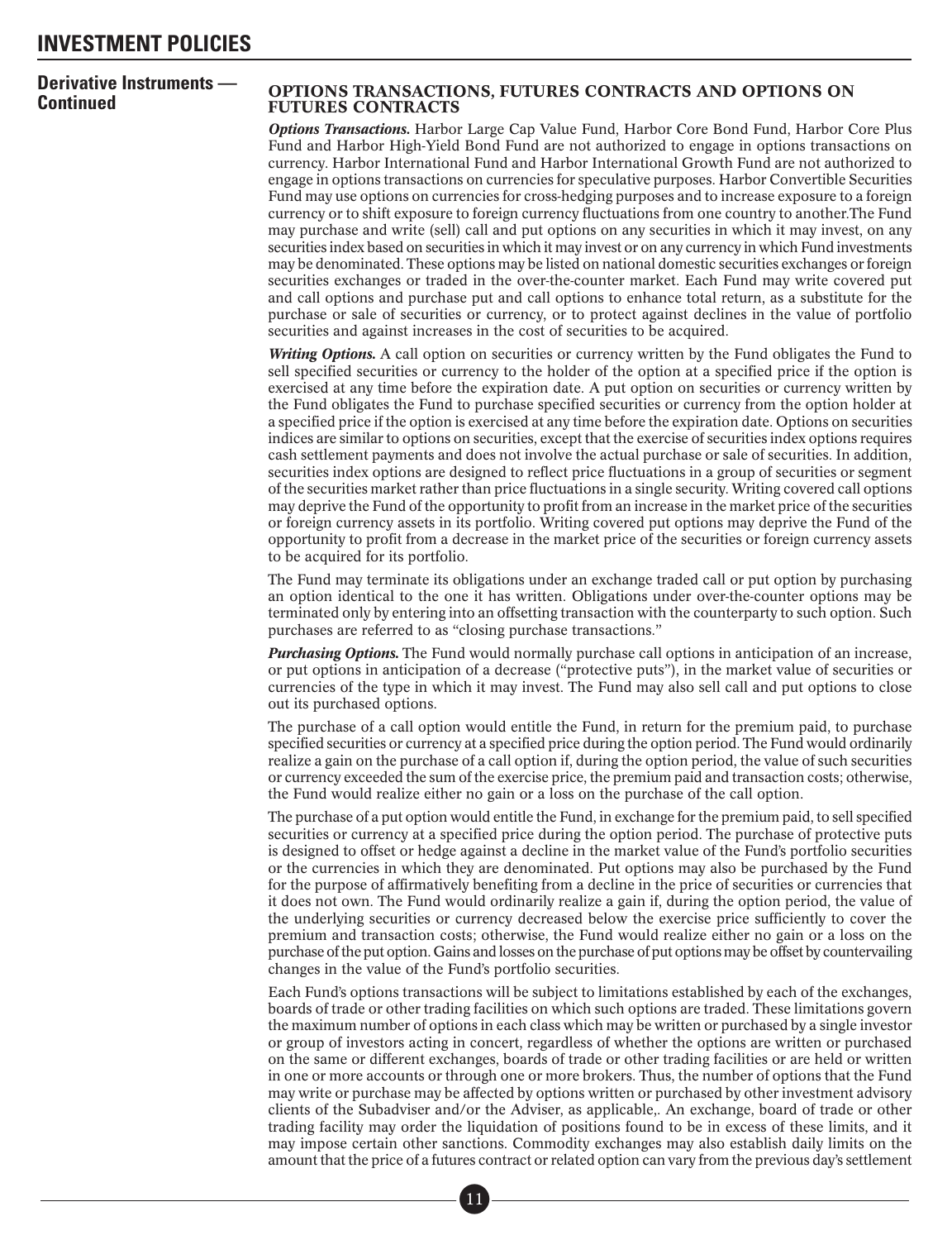**Continued instruments** — price. Once the daily limit is reached, no trades may be made that day at a price beyond the limit.<br>**Continued Continued** This may prevent the Fund from closing out positions and limiting its lo by the CFTC may limit the Funds' ability to obtain indirect exposure to commodities through commodity futures contracts and related options or may increase the cost of such exposure.

> *Futures Contracts and Options on Futures Contracts*. Harbor Large Cap Value Fund, Harbor Core Bond Fund, Harbor Core Plus Fund and Harbor High-Yield Bond Fund are not authorized to enter into currency futures contracts and options on such contracts. Harbor International Fund and Harbor International Growth Fund are not authorized to enter into futures contracts on currencies or engage in options transactions with respect to futures contracts for speculative purposes. Harbor Money Market Fund is not authorized to enter into futures contracts or engage in options transactions with respect to futures contracts. Otherwise, to seek to increase total return or hedge against changes in interest rates, securities prices or currency exchange rates, the Fund may purchase and sell various kinds of futures contracts, and purchase and write call and put options on these futures contracts. The Fund may also enter into closing purchase and sale transactions with respect to any of these contracts and options. The futures contracts may be based on various securities (such as U.S. government securities), securities indices, foreign currencies, commodities and commodity indices and any other financial instruments and indices. All futures contracts entered into by the Fund are traded on U.S. or foreign exchanges or boards of trade that are licensed, regulated or approved by the Commodity Futures Trading Commission ("CFTC").

> A futures contract may generally be described as an agreement between two parties to buy and sell particular financial instruments, currencies, commodities or indices for an agreed price for a designated period (or to deliver the final cash settlement price, in the case of a contract relating to an index or otherwise not calling for physical delivery at the end of trading in the contract). A futures contract on an index is an agreement in which two parties agree to take or make delivery of an amount of cash equal to the difference between the value of the index at the close of the last trading day of the contract and the price at which the index contract was originally written. Although the value of an index might be a function of the value of certain specified securities, no physical delivery of these securities is made. A commodity futures contract is an agreement between two parties, in which one party agrees to buy a commodity, such as an energy, agricultural or metal commodity from the other party at a later date at a price and quantity agreed-upon when the contract is made.

> Positions taken in the futures markets are not normally held to maturity but are instead liquidated through offsetting transactions (same exchange, underlying security or index, and delivery months) that may result in a profit or a loss. While futures contracts on securities, currency or commodities will usually be liquidated in this manner, the Fund may instead make, or take, delivery of the underlying securities, currency or commodities whenever it appears economically advantageous to do so. A clearing corporation associated with the exchange on which futures contracts are traded guarantees that, if still open, the sale or purchase will be performed on the settlement date. The Fund may suffer losses if it is unable to close out its position because of an illiquid secondary market and there is no assurance that a portfolio manager will be able to close out its position when the Subadviser and/or the Adviser, as applicable, considers it appropriate or desirable to do so. In the event of adverse price movements, the Fund may be required to continue making daily cash payments to maintain its required margin. If the Fund has insufficient cash, it may have to sell portfolio securities to meet daily margin requirements at a time when the Subadviser and/or the Adviser, as applicable, would not otherwise elect to do so. In addition, the Fund may be required to deliver or take delivery of instruments underlying futures contracts it holds.

> *Options On Futures Contracts.* Except as noted above, the Fund may purchase and write options on futures for the same purposes as its transactions in futures contracts. The purchase of put and call options on futures contracts will give the Fund the right (but not the obligation) for a specified price to sell or to purchase, respectively, the underlying futures contract at any time during the option period. As the purchaser of an option on a futures contract, the Fund obtains the benefit of the futures position if prices move in a favorable direction but limits its risk of loss in the event of an unfavorable price movement to the loss of the premium and transaction costs.

> *Risks Associated With Options Transactions, Futures Contracts and Options on Futures Contracts*. The writing and purchase of futures contracts and options on futures is a highly specialized activity that involves investment techniques and risks different from those associated with ordinary portfolio securities transactions. The successful use of futures contracts and options on futures depends in part on the Subadviser and/or the Adviser, as applicable,'s ability to predict future price fluctuations and, for hedging transactions, the degree of correlation between the futures contracts or options and the relevant securities or currency or other markets.

> Transactions in futures contracts and options on futures involve brokerage costs, require margin deposits.

> > ■• 12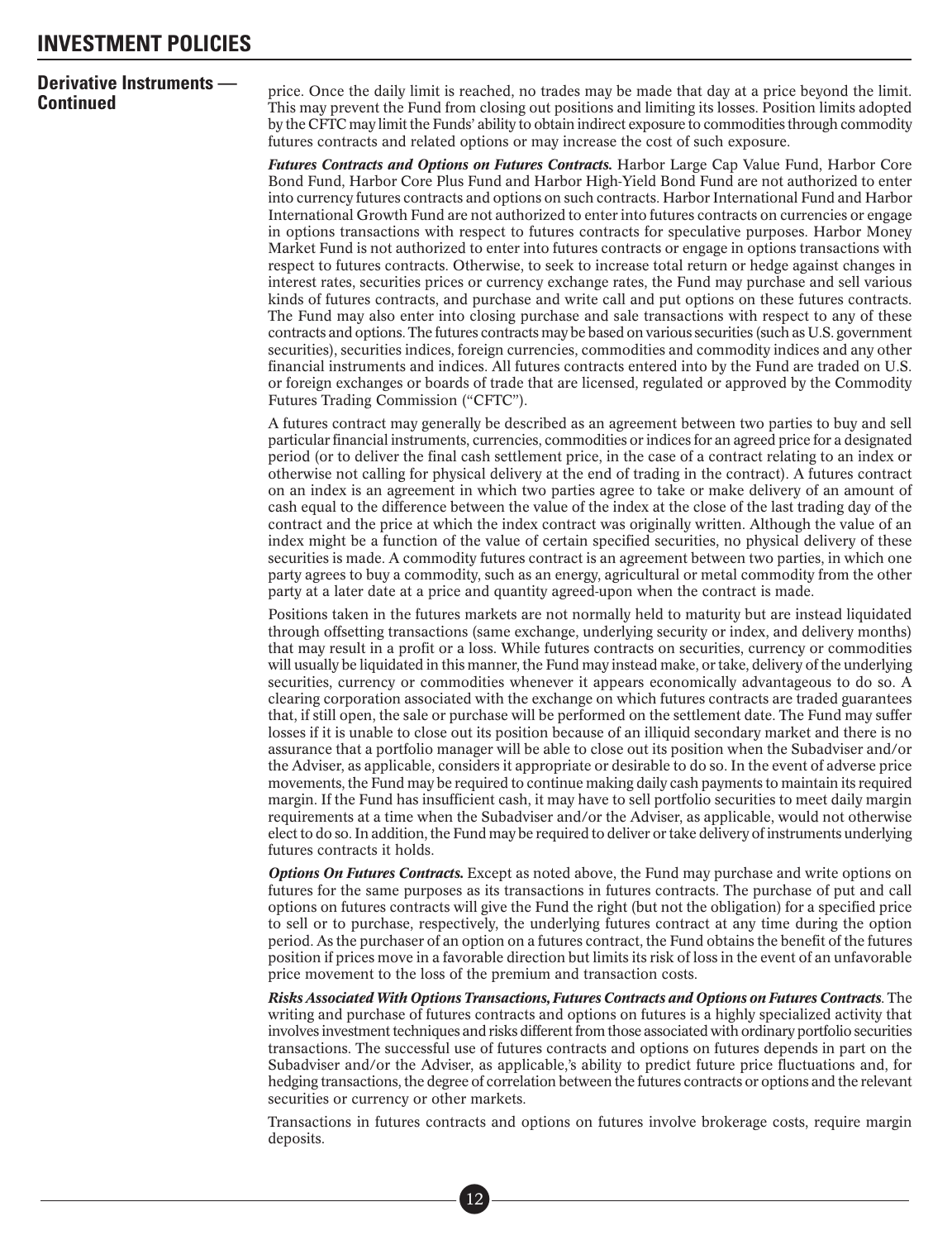**Derivative instruments** — While transactions in futures contracts and options on futures may reduce certain risks, these transactions themselves entail certain other risks. For example, unanticipated changes in interest r prices or currency exchange rates, among other things, may result in a poorer overall performance for the Fund than if it had not entered into any futures contracts or options transactions.

> Perfect correlation between the Fund's futures positions and portfolio positions may be impossible to achieve. In the event of an imperfect correlation between a futures position and the portfolio position that is intended to be protected, the desired protection may not be obtained and the Fund may be exposed to risk of loss. In addition, it is not possible to hedge fully or protect against currency fluctuations affecting the value of securities denominated in foreign currencies because the value of such securities is likely to fluctuate as a result of independent factors not related to currency fluctuations.

> There is no assurance that a liquid secondary market on a domestic or foreign options exchange will exist for any particular exchange-traded futures contract or option on a futures contract or at any particular time. If the Fund is unable to effect a closing purchase transaction with respect to covered options it has written, the Fund will not be able to sell the underlying securities or currencies or dispose of assets held in a segregated account until the options expire or are exercised. Similarly, if the Fund is unable to effect a closing sale transaction with respect to options it has purchased, it would have to exercise the options in order to realize any profit and will incur transaction costs upon the purchase or sale of underlying securities or currencies. The Fund's ability to terminate over-the-counter options is more limited than with exchange-traded options and may involve the risk that broker-dealers participating in such transactions will not fulfill their obligations. Some futures contracts or options on futures may become illiquid under adverse market conditions. In addition, during periods of market volatility, a commodity exchange may suspend or limit trading in a futures contract or related option, which may make the instrument temporarily illiquid and difficult to price.

> The CFTC and various exchanges have rules limiting the maximum net long or short positions which any person or group may own, hold or control in any given futures contract or option on such futures contract. The Adviser and/or Subadviser, as applicable, will need to consider whether the exposure created under these contracts might exceed the applicable limits in managing the Funds, and the limits may constrain the ability of a Fund to use such contracts.

#### SWAPS, CAPS, FLOORS AND COLLARS

Harbor Convertible Securities Fund, Harbor Core Bond Fund and Harbor Core Plus Fund may enter into swaps, caps, floors, and collars for hedging purposes or to seek to increase total return. For purposes of other investment policies and restrictions, the Fund may value derivative instruments at market value, notional value or full exposure value (i.e., the sum of the notional amount for the contract plus the market value). For example, the Fund may value credit default swaps at full exposure value for purposes of the Fund's credit quality guidelines because such value reflects the Fund's actual economic exposure during the term of the credit default swap agreement. In this context, both the notional amount and the market value may be positive or negative depending on whether the Fund is selling or buying protection through the credit default swap. The manner in which certain securities or other instruments are valued by the Funds for purposes of applying investment policies and restrictions may differ from the manner in which those investments are valued by other types of investors.

Most types of over-the-counter swap agreements entered into by the Funds will calculate the obligations of the parties to the agreement on a "net basis." Consequently, the Fund's current obligations (or rights) under an over-the-counter swap agreement will generally be equal only to the net amount to be paid or received under the agreement based on the relative values of the positions held by each party to the agreement (the "net amount"). Certain types of swaps are exchange-traded and subject to clearing. Additionally, applicable regulators have adopted rules imposing certain margin requirements, including minimums, on OTC swaps, which may result in the Fund and its counterparties posting higher margin amounts for OTC swaps.

The Fund may from time to time combine swaps with options. Interest rate swaps involve the exchange of respective commitments to pay or receive interest, such as an exchange of fixed rate payments for floating rate payments. Mortgage swaps are similar to interest rate swaps in that they represent commitments to pay and receive interest. The notional principal amount, however, is tied to a reference pool or pools of mortgages. Currency swaps involve the exchange of their respective rights to make or receive payments in specified currencies. The purchase of an interest rate cap entitles the purchaser, to the extent that a specified index exceeds a predetermined interest rate, to receive payment of interest on a notional principal amount from the party selling such interest rate cap. The purchase of an interest rate floor entitles the purchaser, to the extent that a specified index falls below a predetermined interest rate, to receive payments of interest on a notional principal amount from the party selling the interest rate floor.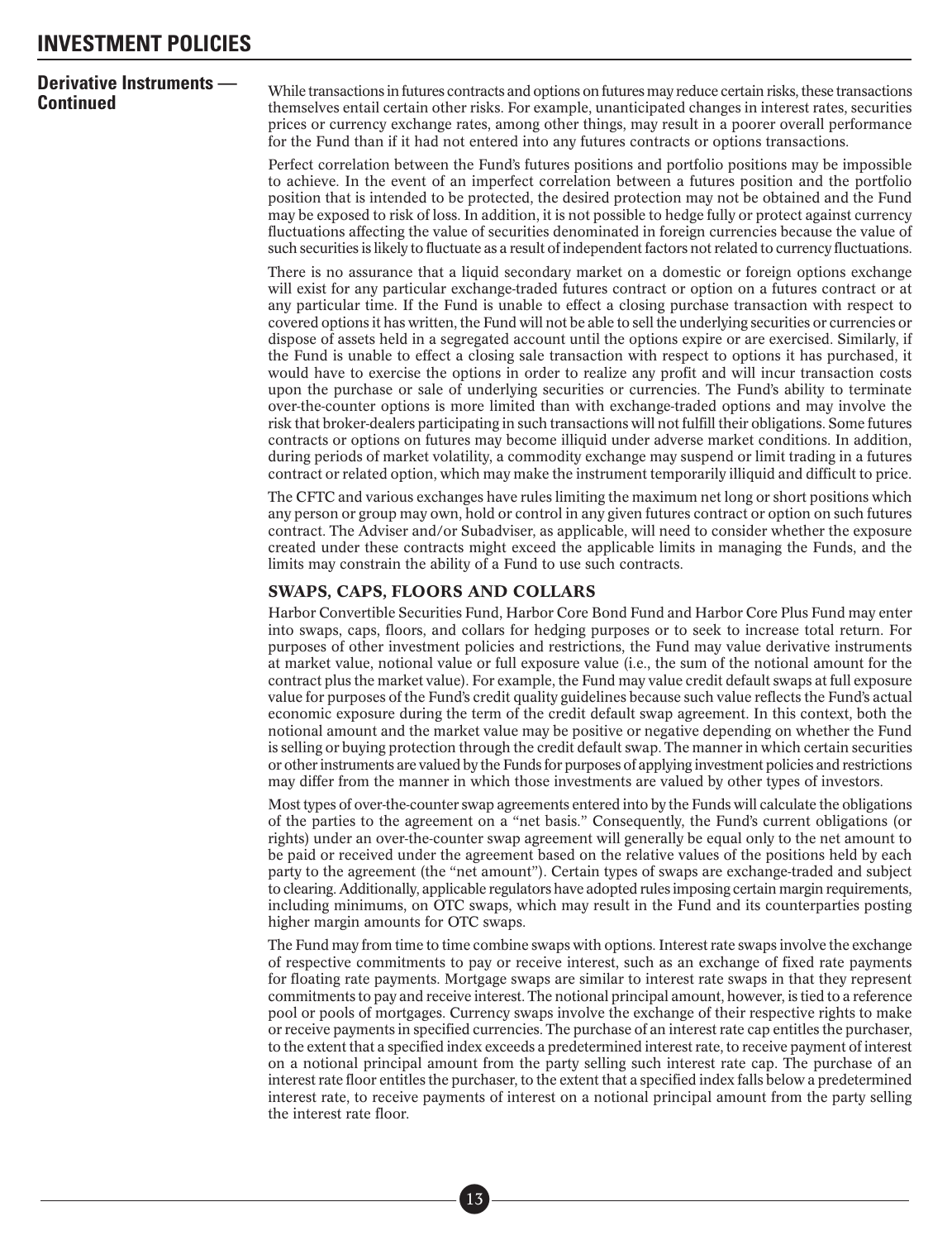**Continued Interest rate and mortgage swaps do not involve the delivery of securities, other underlying assets or principal. Accordingly, the risk of loss with respect to interest rate and mortgage swaps is limited <b>Cont** to the net amount of interest payments that the Fund is contractually obligated to make. In contrast, currency swaps usually involve the delivery of a gross payment stream in one designated currency in exchange for the gross payment stream in another designated currency. Therefore, the entire payment stream under a currency swap is subject to the risk that the other party to the swap will default on its contractual delivery obligations.

> Harbor Convertible Securities Fund will only enter into currency swap, cap or floor transactions with counterparties to such transactions that meet the minimum credit quality requirements applicable to the respective Fund generally and meets any other appropriate counterparty criteria as determined by the Fund's Subadviser and/or the Adviser, as applicable,. The minimum credit quality requirements for Harbor Convertible Securities Fund are those applicable to the Fund's purchase of securities generally such that if the Fund is permitted to only purchase securities which are rated investment-grade (or the equivalent if unrated), the Fund could only enter into one of the above referenced transactions with counterparties that have debt outstanding that is rated investment-grade (or the equivalent if unrated).

> Each Fund may enter into swap transactions for the purpose of achieving the approximate economic equivalent of a purchase or sale of foreign equity securities (to the extent the investment policies for such fund otherwise permits it to purchase foreign equity securities) when the Fund is not able to purchase or sell foreign equity securities directly because of administrative or other similar restrictions, such as the need to establish an account with a local sub-custodian prior to purchase or sale, applicable to U.S. mutual funds in that local market.

> Each Fund's current obligations under a swap agreement are accrued daily (offset against any amounts owed by the counterparty to the Fund) and any accrued but unpaid net amounts owed by a Fund to a counterparty are, pursuant to current SEC regulations, covered by segregating or earmarking Fund assets determined to be liquid by the Fund's Subadviser and/or the Adviser, as applicable, in accordance with liquidity procedures established by the Fund's Board of Trustees. In accordance with current SEC regulations, obligations under swap agreements that are covered in this manner are not considered "senior securities" for purposes of the Fund's investment restriction regarding senior securities, in accordance with prior staff guidance.

> Each Fund may invest in loan originations, participations or assignments; mortgage- and asset-backed securities; options, futures contracts and options on futures contracts; foreign currency transactions; or other derivative instruments, to the extent permitted in the Fund's prospectus or this Statement of Additional Information, notwithstanding that such securities and/or instruments may be considered swaps under the Dodd-Frank Wall Street Reform and Consumer Protection Act.

> *Credit Default Swaps*. Harbor Convertible Securities Fund, Harbor Core Bond Fund, Harbor Core Plus Fund and Harbor High-Yield Bond Fund may enter into credit default swap agreements. The "buyer" in a credit default contract is obligated to pay the "seller" a periodic stream of payments over the term of the contract provided that no event of default on an underlying reference obligation has occurred. If an event of default occurs, the seller must pay the buyer the full notional value, or "par value," of the reference obligation in exchange for the reference obligation or the net cash-settlement amount. The Fund may be either the buyer or seller in a credit default swap transaction. If the Fund is a buyer and no event of default occurs, the Fund will lose its investment and recover nothing. However, if an event of default occurs, the Fund (if the buyer) will receive the full notional value of the reference obligation that may have little or no value. As a seller, the Fund receives a fixed rate of income throughout the term of the contract, which typically is between six months and five years, provided that there is no default event. If an event of default occurs, the seller must pay the buyer the full notional value of the reference obligation or a net cash-settlement amount. As a seller, during the term of the contract, the Fund will place cash that is not available for investment or liquid securities, equal to the full notional value of the reference obligation, in a separate account with the Fund's custodian or will set aside or restrict cash or liquid securities in the records or systems of the Fund's Subadviser and/or the Adviser, as applicable,, relating to the Fund. Credit default swap transactions involve greater risks than if the Fund had invested in the reference obligation directly.

### *OTHER RISKS ASSOCIATED WITH DERIVATIVES*

■• 14

*Risks Associated with Commodity Derivatives*. There are several additional risks associated with transactions in commodity futures contracts and other commodity derivatives.

- Storage Risk*.* Unlike the financial derivatives markets, in certain commodity derivatives markets there are costs of physical storage associated with purchasing the underlying commodity. The price of the commodity derivative will reflect the storage costs of purchasing the physical commodity,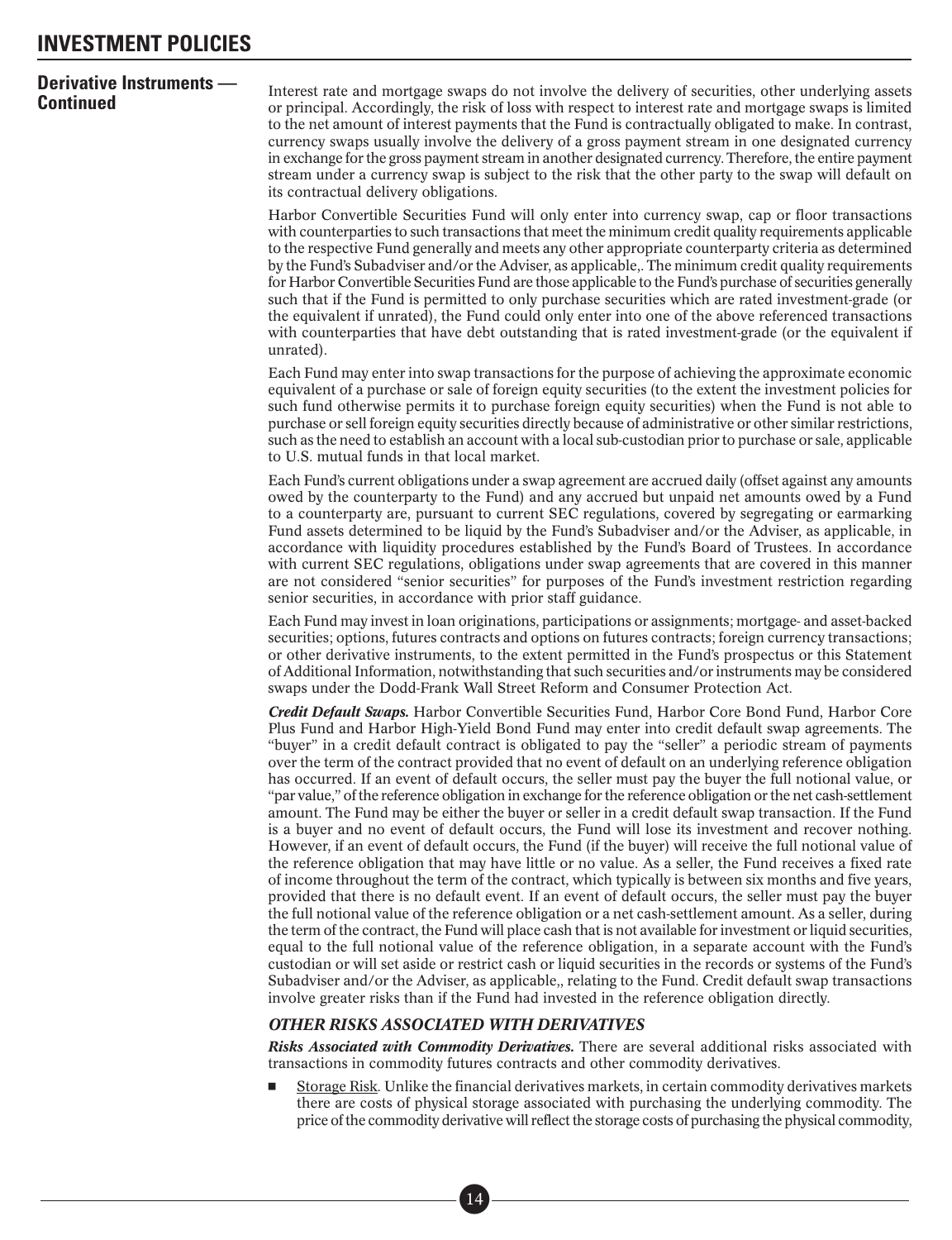**Continued instruments** — including the time value of money invested in the physical commodity. To the extent that the **Continued** storage costs for an underlying commodity change while the Fund is invested in a derivative that commodity, the value of the derivative may change proportionately.

- - Reinvestment Risk. In the commodity futures markets, producers of the underlying commodity may decide to hedge the price risk of selling the commodity by selling futures contracts today to lock in the price of the commodity at delivery tomorrow. In order to induce speculators to purchase the other side of the same futures contract, the commodity producer generally must sell the futures contract at a lower price than the expected future spot price. Conversely, if most hedgers in the futures market are purchasing futures contracts to hedge against a rise in prices, then speculators will only sell the other side of the futures contract at a higher futures price than the expected future spot price of the commodity. The changing nature of the hedgers and speculators in the commodity markets will influence whether futures prices are above or below the expected future spot price, which can have significant implications for the Fund. If the nature of hedgers and speculators in futures markets has shifted when it is time for the Fund to reinvest the proceeds of a maturing contract in a new futures contract, the Fund might reinvest at higher or lower futures prices, or choose to pursue other investments.
- - Other Economic Factors. The commodities that underlie commodity derivatives may be subject to additional economic and non-economic variables, such as drought, floods, weather, livestock disease, embargoes, tariffs, and international economic, political and regulatory developments. These factors may have a larger impact on commodity prices and commodity-linked instruments than on traditional securities. Certain commodities are also subject to limited pricing flexibility because of supply and demand factors. Others are subject to broad price fluctuations as a result of the volatility of the prices for certain raw materials and the instability of supplies of other materials. These additional variables may create additional investment risks which subject the Fund's investments to greater volatility than investments in traditional securities.

*Hedging And Other Strategies*. The Fund will engage in futures and related options and other derivatives transactions either for bona fide hedging purposes or to seek to increase total return. Hedging is an attempt to establish with more certainty than would otherwise be possible the effective price or rate of return on portfolio securities or securities that the Fund proposes to acquire or the exchange rate of currencies in which portfolio securities are quoted or denominated. When interest rates are rising or securities prices are falling, the Fund can seek to offset a decline in the value of its current portfolio securities through the sale of futures contracts or other derivatives. When interest rates are falling or securities prices are rising, the Fund, through the purchase of futures contracts or other derivatives, can attempt to secure better rates or prices than might later be available in the market when it effects anticipated purchases. The Fund may seek to offset anticipated changes in the value of a currency in which its portfolio securities, or securities that it intends to purchase, are quoted or denominated by purchasing and selling futures contracts on such currencies or other currency derivatives.

The Fund may, for example, take a "short" position in the futures market by selling futures contracts in an attempt to hedge against an anticipated rise in interest rates or a decline in market prices or foreign currency rates that would adversely affect the dollar value of the Fund's portfolio securities. Such futures contracts may include contracts for the future delivery of securities held by the Fund or securities with characteristics similar to those of the Fund's portfolio securities. Similarly, the Fund may sell futures contracts on any currencies in which its portfolio securities are quoted or denominated or in one currency to hedge against fluctuations in the value of securities denominated in a different currency if, among other reasons, there is an established historical pattern of correlation between the two currencies.

When a short hedging position is successful, any depreciation in the value of portfolio securities will be substantially offset by appreciation in the value of the derivatives position. On the other hand, any unanticipated appreciation in the value of the Fund's portfolio securities would be substantially offset by a decline in the value of the derivatives position.

On other occasions, the Fund may take a "long" position by purchasing derivatives. This would be done, for example, when the Fund anticipates the subsequent purchase of particular securities when it has the necessary cash, but expects the prices or currency exchange rates then available in the applicable market to be less favorable than prices that are currently available. The Fund may also purchase derivatives as a substitute for transactions in securities, commodities or foreign currency, to alter the investment characteristics of or currency exposure associated with portfolio securities or to gain or increase its exposure to a particular securities or commodities market or currency.

*Asset Segregation*. As investment companies registered with the SEC, the Funds must identify on their books (often referred to as "asset segregation") liquid assets, or engage in other SEC- or SEC staff-approved or other appropriate measures, to "cover" open positions with respect to certain kinds of derivative instruments. In the case of swaps, futures contracts, options, forward contracts and other derivative instruments that do not cash settle, for example, a Fund must identify on its books mat d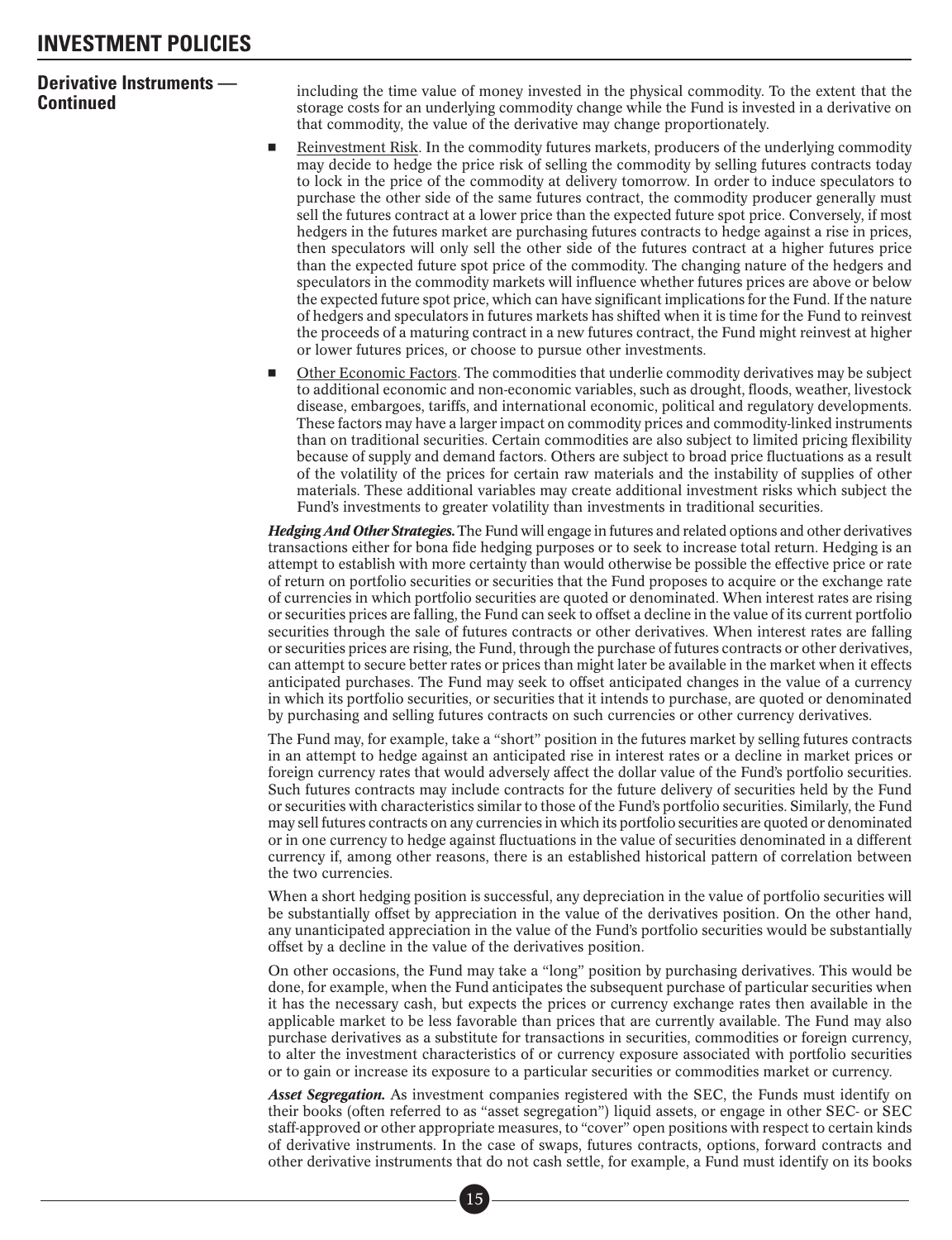<span id="page-20-0"></span>**Continued Continued Continued Continued Continued** in the sextent there is not a permissible offsetting position or a contractual "netting" agreement with respect **Continued Continued Continued Continued C** to swaps (other than credit default swaps where the Fund is the protection seller). However, with respect to certain swaps, futures contracts, options, forward contracts and other derivative instruments that are required to cash settle, a Fund may identify liquid assets in an amount equal to the Fund's daily marked-to-market net obligations (i.e., the Fund's daily net liability) under the instrument, if any, rather than its full notional amount. Futures contracts that do not cash settle may be treated as cash settled for asset segregation purposes when the Funds have entered into a contractual arrangement with a third party futures commission merchant ("FCM") to offset the Funds' exposure under the contract and, failing that, to assign their delivery obligation under the contract to the counterparty. The Funds reserve the right to modify their asset segregation policies in the future in their discretion, consistent with the 1940 Act and SEC or SEC staff guidance. By identifying assets equal to only its net obligations under certain instruments, a Fund will have the ability to employ leverage to a greater extent than if the Fund were required to identify assets equal to the full notional amount of the instrument. As described above, the SEC adopted a final rule related to the use of derivatives, reverse repurchase agreements and certain other transactions by the Funds that will rescind and withdraw the guidance of the SEC and its staff regarding asset segregation and coverage transactions reflected in the Funds' asset segregation and cover practices discussed herein.

> *Commodity Pool Operator Status.* The Adviser is registered as a "commodity pool operator" under the Commodity Exchange Act, as amended ("CEA") and is a member of the National Futures Association. However, the Adviser with respect to the Funds, has filed a notice of eligibility with the National Futures Association to claim an exclusion from the definition of the term CPO under the CEA, and, therefore, the Adviser is not subject to registration or regulation as a CPO under the CEA and the rules thereunder with respect to the Funds. Because the Adviser intends to operate the Funds in a manner that would permit each to continue to remain eligible for the exclusion, each of the Funds will be limited in its ability to use certain financial instruments regulated under the CEA, including futures contracts and options on futures contracts, which may adversely impact a Fund's return. In the event the Adviser becomes unable to rely on the exclusion and operates the Fund subject to CFTC regulation, the Fund may incur additional expenses.

**Duration** Duration is a measure of average maturity that was developed to incorporate a bond's yield, coupons, final maturity and call features into one measure. Duration can be one of the characteristics used in security selection for a fixed income fund, except that Harbor Convertible Securities Fund, Harbor High-Yield Bond Fund, and Harbor Core Bond Fund do not focus on securities with a particular duration.

> Most debt obligations provide interest ("coupon") payments in addition to a final ("par") payment at maturity. Some obligations also feature call provisions. Depending on the relative magnitude of these payments, debt obligations may respond differently to changes in the level and structure of interest rates. Traditionally, a debt security's "term-to-maturity" has been used as a proxy for the sensitivity of the security's price to changes in interest rates (which is the "interest rate risk" or "volatility" of the security). However, "term-to-maturity" measures only the time until a debt security provides its final payment and doesn't take into account the pattern of the security's payments prior to maturity. Duration is a measure of the average life of a fixed income security on a present value basis. Duration is computed by calculating the length of the time intervals between the present time and the time that the interest and principal payments are scheduled (or in the case of a callable bond, expected to be received), and weighing them by the present values of the cash to be received at each future point in time. For any fixed income security with interest payments occurring prior to the payment of principal, duration is always less than maturity. In general, the lower the stated or coupon rate of interest of a fixed income security, the longer the duration of the security. Conversely, the higher the stated or coupon rate of interest of a fixed income security, the shorter the duration of the security.

> Generally speaking, if interest rates move up by 100 basis points, the value of a fixed income security with a five-year duration will decline by five points. If the fixed income security's duration was three years, it would decline by three points; two years — two points; and so on. To the extent a Fund is invested in fixed income securities, the value of the Fund's portfolio will decrease in a similar manner given the conditions illustrated above.

> Futures, options and options on futures have durations that, in general, are closely related to the duration of the securities that underlie them. Holding long futures or call option positions will lengthen the portfolio duration by approximately the same amount that holding an equivalent amount of the underlying securities would. Short futures or put option positions have durations roughly equal to the negative duration of the securities that underlie those positions, and have the effect of reducing portfolio duration by approximately the same amount that selling an equivalent amount of the underlying securities would.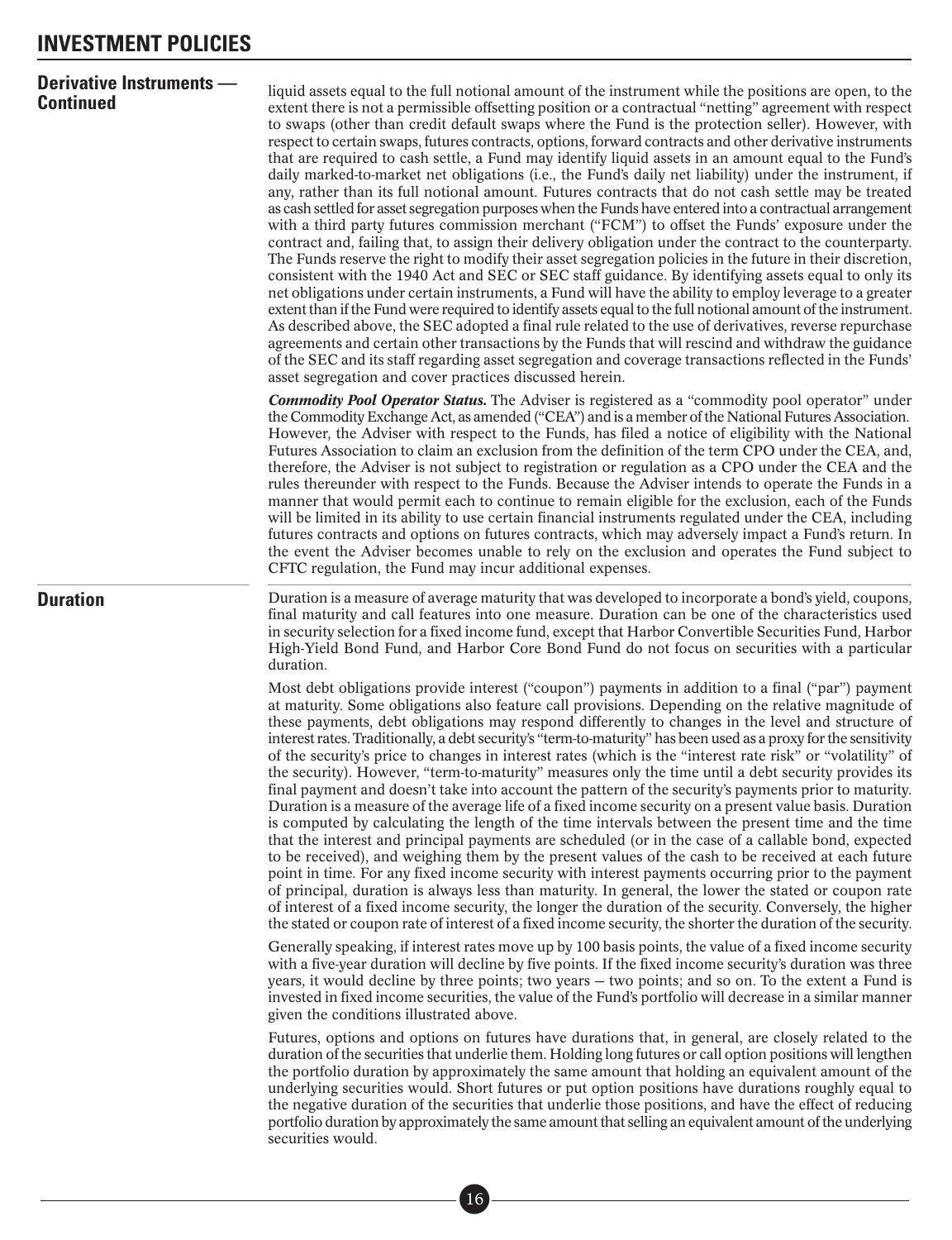<span id="page-21-0"></span>

| <b>Event-Linked Exposure</b>                   | Event-linked exposure may be obtained by investing in "event-linked bonds" or "event-linked swaps,"<br>or implement "event-linked strategies." Event-linked exposure results in gains that typically are contingent<br>on the nonoccurrence of a specific "trigger" event, such as a hurricane, earthquake, or other physical<br>or weather-related phenomena. Some event-linked bonds are commonly referred to as "catastrophe<br>bonds." They may be issued by government agencies, insurance companies, reinsurers, special purpose<br>corporations or other on-shore or off-shore entities (such special purpose entities are created to accomplish<br>a narrow and well-defined objective, such as the issuance of a note in connection with a reinsurance<br>transaction). If a trigger event causes losses exceeding a specific amount in the geographic region<br>and time period specified in a bond, a Fund investing in the bond may lose all or a portion of its<br>entire principal invested in the bond. If no trigger event occurs, the Fund will recover its principal<br>plus interest. For some event-linked bonds, the trigger event or losses may be based on company-wide<br>losses, index-portfolio losses, industry indices, or readings of scientific instruments rather than specified<br>actual losses. Often the event-linked bonds provide for extensions of maturity that are mandatory<br>or optional at the discretion of the issuer in order to process and audit loss claims in those cases<br>where a trigger event has, or possibly has, occurred. An extension of maturity may increase volatility.<br>In addition to the specified trigger events, event-linked bonds may also expose the Fund to certain<br>unanticipated risks including, but not limited to, issuer risk, credit risk, counterparty risk, adverse<br>regulatory or jurisdictional interpretations, and adverse tax consequences.<br>Event-linked bonds are a relatively new type of financial instrument. As such, there is no significant<br>trading history of these securities, and there can be no assurance that a liquid market in these instruments<br>will develop. Lack of a liquid market may impose the risk of higher transaction costs and the possibility<br>that a Fund may be forced to liquidate positions when it would not be advantageous to do so. Event-linked |
|------------------------------------------------|----------------------------------------------------------------------------------------------------------------------------------------------------------------------------------------------------------------------------------------------------------------------------------------------------------------------------------------------------------------------------------------------------------------------------------------------------------------------------------------------------------------------------------------------------------------------------------------------------------------------------------------------------------------------------------------------------------------------------------------------------------------------------------------------------------------------------------------------------------------------------------------------------------------------------------------------------------------------------------------------------------------------------------------------------------------------------------------------------------------------------------------------------------------------------------------------------------------------------------------------------------------------------------------------------------------------------------------------------------------------------------------------------------------------------------------------------------------------------------------------------------------------------------------------------------------------------------------------------------------------------------------------------------------------------------------------------------------------------------------------------------------------------------------------------------------------------------------------------------------------------------------------------------------------------------------------------------------------------------------------------------------------------------------------------------------------------------------------------------------------------------------------------------------------------------------------------------------------------------------------------------------------------------------------------------------------------------------------------------------------------------------------|
|                                                | bonds are typically rated, and a Fund will only invest in catastrophe bonds that meet the credit quality<br>requirements for the Fund.                                                                                                                                                                                                                                                                                                                                                                                                                                                                                                                                                                                                                                                                                                                                                                                                                                                                                                                                                                                                                                                                                                                                                                                                                                                                                                                                                                                                                                                                                                                                                                                                                                                                                                                                                                                                                                                                                                                                                                                                                                                                                                                                                                                                                                                       |
| <b>Fixed Income Securities</b>                 | Corporate and foreign governmental debt securities are subject to the risk of the issuer's inability to<br>meet principal and interest payments on the obligations (credit risk) and may also be subject to price<br>volatility due to such factors as interest rate sensitivity, market perception of the creditworthiness<br>of the issuer and general market liquidity (market risk). Except to the extent that values are independently<br>affected by currency exchange rate fluctuations, when interest rates decline, the value of fixed income<br>securities can generally be expected to rise. Conversely, when interest rates rise, the value of fixed<br>income securities can be expected to decline. The Fund's Subadviser and/or the Adviser, as applicable,<br>will consider both credit risk and market risk in making investment decisions for the Fund.                                                                                                                                                                                                                                                                                                                                                                                                                                                                                                                                                                                                                                                                                                                                                                                                                                                                                                                                                                                                                                                                                                                                                                                                                                                                                                                                                                                                                                                                                                                    |
| <b>Foreign Currency</b><br><b>Transactions</b> | The value of investments in securities denominated in foreign currencies and the value of dividends<br>and interest earned may be significantly affected by changes in currency exchange rates. Some foreign<br>currency values may be volatile, and there is the possibility of governmental controls on currency<br>exchange or governmental intervention in currency markets, which could adversely affect the Fund.<br>Foreign currency exchange transactions will be conducted either on a spot (i.e., cash) basis at the<br>spot rate prevailing in the foreign currency exchange market or through entering into forward contracts<br>to purchase or sell foreign currencies. Currency positions are not considered to be an investment in<br>a foreign government for industry concentration purposes.                                                                                                                                                                                                                                                                                                                                                                                                                                                                                                                                                                                                                                                                                                                                                                                                                                                                                                                                                                                                                                                                                                                                                                                                                                                                                                                                                                                                                                                                                                                                                                               |
|                                                | Forward foreign currency exchange contracts may be used to protect against uncertainty in the level<br>of future foreign currency exchange rates. A forward foreign currency exchange contract involves<br>an obligation to purchase or sell a specific currency at a future date, which may be any fixed number<br>of days (usually less than one year) from the date of the contract agreed upon by the parties, at a<br>price set at the time of the contract. These contracts are traded in the interbank market conducted<br>directly between traders (usually large commercial banks) and their customers. A forward contract<br>generally has no deposit requirement, and commissions are not typically charged for trades. Although<br>foreign exchange dealers do not generally charge a fee for conversion, they do realize a profit based<br>on the difference (the spread) between the price at which they are buying and selling various currencies.                                                                                                                                                                                                                                                                                                                                                                                                                                                                                                                                                                                                                                                                                                                                                                                                                                                                                                                                                                                                                                                                                                                                                                                                                                                                                                                                                                                                                            |
|                                                | Harbor International Small Cap Fund, Harbor Core Plus Fund and Harbor Convertible Securities<br>Fund may enter into forward foreign currency exchange contracts for non-hedging purposes, such<br>as to increase exposure to a foreign currency or to shift exposure to foreign currency fluctuations<br>from one country to another.                                                                                                                                                                                                                                                                                                                                                                                                                                                                                                                                                                                                                                                                                                                                                                                                                                                                                                                                                                                                                                                                                                                                                                                                                                                                                                                                                                                                                                                                                                                                                                                                                                                                                                                                                                                                                                                                                                                                                                                                                                                        |
|                                                | A contract for the purchase or sale of a security denominated in a foreign currency may be entered<br>into in order to "lock in" the U.S. dollar price of the security. By entering into a forward contract<br>for the purchase or sale, for a fixed amount of U.S. dollars, of the amount of foreign currency involved<br>in the underlying security transactions, the Fund will be able to protect itself against a possible loss.<br>Such loss would result from an adverse change in the relationship between the U.S. dollar and the<br>foreign currency during the period between the date on which the security is purchased or sold and<br>the date on which payment is made or received.                                                                                                                                                                                                                                                                                                                                                                                                                                                                                                                                                                                                                                                                                                                                                                                                                                                                                                                                                                                                                                                                                                                                                                                                                                                                                                                                                                                                                                                                                                                                                                                                                                                                                            |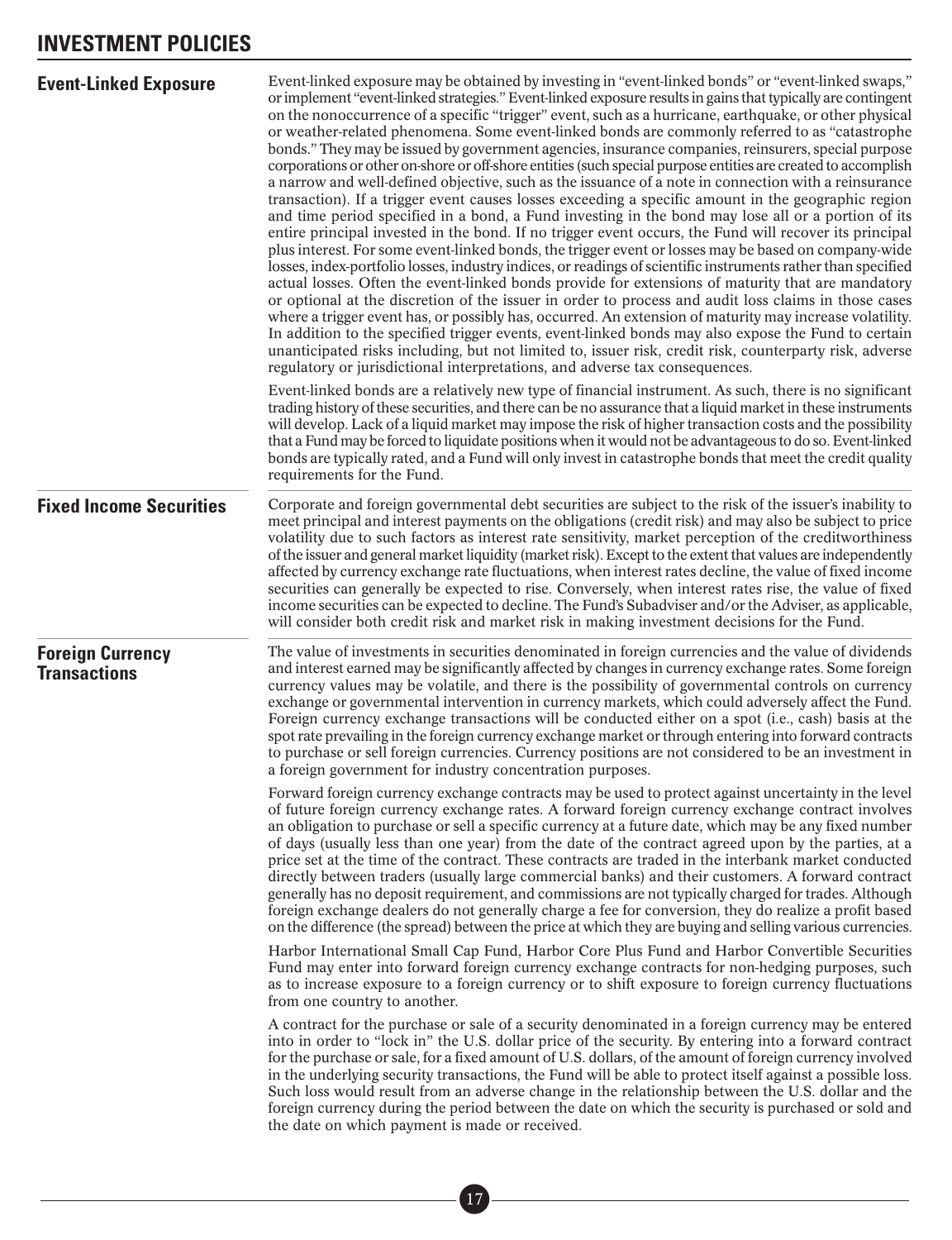## **Foreign Currency**

**Transactions — Continued** When the Subadviser and/or the Adviser, as applicable, believes that the currency of a particular<br>**Transactions — Continued** foreign country may suffer a substantial decline against the U.S. doll contract to sell the amount of foreign currency for a fixed amount of dollars that approximates the value of some or all of the relevant Fund's portfolio securities denominated in such foreign currency. The precise matching of the forward contract amounts and the value of the securities involved will not generally be possible, since the future value of such securities in foreign currencies will change as a consequence of market movements in the value of those securities between the date the forward contract is entered into and the date it matures.

> Harbor International Small Cap Fund, Harbor Core Plus Fund and Harbor Convertible Securities Fund may engage in cross-hedging by using foreign contracts in one currency to hedge against fluctuations in the value of securities denominated in a different currency if the Fund's Subadviser and/or the Adviser, as applicable, determines, for example, that there is a pattern of correlation between the two currencies. These practices may be limited by the requirements for qualification of the Fund as a regulated investment company for tax purposes. Harbor International Small Cap Fund and Harbor Core Plus Fund may also purchase and sell forward contracts for non-hedging purposes when its Subadviser anticipates that the foreign currency will appreciate or depreciate in value but that securities in that currency do not present attractive investment opportunities and are not held in the Fund's portfolio.

> When foreign currency exchange contracts are used for hedging purposes, a Fund will not enter into forward contracts to sell currency or maintain a net exposure to such contracts if their consummation would obligate the Fund to deliver an amount of foreign currency in excess of the value of the Fund's portfolio securities or other assets denominated in that currency. At the consummation of the forward contract, the Fund may either make delivery of the foreign currency or terminate its contractual obligation to deliver by purchasing an offsetting contract obligating it to purchase the same amount of such foreign currency at the same maturity date. If the Fund chooses to make delivery of the foreign currency, it may be required to obtain such currency through the sale of portfolio securities denominated in such currency or through conversion of other assets of the Fund into such currency. If the Fund engages in an offsetting transaction, it will incur a gain or a loss to the extent that there has been a change in forward contract prices. Closing purchase transactions with respect to forward contracts are usually made with the currency trader who is a party to the original forward contract.

> Transactions in forward contracts may be entered into only when deemed appropriate by the Subadviser and/or the Adviser, as applicable. The Fund generally will not enter into a forward contract with a term of greater than one year. The Fund may experience delays in the settlement of its foreign currency transactions.

> Pursuant to current SEC requirements, the Fund will place cash that is not available for investment, or liquid securities (denominated in the foreign currency subject to the forward contract), in a separate account with the Funds' custodian or will set aside or restrict that cash in the records or systems of the Subadviser and/or the Adviser, as applicable. The amounts in such separate account, or set aside or restricted, will equal the value of the Fund's total assets that are committed to the consummation of foreign currency exchange contracts entered into as a hedge against a decline in the value of a particular foreign currency. If the value of the securities placed in the separate account declines, the Fund will place in the account, or will set aside or restrict, additional cash or securities on a daily basis so that the value of the account or amount set aside or restricted will equal the amount of the Fund's commitments with respect to such contracts.

> Using forward contracts to protect the value of a Fund's portfolio securities against a decline in the value of a currency does not eliminate fluctuations in the underlying prices of the securities. It simply establishes a rate of exchange that can be achieved at some future point in time. The precise projection of short-term currency market movements is not possible, and short-term hedging provides a means of fixing the dollar value of only a portion of a Fund's foreign assets.

> While a Fund may enter into forward foreign currency exchange contracts to reduce currency exchange rate risks, transactions in such contracts involve certain other risks. Unanticipated changes in currency prices may result in a poorer overall performance for the Fund than if it had not engaged in any such transactions. Certain strategies could minimize the risk of loss due to a decline in the value of the hedged foreign currency, but they could also limit any potential gain that might result from an increase in the value of the currency. Moreover, there may be imperfect correlation between a Fund's portfolio holdings of securities denominated in a particular currency and forward contracts entered into by the Fund. Such imperfect correlation may cause a Fund to sustain losses that will prevent the Fund from achieving a complete hedge or expose the Fund to risk of foreign exchange loss.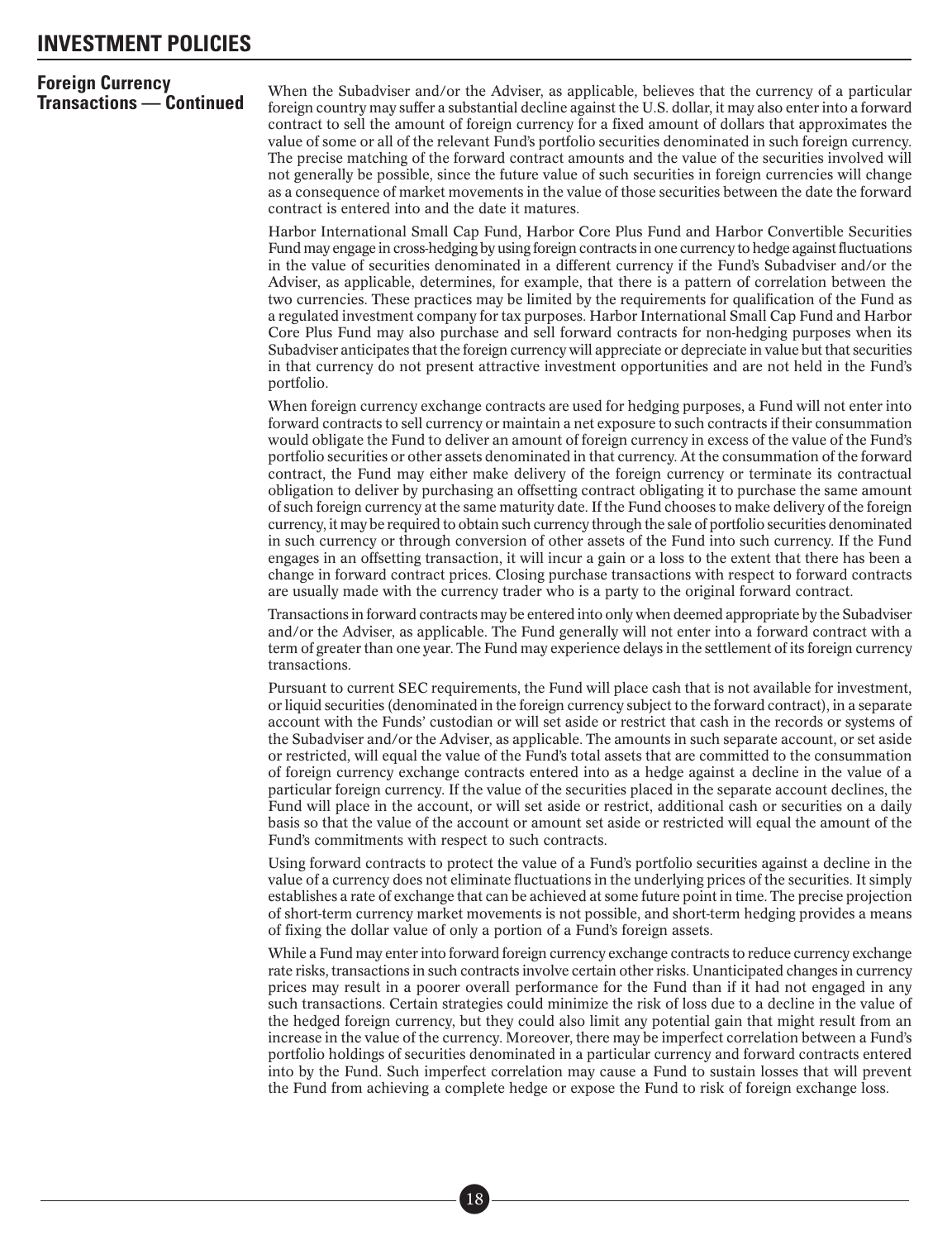<span id="page-23-0"></span>

| <b>Foreign Currency</b><br><b>Transactions — Continued</b> | An issuer of fixed income securities may be domiciled in a country other than the country in whose<br>currency the instrument is denominated. The Fund may also invest in debt securities denominated<br>in the European Currency Unit ("ECU"), which is a "basket" consisting of a specified amount, in<br>the currencies of certain of the member states of the European Community. The specific amounts<br>of currencies comprising the ECU may be adjusted by the Council of Ministers of the European<br>Community from time to time to reflect changes in relative values of the underlying currencies. In<br>addition, the Fund may invest in securities denominated in other currency "baskets."                                                                                                                                                                                                                                                                     |
|------------------------------------------------------------|------------------------------------------------------------------------------------------------------------------------------------------------------------------------------------------------------------------------------------------------------------------------------------------------------------------------------------------------------------------------------------------------------------------------------------------------------------------------------------------------------------------------------------------------------------------------------------------------------------------------------------------------------------------------------------------------------------------------------------------------------------------------------------------------------------------------------------------------------------------------------------------------------------------------------------------------------------------------------|
|                                                            | A Fund's activities in foreign currency contracts, currency futures contracts and related options and<br>currency options may be limited by the requirements of Subchapter M of the Code for qualification<br>as a regulated investment company.                                                                                                                                                                                                                                                                                                                                                                                                                                                                                                                                                                                                                                                                                                                             |
| <b>Foreign Securities</b>                                  | The Fund's Subadviser and/or the Adviser, as applicable, is responsible for determining, with respect<br>to the Fund(s) managed, whether a particular issuer would be considered a foreign or emerging market<br>issuer. Normally, foreign or emerging market governments and their agencies and instrumentalities<br>are considered foreign or emerging market issuers, respectively. In the case of non-governmental<br>issuers, each Fund's Subadviser and/or the Adviser, as applicable, may consider an issuer to be a<br>foreign or emerging market issuer if:                                                                                                                                                                                                                                                                                                                                                                                                         |
|                                                            | the company has been classified by MSCI, FTSE, or S&P indices or another major index provider<br>(as determined by the Subadviser) as a foreign or emerging market issuer;                                                                                                                                                                                                                                                                                                                                                                                                                                                                                                                                                                                                                                                                                                                                                                                                   |
|                                                            | the equity securities of the company principally trade on stock exchanges in one or more foreign<br><b>The State</b><br>or emerging market countries;                                                                                                                                                                                                                                                                                                                                                                                                                                                                                                                                                                                                                                                                                                                                                                                                                        |
|                                                            | a company derives a substantial portion of its total revenue from goods produced, sales made<br>ш<br>or services performed in one or more foreign or emerging market countries or a substantial portion<br>of its assets are located in one or more foreign or emerging market countries;                                                                                                                                                                                                                                                                                                                                                                                                                                                                                                                                                                                                                                                                                    |
|                                                            | the company is organized under the laws of a foreign or emerging market country or its principal<br>ш<br>executive offices are located in a foreign or emerging market country; and/or                                                                                                                                                                                                                                                                                                                                                                                                                                                                                                                                                                                                                                                                                                                                                                                       |
|                                                            | each Fund's Subadviser and/or the Adviser, as applicable, otherwise determines an issuer to be<br>ш<br>a foreign or emerging markets issuer in its discretion based on any other factors relevant to a<br>particular issuer.                                                                                                                                                                                                                                                                                                                                                                                                                                                                                                                                                                                                                                                                                                                                                 |
|                                                            | Each Fund's Subadviser and/or the Adviser, as applicable, may weigh those factors differently when<br>making a classification decision. Because the global nature of many companies can make the classification<br>of those companies difficult and because the Funds' Subadvisers and/or the, Adviser, as applicable,<br>do not consult with one another with respect to the management of their respective Funds, the Subadvisers<br>may, on occasion, classify the same issuer differently. Certain companies which are organized under<br>the laws of a foreign or emerging market country may nevertheless be classified by a Fund's Subadviser<br>and/or the Adviser, as applicable, as a domestic issuer. This may occur when the company's economic<br>fortunes and risks are primarily linked to the U.S. and the company's principal operations are conducted<br>from the U.S. or when the company's equity securities trade principally on a U.S. stock exchange. |
|                                                            | With respect to Harbor Emerging Markets Equity Fund, emerging market companies are defined as<br>those that are located in, or economically tied to, emerging market countries or that maintain securities<br>that principally trade on exchanges located in emerging market countries. This Fund considers a<br>company "economically tied to" an emerging market country if such company derives at least 50%<br>of its revenues or profits from goods produced or sold, investments made, or services performed, or<br>has at least 50% of its assets, in an emerging market country.                                                                                                                                                                                                                                                                                                                                                                                     |
|                                                            | <b>FOREIGN SECURITIES RISKS</b>                                                                                                                                                                                                                                                                                                                                                                                                                                                                                                                                                                                                                                                                                                                                                                                                                                                                                                                                              |
|                                                            | Investing in securities of foreign companies and governments may involve risks which are not ordinarily<br>associated with investing in domestic securities. These risks include changes in currency exchange<br>rates and currency exchange control regulations or other foreign or U.S. laws or restrictions applicable<br>to such investments. A decline in the exchange rate may also reduce the value of certain portfolio<br>securities. Even though the securities are denominated in U.S. dollars, exchange rate changes may<br>adversely affect the company's operations or financial health.                                                                                                                                                                                                                                                                                                                                                                       |
|                                                            | Fixed commissions on foreign securities exchanges are generally higher than negotiated commissions<br>on U.S. exchanges, although each Fund endeavors to achieve the most favorable net results on portfolio<br>transactions. There is generally less government supervision and regulation of securities exchanges,                                                                                                                                                                                                                                                                                                                                                                                                                                                                                                                                                                                                                                                         |

brokers, dealers and listed companies than in the U.S. Mail service between the U.S. and foreign countries may be slower or less reliable than within the U.S., thus increasing the risk of delayed settlements of portfolio transactions or loss of certificates for portfolio securities. Individual foreign economies may also differ favorably or unfavorably from the U.S. economy in such respects as growth of gross national product, rate of inflation, capital reinvestment, resource self-sufficiency and balance of payments position.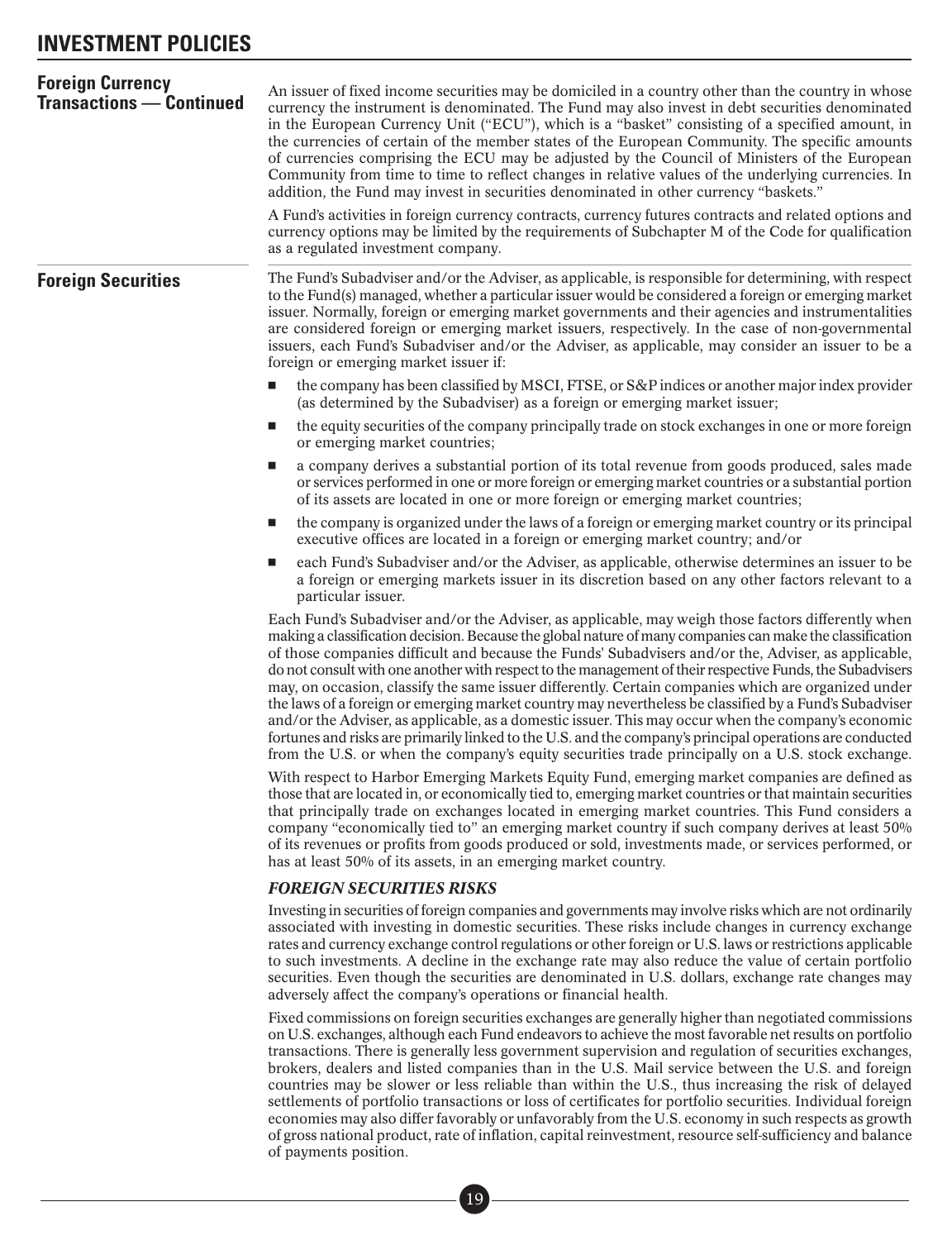## **Foreign Securities —**

**Continued** The addition, investments in foreign countries could be affected by other factors generally not thought<br>**Continued** to be present in the U.S. Such factors include the unavailability of financial information or of interpreting financial information prepared under foreign accounting standards; less liquidity and more volatility in foreign securities markets; the possibility of expropriation; the imposition of foreign withholding and other taxes; the impact of political, social or diplomatic developments; limitations on the movement of funds or other assets of a Fund between different countries; difficulties in invoking legal process abroad and enforcing contractual obligations; and the difficulty of assessing economic trends in foreign countries.

> Foreign markets also have different clearance and settlement procedures, and in certain markets there have been times when settlements have been unable to keep pace with the volume of securities transactions. These delays in settlement could result in temporary periods when a portion of the assets of a Fund is uninvested and no return is earned thereon. The inability of a Fund to make intended security purchases due to settlement problems could cause a Fund to miss attractive investment opportunities. An inability to dispose of portfolio securities due to settlement problems could result either in losses to a Fund due to subsequent declines in value of the portfolio securities or, if a Fund has entered into a contract to sell the securities, could result in possible liability to the purchaser.

> The Funds' custodian has established and monitors subcustodial relationships with banks and certain other financial institutions in the foreign countries in which the Funds may invest to permit the Funds' assets to be held in those foreign countries. These relationships have been established pursuant to Rule 17f-5 of the Investment Company Act, which governs the establishment of foreign subcustodial arrangements for mutual funds. The Funds' subcustodial arrangements may be subject to certain risks including: (i) the inability of the Funds to recover assets in the event of the subcustodian's bankruptcy; (ii) legal restrictions on the Funds' ability to recover assets lost while under the care of the subcustodian; (iii) the likelihood of expropriation, confiscation or a freeze of the Funds' assets; and (iv) difficulties in converting the Funds' cash and cash equivalents to U.S. dollars. The Adviser and Subadviser(s) have evaluated the political risk associated with an investment in a particular country.

> Investing in securities of non-U.S. companies may entail additional risks especially in emerging countries due to the potential political and economic instability of certain countries. These risks include expropriation, nationalization, confiscation or the imposition of restrictions on foreign investment and on repatriation of capital invested. Should one of these events occur, a Fund could lose its entire investment in any such country. A Fund's investments would similarly be adversely affected by exchange control regulation in any of those countries.

> Even though opportunities for investment may exist in foreign countries, any changes in the leadership or policies of the governments of those countries, or in any other government that exercises a significant influence over those countries, may halt the expansion of or reverse the liberalization of foreign investment policies and thereby eliminate any investment opportunities that may currently exist. This is particularly true of emerging markets.

> Certain countries in which the Funds may invest may have minority groups that advocate religious or revolutionary philosophies or support ethnic independence. Any action on the part of such individuals could carry the potential for destruction or confiscation of property owned by individuals and entities foreign to such country and could cause the loss of a Fund's investment in those countries.

> Certain countries prohibit or impose substantial restrictions on investments in their capital and equity markets by foreign entities like the Funds. Certain countries require governmental approval prior to foreign investments or limit the amount of foreign investment in a particular company or limit the investment to only a specific class of securities of a company that may have less advantageous terms than securities of the company available for purchase by nationals. Moreover, the national policies of certain countries may restrict investment opportunities in issuers or industries deemed sensitive to national interests. In addition, some countries require governmental approval for the repatriation of investment income, capital or the proceeds of securities sales by foreign investors. A Fund could be adversely affected by delays in, or a refusal to grant, any required governmental approval for repatriation, as well as by the application to it of other restrictions on investments. In particular, restrictions on repatriation could make it more difficult for a Fund to obtain cash necessary to satisfy the tax distribution requirements that must be satisfied in order for the Fund to avoid federal income or excise tax.

> Global economies and financial markets are becoming increasingly interconnected and conditions and events in one country, region or financial market may adversely impact issuers in a different country, region or financial market. In January 2020, the United Kingdom withdrew from the EU (referred to as "Brexit") subject to a withdrawal agreement that permits the United Kingdom to effectively remain in the EU from an economic perspective during a transition phase that expired at the end of 2020. On December 24, 2020, negotiators representing the United Kingdom and the EU came to a preliminary trade agreement, the EU-UK Trade and Cooperation Agreement ("TCA"), which is an agreement on the terms governing certain aspects of the EU's and United Kingdom's relationship erning<br>20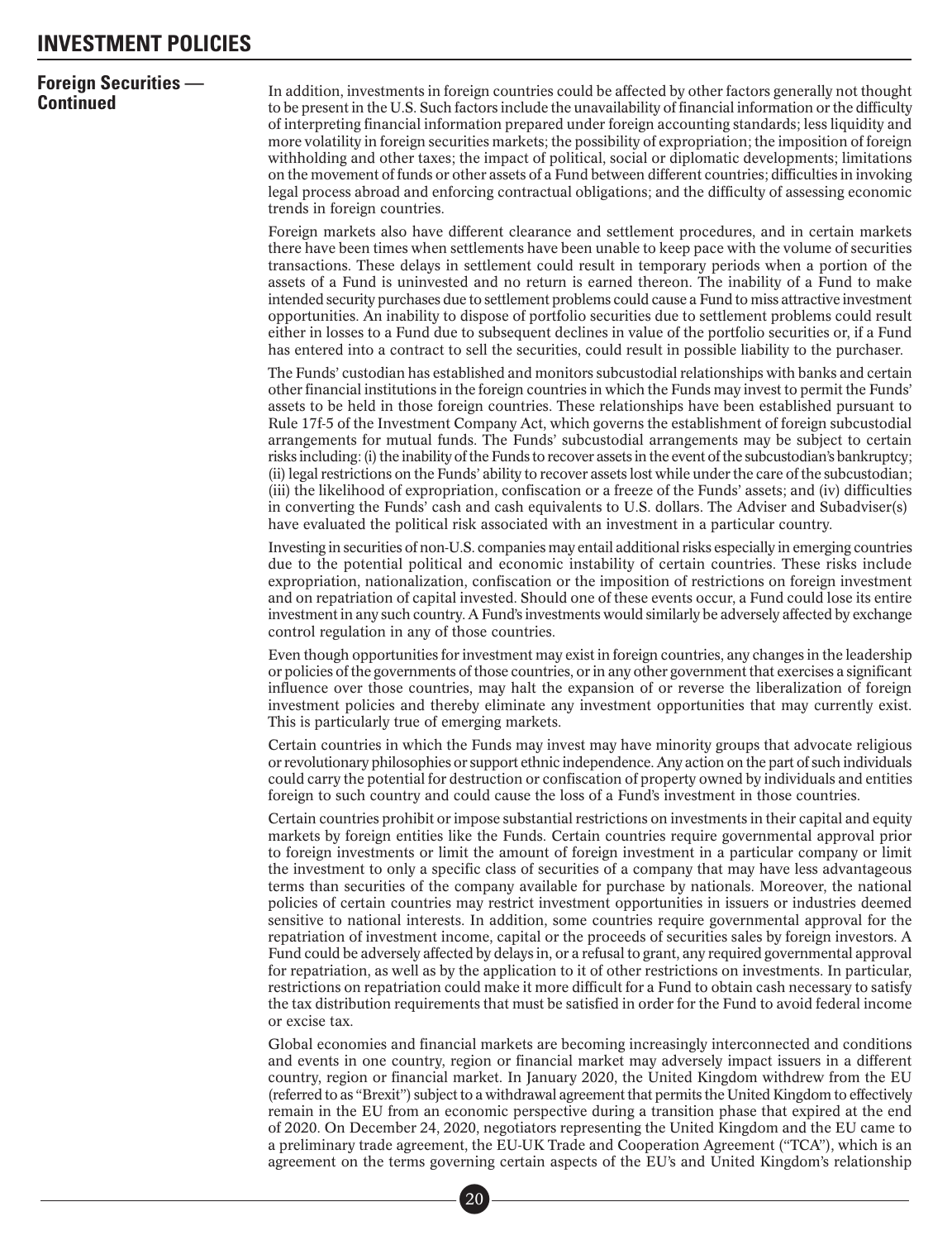## **Foreign Securities —**

**Continued** following the end of the transition period. On December 30, 2020, the United Kingdom and the EU signed the TCA, which was ratified by the British Parliament on the same day. The TCA was subsequently ratified by the EU Parliament and entered into force on May 1, 2021. Brexit has resulted in volatility in European and global markets and could have significant negative impacts on financial markets in the United Kingdom and throughout Europe. The longer term economic, legal, political and social framework to be put in place between the United Kingdom and the EU is unclear at this stage and is likely to lead to ongoing political and economic uncertainty and periods of exacerbated volatility in both the United Kingdom and in wider European markets for some time. This uncertainty may have an adverse effect on the economy generally and on the value of a Fund's investments.

#### *EMERGING MARKETS*

Investments in emerging markets involve risks in addition to those generally associated with investments in foreign securities.

Political and economic structures in many emerging markets may be undergoing significant evolution and rapid development, and such countries may lack the social, political and economic stability characteristic of more developed countries. As a result, the risks described above relating to investments in foreign securities, including the risks of nationalization or expropriation of assets, would be heightened. In addition, unanticipated political or social developments may affect the values of a Fund's investments and the availability to the Fund of additional investments in such emerging markets. The small size and inexperience of the securities markets in certain emerging markets and the limited volume of trading in securities in those markets may make a Fund's investments in such countries less liquid and more volatile than investments in countries with more developed securities markets (such as the U.S., Japan and most Western European countries).

Emerging market countries may have more or less government regulation and generally do not impose as extensive and frequent accounting, auditing, financial and other reporting requirements as the securities markets of more developed countries. The degree of cooperation between issuers in emerging and frontier market countries with foreign and U.S. financial regulators may vary significantly. Accordingly, regulators may not have sufficient access to audit and oversee issuers, and there could be less information available about issuers in certain emerging market countries. As a result, the ability of the Adviser or a Subadviser to evaluate local companies or their potential impact on a Fund's performance could be inhibited. The imposition of exchange controls (including repatriation restrictions), sanctions, confiscations, trade restrictions (including tariffs) and other government restrictions by the United States and other governments, or from problems in share registration, settlement or custody, may also result in losses.

In addition, the U.S. and other nations and international organizations may impose economic sanctions or take other actions that may adversely affect issuers located in certain countries. In particular, the U.S. and other countries have imposed economic sanctions on certain Russian individuals and corporate entities. The U.S. or other countries could also institute broader sanctions on Russia. Such sanctions, any future sanctions or other actions, or even the threat of further sanctions or other actions, may negatively affect the value and liquidity of a Fund's portfolio. For example, a Fund may be prohibited from investing in securities issued by companies subject to such sanctions. In addition, the sanctions may require a Fund to freeze its existing investments in companies located in certain countries, prohibiting the Fund from buying, selling or otherwise transacting in these investments. Countries subject to sanctions may undertake countermeasures or retaliatory actions which may further impair the value and liquidity of a Fund's portfolio and potentially disrupt its operations. Such events may have an adverse impact on the economies and debts of other emerging markets as well.

On June 3, 2021, President Biden issued Executive Order 14032 (the "Order"), entitled "Executive Order on Addressing the Threat From Securities Investments That Finance Certain Companies of the People's Republic of China." The Order restricts transactions in publicly traded securities, or any publicly traded securities that are derivative of, or are designed to provide investment exposure to such securities, of Chinese military industrial complex companies ("CMIC") by any United States person. The scope and implementation of the sanctions may change as additional guidance is issued. A Fund could be adversely affected by these sanctions. In particular, a Fund may not be permitted to invest in a CMIC in which it otherwise might invest.

### *INVESTING THROUGH STOCK CONNECT*

Harbor Emerging Markets Equity Fund, Harbor Focused International Fund, Harbor International Growth Fund, and Harbor Overseas Fund may invest in eligible securities, such as China A-Shares ("Stock Connect Securities") that are listed and traded on the Shanghai and Shenzhen Stock Exchanges through the China–Hong Kong Stock Connect program ("Stock Connect"). Stock Connect is a mutual market access program that allows Chinese investors to trade securities listed on the Hong Kong Stock Exchange via Chinese brokers and non-Chinese investors (such as the Funds) to purchase certain Shanghai- and Shenzhen-listed securities through brokers in Hong Kong without obtaining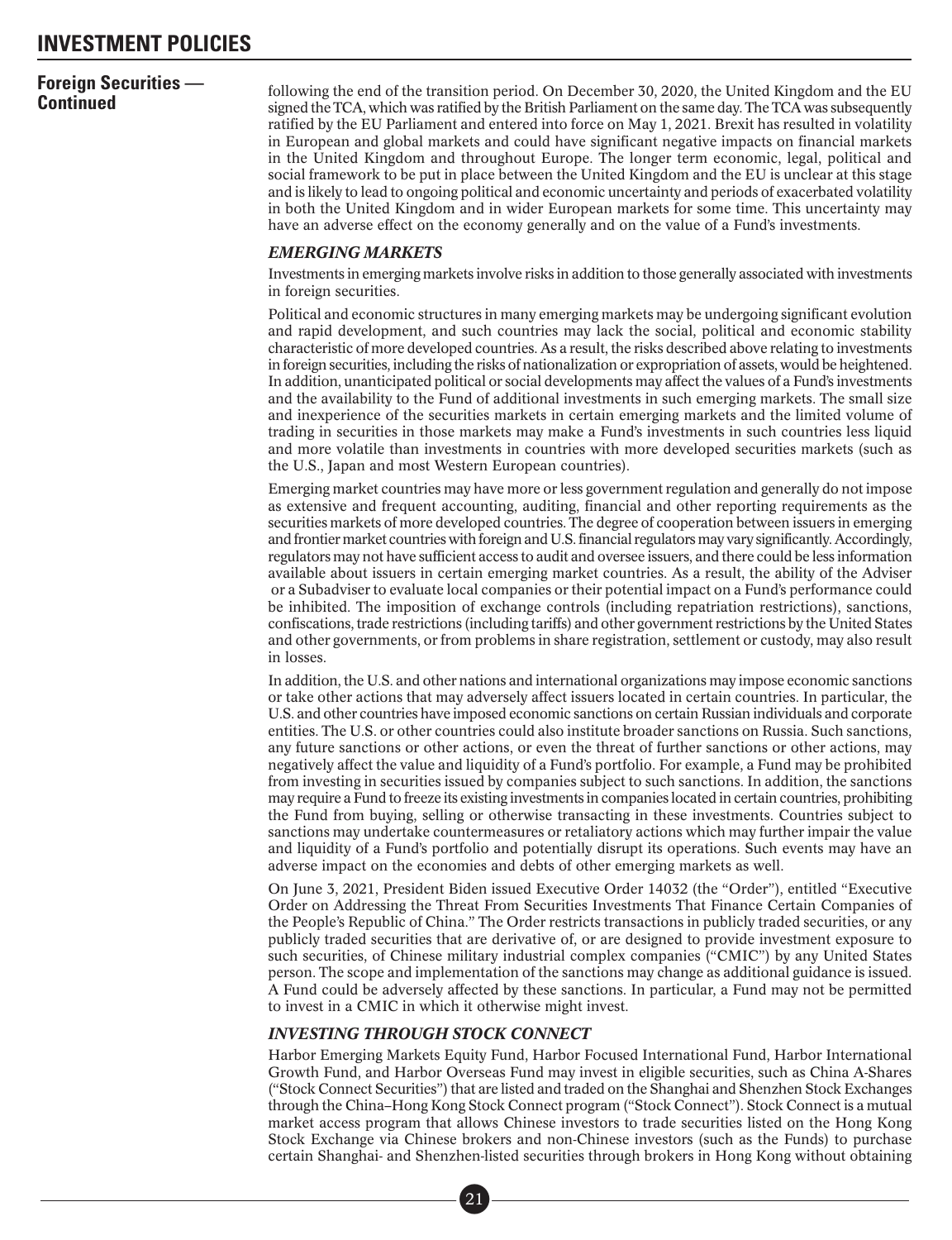## <span id="page-26-0"></span>**Foreign Securities —**

**Continued** a special license. Purchases of securities through Stock Connect are subject to a number of restrictions,<br>**Continued** investment including market-wide trading volume and market cap quota limitations. Although i quotas do not apply, participants in Stock Connect are subject to daily and aggregate investment quotas, which could restrict a Fund's ability to invest in Stock Connect Securities.

> Investments in Stock Connect Securities are generally subject to regulation by both Hong Kong and China and Shanghai Stock Exchange or Shenzhen Stock Exchange listing rules, which are subject to change by these regulators. Investors may not sell, purchase or transfer Stock Connect Securities except through Stock Connect. Regulators may suspend or terminate Stock Connect trading in certain circumstances, which may adversely affect a Fund's ability to trade Stock Connect Securities. A Fund may also be prohibited from trading Stock Connect Securities during local holidays.

> Stock Connect transactions are not subject to the investor protection programs of the Hong Kong, Shanghai or Shenzhen Stock Exchanges. Although Chinese regulators have indicated that ultimate investors hold a beneficial interest in Stock Connect Securities, the Chinese law surrounding the rights of beneficial owners of securities and the legal mechanisms available to beneficial owners for enforcing their rights are underdeveloped and untested. As the law evolves, there is a risk that a Fund's ability to enforce its ownership rights may be uncertain, which could subject the Fund to significant losses. Trading in Stock Connect Securities may be subject to various fees, taxes and market charges imposed by Chinese market participants and regulatory authorities and may result in greater trading expenses borne by a Fund.

#### ADRs, EDRs, IDRs, AND GDRs

Each equity Fund, Harbor Core Plus Fund and Harbor Core Bond Fund may invest in American Depositary Receipts ("ADRs"), European Depositary Receipts ("EDRs"), International Depositary Receipts ("IDRs"), and Global Depositary Receipts ("GDRs"). ADRs (sponsored or unsponsored) are receipts typically issued by a U.S. bank or trust company evidencing ownership of the underlying foreign securities. Most ADRs are traded on a U.S. stock exchange. Issuers of unsponsored ADRs are not contractually obligated to disclose material information in the U.S., so there may not be a correlation between such information and the market value of the unsponsored ADR. EDRs and IDRs are receipts typically issued by a European bank or trust company evidencing ownership of the underlying foreign securities. GDRs are receipts issued by either a U.S. or non-U.S. banking institution evidencing ownership of the underlying foreign securities.

#### *PARTICIPATORY NOTES ("P-NOTES")*

Harbor Diversified International All Cap Fund, Harbor Emerging Markets Equity Fund, Harbor Focused International Fund, Harbor Global Leaders Fund, Harbor International Fund, Harbor International Small Cap Fund and Harbor Overseas Fund may invest in P-Notes, to seek to gain economic exposure to markets where holding an underlying security is not feasible. Harbor Global Leaders Fund may invest up to 20% of its net assets in P-Notes. P-Notes are participation interest notes that are issued by banks or broker-dealers and are designed to offer a return linked to a particular underlying equity, debt, currency or market. When purchasing a P-Note, the posting of margin is not required because the full cost of the P-Note (plus commission) is paid at the time of purchase. When the P-Note matures, the issuer will pay to, or receive from, the purchaser the difference between the minimal value of the underlying instrument at the time of purchase and that instrument's value at maturity. Investments in P-Notes involve the same risks associated with a direct investment in the underlying foreign companies or foreign securities markets that they seek to replicate.

In addition, there can be no assurance that the trading price of P-Notes will equal the underlying value of the foreign companies or foreign securities markets that they seek to replicate. The holder of a P-Note that is linked to a particular underlying security is entitled to receive any dividends paid in connection with an underlying security or instrument. However, the holder of a P-Note does not receive the same voting rights as it would if it directly owned the underlying security or instrument. P-Notes are generally traded over-the-counter. P-Notes constitute general unsecured contractual obligations of the banks or broker-dealers that issue them. There is also counterparty risk associated with these investments because the Fund is relying on the creditworthiness of such counterparty and has no rights under a P-Note against the issuer of the underlying security. In addition, a Fund will incur transaction costs as a result of investment in P-Notes.

### **Forward Commitments and When-Issued Securities**

Securities may be purchased on a when-issued basis and purchased or sold on a forward commitment basis including "TBA" (to be announced) purchase and sale commitments. Purchasing securities on a when-issued or forward commitment basis involves a risk of loss if the value of the security to be purchased declines prior to the settlement date. This risk is in addition to the risk of decline in value of the Fund's other assets. Although a Fund would generally purchase securities on a when-issued or forward commitment basis with the intention of acquiring securities for its portfolio, the Fund may dispose of a when-issued security or forward commitment prior to settlement if each Fund's Subadviser and/or the Adviser, as applicable, deems it appropriate to do so. A Fund may enter into ■•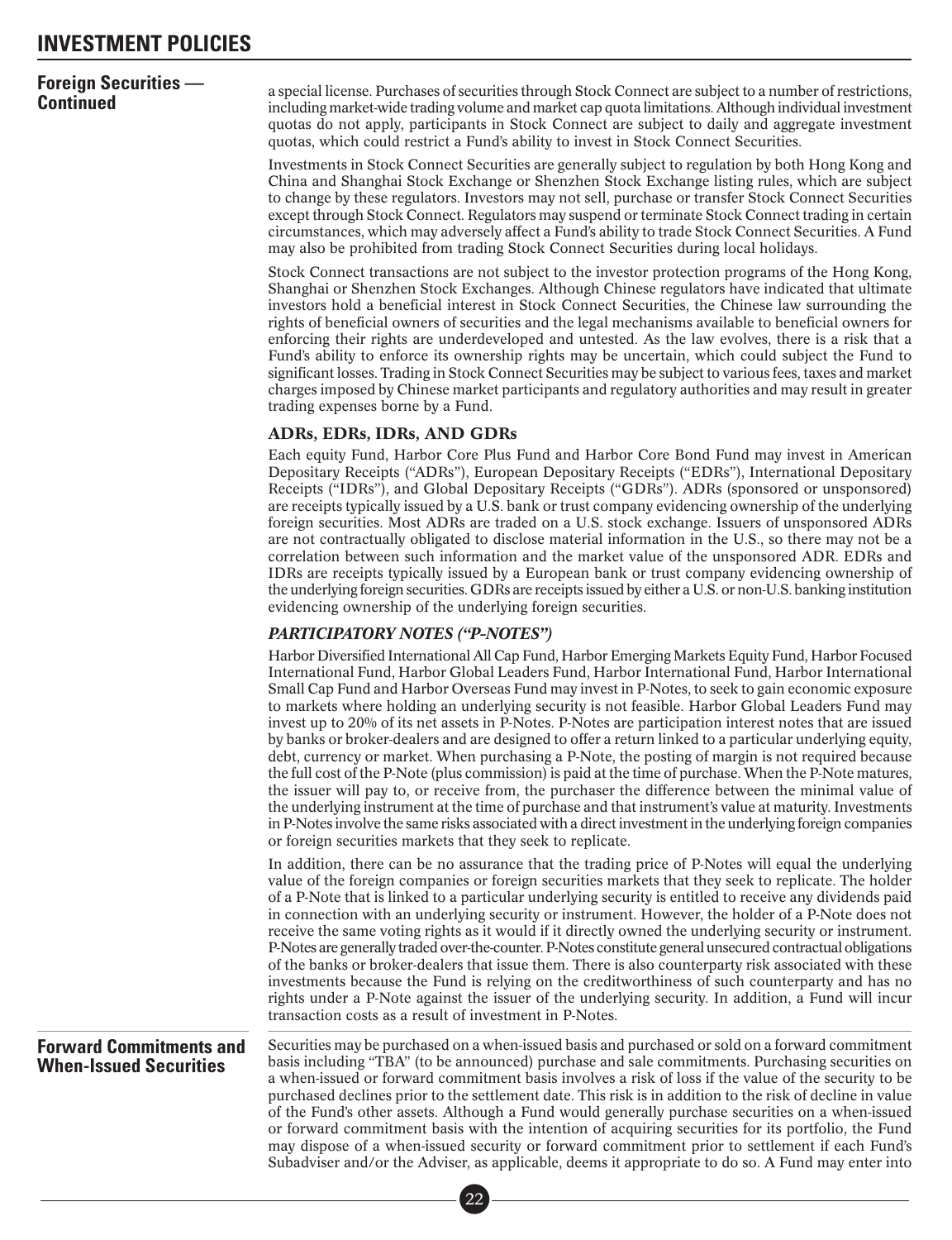### <span id="page-27-0"></span>**Forward Commitments and When-Issued Securities — Continued**

a forward-commitment sale to hedge its portfolio positions or to sell securities it owned under a delayed delivery arrangement. Proceeds of such a sale are not received until the contractual settlement date. While such a contract is outstanding, under current SEC requirements, the Fund must segregate equivalent deliverable securities or hold an offsetting purchase commitment. A Fund may realize short-term gains or losses upon such purchases and sales. These transactions involve a commitment by the Fund to purchase or sell securities at a future date (ordinarily one or two months later). The price of the underlying securities (usually expressed in terms of yield) and the date when the securities will be delivered and paid for (the settlement date) are fixed at the time the transaction is negotiated. When-issued purchases and forward commitment transactions are negotiated directly with the other party, and such commitments are not traded on exchanges.

When-issued purchases and forward commitment transactions enable a Fund to lock in what is believed to be an attractive price or yield on a particular security for a period of time, regardless of future changes in interest rates. For instance, in periods of rising interest rates and falling prices, the Fund might sell securities it owns on a forward commitment basis to limit its exposure to falling prices. In periods of falling interest rates and rising prices, the Fund might sell securities it owns and purchase the same or a similar security on a when-issued or forward commitment basis, thereby obtaining the benefit of currently higher yields.

The value of securities purchased on a when-issued or forward commitment basis and any subsequent fluctuations in their value are reflected in the computation of the Fund's net asset value starting on the date of the agreement to purchase the securities. The Fund does not earn interest on the securities it has committed to purchase until they are paid for and delivered on the settlement date. When the Fund makes a forward commitment to sell securities it owns, the proceeds to be received upon settlement are included in the Fund's assets. Fluctuations in the market value of the underlying securities are not reflected in the Fund's net asset value as long as the commitment to sell remains in effect. Settlement of when-issued purchases and forward commitment transactions generally takes place within two months after the date of the transaction, but the Fund may agree to a longer settlement period.

A Fund will purchase securities on a when-issued basis or purchase or sell securities on a forward commitment basis only with the intention of completing the transaction and actually purchasing or selling the securities. If deemed advisable as a matter of investment strategy, however, the Fund may dispose of or renegotiate a commitment after it is entered into. The Fund also may sell securities it has committed to purchase before those securities are delivered to the Fund on the settlement date. The Fund may realize a capital gain or loss in connection with these transactions.

Under current SEC requirements, when a Fund purchases securities on a when-issued or forward commitment basis, the Fund will maintain in a segregated account with the Funds' custodian, or set aside or restrict in the records or systems of the Fund's Subadviser and/or the Adviser, as applicable, relating to the Fund, cash or liquid assets having a value (determined daily) at least equal to the amount of the Fund's purchase commitments. In the case of a forward commitment to sell portfolio securities, portfolio holdings will be held in a segregated account with the Fund's custodian or set aside or restricted in the records or systems of the Fund's Subadviser and/or the Adviser, as applicable, relating to the Fund while the commitment is outstanding. These procedures are designed to ensure that the Fund will maintain sufficient assets at all times to cover its obligations under when-issued purchases and forward commitments.

Recently finalized Financial Industry Regulatory Authority, Inc. ("FINRA") rules include mandatory margin requirements that will require a Fund to post collateral in connection with its TBA transactions, which could increase the cost of TBA transactions to the Fund and impose added operational complexity.

**Illiquid Securities** The Fund will not invest more than 15% of its net assets in illiquid investments, as defined in Rule 22e-4 under the Investment Company Act. Fund investments will be considered illiquid if the Fund reasonably expects that such investments cannot be sold or disposed of in current market conditions within seven calendar days or less without the sale or disposition significantly changing the market values of the investments. The Trust, on behalf of the Fund, has established a liquidity risk management program in accordance with Rule 22e-4 under the Investment Company Act, which provides for the assessment, management and periodic review each Fund's liquidity risk, the classification and monthly review of the Fund's portfolio investments, the determination and periodic review of, and procedures to address a shortfall in, the Fund's highly liquid investment minimum, if applicable, and limiting the Fund's illiquid investments to 15% of the Fund's net assets.

> Harbor Money Market Fund will not invest more than 5% of its net assets in illiquid investments, as defined in Rule 2a-7 under the Investment Company Act. Harbor Money Market Fund's investments will be considered illiquid if they cannot be sold or disposed of in the ordinary course of business within seven calendar days at approximately the value that Harbor Money Market Fund assigned to such investments.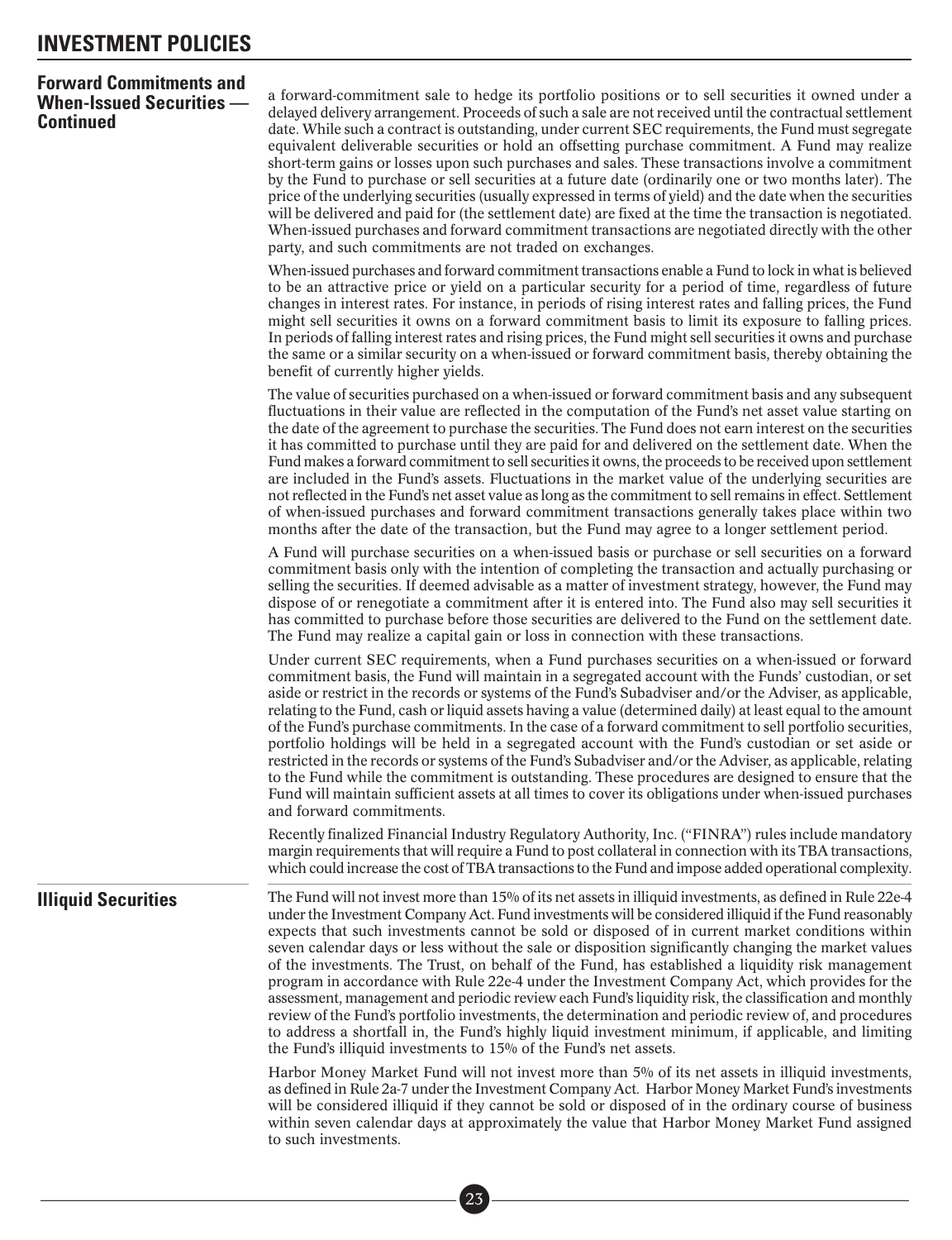<span id="page-28-0"></span>

| <b>Illiquid Securities —</b><br><b>Continued</b> | The Board of Trustees has adopted procedures for determining the liquidity of Fund investments<br>that apply to all Funds. The Board of Trustees has delegated to the Adviser and Subadvisers the daily<br>function of determining and monitoring the liquidity of Fund investments in accordance with procedures<br>adopted by the Board of Trustees. The Board of Trustees retains oversight of the liquidity determination<br>process.                                                                                                                                                                                                                                                                                                                                                                                                                                                                                                                                                                                                                                       |
|--------------------------------------------------|---------------------------------------------------------------------------------------------------------------------------------------------------------------------------------------------------------------------------------------------------------------------------------------------------------------------------------------------------------------------------------------------------------------------------------------------------------------------------------------------------------------------------------------------------------------------------------------------------------------------------------------------------------------------------------------------------------------------------------------------------------------------------------------------------------------------------------------------------------------------------------------------------------------------------------------------------------------------------------------------------------------------------------------------------------------------------------|
| <b>Inflation-Indexed Bonds</b>                   | Inflation-indexed bonds are fixed income securities whose principal value is periodically adjusted<br>according to the rate of inflation. Two structures are common. The U.S. Treasury and some other<br>issuers use a structure that accrues inflation into the principal value of the bond. Most other issuers<br>pay out the Consumer Price Index accruals as part of a semiannual coupon.                                                                                                                                                                                                                                                                                                                                                                                                                                                                                                                                                                                                                                                                                   |
|                                                  | Inflation-indexed securities issued by the U.S. Treasury have maturities of five, ten or twenty years,<br>although it is possible that securities with other maturities will be issued in the future. The U.S. Treasury<br>securities pay interest on a semiannual basis, equal to a fixed percentage of the inflation-adjusted<br>principal amount. For example, if a Fund purchased an inflation-indexed bond with a par value of<br>\$1,000 and a $3\%$ real rate of return coupon (payable 1.5% semi-annually), and inflation over the<br>first six months were 1%, the mid-year par value of the bond would be \$1,010 and the first semi-annual<br>interest payment would be \$15.15 (\$1,010 times 1.5%). If inflation during the second half of the year<br>resulted in the whole years' inflation equaling 3%, the end-of-year par value of the bond would be<br>\$1,030 and the second semi-annual interest payment would be \$15.45 (\$1,030 times 1.5%).                                                                                                            |
|                                                  | If the periodic adjustment rate measuring inflation falls, the principal value of inflation-indexed bonds<br>will be adjusted downward, and consequently, the interest payable on these securities (calculated<br>with respect to a smaller principal amount) will be reduced. Repayment of the original bond principal<br>upon maturity (as adjusted for inflation) is guaranteed in the case of U.S. Treasury inflation-indexed<br>bonds, even during a period of deflation. However, the current market value of the bonds is not<br>guaranteed and will fluctuate. The Funds may also invest in other inflation-related bonds, which may<br>or may not provide a similar guarantee. If a guarantee of principal is not provided, the adjusted principal<br>value of the bond repaid at maturity may be less than the original principal. The value of inflation-indexed<br>bonds is expected to change in response to changes in real interest rates. Real interest rates in turn<br>are tied to the relationship between nominal interest rates and the rate of inflation. |
|                                                  | Therefore, if inflation was to rise at a faster rate than nominal interest rates, real interest rates might<br>decline, leading to an increase in value of inflation indexed bonds. In contrast, if nominal interest<br>rates increased at a faster rate than inflation, real interest rates might rise, leading to a decrease in<br>value of inflation-indexed bonds.                                                                                                                                                                                                                                                                                                                                                                                                                                                                                                                                                                                                                                                                                                          |
|                                                  | While these securities are expected to be protected from long-term inflationary trends, short-term<br>increases in inflation may lead to a decline in value. If interest rates rise due to reasons other than<br>inflation (for example, due to changes in currency exchange rates), investors in these securities may<br>not be protected to the extent that the increase is not reflected in the bond's inflation measure.                                                                                                                                                                                                                                                                                                                                                                                                                                                                                                                                                                                                                                                    |
|                                                  | The periodic adjustment of U.S. inflation-indexed bonds is tied to the Consumer Price Index for<br>Urban Consumers ("CPI-U"), which is calculated monthly by the U.S. Bureau of Labor Statistics.<br>The CPI-U is a measurement of changes in the cost of living, made up of components such as housing,<br>food, transportation and energy. Inflation-indexed bonds issued by a foreign government are generally<br>adjusted by that government to reflect a comparable inflation index. There can be no assurance that<br>the CPI-U or any foreign inflation index will accurately measure the real rate of inflation in the prices<br>of goods and services. Moreover, there can be no assurance that the rate of inflation in a foreign<br>country will be correlated to the rate of inflation in the U.S.                                                                                                                                                                                                                                                                  |
|                                                  | Any increase in the principal amount of an inflation-indexed bond will be considered taxable ordinary<br>income, even though investors do not receive their principal until maturity.                                                                                                                                                                                                                                                                                                                                                                                                                                                                                                                                                                                                                                                                                                                                                                                                                                                                                           |
| <b>Interfund Lending</b>                         | The SEC has granted the Trust and the Adviser an exemptive order permitting the Funds to participate<br>in an interfund lending program whereby the Funds may directly lend to and borrow money from<br>each other for temporary or emergency purposes, such as to satisfy redemption requests or to cover<br>unanticipated cash shortfalls, subject to the terms and conditions of the exemptive order. Although<br>Harbor Money Market Fund may rely on the exemptive order to participate in the interfund lending<br>program, it will not participate as a borrower because the Fund rarely needs to borrow cash to meet<br>redemptions.                                                                                                                                                                                                                                                                                                                                                                                                                                    |
|                                                  | Any interfund loan made would be preferable to borrowing from a bank from the perspective of the<br>borrowing Fund and more beneficial than an alternative short-term investment from the perspective<br>of a lending Fund. In accordance with the exemptive order, no Fund may lend its uninvested cash<br>to another Fund if the loan would cause the lending Fund's aggregate outstanding loans through the<br>interfund lending program to exceed 15% of its current net assets at the time of the loan. In addition,                                                                                                                                                                                                                                                                                                                                                                                                                                                                                                                                                       |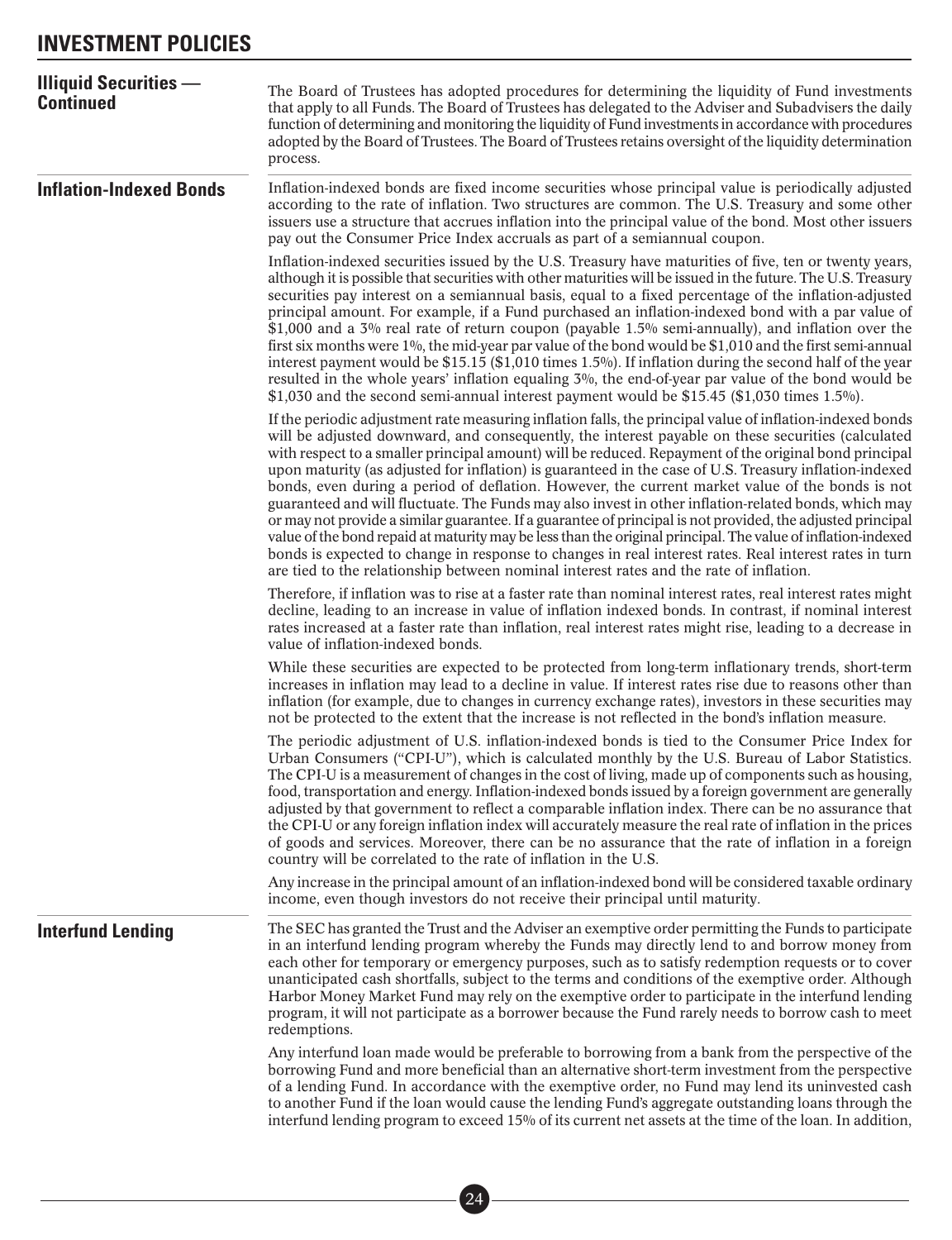<span id="page-29-0"></span>

| <b>Interfund Lending —</b><br><b>Continued</b>             | a Fund's loans to another Fund may not exceed 5% of the lending Fund's net assets. The duration<br>of each interfund loan will be limited to the time required to obtain cash sufficient to repay such<br>loan, but the duration of the loan may not exceed seven days. Each interfund loan may be called on<br>one business day's notice by the lending Fund and may be repaid on any day by a borrowing Fund.<br>A Fund may borrow on an unsecured basis (i.e., without posting collateral) through the interfund<br>lending program only if the borrowing Fund's outstanding borrowings from all sources immediately<br>after the interfund borrowing total 10% or less of its total assets, provided, that if the borrowing Fund<br>has a secured loan outstanding from any other lender, including another Fund, the lending Fund's<br>interfund loan will be secured on at least an equal priority basis with at least an equivalent percentage<br>of collateral to loan value as any outstanding loan that requires collateral. If a Fund's aggregate borrowings<br>from all sources immediately after the interfund borrowing would exceed 10% of the Fund's total<br>assets, the Fund may borrow through the interfund lending program only on a secured basis. A Fund<br>may not borrow through the interfund lending program nor from any other source if its total outstanding<br>borrowings immediately after the borrowing would exceed 331/5% of its total assets or any limits<br>provided for by the Fund's investment policies or restrictions.                                                                                                                                                                                                                                  |
|------------------------------------------------------------|----------------------------------------------------------------------------------------------------------------------------------------------------------------------------------------------------------------------------------------------------------------------------------------------------------------------------------------------------------------------------------------------------------------------------------------------------------------------------------------------------------------------------------------------------------------------------------------------------------------------------------------------------------------------------------------------------------------------------------------------------------------------------------------------------------------------------------------------------------------------------------------------------------------------------------------------------------------------------------------------------------------------------------------------------------------------------------------------------------------------------------------------------------------------------------------------------------------------------------------------------------------------------------------------------------------------------------------------------------------------------------------------------------------------------------------------------------------------------------------------------------------------------------------------------------------------------------------------------------------------------------------------------------------------------------------------------------------------------------------------------------------------------------------------------|
|                                                            | The limitations discussed above and the other conditions of the SEC exemptive order are designed<br>to minimize the risks associated with interfund lending for both borrowing Funds and lending Funds.<br>However, no borrowing or lending activity is without risk. When a Fund borrows money from another<br>Fund, there is a risk that the loan could be called on one business day's notice or not renewed, in<br>which case the Fund may need to borrow from a bank at higher rates if an interfund loan were not<br>available from another Fund. Furthermore, a delay in repayment to a lending Fund could result in<br>a lost investment opportunity or additional lending costs.                                                                                                                                                                                                                                                                                                                                                                                                                                                                                                                                                                                                                                                                                                                                                                                                                                                                                                                                                                                                                                                                                                          |
| <b>Investments in Other</b><br><b>Investment Companies</b> | The Fund may invest in the securities of other investment companies as permitted under the Investment<br>Company Act and the rules and regulations thereunder. Securities of other investment companies,<br>including shares of closed-end investment companies, business development companies, unit investment<br>trusts and open-end investment companies, represent interests in professionally managed portfolios<br>that may invest in any type of security. These investment companies often seek to perform in a similar<br>fashion to a broad-based securities index. Investing in other investment companies involves substantially<br>the same risks as investing directly in the underlying securities but may involve additional expenses<br>at the investment company level, such as portfolio management fees and operating expenses. In addition,<br>these types of investments involve the risk that they will not perform in exactly the same fashion,<br>or in response to the same factors, as the index or underlying instruments. Certain types of investment<br>companies, such as closed-end investment companies and exchange traded funds (commonly known<br>as "ETFs"), issue a fixed number of shares that trade on a stock exchange or over-the-counter at a<br>premium or a discount to their net asset value. Others are continuously offered at net asset value<br>but may also be traded in the secondary market. Certain ETFs have received exemptive relief permitting<br>other funds to invest in such ETFs in amounts in excess of the limits set forth above, subject to satisfaction<br>of certain conditions by the ETF and the acquiring fund. One or more of the Funds may rely on<br>such orders to make investments in ETFs in excess of these limits. |
|                                                            | For purposes of Harbor Money Market Fund's policy to invest 99.5% or more of the Fund's total<br>assets in cash, "government securities" and/or repurchase agreements that are "collateralized fully"<br>so as to qualify as a "government money market fund," the Fund may categorize, as appropriate,<br>investments in other "government money market funds" as within the 99.5% basket.                                                                                                                                                                                                                                                                                                                                                                                                                                                                                                                                                                                                                                                                                                                                                                                                                                                                                                                                                                                                                                                                                                                                                                                                                                                                                                                                                                                                        |
| <b>Liquidation of Funds</b>                                | The Board of Trustees may determine to close and/or liquidate a Fund at any time, which may have<br>adverse tax consequences to shareholders. In the event of the liquidation of a Fund, shareholders<br>will receive a liquidating distribution in cash or in-kind equal to their proportionate interest in the<br>Fund. A liquidating distribution would generally be a taxable event to shareholders, resulting in a<br>gain or loss for tax purposes, depending upon a shareholder's basis in his or her shares of the Fund.<br>A shareholder of a liquidating Fund will not be entitled to any refund or reimbursement of expenses<br>borne, directly or indirectly, by the shareholder (such as Fund operating expenses), and a shareholder<br>may receive an amount in liquidation less than the shareholder's original investment.                                                                                                                                                                                                                                                                                                                                                                                                                                                                                                                                                                                                                                                                                                                                                                                                                                                                                                                                                         |
|                                                            | It is the intention of any Fund expecting to close or liquidate to retain its qualification as a regulated<br>investment company under the Code during the liquidation period and, therefore, not to be taxed<br>on any of its net capital gains realized from the sale of its assets or ordinary income earned that it<br>timely distributes to shareholders. In the unlikely event that a Fund should lose its status as a regulated<br>investment company during the liquidation process, the Fund would be subject to taxes which would<br>reduce any or all of the types of liquidating distributions.                                                                                                                                                                                                                                                                                                                                                                                                                                                                                                                                                                                                                                                                                                                                                                                                                                                                                                                                                                                                                                                                                                                                                                                        |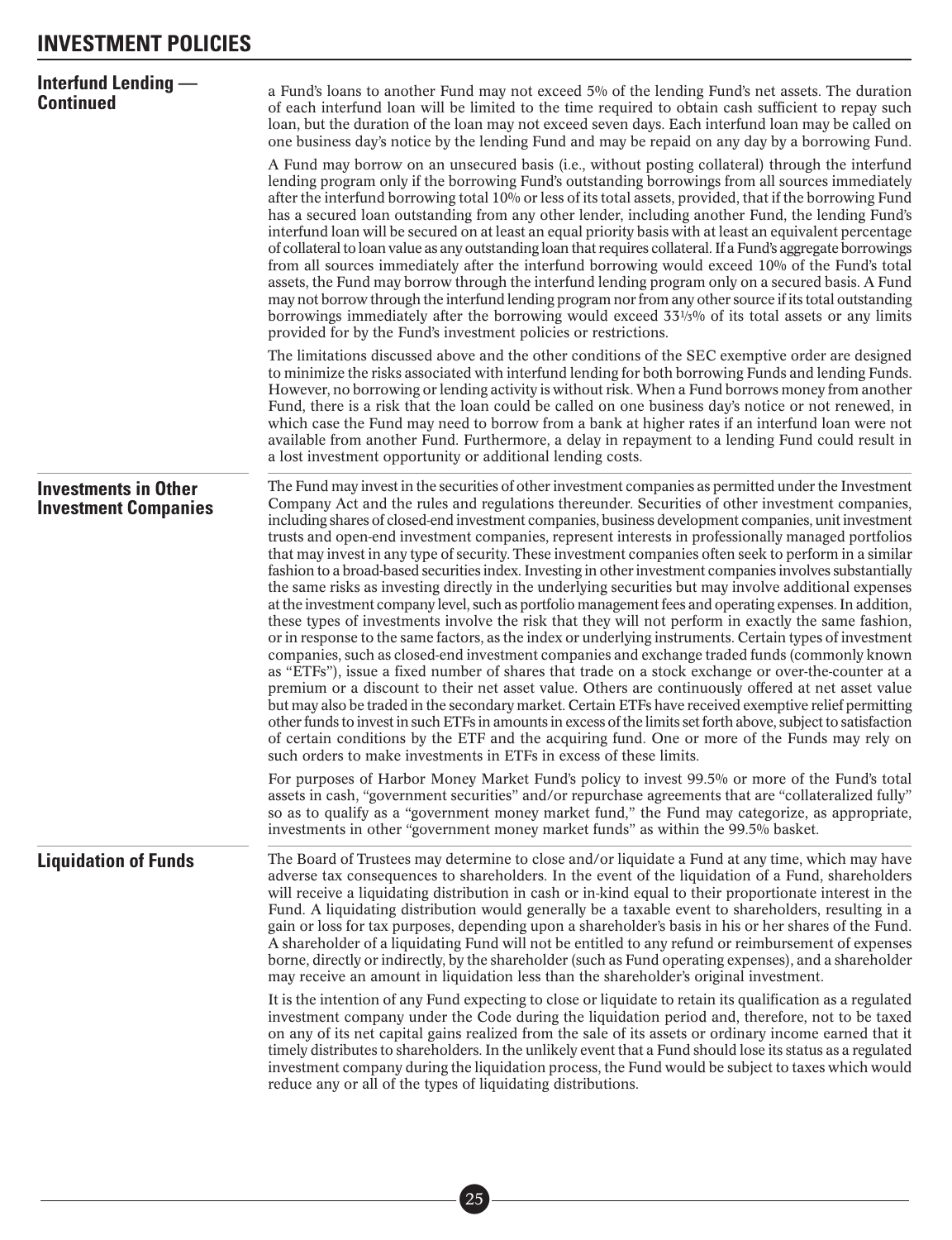### <span id="page-30-0"></span>**Loan Originations, Participations and Assignments**

The Fund may invest in loan originations, participations and assignments of portions of such loans. Additionally, the Fund may participate directly in lending syndicates to corporate borrowers. When a Fund is one of the original lenders, it will have a direct contractual relationship with the borrower and can enforce compliance by the borrower with the terms of the relevant credit agreement. Original lenders also negotiate voting and consent rights under the credit agreement. Actions subject to lender vote or consent generally require the vote or consent of the holders of some specified percentage of the outstanding principal amount. Participations, originations and assignments involve special types of risk, including credit risk, interest rate risk, liquidity risk, and the risks of being a lender. If a Fund purchases a participation, it may be able to enforce its rights only through the lender and may assume the credit risk of the lender in addition to the borrower.

A Fund may purchase participations in commercial loans, which may be secured or unsecured. Loan participations typically represent direct participation in a loan owed by a corporate borrower, and generally are offered by banks, other financial institutions or lending syndicates. A Fund may participate in lending syndications, or can buy part of a loan, becoming a co-lender. When purchasing loan participations, a Fund assumes the credit risk associated with the corporate borrower and may assume the credit risk associated with an offering bank or other financial intermediary. The participation interests in which a Fund invests may not be rated by any nationally recognized rating service.

A loan is often administered by an agent bank acting as agent for all holders. The agent bank administers the terms of the loan, as specified in the loan agreement. In addition, the agent bank is normally responsible for the collection of principal and interest payments from the corporate borrower and the apportionment of these payments to the institutions that are parties to the loan agreement. Unless a Fund has direct recourse against the corporate borrower, under the terms of the loan or other indebtedness, the Fund may have to rely on the agent bank or other financial intermediary to apply appropriate credit remedies against a corporate borrower.

A financial institution's employment as agent bank might be terminated in the event that it fails to observe a requisite standard of care or becomes insolvent. A successor agent bank would generally be appointed to replace the terminated agent bank, and assets held by the agent bank under the loan agreement should remain available to holders of such indebtedness. However, if assets held by the agent bank for the benefit of a Fund were determined to be subject to the claims of the agent bank's general creditors, the Fund might incur certain costs and delays in realizing payment on a loan or loan participation and could suffer a loss of principal and/or interest. In situations involving other interposed financial institutions (i.e., an insurance company or governmental agency) similar risks may arise.

Lenders and purchasers of loans and other forms of direct indebtedness depend primarily upon the creditworthiness of the corporate borrower for payment of principal and interest. If a Fund does not receive scheduled interest or principal payments on such indebtedness, the Fund's share price and yield could be adversely affected. Loans that are fully secured offer a Fund more protection than an unsecured loan in the event of non-payment of scheduled interest or principal. However, the collateral may be difficult to liquidate, decline in value or be insufficient or unavailable to satisfy a borrower's obligation. As a result, the Fund may not receive money or payment to which it is entitled under the loan.

A Fund may invest in loan participations with credit quality comparable to that of issuers of its securities investments. Indebtedness of companies whose creditworthiness is poor involves substantially greater risks and may be highly speculative. Some companies may never pay off their indebtedness or may pay only a small fraction of the amount owed. Consequently, when investing in indebtedness of companies with poor credit, a Fund bears a substantial risk of losing the entire amount invested.

Each Fund, in applying its investment restrictions, generally will treat the corporate borrower as the "issuer" of indebtedness held by the Fund. In the case of loan participations where a bank or other lending institution serves as a financial intermediary between a Fund and the corporate borrower, and where the participation does not shift the direct debtor-creditor relationship with the corporate borrower to the Fund, SEC interpretations require the Fund to treat both the lending bank or other lending institution and the corporate borrower as "issuers" for the purposes of applying diversification restrictions. Treating a financial intermediary as an issuer of indebtedness may restrict a Fund's ability to invest in indebtedness related to a single financial intermediary, or a group of intermediaries engaged in the same industry, even if the underlying borrowers represent many different companies and industries.

Loans and other types of direct indebtedness may not be readily marketable and may be subject to restrictions on resale. In some cases, negotiations involved in disposing of indebtedness may require weeks to complete and transactions in loans are typically subject to long settlement periods (often longer than seven days). Consequently, some indebtedness may be difficult or impossible to dispose of readily at what each Fund's Subadviser and/or the Adviser, as applicable, believes to be a fair price and, as a result, a Fund's ability to meet redemption obligations may be impaired. Thus, a Fund may be adversely affected by selling other, more liquid, investments at an unfavorable time and/or under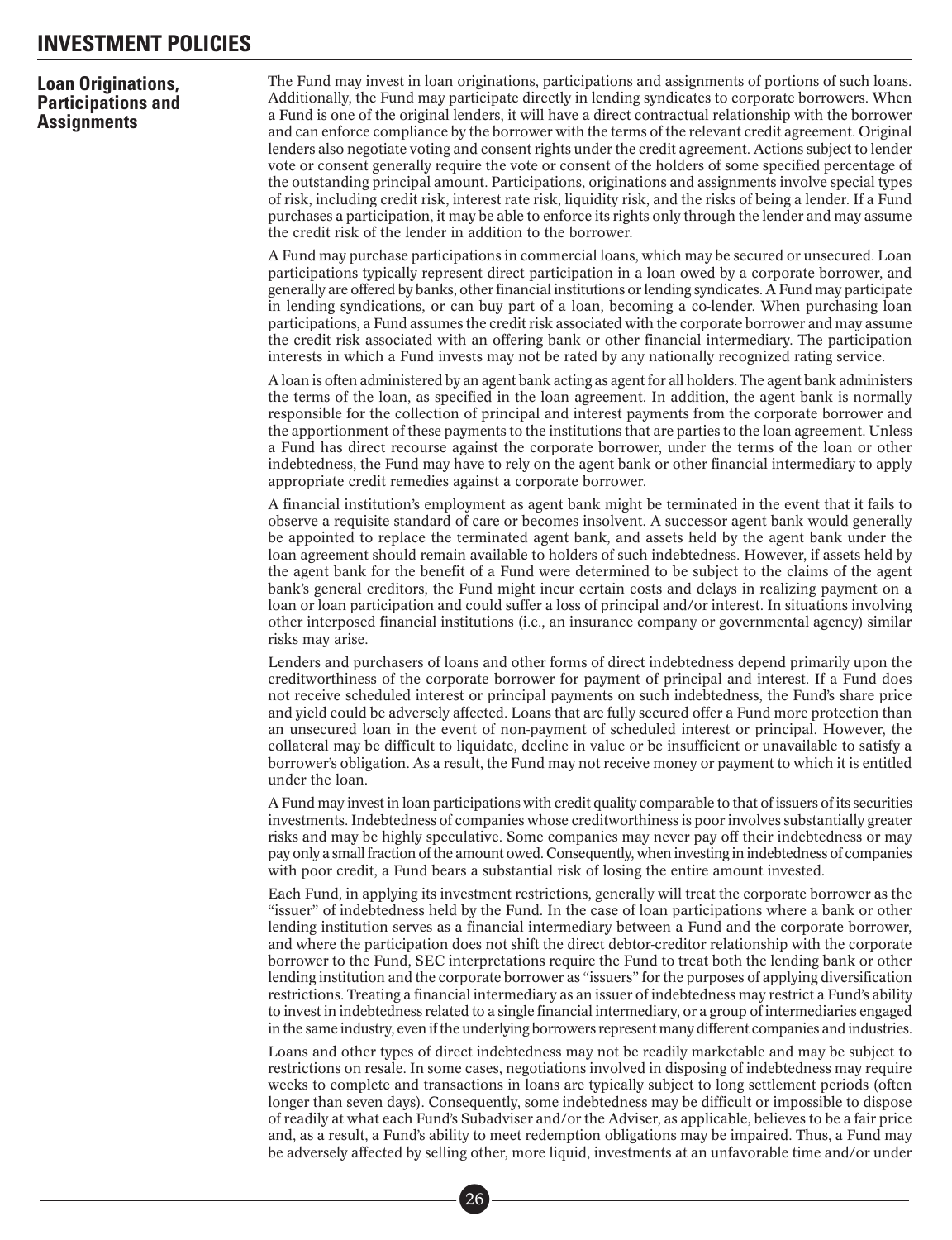<span id="page-31-0"></span>

| <b>Loan Originations,</b><br><b>Participations and</b><br><b>Assignments — Continued</b> | unfavorable conditions, by having to engage in borrowing transactions, such as borrowing against<br>a credit facility, or by taking other actions to raise cash to meet redemption obligations or pursue<br>other investment opportunities. In addition, valuation of illiquid indebtedness involves a greater degree<br>of judgment in determining a Fund's net asset value than if that value were based on available market<br>quotations and could result in significant variations in the Fund's daily share price. Nevertheless,<br>some loan interests are traded among certain financial institutions and accordingly may be deemed<br>liquid. As the market for different types of indebtedness develops, the liquidity of these instruments<br>is expected to improve. In addition, a Fund currently intends to treat indebtedness for which there<br>is no readily available market as illiquid for purposes of a Fund's limitation on illiquid investments.<br>Investments in loan participations are considered to be debt obligations for purposes of a Fund's<br>investment restrictions relating to the lending of funds or assets by a Fund.                                                                                                                                                                                                                                                                                                                                                                                                                  |
|------------------------------------------------------------------------------------------|--------------------------------------------------------------------------------------------------------------------------------------------------------------------------------------------------------------------------------------------------------------------------------------------------------------------------------------------------------------------------------------------------------------------------------------------------------------------------------------------------------------------------------------------------------------------------------------------------------------------------------------------------------------------------------------------------------------------------------------------------------------------------------------------------------------------------------------------------------------------------------------------------------------------------------------------------------------------------------------------------------------------------------------------------------------------------------------------------------------------------------------------------------------------------------------------------------------------------------------------------------------------------------------------------------------------------------------------------------------------------------------------------------------------------------------------------------------------------------------------------------------------------------------------------------------------------------|
|                                                                                          | Investments in loans through a direct assignment of the financial institution's interests with respect<br>to the loan may involve additional risks to a Fund. For example, if a loan is foreclosed, a Fund could<br>become part owner of any collateral, and would bear the costs and liabilities associated with owning<br>and disposing of the collateral. In addition, it is conceivable that under emerging legal theories of<br>lender liability, a Fund could be held liable as co-lender. In certain circumstances, loans may not be<br>deemed to be securities. As a result, as an investor in such loans, a Fund may not have the protection<br>of the anti-fraud provisions of the federal securities laws. In such cases, the Fund generally must rely<br>on the contractual provisions in the loan agreement and any anti-fraud protections available under<br>applicable state law. In the absence of definitive regulatory guidance, a Fund relies on the Subadvisers<br>research in an attempt to avoid situations where fraud or misrepresentation could adversely affect<br>a Fund.                                                                                                                                                                                                                                                                                                                                                                                                                                                                           |
| <b>Mortgage "Dollar Roll"</b><br><b>Transactions</b>                                     | Mortgage "dollar roll" transactions are permitted with selected banks and broker-dealers. In a dollar<br>roll, the Fund sells mortgage-backed securities and simultaneously contracts to repurchase substantially<br>similar (same type, coupon and maturity) securities on a specified future day. A Fund will only enter<br>into covered rolls. A "covered roll" is a specific type of dollar roll for which there is an offsetting<br>cash or cash equivalent security position that matures on or before the forward settlement date of<br>the dollar roll transaction. Covered rolls are not treated as a borrowing or other senior security and<br>will be excluded from the calculation of a Fund's borrowings and other senior securities. For financial<br>reporting and tax purposes, a Fund treats mortgage dollar rolls as two separate transactions: one<br>involving the purchase of a security and a separate transaction involving a sale. A Fund does not<br>currently intend to enter into mortgage dollar roll transactions that are accounted for as financing.                                                                                                                                                                                                                                                                                                                                                                                                                                                                                            |
| <b>Mortgage-Backed</b><br><b>Securities</b>                                              | Investments in mortgage-backed securities are permitted, provided that Harbor Money Market Fund<br>may only invest in mortgage-backed securities that meet the quality, liquidity and maturity standards<br>applicable to money market funds and that do not contain embedded leverage. The Adviser/Subadvisers<br>will monitor regularly the ratings of securities held by each Fund that they manage and the creditworthiness<br>of their issuers.<br>Harbor Core Bond Fund and Harbor Core Plus Fund may invest in mortgage pass-through certificates<br>and multiple-class pass-through securities, such as real estate mortgage investment conduits ("REMIC")<br>pass-through certificates, CMOs and stripped mortgage-backed securities ("SMBS"), and other types<br>of "mortgage-backed securities" that may be available in the future. A mortgage-backed security may                                                                                                                                                                                                                                                                                                                                                                                                                                                                                                                                                                                                                                                                                                 |
|                                                                                          | be an obligation of the issuer backed by a mortgage or pool of mortgages or a direct interest in an<br>underlying pool of mortgages. Some mortgage-backed securities, such as CMOs, make payments of<br>both principal and interest at a variety of intervals; others make semiannual interest payments at a<br>predetermined rate and repay principal at maturity (like a typical bond). Mortgage-backed securities<br>are based on different types of mortgages, including those on commercial real estate or residential<br>properties. Mortgage-backed securities often have stated maturities of up to thirty years when they<br>are issued, depending upon the length of the mortgages underlying the securities. In practice, however,<br>unscheduled or early payments of principal and interest on the underlying mortgages may make the<br>securities' effective maturity shorter than this, and the prevailing interest rates may be higher or lower<br>than the current yield of a Fund's portfolio at the time the Fund receives the payments for reinvestment.<br>Mortgage-backed securities may have less potential for capital appreciation than comparable fixed<br>income securities, due to the likelihood of increased prepayments of mortgages as interest rates decline.<br>If a Fund buys mortgage-backed securities at a premium, mortgage foreclosures and prepayments<br>of principal by mortgagors (which may be made at any time without penalty) may result in some<br>loss of the Fund's principal investment to the extent of the premium paid. |
|                                                                                          | The values of mortgage-backed securities may also change due to shifts in the market's perception<br>of issuers. In addition, regulatory or tax changes may adversely affect the mortgage securities markets<br>as a whole. Non-governmental mortgage-backed securities may offer higher yields than those issued<br>by government entities, but also may be subject to greater price changes than governmental issues.                                                                                                                                                                                                                                                                                                                                                                                                                                                                                                                                                                                                                                                                                                                                                                                                                                                                                                                                                                                                                                                                                                                                                        |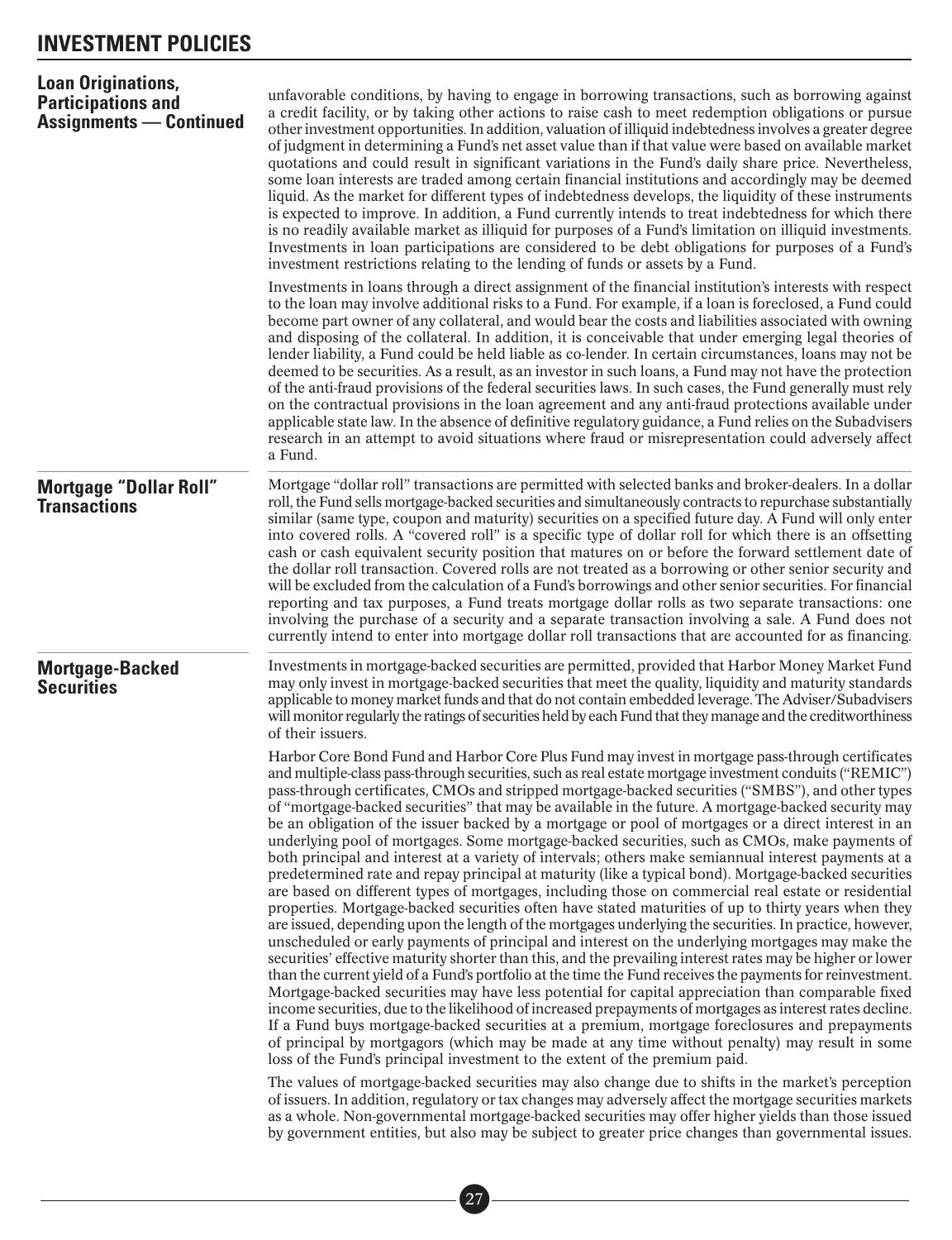## **Mortgage-Backed**

**Securities — Continued** Mortgage-related securities that are backed by pools of subprime mortgages are generally subject to<br>**Securities — Continued** a greater level of non-payment risk than mortgage-related securities tha subprime mortgages. Subprime mortgages are loans made to borrowers with lower credit ratings and/or a shorter credit history and such borrowers are more likely to default on their obligations under the loan than more creditworthy borrowers. As a result, subprime mortgages underlying a mortgage-related security can experience a significant rate of non-payment. To the extent a Fund invests in mortgage-related securities backed by subprime mortgages, the Fund's investment will be particularly susceptible to non-payment risk and the risks generally associated with investments in mortgage-related securities. Thus, the value of the Fund's investment may be adversely affected by borrower non-payments, changes in interest rates, developments in the real estate market and other market and economic developments.

#### *GUARANTEED MORTGAGE PASS-THROUGH SECURITIES*

Guaranteed mortgage pass-through securities represent participation interests in pools of residential mortgage loans and are issued by U.S. governmental or private lenders and guaranteed by the U.S. government or one of its agencies or instrumentalities, including but not limited to the Government National Mortgage Association ("GNMA" or "Ginnie Mae"), the Federal National Mortgage Association ("FNMA" or "Fannie Mae") and the Federal Home Loan Mortgage Corporation ("FHLMC" or "Freddie Mac"). Ginnie Mae certificates are guaranteed by the full faith and credit of the U.S. government for timely payment of principal and interest on the certificates. Fannie Mae certificates are guaranteed by Fannie Mae, a federally chartered and privately owned corporation, for full and timely payment of principal and interest on the certificates. Freddie Mac certificates are guaranteed by Freddie Mac, a corporate instrumentality of the U.S. government, for timely payment of interest and the ultimate collection of all principal of the related mortgage loans. Securities issued or guaranteed by entities such as Fannie Mae or Freddie Mac are not issued or guaranteed by the U.S. government.

Commercial banks, savings and loan institutions, private mortgage insurance companies, mortgage bankers and other secondary market issuers also create pass-through pools of conventional residential mortgage loans. Such issuers may, in addition, be the originators and/or servicers of the underlying mortgage loans as well as the guarantors of the mortgage-related securities. Holders of privately issued mortgage-backed securities are dependent on, yet may have limited access to information enabling them to evaluate, the competence and integrity of these private originators and institutions. Because there are no direct or indirect government or agency guarantees of payments in pools created by such non-governmental issuers, they generally offer a higher rate of interest than government and government-related pools. Timely payment of interest and principal of these pools may be supported by insurance or guarantees, including individual loan, title, pool and hazard insurance and letters of credit. The insurance and guarantees are issued by governmental entities, private insurers and the mortgage poolers. There can be no assurance that the private insurers or guarantors can meet their obligations under the insurance policies or guarantee arrangements, and the protection afforded by insurance or guarantees may be insufficient to cover all losses if underlying mortgage borrowers default at a greater than expected rate.

Mortgage-related securities without insurance or guarantees may be purchased if the Subadviser and/or the Adviser, as applicable, determines that the securities meet a Fund's quality standards.Mortgage-related securities issued by certain private organizations may not be readily marketable.

#### *MULTIPLE-CLASS PASS-THROUGH SECURITIES AND COLLATERALIZED MORTGAGE OBLIGATIONS*

CMOs and REMIC pass-through or participation certificates may be issued by, among others, U.S. government agencies and instrumentalities as well as private issuers. REMICs are CMO vehicles that qualify for special tax treatment under the Code and invest in mortgages principally secured by interests in real property and other investments permitted by the Code. CMOs and REMIC certificates are issued in multiple classes and the principal of and interest on the mortgage assets may be allocated among the several classes of CMOs or REMIC certificates in various ways. Each class of CMOs or REMIC certificates, often referred to as a "tranche," is issued at a specific adjustable or fixed interest rate and must be fully retired no later than its final distribution date. Generally, interest is paid or accrues on all classes of CMOs or REMIC certificates on a monthly basis.

Typically, CMOs are collateralized by Ginnie Mae, Fannie Mae or Freddie Mac certificates but also may be collateralized by other mortgage assets, such as whole loans or private mortgage pass-through securities. Debt service on CMOs is provided from payments of principal and interest on collateral of mortgaged assets and any reinvestment income thereon.

> ■• 28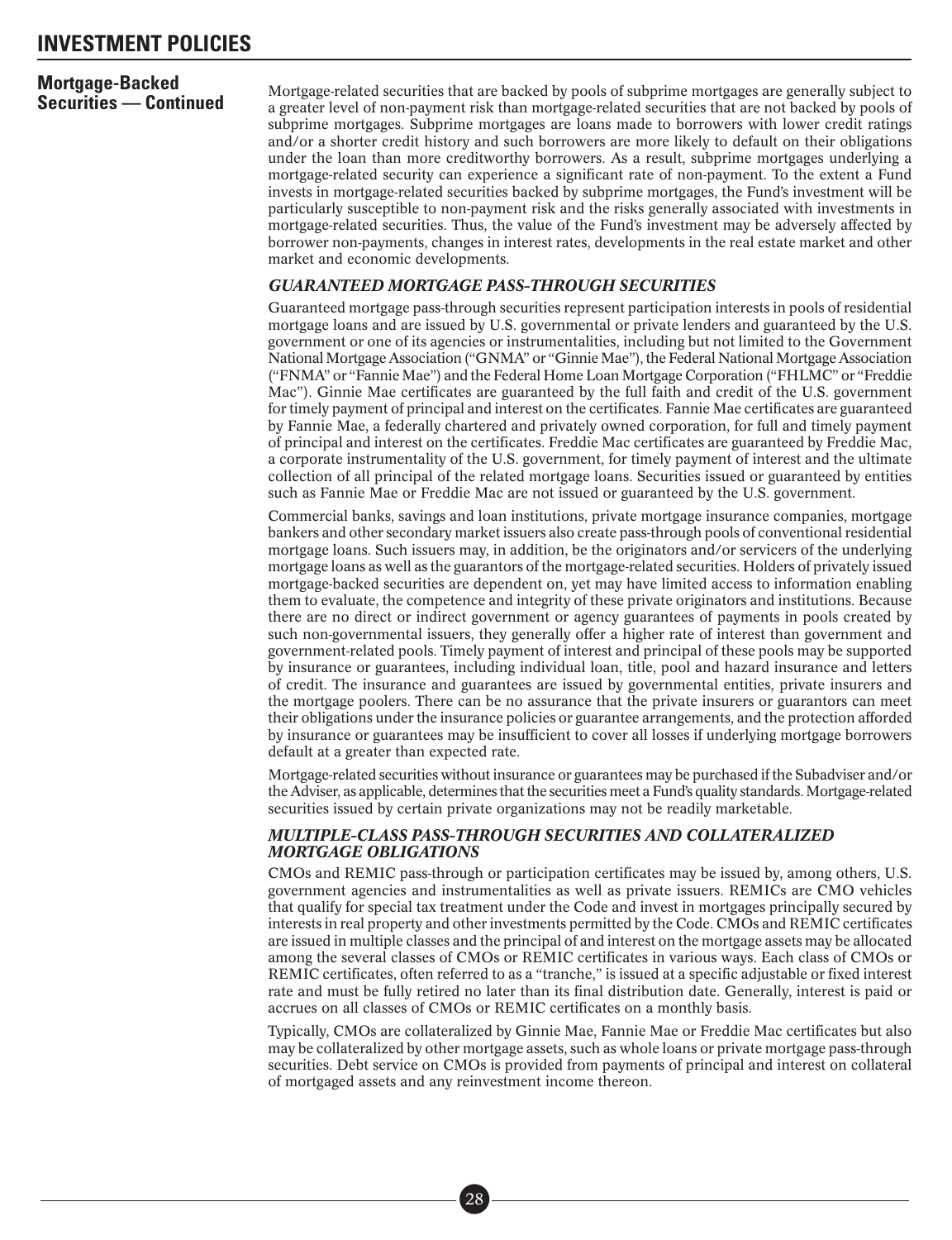## **Mortgage-Backed**

#### **Securities — Continued** *STRIPPED MORTGAGE-BACKED SECURITIES*

SMBS are derivative multiple-class mortgage-backed securities that are created when a U.S. government agency or a financial institution separates the interest and principal components of a mortgage-backed security and sells them as individual securities. SMBS are usually structured with two classes that receive different proportions of interest and principal distributions on a pool of mortgage assets. A typical SMBS will have one class receiving some of the interest and most of the principal, while the other class will receive most of the interest and the remaining principal. The holder of the "principal-only" security ("PO") receives the principal payments made by the underlying mortgage-backed security, while the holder of the "interest-only" security ("IO") receives interest payments from the same underlying security. The prices of stripped mortgage-backed securities may be particularly affected by changes in interest rates. As interest rates fall, prepayment rates tend to increase, which tends to reduce prices of IOs and increase prices of POs. Rising interest rates can have the opposite effect. Although the market for these securities is increasingly liquid, the relevant Subadviser and/or the Adviser, as applicable, may determine that certain stripped mortgage-backed securities issued by the U.S. government, its agencies orinstrumentalities are not readilymarketable. If so, these securities, together with privately-issued stripped mortgage-backed securities, will be considered illiquid for purposes of a Fund's limitation on investments in illiquid securities. The yields and market risk of interest only and principal only SMBS, respectively, may be more volatile than those of other fixed income securities. The staff of the SEC considers privately issued SMBS to be illiquid.

#### *REVERSE MORTGAGES*

Mortgage-related securities include, among other things, securities that reflect an interest in reverse mortgages. In a reverse mortgage, a lender makes a loan to a homeowner based on the homeowner's equity in his or her home. While a homeowner must be age 62 or older to qualify for a reverse mortgage, reverse mortgages may have no income restrictions. Repayment of the interest or principal for the loan is generally not required until the homeowner dies, sells the home, or ceases to use the home as his or her primary residence.

There are three general types of reverse mortgages: (1) single-purpose reverse mortgages, which are offered by certain state and local government agencies and nonprofit organizations; (2) federally-insured reverse mortgages, which are backed by the U. S. Department of Housing and Urban Development; and (3) proprietary reverse mortgages, which are privately offered loans. A mortgage-related security may be backed by a single type of reverse mortgage. Reverse mortgage-related securities include agency and privately issued mortgage-related securities. The principal government guarantor of reverse mortgage-related securities is Ginnie Mae.

Reverse mortgage-related securities may be subject to risks different than other types of mortgage-related securities due to the unique nature of the underlying loans. The date of repayment for such loans is uncertain and may occur sooner or later than anticipated. The timing of payments for the corresponding mortgage-related security may be uncertain. Because reverse mortgages are offered only to persons 62 and older and there may be no income restrictions, the loans may react differently than traditional home loans to market events.

#### *RISK FACTORS ASSOCIATED WITH MORTGAGE-BACKED SECURITIES*

Investing in mortgage-backed securities involves certain risks, including the failure of a counterparty to meet its commitments, adverse interest rate changes and the effects of prepayments on mortgage cash flows. In addition, investing in the lowest tranche of CMOs and REMIC certificates involves risks similar to those associated with investing in equity securities. However, due to adverse tax consequences under current tax laws, a Fund does not intend to acquire "residual" interests in REMICs. Further, the yield characteristics of mortgage-backed securities differ from those of traditional fixed income securities. The major differences typically include more frequent interest and principal payments (usually monthly), the adjustability of interest rates, and the possibility that prepayments of principal may be made substantially earlier than the final distribution date.

Prepayment rates are influenced by changes in current interest rates and a variety of economic, geographic, social and other factors and cannot be predicted with certainty. Both adjustable rate mortgage loans and fixed rate mortgage loans may be subject to a greater rate of principal prepayments in a declining interest rate environment and to a lesser rate of principal prepayments in an increasing interest rate environment. Under certain interest rate and prepayment rate scenarios, a Fund may fail to recoup fully its investment in mortgage-backed securities notwithstanding any direct or indirect governmental, agency or other guarantee. When a Fund reinvests amounts representing payments and unscheduled prepayments of principal, it may obtain a rate of interest that is lower than the rate on existing adjustable rate mortgage pass-through securities. Thus, mortgage-backed securities, and adjustable rate mortgage pass-through securities in particular, may be less effective than other types of U.S. government securities as a means of "locking in" interest rates.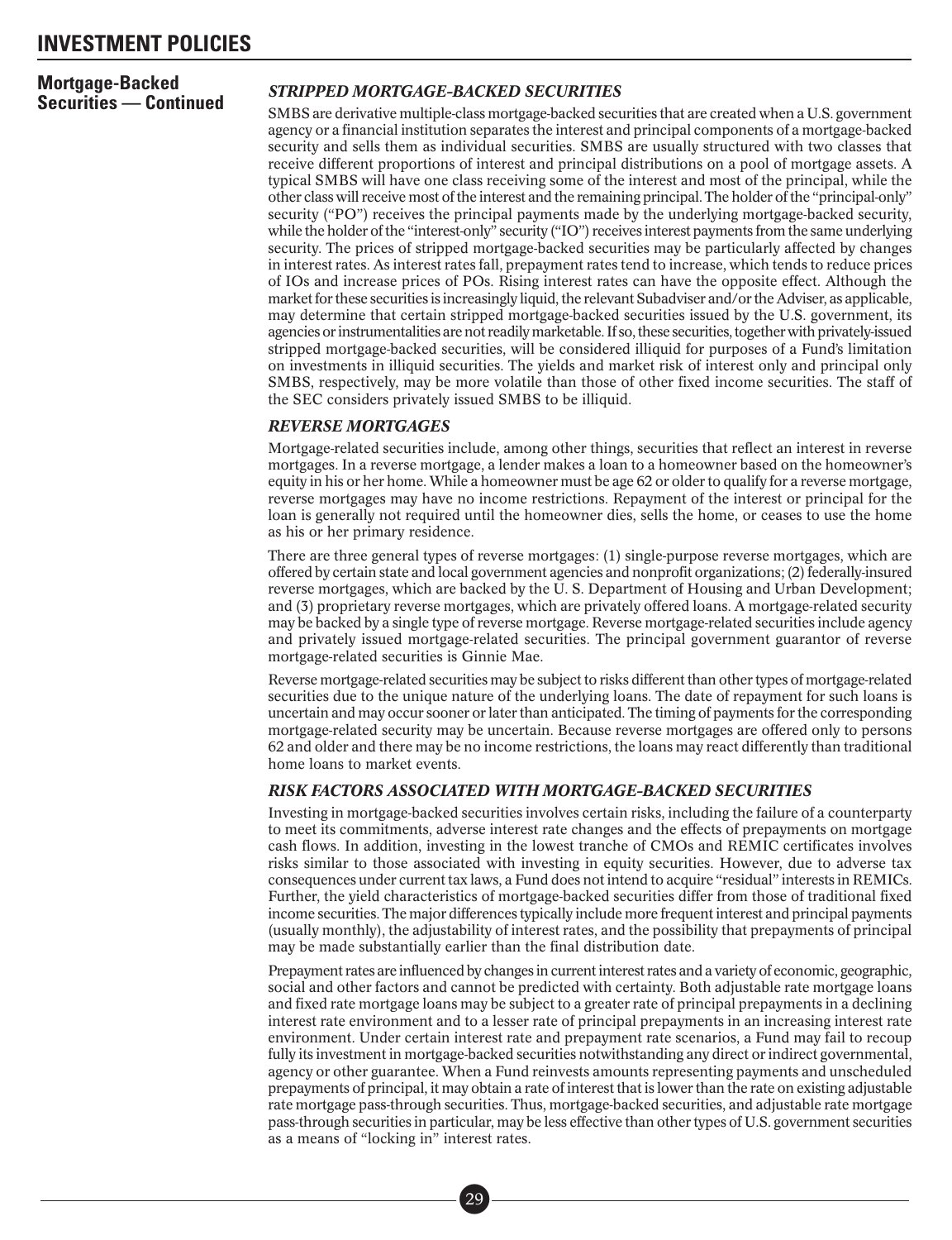<span id="page-34-0"></span>**Municipal Bonds** The Fund may invest in securities issued by states, municipalities and other political subdivisions, agencies, authorities and instrumentalities of states and multistate agencies or authorities. Municipal bonds share the attributes of fixed income securities in general, but are generally issued by states, municipalities and other political subdivisions, agencies, authorities and instrumentalities of states and multi-state agencies or authorities. The municipal bonds that a Fund may purchase include general obligation bonds and limited obligation bonds (or revenue bonds), including industrial development bonds issued pursuant to former federal tax law. General obligation bonds are obligations involving the credit of an issuer possessing taxing power and are payable from such issuer's general revenues and not from any particular source. Limited obligation bonds are payable only from the revenues derived from a particular facility or class of facilities or, in some cases, from the proceeds of a special excise or other specific revenue source. Tax-exempt private activity bonds and industrial development bonds generally also are revenue bonds and thus are not payable from the issuer's general revenues. The credit and quality of private activity bonds and industrial development bonds are usually related to the credit of the corporate user of the facilities. Payment of interest on and repayment of principal of such bonds is the responsibility of the corporate user (and/or any guarantor).

> Under the Code, certain limited obligation bonds are considered "private activity bonds" and interest paid on such bonds is treated as an item of tax preference for purposes of calculating federal alternative minimum tax liability.

> A Fund may invest in municipal warrants, which are essentially call options on municipal bonds. In exchange for a premium, municipal warrants give the purchaser the right, but not the obligation, to purchase a municipal bond in the future. A Fund may purchase custodial receipts representing the right to receive either the principal amount or the periodic interest payments or both with respect to specific underlying municipal bonds. A Fund may invest in municipal bonds with credit enhancements such as letters of credit, municipal bond insurance and Standby Bond Purchase Agreements ("SBPAs"). A Fund may invest in Residual Interest Bonds ("RIBs"), which brokers create by depositing a municipal bond in a trust. The trust in turn issues a variable rate security and RIBs.

> Municipal bonds are subject to credit and market risk. Generally, prices of higher quality issues tend to fluctuate less with changes in market interest rates than prices of lower quality issues and prices of longer maturity issues tend to fluctuate more than prices of shorter maturity issues.

> Prices and yields on municipal bonds are dependent on a variety of factors, including general money market conditions, the financial condition of the issuer, general conditions of the municipal bond market, the size of a particular offering, the maturity of the obligation and the rating of the issue. A number of these factors, including the ratings of particular issues, are subject to change from time to time. Information about the financial condition of an issuer of municipal bonds may not be as extensive as information made available by corporations whose securities are publicly traded.

> Obligations of issuers of municipal bonds are subject to the provisions of bankruptcy, insolvency and other laws affecting the rights and remedies of creditors. Congress or state legislatures may seek to extend the time for payment of principal or interest, or both, or to impose other constraints upon enforcement of such obligations. There is also the possibility that as a result of litigation or other conditions, the power or ability of issuers to meet their obligations for the payment of interest and principal on their municipal bonds may be materially affected or their obligations may be found to be invalid or unenforceable. Such litigation or conditions may from time to time have the effect of introducing uncertainties in the market for municipal bonds or certain segments thereof, or of materially affecting the credit risk with respect to particular bonds. Adverse economic, business, legal or political developments might affect all or a substantial portion of a Fund's municipal bonds in the same manner.

> The bankruptcy of a large city is rare, making its consequences difficult to predict. A Fund's investments in securities affected by a city's bankruptcy may decline in value and could reduce the Fund's performance. In addition, difficulties in the municipal securities markets could result in increased illiquidity, volatility and credit risk, and a decrease in the number of municipal securities investment opportunities. The value of municipal securities may also be affected by uncertainties involving the taxation of municipal securities or the rights of municipal securities holders in the event of a bankruptcy. Proposals to restrict or eliminate the federal income tax exemption for interest on municipal securities are introduced before Congress from time to time. These legal uncertainties could affect the municipal securities market generally, certain specific segments of the market, or the relative credit quality of particular securities.

> The secondary market for municipal bonds typically has been less liquid than that for taxable fixed income securities, and this may affect a Fund's ability to sell particular municipal bonds at then-current market prices, especially in periods when other investors are attempting to sell the same securities. Additionally, municipal bonds rated below investment-grade (i.e., high-yield municipal bonds) may not be as liquid as higher-rated municipal bonds. Reduced liquidity in the secondary market may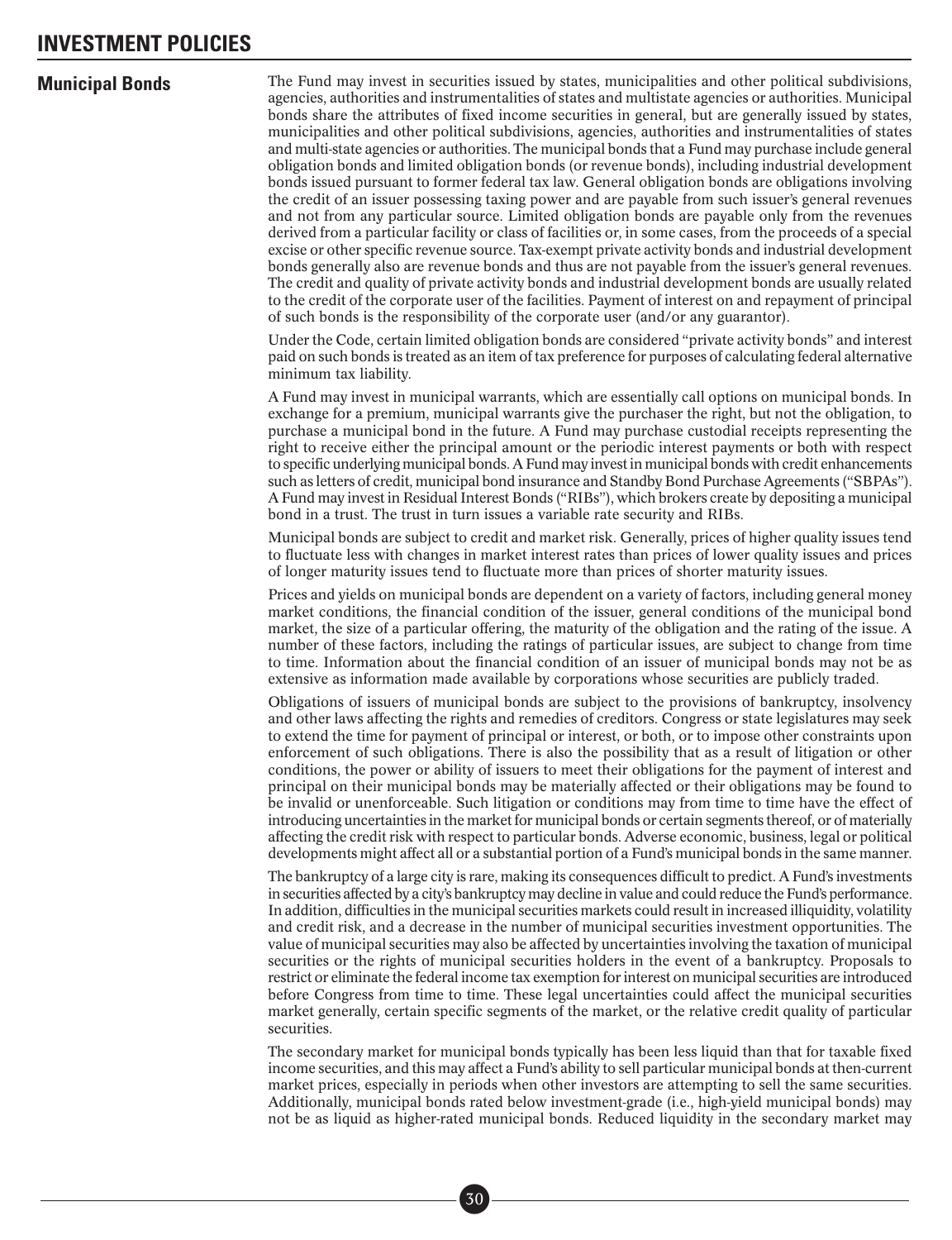<span id="page-35-0"></span>

| <b>Municipal Bonds</b> —<br><b>Continued</b>   | have an adverse impact on the market price of a municipal bond and on a Fund's ability to sell a<br>municipal bond in response to changes or anticipated changes in economic conditions or to meet<br>the Fund's cash needs. Reduced liquidity may also make it more difficult to obtain market quotations<br>based on actual trades for purposes of valuing a Fund's portfolio.                                                                                                                                                                                                                                                                                                                                                                                                                                                                                                                                                                                                                                                                                                                                                                                            |
|------------------------------------------------|-----------------------------------------------------------------------------------------------------------------------------------------------------------------------------------------------------------------------------------------------------------------------------------------------------------------------------------------------------------------------------------------------------------------------------------------------------------------------------------------------------------------------------------------------------------------------------------------------------------------------------------------------------------------------------------------------------------------------------------------------------------------------------------------------------------------------------------------------------------------------------------------------------------------------------------------------------------------------------------------------------------------------------------------------------------------------------------------------------------------------------------------------------------------------------|
| <b>Partnership Securities</b>                  | The Fund may invest in securities issued by publicly traded partnerships or master limited partnerships<br>or limited liability companies (together referred to as "PTPs/MLPs"). These entities may be publicly<br>traded on stock exchanges or markets such as the New York Stock Exchange ("NYSE"), the NYSE<br>Alternext US LLC ("NYSE Alternext") and NASDAQ. PTPs/MLPs often own businesses or properties<br>relating to energy, natural resources or real estate, or may be involved in the film industry or research<br>and development activities. Generally, PTPs/MLPs are operated under the supervision of one or<br>more managing partners or members. Limited partners, unit holders, or members (such as a Fund,<br>if it invests in a partnership) are not involved in the day-to-day management of the company. Limited<br>partners, unit holders, or members are allocated income and capital gains associated with the partnership<br>project in accordance with the terms of the partnership or limited liability company agreement.                                                                                                                     |
|                                                | At times PTPs/MLPs may potentially offer relatively high yields compared to common stocks. Because<br>PTPs/MLPs are generally treated as partnerships or similar limited liability "pass-through" entities<br>for tax purposes, they do not ordinarily pay income taxes, but pass their earnings on to unit holders<br>(except in the case of some publicly-traded firms that may be taxed as corporations). For tax purposes,<br>limited partners, unit holders, or members may be allocated taxable income with respect to only a<br>portion of the distributions attributed to them because certain other portions may be attributed to<br>the repayment of initial investments and may thereby lower the cost basis of the units or shares owned<br>by unit or share holders. As a result, unit holders may effectively defer taxation on the receipt of<br>some distributions until they sell their units. These tax consequences may differ for different types<br>of entities.                                                                                                                                                                                       |
|                                                | Although the high yields potentially offered by these investments may be attractive, PTPs/MLPs have<br>some disadvantages and present some risks. Investors in a partnership or limited liability company<br>may have fewer protections under state law than investors in a corporation. Distribution and management<br>fees may be substantial. Losses are generally considered passive and cannot offset income other than<br>income or gains relating to the same entity. These tax consequences may differ for different types of<br>entities. Many PTPs/MLPs may operate in certain limited sectors such as, without limitation, energy,<br>natural resources, and real estate, which may be volatile or subject to periodic downturns. Growth<br>may be limited because most cash is paid out to limited partners, unit holders, or members rather<br>than retained to finance growth. The performance of PTPs/MLPs may be partly tied to interest rates.<br>Rising interest rates, a poor economy, or weak cash flows are among the factors that can pose significant<br>risks for investments in PTPs/MLPs. Investments in PTPs/MLPs also may be illiquid at times. |
|                                                | The Fund may also invest in relatively illiquid securities issued by limited partnerships or limited<br>liability companies that are not publicly traded. These securities, which may represent investments<br>in certain areas such as real estate or private equity, may present many of the same risks of PTPs/MLPs.<br>In addition, they may present other risks including higher management and distribution fees, uncertain<br>cash flows, potential calls for additional capital, and very limited liquidity.                                                                                                                                                                                                                                                                                                                                                                                                                                                                                                                                                                                                                                                        |
| <b>Preferred Stocks</b>                        | Preferred stock generally has a preference as to dividends and upon liquidation over an issuer's common<br>stock but ranks junior to debt securities in an issuer's capital structure. Preferred stock generally pays<br>dividends in cash or in additional shares of preferred stock at a defined rate. Unlike interest payments<br>on debt securities, preferred stock dividends are payable only if declared by the issuer's board of<br>directors. Dividends on preferred stock may be cumulative, meaning that, in the event the issuer<br>fails to make one or more dividend payments on the preferred stock, no dividends may be paid on<br>the issuer's common stock until all unpaid preferred stock dividends have been paid. Preferred stock<br>also may be subject to optional or mandatory redemption provisions and generally carry no voting<br>rights. In the case of Harbor Core Plus Fund and Harbor Core Bond Fund, investments in preferred<br>stocks are limited to 10% of each Fund's total assets.                                                                                                                                                   |
| <b>Real Estate Investment</b><br><b>Trusts</b> | The Fund may gain exposure to the real estate sector by investing in real estate investment trusts<br>("REITs"), and common, preferred and convertible securities of issuers in real estate-related industries.<br>Harbor Core Plus Fund, Harbor Convertible Securities Fund, Harbor Core Bond Fund, and Harbor<br>High-Yield Bond Fund may also invest in loans or other investments secured by real estate and may,<br>as a result of default, foreclosure or otherwise, take possession of and hold real estate as a direct<br>owner (see "Loan Participations and Assignments"). Each of these types of investments are subject,<br>directly or indirectly, to risks associated with ownership of real estate, including changes in the general<br>economic climate or local conditions (such as an oversupply of space or a reduction in demand for<br>space), loss to casualty or condemnation, increases in property taxes and operating expenses, zoning<br>law amendments, changes in interest rates, overbuilding and increased competition, including competition                                                                                                |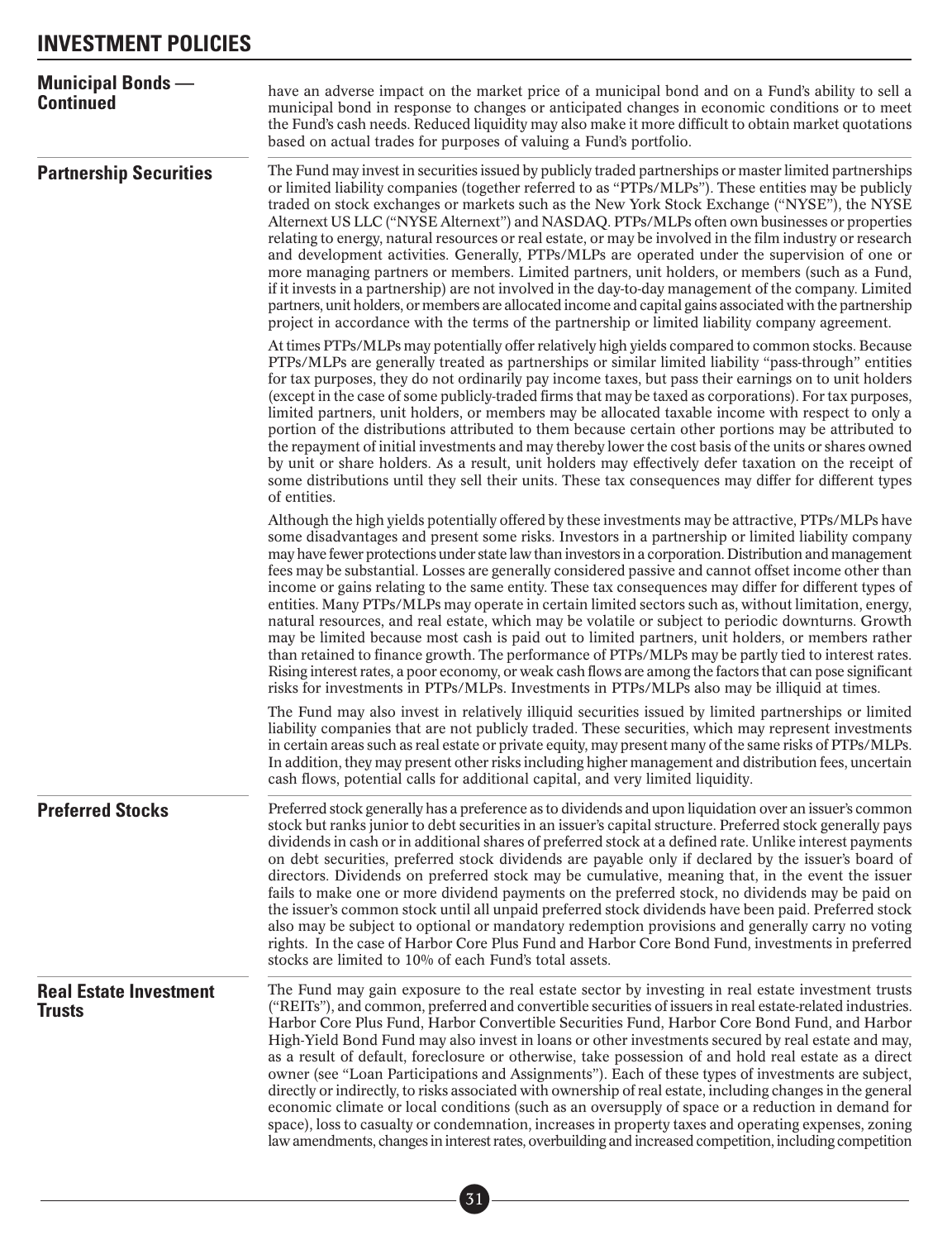### **INVESTMENT POLICIES**

| <b>Real Estate Investment</b><br><b>Trusts — Continued</b> | based on rental rates, variations in market value, changes in the financial condition of tenants, changes<br>in operating costs, attractiveness and location of the properties, adverse changes in the real estate<br>markets generally or in specific sectors of the real estate industry and possible environmental liabilities.<br>Real estate-related investments may entail leverage and may be highly volatile.<br>REITs are pooled investment vehicles that own, and typically operate, income-producing real estate.<br>If a REIT meets certain requirements, including distributing to shareholders substantially all of its<br>taxable income (other than net capital gains), then it is not generally taxed on the income distributed                                                                                                                                                                                                                                                                                                                                                                                                                                                                                                                                                                                                                                                                                                                                                                                                                                                                                                                                                                                                                                                                                                                                                                                                                                                                                                                                                     |
|------------------------------------------------------------|------------------------------------------------------------------------------------------------------------------------------------------------------------------------------------------------------------------------------------------------------------------------------------------------------------------------------------------------------------------------------------------------------------------------------------------------------------------------------------------------------------------------------------------------------------------------------------------------------------------------------------------------------------------------------------------------------------------------------------------------------------------------------------------------------------------------------------------------------------------------------------------------------------------------------------------------------------------------------------------------------------------------------------------------------------------------------------------------------------------------------------------------------------------------------------------------------------------------------------------------------------------------------------------------------------------------------------------------------------------------------------------------------------------------------------------------------------------------------------------------------------------------------------------------------------------------------------------------------------------------------------------------------------------------------------------------------------------------------------------------------------------------------------------------------------------------------------------------------------------------------------------------------------------------------------------------------------------------------------------------------------------------------------------------------------------------------------------------------|
|                                                            | to shareholders. REITs are subject to management fees and other expenses, and so a Fund that invests<br>in REITs will bear its proportionate share of the costs of the REITs' operations.<br>There are three general categories of REITs: Equity REITs, Mortgage REITs and Hybrid REITs. Equity<br>REITs invest primarily in direct fee ownership or leasehold ownership of real property; they derive                                                                                                                                                                                                                                                                                                                                                                                                                                                                                                                                                                                                                                                                                                                                                                                                                                                                                                                                                                                                                                                                                                                                                                                                                                                                                                                                                                                                                                                                                                                                                                                                                                                                                               |
|                                                            | most of their income from rents. Mortgage REITs invest mostly in mortgages on real estate, which<br>may secure construction, development or long-term loans, and the main source of their income is<br>mortgage interest payments. Hybrid REITs hold both ownership and mortgage interests in real estate.                                                                                                                                                                                                                                                                                                                                                                                                                                                                                                                                                                                                                                                                                                                                                                                                                                                                                                                                                                                                                                                                                                                                                                                                                                                                                                                                                                                                                                                                                                                                                                                                                                                                                                                                                                                           |
|                                                            | Along with the risks common to different types of real estate-related securities, REITs, no matter the<br>type, involve additional risk factors. These include poor performance by the REIT's manager, changes<br>to the tax laws, and failure by the REIT to qualify for tax-free distribution of income or exemption<br>under the 1940 Act. Furthermore, REITs are not diversified and are heavily dependent on cash flow.                                                                                                                                                                                                                                                                                                                                                                                                                                                                                                                                                                                                                                                                                                                                                                                                                                                                                                                                                                                                                                                                                                                                                                                                                                                                                                                                                                                                                                                                                                                                                                                                                                                                         |
| <b>Regulatory Risk and Other</b><br><b>Market Events</b>   | Financial entities are generally subject to extensive government regulation and intervention. Government<br>regulation and/or intervention may change the way a Fund is regulated, affect the expenses incurred<br>directly by the Fund and the value of its investments, and limit and/or preclude a Fund's ability to<br>achieve its investment objective. Government regulation may change frequently and may have significant<br>adverse consequences. Moreover, government regulation may have unpredictable and unintended<br>effects. Legislative or administrative changes or court decisions relating to the Code may adversely<br>affect a Fund and/or the issuers of securities held by a Fund.                                                                                                                                                                                                                                                                                                                                                                                                                                                                                                                                                                                                                                                                                                                                                                                                                                                                                                                                                                                                                                                                                                                                                                                                                                                                                                                                                                                           |
|                                                            | The Funds' investments, payment obligations and financing terms may be based on floating rates,<br>such as London Interbank Offer Rate ("LIBOR") and other similar types of reference rates (each, a<br>"Reference Rate"). In 2017, the United Kingdom's Financial Conduct Authority warned that LIBOR<br>and certain other Reference Rates may cease to be available or appropriate for use after 2021. At<br>the end of 2021, certain LIBORs were discontinued, but the most widely used LIBORs may continue<br>to be provided on a representative basis until June 30, 2023. The unavailability or replacement of<br>LIBOR may affect the value, liquidity or return on certain Fund investments and may result in costs<br>incurred in connection with closing out positions and entering into new trades. Any pricing adjustments<br>to a Fund's investments resulting from a substitute Reference Rate may also adversely affect the Fund's<br>performance and/or net asset value. Until then, the Funds may continue to invest in instruments<br>that reference such rates or otherwise use such Reference Rates due to favorable liquidity or pricing.<br>The termination of certain Reference Rates presents risks to the Funds. At this time, it is not possible<br>to exhaustively identify or predict the effect of any such changes, any establishment of alternative<br>Reference Rates or any other reforms to Reference Rates that may be enacted in the United Kingdom<br>or elsewhere. In addition, in connection with supervisory guidance from U.S. regulators, some U.S.<br>regulated entities will cease to enter into most new LIBOR contracts after January 1, 2022. The elimination<br>of a Reference Rate or any other changes or reforms to the determination or supervision of Reference<br>Rates may affect the value, liquidity or return on certain Fund investments and may result in costs<br>incurred in connection with closing out positions and entering into new trades, adversely impacting<br>a Fund's overall financial condition or results of operations. |
|                                                            | Events such as natural disasters, pandemics, epidemics, and social unrest in one country, region, or<br>financial market may adversely impact issuers in a different country, region or financial market.<br>Furthermore, the occurrence of, among other events, natural or man-made disasters, severe weather<br>or geological events, fires, floods, earthquakes, outbreaks of disease (such as COVID-19, avian influenza<br>or H1N1/09), epidemics, pandemics, malicious acts, cyber-attacks, terrorist acts or the occurrence<br>of climate change, may also adversely impact the performance of a Fund. Such events could adversely<br>impact issuers, markets and economies over the short- and long-term, including in ways that cannot<br>necessarily be foreseen. A Fund could be negatively impacted if the value of a portfolio holding were<br>harmed by such political or economic conditions or events. Moreover, such negative political and<br>economic conditions and events could disrupt the processes necessary for a Fund's operations. In<br>addition, governmental and quasi-governmental organizations have taken a number of unprecedented<br>actions designed to support the markets. Such conditions, events and actions may result in greater<br>market risk.                                                                                                                                                                                                                                                                                                                                                                                                                                                                                                                                                                                                                                                                                                                                                                                                            |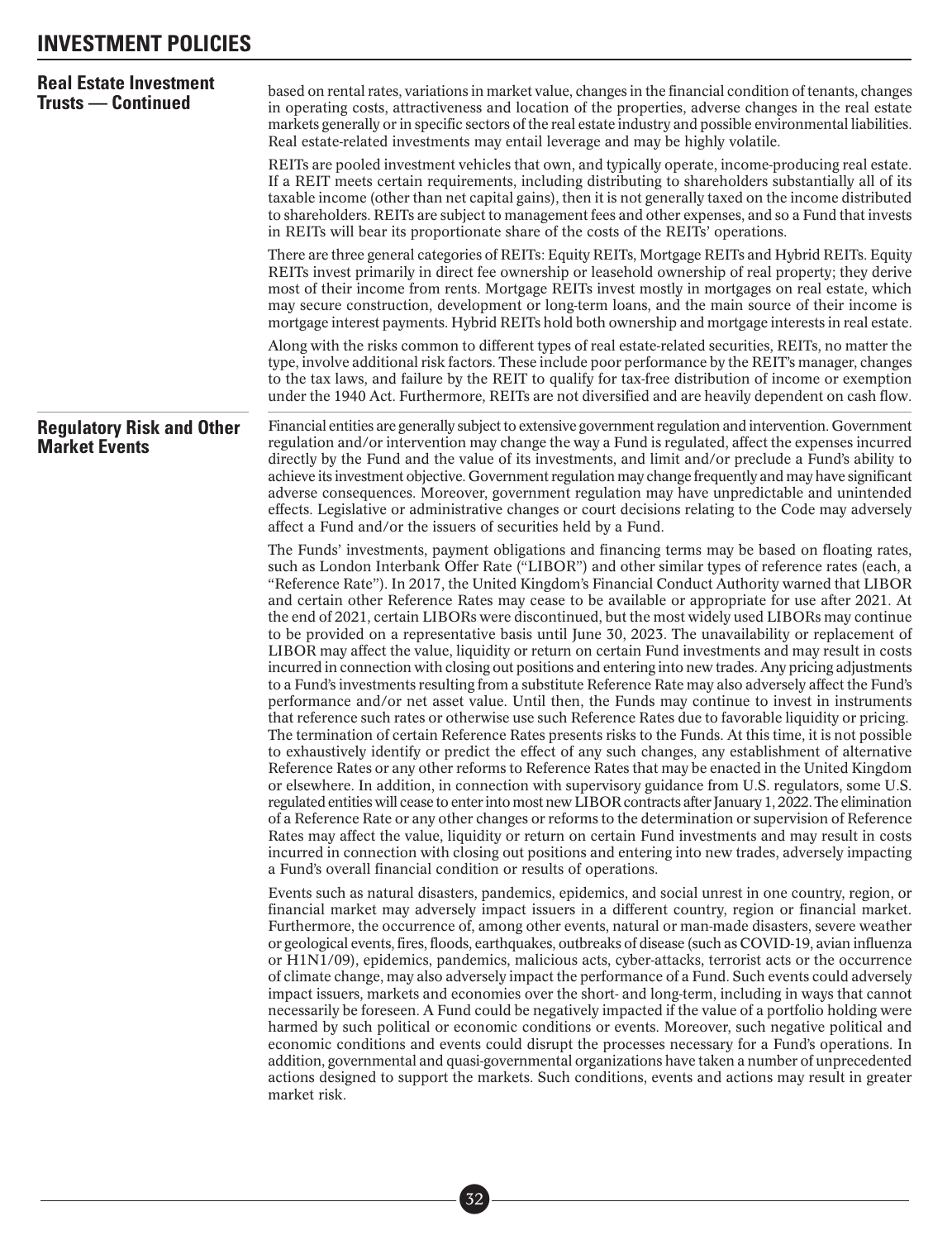### **INVESTMENT POLICIES**

| <b>Regulatory Risk and Other</b><br><b>Market Events</b> –<br><b>Continued</b> | The SEC and other government agencies continue to review the regulation of money market funds,<br>such as the Harbor Money Market Fund, and may implement certain regulatory changes in the future.<br>In December 2021, the SEC proposed amendments to Rule 2a-7, which governs money market funds.<br>It is not presently possible to predict whether these proposed or other changes will be implemented<br>and the ultimate effect that any such changes may have on Harbor Money Market Fund.                                                                                                                                                                                                                                                                                                                                                                                                                                                                                                                                                                                                                                                                                                                                                                                                                                                                                                                                                                                                                                                                                     |  |
|--------------------------------------------------------------------------------|----------------------------------------------------------------------------------------------------------------------------------------------------------------------------------------------------------------------------------------------------------------------------------------------------------------------------------------------------------------------------------------------------------------------------------------------------------------------------------------------------------------------------------------------------------------------------------------------------------------------------------------------------------------------------------------------------------------------------------------------------------------------------------------------------------------------------------------------------------------------------------------------------------------------------------------------------------------------------------------------------------------------------------------------------------------------------------------------------------------------------------------------------------------------------------------------------------------------------------------------------------------------------------------------------------------------------------------------------------------------------------------------------------------------------------------------------------------------------------------------------------------------------------------------------------------------------------------|--|
| <b>Repurchase Agreements</b>                                                   | Repurchase agreements may be entered into with domestic or foreign banks or with any member<br>firm of FINRA, or any affiliate of a member firm that is a primary dealer in U.S. government securities.<br>Each repurchase agreement counterparty must meet the minimum credit quality requirements applicable<br>to the respective Fund generally and meet any other appropriate counterparty criteria as determined<br>by the Fund's Subadviser and/or the Adviser, as applicable,. The minimum credit quality requirements<br>are those applicable to a Fund's purchase of securities generally such that if a Fund is permitted to<br>only purchase securities which are rated investment-grade (or the equivalent if unrated), the Fund<br>could only enter into repurchase agreements with counterparties that have debt outstanding that is<br>rated investment-grade (or the equivalent if unrated). In a repurchase agreement, a Fund buys a security<br>at one price and simultaneously agrees to sell it back at a higher price. Such agreements must be<br>adequately collateralized to cover the counterparty's obligation to the Fund to close out the repurchase<br>agreement. The securities will be regularly monitored to ensure that the collateral is adequate. In<br>the event of the bankruptcy of the seller or the failure of the seller to repurchase the securities as<br>agreed, the Fund could suffer losses, including loss of interest on or principal of the securities and<br>costs associated with delay and enforcement of the repurchase agreement. |  |
| <b>Restricted Securities</b>                                                   | Restricted securities are securities acquired in an unregistered, private sale from the issuing company<br>or from an affiliate of the issuer. Restricted securities would be required to be registered under the<br>Securities Act of 1933 (the "1933 Act") prior to distribution to the general public, but they may be<br>eligible for resale to "qualified institutional buyers" under Rule 144A under the 1933 Act. It may be<br>expensive or difficult for a Fund to dispose of restricted securities in the event that registration is<br>required or an eligible purchaser cannot be found. Although certain of these securities may be readily<br>sold, others may be illiquid, and their sale may involve substantial delays and additional costs.                                                                                                                                                                                                                                                                                                                                                                                                                                                                                                                                                                                                                                                                                                                                                                                                                           |  |
| <b>Reverse Repurchase</b><br><b>Agreements</b>                                 | The Fund may enter into reverse repurchase agreements with banks for temporary or emergency<br>purposes. A reverse repurchase agreement involves the sale of a portfolio security by the Fund, coupled<br>with an agreement to repurchase the security at a specified time and price. During the reverse repurchase<br>agreement, the Fund continues to receive principal and interest payments on the underlying securities.<br>A Fund will segregate cash or liquid securities, which are marked-to-market daily, with the Funds'<br>custodian, or set aside or restrict assets in the Subadviser's records or systems relating to the Fund,<br>to cover its obligations under reverse repurchase agreements.                                                                                                                                                                                                                                                                                                                                                                                                                                                                                                                                                                                                                                                                                                                                                                                                                                                                        |  |
|                                                                                | While not considered senior securities, reverse repurchase agreements are considered borrowings<br>under current SEC requirements and as such are subject to the same risks associated with borrowing<br>by the Fund. When the Fund engages in borrowing for investment purposes, also known as financial<br>leverage, the Fund is required to maintain continuous asset coverage (i.e., total assets including borrowings,<br>less liabilities exclusive of borrowings) of 300% of the amount borrowed. If the 300% asset coverage<br>should decline as a result of market fluctuations or other reasons, the Fund may be required to sell<br>some of its portfolio holdings within three days to reduce the debt and restore the 300% asset coverage,<br>even though it may be disadvantageous from an investment standpoint to sell securities at that time.<br>Leveraging may exaggerate the effect on the Fund's net asset value of any increase or decrease in<br>the market value of the Fund's portfolio. Money borrowed for leveraging will be subject to interest<br>costs, which may or may not be recovered by appreciation of the securities purchased; and in certain<br>cases, interest costs may exceed the return received on the securities purchased. An increase in interest<br>rates could reduce or eliminate the benefits of leverage and could reduce the net asset value of the<br>Fund's shares.                                                                                                                                                             |  |
| <b>Rights and Warrants</b>                                                     | Rights represent a privilege offered to holders of record of issued securities to subscribe (usually on<br>a pro rata basis) for additional securities of the same class, of a different class or of a different issuer.<br>Warrants are options to buy a stated number of shares of common stock at a specified price at any<br>time during the life of the warrant. The holders of rights and warrants have no voting rights, receive<br>no dividends and have no ownership rights with respect to the assets of the issuer. The value of a<br>right or warrant may not necessarily change with the value of the underlying securities. Rights and<br>warrants cease to have value if they are not exercised prior to their expiration date. Investments in<br>rights and warrants are thus speculative and may result in a total loss of the money invested.                                                                                                                                                                                                                                                                                                                                                                                                                                                                                                                                                                                                                                                                                                                        |  |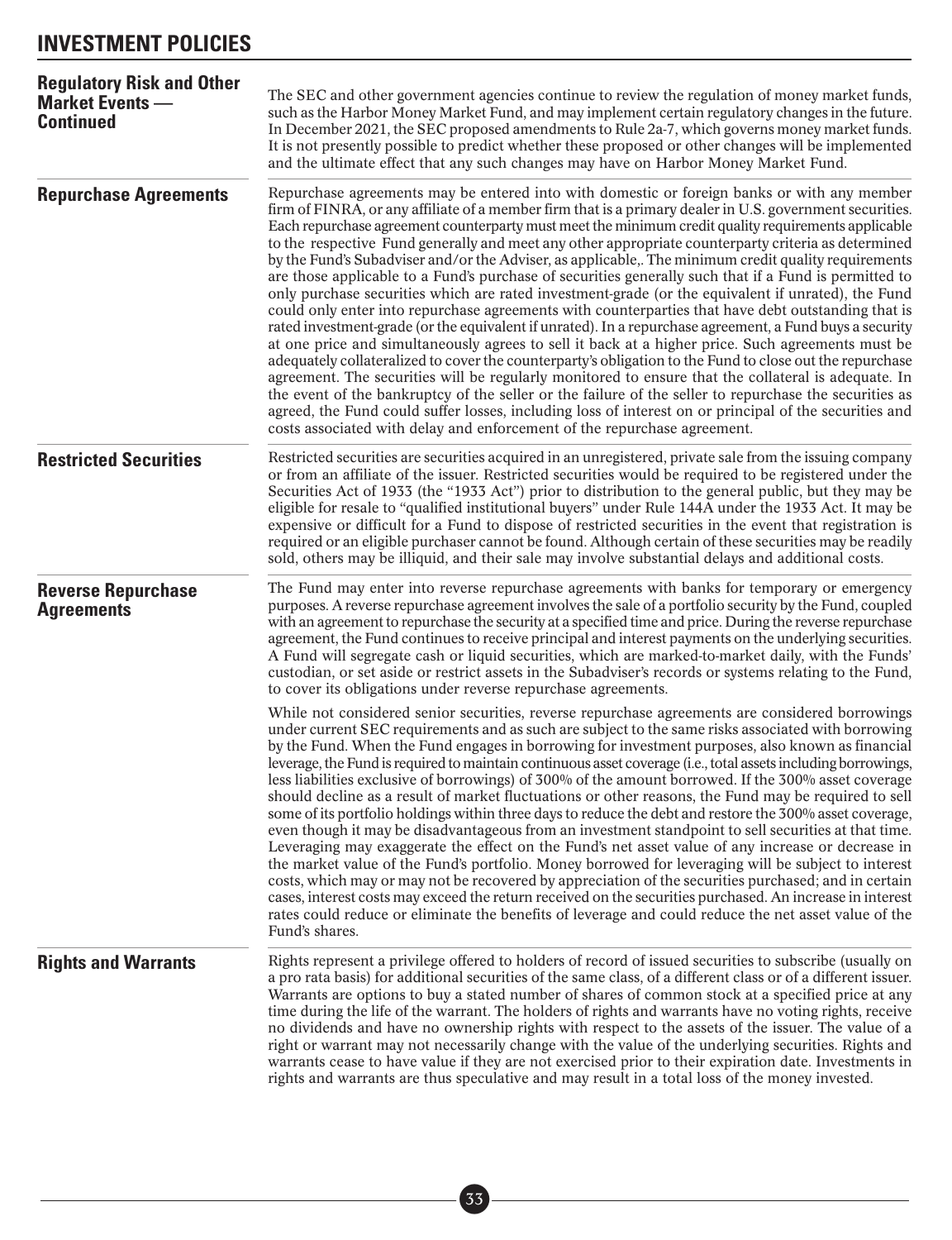| <b>Rights and Warrants —</b><br><b>Continued</b> | <b>LOW EXERCISE PRICE WARRANT ("LEPW")</b>                                                                                                                                                                                                                                                                                                                                                                                                                                                                                                                                                                                                                                                                                                                                                                                                                                                                                                                                                                                                                                                                                                                                                                                                                                                                                                                                                                                                                                                                                                                                                                                                                                                                                                                              |
|--------------------------------------------------|-------------------------------------------------------------------------------------------------------------------------------------------------------------------------------------------------------------------------------------------------------------------------------------------------------------------------------------------------------------------------------------------------------------------------------------------------------------------------------------------------------------------------------------------------------------------------------------------------------------------------------------------------------------------------------------------------------------------------------------------------------------------------------------------------------------------------------------------------------------------------------------------------------------------------------------------------------------------------------------------------------------------------------------------------------------------------------------------------------------------------------------------------------------------------------------------------------------------------------------------------------------------------------------------------------------------------------------------------------------------------------------------------------------------------------------------------------------------------------------------------------------------------------------------------------------------------------------------------------------------------------------------------------------------------------------------------------------------------------------------------------------------------|
|                                                  | Each of Harbor Focused International Fund and Harbor Global Leaders Fund may invest in LEPWs<br>to seek to gain economic exposure to markets where holding an underlying security is not feasible.<br>Harbor Global Leaders Fund may invest up to 20% of its net assets in LEPWs. A LEPW is a type<br>of warrant with an exercise price that is very low relative to the market price of the underlying instrument<br>at the time of issue (e.g., one cent or less). The buyer of a LEPW effectively pays the full value of the<br>underlying common stock at the outset. As in the case of any exercise of warrants, there may be a<br>time delay between the time a holder of LEPWs gives instructions to exercise and the time the price<br>of the common stock relating to exercise or the settlement date is determined, during which time<br>the price of the underlying security could change significantly. In addition, the exercise or settlement<br>date of the warrants may be affected by certain market disruption events, such as difficulties relating<br>to the exchange of a local currency into U.S. Dollars, the imposition of capital controls by a local<br>jurisdiction or changes in the laws relating to foreign investments. These events could lead to a change<br>in the exercise date or settlement currency of the warrants, or postponement of the settlement date.<br>In some cases, if the market disruption events continue for a certain period of time, the warrants<br>may become worthless resulting in a total loss of the purchase price of the warrants.                                                                                                                                                                       |
|                                                  | Because of its low exercise price, a LEPW is virtually certain to be exercised and the value and performance<br>of its intrinsic value is effectively identical to that of the underlying security. These features are designed<br>to allow participation in the performance of a security where there are legal or financial obstacles<br>to purchasing the underlying security directly. If the LEPW is cash-settled, the buyer profits to the<br>same extent as with a direct holding in the underlying security, but without having to transact in it.                                                                                                                                                                                                                                                                                                                                                                                                                                                                                                                                                                                                                                                                                                                                                                                                                                                                                                                                                                                                                                                                                                                                                                                                              |
| <b>Securities Lending</b>                        | The Fund may seek to increase its income by lending portfolio securities. Under present regulatory<br>policies, loans may be made only to financial institutions, such as broker-dealers, and are required<br>to be secured continuously by collateral in cash or liquid assets. Such collateral will be maintained<br>on a current basis at an amount at least equal to the market value of the securities loaned. The Fund<br>would have the right to call a loan and obtain the securities loaned at any time on five days' notice.<br>For the duration of a loan, the Fund would continue to receive the equivalent of the interest or dividends<br>paid by the issuer on the securities loaned and would also receive compensation from the investment<br>of the collateral. The Fund would not, however, have the right to vote any securities having voting<br>rights during the existence of the loan. In the event of an important vote to be taken among holders<br>of the securities or of the giving or withholding of their consent on a material matter affecting the<br>investment, the Fund would call the loan. As with other extensions of credit, there are risks of delay<br>in recovery or loss of rights in the collateral should the borrower of the securities fail financially.<br>However, the loans would be made only to firms deemed by the Adviser to be of good standing, and<br>when, in the judgment of the Adviser, the consideration that can be earned currently from securities<br>loans of this type justifies the attendant risk. If the Adviser decides to make securities loans, it is<br>intended that the value of the securities loaned would not exceed $33\frac{1}{3}\%$ of the value of the total<br>assets of the Fund. |
| <b>Short Sales</b>                               | The Fund may engage in short sales of securities to: (i) offset potential declines in long positions in<br>similar securities, (ii) increase the flexibility of the Fund; (iii) for investment return; (iv) as part of a<br>risk arbitrage strategy; and (v) as part of its overall portfolio management strategies involving the<br>use of derivative instruments. A short sale is a transaction in which a Fund sells a security it does<br>not own in anticipation that the market price of that security will decline.                                                                                                                                                                                                                                                                                                                                                                                                                                                                                                                                                                                                                                                                                                                                                                                                                                                                                                                                                                                                                                                                                                                                                                                                                                              |
|                                                  | When a Fund makes a short sale, it will often borrow the security sold short and deliver it to the<br>broker-dealer through which it made the short sale as collateral for its obligation to deliver the security<br>upon conclusion of the sale. In connection with short sales of securities, the Fund may pay a fee to<br>borrow securities or maintain an arrangement with a broker to borrow securities and is often obligated<br>to pay over any accrued interest and dividends on such borrowed securities.                                                                                                                                                                                                                                                                                                                                                                                                                                                                                                                                                                                                                                                                                                                                                                                                                                                                                                                                                                                                                                                                                                                                                                                                                                                      |
|                                                  | If the price of the security sold short increases between the time of the short sale and the time that<br>the Fund replaces the borrowed security, the Fund will incur a loss; conversely, if the price declines,<br>the Fund will realize a capital gain. Any gain will be decreased, and any loss increased, by the transaction<br>costs described above. The successful use of short selling may be adversely affected by imperfect<br>correlation between movements in the price of the security sold short and the securities being hedged.                                                                                                                                                                                                                                                                                                                                                                                                                                                                                                                                                                                                                                                                                                                                                                                                                                                                                                                                                                                                                                                                                                                                                                                                                        |
|                                                  | The Funds may invest pursuant to a risk arbitrage strategy to take advantage of a perceived relationship<br>between the value of two securities. Frequently, a risk arbitrage strategy involves the short sale of a<br>security.                                                                                                                                                                                                                                                                                                                                                                                                                                                                                                                                                                                                                                                                                                                                                                                                                                                                                                                                                                                                                                                                                                                                                                                                                                                                                                                                                                                                                                                                                                                                        |
|                                                  | Pursuant to current SEC requirements, to the extent that a Fund engages in short sales, it will provide<br>collateral to the broker-dealer and (except in the case of short sales "against the box") will maintain<br>additional asset coverage by segregating cash or liquid securities with the Fund's custodian, or setting<br>aside or restricting in the records or systems of the Fund's Subadviser and/or the Adviser, as applicable,<br>related to the Fund, cash or liquid securities that the Fund's portfolio manager(s) determines to be                                                                                                                                                                                                                                                                                                                                                                                                                                                                                                                                                                                                                                                                                                                                                                                                                                                                                                                                                                                                                                                                                                                                                                                                                    |
|                                                  |                                                                                                                                                                                                                                                                                                                                                                                                                                                                                                                                                                                                                                                                                                                                                                                                                                                                                                                                                                                                                                                                                                                                                                                                                                                                                                                                                                                                                                                                                                                                                                                                                                                                                                                                                                         |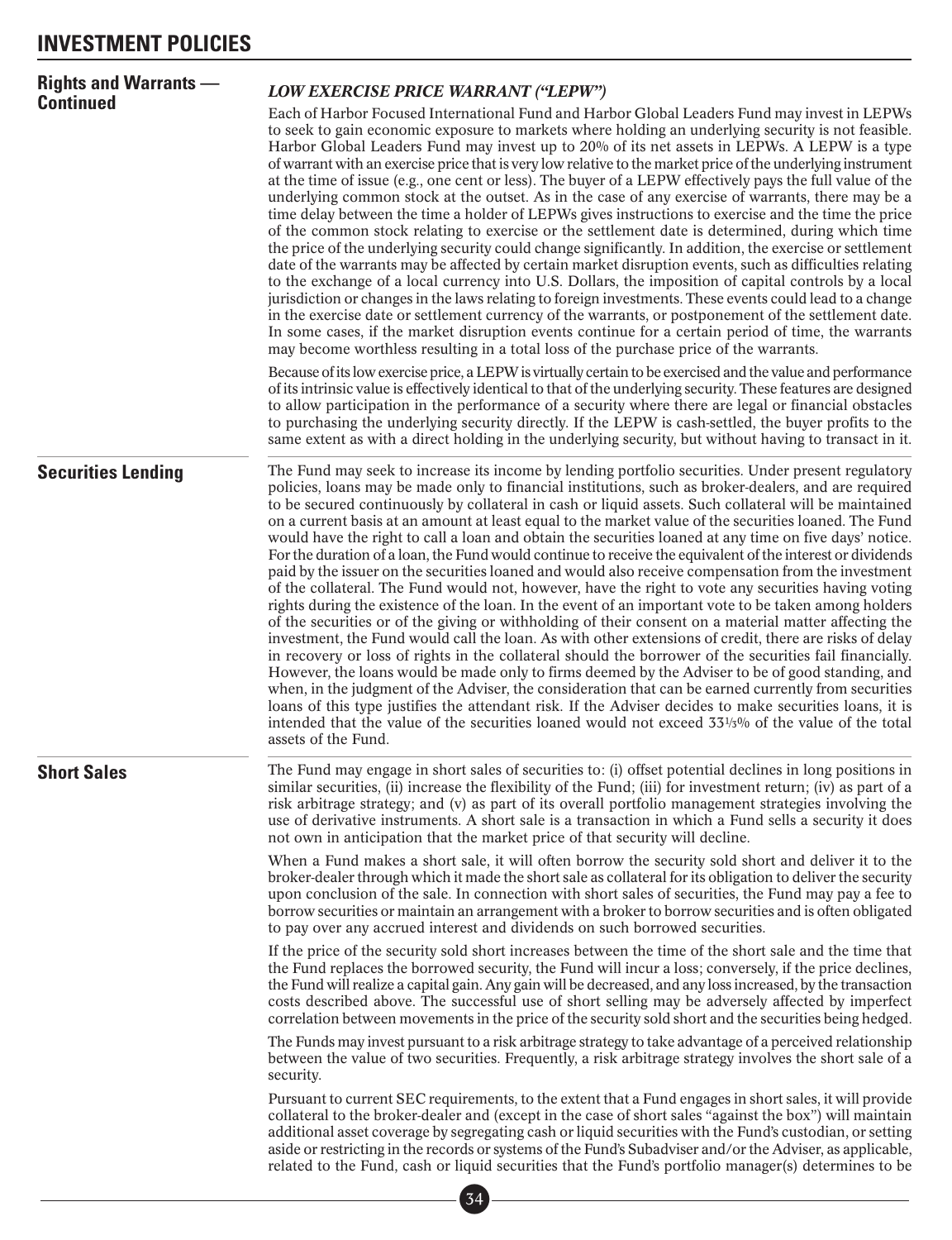### **INVESTMENT POLICIES**

| <b>Short Sales - Continued</b>                         | liquid and that are equal to the current market value of the securities sold short, or will ensure that<br>such positions are covered by "offsetting" positions, until the Fund replaces the borrowed security.<br>A short sale is "against the box" to the extent that the Fund contemporaneously owns, or has the<br>right to obtain at no added cost, securities identical to those sold short. The Funds will engage in<br>short selling to the extent permitted by the federal securities laws and rules and interpretations thereunder.<br>To the extent a Fund engages in short selling in foreign (non-U.S.) jurisdictions, the Fund will do so<br>to the extent permitted by the laws and regulations of such jurisdiction.                                                                                                                                                                                                                                                                                                                                                                                                                                                                                                                                                                                                                                                                                                                                                                                                                                                                                                                                                                                                                                                                                                                                                                                                               |
|--------------------------------------------------------|----------------------------------------------------------------------------------------------------------------------------------------------------------------------------------------------------------------------------------------------------------------------------------------------------------------------------------------------------------------------------------------------------------------------------------------------------------------------------------------------------------------------------------------------------------------------------------------------------------------------------------------------------------------------------------------------------------------------------------------------------------------------------------------------------------------------------------------------------------------------------------------------------------------------------------------------------------------------------------------------------------------------------------------------------------------------------------------------------------------------------------------------------------------------------------------------------------------------------------------------------------------------------------------------------------------------------------------------------------------------------------------------------------------------------------------------------------------------------------------------------------------------------------------------------------------------------------------------------------------------------------------------------------------------------------------------------------------------------------------------------------------------------------------------------------------------------------------------------------------------------------------------------------------------------------------------------|
| <b>Small to Mid Companies</b>                          | Smaller companies may (i) be subject to more volatile market movements than securities of larger,<br>more established companies; (ii) have limited product lines, markets or financial resources; and (iii) depend<br>upon a limited or less experienced management group. The securities of smaller companies may be<br>traded only on the over-the-counter market or on a regional securities exchange and may not be<br>traded daily or in the volume typical of trading on a national securities exchange. Disposition by the<br>Fund of a smaller company's securities in order to meet redemptions may require the Fund to sell<br>these securities at a discount from market prices, over a longer period of time or during periods when<br>disposition is not desirable. These risks are more significant in the context of smaller companies.                                                                                                                                                                                                                                                                                                                                                                                                                                                                                                                                                                                                                                                                                                                                                                                                                                                                                                                                                                                                                                                                                             |
| <b>Sovereign Debt</b><br><b>Obligations</b>            | Sovereign debt obligations, such as foreign government debt or foreign treasury bills, involve special<br>risks that are not present in corporate debt obligations. The foreign issuer of the sovereign debt or<br>the foreign governmental authorities that control the repayment of the debt may be unable or unwilling<br>to repay principal or interest when due, and a Fund may have limited or no recourse in the event<br>of a default. For example, there may be no bankruptcy or similar proceedings through which all or<br>part of the sovereign debt that a governmental entity has not repaid may be collected. During periods<br>of economic uncertainty, the market prices of sovereign debt, and the Fund's net asset value, to the<br>extent it invests in such securities, may be more volatile than prices of debt obligations of U.S. issuers,<br>and may result in illiquidity. In the past, certain foreign countries have encountered difficulties in<br>servicing their debt obligations, withheld payments of principal and interest and declared moratoria<br>on the payment of principal and interest on their sovereign debt. As a holder of government sovereign<br>debt, a Fund may be requested to participate in the restructuring of sovereign indebtedness, including<br>the rescheduling of debt payments and the extension of further loans to government debtors, which<br>may adversely affect the Fund. There can be no assurance that such restructuring will result in the<br>repayment of all or part of the debt. Certain emerging market countries have experienced difficulty<br>in servicing their sovereign debt on a timely basis, which has led to defaults and the restructuring<br>of certain indebtedness. Harbor Core Bond Fund, Harbor Core Plus Fund Harbor High-Yield Bond<br>Fund, and Harbor Money Market Fund may only invest in U.S. dollar denominated sovereign debt<br>obligations. |
|                                                        | A sovereign debtor's willingness or ability to repay principal and pay interest in a timely manner<br>may be affected by, among other factors, its cash flow situation, the extent of its foreign currency<br>reserves, the availability of sufficient foreign exchange, the relative size of the debt service burden,<br>the sovereign debtor's policy toward principal international lenders and local political constraints.<br>Sovereign debtors may also be dependent on expected disbursements from foreign governments,<br>multilateral agencies and other entities to reduce principal and interest arrearages on their debt. The<br>failure of a sovereign debtor to implement economic reforms, achieve specified levels of economic<br>performance or repay principal or interest when due may result in the cancellation of third party<br>commitments to lend funds to the sovereign debtor, which may further impair such debtor's ability<br>or willingness to service its debts.                                                                                                                                                                                                                                                                                                                                                                                                                                                                                                                                                                                                                                                                                                                                                                                                                                                                                                                                                   |
|                                                        | The recent global economic crisis brought several European economies close to bankruptcy and<br>many other economies into recession and weakened the banking and financial sectors of many countries.<br>For example, in the past several years the governments of countries in the European Union experienced<br>large public budget deficits, the effects of which remain unknown and may slow the overall recovery<br>of European economies from the recent global economic crisis. In addition, due to large public deficits,<br>some European countries may be dependent on assistance from other European governments and<br>institutions or multilateral agencies and offices. Such assistance may require a country to implement<br>reforms or reach a certain level of performance. If a country receiving assistance fails to reach certain<br>objectives or receives an insufficient level of assistance it could cause a deep economic downturn<br>and could significantly affect the value of a Fund's investments in that country's sovereign debt obligations.                                                                                                                                                                                                                                                                                                                                                                                                                                                                                                                                                                                                                                                                                                                                                                                                                                                                      |
| <b>Special Purpose</b><br><b>Acquisition Companies</b> | The Fund may invest in stock, warrants, and other securities of special purpose acquisition companies<br>("SPACs") or similar special purpose entities that pool funds to seek potential acquisition opportunities.<br>A SPAC is typically a publicly traded company that raises funds through an initial public offering<br>("IPO") for the purpose of acquiring or merging with another company to be identified subsequent<br>to the SPAC's IPO. The securities of a SPAC are often issued in "units" that include one share of<br>common stock and one right or warrant (or partial right or warrant) conveying the right to purchase<br>additional shares or partial shares. Unless and until a transaction is completed, a SPAC generally                                                                                                                                                                                                                                                                                                                                                                                                                                                                                                                                                                                                                                                                                                                                                                                                                                                                                                                                                                                                                                                                                                                                                                                                    |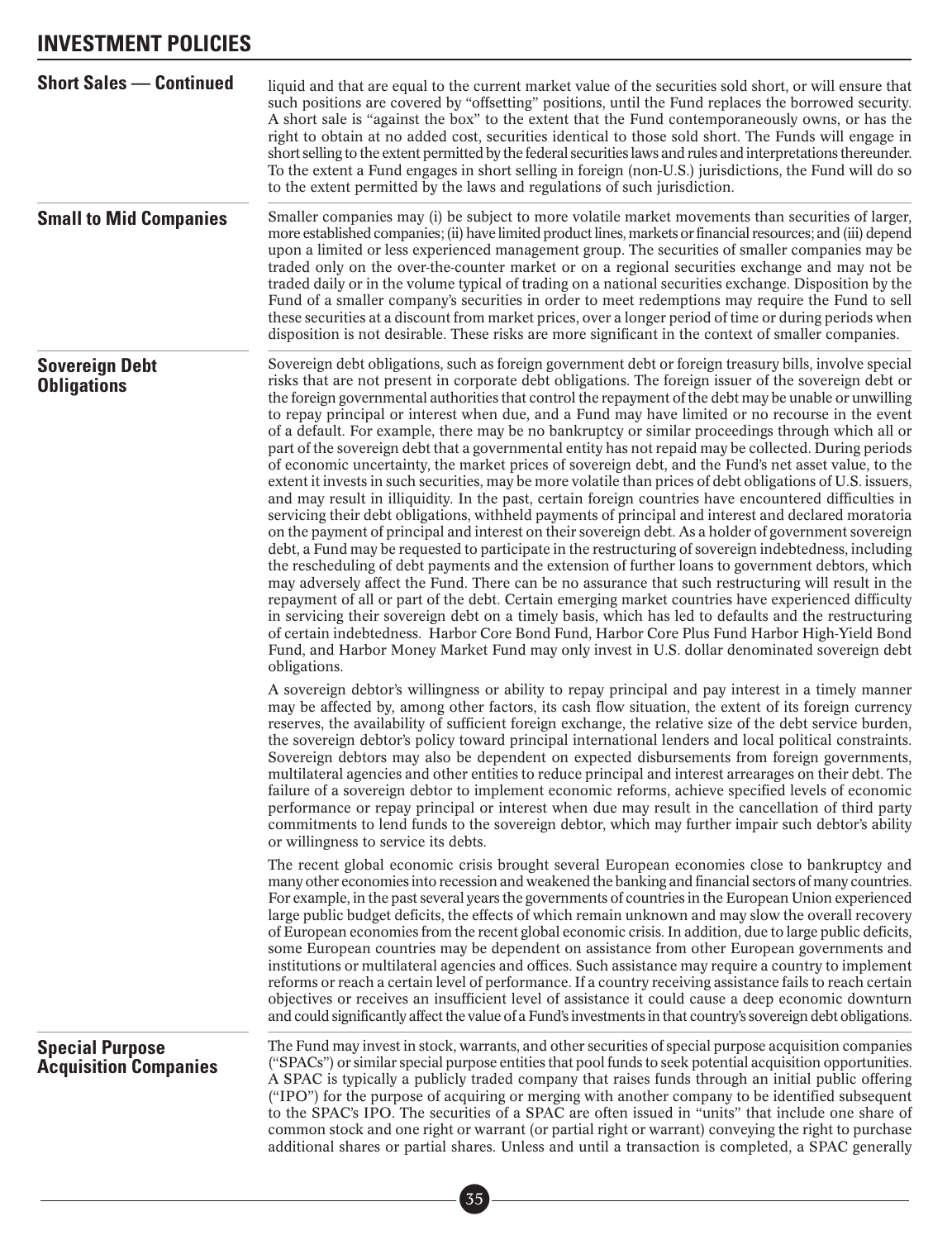### **Special Purpose Acquisition Companies — Continued**

invests its assets (less a portion retained to cover expenses) in U.S. government securities, money market funds and similar investments. If an acquisition or merger that meets the requirements for the SPAC is not completed within a pre-established period of time, the invested funds are returned to the SPAC's shareholders, less certain permitted expenses, and any rights or warrants issued by the SPAC will expire worthless.

Because SPACs and similar entities are in essence blank check companies without operating history or ongoing business other than seeking acquisitions, the value of their securities is particularly dependent on the ability of the entity's management to identify and complete a profitable acquisition. An investment in a SPAC is subject to a variety of risks, including that (i) a portion of the monies raised by the SPAC for the purpose of effecting an acquisition or merger may be expended prior to the transaction for payment of taxes and other expenses; (ii) prior to any acquisition or merger, a SPAC's assets are typically invested in U.S. government securities, money market funds and similar investments whose returns or yields may be significantly lower than those of the Fund's other investments; (iii) the Fund generally will not receive significant income from its investments in SPACs (both prior to and after any acquisition or merger) and, therefore, the Fund's investments in SPACs will not significantly contribute to the Fund's distributions to shareholders; (iv) attractive acquisition or merger targets may become scarce if the number of SPACs seeking to acquire operating businesses increases; (v) an attractive acquisition or merger target may not be identified at all, in which case the SPAC will be required to return any remaining monies to shareholders; (vi) if an acquisition or merger target is identified, the Fund may elect not to participate in, or vote to approve, the proposed transaction or the Fund may be required to divest its interests in the SPAC, due to regulatory or other considerations, in which case the Fund may not reap any resulting benefits; (vii) the warrants or other rights with respect to the SPAC held by the Fund may expire worthless or may be redeemed by the SPAC at an unfavorable price; (viii) any proposed merger or acquisition may be unable to obtain the requisite approval, if any, of SPAC shareholders and/or antitrust and securities regulators; (ix) under any circumstances in which the Fund receives a refund of all or a portion of its original investment (which typically represents a pro rata share of the proceeds of the SPAC's assets, less any applicable taxes), the returns on that investment may be negligible, and the Fund may be subject to opportunity costs to the extent that alternative investments would have produced higher returns; (x) to the extent an acquisition or merger is announced or completed, shareholders who redeem their shares prior to that time may not reap any resulting benefits; (xi) the Fund may be delayed in receiving any redemption or liquidation proceeds from a SPAC to which it is entitled; (xii) an acquisition or merger once effected may prove unsuccessful and an investment in the SPAC may lose value; (xiii) an investment in a SPAC may be diluted by additional later offerings of interests in the SPAC or by other investors exercising existing rights to purchase shares of the SPAC; (xiv) only a thinly traded market for shares of or interests in a SPAC may develop, or there may be no market at all, leaving the Fund unable to sell its interest in a SPAC or to sell its interest only at a price below what the Fund believes is the SPAC interest's intrinsic value; and (xv) the values of investments in SPACs may be highly volatile and may depreciate significantly over time.

**Structured Products** Structured products include instruments such as credit-linked securities, commodity-linked notes and structured notes, which are potentially high-risk derivatives. For example, a structured product may combine a traditional stock, bond, or commodity with an option or forward contract. Generally, the principal amount, amount payable upon maturity or redemption, or interest rate of a structured product is tied (positively or negatively) to the price of some commodity, currency or securities index or another interest rate or some other economic factor (each a "benchmark"). The interest rate or (unlike most fixed income securities) the principal amount payable at maturity of a structured product may be increased or decreased, depending on changes in the value of the benchmark. An example of a structured product could be a bond issued by an oil company that pays a small base level of interest with additional interest that accrues in correlation to the extent to which oil prices exceed a certain predetermined level. Such a structured product would be a combination of a bond and a call option on oil.

> Structured products can be used as an efficient means of pursuing a variety of investment goals, including currency hedging, duration management, and increased total return. Structured products may not bear interest or pay dividends. The value of a structured product or its interest rate may be a multiple of a benchmark and, as a result, may be leveraged and move (up or down) more steeply and rapidly than the benchmark. These benchmarks may be sensitive to economic and political events, such as commodity shortages and currency devaluations, which cannot be readily foreseen by the purchaser of a structured product. Under certain conditions, the redemption value of a structured product could be zero. Thus, an investment in a structured product may entail significant market risks that are not associated with a similar investment in a traditional, U.S. dollar-denominated bond that has a fixed principal amount and pays a fixed rate or floating rate of interest. The purchase of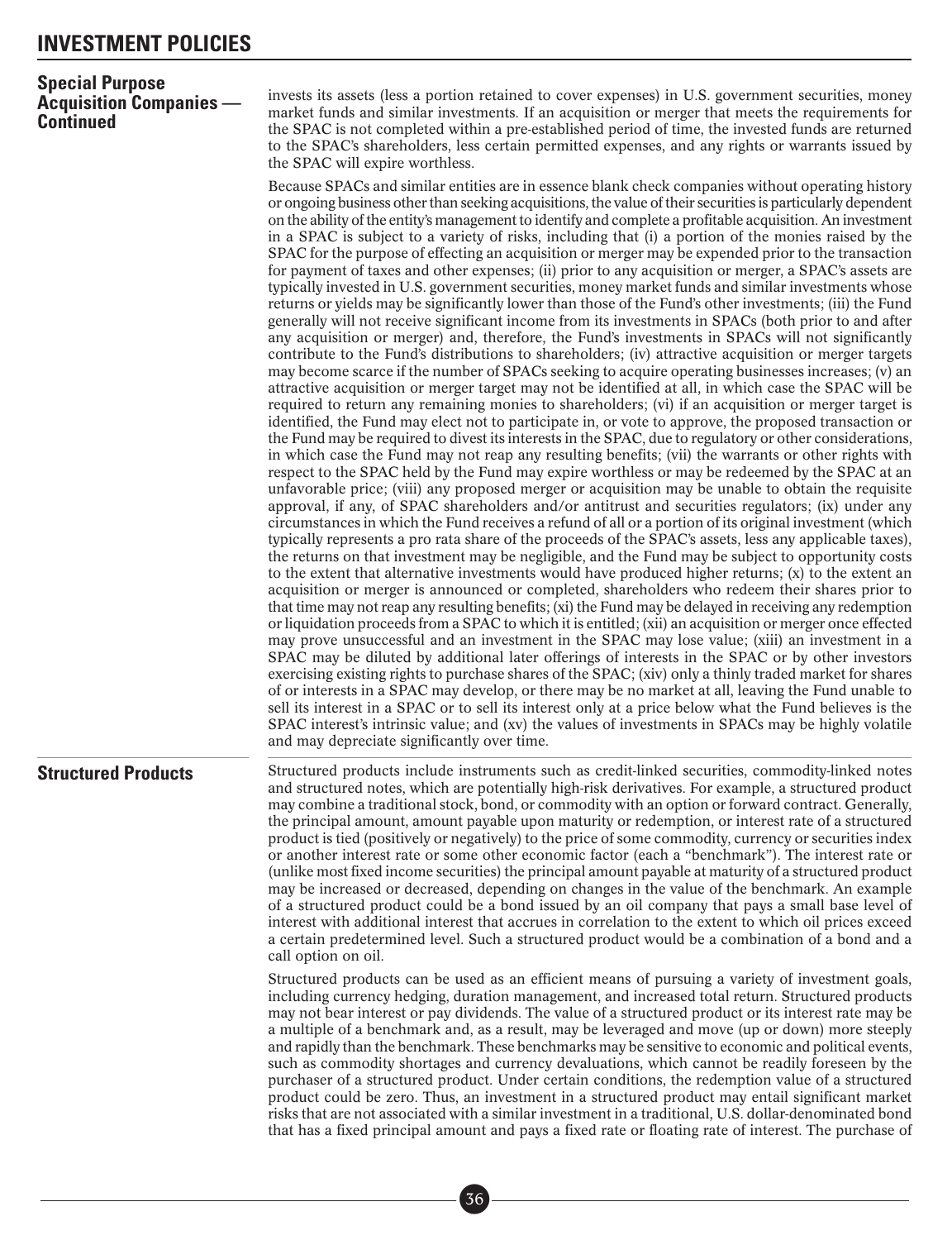# **Structured Products —**

**Continued Trouticis** — structured products also exposes a Fund to the credit risk of the issuer of the structured product.<br>**Continued Continued** These risks may cause significant fluctuations in the net asset value of t Fund and Harbor Core Plus Fund will not invest more than 5% of their respective total assets in a combination of credit-linked securities or commodity-linked notes.

#### *CREDIT-LINKED SECURITIES*

Credit-linked securities are issued by a limited purpose trust or other vehicle that, in turn, invests in a basket of derivative instruments, such as credit default swaps, interest rate swaps and other securities, in order to provide exposure to certain high yield or other fixed income markets. For example, a Fund may invest in credit-linked securities as a cash management tool in order to gain exposure to the high yield markets and/or to remain fully invested when more traditional income producing securities are not available. Like an investment in a bond, investments in credit-linked securities represent the right to receive periodic income payments (in the form of distributions) and payment of principal at the end of the term of the security. However, these payments are conditioned on the trust's receipt of payments from, and the trust's potential obligations to, the counterparties to the derivative instruments and other securities in which the trust invests. For instance, the trust may sell one or more credit default swaps, under which the trust would receive a stream of payments over the term of the swap agreements provided that no event of default has occurred with respect to the referenced debt obligation upon which the swap is based. If a default occurs, the stream of payments may stop and the trust would be obligated to pay the counterparty the par (or other agreed upon) value of the referenced debt obligation. This, in turn, would reduce the amount of income and principal that a Fund would receive as an investor in the trust. A Fund's investments in these instruments are indirectly subject to the risks associated with derivative instruments, including, among others, credit risk, default or similar event risk, counterparty risk, interest rate risk, leverage risk and management risk. It is expected that the securities will be exempt from registration under the 1933 Act. Accordingly, there may be no established trading market for the securities and they may constitute illiquid investments.

#### *STRUCTURED NOTES AND INDEXED SECURITIES*

Structured notes are derivative debt instruments, the interest rate or principal of which is determined by an unrelated indicator (for example, a currency, security, commodity or index thereof). The terms of the instrument may be "structured" by the purchaser and the borrower issuing the note. Indexed securities may include structured notes as well as securities other than debt securities, the interest rate or principal of which is determined by an unrelated indicator. Indexed securities may include a multiplier that multiplies the indexed element by a specified factor and, therefore, the value of such securities may be very volatile. The terms of structured notes and indexed securities may provide that in certain circumstances no principal is due at maturity, which may result in a loss of invested capital. Structured notes and indexed securities may be positively or negatively indexed, so that appreciation of the unrelated indicator may produce an increase or a decrease in the interest rate or the value of the structured note or indexed security at maturity may be calculated as a specified multiple of the change in the value of the unrelated indicator. Therefore, the value of such notes and securities may be very volatile. Structured notes and indexed securities may entail a greater degree of market risk than other types of debt securities because the investor bears the risk of the unrelated indicator. Structured notes or indexed securities also may be more volatile, less liquid, and more difficult to accurately price than less complex securities and instruments or more traditional debt securities. To the extent a Fund invests in these notes and securities, however, each Fund's Subadviser and/or the Adviser, as applicable, will analyze these notes and securities in its overall assessment of the effective duration of the Fund's holdings in an effort to monitor the Fund's interest rate risk.

Certain issuers of structured products may be deemed to be investment companies as defined in the Investment Company Act. As a result, a Fund's investments in these structured products may be subject to limits applicable to investments in investment companies and may be subject to restrictions contained in the Investment Company Act.

#### *EQUITY-LINKED SECURITIES AND EQUITY-LINKED NOTES*

Harbor Global Leaders Fund may invest a portion of their respective assets in equity-linked securities. Equity-linked securities are privately issued derivative securities that have a return component based on the performance of a single stock, a basket of stocks, or a stock index. Equity-linked securities are often used for many of the same purposes as, and share many of the same risks with, other derivative instruments.

An equity-linked note is a note, typically issued by a company or financial institution, whose performance is tied to a single stock, a basket of stocks, or a stock index. Generally, upon the maturity of the note, the holder receives a return of principal based on the capital appreciation of the linked securities. The terms of an equity-linked note may also provide for the periodic interest payments to holders at either a fixed or floating rate. Because the notes are equity linked, they may return a lower amount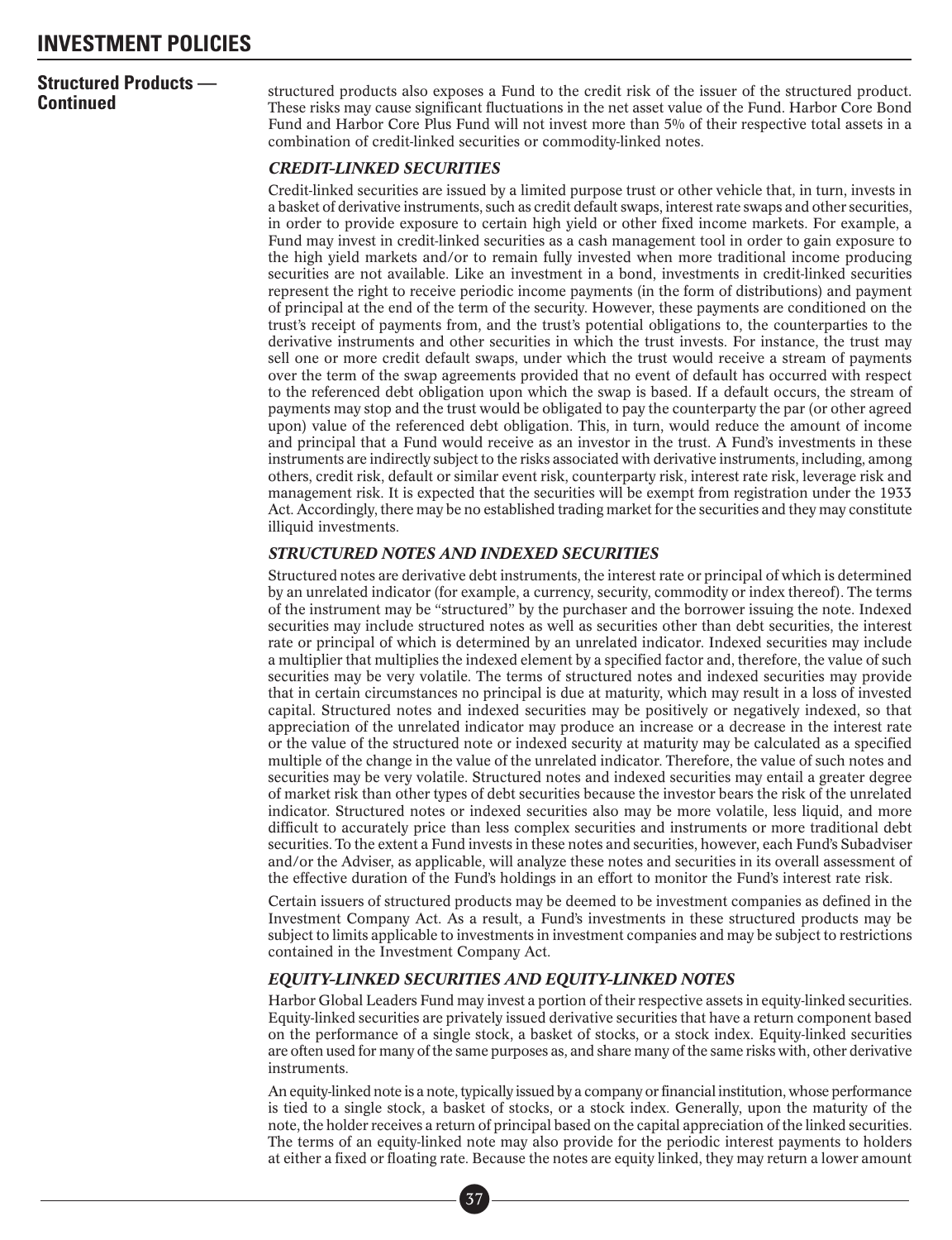| <b>Structured Products --</b><br><b>Continued</b> | at maturity due to a decline in value of the linked security or securities. To the extent a Fund invests<br>in equity-linked notes issued by foreign issuers, it will be subject to the risks associated with the debt<br>securities of foreign issuers and with securities denominated in foreign currencies. Equity-linked notes<br>are also subject to default risk and counterparty risk.                                                                                                                                                                                                                                                                                                                                                                                                                                                                                                                                                                                                                                                                                                                                                                                                                                                                                                                                                                                                                                                                                                                                                                                                                                                                                                                                                                                                                                                                                                                                                                                                                                |
|---------------------------------------------------|------------------------------------------------------------------------------------------------------------------------------------------------------------------------------------------------------------------------------------------------------------------------------------------------------------------------------------------------------------------------------------------------------------------------------------------------------------------------------------------------------------------------------------------------------------------------------------------------------------------------------------------------------------------------------------------------------------------------------------------------------------------------------------------------------------------------------------------------------------------------------------------------------------------------------------------------------------------------------------------------------------------------------------------------------------------------------------------------------------------------------------------------------------------------------------------------------------------------------------------------------------------------------------------------------------------------------------------------------------------------------------------------------------------------------------------------------------------------------------------------------------------------------------------------------------------------------------------------------------------------------------------------------------------------------------------------------------------------------------------------------------------------------------------------------------------------------------------------------------------------------------------------------------------------------------------------------------------------------------------------------------------------------|
| <b>Trust-Preferred Securities</b>                 | Trust-preferred securities, also known as trust-issued securities, are securities that have characteristics<br>of both debt and equity instruments. Generally, trust-preferred securities are cumulative preferred<br>stocks issued by a trust that is created by a financial institution, such as a bank holding company.<br>The financial institution typically creates the trust with the objective of increasing its capital by issuing<br>subordinated debt to the trust in return for cash proceeds that are reflected on its balance sheet. The<br>primary asset owned by the trust is the subordinated debt issued to the trust by the financial institution.<br>The financial institution makes periodic interest payments on the debt as discussed further below.<br>The financial institution will subsequently own the trust's common securities, which may typically<br>represent a small percentage of the trust's capital structure. The remainder of the trust's capital structure<br>typically consists of trust-preferred securities that are sold to investors. The trust uses the sales proceeds<br>to purchase the subordinated debt issued by the financial institution. The financial institution uses<br>the proceeds from the subordinated debt sale to increase its capital, while the trust receives periodic<br>interest payments from the financial institution for holding the subordinated debt. The trust uses<br>the interest received to make dividend payments to the holders of the trust-preferred securities. The<br>dividends are generally paid on a quarterly basis and are often higher than other dividends potentially<br>available on the financial institution's common stocks. The interests of the holders of the trust-preferred<br>securities are senior to those of common stockholders in the event that the financial institution is<br>liquidated, although their interests are typically subordinated to those of holders of other debt issued<br>by the institution. |
|                                                   | The primary benefit for the financial institution in using this particular structure is that the trust-preferred<br>securities issued by the trust are treated by the financial institution as debt securities for tax purposes<br>(as a consequence of which the expense of paying interest on the securities is tax deductible), but<br>are treated as more desirable equity securities for purposes of the calculation of capital requirements.<br>In certain instances, the structure involves more than one financial institution and thus, more than<br>one trust. In such a pooled offering, an additional separate trust may be created. This trust will issue<br>securities to investors and use the proceeds to purchase the trust-preferred securities issued by other<br>trust subsidiaries of the participating financial institutions. In such a structure, the trust-preferred<br>securities held by the investors are backed by other trust-preferred securities issued by the trust subsidiaries.                                                                                                                                                                                                                                                                                                                                                                                                                                                                                                                                                                                                                                                                                                                                                                                                                                                                                                                                                                                                           |
|                                                   | The risks associated with trust-preferred securities typically include the financial condition of the<br>financial institution(s), as the trust typically has no business operations other than holding the subordinated<br>debt issued by the financial institution(s) and issuing the trust-preferred securities and common stock<br>backed by the subordinated debt. If a financial institution is financially unsound and defaults on<br>interest payments to the trust, the trust will not be able to make dividend payments to holders of<br>the trust-preferred securities such as the Funds.                                                                                                                                                                                                                                                                                                                                                                                                                                                                                                                                                                                                                                                                                                                                                                                                                                                                                                                                                                                                                                                                                                                                                                                                                                                                                                                                                                                                                         |
| <b>U.S. Government</b><br><b>Securities</b>       | Total U.S. public debt as a percentage of gross domestic product has grown since the beginning of<br>the 2008 financial downturn. U.S. government agencies project that the U.S. will continue to maintain<br>high debt levels in the near future. Although high debt levels do not necessarily indicate or cause<br>economic problems, they may create certain systemic risks if sound debt management practices are<br>not implemented.                                                                                                                                                                                                                                                                                                                                                                                                                                                                                                                                                                                                                                                                                                                                                                                                                                                                                                                                                                                                                                                                                                                                                                                                                                                                                                                                                                                                                                                                                                                                                                                    |
|                                                   | A high national debt level may increase market pressures to meet government funding needs, which<br>may drive debt cost higher and cause the U.S. Treasury to sell additional debt with shorter maturity<br>periods, thereby increasing refinancing risk. A high national debt also raises concerns that the U.S.<br>government will be unable to pay investors at maturity. Unsustainable debt levels could cause declines<br>in currency valuations and prevent the U.S. government from implementing effective fiscal policy.                                                                                                                                                                                                                                                                                                                                                                                                                                                                                                                                                                                                                                                                                                                                                                                                                                                                                                                                                                                                                                                                                                                                                                                                                                                                                                                                                                                                                                                                                             |
|                                                   | On August 5, 2011, S&P lowered its long-term sovereign credit rating on the U.S. In explaining the<br>downgrade, the S&P cited, among other reasons, controversy over raising the statutory debt ceiling<br>and growth in public spending. The market prices and yields of securities supported by the full faith<br>and credit of the U.S. government may be adversely affected by any actual or potential downgrade<br>in the rating of U.S. long-term sovereign debt and such a downgrade may lead to increased interest<br>rates and volatility.                                                                                                                                                                                                                                                                                                                                                                                                                                                                                                                                                                                                                                                                                                                                                                                                                                                                                                                                                                                                                                                                                                                                                                                                                                                                                                                                                                                                                                                                         |
|                                                   | Securities issued by U.S. government agencies or government-sponsored enterprises may not be guaranteed<br>by the U.S. Treasury. Ginnie Mae, a wholly owned U.S. government corporation, is authorized to<br>guarantee, with the full faith and credit of the U.S. government, the timely payment of principal and<br>interest on securities issued by institutions approved by Ginnie Mae and backed by pools of mortgages<br>insured by the Federal Housing Administration or guaranteed by the Department of Veterans Affairs.<br>Government-related guarantors (i.e., not backed by the full faith and credit of the U.S. government)<br>include Fannie Mae and Freddie Mac. On September 7, 2008, the Federal Housing Finance Agency                                                                                                                                                                                                                                                                                                                                                                                                                                                                                                                                                                                                                                                                                                                                                                                                                                                                                                                                                                                                                                                                                                                                                                                                                                                                                    |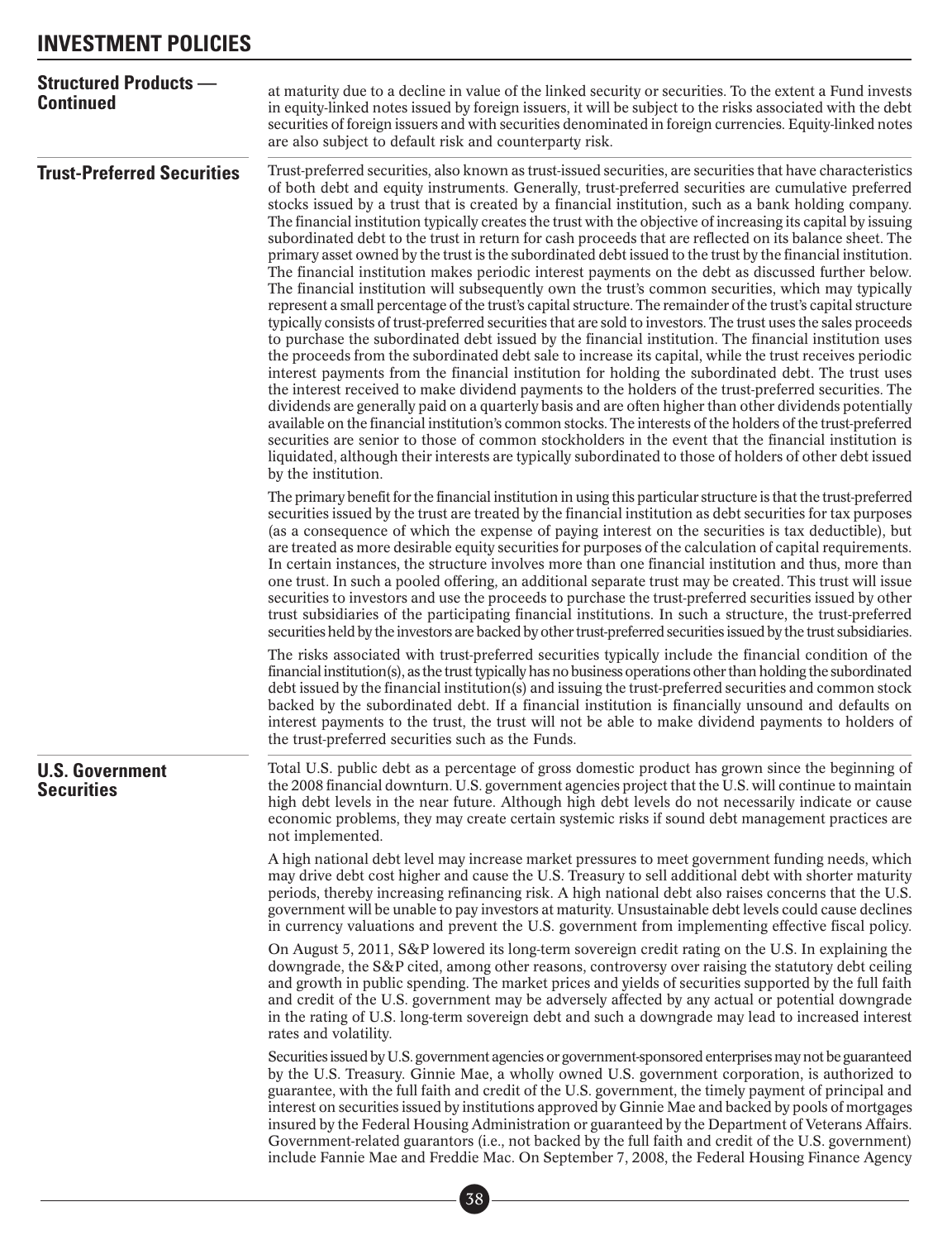### **INVESTMENT POLICIES**

| <b>U.S. Government</b><br><b>Securities - Continued</b> | ("FHFA") placed Fannie Mae and Freddie Mac in conservatorship, while the Treasury agreed to<br>purchase preferred stock as needed to ensure that both Fannie Mae and Freddie Mac maintain a<br>positive net worth (guaranteeing up to \$100 billion for each entity). As a consequence, certain fixed-income<br>securities of Fannie Mae and Freddie Mac have more explicit U.S. government support. No assurance<br>can be given as to whether the U.S. government will continue to support Fannie Mae and Freddie<br>Mac. In addition, the future of Fannie Mae and Freddie Mac is uncertain because Congress has been<br>considering proposals as to whether Fannie Mae and Freddie Mac should be nationalized, privatized,<br>restructured or eliminated altogether. Fannie Mae and Freddie Mac are also the subject of continuing<br>legal actions and investigations which may have an adverse effect on these entities.<br>In addition to securities issued by Ginnie Mae, Fannie Mae, Freddie Mac, and FHFA, U.S. government<br>securities include obligations of federal home loan banks and federal land banks, Federal Farm Credit<br>Banks Consolidated Systemwide Bonds and Notes, securities issued or guaranteed as to principal<br>or interest by Tennessee Valley Authority and other similar securities as may be interpreted from<br>time to time. |
|---------------------------------------------------------|-----------------------------------------------------------------------------------------------------------------------------------------------------------------------------------------------------------------------------------------------------------------------------------------------------------------------------------------------------------------------------------------------------------------------------------------------------------------------------------------------------------------------------------------------------------------------------------------------------------------------------------------------------------------------------------------------------------------------------------------------------------------------------------------------------------------------------------------------------------------------------------------------------------------------------------------------------------------------------------------------------------------------------------------------------------------------------------------------------------------------------------------------------------------------------------------------------------------------------------------------------------------------------------------------------------------------------------------------------------------------|
| <b>Variable and Floating Rate</b><br><b>Securities</b>  | Variable and floating rate securities provide for a periodic adjustment in the interest rate paid on<br>the obligations. The terms of such obligations must provide that interest rates are adjusted periodically<br>based upon some appropriate interest rate adjustment index as provided in the respective obligations.<br>The adjustment intervals may be regular, and range from daily up to annually, or may be event based,<br>such as a change in the prime rate. Variable and floating rate securities that cannot be disposed of<br>promptly within seven days and in the usual course of business without taking a reduced price will<br>be treated as illiquid and subject to the limitation on investments in illiquid securities.                                                                                                                                                                                                                                                                                                                                                                                                                                                                                                                                                                                                                       |
| <b>Variable Interest Entities</b>                       | A Fund's investments in emerging markets may also include investments in U.S.- or Hong Kong-listed<br>issuers that have entered into contractual relationships with a China-based business and/or<br>individuals/entities affiliated with the business structured as a variable interest entity ("VIE"). Instead<br>of directly owning the equity interests in a Chinese company, the listed company has contractual<br>arrangements with the Chinese company, which are expected to provide the listed company with<br>exposure to the China-based company. These arrangements are often used because of Chinese<br>governmental restrictions on non-Chinese ownership of companies in certain industries in China.<br>By entering into contracts with the listed company that sells shares to U.S. investors, the China-based<br>companies and/or related individuals/entities indirectly raise capital from U.S. investors without<br>distributing ownership of the China-based companies to U.S. investors.                                                                                                                                                                                                                                                                                                                                                       |
|                                                         | Even though the listed company does not own any equity in the China-based company, the listed<br>company expects to exercise power over and obtain economic rights from the China-based company<br>based on the contractual arrangements. All or most of the value of an investment in these companies<br>depends on the enforceability of the contracts between the listed company and the China-based VIE.<br>If the parties to the contractual arrangements do not meet their obligations as intended or there are<br>effects on the enforceability of these arrangements from changes in Chinese law or practice, the listed<br>company may lose control over the China-based company, and investments in the listed company's<br>securities may suffer significant economic losses.                                                                                                                                                                                                                                                                                                                                                                                                                                                                                                                                                                              |
|                                                         | The contractual arrangements permit the listed issuer to include the financial results of the China-based<br>VIE as a consolidated subsidiary. The listed company often is organized in a jurisdiction other than<br>the United States or China (e.g., the Cayman Islands), which likely will not have the same disclosure,<br>reporting, and governance requirements as the United States.                                                                                                                                                                                                                                                                                                                                                                                                                                                                                                                                                                                                                                                                                                                                                                                                                                                                                                                                                                           |
|                                                         | Risks associated with such investments include the risk that the Chinese government could determine<br>at any time and without notice that the underlying contractual arrangements on which control of<br>the VIE is based violate Chinese law, which may result in a significant loss in the value of an investment<br>in a listed company that uses a VIE structure; that a breach of the contractual agreements between<br>the listed company and the China-based VIE (or its officers, directors, or Chinese equity owners)<br>will likely be subject to Chinese law and jurisdiction, which raises questions about whether and how<br>the listed company or its investors could seek recourse in the event of an adverse ruling as to its<br>contractual rights; and that investments in the listed company may be affected by conflicts of interest<br>and duties between the legal owners of the China-based VIE and the stockholders of the listed company,<br>which may adversely impact the value of investments of the listed company.                                                                                                                                                                                                                                                                                                                     |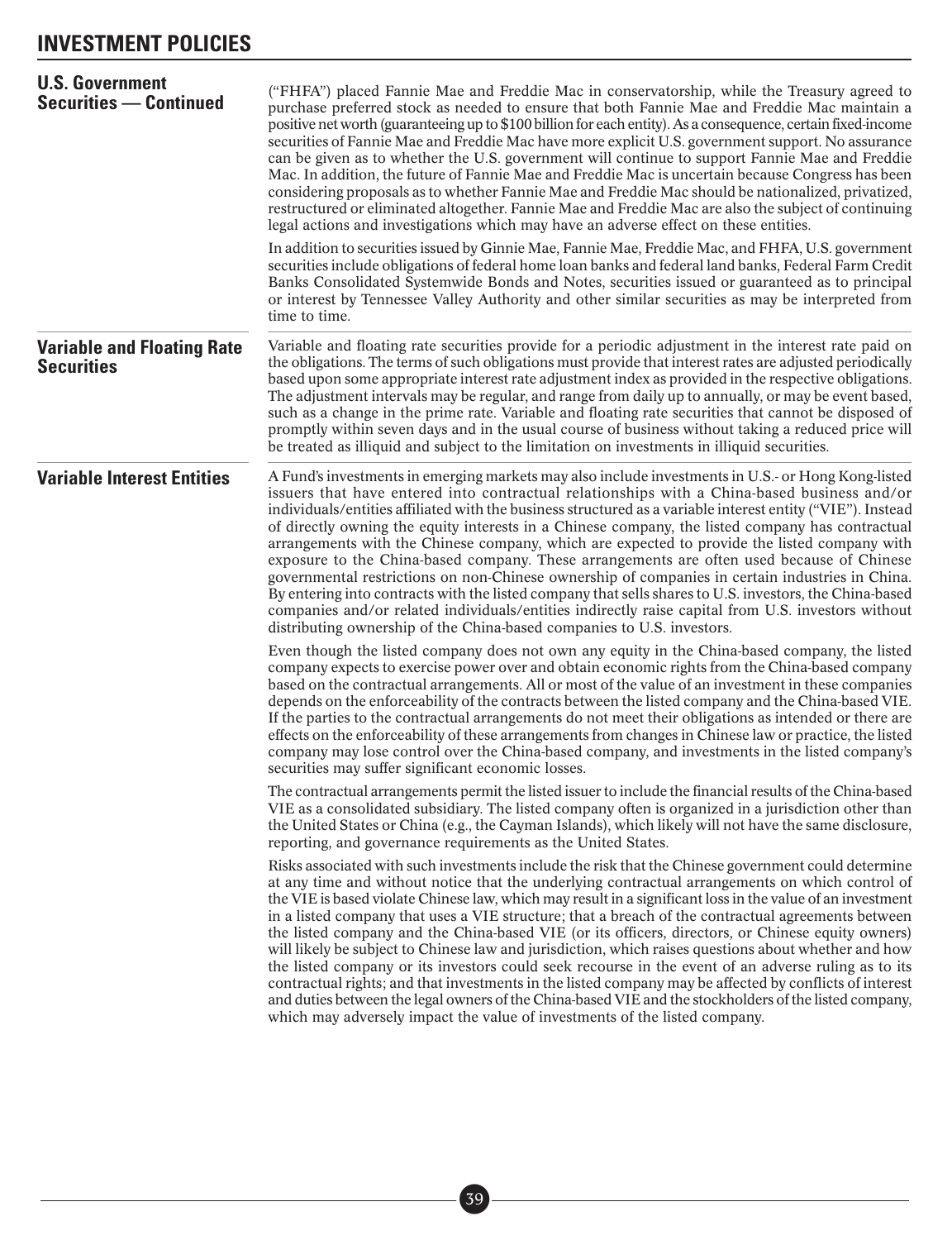### **INVESTMENT RESTRICTIONS**

### **Fundamental Investment Restrictions**

The following restrictions may not be changed with respect to a Fund without the approval of the majority of outstanding voting securities of the Fund (which, under the Investment Company Act and the rules thereunder and as used in the Prospectuses and this Statement of Additional Information, means the lesser of (1) 67% of the shares of that Fund present at a meeting if the holders of more than 50% of the outstanding shares of that Fund are present in person or by proxy, or (2) more than 50% of the outstanding shares of that Fund). Investment restrictions that involve a maximum percentage of securities or assets shall not be considered to be violated unless an excess over the percentage occurs immediately after, and is caused by, an acquisition or encumbrance of securities or assets of, or borrowings by or on behalf of, each Fund with the exception of borrowings permitted by Investment Restriction (2) listed below.

A Fund may not:

- (1) with respect to 75% of the total assets of the Fund, purchase the securities of any issuer if such purchase would cause more than 5% of the Fund's total assets (taken at market value) to be invested in the securities of such issuer, or purchase securities of any issuer if such purchase would cause more than 10% of the total voting securities of such issuer to be held by the Fund, except obligations issued or guaranteed by the U.S. government, its agencies or instrumentalities and with respect to the Harbor Convertible Securities Fund, shares of other investment companies;
- (2) borrow money, except to the extent permitted by, or to the extent not prohibited by, applicable law and any applicable exemptive relief;
- (3) act as underwriter of the securities issued by others, except to the extent that the purchase of securities in accordance with each Fund's investment objective and policies directly from the issuer thereof and the later disposition thereof may be deemed to be underwriting;
- (4) invest 25% or more of its total assets in the securities of one or more issuers conducting their principal business activities in the same industry (excluding the U.S. government or any of its agencies or instrumentalities). Harbor Money Market Fund may invest more than 25% of its total assets in the securities of domestic banks and bank holding companies, including certificates of deposit and bankers' acceptances (provided that investments in other investment companies shall not be considered an investment in any particular industry for purposes of this investment limitation);
- (5) issue senior securities, except as permitted under the Investment Company Act, and except that Harbor Funds may issue shares of beneficial interest in multiple series or classes;
- (6) purchase, hold or deal in real estate, although the Fund may purchase and sell securities that are secured by real estate or interests therein, securities of real estate investment trusts and mortgage-related securities and may hold and sell real estate acquired by the Fund as a result of the ownership of securities;
- (7) (except for Harbor Convertible Securities Fund), invest in commodities or commodity contracts, except that each Fund may invest in currency and financial instruments and contracts that are commodities or commodity contracts that are not deemed to be prohibited commodities or commodities contracts for the purpose of this restriction. Harbor Convertible Securities Fund may not purchase or sell physical commodities unless acquired as a result of ownership of securities or other instruments; provided that this restriction shall not prohibit the Fund from purchasing or selling options, futures contracts and related options thereon, forward contracts, swaps, caps, floors, collars and any other financial instruments or from investing in securities or other instruments backed by physical commodities or as otherwise permitted by (i) the Investment Company Act, (ii) the rules and regulations promulgated by the SEC under the Investment Company Act, or (iii) an exemption or other relief applicable to the Fund from the provisions of the Investment Company Act; or
- (8) make loans to other persons, except to the extent permitted by, or to the extent not prohibited by, applicable law and any applicable exemptive relief.

Notwithstanding the investment policies and restrictions of each Fund, a Fund may invest its assets in an open-end management investment company with substantially the same investment objective, policies and restrictions as the Fund.

For purposes of fundamental investment restriction no. 4, each Fund will consider concentration to be the investment of more than 25% of the value of its total assets in any one industry. To conform to the current view of the SEC that a money market fund may reserve freedom of action to concentrate in certain domestic bank instruments, the Money Market Fund will not reserve such freedom of action with respect to foreign bank instruments as long as the policy of the SEC remains in effect. In addition, telephone companies are considered to be in a separate industry from water, gas or electric utilities; personal credit finance companies and business credit finance companies are deemed to be in separate industries; banks and insurance companies are deemed to be in separate industries;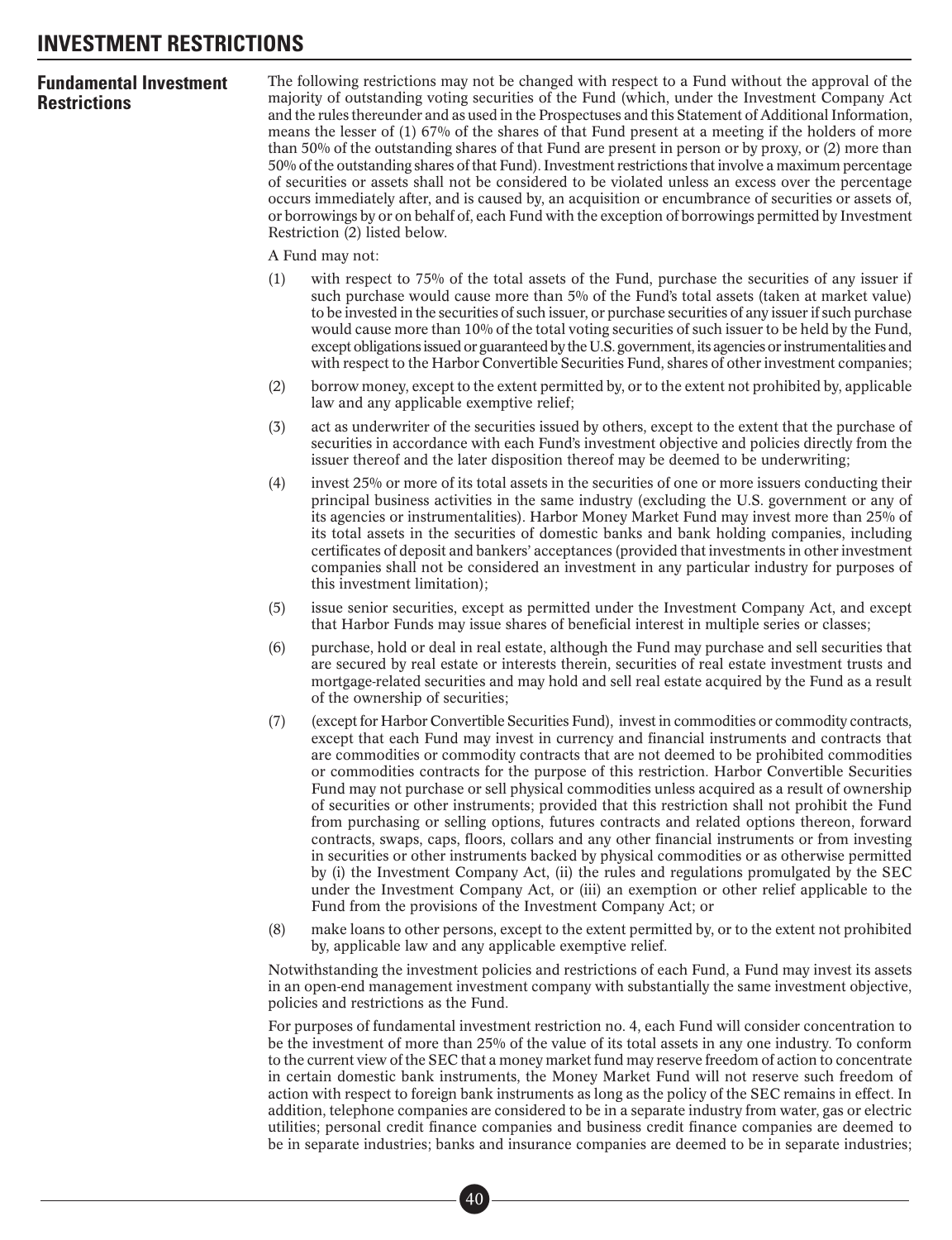| <b>Fundamental Investment</b><br><b>Restrictions — Continued</b> | wholly owned finance companies are considered to be in the industry of their parents if their activities<br>are primarily related to financing the activities of their parents; and privately issued mortgage-backed<br>securities collateralized by mortgages insured or guaranteed by the U.S. government, its agencies or<br>instrumentalities do not represent interests in any industry.                                                                                                                                                                                                                                                                                                                                                                                                                                                                                                                                                                                                                                                                                                                                                                                                                                                                                                                                                                                                                                                                                                                                                                                                                                                                                                                                                                                                                                                                                                                                                                                                                                       |  |  |  |  |
|------------------------------------------------------------------|-------------------------------------------------------------------------------------------------------------------------------------------------------------------------------------------------------------------------------------------------------------------------------------------------------------------------------------------------------------------------------------------------------------------------------------------------------------------------------------------------------------------------------------------------------------------------------------------------------------------------------------------------------------------------------------------------------------------------------------------------------------------------------------------------------------------------------------------------------------------------------------------------------------------------------------------------------------------------------------------------------------------------------------------------------------------------------------------------------------------------------------------------------------------------------------------------------------------------------------------------------------------------------------------------------------------------------------------------------------------------------------------------------------------------------------------------------------------------------------------------------------------------------------------------------------------------------------------------------------------------------------------------------------------------------------------------------------------------------------------------------------------------------------------------------------------------------------------------------------------------------------------------------------------------------------------------------------------------------------------------------------------------------------|--|--|--|--|
|                                                                  | Harbor Money Market Fund invests its assets in the manner necessary to qualify as a "government"<br>money market fund" under Rule 2a-7 of the Investment Company Act. Accordingly, for purposes of<br>fundamental investment restriction no. 4, Harbor Money Market Fund will not invest more than<br>25% of its total assets in the securities of banks and bank holding companies, including certificates<br>of deposit and bankers' acceptances, for so long as the Fund intends to qualify as a "government<br>money market fund."                                                                                                                                                                                                                                                                                                                                                                                                                                                                                                                                                                                                                                                                                                                                                                                                                                                                                                                                                                                                                                                                                                                                                                                                                                                                                                                                                                                                                                                                                              |  |  |  |  |
|                                                                  | For purposes of fundamental investment restriction no. 7, each Fund interprets its policy with respect<br>to the investment in commodities or commodity contracts to permit the Fund, subject to the Fund's<br>investment objectives and general investment policies (as stated in the Fund's Prospectus and elsewhere<br>in this Statement of Additional Information), to invest in commodity futures contracts and options<br>thereon, commodity-related swap agreements, hybrid instruments, and other commodity-related derivative<br>instruments.                                                                                                                                                                                                                                                                                                                                                                                                                                                                                                                                                                                                                                                                                                                                                                                                                                                                                                                                                                                                                                                                                                                                                                                                                                                                                                                                                                                                                                                                              |  |  |  |  |
|                                                                  | From time to time, each Fund may voluntarily participate in actions (for example, rights offerings,<br>conversion privileges, exchange offers, credit event settlements, etc.) where the issuer or counterparty<br>offers securities or instruments to holders or counterparties, such as a Fund, and the acquisition is<br>determined to be beneficial to Fund shareholders ("Voluntary Action"). Notwithstanding any percentage<br>investment limitation listed above or any percentage investment limitation of the Investment Company<br>Act or rules thereunder, if a Fund has the opportunity to acquire a permitted security or instrument<br>through a Voluntary Action, and the Fund will exceed a percentage investment limitation following<br>the acquisition, it will not constitute a violation if, prior to the receipt of the securities or instruments<br>and after announcement of the offering, the Fund sells an offsetting amount of assets that are subject<br>to the investment limitation in question at least equal to the value of the securities or instruments<br>to be acquired. Unless otherwise indicated, all percentage limitations on Fund investments (as stated<br>throughout this Statement of Additional Information or in the Prospectuses) that are not (i) specifically<br>included in the above section or (ii) imposed by the Investment Company Act, rules thereunder, the<br>Code or related regulations (the "Elective Investment Restrictions"), will apply only at the time a<br>transaction is entered into unless the transaction is a Voluntary Action. In addition and notwithstanding<br>the foregoing, for purposes of this policy, certain Non-Fundamental Investment Restrictions, as noted<br>below, are also considered Elective Investment Restrictions. The percentage limitations and absolute<br>prohibitions with respect to Elective Investment Restrictions are not applicable to a Fund's acquisition<br>of securities or instruments through a Voluntary Action. |  |  |  |  |
| <b>Non-Fundamental</b><br><b>Investment Restrictions</b>         | In addition to the investment restrictions and policies mentioned above, the Trustees of Harbor Funds<br>have voluntarily adopted the following policies and restrictions, which are observed in the conduct<br>of the affairs of the Funds. These represent intentions of the Trustees based upon current circumstances.<br>They differ from fundamental investment policies because they may be changed or amended by action<br>of the Trustees without prior notice to or approval of shareholders. Accordingly, each Fund may<br>not:                                                                                                                                                                                                                                                                                                                                                                                                                                                                                                                                                                                                                                                                                                                                                                                                                                                                                                                                                                                                                                                                                                                                                                                                                                                                                                                                                                                                                                                                                           |  |  |  |  |
|                                                                  | (a)<br>purchase securities on margin, except for use of short-term credit necessary for clearance of<br>purchases and sales of portfolio securities, but it may make margin deposits in connection<br>with covered transactions in options, futures, options on futures and short positions. For purposes<br>of this restriction, the posting of margin deposits or other forms of collateral in connection<br>with swap agreements is not considered purchasing securities on margin;                                                                                                                                                                                                                                                                                                                                                                                                                                                                                                                                                                                                                                                                                                                                                                                                                                                                                                                                                                                                                                                                                                                                                                                                                                                                                                                                                                                                                                                                                                                                              |  |  |  |  |
|                                                                  | make short sales of securities, except as permitted under the Investment Company Act;<br>(b)                                                                                                                                                                                                                                                                                                                                                                                                                                                                                                                                                                                                                                                                                                                                                                                                                                                                                                                                                                                                                                                                                                                                                                                                                                                                                                                                                                                                                                                                                                                                                                                                                                                                                                                                                                                                                                                                                                                                        |  |  |  |  |
|                                                                  | invest more than 15% (5% in the case of Harbor Money Market Fund) of the Fund's net assets<br>(c)<br>in illiquid investments; or                                                                                                                                                                                                                                                                                                                                                                                                                                                                                                                                                                                                                                                                                                                                                                                                                                                                                                                                                                                                                                                                                                                                                                                                                                                                                                                                                                                                                                                                                                                                                                                                                                                                                                                                                                                                                                                                                                    |  |  |  |  |
|                                                                  | invest in other companies for the purpose of exercising control or management.<br>(d)                                                                                                                                                                                                                                                                                                                                                                                                                                                                                                                                                                                                                                                                                                                                                                                                                                                                                                                                                                                                                                                                                                                                                                                                                                                                                                                                                                                                                                                                                                                                                                                                                                                                                                                                                                                                                                                                                                                                               |  |  |  |  |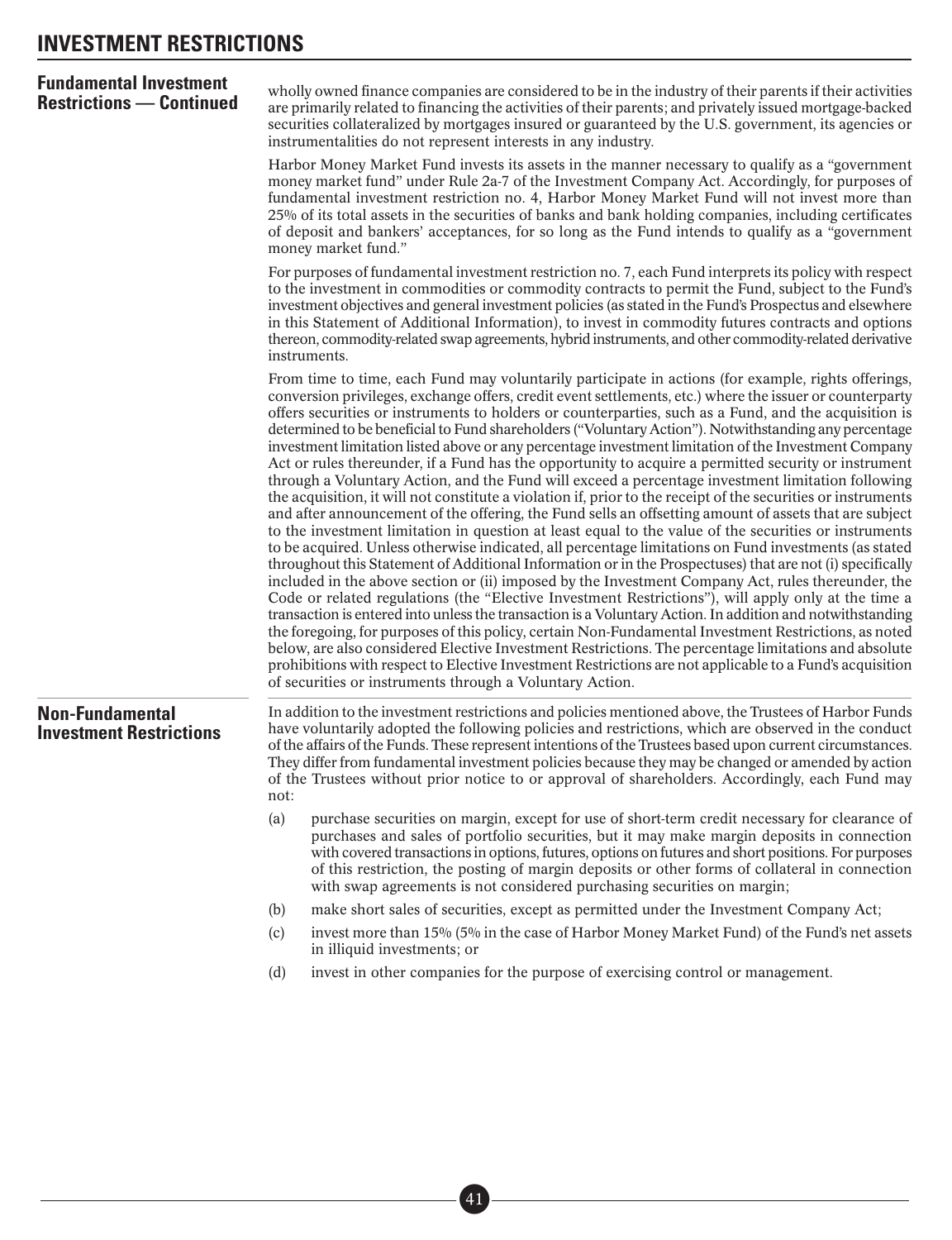The business and affairs of the Trust shall be managed by or under the direction of the Trustees, and they shall have all powers necessary or desirable to carry out that responsibility. The Trustees shall have full power and authority to take or refrain from taking any action and to execute any contracts and instruments that they may consider necessary or desirable in the management of the Trust. Any determination made by the Trustees in good faith as to what is in the interests of the Trust shall be conclusive. The Trustees serve on the Board of Trustees of Harbor Funds and Harbor ETF Trust.

Information pertaining to the Trustees and Officers of Harbor Funds is set forth below. The address of each Trustee and Officer is: [Name of Trustee or Officer] c/o Harbor Funds, 111 South Wacker Drive, 34th Floor, Chicago, IL 60606-4302.

| Name (Age)<br><b>Position(s) with Fund</b> | Term of<br><b>Office and</b><br>Length of<br>Time Served <sup>1</sup> | <b>Principal Occupation(s)</b><br><b>During Past Five Years</b>                                                                                                                                                                                                                                                                                                                                                                                                                                                                                                                                                                                                                                                                                                                                                                                                                                                                                                                                                                                              | <b>Number of</b><br><b>Portfolios</b><br><b>In Fund</b><br><b>Complex</b><br><b>Overseen By</b><br><b>Trustee</b> | <b>Other Directorships</b><br><b>Of Public Companies</b><br>and Other Registered<br><b>Investment Companies</b><br><b>Held by Trustee During</b><br><b>Past Five Years</b> |
|--------------------------------------------|-----------------------------------------------------------------------|--------------------------------------------------------------------------------------------------------------------------------------------------------------------------------------------------------------------------------------------------------------------------------------------------------------------------------------------------------------------------------------------------------------------------------------------------------------------------------------------------------------------------------------------------------------------------------------------------------------------------------------------------------------------------------------------------------------------------------------------------------------------------------------------------------------------------------------------------------------------------------------------------------------------------------------------------------------------------------------------------------------------------------------------------------------|-------------------------------------------------------------------------------------------------------------------|----------------------------------------------------------------------------------------------------------------------------------------------------------------------------|
|                                            |                                                                       | <b>INDEPENDENT TRUSTEES</b>                                                                                                                                                                                                                                                                                                                                                                                                                                                                                                                                                                                                                                                                                                                                                                                                                                                                                                                                                                                                                                  |                                                                                                                   |                                                                                                                                                                            |
| Scott M. Amero (58)<br><b>Trustee</b>      | <b>Since 2014</b>                                                     | Chairman (2015-2020) and Trustee (2011-Present), Rare (conservation<br>nonprofit); Trustee, The Nature Conservancy, Massachusetts Chapter<br>(2018-Present); Trustee, Adventure Scientists (conservation nonprofit)<br>(2020-Present); Vice Chairman and Global Chief Investment Officer, Fixed<br>Income (2010), Vice Chairman and Global Chief Investment Officer, Fixed<br>Income, and Co-Head, Fixed Income Portfolio Management (2007-2010),<br>BlackRock, Inc. (publicly traded investment management firm).                                                                                                                                                                                                                                                                                                                                                                                                                                                                                                                                           | 27                                                                                                                | None                                                                                                                                                                       |
| Donna J. Dean (70)<br><b>Trustee</b>       | <b>Since 2010</b>                                                     | Chief Investment Officer of the Rockefeller Foundation (a private foundation)<br>$(2001 - 2019)$ .                                                                                                                                                                                                                                                                                                                                                                                                                                                                                                                                                                                                                                                                                                                                                                                                                                                                                                                                                           | 27                                                                                                                | None                                                                                                                                                                       |
| Randall A. Hack (74)<br><b>Trustee</b>     | <b>Since 2010</b>                                                     | Founder and Senior Managing Director of Capstone Capital LLC (private<br>investment firm) (2003-Present); Director of Tower Development Corporation<br>(cell tower developer) (2009-2016); Advisory Director of Berkshire Partners<br>(private equity firm) (2002-2013); Founder and Senior Managing Director of<br>Nassau Capital, LLC (private investment firm, investing solely on behalf of<br>the Princeton Endowment) (1995-2001); and President of The Princeton<br>University Investment Company (1990-1994).                                                                                                                                                                                                                                                                                                                                                                                                                                                                                                                                        | 27                                                                                                                | None                                                                                                                                                                       |
| Robert Kasdin (63)<br><b>Trustee</b>       | <b>Since 2014</b>                                                     | Senior Vice President and Chief Operating Officer (2015-Present) and Chief<br>Financial Officer (2018-Present), Johns Hopkins Medicine; Trustee and<br>Member of the Finance Committee, National September 11 Memorial &<br>Museum at the World Trade Center (2005-2019); Director, Apollo Commercial<br>Real Estate Finance, Inc. (2014-Present); and Director and Executive<br>Committee Member, The Y in Central Maryland (2018-Present).                                                                                                                                                                                                                                                                                                                                                                                                                                                                                                                                                                                                                 | 27                                                                                                                | Director of Apollo<br><b>Commercial Real Estate</b><br>Finance, Inc. (2014-<br>Present).                                                                                   |
| Kathryn L. Quirk (69)<br><b>Trustee</b>    | <b>Since 2017</b>                                                     | Member, Board of Directors and Co-Chair, Governance Committee, Just<br>World International Inc. (nonprofit) (2020 – Present); Vice President, Senior<br>Compliance Officer and Head, U.S. Regulatory Compliance, Goldman Sachs<br>Asset Management (2013-2017); Deputy Chief Legal Officer, Asset<br>Management, and Vice President and Corporate Counsel, Prudential<br>Insurance Company of America (2010-2012); Co-Chief Legal Officer, Prudential<br>Investment Management, Inc., and Chief Legal Officer, Prudential Investments<br>and Prudential Mutual Funds (2008-2012); Vice President and Corporate<br>Counsel and Chief Legal Officer, Mutual Funds, Prudential Insurance Company<br>of America, and Chief Legal Officer, Prudential Investments (2005-2008); Vice<br>President and Corporate Counsel and Chief Legal Officer, Mutual Funds,<br>Prudential Insurance Company of America (2004-2005); Member, Management<br>Committee (2000-2002), General Counsel and Chief Compliance Officer, Zurich<br>Scudder Investments, Inc. (1997-2002). | 27                                                                                                                | None                                                                                                                                                                       |
| Douglas J. Skinner (60)<br><b>Trustee</b>  | <b>Since 2020</b>                                                     | Professor of Accounting (2005-Present), Deputy Dean for Faculty (2015-2016,<br>2017-Present), Interim Dean (2016-2017), University of Chicago Booth School<br>of Business.                                                                                                                                                                                                                                                                                                                                                                                                                                                                                                                                                                                                                                                                                                                                                                                                                                                                                   | 27                                                                                                                | None                                                                                                                                                                       |
| Ann M. Spruill (68)<br><b>Trustee</b>      | <b>Since 2014</b>                                                     | Partner (1993-2008), member of Executive Committee (1996-2008), Member<br>Board of Directors (2002-2008), Grantham, Mayo, Van Otterloo & Co, LLC<br>(private investment management firm) (with the firm since 1990); Member<br>Investment Committee and Chair of Global Public Equities, Museum of Fine<br>Arts, Boston (2000-2020); and Trustee, Financial Accounting Foundation<br>$(2014 - 2020)$ .                                                                                                                                                                                                                                                                                                                                                                                                                                                                                                                                                                                                                                                       | 27                                                                                                                | None                                                                                                                                                                       |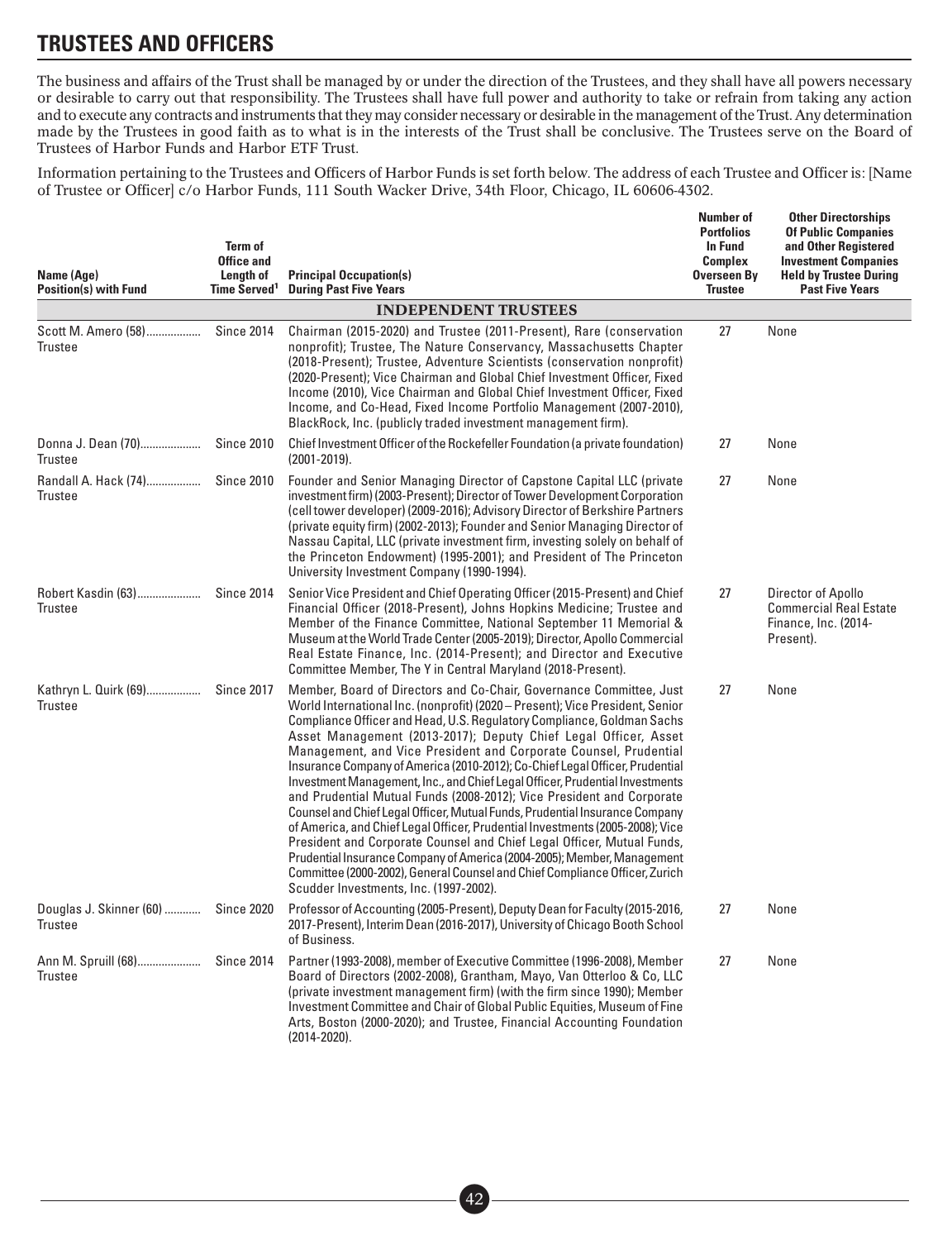| Name (Age)<br><b>Position(s) with Fund</b>                                           | Term of<br><b>Office and</b><br>Length of<br>Time Served <sup>1</sup> | <b>Principal Occupation(s)</b><br><b>During Past Five Years</b>                                                                                                                                                                                                                                                                                                                                                                                                                                                                                                                                                                                                                                                                                  | <b>Number of</b><br><b>Portfolios</b><br><b>In Fund</b><br><b>Complex</b><br>Overseen By<br><b>Trustee</b> | <b>Other Directorships</b><br><b>Of Public Companies</b><br>and Other Registered<br><b>Investment Companies</b><br><b>Held by Trustee During</b><br><b>Past Five Years</b> |
|--------------------------------------------------------------------------------------|-----------------------------------------------------------------------|--------------------------------------------------------------------------------------------------------------------------------------------------------------------------------------------------------------------------------------------------------------------------------------------------------------------------------------------------------------------------------------------------------------------------------------------------------------------------------------------------------------------------------------------------------------------------------------------------------------------------------------------------------------------------------------------------------------------------------------------------|------------------------------------------------------------------------------------------------------------|----------------------------------------------------------------------------------------------------------------------------------------------------------------------------|
|                                                                                      |                                                                       | <b>INTERESTED TRUSTEE</b>                                                                                                                                                                                                                                                                                                                                                                                                                                                                                                                                                                                                                                                                                                                        |                                                                                                            |                                                                                                                                                                            |
| Charles F. McCain (52)*<br>Chairman, Trustee<br>and President                        | <b>Since 2017</b>                                                     | Chief Executive Officer (2017-Present), Director (2007-Present), President<br>and Chief Operating Officer (2017), Executive Vice President and General<br>Counsel (2004-2017), and Chief Compliance Officer (2004-2014), Harbor Capital<br>Advisors, Inc.; Director and Chairperson (2019-Present), Harbor Trust<br>Company, Inc.; Director (2007-Present) and Chief Compliance Officer<br>(2004-2017), Harbor Services Group, Inc.; Chief Executive Officer (2017-<br>Present), Director (2007-Present), Chief Compliance Officer and Executive<br>Vice President (2007-2017), Harbor Funds Distributors, Inc.; Chief Compliance<br>Officer, Harbor Funds (2004-2017); and Chairman, President and Trustee,<br>Harbor ETF Trust (2021-Present). | 27                                                                                                         | None                                                                                                                                                                       |
| Name (Age)<br><b>Position(s) with Fund</b>                                           | Term of<br><b>Office and</b><br>Length of<br>Time Served <sup>1</sup> | <b>Principal Occupation(s)</b><br><b>During Past Five Years</b>                                                                                                                                                                                                                                                                                                                                                                                                                                                                                                                                                                                                                                                                                  |                                                                                                            |                                                                                                                                                                            |
|                                                                                      |                                                                       | <b>FUND OFFICERS NOT LISTED ABOVE**</b>                                                                                                                                                                                                                                                                                                                                                                                                                                                                                                                                                                                                                                                                                                          |                                                                                                            |                                                                                                                                                                            |
| Erik D. Ojala (47)<br><b>Chief Compliance Officer</b>                                | <b>Since 2017</b>                                                     | Executive Vice President and General Counsel (2017-Present) and Secretary (2010-Present); Senior Vice President<br>and Associate General Counsel (2007-2017), Harbor Capital Advisors, Inc.; Director and Secretary (2019-Present), Harbor<br>Trust Company, Inc.; Director, Executive Vice President (2017-Present) and Chief Compliance Officer (2017-2021), Harbor<br>Funds Distributors, Inc.; Director (2017-Present) and Assistant Secretary (2014-Present), Harbor Services Group, Inc.;<br>AML Compliance Officer (2010-2017) and Vice President and Secretary (2007-2017), Harbor Funds; and Chief Compliance<br>Officer, Harbor ETF Trust (2021-Present).                                                                              |                                                                                                            |                                                                                                                                                                            |
| Anmarie S. Kolinski (50)<br>Treasurer                                                | <b>Since 2007</b>                                                     | Executive Vice President and Chief Financial Officer (2007-Present), Harbor Capital Advisors, Inc.; Director and Treasurer<br>(2019-Present), Harbor Trust Company, Inc.; Chief Financial Officer (2007-Present), Harbor Services Group, Inc.; Chief<br>Financial Officer (2015-Present) and Treasurer (2012-Present), Harbor Funds Distributors, Inc.; and Treasurer, Harbor<br>ETF Trust (2021-Present).                                                                                                                                                                                                                                                                                                                                       |                                                                                                            |                                                                                                                                                                            |
| Kristof M. Gleich (42)<br><b>Vice President</b>                                      | <b>Since 2019</b>                                                     | President (2018-Present) and Chief Investment Officer (2020), Harbor Capital Advisors, Inc.; Director, Vice Chairperson,<br>President (2019-Present) and Chief Investment Officer (2020-Present), Harbor Trust Company, Inc.; Vice President,<br>Harbor ETF Trust (2021-Present); and Managing Director, Global Head of Manager Selection (2010-2018), JP Morgan<br>Chase & Co.                                                                                                                                                                                                                                                                                                                                                                  |                                                                                                            |                                                                                                                                                                            |
| Gregg M. Boland (58)<br><b>Vice President</b>                                        | <b>Since 2019</b>                                                     | Executive Vice President (2020-Present), Vice President (2019-2020), Harbor Capital Advisors, Inc.; President (2019-Present),<br>Senior Vice President - Operations (2016-2019), and Vice President - Operations (2007-2015), Harbor Services Group,<br>Inc.; Senior Vice President, AML Compliance Officer, and OFAC Officer (2019-Present), Harbor Funds Distributors,<br>Inc.; and Vice President, Harbor ETF Trust (2021-Present).                                                                                                                                                                                                                                                                                                           |                                                                                                            |                                                                                                                                                                            |
| Diana R. Podgorny (42)<br>Secretary                                                  | Since 2018                                                            | Senior Vice President and Deputy General Counsel (2022 – Present), Senior Vice President and Assistant General<br>Counsel (2020-2022), and Vice President and Assistant General Counsel (2017-2020), Harbor Capital Advisors, Inc.;<br>Director and Vice President (2020 - Present), Harbor Trust Company, Inc.; Secretary, Harbor ETF Trust; Vice President<br>and Counsel, AMG Funds LLC (2016-2017); Assistant Secretary, AMG Funds, AMG Funds I, AMG Funds II and AMG<br>Funds III (2016-2017); Assistant Secretary, AMG Funds IV (2010-2017); and Vice President and Counsel, Aston Asset<br>Management, LLC (2010-2016).                                                                                                                   |                                                                                                            |                                                                                                                                                                            |
| Jodie L. Crotteau (49)<br><b>Assistant Secretary</b>                                 | Since 2014                                                            | Senior Vice President and Chief Compliance Officer, Harbor Capital Advisors, Inc. (2014-Present); Chief Compliance<br>Officer and AML/OFAC Officer (2019-Present), Harbor Trust Company, Inc.; Chief Compliance Officer and Secretary<br>(2017-Present) and Assistant Secretary (2015-2016), Harbor Services Group, Inc.; Chief Compliance Officer (2021-Present)<br>and Assistant Secretary (2016-Present), Harbor Funds Distributors, Inc.; Assistant Secretary, Harbor ETF Trust<br>(2021-Present); Vice President and Chief Compliance Officer, Grosvenor Registered Funds (2011-2014); and Vice President,<br>Grosvenor Capital Management, L.P. (2010-2014).                                                                               |                                                                                                            |                                                                                                                                                                            |
| Lana M. Lewandowski (42)<br><b>AML Compliance Officer</b><br>and Assistant Secretary | <b>Since 2017</b>                                                     | Vice President and Compliance Director (2022-Present), Legal & Compliance Manager (2016-2022) and Legal Specialist<br>(2012-2015), Harbor Capital Advisors, Inc.; and AML Compliance Officer and Assistant Secretary, Harbor ETF Trust<br>(2021-Present).                                                                                                                                                                                                                                                                                                                                                                                                                                                                                        |                                                                                                            |                                                                                                                                                                            |
| Lora A. Kmieciak (57)<br>Assistant Treasurer                                         | <b>Since 2017</b>                                                     | Senior Vice President – Fund Administration and Analysis (2017-Present), Senior Vice President - Business Analysis<br>(2015-2017), Harbor Capital Advisors, Inc.; Vice President (2020 – Present), Harbor Trust Company, Inc.; Assistant Treasurer,<br>Harbor ETF Trust (2021-Present); and Assurance Executive Director, Ernst & Young LLP (1999-2015).                                                                                                                                                                                                                                                                                                                                                                                         |                                                                                                            |                                                                                                                                                                            |
| John M. Paral (53)<br><b>Assistant Treasurer</b>                                     | <b>Since 2013</b><br>$\mathbf{r}$ and $\mathbf{r}$ and $\mathbf{r}$   | Director of Fund Administration and Analysis (2017-Present), Vice President (2012-Present) and Financial Reporting<br>Manager (2007-2017), Harbor Capital Advisors, Inc.; and Assistant Treasurer, Harbor ETF Trust (2021-Present).<br>town with his or how greenesser is closted. Each Officer is closted groundly                                                                                                                                                                                                                                                                                                                                                                                                                              |                                                                                                            |                                                                                                                                                                            |

*<sup>1</sup> Each Trustee serves for an indefinite term, until his or her successor is elected. Each Officer is elected annually.*

*\* Mr. McCain is deemed an "Interested Trustee" due to his affiliation with the Adviser and Distributor of Harbor Funds.*

*\*\* Officers of the Funds are "interested persons" as defined in the Investment Company Act.*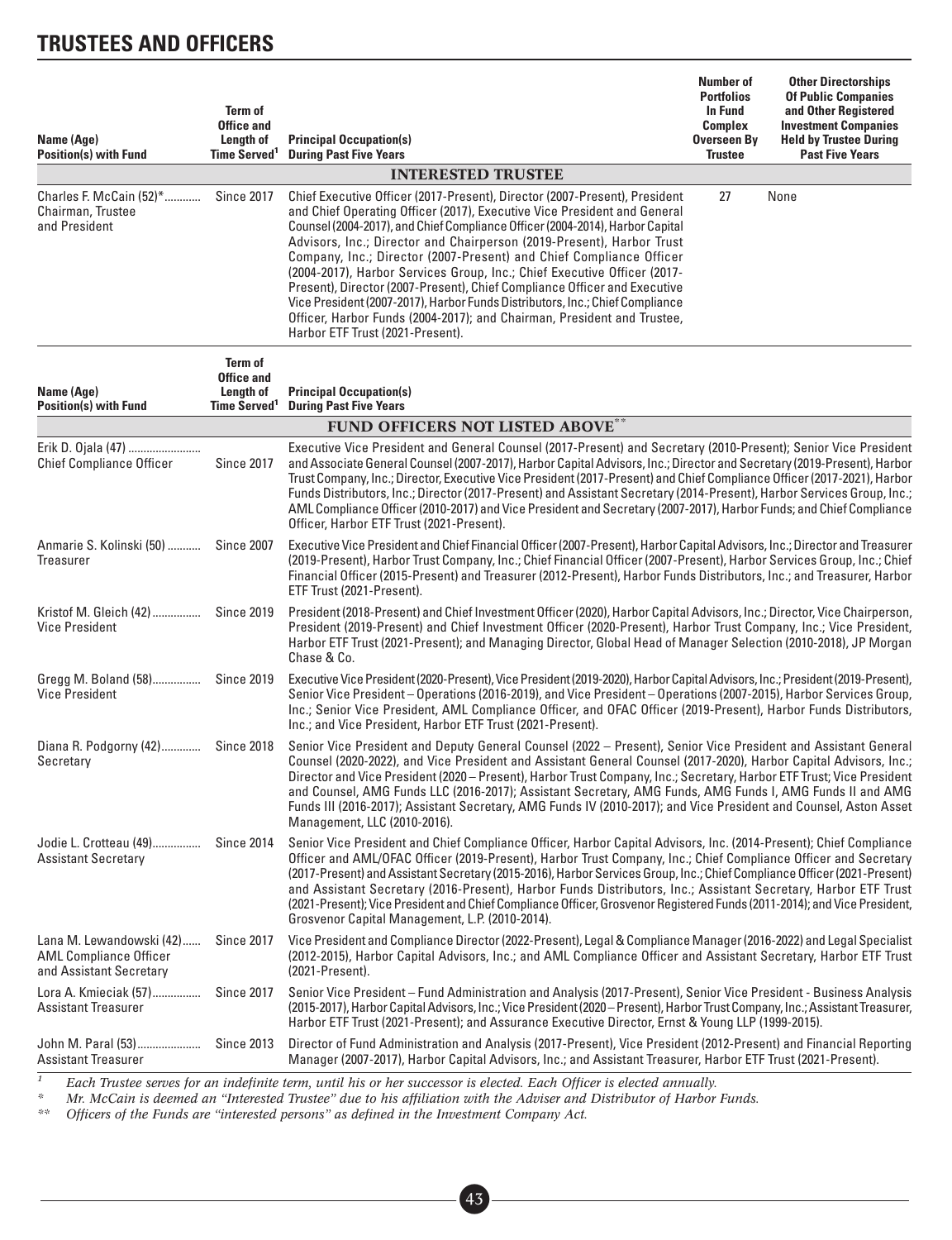### **Additional Information About the Trustees**

The following sets forth information about each Trustee's specific experience, qualifications, attributes and/or skills that serve as the basis for the person's continued service in that capacity. These encompass a variety of factors, including, but not limited to, their financial and investment experience, academic background, willingness to devote the time and attention needed to serve, and past experience as Trustees of the Trust, other investment companies, operating companies or other types of entities. No one factor is controlling, either with respect to the group or any individual. As discussed further below, the evaluation of the qualities and ultimate selection of persons to serve as Independent Trustees is the responsibility of the Trust's Nominating Committee, consisting solely of Independent Trustees. The inclusion of a particular factor below does not constitute an assertion by the Board of Trustees or any individual Trustee that a Trustee has any special expertise that would impose any greater responsibility or liability on such Trustee than would exist otherwise.

*Scott M. Amero.* Mr. Amero retired in 2010 after a 20-year career at BlackRock, Inc., where he was then Vice Chairman and Global Chief Investment Officer, Fixed Income, and Co-Head of Fixed Income Portfolio Management. He currently is on the Board of Trustees for Rare, a conservation nonprofit, a Trustee for Berkshire School, a Trustee of the Massachusetts chapter of The Nature Conservancy, a Trustee for Adventure Scientists, a conservation nonprofit, and a member of the Advisory Board of the Mossavar-Rahmani Center for Business and Government at the Harvard Kennedy School. Mr. Amero has extensive investment experience and has served as a Trustee of Harbor Funds since 2014 and of Harbor ETF Trust since 2021.

*Donna J. Dean.* Ms. Dean served as the Chief Investment Officer of the Rockefeller Foundation from 2001 through 2019. The Rockefeller Foundation is a philanthropic organization established by the Rockefeller family in 1913 to promote the well-being of humanity. As Chief Investment Officer, Ms. Dean was responsible for leading a team of investment professionals in managing the Rockefeller Foundation's endowment. Ms. Dean was responsible for establishing strategy for the endowment's investment program, including diversifying the endowment's portfolio of investments across a range of asset classes including public and private equities, fixed income, emerging markets, real assets (such as resources and real estate), hedge funds and distressed debt. Prior to joining the Rockefeller Foundation in 1995, Ms. Dean spent seven years at Yale University, where she served as Director of Investments, with responsibility for real estate as well as oversight of the New Haven Initiative community investment program. Ms. Dean has significant investment experience and has served as a Trustee of Harbor Funds since 2010 and of Harbor ETF Trust since 2021.

*Randall A. Hack.* Mr. Hack is the Senior Managing Director and Founder of Capstone Capital LLC. Capstone Capital holds investments in private companies, with a special focus on the telecommunications and health care industries. He served as an Advisory Director of Berkshire Partners, a private equity firm, from 2002 to 2013. In that capacity he assisted Berkshire Partners in identifying and assessing private companies in which to invest, participated in those investments through Capstone Capital, and served on the boards of selected Berkshire Partners portfolio companies. In 1995, Mr. Hack founded Nassau Capital, LLC, a private investment firm that invested in privately held companies and assets solely on behalf of Princeton University's endowment and Nassau Capital's principals. Nassau Capital, which grew to manage approximately \$2.5 billion in assets at the peak of its investment program, focused its investments in alternative asset classes such as venture capital, leveraged buy-outs, real estate, timber and energy. From 1990 to 1994, Mr. Hack served as the President of The Princeton University Investment Company, which oversees the management of Princeton University's endowment. In that role, Mr. Hack led a team of investment professionals who devised and implemented a series of global investment initiatives in areas such as domestic and international equities, hedge funds, real estate, oil and gas holdings and other private market asset classes. He previously served on the board of Tower Development Corporation, a private company, and currently serves on the boards of several non-profit organizations.Mr. Hack previously served on the boards of Fiber Tower Corporation and Crown Castle International Corp. Mr. Hack has served as a Trustee of Harbor Funds since 2010 and served as Lead Independent Trustee of Harbor Funds from 2016 to 2019. Mr. Hack has served as a Trustee of Harbor ETF Trust since 2021.

*Robert Kasdin.* Mr. Kasdin has served as the Senior Vice President and Chief Operating Officer of Johns Hopkins Medicine since 2015 and also as Chief Financial Officer of Johns Hopkins Medicine since 2018. Prior to joining Johns Hopkins Medicine, he served as Senior Executive Vice President of Columbia University from 2002 to 2015. Prior to joining Columbia University, he served as the Executive Vice President and Chief Financial Officer of the University of Michigan, Treasurer and Chief Investment Officer for The Metropolitan Museum of Art in New York City, and Vice President and General Counsel for Princeton University Investment Company. He started his career as a corporate attorney at Davis Polk & Wardwell. Mr. Kasdin also serves on the boards of trustees of several non-profit entities affiliated with Johns Hopkins Medicine and the Y of Central Maryland. He previously served on the Board of the National September 11 Memorial & Museum at theWorld Trade Center Foundation, Inc. He serves on the Board of Directors of Apollo Commercial Real Estate Finance, Inc. and is a member of the Council on Foreign Relations. Mr. Kasdin has significant business experience and has served as a Trustee of Harbor Funds since 2014 and of Harbor ETF Trust since 2021.<br>
44

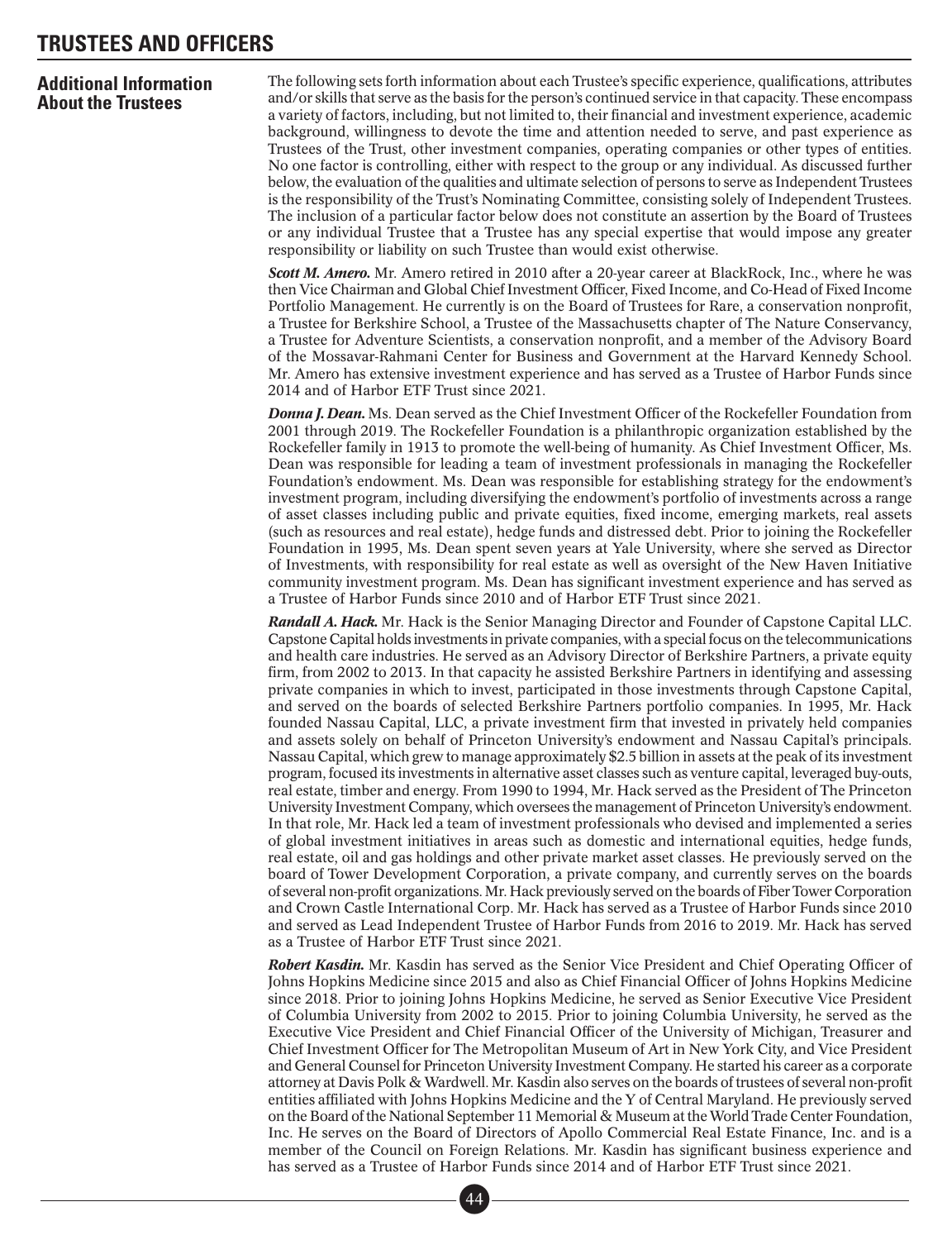### **Additional Information About the Trustees — Continued**

*Kathryn L. Quirk.* Ms. Quirk retired in March 2017 after nearly thirty-five years of serving in various legal, compliance and senior management roles in the asset management industry as well as serving as an officer of several investment companies. Prior to her retirement, she served at Goldman Sachs Asset Management as Head of U.S. Regulatory Compliance from 2013-2017. Prior to joining Goldman Sachs, she was Vice President and Corporate Counsel at Prudential Insurance Company of America, a subsidiary of Prudential Financial Inc., an insurance and financial services company. During that time, she also served as Deputy Chief Legal Officer, AssetManagement at Prudential Insurance Company of America; Co-Chief Legal Officer at Prudential Investment Management, Inc.; Chief Legal Officer at Prudential Investments LLC; and Chief Legal Officer of the Prudential Mutual Funds. Prior to joining Prudential, Ms. Quirk worked at Zurich Scudder Investments, Inc., an asset management company, where she held several senior management positions, including General Counsel, Chief Compliance Officer, Chief Risk Officer, Corporate Secretary, Managing Director, and served on the board of directors and management committee. She started her career as an attorney at Debevoise & Plimpton LLP. She currently is on the Board of Directors and is Co-Chair of the Governance Committee of JustWorld International, Inc., a not-for-profit organization funding education and nutrition programs. Ms. Quirk has extensive investment management industry and legal experience and has served as a Trustee of Harbor Funds since 2017 and of Harbor ETF Trust since 2021.

*Douglas J. Skinner.* Mr. Skinner is the Eric J. Gleacher Distinguished Service Professor of Accounting and Deputy Dean for Faculty at the University of Chicago Booth School of Business, where his prior positions include John P. and Lillian A. Gould Professor of Accounting, Neubauer Family Faculty Fellow, Interim Dean, and Executive Director of the Accounting Research Center. Mr. Skinner joined the University of Chicago Business School's faculty in 2005 from the University of Michigan Business School, where he served as the KPMG Professor of Accounting. Mr. Skinner's teaching and research has a particular emphasis on corporate disclosure practices, corporate financial reporting, and corporate finance. Mr. Skinner is a Senior Fellow at the Asian Bureau of Finance and Economic Research. Mr. Skinner is the author or co-author of numerous publications in leading accounting and finance academic journals. Mr. Skinner has served as a Trustee of Harbor Funds since 2020 and of Harbor ETF Trust since 2021.

*Ann M. Spruill.* Ms. Spruill retired in 2008 after an 18-year career at GMO & Co. LLC, where she was a partner, portfolio manager and the Head of International Active Equities Division. She also served as a member of the Executive Committee and the Board of Directors of that firm. GMO & Co. LLC is a privately-owned global investment management firm. Ms. Spruill served as a Trustee for the Financial Accounting Foundation. She served as a member of the Investment Committee and Chair of Global Public Equities for the Museum of Fine Arts, Boston and serves as a Trustee of the University of Rhode Island. Ms. Spruill has significant investment experience and has served as a Trustee of Harbor Funds since 2014 and of Harbor ETF Trust since 2021.

*Charles F. McCain.* Mr. McCain has served as Chief Executive Officer of Harbor Capital Advisors since 2017 and as a Director since 2007. Mr. McCain previously served as President and Chief Operating Officer of Harbor Capital Advisors during 2017, Executive Vice President and General Counsel of Harbor Capital Advisors from 2004-2017 and as Chief Compliance Officer of Harbor Capital Advisors from 2004-2014. He served as Harbor Funds' Chief Compliance Officer from 2004-2017. He has served as a Director and Chairperson of Harbor Trust Company, Inc. since 2019. He also has served as a Director of Harbor Services Group, Inc. since 2007, and as the Chief Compliance Officer of Harbor Services Group, Inc. from 2004-2017. He has also served as a Director of Harbor Funds Distributors, Inc. since 2007, and as the Chief Compliance Officer and Executive Vice President of Harbor Funds Distributors, Inc. from 2007-2017. Prior to joining Harbor Capital Advisors in 2004, Mr. McCain was a Junior Partner at the law firm of Wilmer Cutler Pickering Hale and Dorr LLP. Mr. McCain has extensive business, investment, legal and compliance experience and has served as a Trustee and Chairman of the Board of Harbor Funds since 2017 and as a Trustee and Chairman of the Board of Harbor ETF Trust since 2021.

### **Board Leadership Structure**

As indicated above, the business and affairs of the Trust shall be managed by or under the direction of the Trustees. The Trustees have delegated day-to-day management of the affairs of the Trust to the Adviser, subject to the Trustees' oversight. The Board of Trustees is currently comprised of eight Trustees, seven of whom are Independent Trustees. All Independent Trustees serve on the Audit Committee and Nominating Committee, as discussed below. The Chairman of the Board of Trustees is an Interested Trustee.

> ■• 45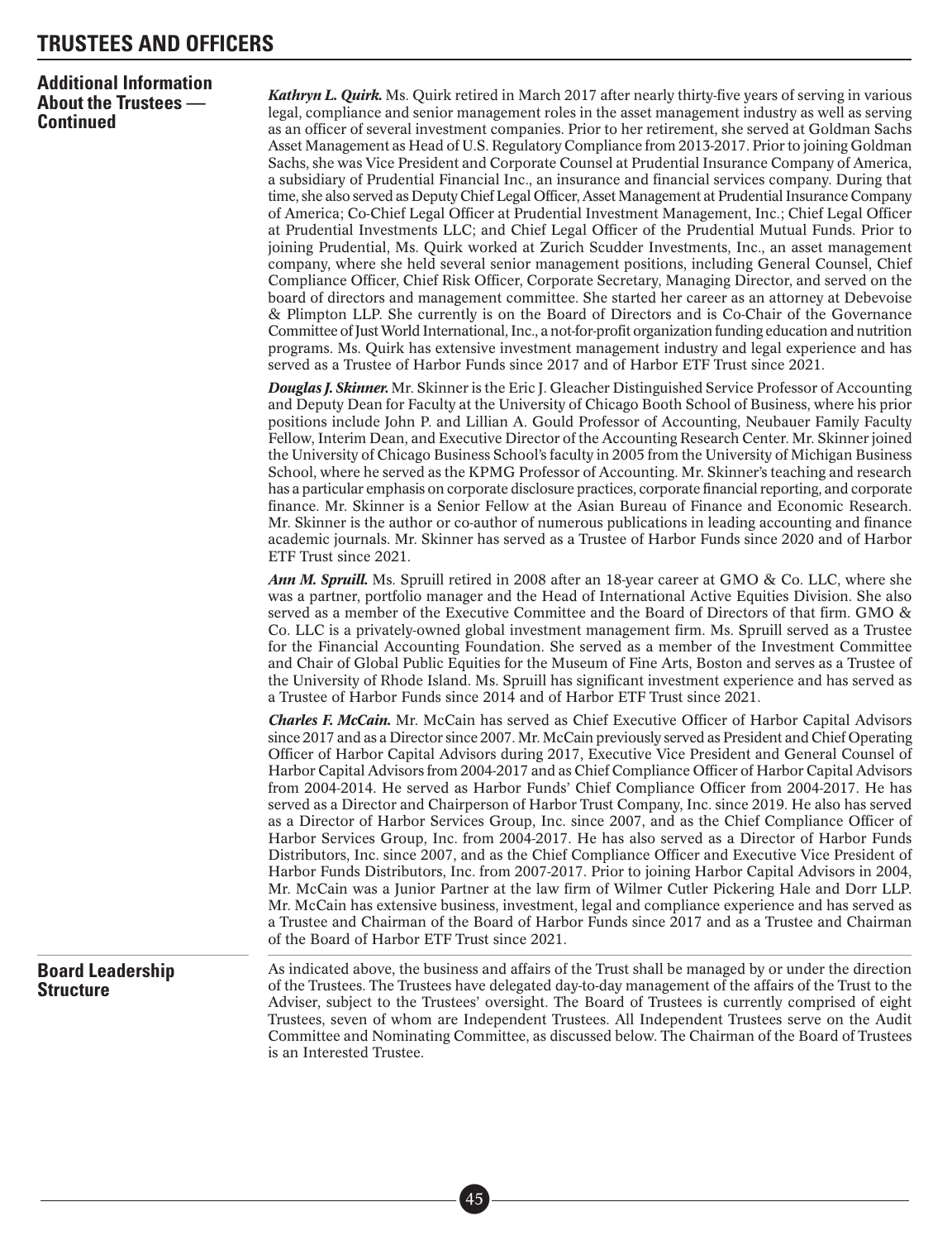| <b>Board Leadership</b><br><b>Structure - Continued</b> | The Independent Trustees determined that it was appropriate to appoint a Lead Independent Trustee<br>to facilitate communication among the Independent Trustees and with management. Accordingly,<br>the Independent Trustees have appointed Ms. Quirk to serve as Lead Independent Trustee. Among<br>other responsibilities, the Lead Independent Trustee coordinates with management and the other<br>Independent Trustees regarding review of agendas for board meetings; serves as chair of meetings<br>of the Independent Trustees; and, in consultation with the other Independent Trustees and as requested<br>or appropriate, communicates with management, counsel, third party service providers and others<br>on behalf of the Independent Trustees.                                                                                                                                                                                                                                                                                                                                                                                                                                                                                                                                                                                                                                                                                                                                                                                                                                                                                                                                                                                                                                                                                      |  |  |  |
|---------------------------------------------------------|------------------------------------------------------------------------------------------------------------------------------------------------------------------------------------------------------------------------------------------------------------------------------------------------------------------------------------------------------------------------------------------------------------------------------------------------------------------------------------------------------------------------------------------------------------------------------------------------------------------------------------------------------------------------------------------------------------------------------------------------------------------------------------------------------------------------------------------------------------------------------------------------------------------------------------------------------------------------------------------------------------------------------------------------------------------------------------------------------------------------------------------------------------------------------------------------------------------------------------------------------------------------------------------------------------------------------------------------------------------------------------------------------------------------------------------------------------------------------------------------------------------------------------------------------------------------------------------------------------------------------------------------------------------------------------------------------------------------------------------------------------------------------------------------------------------------------------------------------|--|--|--|
|                                                         | The Trustees believe that this leadership structure is appropriate given, among other things, the size<br>and number of funds offered by the Trust; the size and committee structure of the Board of Trustees;<br>management's accessibility to the Independent Trustees, both individually and collectively through<br>the Lead Independent Trustee; and the active and engaged role played by each Trustee with respect<br>to oversight responsibilities.                                                                                                                                                                                                                                                                                                                                                                                                                                                                                                                                                                                                                                                                                                                                                                                                                                                                                                                                                                                                                                                                                                                                                                                                                                                                                                                                                                                          |  |  |  |
| <b>Board Committees</b>                                 | All Independent Trustees serve on the Audit Committee and the Nominating Committee. The functions<br>of the Audit Committee include recommending an independent registered public accounting firm<br>to the Trustees, monitoring the independent registered public accounting firm's performance, reviewing<br>the results of audits and responding to certain other matters deemed appropriate by the Trustees.<br>The Nominating Committee is responsible for the selection and nomination of candidates to serve<br>as Independent Trustees. The Nominating Committee will also consider nominees recommended<br>by shareholders to serve as Trustees provided that shareholders submit such recommendations in<br>writing to Harbor Funds Nominating Committee, c/o Harbor Funds, 111 South Wacker Drive, 34th<br>Floor, Chicago, IL 60606-4302 within a reasonable time before any meeting. The Valuation Committee<br>is comprised of certain officers of the Trust and other employees of the Adviser. A function of the<br>Valuation Committee includes determining the fair value of portfolio securities when necessary.<br>During Harbor Funds fiscal year ended October 31, 2021, the Board of Trustees held 12 meetings,<br>the Valuation Committee held 185 meetings, the Audit Committee held 4 meetings and the Nominating<br>Committee did not hold any meetings. The Board of Trustees does not have a compensation committee.                                                                                                                                                                                                                                                                                                                                                                                                     |  |  |  |
| <b>Risk Oversight</b>                                   | The Board of Trustees considers its role with respect to risk management to be one of oversight<br>rather than active management. The Trust faces a number of types of risks, including investment<br>risk, legal and compliance risk, operational risk (including business continuity risk), reputational<br>and business risk. The Board of Trustees recognizes that not all risks potentially affecting the Trust<br>can be identified in advance, and that it may not be possible or practicable to eliminate certain identifiable<br>risks. As part of the Trustees' oversight responsibilities, the Trustees generally oversee the Funds'<br>risk management policies and processes, as these are formulated and implemented by the Trust's<br>management. These policies and processes seek to identify relevant risks and, where practicable,<br>lessen the possibility of their occurrence and/or mitigate the impact of such risks if they were to<br>occur. Various parties, including management of the Trust, the Trust's independent registered public<br>accounting firm and other service providers provide regular reports to the Board of Trustees on various<br>operations of the Trust and related risks and their management. In particular, the Funds' Chief Compliance<br>Officer regularly reports to the Trustees with respect to legal and compliance risk management, the<br>Chief Financial Officer reports on financial operations, and a variety of other management personnel<br>report on other risk management areas, including the operations of certain affiliated and unaffiliated<br>service providers to the Trust. The Audit Committee maintains an open and active communication<br>channel with both the Trust's personnel and its independent auditor, largely, but not exclusively,<br>through its chair. |  |  |  |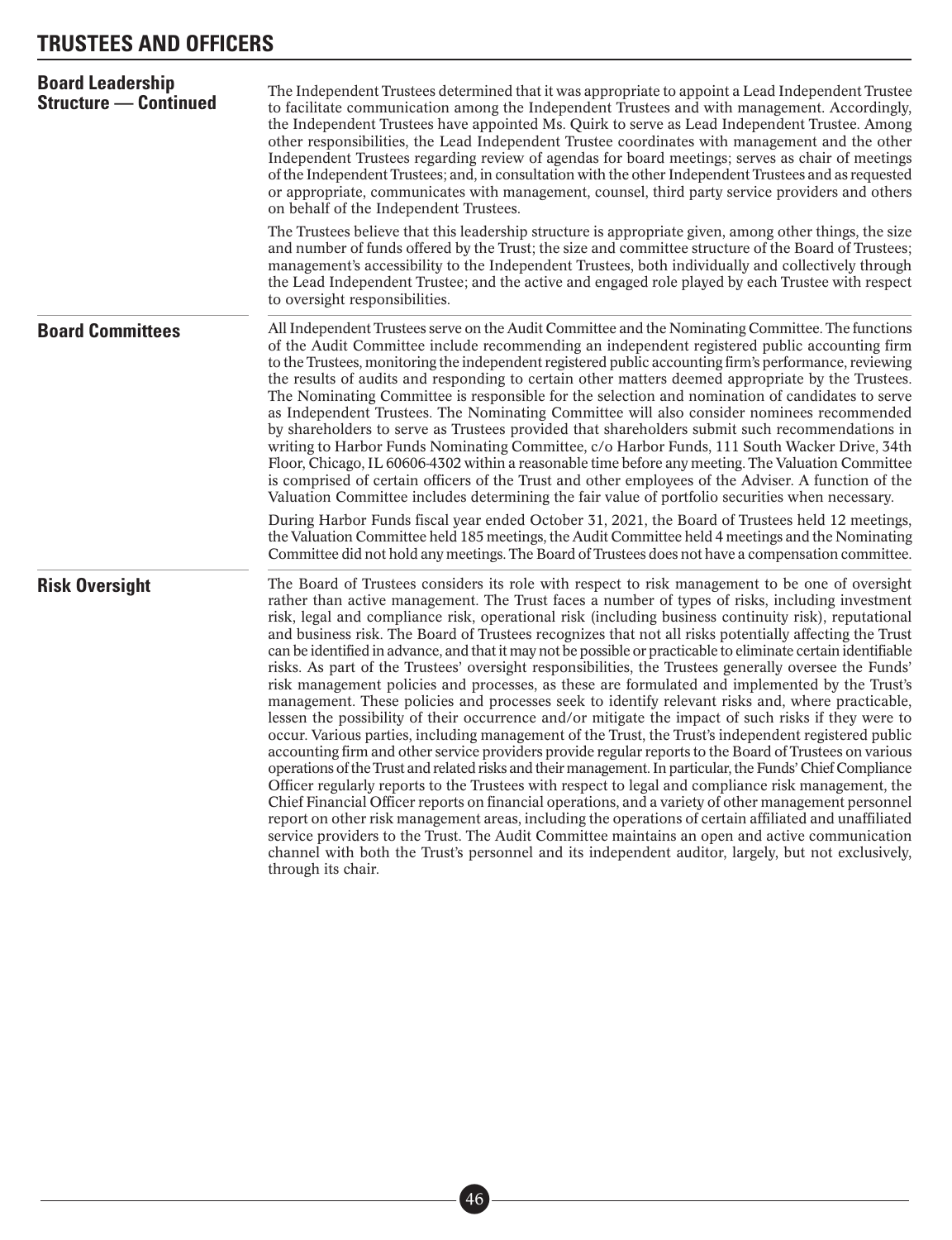#### **Trustee Compensation**

**For the fiscal year ended October 31, 2021**

| <b>Name of Person, Position</b>        | <b>Aggregate</b><br><b>Compensation</b><br><b>From Harbor Funds</b> | <b>Pension or</b><br><b>Retirement</b><br><b>Benefits Accrued</b><br>As Part of Fund<br><b>Expenses</b> | <b>Total</b><br><b>Compensation</b><br><b>From Fund Complex Paid to Trustees*</b> |
|----------------------------------------|---------------------------------------------------------------------|---------------------------------------------------------------------------------------------------------|-----------------------------------------------------------------------------------|
| Charles F. McCain, Chairman, President | -0-                                                                 | -0-                                                                                                     | -0-                                                                               |
|                                        | \$265,000                                                           | -0-                                                                                                     | \$277,500                                                                         |
|                                        | \$265,000                                                           | -0-                                                                                                     | \$277,500                                                                         |
|                                        | \$265,000                                                           | -0-                                                                                                     | \$277,500                                                                         |
|                                        | \$265,000                                                           | -0-                                                                                                     | \$277,500                                                                         |
|                                        | \$305,000                                                           | -0-                                                                                                     | \$319,500                                                                         |
|                                        | \$285,000                                                           | -0-                                                                                                     | \$298,500                                                                         |
|                                        | \$265,000                                                           | -0-                                                                                                     | \$277,500                                                                         |

*\* Includes amounts paid by Harbor Funds and Harbor ETF Trust.*

*<sup>1</sup> During the fiscal year ended October 31, 2021, Mr. Kasdin and Mses. Quirk and Spruill elected to defer at least a portion of their compensation pursuant to the Harbor Funds Deferred Compensation Plan for Independent Trustees. As of October 31, 2021, the total value of Mr. Kasdin's and Mses. Quirk and Spruill's accounts under that plan was \$2,669,0476, \$909,336 and \$2,847,600, respectively.*

*<sup>2</sup> In consideration of her services as Lead Trustee, Ms. Quirk received \$40,000 from the Harbor Funds and \$2,000 from the Harbor ETF Trust in addition to the compensation payable to each other Independent Trustee for the fiscal year ended October 31, 2021.*

*<sup>3</sup> In consideration of his service as Audit Committee Chair, Mr. Skinner received \$20,000 from the Harbor Funds and \$1,000 from the Harbor ETF Trust in addition to the compensation payable to each other Independent Trustee for the fiscal year ended October 31, 2021.*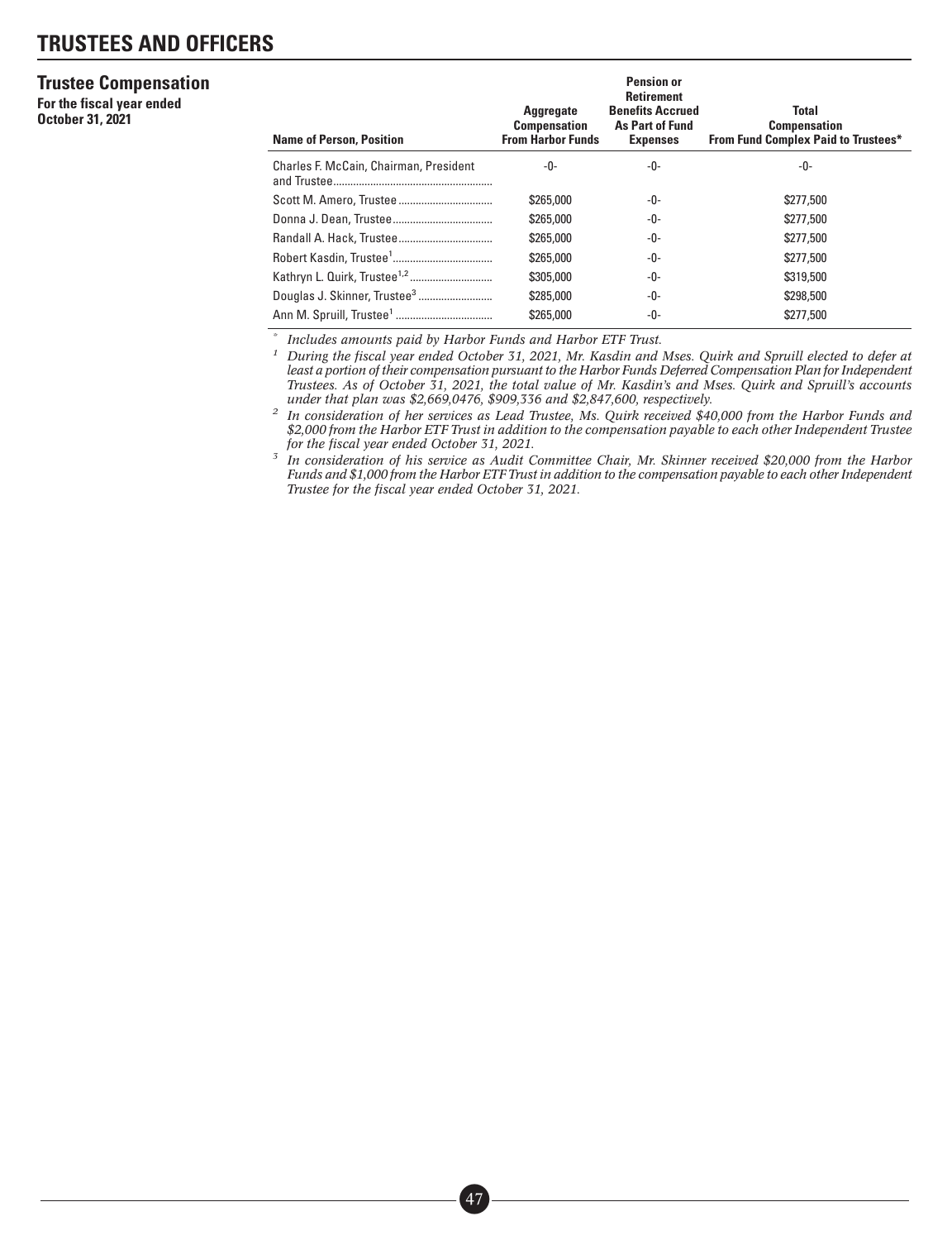### **Trustee Ownership of Fund Shares**

As of January 31, 2022, the Trustees and Officers of Harbor Funds as a group owned 1%, 4%, 1%, and 1% of the outstanding shares of beneficial interest of Harbor Strategic Growth Fund, Harbor Emerging Markets Equity Fund, Harbor Focused International Fund, and Harbor Money Market Fund, respectively and less than 1% of the outstanding shares of beneficial interest of each class of each other Fund.

The Fund shares beneficially owned by the Trustees as of December 31, 2021 are as follows:

| <b>Name of Trustee</b>        | <b>Dollar Range of Ownership in Each Fund</b> | <b>Aggregate Dollar Range of</b><br><b>Ownership in Harbor Funds</b> |                |
|-------------------------------|-----------------------------------------------|----------------------------------------------------------------------|----------------|
|                               | <b>INDEPENDENT TRUSTEES</b>                   |                                                                      |                |
| Scott M. Amero                | Harbor Diversified International All Cap Fund | Over \$100,000                                                       | Over \$100,000 |
|                               |                                               | Over \$100,000                                                       |                |
|                               |                                               | Over \$100,000                                                       |                |
| Donna J. Dean                 |                                               | Over \$100,000                                                       | Over \$100,000 |
|                               |                                               | Over \$100,000                                                       |                |
|                               |                                               | Over \$100,000                                                       |                |
|                               |                                               | \$50,001-\$100,000                                                   |                |
|                               |                                               | \$10,001-\$50,000                                                    |                |
|                               |                                               | \$50,001-\$100,000                                                   |                |
|                               |                                               | \$50,001-\$100,000                                                   |                |
|                               |                                               | Over \$100,000                                                       |                |
|                               |                                               | \$10,001-\$50,000                                                    |                |
|                               |                                               | \$50,001-\$100,000                                                   |                |
|                               |                                               | \$10,001-\$50,000                                                    |                |
| Randall A. Hack               |                                               | Over \$100,000                                                       | Over \$100,000 |
|                               |                                               | Over \$100,000                                                       |                |
|                               |                                               | Over \$100,000                                                       |                |
|                               |                                               | Over \$100,000                                                       |                |
|                               |                                               | Over \$100,000                                                       |                |
|                               |                                               | Over \$100,000                                                       |                |
| Robert Kasdin <sup>1</sup>    |                                               | Over \$100,000                                                       | Over \$100,000 |
|                               |                                               | Over \$100,000                                                       |                |
|                               |                                               | Over \$100,000                                                       |                |
|                               |                                               | Over \$100,000                                                       |                |
| Kathryn L. Quirk <sup>1</sup> |                                               | Over \$100,000                                                       | Over \$100,000 |
|                               |                                               | Over \$100,000                                                       |                |
|                               |                                               | Over \$100,000                                                       |                |
|                               |                                               | Over \$100,000                                                       |                |
|                               |                                               | Over \$100,000                                                       |                |
|                               |                                               | Over \$100,000                                                       |                |
|                               |                                               | Over \$100,000                                                       |                |
|                               |                                               | Over \$100,000                                                       |                |
|                               |                                               | Over \$100,000                                                       |                |
|                               |                                               | Over \$100,000                                                       |                |
| Douglas J. Skinner            |                                               | Over \$100,000                                                       | Over \$100,000 |
|                               |                                               | Over \$100,000                                                       |                |
|                               |                                               | Over \$100,000                                                       |                |
|                               |                                               | \$50,001-\$100,000                                                   |                |
|                               |                                               | \$50,001-\$100,000                                                   |                |
|                               |                                               | Over \$100,000                                                       |                |
| Ann M. Spruill <sup>1</sup>   |                                               | Over \$100,000                                                       | Over \$100,000 |
|                               | Harbor Diversified International All Cap Fund | \$50,001-\$100,000                                                   |                |
|                               | Harbor Emerging Markets Equity Fund           | Over \$100,000                                                       |                |
|                               |                                               | \$50,001-\$100,000                                                   |                |
|                               |                                               | Over \$100,000                                                       |                |
|                               |                                               | Over \$100,000                                                       |                |
|                               |                                               | Over \$100,000                                                       |                |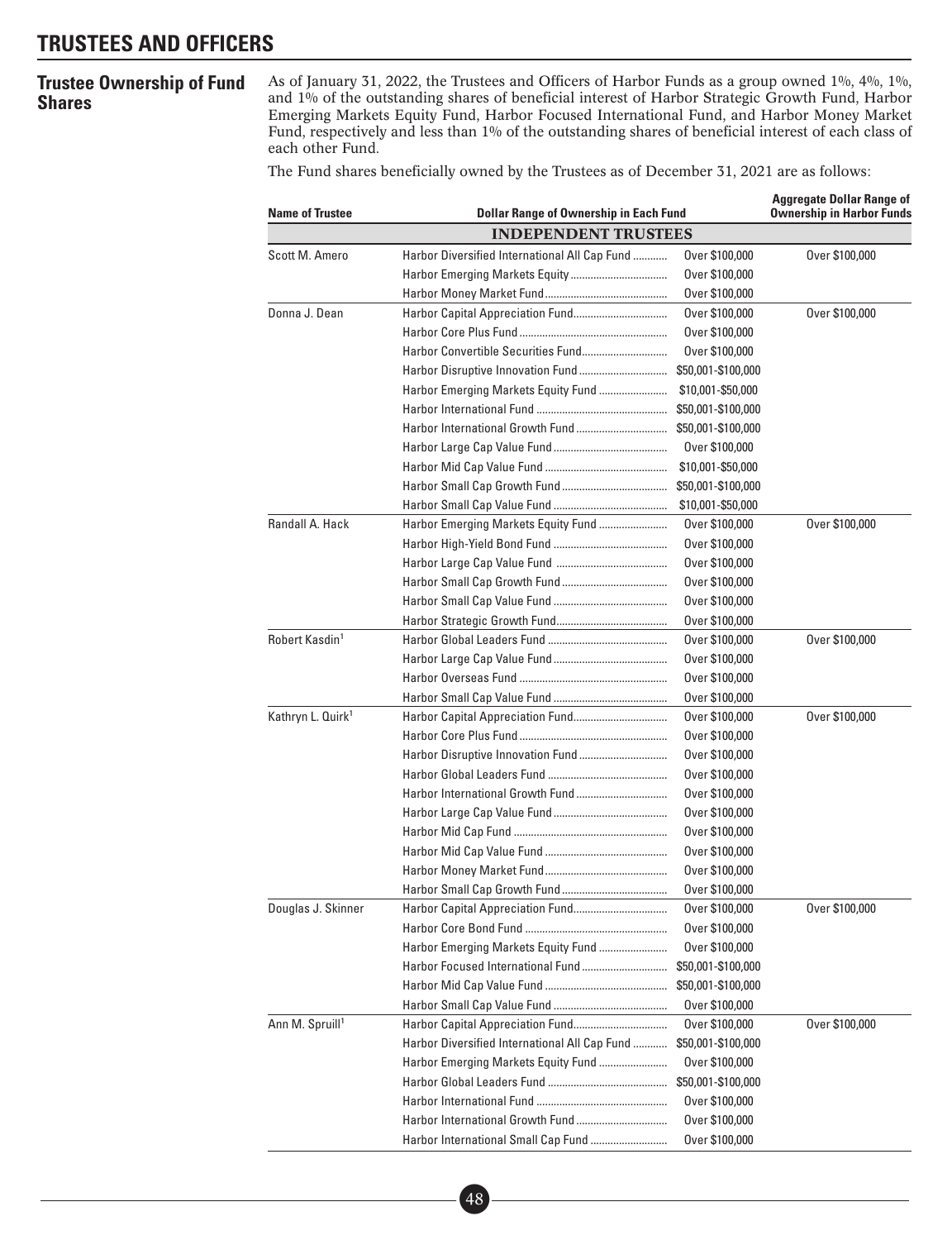#### **Trustee Ownership of Fund Shares — Continued**

| <b>Name of Trustee</b>         | <b>Dollar Range of Ownership in Each Fund</b> | <b>Aggregate Dollar Range of</b><br><b>Ownership in Harbor Funds</b> |                |
|--------------------------------|-----------------------------------------------|----------------------------------------------------------------------|----------------|
|                                | <b>INTERESTED TRUSTEE</b>                     |                                                                      |                |
| Charles F. McCain <sup>2</sup> |                                               | Over \$100,000                                                       | Over \$100,000 |
|                                |                                               | Over \$100,000                                                       |                |
|                                |                                               | Over \$100,000                                                       |                |
|                                |                                               | Over \$100,000                                                       |                |
|                                |                                               | Over \$100,000                                                       |                |
|                                | Harbor Diversified International All Cap Fund | Over \$100,000                                                       |                |
|                                |                                               | Over \$100,000                                                       |                |
|                                |                                               | Over \$100,000                                                       |                |
|                                |                                               | Over \$100,000                                                       |                |
|                                |                                               | Over \$100,000                                                       |                |
|                                |                                               | Over \$100,000                                                       |                |
|                                |                                               | Over \$100,000                                                       |                |
|                                |                                               | Over \$100,000                                                       |                |
|                                |                                               | Over \$100,000                                                       |                |
|                                |                                               | Over \$100,000                                                       |                |
|                                |                                               | Over \$100,000                                                       |                |
|                                |                                               | Over \$100,000                                                       |                |
|                                |                                               | Over \$100,000                                                       |                |
|                                |                                               | Over \$100,000                                                       |                |
|                                |                                               | Over \$100,000                                                       |                |
|                                |                                               | Over \$100,000                                                       |                |

*<sup>1</sup> Under the Harbor Funds Deferred Compensation Plan for Independent Trustees, a participating Trustee may elect to defer his or her trustee fees. Any such deferred fees are maintained in a deferral account that is credited with income and gains and charged with losses as though the participating Trustee invested the amount deferred directly in shares of one or more Funds selected by the participating Trustee. Harbor Funds in turn invests those deferred fees directly in shares of the Funds selected by the participating Trustee so that Harbor Funds' actual returns match the income, gains and losses attributed to the deferral account. The dollar ranges shown for each Harbor fund listed for Mr. Kasdin and Mses. Quirk and Spruill includes the value of the shares of each Fund that correspond to the value of their respective deferral accounts under the Harbor Funds Deferred Compensation Plan for Independent Trustees that has been deemed to be invested by the participating Trustee in each of those Funds.*

*<sup>2</sup> Under the Adviser's Non-Qualified Plan, a participant may elect to defer a portion of his or her compensation for investment in one or more of the Funds. The Adviser invests the full amount of that deferred compensation in the Funds selected by the participant and in turn credits the participant with the income and gains and charges the participant with losses incurred by those Funds. The dollar ranges shown for certain of the Funds listed for Mr. McCain include the value of the shares of each Fund in his deferral account in the Non-Qualified Plan.*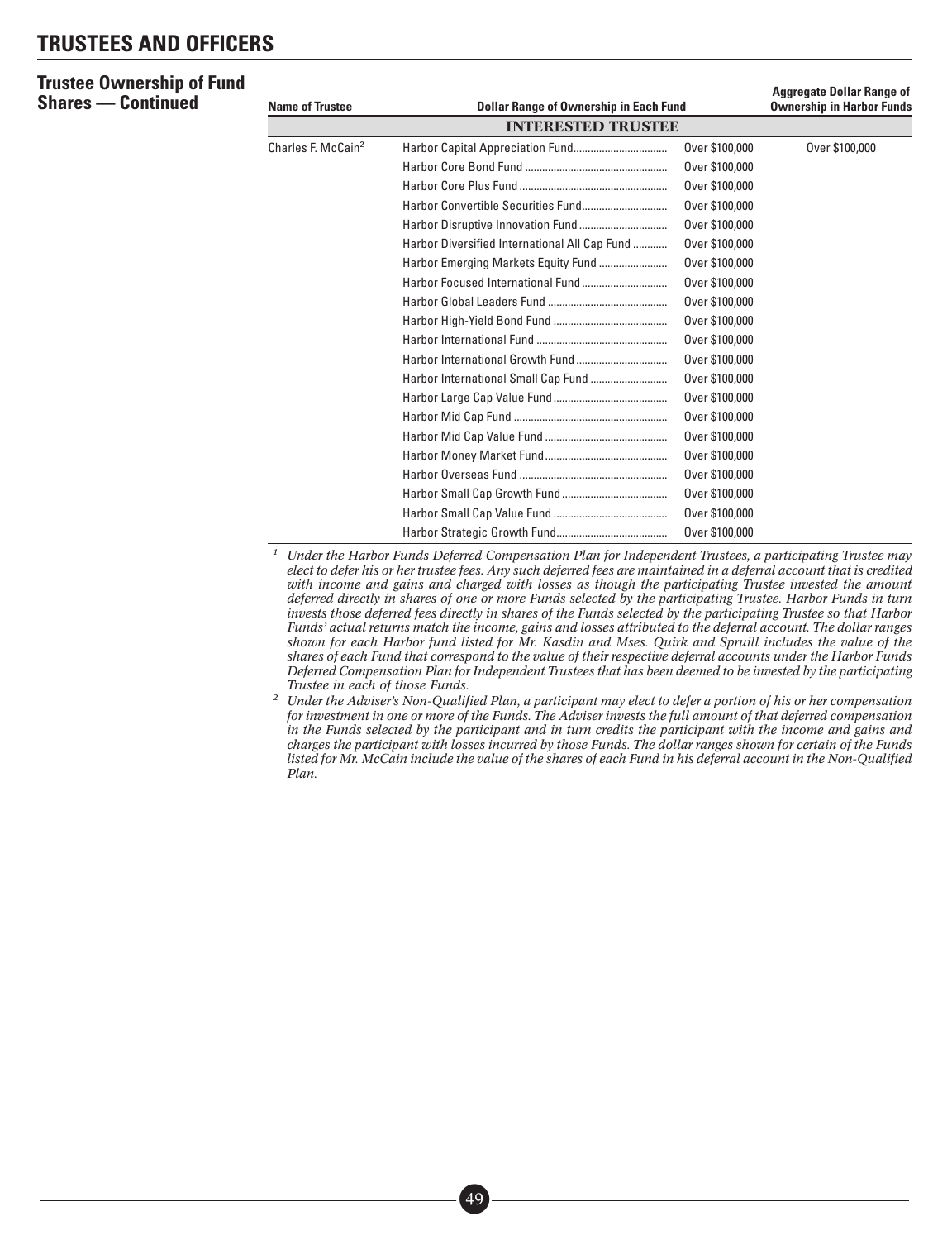### **Material Relationships of the Independent Trustees**

For purposes of the discussion below, the italicized terms have the following meanings:

- the *immediate family members* of any person are their spouse, children in the person's household (including step and adoptive children) and any dependent of the person.
- an entity in a *control relationship* means any person who controls, is controlled by or is under common control with the named person. For example, ORIX Corporation ("ORIX") is an entity that is in a control relationship with the Adviser.
- a *related fund* is a registered investment company or an entity exempt from the definition of an investment company pursuant to Sections  $3(c)(1)$  or  $3(c)(7)$  of the Investment Company Act, in each case for which the Adviser or any of its affiliates acts as investment adviser or for which Harbor Funds Distributors, Inc. (the "Distributor") or any of its affiliates acts as principal underwriter. For example, the related funds of Harbor Funds include all of the Funds in the Harbor family and any other U.S. and non-U.S. funds managed by the Adviser's affiliates.

As of December 31, 2021, none of the Independent Trustees, nor any member of their immediate families, beneficially owned any securities issued by the Adviser, ORIX, or any other entity in a control relationship to the Adviser or the Distributor. During the calendar years 2020 and 2021, none of the Independent Trustees, nor any member of their immediate families, had any direct or indirect interest (the value of which exceeds \$120,000), whether by contract, arrangement or otherwise, in the Adviser, the Distributor, ORIX, or any other entity in a control relationship to the Adviser or the Distributor. During the calendar years 2020 and 2021, none of the Independent Trustees, nor any member of their immediate families, has had an interest in a transaction or a series of transactions in which the aggregate amount involved exceeded \$120,000 and to which any of the following were a party (each a "fund-related party"):

- a Harbor Fund;
- an officer of Harbor Funds;
- a related fund;
- an officer of any related fund;
- the Adviser;
- the Distributor;
- an officer of the Adviser or the Distributor;
- any affiliate of the Adviser or the Distributor; or
- an officer of any such affiliate.

During the calendar years 2020 and 2021, none of the Independent Trustees, nor any member of their immediate families, had any relationship exceeding \$120,000 in value with any Fund-related party, including, but not limited to, relationships arising out of (i) payments for property and services, (ii) the provision of legal services, (iii) the provision of investment banking services (other than as a member of the underwriting syndicate) or (iv) the provision of consulting services.

During the calendar years 2020 and 2021, none of the Independent Trustees, nor any member of their immediate families, served as an officer for an entity on which an officer of any of the following entities also served as a director:

- the Adviser;
- the Distributor; or
- -ORIX or any other entity in a control relationship with the Adviser or the Distributor.

During the calendar years 2020 and 2021, no immediate family member of any of the Independent Trustees, had any position, including as an officer, employee or director, with any Harbor funds. During the calendar years 2020 and 2021, none of the Independent Trustees, nor any member of their immediate families, had any position, including as an officer, employee, director or partner, with any of:

- any related fund;
- the Adviser;
- the Distributor;
- any affiliated person of Harbor Funds; or

■• 50

-ORIX or any other entity in a control relationship to the Adviser or the Distributor.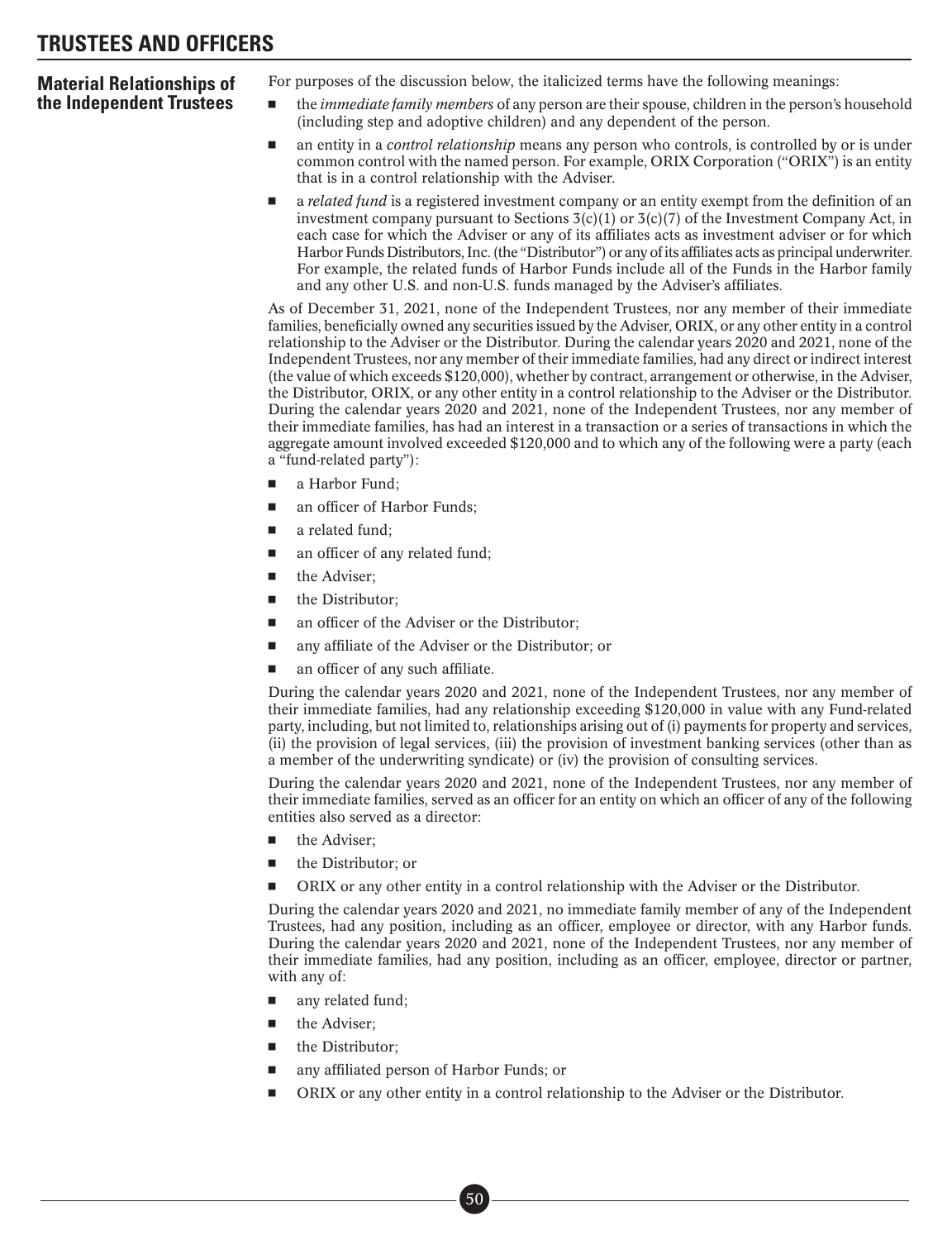**The Adviser** Harbor Capital Advisors, Inc., a Delaware corporation, serves as the investment adviser (the "Adviser") for each Fund pursuant to a separate investment advisory agreement with Harbor Funds on behalf of each Fund (each, an "Investment Advisory Agreement"). Pursuant to each Investment Advisory Agreement, the Adviser is responsible for providing a range of management, oversight, legal, compliance, financial and administrative services for each Fund as set forth in more detail below:

> *Management Services.* Subject to the approval of the Board of Trustees, the Adviser is responsible for establishing the investment policies, strategies and guidelines for each Fund, and for recommending modifications to those policies, strategies and guidelines whenever the Adviser deems modifications to be necessary or appropriate. The Adviser is also responsible for providing, either through itself or through a Subadviser selected, paid and supervised by the Adviser, investment research, and advice, and for furnishing continuously an investment program for each Fund consistent with the investment objectives and policies of the Fund. For Harbor funds that employ one or more non-discretionary Subadvisers, the Adviser will also make day-to-day investment decisions with respect to each such fund to implement model portfolios provided by the non-discretionary Subadvisers.

> *Selection and Oversight of Subadvisers.* The Adviser is responsible for the Subadvisers it selects to manage the assets of or provide non-discretionary investment advisory services for the Funds and for recommending to the Board of Trustees the hiring, termination and replacement of Subadvisers. The Adviser is responsible for overseeing the Subadvisers and for reporting to the Board of Trustees periodically on each Fund's and Subadviser's performance. The Adviser normally utilizes both qualitative and quantitative analysis to evaluate existing and prospective Subadvisers, including thorough reviews and assessments of (i) the Subadviser's investment process, personnel and investment staff; (ii) the Subadviser's investment research capabilities; (iii) the Subadviser's ownership and organization structures; (iv) the Subadviser's legal, compliance and operational infrastructure; (v) the Subadviser's brokerage practices; (vi) anymaterial changesin the Subadviser's business, operations or staffing; (vii) the performance of each Fund and the Subadviser relative to benchmark and peers; (viii) each Fund's portfolio characteristics, and (ix) the composition of each Fund's portfolio.

> *Legal, Compliance, Financial and Administrative Services.* The Adviser is responsible for regularly providing various other services on behalf of each Fund, including, but not limited to,: (i) providing the Funds with office space, facilities, equipment and personnel as the Adviser deems necessary to provide for the effective administration of the affairs of the Funds, including providing from among the Adviser's directors, officers and employees, persons to serve as interested Trustee(s), officers and employees of Harbor Funds and paying the salaries of such persons; (ii) coordinating and overseeing the services provided by the Funds' transfer agent, custodian, legal counsel and independent auditors; (iii) coordinating and overseeing the preparation and production of meeting materials for the Board of Trustees, as well as such other materials that the Board of Trustees may from time to time reasonably request; (iv) coordinating and overseeing the preparation and filing with the SEC of registration statements, notices, shareholder reports, proxy statements and other material for the Funds required to be filed under applicable laws; (v) developing and implementing procedures for monitoring compliance with the Funds' investment objectives, policies and guidelines and with applicable regulatory requirements; (vi) providing legal and regulatory support for the Funds in connection with the administration of the affairs of the Funds, including the assigning of matters to the Funds' legal counsel on behalf of the Funds and supervising the work of such outside counsel; (vii) overseeing the determination and publication of each Fund's net asset value in accordance with the Funds' valuation policies; (viii) preparing and monitoring expense budgets for the Funds, and reviewing the appropriateness and arranging for the payment of Fund expenses; and (ix) furnishing to the Funds such other administrative services as the Adviser deems necessary, or the Board of Trustees reasonably requests, for the efficient operation of the Funds.

> The Adviser is a wholly-owned subsidiary of ORIX Corporation ("ORIX"), a global financial services company based in Tokyo, Japan. ORIX provides a range of financial services to corporate and retail customers around the world, including financing, leasing, real estate and investment banking services. The stock of ORIX trades publicly on both the New York (through ADRs) and Tokyo Stock Exchanges.

Advisory Fees For its services, each Fund pays the Adviser an advisory fee, which is an annual rate based on the Fund's average net assets. The following table sets forth for each Fund the contractual advisory fee rate and the fees paid to the Adviser for the past three fiscal years before the effect of any fee waiver (shown below) in effect for the past three fiscal years that reduced the advisory fee paid.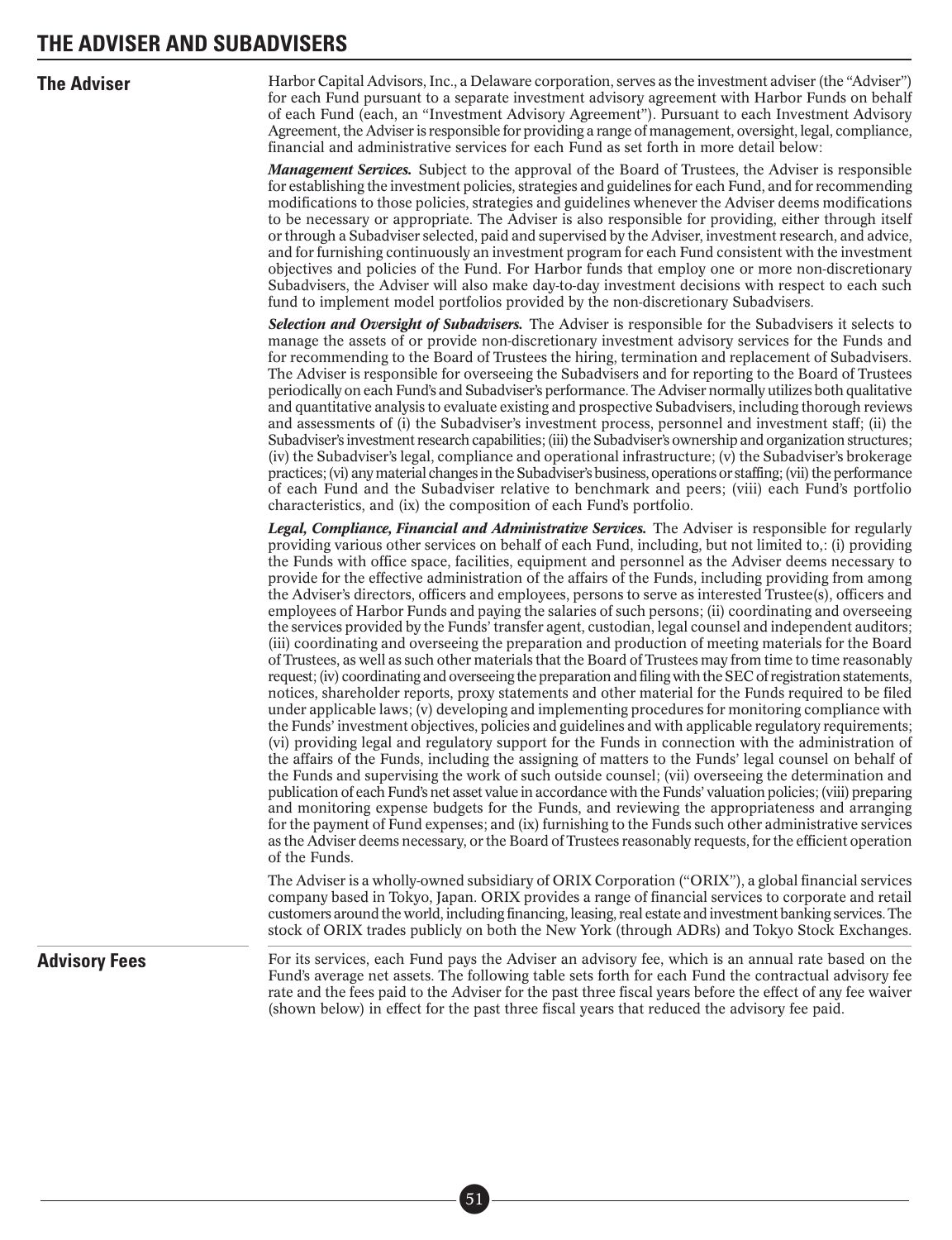### **Advisory Fees — Continued**

|                                                                 | <b>Contractual</b><br><b>Advisory Fee</b><br><b>Annual Rate</b><br><b>Based on Average</b> | <b>Advisory Fee Paid for Year Ended October 31</b><br>(000s) |           |           |  |
|-----------------------------------------------------------------|--------------------------------------------------------------------------------------------|--------------------------------------------------------------|-----------|-----------|--|
|                                                                 | <b>Net Assets</b>                                                                          | 2021                                                         | 2020      | 2019      |  |
| <b>HARBOR FUNDS</b>                                             |                                                                                            |                                                              |           |           |  |
|                                                                 | 0.60%                                                                                      | \$244,596                                                    | \$201,730 | \$177,668 |  |
|                                                                 |                                                                                            | (22, 536)                                                    | (17, 535) | (14, 728) |  |
|                                                                 | 0.65                                                                                       | 1,201                                                        | 941       | 834       |  |
|                                                                 |                                                                                            | (92)                                                         | (72)      | (64)      |  |
|                                                                 | 0.23 <sup>2</sup>                                                                          | 432                                                          | 341       | 262       |  |
| Harbor Core Plus Fund (formerly, Harbor Bond Fund) <sup>1</sup> | $0.25^{3}$                                                                                 | 8,314                                                        | 9,619     | 9,303     |  |
|                                                                 |                                                                                            | (366)                                                        | (502)     | (469)     |  |
| Harbor Disruptive Innovation Fund (formerly, Harbor Mid         | $0.70^{5}$                                                                                 | 3,309                                                        | 2,084     | 2.211     |  |
|                                                                 |                                                                                            | (115)                                                        | (83)      | (26)      |  |
| Harbor Diversified International All Cap Fund                   | 0.75                                                                                       | 8,399                                                        | 5,921     | 5,482     |  |
|                                                                 |                                                                                            | (108)                                                        | (536)     | (1,373)   |  |
|                                                                 | 0.85                                                                                       | 400                                                          | 929       | 828       |  |
|                                                                 |                                                                                            | N/A                                                          | (139)     | (37)      |  |
|                                                                 | 0.75                                                                                       | 353                                                          | 237       | 82        |  |
|                                                                 | 0.75                                                                                       | 1,035                                                        | 873       | 591       |  |
|                                                                 |                                                                                            | (69)                                                         | (58)      | (20)      |  |
|                                                                 | 0.60                                                                                       | 2,346                                                        | 2,594     | 3,415     |  |
|                                                                 |                                                                                            | (360)                                                        | (398)     | (524)     |  |
|                                                                 | $0.75/0.65^{\circ}$                                                                        | 35,369                                                       | 35,092    | 56,712    |  |
|                                                                 |                                                                                            | $\sim$                                                       | $\ddotsc$ | (4,836)   |  |
|                                                                 | 0.75                                                                                       | 6.560                                                        | 4.726     | 4.046     |  |
|                                                                 | 0.85                                                                                       | 421                                                          | 304       | 521       |  |
|                                                                 | $0.60/0.55^{b}$                                                                            | 13,313                                                       | 8,138     | 6,513     |  |
|                                                                 | 0.75                                                                                       | 330                                                          | 68        | N/A       |  |
|                                                                 | 0.75                                                                                       | 3.286                                                        | 3.524     | 6,287     |  |
|                                                                 |                                                                                            | (44)                                                         | (60)      | (244)     |  |
|                                                                 | 0.20                                                                                       | 184                                                          | 233       | 311       |  |
|                                                                 |                                                                                            | (166)                                                        | (84)      | (31)      |  |
|                                                                 | 0.75                                                                                       | 322                                                          | 198       | 128       |  |
|                                                                 | 0.75                                                                                       | 8,711                                                        | 6,305     | 5,327     |  |
|                                                                 | 0.75                                                                                       | 18,901                                                       | 11,906    | 10,983    |  |
|                                                                 | 0.60                                                                                       | 709                                                          | 666       | 566       |  |

*<sup>1</sup> On February 2, 2022, the Fund was changed from Harbor Bond Fund to Harbor Core Plus Fund.*

*<sup>2</sup> The contractual management fee of Harbor Core Bond Fund was reduced from 0.34% to 0.23% effective December 1, 2021.*

*<sup>3</sup> The contractual management fee of Harbor Core Plus Fund was reduced from 0.48% to 0.25% effective February 2, 2022.*

*<sup>4</sup> On September 1, 2021, the Fund was changed from Harbor Mid Cap Growth Fund to Harbor Disruptive Innovation Fund.*

*<sup>5</sup> The contractual management fee of Harbor Disruptive Innovation Fund was reduced from 0.75% to 0.70% effective September 1, 2021.*

*<sup>6</sup> Commenced operations on June 1, 2019.*

*<sup>7</sup> Commenced operations on December 1, 2019.*

*<sup>8</sup> Commenced operations on March 1, 2019.*

*<sup>a</sup> 0.75% on the first \$12 billion and 0.65% thereafter.*

■• 52

*<sup>b</sup> 0.60% on the first \$4 billion and 0.55% thereafter.*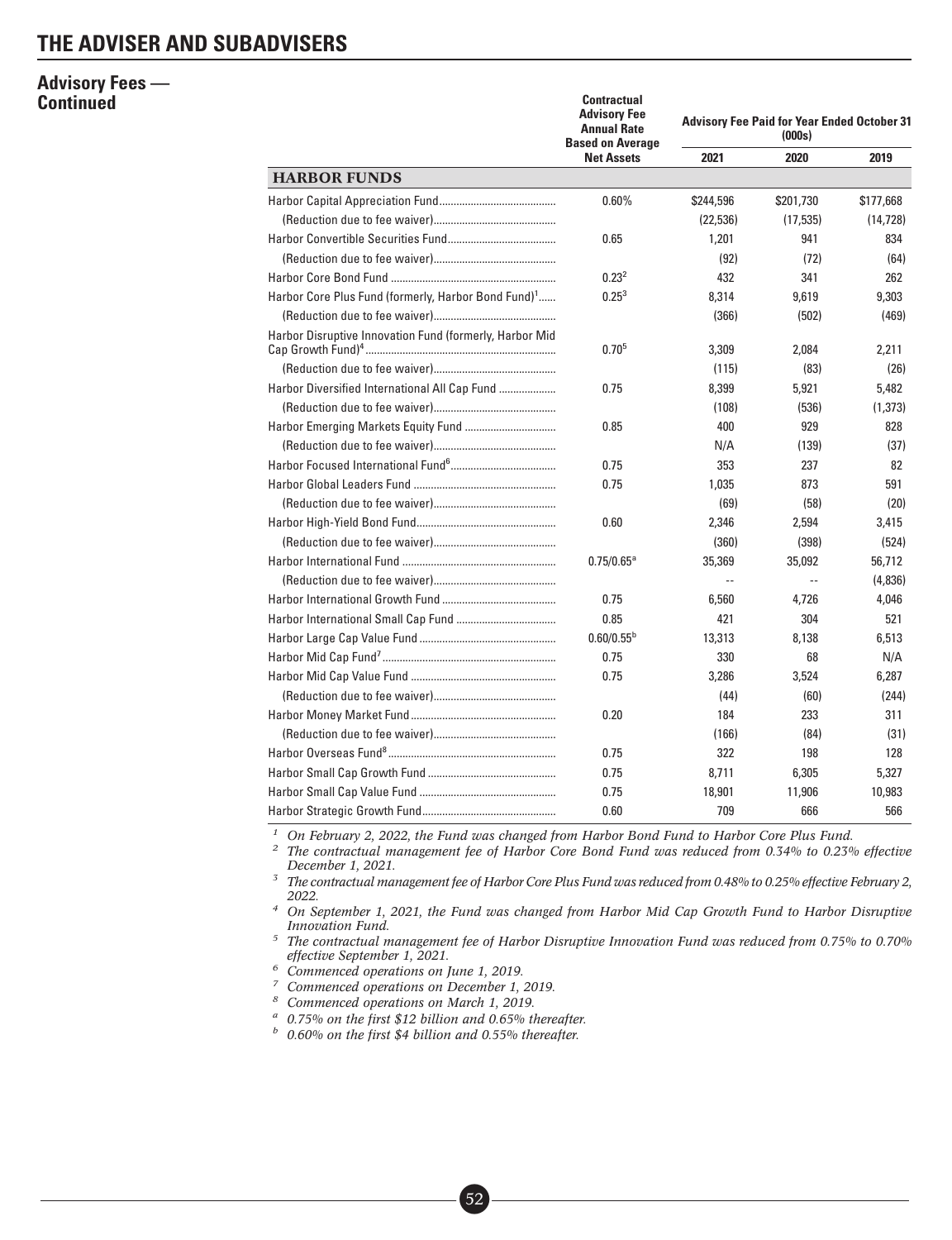**The Subadvisers** The Adviser has engaged the services of subadvisers (each, a "Subadviser") to provide discretionary and non-discretionary advisory services for each Fund.

> The Adviser pays each Subadviser out of its own resources; the Funds have no obligation to pay the Subadvisers. Each Subadviser has entered into a subadvisory agreement with the Adviser and Harbor Funds, on behalf of each respective Fund. Each discretionary Subadviser is responsible for providing the Fund with advice concerning the investment management of the Fund's portfolio, which advice shall be consistent with the investment objectives and policies of the Fund. Each discretionary Subadviser determines what securities shall be purchased, sold or held for the respective Fund and what portion of such Fund's assets are held uninvested. Each non-discretionary Subadviser provides investment advice to the Adviser, which is responsible for the day-to-day investment decision making for the Fund.

> Each discretionary and non-discretionary Subadviser is responsible for its own costs of providing services to the respective Fund. Each discretionary and non-discretionary Subadviser's subadvisory fee rate is based on a stated percentage of the Fund's average annual net assets.

> *Harbor Capital Appreciation Fund.* The Fund is subadvised by Jennison Associates LLC ("Jennison"). Jennison is a direct, wholly owned subsidiary of PGIM, Inc., which is a direct, wholly owned subsidiary of PGIM Holding Company LLC, which is a direct, wholly owned subsidiary of Prudential Financial, Inc.

> *Harbor Disruptive Innovation Fund.* The Fund operates as a multi-manager fund. In managing the Fund, the Adviser utilizes non-discretionary model portfolios provided by the following Subadvisers:

- - 4BIO Partners LLP ("4BIO Capital"). 4BIO Capital is a London-based venture capital limited liability partnership that is employee owned.
- - NZS Capital, LLC ("NZS Capital"). NZS Capital, a limited liability company, is controlled by Jason Bradley Slingerlend, Brinton Johns, and Jupiter Investment Management Holdings LLC;
- - Sands Capital Management, LLC ("Sands Capital"). Sands Capital is an independent investment management firm ultimately controlled by Frank M. Sands, Sands Capital's CEO and CIO. Frank M. Sands controls Sands Capital by virtue of his position as, among other things, trustee, manager, or officer, respectively, of various intermediate holding entities and trusts through which voting or management rights with respect to Sands Capital are held and/or exercised;
- - Tekne Capital Management, LLC ("Tekne"). Tekne is a limited liability company with Tekne Capital Partners, LP serving as member and direct majority owner. Beeneet Kothari, who is the Chief Executive officer Tekne, is the controlling owner of Tekne Capital Partners, LP; and
- -Westfield Capital Management, L.P. ("Westfield"). Westfield is 100% employee owned. The day-to-day management and strategic decisions of Westfield are controlled by Westfield's Management Committee.

Harbor Large Cap Value Fund. The Fund is subadvised by Aristotle Capital Management, LLC ("Aristotle"). Aristotle was founded in 1959 through predecessor entities. Aristotle is a limited liability company owned by its employees and Board of Managers.

*Harbor Mid Cap Fund and Harbor Small Cap Value Fund.* The Funds are subadvised by EARNEST Partners LLC ("EARNEST Partners"). EARNEST Partners is controlled by Paul Viera, who is an employee of EARNEST Partners.

*Harbor Mid Cap Value Fund.* The Fund is subadvised by LSV Asset Management ("LSV"). LSV is a Delaware general partnership between the management team and current and retired employee partners (61%) and SEI Funds, Inc. (39%). The day-to-day management and strategic decisions of the Subadviser are controlled by LSV's Executive Committee and other senior employee partners of LSV.

*Harbor Small Cap Growth Fund.* The Fund is subadvised by Westfield. Westfield is majority employee owned. The day-to-day management and strategic decisions of Westfield are controlled by Westfield's Management Committee.

*Harbor Strategic Growth Fund.* The Fund is subadvised by Mar Vista Investment Partners, LLC ("Mar Vista"). Mar Vista was founded in November 2007 and provides investment advisory services to mutual funds, institutional accounts and individual investors. Mar Vista is controlled by Silas Myers and Brian Massey, each an employee of Mar Vista, with 1251 Asset Management holding a non-controlling, minority ownership stake in the firm.

*Harbor Diversified International All Cap Fund, Harbor Emerging Markets Equity Fund, and Harbor International Fund.* The Funds are subadvised by Marathon Asset Management Limited ("Marathon-London"). Marathon-London is predominantly owned by its founding partners, with the remaining equity shared between a number of key employees.

> ■• 53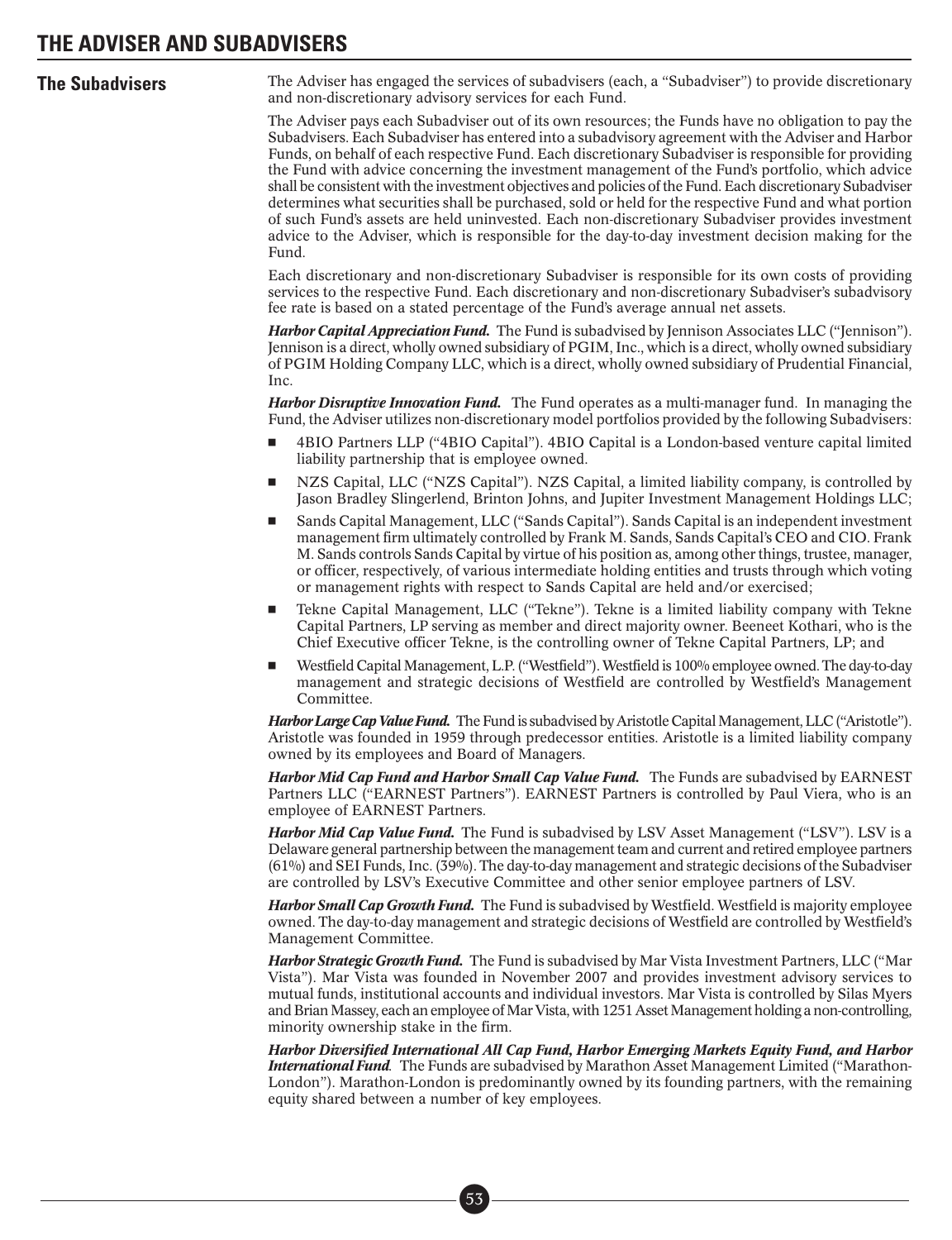# **The Subadvisers —**

**Continued Harbor Focused International Fund**. The Fund is subadvised by Comgest Asset Management International<br>**Continued Exam** Limited ("CAMIL"). CAMIL is a wholly owned subsidiary of Comgest Global Investors SAS, wh is 100% owned by employees and founders. CAMIL and its Participating Affiliates are referred to collectively, as "Comgest."

> *Harbor Global Leaders Fund.* The Fund is subadvised by Sands Capital. Sands Capital is an independent investment management firm ultimately controlled by Frank M. Sands, Sands Capital's CEO and CIO. Frank M. Sands controls Sands Capital by virtue of his position as, among other things, trustee, manager, or officer, respectively, of various intermediate holding entities and trusts through which voting or management rights with respect to Sands Capital are held and/or exercised.

> *Harbor International Growth Fund.* The Fund is subadvised by Baillie Gifford Overseas Limited ("Baillie Gifford"). Baillie Gifford, a registered company incorporated in Scotland, is located at Calton Square, 1 Greenside Row, Edinburgh, Scotland. Baillie Gifford was organized in 1983 and is a wholly owned subsidiary of Baillie Gifford & Co. Baillie Gifford & Co. is a partnership and is wholly owned by partners who work at the firm.

> *Harbor International Small Cap Fund.* The Fund is subadvised by Cedar Street. Cedar Street is an employee-owned professional investment management firm. Jonathan Brodsky is the controlling managing member.

> Cedar Street and Harbor Capital have entered into an arrangement by which Harbor Capital may acquire: (i) a less than 5% non-voting ownership stake in Cedar Street, which arrangement would be tied to asset levels achieved by the Fund, and (ii) a less than 25% ownership stake in Cedar Street in the event that the firm seeks to sell equity in the firm to a third party.

> *Harbor Overseas Fund.* The Fund is subadvised by Acadian Asset Management LLC ("Acadian"). Acadian was founded in 1986 and is a subsidiary of BrightSphere Affiliate Holdings LLC, which is an indirectly wholly owned subsidiary of BrightSphere Investment Group plc ("BSIG"), a publicly listed company on the NYSE.

> *Harbor Convertible Securities Fund and Harbor High-Yield Bond Fund.* The Funds are subadvised by Shenkman Capital Management, Inc. ("Shenkman Capital"). Shenkman Capital is a privately held company and was founded by Mark R. Shenkman who remains the firm's President and controlling shareholder. Shenkman Capital is 100% owned by Mark R. Shenkman, the Shenkman family, current and former team members, and one outside director (and/or Trusts established by them).

> *Harbor Core Bond Fund and Harbor Core Plus Fund.* The Funds are subadvised by Income Research + Management ("IR+M"). IR+M has been independent and privately owned since its founding in 1987 by members of the Sommers family and certain employees.

> *Harbor Money Market Fund.* The Fund is subadvised by BNP Paribas Asset Management USA, Inc. ("BNPP AM"). BNPP AM is directly wholly owned by its parent company, BNP Paribas Asset Management USA Holdings Inc., which in turn is indirectly wholly owned by BNP Paribas S.A., a publicly owned banking corporation organized in the Republic of France.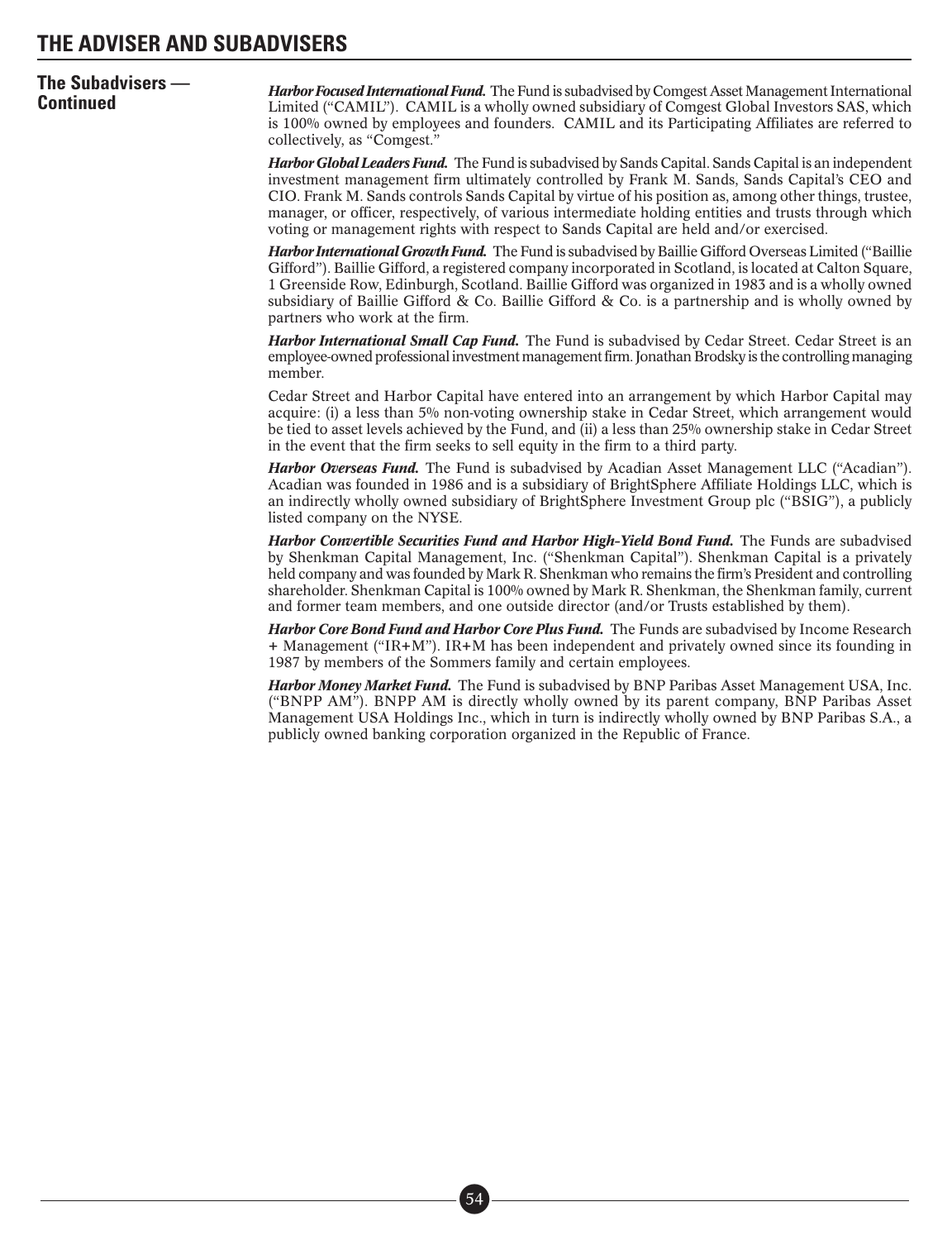**Subadvisory Fees** The fees paid by the Adviser to each Subadviser for the past three years are set forth in the table below.

|                                                               |          | <b>Fee Paid by the Adviser to Subadviser</b><br><b>For Year Ended October 31</b><br>(000s) |          |
|---------------------------------------------------------------|----------|--------------------------------------------------------------------------------------------|----------|
|                                                               | 2021     | 2020                                                                                       | 2019     |
| <b>HARBOR FUNDS</b>                                           |          |                                                                                            |          |
|                                                               | \$86,654 | \$71,799                                                                                   | \$63,351 |
|                                                               | 739      | 579                                                                                        | 513      |
|                                                               | 216      | 170                                                                                        | 131      |
| Harbor Core Plus Fund (formerly, Harbor Bond Fund)            |          |                                                                                            |          |
|                                                               | N/A      | N/A                                                                                        | N/A      |
|                                                               | 3,962    | 4,510                                                                                      | 4,376    |
| Harbor Disruptive Innovation Fund <sup>2</sup>                |          |                                                                                            |          |
|                                                               | 31       | N/A                                                                                        | N/A      |
|                                                               | 66       | N/A                                                                                        | N/A      |
|                                                               | 47       | N/A                                                                                        | N/A      |
|                                                               | 62       | N/A                                                                                        | N/A      |
|                                                               | 1,563    | 1,144                                                                                      | 1,255    |
|                                                               | 67       | N/A                                                                                        | N/A      |
|                                                               | 4,647    | 3,302                                                                                      | 2,909    |
| Harbor Emerging Markets Equity Fund                           |          |                                                                                            |          |
|                                                               | 223      | 27                                                                                         | N/A      |
|                                                               | N/A      | 487                                                                                        | 504      |
|                                                               | 235      | 158                                                                                        | 55       |
| Harbor Global Leaders Fund ………………………………………………………………………………………… | 552      | 466                                                                                        | 335      |
|                                                               | 1,126    | 1,241                                                                                      | 1,616    |
|                                                               | 19,572   | 19,546                                                                                     | 30,057   |
|                                                               | 3.120    | 2,379                                                                                      | 2,103    |
| Harbor International Small Cap Fund                           |          |                                                                                            |          |
|                                                               | 248      | 179                                                                                        | 113      |
|                                                               | N/A      | N/A                                                                                        | 194      |
|                                                               | 4,688    | 2,961                                                                                      | 2,415    |
|                                                               | 198      | 41                                                                                         | N/A      |
|                                                               | 1,658    | 1,771                                                                                      | 3,059    |
|                                                               | 59       | 128                                                                                        | 206      |
|                                                               | 193      | 119                                                                                        | 77       |
|                                                               | 5,011    | 3,729                                                                                      | 3,205    |
|                                                               | 9,068    | 6,219                                                                                      | 5,919    |
|                                                               | 354      | 337                                                                                        | 291      |

*<sup>1</sup> Income Research + Management became subadviser to Harbor Core Plus Fund on February 2, 2022. Accordingly, no subadvisory fees were paid to IR+M prior to that date.*

*<sup>2</sup> 4BIO Capital, NZS Capital, Sands Capital, Tekne and Westfield became subadviser to Harbor Disruptive Innovation Fund on September 1, 2021. Accordingly, no subadvisory fees were paid to 4BIO Capital, NZS Capital, Sands Capital, Tekne or Westfield prior to that date.*

*<sup>3</sup> Marathon Asset Management Limited became subadviser to Harbor Emerging Markets Equity Fund on September 23, 2020. Accordingly, no subadvisory fees were paid to Marathon Asset Management Limited prior to that date.*

*<sup>4</sup> Commenced operations June 1, 2019.*

*<sup>5</sup> Cedar Street became subadviser to Harbor International Small Cap Fund on May 23, 2019. Accordingly, no subadvisory fees were paid to Cedar Street prior to that date.*

*<sup>6</sup> Commenced operations December 1, 2019.*

■• 55

*<sup>7</sup> Commenced operations March 1, 2019.*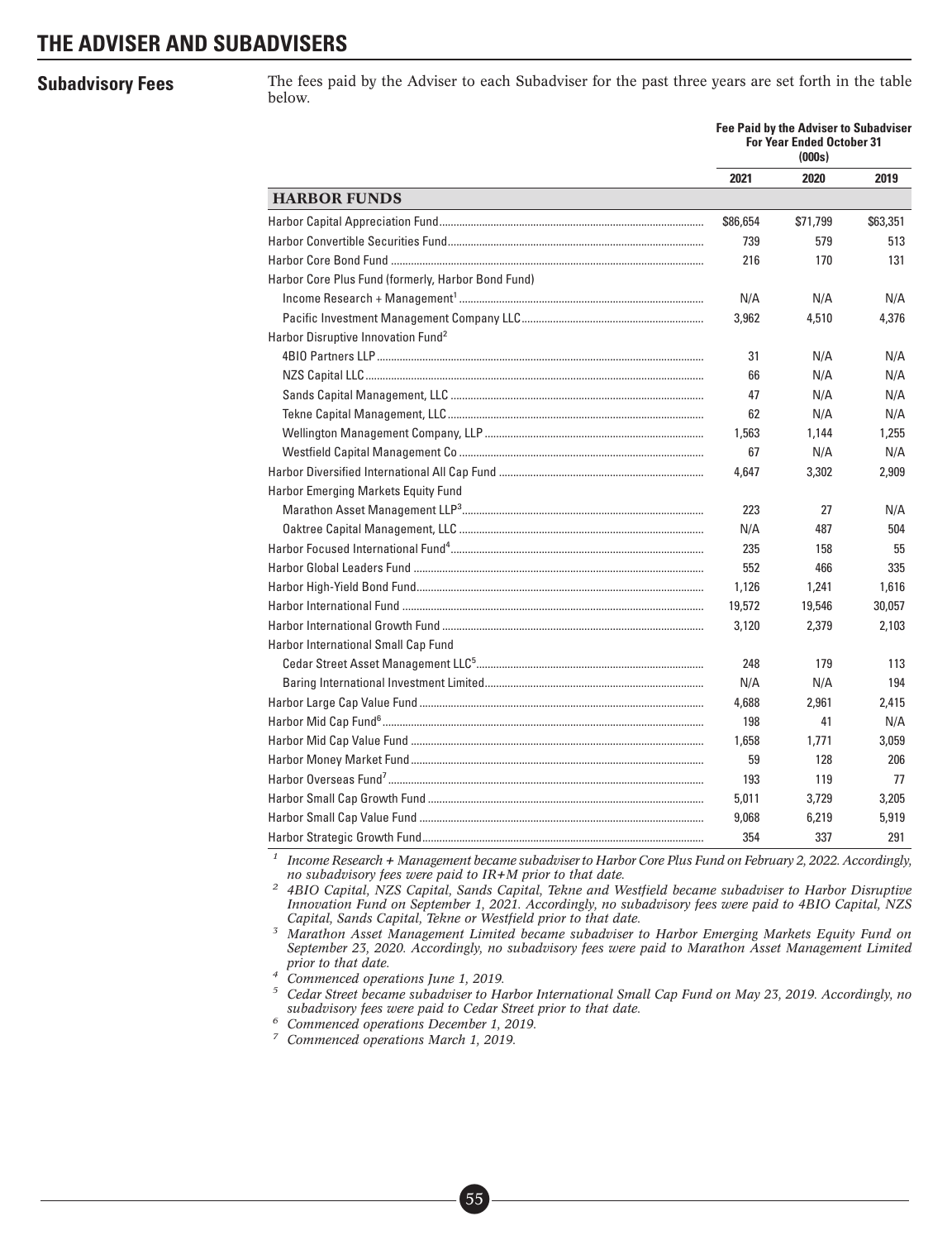**Other Accounts Managed** The portfolio managers primarily responsible for the day-to-day management of the Funds also manage other registered investment companies, other pooled investment vehicles and/or other accounts, (collectively, the "Portfolios") as indicated below. The following table identifies, as of October 31, 2021, (unless otherwise noted): (i) the number of other registered investment companies, pooled investment vehicles and other accounts managed by the portfolio manager(s); (ii) the total assets of such companies, vehicles and accounts, and (iii) the number and total assets of such companies, vehicles and accounts with respect to which the advisory fee is based on performance.

|                                                 |                         | <b>Other Registered</b><br><b>Investment Companies</b> |                         | <b>Other Pooled</b><br><b>Investment Vehicles</b> |                         | <b>Other Accounts</b>                |  |
|-------------------------------------------------|-------------------------|--------------------------------------------------------|-------------------------|---------------------------------------------------|-------------------------|--------------------------------------|--|
|                                                 | # of<br><b>Accounts</b> | <b>Total Assets</b><br>(in millions)                   | # of<br><b>Accounts</b> | <b>Total Assets</b><br>(in millions)              | # of<br><b>Accounts</b> | <b>Total Assets</b><br>(in millions) |  |
| <b>HARBOR CAPITAL APPRECIATION FUND</b>         |                         |                                                        |                         |                                                   |                         |                                      |  |
| <b>Spiros "Sig" Segalas</b>                     | $12 \overline{ }$       | \$25,657                                               | 3                       | \$6,113                                           | 2                       | \$1,063                              |  |
| Accounts where advisory fee is based on account | 0                       |                                                        | 0                       |                                                   | 0                       |                                      |  |
| Kathleen A. McCarragher                         |                         |                                                        |                         |                                                   |                         |                                      |  |
| Accounts where advisory fee is based on account | 20<br>1                 | 47,855<br>15,900                                       | 8<br>0                  | 11,902                                            | $10*$<br>0              | 2,174                                |  |
| <b>Blair A. Boyer</b>                           |                         |                                                        |                         |                                                   |                         |                                      |  |
|                                                 | 15                      | 45,568                                                 | 8                       | 11,716                                            | $25*$                   | 9,688                                |  |
| Accounts where advisory fee is based on account | $\mathbf{1}$            | 15,900                                                 | 0                       |                                                   | 0                       |                                      |  |
| Natasha Kuhlkin, CFA                            |                         |                                                        |                         |                                                   |                         |                                      |  |
| Accounts where advisory fee is based on account | 16                      | 27,489                                                 | 11                      | 12,010                                            | $29*$                   | 3,924                                |  |
|                                                 | $\bf{0}$                |                                                        | 0                       |                                                   | 0                       |                                      |  |
| <b>HARBOR CONVERTIBLE SECURITIES FUND</b>       |                         |                                                        |                         |                                                   |                         |                                      |  |
| <b>Mark R. Shenkman</b>                         |                         |                                                        |                         |                                                   |                         |                                      |  |
|                                                 | 3                       | \$2,019                                                | 30                      | \$9,570                                           | 245                     | \$18,314                             |  |
| Accounts where advisory fee is based on account | 0                       |                                                        | 19                      | 6,403                                             | 4                       | 154                                  |  |
| <b>Justin W. Slatky</b>                         |                         |                                                        |                         |                                                   |                         |                                      |  |
|                                                 | 3                       | 2,019                                                  | 30                      | 9,570                                             | 245                     | 18,314                               |  |
| Accounts where advisory fee is based on account | 0                       |                                                        | 19                      | 6,403                                             | 4                       | 154                                  |  |
| Jordan N. Barrow, CFA                           |                         |                                                        |                         |                                                   |                         |                                      |  |
|                                                 | 2                       | 1,734                                                  | 10                      | 3,162                                             | 226                     | 14,930                               |  |
| Accounts where advisory fee is based on account | 0                       |                                                        | 2                       | 737                                               | $\mathbf{1}$            | 120                                  |  |
| <b>Thomas Whitley, CFA</b>                      |                         |                                                        |                         |                                                   |                         |                                      |  |
|                                                 | 1                       | 385                                                    | 2                       | 330                                               | 150                     | 670                                  |  |
| Accounts where advisory fee is based on account | 0                       |                                                        | 0                       |                                                   | 0                       |                                      |  |
| <b>HARBOR CORE BOND FUND</b>                    |                         |                                                        |                         |                                                   |                         |                                      |  |
| <b>William A. O'Malley, CFA</b>                 |                         |                                                        |                         |                                                   |                         |                                      |  |
|                                                 | 6                       | \$3,371                                                | 25                      | \$16,424                                          | 512                     | \$76,564                             |  |
| Accounts where advisory fee is based on account | 0                       |                                                        | 0                       |                                                   | 0                       |                                      |  |
| James E. Gubitosi, CFA                          |                         |                                                        |                         |                                                   |                         |                                      |  |
|                                                 | 6                       | 3,371                                                  | 25                      | 16,424                                            | 512                     | 76,564                               |  |
| Accounts where advisory fee is based on account | 0                       |                                                        | 0                       |                                                   | 0                       |                                      |  |
| <b>Bill O'Neill, CFA</b>                        |                         |                                                        |                         |                                                   |                         |                                      |  |
|                                                 | 6                       | 3,371                                                  | 25                      | \$16,424                                          | 512                     | 76,564                               |  |
| Accounts where advisory fee is based on account | 0                       |                                                        | 0                       |                                                   | 0                       |                                      |  |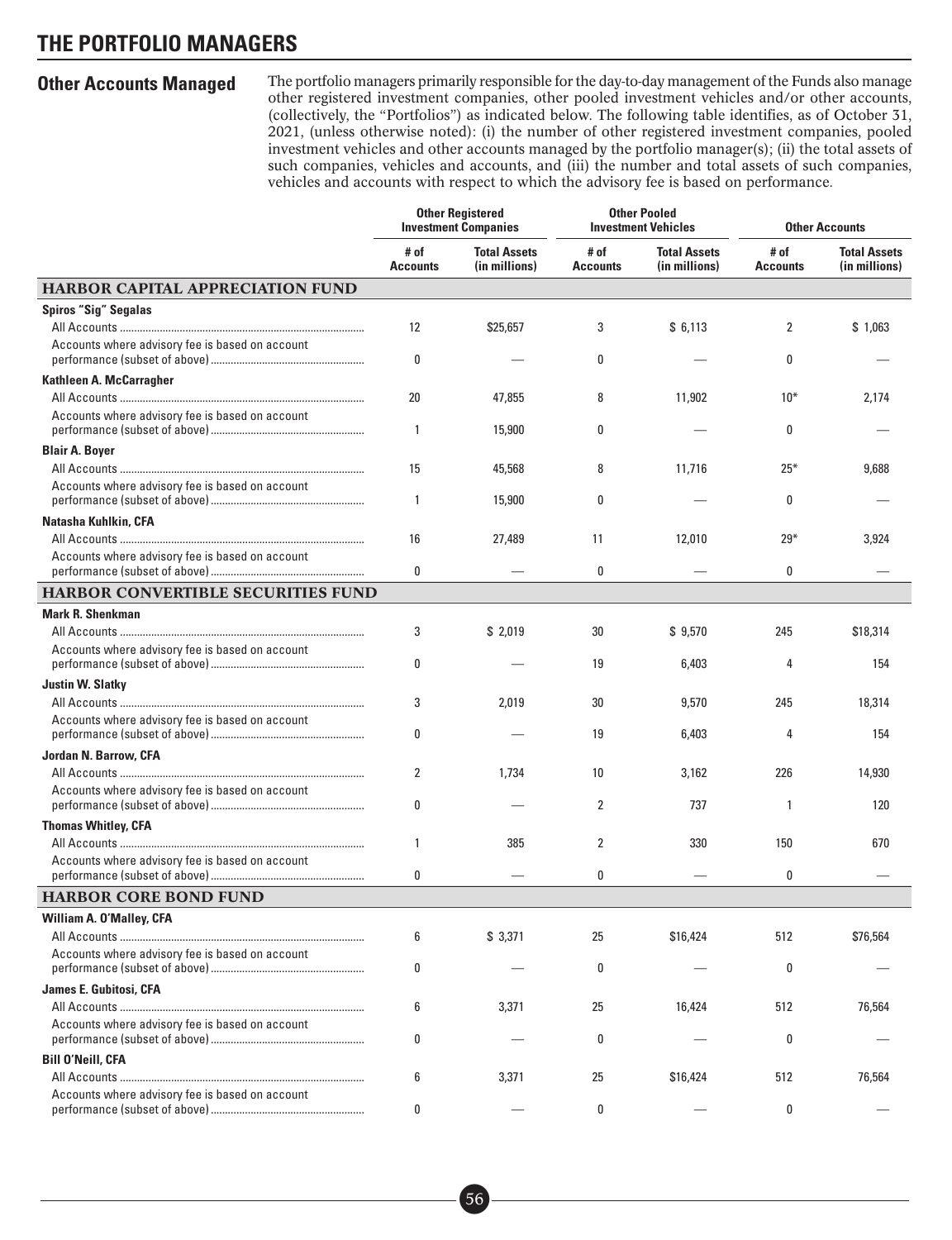|                                                 | <b>Other Registered</b><br><b>Investment Companies</b> |                                      | <b>Other Pooled</b><br><b>Investment Vehicles</b> |                                      | <b>Other Accounts</b>   |                                      |
|-------------------------------------------------|--------------------------------------------------------|--------------------------------------|---------------------------------------------------|--------------------------------------|-------------------------|--------------------------------------|
|                                                 | # of<br><b>Accounts</b>                                | <b>Total Assets</b><br>(in millions) | # of<br><b>Accounts</b>                           | <b>Total Assets</b><br>(in millions) | # of<br><b>Accounts</b> | <b>Total Assets</b><br>(in millions) |
| <b>HARBOR CORE BOND FUND - Continued</b>        |                                                        |                                      |                                                   |                                      |                         |                                      |
| <b>Jake Remley, CFA</b>                         |                                                        |                                      |                                                   |                                      |                         |                                      |
|                                                 | 6                                                      | \$3,371                              | 25                                                | \$16,424                             | 512                     | \$76,564                             |
| Accounts where advisory fee is based on account | 0                                                      |                                      | 0                                                 |                                      | 0                       |                                      |
| <b>Matthew Walker, CFA</b>                      |                                                        |                                      |                                                   |                                      |                         |                                      |
|                                                 | 6                                                      | 3,371                                | 25                                                | 16,424                               | 512                     | 76,564                               |
| Accounts where advisory fee is based on account | 0                                                      |                                      | 0                                                 |                                      | 0                       |                                      |
| <b>Rachel Campbell</b>                          |                                                        |                                      |                                                   |                                      |                         |                                      |
| Accounts where advisory fee is based on account | 6                                                      | 3,371                                | 25                                                | 16,424                               | 512                     | 76,564                               |
|                                                 | 0                                                      |                                      | 0                                                 |                                      | 0                       |                                      |
| <b>HARBOR CORE PLUS FUND</b>                    |                                                        |                                      |                                                   |                                      |                         |                                      |
| William A. O'Malley, CFA                        |                                                        |                                      |                                                   |                                      |                         |                                      |
|                                                 | 6                                                      | \$3,371                              | 25                                                | \$16,424                             | 512                     | \$76,564                             |
| Accounts where advisory fee is based on account | 0                                                      |                                      | 0                                                 |                                      | 0                       |                                      |
| <b>James E. Gubitosi, CFA</b>                   |                                                        |                                      |                                                   |                                      |                         |                                      |
|                                                 | 6                                                      | 3,371                                | 25                                                | 16,424                               | 512                     | 76,564                               |
| Accounts where advisory fee is based on account | 0                                                      |                                      | 0                                                 |                                      | 0                       |                                      |
| <b>Bill O'Neill, CFA</b>                        |                                                        |                                      |                                                   |                                      |                         |                                      |
|                                                 | 6                                                      | 3,371                                | 25                                                | 16,424                               | 512                     | 76,564                               |
| Accounts where advisory fee is based on account | 0                                                      |                                      | 0                                                 |                                      | 0                       |                                      |
| <b>Jake Remley, CFA</b>                         |                                                        |                                      |                                                   |                                      |                         |                                      |
|                                                 | 6                                                      | 3,371                                | 25                                                | 16,424                               | 512                     | 76,564                               |
| Accounts where advisory fee is based on account | 0                                                      |                                      | 0                                                 |                                      | 0                       |                                      |
| <b>Matthew Walker, CFA</b>                      |                                                        |                                      |                                                   |                                      |                         |                                      |
|                                                 | 6                                                      | 3,371                                | 25                                                | 16,424                               | 512                     | 76,564                               |
| Accounts where advisory fee is based on account | 0                                                      |                                      | 0                                                 |                                      | 0                       |                                      |
| <b>Rachel Campbell</b>                          |                                                        |                                      |                                                   |                                      |                         |                                      |
|                                                 | 6                                                      | 3,371                                | 25                                                | 16,424                               | 512                     | 76,564                               |
| Accounts where advisory fee is based on account | 0                                                      |                                      | 0                                                 |                                      | 0                       |                                      |
| <b>HARBOR DISRUPTIVE INNOVATION FUND</b>        |                                                        |                                      |                                                   |                                      |                         |                                      |
| <b>Spenser P. Lerner, CFA</b>                   |                                                        |                                      |                                                   |                                      |                         |                                      |
|                                                 | 0                                                      |                                      | 0                                                 |                                      | 0                       |                                      |
| Accounts where advisory fee is based on account | 0                                                      |                                      | 0                                                 |                                      | 0                       |                                      |
| <b>Kristof Gleich, CFA</b>                      |                                                        |                                      |                                                   |                                      |                         |                                      |
|                                                 | 0                                                      |                                      | 0                                                 |                                      | 0                       |                                      |
| Accounts where advisory fee is based on account | 0                                                      |                                      | 0                                                 |                                      | 0                       |                                      |
| HARBOR DIVERSIFIED INTERNATIONAL ALL CAP FUND   |                                                        |                                      |                                                   |                                      |                         |                                      |
| <b>Neil M. Ostrer</b>                           |                                                        |                                      |                                                   |                                      |                         |                                      |
|                                                 | 1                                                      | \$2,858                              | 11                                                | \$17,303                             | 32                      | \$17,001                             |
| Accounts where advisory fee is based on account | 0                                                      | 0                                    | 11                                                | 17,303                               | 3                       | 671                                  |
| <b>Charles Carter</b>                           |                                                        |                                      |                                                   |                                      |                         |                                      |
|                                                 | 2                                                      | 7,566                                | 14                                                | 19,926                               | 44                      | 21,429                               |
| Accounts where advisory fee is based on account |                                                        | 4,709                                | 14                                                | 19,926                               | 6                       | 1,944                                |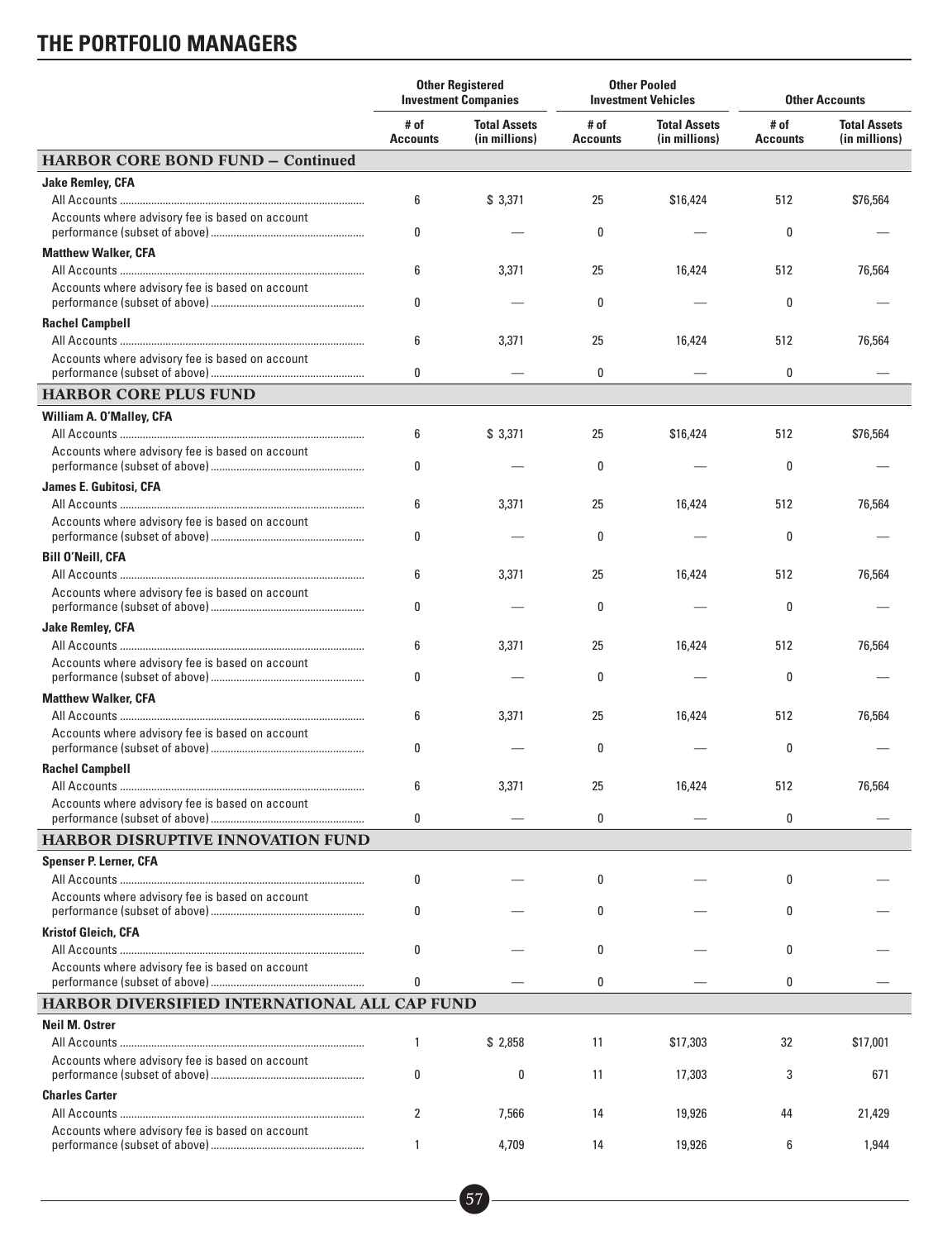|                                                                  | <b>Other Registered</b><br><b>Investment Companies</b> |                                      | <b>Other Pooled</b><br><b>Investment Vehicles</b> |                                      | <b>Other Accounts</b>   |                                      |
|------------------------------------------------------------------|--------------------------------------------------------|--------------------------------------|---------------------------------------------------|--------------------------------------|-------------------------|--------------------------------------|
|                                                                  | # of<br><b>Accounts</b>                                | <b>Total Assets</b><br>(in millions) | # of<br><b>Accounts</b>                           | <b>Total Assets</b><br>(in millions) | # of<br><b>Accounts</b> | <b>Total Assets</b><br>(in millions) |
| <b>HARBOR DIVERSIFIED INTERNATIONAL ALL CAP FUND - Continued</b> |                                                        |                                      |                                                   |                                      |                         |                                      |
| <b>Nick Longhurst</b>                                            |                                                        |                                      |                                                   |                                      |                         |                                      |
|                                                                  | 1                                                      | \$2,858                              | 10                                                | \$16,817                             | 32                      | \$17,001                             |
| Accounts where advisory fee is based on account                  | 0                                                      | 0                                    | 10                                                | 16,817                               | 3                       | 671                                  |
| <b>William J. Arah</b>                                           |                                                        |                                      |                                                   |                                      |                         |                                      |
|                                                                  | $\mathbf{1}$                                           | 2,858                                | 10                                                | 17,447                               | 31                      | 18,791                               |
| Accounts where advisory fee is based on account                  | 0                                                      | 0                                    | 10                                                | 17,447                               | 4                       | 834                                  |
| <b>Simon Somerville</b>                                          |                                                        |                                      |                                                   |                                      |                         |                                      |
|                                                                  | $\overline{2}$                                         | 7,566                                | 14                                                | 18,936                               | 43                      | 23,219                               |
| Accounts where advisory fee is based on account                  | $\mathbf{1}$                                           | 4,709                                | 14                                                | 18,936                               | 7                       | 2,106                                |
| <b>Alex Duffy</b>                                                |                                                        |                                      |                                                   |                                      |                         |                                      |
|                                                                  | $\overline{2}$                                         | 7,566                                | 14                                                | 20,183                               | 41                      | 20,612                               |
| Accounts where advisory fee is based on account                  | $\mathbf{1}$                                           | 4,709                                | 14                                                | 20,183                               | 6                       | 1,944                                |
| <b>Justin Hill</b>                                               |                                                        |                                      |                                                   |                                      |                         |                                      |
|                                                                  | 2                                                      | 7,566                                | 9                                                 | 18,315                               | 41                      | 20,612                               |
| Accounts where advisory fee is based on account                  | $\mathbf{1}$                                           | 4,709                                | 9                                                 | 18,315                               | 6                       | 1,944                                |
| <b>Robert Anstey, CFA</b>                                        |                                                        |                                      |                                                   |                                      |                         |                                      |
|                                                                  | $\mathbf{1}$                                           | 4,709                                | 7                                                 | 4,456                                | 22                      | 13,681                               |
| Accounts where advisory fee is based on account                  | $\mathbf{1}$                                           | 4,709                                | $\overline{7}$                                    | 4,456                                | 5                       | 1,156                                |
| HARBOR EMERGING MARKETS EQUITY FUND                              |                                                        |                                      |                                                   |                                      |                         |                                      |
| Alex Duffy (based on total assets as of May 31, 2021)            |                                                        |                                      |                                                   |                                      |                         |                                      |
|                                                                  | 2                                                      | \$7,566                              | 14                                                | \$20,183                             | 41                      | \$20,612                             |
| Accounts where advisory fee is based on account                  | 1                                                      | 4,709                                | 14                                                | 20,183                               | 6                       | 1,944                                |
| HARBOR FOCUSED INTERNATIONAL FUND                                |                                                        |                                      |                                                   |                                      |                         |                                      |
| <b>Laure Négiar, CFA</b>                                         |                                                        |                                      |                                                   |                                      |                         |                                      |
|                                                                  | 0                                                      | S                                    | 7                                                 | \$4,424                              | 15                      | \$4,456                              |
| Accounts where advisory fee is based on account                  | 0                                                      |                                      | 0                                                 |                                      | 0                       |                                      |
| Zak Smerczak, CFA                                                |                                                        |                                      |                                                   |                                      |                         |                                      |
|                                                                  | 0                                                      |                                      | 7                                                 | 4,424                                | 15                      | 4,456                                |
| Accounts where advisory fee is based on account                  | 0                                                      |                                      | 0                                                 |                                      | 0                       |                                      |
| <b>Alexandre Narboni</b>                                         |                                                        |                                      |                                                   |                                      |                         |                                      |
|                                                                  | 0                                                      |                                      | $\overline{7}$                                    | 4,424                                | 15                      | 4,456                                |
| Accounts where advisory fee is based on account                  | 0                                                      |                                      | 0                                                 |                                      | 0                       |                                      |
| <b>Richard Mercado, CFA</b>                                      |                                                        |                                      |                                                   |                                      |                         |                                      |
| Accounts where advisory fee is based on account                  | 0                                                      |                                      | 7                                                 | 4,424                                | 15                      | 4,456                                |
|                                                                  | 0                                                      |                                      | 0                                                 |                                      | 0                       |                                      |
| HARBOR GLOBAL LEADERS FUND                                       |                                                        |                                      |                                                   |                                      |                         |                                      |
| <b>Sunil H. Thakor, CFA</b>                                      |                                                        |                                      |                                                   |                                      |                         |                                      |
|                                                                  | $\mathbf{1}$                                           | 67<br>S                              | 7                                                 | \$3,263                              | 9                       | \$1,104                              |
| Accounts where advisory fee is based on account                  | 0                                                      |                                      | 0                                                 |                                      | 2                       | 911                                  |
| <b>Michael F. Raab, CFA</b>                                      |                                                        |                                      |                                                   |                                      |                         |                                      |
|                                                                  | 0                                                      |                                      | 5                                                 | 3,143                                | 4                       | 916                                  |
| Accounts where advisory fee is based on account                  | 0                                                      |                                      | 0                                                 |                                      | $\overline{2}$          | 911                                  |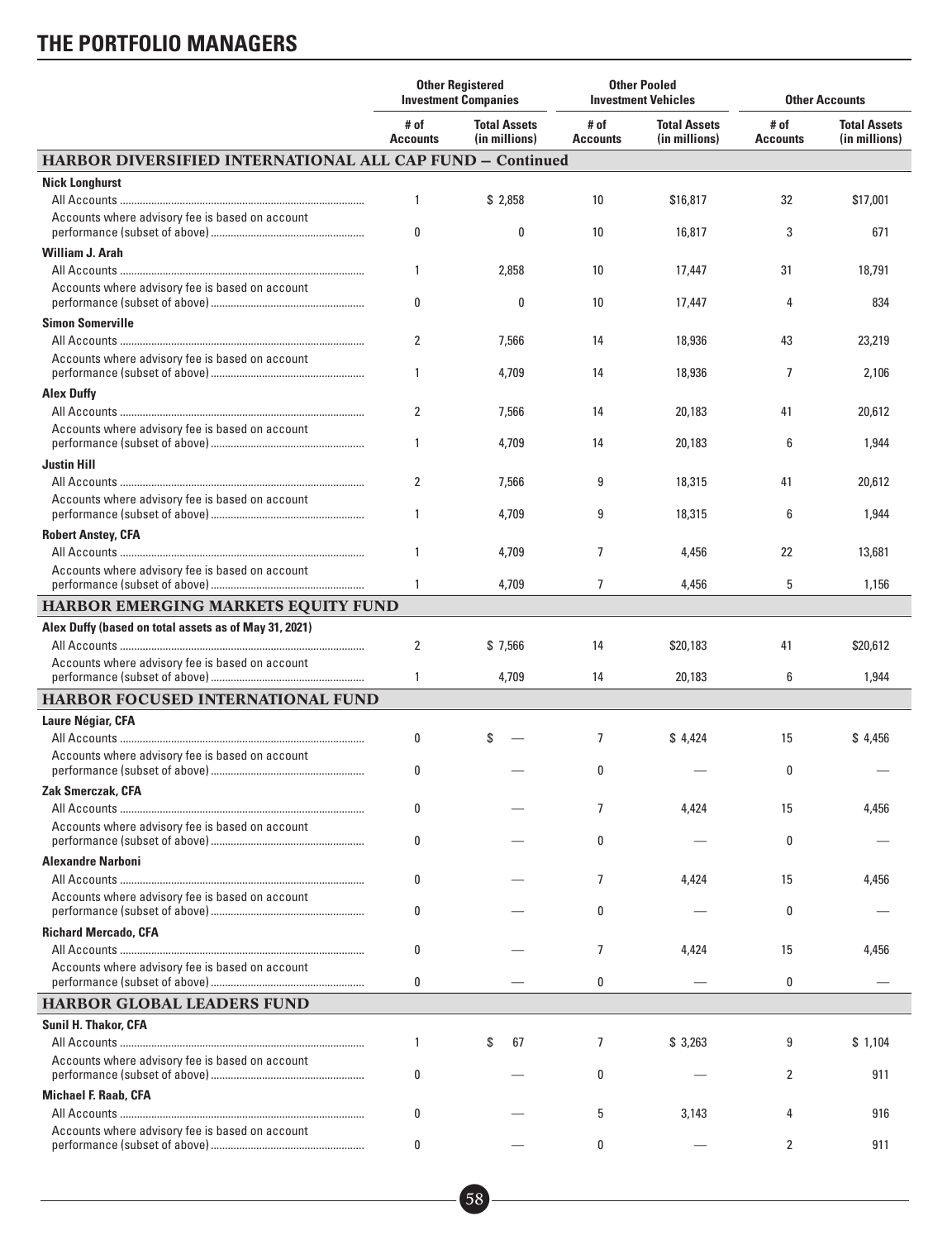|                                                 | <b>Other Registered</b><br><b>Investment Companies</b> |                                      | <b>Other Pooled</b><br><b>Investment Vehicles</b> |                                      | <b>Other Accounts</b>   |                                      |
|-------------------------------------------------|--------------------------------------------------------|--------------------------------------|---------------------------------------------------|--------------------------------------|-------------------------|--------------------------------------|
|                                                 | # of<br><b>Accounts</b>                                | <b>Total Assets</b><br>(in millions) | # of<br><b>Accounts</b>                           | <b>Total Assets</b><br>(in millions) | # of<br><b>Accounts</b> | <b>Total Assets</b><br>(in millions) |
| <b>HARBOR HIGH-YIELD BOND FUND</b>              |                                                        |                                      |                                                   |                                      |                         |                                      |
| <b>Mark R. Shenkman</b>                         |                                                        |                                      |                                                   |                                      |                         |                                      |
|                                                 | 3                                                      | \$2,019                              | 30                                                | \$9,570                              | 245                     | \$18,314                             |
| Accounts where advisory fee is based on account | 0                                                      |                                      | 19                                                | 6,403                                | 4                       | 154                                  |
| <b>Justin W. Slatkv</b>                         |                                                        |                                      |                                                   |                                      |                         |                                      |
|                                                 | 3                                                      | 2,019                                | 30                                                | 9,570                                | 245                     | 18,314                               |
| Accounts where advisory fee is based on account | 0                                                      |                                      | 19                                                | 6,403                                | 4                       | 154                                  |
| <b>Eric Dobbin</b>                              |                                                        |                                      |                                                   |                                      |                         |                                      |
|                                                 | 0                                                      |                                      | 5                                                 | 2,332                                | 47                      | 8,829                                |
| Accounts where advisory fee is based on account | 0                                                      |                                      | 2                                                 | 737                                  | 1                       | 120                                  |
| <b>Robert S. Kricheff</b>                       |                                                        |                                      |                                                   |                                      |                         |                                      |
|                                                 | 0                                                      |                                      | 5                                                 | 2,332                                | 47                      | 8,829                                |
| Accounts where advisory fee is based on account | 0                                                      |                                      | 2                                                 | 737                                  | 1                       | 120                                  |
| <b>Neil Wechsler, CFA</b>                       |                                                        |                                      |                                                   |                                      |                         |                                      |
|                                                 | 1                                                      | 1,349                                | 8                                                 | 2,832                                | 75                      | 14,167                               |
| Accounts where advisory fee is based on account | 0                                                      |                                      | $\overline{2}$                                    | 737                                  | 1                       | 120                                  |
| Jordan N. Barrow, CFA                           |                                                        |                                      |                                                   |                                      |                         |                                      |
|                                                 | 2                                                      | 1,734                                | 10                                                | 3,162                                | 226                     | 14,930                               |
| Accounts where advisory fee is based on account |                                                        |                                      |                                                   |                                      |                         |                                      |
|                                                 | 0                                                      |                                      | 2                                                 | 737                                  | 1                       | 120                                  |
| HARBOR INTERNATIONAL FUND                       |                                                        |                                      |                                                   |                                      |                         |                                      |
| <b>Neil M. Ostrer</b>                           |                                                        |                                      |                                                   |                                      |                         |                                      |
|                                                 | 1                                                      | \$2,858                              | 11                                                | \$17,303                             | 32                      | \$17,001                             |
| Accounts where advisory fee is based on account | 0                                                      | 0                                    | 11                                                | 17,303                               | 3                       | 671                                  |
| <b>Charles Carter</b>                           |                                                        |                                      |                                                   |                                      |                         |                                      |
|                                                 | $\overline{2}$                                         | 7,566                                | 14                                                | 19,926                               | 44                      | 21,429                               |
| Accounts where advisory fee is based on account | 1                                                      | 4,709                                | 14                                                | 19,926                               | 6                       | 1,944                                |
| <b>Nick Longhurst</b>                           |                                                        |                                      |                                                   |                                      |                         |                                      |
|                                                 | 1                                                      | 2,858                                | 10                                                | 16,817                               | 32                      | 17,001                               |
| Accounts where advisory fee is based on account | 0                                                      | 0                                    | 10                                                | 16,817                               | 3                       | 671                                  |
| <b>William J. Arah</b>                          |                                                        |                                      |                                                   |                                      |                         |                                      |
| Accounts where advisory fee is based on account | 1                                                      | 2,858                                | 10                                                | 17,447                               | 31                      | 18,791                               |
|                                                 | 0                                                      | 0                                    | 10                                                | 17,447                               | 4                       | 834                                  |
| <b>Simon Somerville</b>                         |                                                        |                                      |                                                   |                                      |                         |                                      |
|                                                 | 2                                                      | 7,566                                | 14                                                | 18,936                               | 43                      | 23,219                               |
| Accounts where advisory fee is based on account | 1                                                      | 4,709                                | 14                                                | 18,936                               | $\overline{7}$          | 2,106                                |
| <b>Alex Duffy</b>                               |                                                        |                                      |                                                   |                                      |                         |                                      |
|                                                 | $\overline{2}$                                         | 7,566                                | 14                                                | 20,183                               | 41                      | 20,612                               |
| Accounts where advisory fee is based on account | 1                                                      | 4,709                                | 14                                                | 20,183                               | 6                       | 1,944                                |
| Justin Hill                                     |                                                        |                                      |                                                   |                                      |                         |                                      |
|                                                 | $\overline{2}$                                         | 7,566                                | 9                                                 | 18,315                               | 41                      | 20,612                               |
| Accounts where advisory fee is based on account | 1                                                      | 4,709                                | 9                                                 | 18,315                               | 6                       | 1,944                                |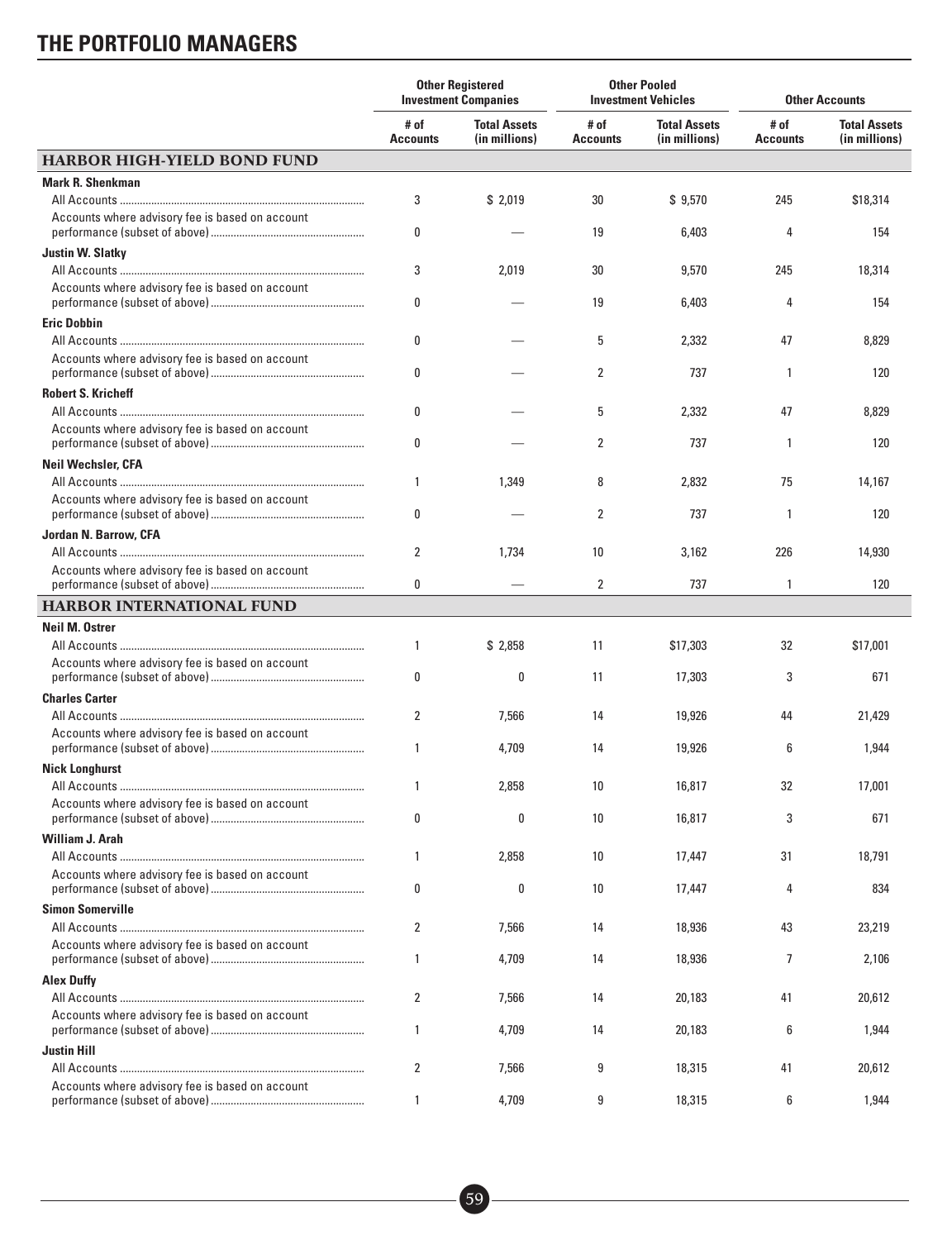|                                                     | <b>Other Registered</b><br><b>Investment Companies</b> |                                      | <b>Other Pooled</b><br><b>Investment Vehicles</b> |                                      | <b>Other Accounts</b>   |                                      |
|-----------------------------------------------------|--------------------------------------------------------|--------------------------------------|---------------------------------------------------|--------------------------------------|-------------------------|--------------------------------------|
|                                                     | # of<br><b>Accounts</b>                                | <b>Total Assets</b><br>(in millions) | # of<br><b>Accounts</b>                           | <b>Total Assets</b><br>(in millions) | # of<br><b>Accounts</b> | <b>Total Assets</b><br>(in millions) |
| <b>HARBOR INTERNATIONAL GROWTH FUND</b>             |                                                        |                                      |                                                   |                                      |                         |                                      |
| <b>Gerard Callahan</b>                              |                                                        |                                      |                                                   |                                      |                         |                                      |
|                                                     | 5                                                      | \$4,900                              | 7                                                 | \$1,984                              | 42                      | \$19,158                             |
| Accounts where advisory fee is based on account     | 0                                                      |                                      | 0                                                 |                                      | $\overline{2}$          | 519                                  |
| <b>lain Campbell</b>                                |                                                        |                                      |                                                   |                                      |                         |                                      |
| Accounts where advisory fee is based on account     | 5<br>0                                                 | 4,900                                | 4<br>0                                            | 657                                  | 40<br>2                 | 18,576<br>519                        |
| Joe Faraday, CFA                                    |                                                        |                                      |                                                   |                                      |                         |                                      |
|                                                     | 5                                                      | 4,900                                | 7                                                 | 6,196                                | 39                      | 18,688                               |
| Accounts where advisory fee is based on account     | 0                                                      |                                      | 0                                                 |                                      | $\overline{2}$          | 519                                  |
| <b>Moritz Sitte, CFA</b>                            |                                                        |                                      |                                                   |                                      |                         |                                      |
|                                                     | 5                                                      | 4,900                                | 7                                                 | 6,196                                | 39                      | 18,688                               |
| Accounts where advisory fee is based on account     | 0                                                      |                                      | 0                                                 |                                      | $\overline{2}$          | 519                                  |
| <b>Sophie Earnshaw, CFA</b>                         |                                                        |                                      |                                                   |                                      |                         |                                      |
|                                                     | 8                                                      | 5,594                                | 11                                                | 4,091                                | 44                      | 27,071                               |
| Accounts where advisory fee is based on account     | 0                                                      |                                      | 0                                                 |                                      | 3                       | 4,790                                |
| <b>Milena Mileva</b>                                |                                                        |                                      |                                                   |                                      |                         |                                      |
|                                                     | 0                                                      | 0                                    | $\overline{7}$                                    | 2,791                                | 14                      | 7,975                                |
| Accounts where advisory fee is based on account     | 0                                                      |                                      | 0                                                 |                                      | 0                       | 0                                    |
| HARBOR INTERNATIONAL SMALL CAP FUND                 |                                                        |                                      |                                                   |                                      |                         |                                      |
| Jonathan P. Brodsky                                 |                                                        |                                      |                                                   |                                      |                         |                                      |
|                                                     | 0                                                      |                                      | 2                                                 | 216<br>\$                            | 0                       |                                      |
| Accounts where advisory fee is based on account     | 0                                                      |                                      | 0                                                 |                                      | 0                       |                                      |
| <b>Waldemar A. Mozes</b>                            |                                                        |                                      |                                                   |                                      |                         |                                      |
|                                                     | 0                                                      | \$                                   | 2                                                 | 216                                  | 0                       |                                      |
| Accounts where advisory fee is based on account     | 0                                                      |                                      | 0                                                 |                                      | 0                       |                                      |
| <b>HARBOR LARGE CAP VALUE FUND</b>                  |                                                        |                                      |                                                   |                                      |                         |                                      |
| <b>Howard Gleicher, CFA</b>                         |                                                        |                                      |                                                   |                                      |                         |                                      |
|                                                     | 10                                                     | \$17,608                             | 17                                                | \$11,890                             | 1,360                   | \$25,639                             |
| Accounts where advisory fee is based on account     |                                                        |                                      |                                                   |                                      |                         |                                      |
|                                                     | 0                                                      |                                      |                                                   |                                      | 3                       | 857                                  |
| <b>Gregory D. Padilla, CFA</b>                      |                                                        |                                      |                                                   |                                      |                         |                                      |
|                                                     | $\overline{7}$                                         | 17,145                               | 16                                                | 11,488                               | 1,229                   | 21,444                               |
| Accounts where advisory fee is based on account     | 0                                                      |                                      |                                                   |                                      | 3                       | 857                                  |
| HARBOR MID CAP FUND and HARBOR SMALL CAP VALUE FUND |                                                        |                                      |                                                   |                                      |                         |                                      |
| <b>Paul E. Viera</b>                                |                                                        |                                      |                                                   |                                      |                         |                                      |
|                                                     | 4                                                      | \$2,910                              | 13                                                | \$4,423                              | 5,116                   | \$14,992                             |
| Accounts where advisory fee is based on account     | 0                                                      |                                      | 0                                                 |                                      | 3                       | 789                                  |
| <b>HARBOR MID CAP VALUE FUND</b>                    |                                                        |                                      |                                                   |                                      |                         |                                      |
| Josef Lakonishok, Ph.D.                             |                                                        |                                      |                                                   |                                      |                         |                                      |
|                                                     | 34                                                     | \$20,068                             | 62                                                | \$26,203                             | 336                     | \$62,280                             |
| Accounts where advisory fee is based on account     | $0***$                                                 |                                      | $6***$                                            | 1,994                                | 61                      | 12,987                               |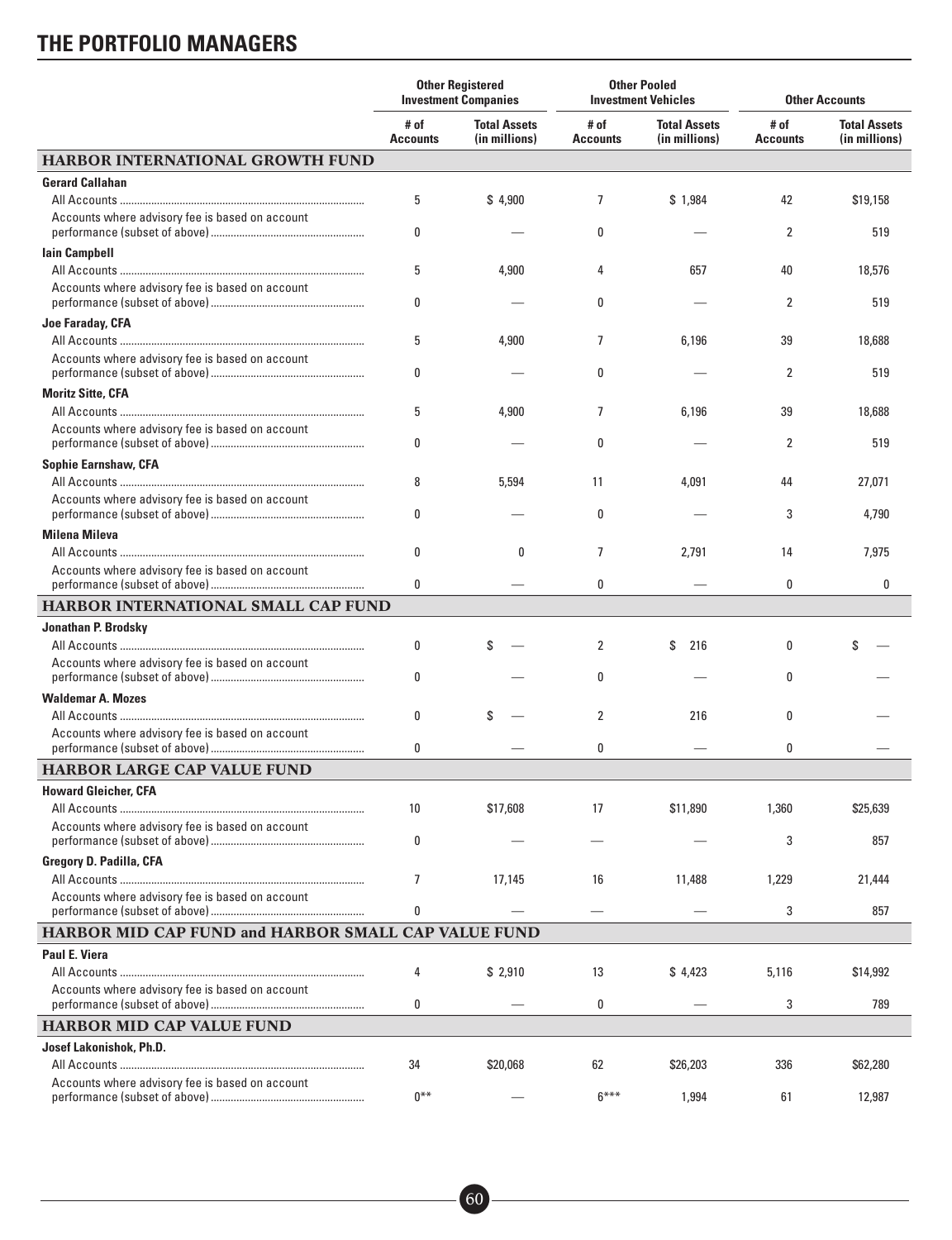|                                                 | <b>Other Registered</b><br><b>Investment Companies</b> |                                      | <b>Other Pooled</b><br><b>Investment Vehicles</b> |                                      | <b>Other Accounts</b>   |                                      |
|-------------------------------------------------|--------------------------------------------------------|--------------------------------------|---------------------------------------------------|--------------------------------------|-------------------------|--------------------------------------|
|                                                 | # of<br><b>Accounts</b>                                | <b>Total Assets</b><br>(in millions) | # of<br><b>Accounts</b>                           | <b>Total Assets</b><br>(in millions) | # of<br><b>Accounts</b> | <b>Total Assets</b><br>(in millions) |
| <b>HARBOR MID CAP VALUE FUND - Continued</b>    |                                                        |                                      |                                                   |                                      |                         |                                      |
| <b>Menno Vermeulen, CFA</b>                     |                                                        |                                      |                                                   |                                      |                         |                                      |
|                                                 | 34                                                     | \$20,068                             | 62                                                | \$26,203                             | 336                     | \$62,280                             |
| Accounts where advisory fee is based on account | $0***$                                                 |                                      | $6***$                                            | 1,994                                | 61                      | 12,987                               |
| <b>Puneet Mansharamani, CFA</b>                 |                                                        |                                      |                                                   |                                      |                         |                                      |
|                                                 | 34                                                     | 20,068                               | 62                                                | 26,203                               | 336                     | 62,280                               |
| Accounts where advisory fee is based on account | $0***$                                                 |                                      | $6***$                                            | 1,994                                | 61                      | 12,987                               |
| <b>Greg Sleight</b>                             |                                                        |                                      |                                                   |                                      |                         |                                      |
|                                                 | 34                                                     | 20,068                               | 62                                                | 26,203                               | 336                     | 62,280                               |
| Accounts where advisory fee is based on account | $0***$                                                 |                                      | $6***$                                            | 1,994                                | 61                      | 12,987                               |
| <b>Guy Lakonishok, CFA</b>                      |                                                        |                                      |                                                   |                                      |                         |                                      |
|                                                 | 34                                                     | 20,068                               | 62                                                | 26,203                               | 336                     | 62,280                               |
| Accounts where advisory fee is based on account | $0***$                                                 |                                      | $6***$                                            | 1,994                                | 61                      | 12,987                               |
| <b>HARBOR MONEY MARKET FUND</b>                 |                                                        |                                      |                                                   |                                      |                         |                                      |
| Kenneth J. O'Donnell, CFA                       |                                                        |                                      |                                                   |                                      |                         |                                      |
|                                                 | 0                                                      | S                                    | 3                                                 | S<br>313                             | 14                      | \$3,338                              |
| Accounts where advisory fee is based on account | 0                                                      |                                      | 0                                                 |                                      | 4                       | 1,835                                |
| <b>HARBOR OVERSEAS FUND</b>                     |                                                        |                                      |                                                   |                                      |                         |                                      |
| Brendan O. Bradley, Ph.D.                       |                                                        |                                      |                                                   |                                      |                         |                                      |
|                                                 | 15                                                     | \$9,978                              | 83                                                | \$29,136                             | 194                     | \$73,479                             |
| Accounts where advisory fee is based on account | 0                                                      |                                      | 14                                                | 2,157                                | 22                      | 10,225                               |
| Ryan D. Taliaferro, Ph.D.                       |                                                        |                                      |                                                   |                                      |                         |                                      |
|                                                 | 15                                                     | 9,978                                | 83                                                | 29,136                               | 194                     | 73,479                               |
| Accounts where advisory fee is based on account | 0                                                      |                                      | 14                                                | 2,157                                | 22                      | 10,225                               |
| Harry Gakidis, Ph.D.                            |                                                        |                                      |                                                   |                                      |                         |                                      |
|                                                 | 15                                                     | 9,978                                | 83                                                | \$9,136                              | 194                     | 73,479                               |
| Accounts where advisory fee is based on account | 0                                                      |                                      | 14                                                | 2,157                                | 22                      | 10,225                               |
| HARBOR SMALL CAP GROWTH FUND                    |                                                        |                                      |                                                   |                                      |                         |                                      |
| William A. Muggia                               |                                                        |                                      |                                                   |                                      |                         |                                      |
|                                                 | 9                                                      | \$3,026                              | 10                                                | \$1.729                              | 267                     | \$11,683                             |
| Accounts where advisory fee is based on account | 0                                                      |                                      | 1                                                 | 40                                   | 24                      | 3,169                                |
| <b>Richard D. Lee, CFA</b>                      |                                                        |                                      |                                                   |                                      |                         |                                      |
|                                                 | 8                                                      | 2,868                                | 5                                                 | 1,660                                | 218                     | 10,214                               |
| Accounts where advisory fee is based on account | 0                                                      |                                      | 0                                                 |                                      | 21                      | 12,290                               |
| <b>Ethan J. Meyers, CFA</b>                     |                                                        |                                      |                                                   |                                      |                         |                                      |
|                                                 | 8                                                      | 2,868                                | 5                                                 | 1,660                                | 218                     | 10,214                               |
| Accounts where advisory fee is based on account | 0                                                      |                                      | 0                                                 |                                      | 21                      | 12,290                               |
| John M. Montgomery                              |                                                        |                                      |                                                   |                                      |                         |                                      |
|                                                 | 8                                                      | 2,868                                | 5                                                 | 1,660                                | 218                     | 10,214                               |
| Accounts where advisory fee is based on account | 0                                                      |                                      | 0                                                 |                                      | 21                      | 12,290                               |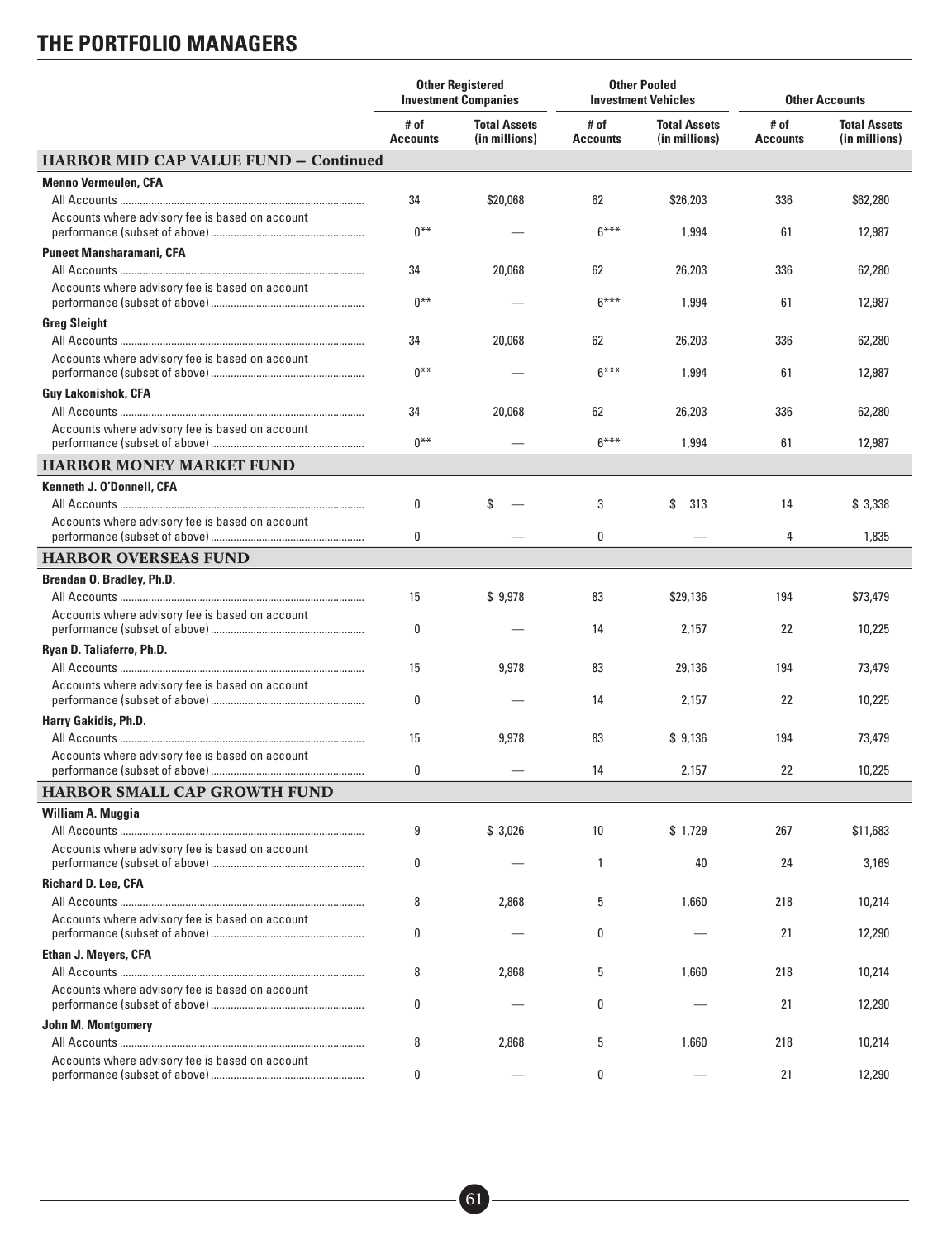|                                                 | <b>Other Registered</b><br><b>Investment Companies</b> |                                      | <b>Other Pooled</b><br><b>Investment Vehicles</b> |                                      | <b>Other Accounts</b>   |                                      |
|-------------------------------------------------|--------------------------------------------------------|--------------------------------------|---------------------------------------------------|--------------------------------------|-------------------------|--------------------------------------|
|                                                 | # of<br><b>Accounts</b>                                | <b>Total Assets</b><br>(in millions) | # of<br><b>Accounts</b>                           | <b>Total Assets</b><br>(in millions) | # of<br><b>Accounts</b> | <b>Total Assets</b><br>(in millions) |
| <b>HARBOR STRATEGIC GROWTH FUND</b>             |                                                        |                                      |                                                   |                                      |                         |                                      |
| Silas A. Myers, CFA                             |                                                        |                                      |                                                   |                                      |                         |                                      |
|                                                 | 4                                                      | 930                                  |                                                   | 384                                  | 600                     | \$2,975                              |
| Accounts where advisory fee is based on account | 0                                                      |                                      | O                                                 |                                      | 0                       |                                      |
| <b>Brian L. Massey, CFA</b>                     |                                                        |                                      |                                                   |                                      |                         |                                      |
|                                                 | 4                                                      | 930                                  | 4                                                 | 384                                  | 600                     | 2,975                                |
| Accounts where advisory fee is based on account | 0                                                      |                                      | n                                                 |                                      | 0                       |                                      |
| Joshua J. Honeycutt, CFA                        |                                                        |                                      |                                                   |                                      |                         |                                      |
|                                                 | 4                                                      | 930                                  |                                                   | 384                                  | 600                     | 2,975                                |
| Accounts where advisory fee is based on account | 0                                                      |                                      | O                                                 |                                      | 0                       |                                      |
| <b>Jeffrey B. Prestine</b>                      |                                                        |                                      |                                                   |                                      |                         |                                      |
|                                                 | 4                                                      | 930                                  |                                                   | 384                                  | 600                     | 2,975                                |
| Accounts where advisory fee is based on account |                                                        |                                      |                                                   |                                      | 0                       |                                      |

### **Acadian Asset Management LLC**

### *CONFLICTS OF INTEREST*

A conflict of interest may arise as a result of a portfolio manager being responsible for multiple accounts, including the Fund, which may have similar or different investment guidelines and objectives. In addition to the Fund, these accounts may include other mutual funds managed on an advisory or subadvisory basis, separate accounts and collective trust accounts. An investment opportunity may be suitable for the Fund as well as for any of the other managed accounts. However, the investment may not be available in sufficient quantity for all of the accounts to participate fully. In addition, there may be limited opportunity to sell an investment held by both the Fund and the other accounts. The other accounts may have similar investment objectives or strategies as the Fund, may track the same benchmarks or indexes as the Fund tracks, and may sell securities that are eligible to be held, sold or purchased by the Fund. A portfolio manager may be responsible for accounts that have different advisory fee schedules, which may create the incentive for the portfolio manager to favor one account over another in terms of access to investment opportunities. A portfolio manager may also manage accounts whose investment objectives and policies differ from those of the Fund, which may cause the portfolio manager to effect trading in one account that may have an adverse effect on the value of the holdings within another account, including the Fund.

To address and manage these potential conflicts of interest, Acadian has adopted compliance policies and procedures to allocate investment opportunities and to ensure that each of its clients is treated on a fair and equitable basis. Such policies and procedures include, but are not limited to, trade allocation and trade aggregation policies, portfolio manager assignment practices and oversight by Acadian's investment management and Acadian's compliance team.

### *COMPENSATION*

Compensation structure varies among professionals, although the basic package involves a generous base salary, strong bonus potential, profit sharing participation, various benefits, and, among the majority of senior investment professionals and certain other key employees, equity interest in the firm as part of the Acadian Key Employee Limited Partnership.

Compensation is highly incentive-driven, with Acadian often paying in excess of 100% of base pay for performance bonuses. Bonuses are tied directly to the individual's contribution and performance during the year, with members of the investment team evaluated on such factors as their contributions to the investment process, account retention, asset growth, and overall firm performance. Since portfolio management in Acadian's equity strategies is a team approach, investment team members' compensation is not linked to the performance of specific accounts but rather to the individual's overall contribution to the success of the team and the firm's profitability. This helps to ensure an "even playing field" as investment team members are strongly incentivized to strive for the best possible portfolio performance for all clients rather than only for select accounts.

### *SECURITIES OWNERSHIP*

As of October 31, 2021, Messrs. Bradley, Taliaferro, and Gakidis did not beneficially own any shares of Harbor Overseas Fund. ■•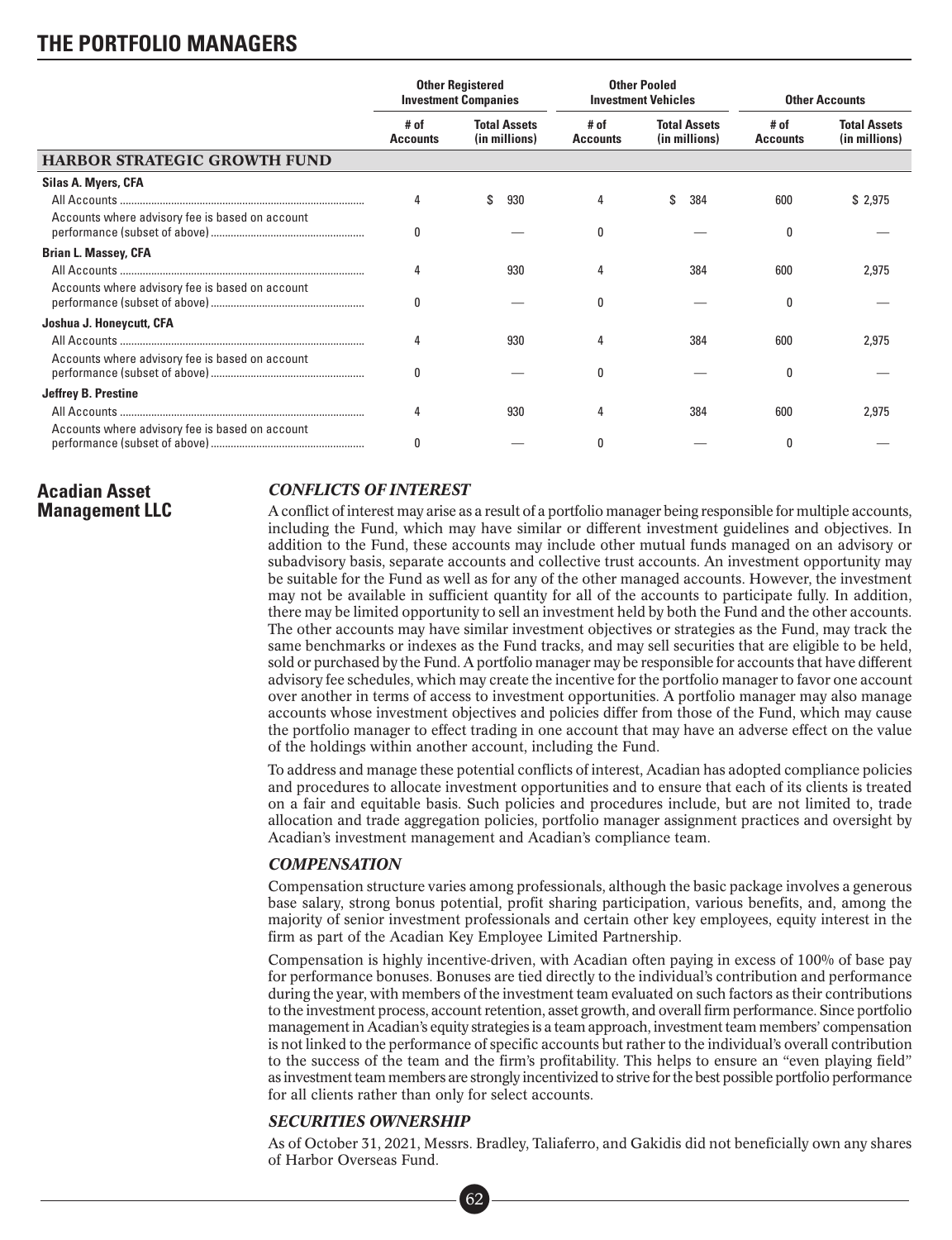| <b>Aristotle Capital</b> | <b>CONFLICTS OF INTEREST</b>                                                                                                                                                                                                                                                                                                                                                                                                                                                                                                                                                                                                                                                                                                                                                                                                                                                                                                                                                                                                                                                                   |
|--------------------------|------------------------------------------------------------------------------------------------------------------------------------------------------------------------------------------------------------------------------------------------------------------------------------------------------------------------------------------------------------------------------------------------------------------------------------------------------------------------------------------------------------------------------------------------------------------------------------------------------------------------------------------------------------------------------------------------------------------------------------------------------------------------------------------------------------------------------------------------------------------------------------------------------------------------------------------------------------------------------------------------------------------------------------------------------------------------------------------------|
| <b>Management, LLC</b>   | Potential conflicts of interest could arise when there is side-by-side management of private funds,<br>separately managed accounts and mutual funds. These conflicts may arise through trade allocation<br>and through selections of portfolio securities. Aristotle seeks to mitigate conflict related to trade<br>allocation through its trade rotation procedures.                                                                                                                                                                                                                                                                                                                                                                                                                                                                                                                                                                                                                                                                                                                          |
|                          | With regard to portfolio selections and the different positions that Aristotle's portfolio managers may<br>take related to different strategies, a potential conflict could arise when different classes of a security<br>are purchased for different portfolios in the same strategy or one strategy is long in a position and<br>another is short in the same security. When different classes of a security are purchased across several<br>portfolios, this often due to the availability of the security and not due to a preference for one class<br>over another among client portfolios and often a portfolio could end up with both classes. Aristotle<br>manages strategies that include a long/short component. In this case, the long/short component<br>would be in line with hedge on the position. However, it is acknowledged, that a separate strategy<br>could be long only in the same security which could pose a conflict.                                                                                                                                                |
|                          | Aristotle acknowledges its responsibility for identifying material conflicts of interest related to voting<br>proxies. In order to ensure that Aristotle is aware of the facts necessary to identify conflicts, management<br>of Aristotle must disclose to the CCO any personal conflicts such as officer or director positions<br>held by them, their spouses or close relatives, in any portfolio company. Conflicts based on business<br>relationships with Aristotle or any affiliate of Aristotle will be considered only to the extent that<br>Aristotle has actual knowledge of such relationships. If a conflict may exist which cannot be otherwise<br>addressed by the Chief Investment Officer or his designee, Aristotle may choose one of several options<br>including: (1) "echo" or "mirror" voting the proxies in the same proportion as the votes of other<br>proxy holders that are not Aristotle clients; (2) if possible, erecting information barriers around the<br>person or persons making the voting decision sufficient to insulate the decision from the conflict: |

lict may exist which cannot be otherwise istotle may choose one of several options same proportion as the votes of other recting information barriers around the insulate the decision from the conflict; or (3) if agreed upon in writing with the client, forwarding the proxies to affected clients and allowing them to vote their own proxies.

#### *COMPENSATION*

All Aristotle investment professionals are compensated by competitive base salaries and are eligible to receive an annual bonus that reflects an individual's team contribution to company objectives. (Market indices are not used in determining an employee's annual bonus.) Each portfolio manager at Aristotle is an equity partner of the firm and receives a portion of the overall profits of Aristotle as part of his ownership interest. Aristotle's culture is driven by a collegial and collaborative atmosphere that inspires teamwork and does not foster a "zero sum" environment where individual analysts are perceived to be in competition with one another.

#### *SECURITIES OWNERSHIP*

As of October 31, 2021, Mr. Gleicher beneficially owned shares of Harbor Large Cap Value Fund with a value over \$1,000,000 and Mr. Padilla did not own any shares of the Harbor Large Cap Value Fund.

**Baillie Gifford Overseas Limited**

#### *CONFLICTS OF INTEREST*

Baillie Gifford has a duty to act in the best interests of its clients and to treat them fairly when providing investment services to them. Baillie Gifford acts as investment manager or adviser to both pooled funds and separately managed segregated accounts both on a discretionary and advisory basis. In some cases both have similar objectives and similar strategies. From time to time, there may be situations that give rise to a conflict of interest.

A conflict can arise between the interests of Baillie Gifford and its affiliates, the Partners of Baillie Gifford & Co and employees, and the interests of a client of Baillie Gifford. A conflict of interest can also arise between the interests of one client of Baillie Gifford and another client. In such circumstances we have put in place effective organizational and administrative arrangements to ensure that reasonable steps are taken to prevent the conflict of interest from adversely affecting the interests of our clients. In addition, where Baillie Gifford pays or accepts any fee or commission, or provide or receive any non-monetary benefit in relation to our investment services, the firm takes care to ensure that such benefits do not place Baillie Gifford or any third party firm in a situation which would not be in compliance with the general duty to act in accordance with the best interests of its clients.

Baillie Gifford maintains a firm-wide Conflicts of Interest Policy and Matrix which identifies conflicts and potential conflicts of interest that exist within the group and the procedures and controls that have been adopted to prevent or manage these conflicts. It is subject to review and approval by the Compliance Committee and the relevant management body of each regulated entity within the Baillie Gifford group. Each Partner of Baillie Gifford & Co and employee has a responsibility for the identification of conflicts through adherence to Baillie Gifford's Code of Ethics.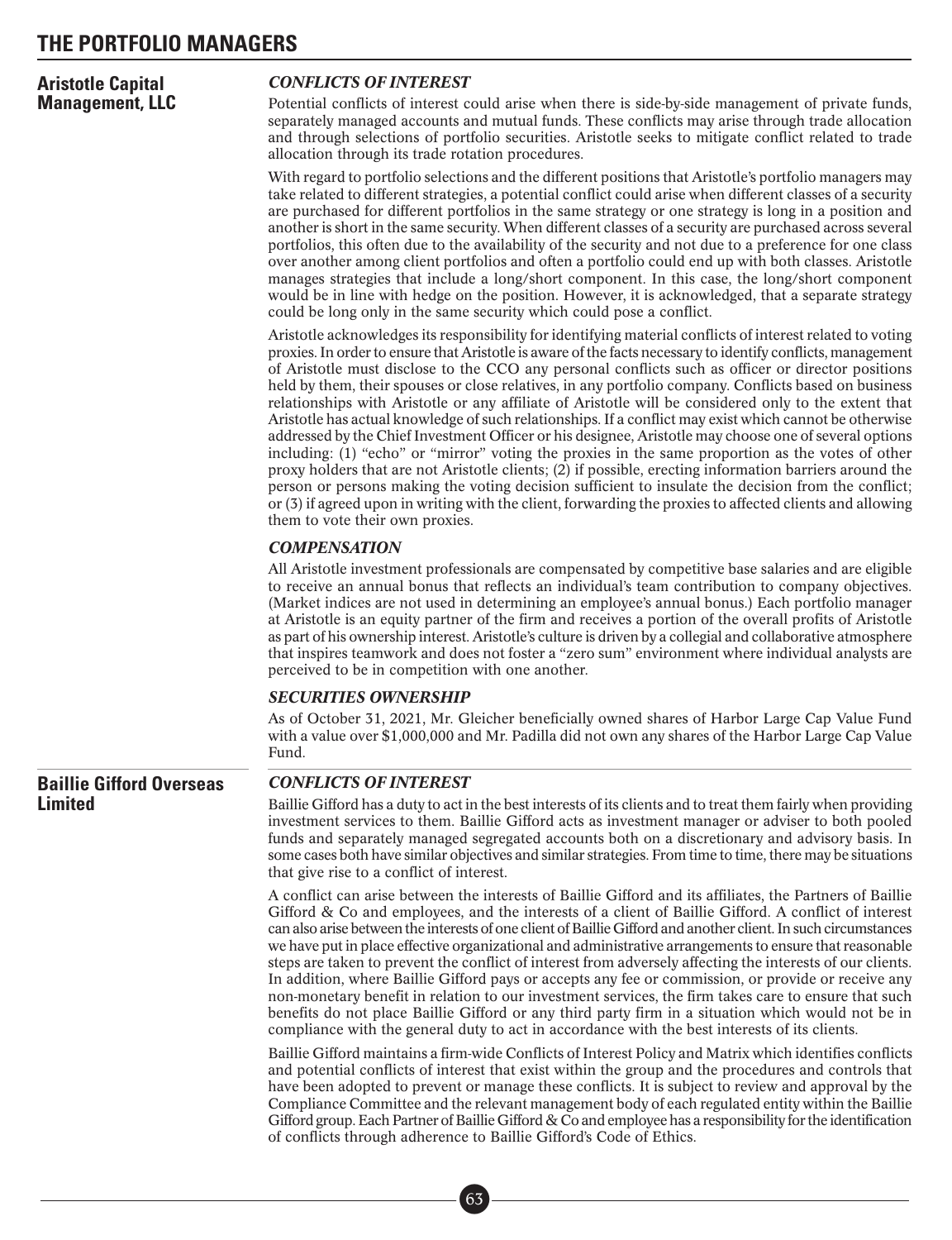# **Baillie Gifford Overseas**

**Limited — Continued**<br>**Limited — Continued** risk of damage to the interests of its clients and must specify procedures to be followed and measures to be adopted in order to manage the conflict.

> The Group Compliance Committee is responsible for the oversight of this Policy and the Conflicts Matrix. A Conflicts of Interest Risk Assessment is conducted annually in October with a written report presented to the Group Compliance Committee in November. The assessment considers whether all conflicts of interest have been identified and added to the matrix, and also documents the compliance monitoring in place for existing conflicts of interest to assess the adequacy of the mitigating controls. In addition to the annual assessment, the Operational Compliance Committee consider emerging conflicts of interest and compliance risks quarterly and will escalate to the Group Compliance Committee as appropriate. We have also established a group within the Compliance Department that is convened on an ad-hoc basis to consider any material/emerging conflicts of interest matters.

> This process ensures that senior management within Baillie Gifford are engaged in the conflicts identification and management process with a view to ensuring the risks arising from conflicts are appropriately and effectively mitigated.

The day-to-day maintenance of the Policy is the responsibility of the Compliance Department.

#### *COMPENSATION*

As of April 1, 2022, the remuneration for non-partner Investment Managers (Portfolio Managers and Researchers) at Baillie Gifford has three key elements: (i) base salary, (ii) an Annual Performance Award and (iii) a Long-Term Profit Award. In addition, portfolio managers are eligible for the standard retirement benefits and health and welfare benefits available to all Baillie Gifford employees.

The Annual Performance Award ("APA") for non-partner Investment Managers is determined as follows:

- 80% of the APA arrangement is determined by the investment performance of the investment team, the Portfolio Construction Groups ("PCGs"), or a combination of both that the individual has been part of, over the specified investment time horizon, reflecting Baillie Gifford's emphasis on long term investing.
- 20% of the APA arrangement is determined by the firms Net Promoter Score, emphasizing the importance of client service and the role all staff play in this.

Within the firm each Investment Team and the PCG have pre-determined performance targets. These targets, along with the relevant portfolios being measured, are established and agreed with each Head of Department following consultation with the Remuneration Committee and the Investment Leadership Groups.

The Long-Term Profit Award ("LTPA") element delivers a share of the firm's profitability to each member of staff. The level of award each individual receives is determined by their role and contribution to the long-term performance of the firm.

All Investment Managers defer between 20% and 40% of their total annual variable remuneration (both APA and LTPA elements). Awards deferred are held for a period of three years and are invested in a range of funds managed by Baillie Gifford that broadly reflect the firm's investment policy.

Partner remuneration comprises a fixed base salary and a share of the partnership profits. The profit share is calculated as a percentage of total partnership profits based on seniority, role within Baillie Gifford and length of service. The basis of the profit share is detailed in the Baillie Gifford Partnership Agreement. The main staff benefits, such as pension benefits, are not available to partners, who therefore provide for benefits from their own personal funds.

#### *SECURITIES OWNERSHIP*

As of October 31, 2021, Messrs. Callahan, Campbell, Faraday and Sitte and Mses. Earnshaw and Mileva did not beneficially own any shares of Harbor International Growth Fund.

**BNP Paribas Asset Management USA, Inc.**

#### *CONFLICTS OF INTEREST*

Conflicts of interest of the type that may arise when an investment adviser serves as an adviser to both a mutual fund and to other segregated accounts are minimized through BNPP AM's investment management decision making process and BNPP AM's trade allocation policy.

BNPP AM's investment professionals are organized into teams by product area. The teams are responsible for determining strategy for all portfolios within their group. Views are debated and strategy is determined in weekly strategy sessions, with the participation of heads of each product team. Strategy and positions are expressed in terms of risk exposures relative to a benchmark which are then translated into portfolio positions according to each client's benchmark and guideline parameters.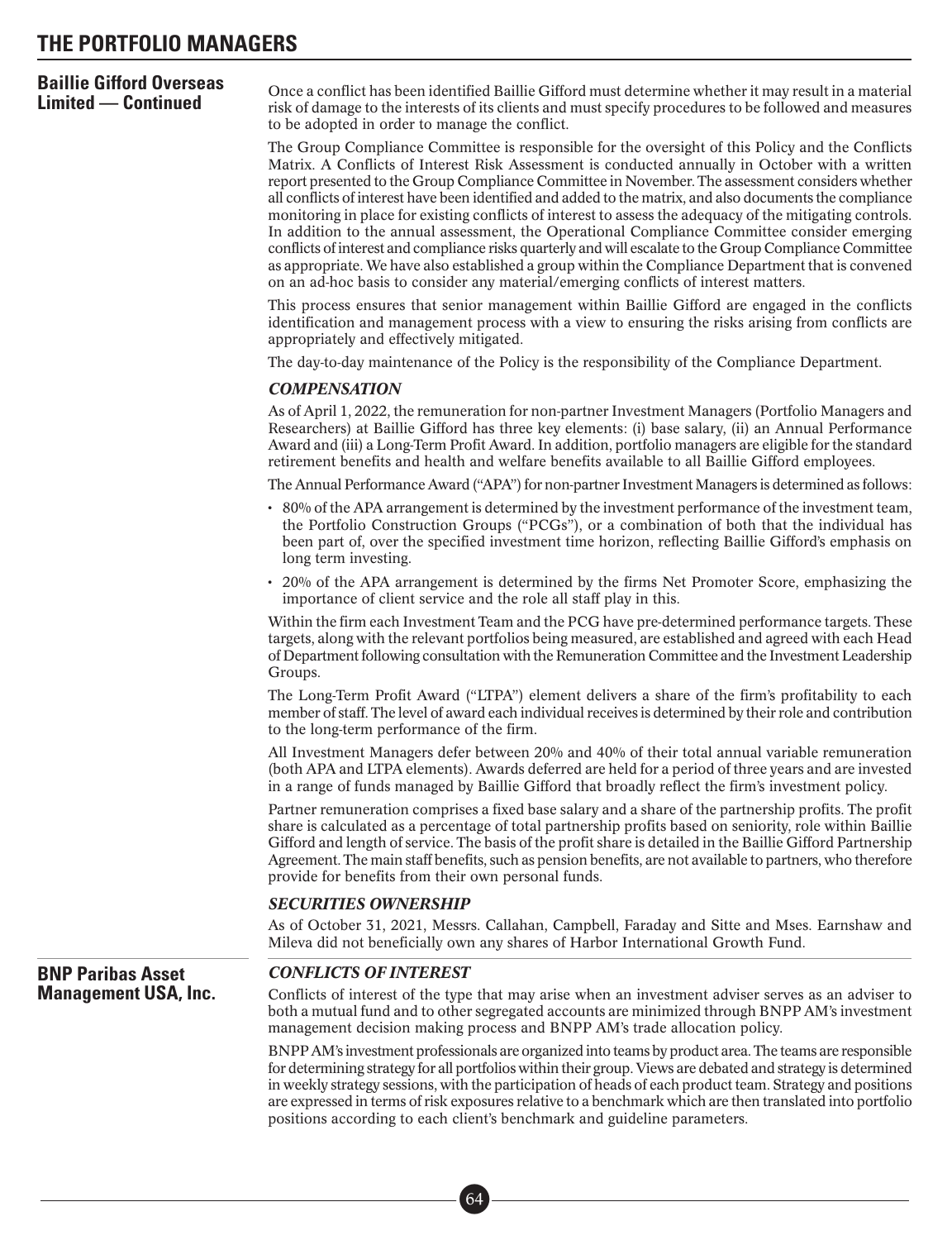### **BNP Paribas Asset Management USA, Inc. — Continued**

Every portfolio, including mutual fund portfolios, is assigned to a Portfolio Manager within the relevant product area. The Portfolio Manager is responsible for ensuring the implementation of the product strategy in each portfolio, subject to benchmark limitations and guideline parameters. The portfolio manager either identifies trades and positioning for the portfolio himself/herself or delegates to another member of the investment team who assumes responsibility for issue selection within that sector. This process ensures that investment decisions for specific portfolios are consistent with the strategy for the product area, taking into account the individual portfolio's benchmark, risk parameters and investment guidelines.

In terms of setting a portfolio's risk parameters, these are established at the portfolio's inception, based upon the client's investment guidelines and overall risk preferences. The Portfolio Manager and the Client Relationship Manager monitor the portfolio's compliance with such parameters on an ongoing basis, while ultimately the Investment Risk Compliance team assumes responsibility for ensuring guideline compliance.

This process ensures that strategy is determined at the product level and executed across all portfolios within that product grouping, subject only to pre-determined risk parameters and to client guideline and benchmark parameters.

As a matter of policy, block transactions are allocated fairly and equitably across all participating accounts utilizing the automated, non-preferential proprietary trade execution system. The system allocates the trades according to each participating portfolio's size and pre-determined, pre-programmed risk profile. The system allows traders to record simple trades as well as helping them to construct complex trades when they declare a goal in terms of allocation or exposure, given specific trading parameters. The system will determine individual trades for each portfolio, automatically adjusting allocations to maintain guideline compliance. The automated allocation system ensures that no managed account is favored with respect to the selection of securities or timing of purchase or sale of securities over another account.

Trade allocation and best execution practices are reviewed and tested on a quarterly basis as part of the Compliance Control Plan, which is carried out independently by BNPP AM's Compliance team. This review takes into consideration BNPP AM's trading procedures and the nature of the fixed income markets. BNPP AM utilizes a third party vendor to assist with the best execution review process. Members of the portfolio management, risk, trading, and compliance teams meet with the vendor to review best execution results on a periodic basis throughout the year.

As described above, BNPP AM's investment decision-making and trade allocation policies and procedures are designed to ensure that none of the firm's clients are disadvantaged in the firm's management of accounts. Additionally, the firm's internal controls are tested on a routine schedule as part of BNPP AM's Compliance Control Plan and annually, BNPP AM, in coordination with the global business line's Operation team, engages its external auditor to perform a SSAE 16 or similar review of internal controls.

#### *COMPENSATION*

BNP Paribas Asset Management USA, Inc. ("BNPP AM USA"), a member of BNPP AM, the global brand name for the asset management business of BNP Paribas SA ("BNPP"), aims to attract and retain all staff with total compensation packages that are competitive with the applicable local market. BNPP AM has a carefully considered approach to compensation (described below) which is a significant factor in retaining both key and promising employees.

Compensation is based on a combination of individual, team, and firm performance. There are three standard components of the remuneration structure for professional staff based on market survey data: salary, discretionary bonus, of which part is deferred to form the third component. A significant portion of remuneration for investment professionals is variable compensation, which is dependent on their investment results and value-added results for clients, as well as other important responsibilities such as contributions to developing the investment process and interaction with clients. Discretionary bonuses are available to all qualified employees. Both senior non-investment and senior investment professionals are eligible for the third component which is a rule-based company mandated deferral program designed to retain key performers and link their rewards to BNPP AM performance and fund performance.

#### *SECURITIES OWNERSHIP*

■• 65

As of October 31, 2021, Mr. O'Donnell did not beneficially own any shares of Harbor Money Market Fund.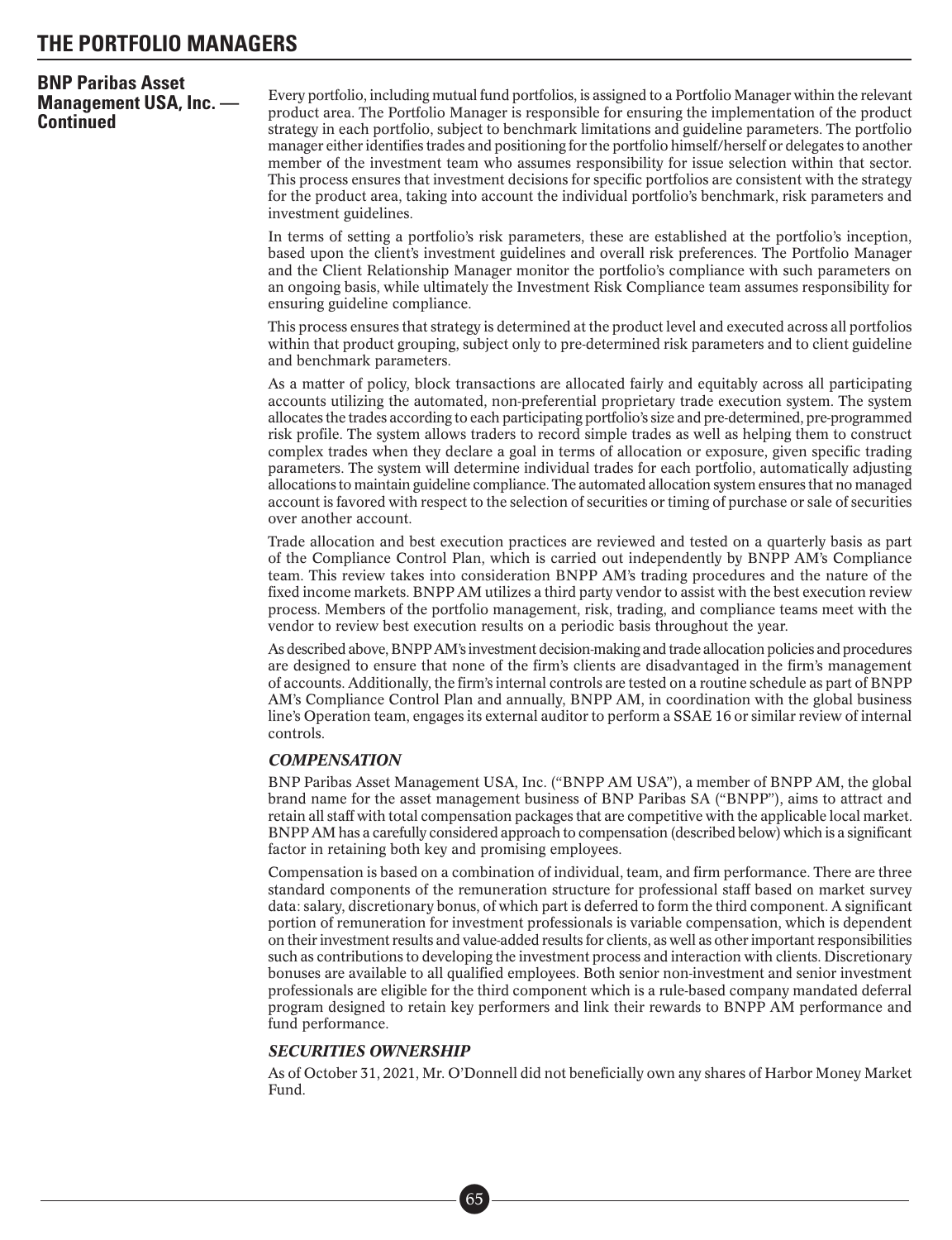#### **Cedar Street Asset Management LLC**

### *CONFLICTS OF INTEREST*

Conflicts can occur between interests of Cedar Street and its clients or between the interests of different clients. For example, Cedar Street may be viewed as having a conflict of interest when: (i) making decisions about whether and how to allocate limited investment opportunities among clients; (ii) causing a client to enter into a transaction with another client; and (iii) making decisions for one client that appear inconsistent with decisions made for another (i.e., buying an asset for one client while selling the same asset for another or selling an asset of one client while continuing to hold the same asset for another). Another example is where different clients have competing interests. This is often accentuated when hedge funds are managed alongside other long only portfolios. A further example would be where the portfolio managers are responsible for managing other accounts that charge performance-based compensation and accounts that charge only an asset-based fee (i.e., a non-performance based fee). Performance based fee arrangements may create an incentive for a portfolio manager to favor higher fee-paying accounts over other accounts in the allocation of investment opportunities.

When evaluating brokers, Cedar Street may not always select the broker with the lowest commission rate. The primary criteria considered in selecting a broker is the ability of the broker, in Cedar Street's opinion, to secure execution at the best security price available with respect to each transaction, in light of the overall quality of brokerage and research services provided.

Cedar Street has adopted policies and procedures to attempt to manage its conflicts of interests.

### *COMPENSATION*

All investment team compensation is currently a fixed salary with equity participation. As firm assets grow the general composition of investment team compensation will include fixed salary (near industry average levels), variable bonus (including deferrals and claw-back provisions), equity dividends, and retirement contributions. Any variable compensation is based on overall investment team performance measured over a multi-year time horizon. Individuals that make extraordinary contributions to team performance will be provided opportunities to purchase additional equity. Cedar Street's guiding principle for variable compensation will be to align the long-term interests of clients with long-term interests of Cedar Street employees. As a result, no employee who provides services to Harbor International Small Cap Fund will have an incentive to take undue risks.

#### *SECURITIES OWNERSHIP*

As of October 31, 2021, Messrs. Brodsky and Mozes beneficially owned shares of Harbor International Small Cap Fund with a value between \$10,001 and \$50,000.

### **Comgest Asset Management International Limited**

### *CONFLICTS OF INTEREST*

Comgest makes investment decisions for multiple portfolios using various investment strategies depending upon clients' guidelines and restrictions. Conflicts of interest may arise in managing multiple accounts, including, for example, conflicts among investment strategies, conflicts in the allocation of investment opportunities, or conflicts due to different fees including performance fees. These differences give rise to a potential conflict that a portfolio manager may favor one account over the other or allocate more time to the management of one account over another.

Comgest seeks to conduct itself in a manner it considers to be the most fair and consistent with its fiduciary obligations to its clients and make investment decisions based on an account's available cash, investment objectives, restrictions, permitted investment techniques and other relevant considerations. Comgest seeks to mitigate any such conflicts by monitoring portfolios within the same investment mandate for any dispersion in returns, holdings, and position sizes, which are not attributable to client-specific restrictions, guidelines, cash availability, redemption activity or other factors.

Comgest's policies and procedures have been designed to identify and properly disclose, mitigate, and/or eliminate applicable conflicts of interest. Comgest's management of conflicts includes a conflicts' mapping to set out potential conflicts which could impact the Comgest Group, individual entities within the group and clients. Comgest looks to identify and describe potential conflicts; determine how each conflict is managed or mitigated; and note any policies or procedures that have been implemented in order to manage or avoid the conflicts.

#### *COMPENSATION*

Comgest looks to align the interests of its employees with those of its clients through a mix of shortand long-term employee incentives, which are reflected in its remuneration systems and the opportunity for employees to become shareholders in the firm. Comgest's underlying goal is for its incentive system to help drive product performance and team stability.

Comgest looks to ensure that employee benefit packages deliver on three clear objectives:

-Attracting and retaining the industry's brightest investment professionals;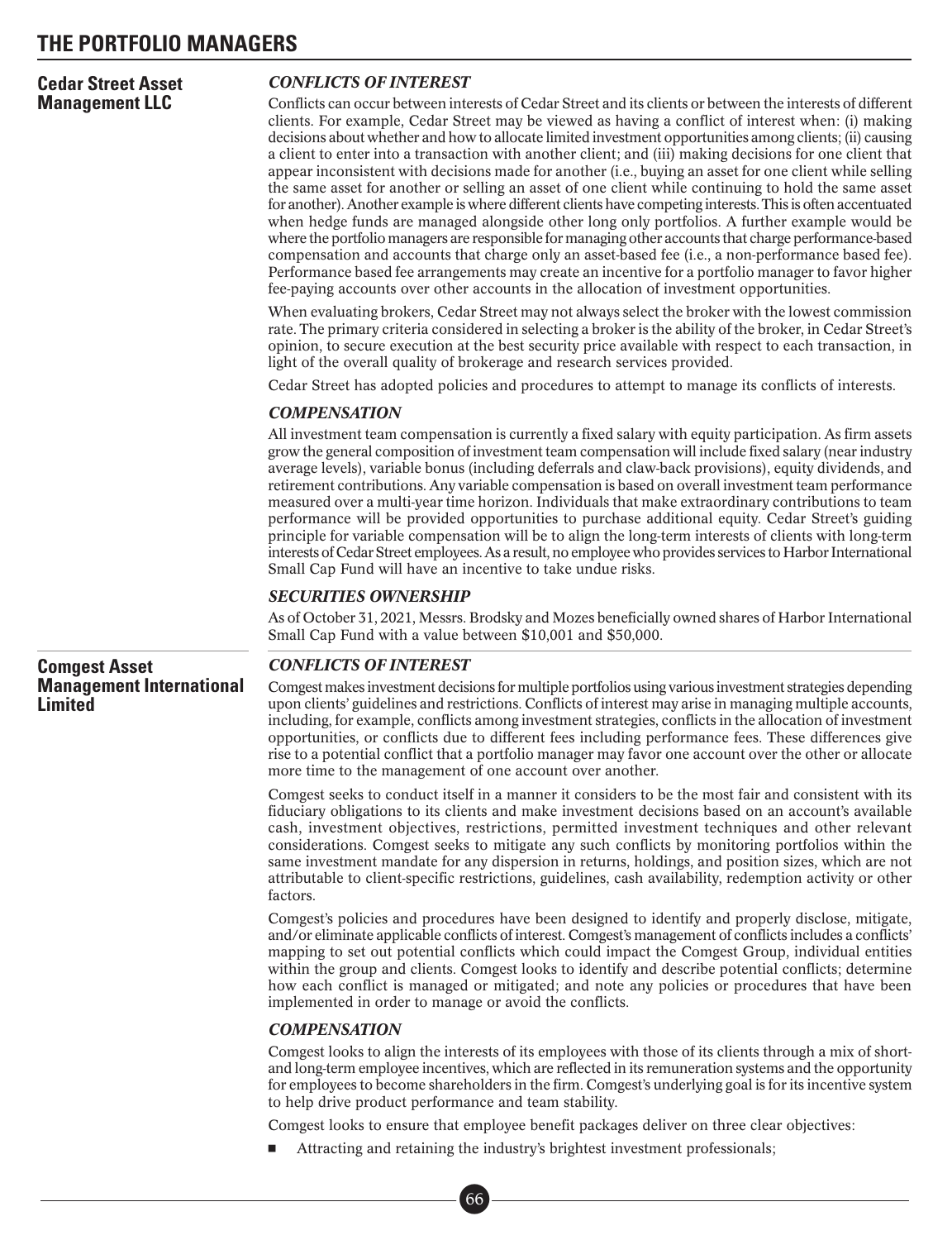| <b>Comgest Asset</b>                                          | Developing, deploying and rewarding the talents of each employee; and<br>$\blacksquare$                                                                                                                                                                                                                                                                                                                                                                                                                                                                                                                                                                                                                                   |  |  |  |  |  |  |
|---------------------------------------------------------------|---------------------------------------------------------------------------------------------------------------------------------------------------------------------------------------------------------------------------------------------------------------------------------------------------------------------------------------------------------------------------------------------------------------------------------------------------------------------------------------------------------------------------------------------------------------------------------------------------------------------------------------------------------------------------------------------------------------------------|--|--|--|--|--|--|
| <b>Management International</b><br><b>Limited — Continued</b> | Aligning incentive structures to clients' interests to ensure employees are motivated to deliver<br>ш                                                                                                                                                                                                                                                                                                                                                                                                                                                                                                                                                                                                                     |  |  |  |  |  |  |
|                                                               | on the firm's long term-oriented performance objectives.                                                                                                                                                                                                                                                                                                                                                                                                                                                                                                                                                                                                                                                                  |  |  |  |  |  |  |
|                                                               | A typical remuneration package consists of three main components:                                                                                                                                                                                                                                                                                                                                                                                                                                                                                                                                                                                                                                                         |  |  |  |  |  |  |
|                                                               | <b>Fixed salary:</b> targeted to be in line with industry benchmarks and reviewed on a regular basis.<br>$\blacksquare$                                                                                                                                                                                                                                                                                                                                                                                                                                                                                                                                                                                                   |  |  |  |  |  |  |
|                                                               | Variable bonus: designed to reward performance while encouraging strong team work and<br>ш<br>collaboration. Comgest places importance on team spirit over individualism.                                                                                                                                                                                                                                                                                                                                                                                                                                                                                                                                                 |  |  |  |  |  |  |
|                                                               | <b>Equity:</b> the opportunity to become a shareholder in the firm is designed to encourage all employees<br>ш<br>to become partners in the business for the long term. This enables everyone to think and act<br>like owners, not employees. The process of accumulating a stake in the business spans many<br>years and reinforces a commitment to the long-term success of Comgest.                                                                                                                                                                                                                                                                                                                                    |  |  |  |  |  |  |
|                                                               | Bonuses are based on a set of quantitative and qualitative criteria that favor processes and behavior<br>over short-term outcomes. This is based on Comgest's belief that quality research inputs combined<br>with sound methodology typically lead to positive outputs over the long-term, while short-term outcomes<br>can be random. A portion of the discretionary bonus can be deferred over three years or invested<br>in the shares of Comgest with the aim of aligning remuneration with the long-term interests of Comgest<br>and its clients.                                                                                                                                                                   |  |  |  |  |  |  |
|                                                               | With this emphasis on quality of research and investment performance, the bonus structure is as<br>follows:                                                                                                                                                                                                                                                                                                                                                                                                                                                                                                                                                                                                               |  |  |  |  |  |  |
|                                                               | Approximately 70% is based on research and portfolio management, including: (i) contribution<br>ш<br>to product performance over three years or more; (ii) analysis and understanding of performance;<br>(iii) proposal of new investment ideas; (iv) application of the Comgest investment philosophy;<br>and (v) demonstrated participation in team debate on companies and sharing of ideas with other<br>teams.                                                                                                                                                                                                                                                                                                       |  |  |  |  |  |  |
|                                                               | Approximately 30% is based on other criteria such as: (i) management capabilities (where applicable);<br>ш<br>(ii) contribution to client interaction; (iii) demonstration of team spirit; and (iv) involvement in<br>the life of the company, etc.                                                                                                                                                                                                                                                                                                                                                                                                                                                                       |  |  |  |  |  |  |
|                                                               | <b>SECURITIES OWNERSHIP</b>                                                                                                                                                                                                                                                                                                                                                                                                                                                                                                                                                                                                                                                                                               |  |  |  |  |  |  |
|                                                               | As at October 31, 2021, Ms. Négiar and Messrs. Smerczak, Narboni, and Mercado did not beneficially<br>own any shares of Harbor Focused International Fund.                                                                                                                                                                                                                                                                                                                                                                                                                                                                                                                                                                |  |  |  |  |  |  |
| <b>EARNEST Partners LLC</b>                                   | <b>CONFLICTS OF INTEREST</b>                                                                                                                                                                                                                                                                                                                                                                                                                                                                                                                                                                                                                                                                                              |  |  |  |  |  |  |
|                                                               | EARNEST Partners is responsible for managing Harbor Mid Cap Fund and Harbor Small Cap Value<br>Fund in addition to other client accounts which may include, but are not limited to, proprietary<br>accounts, separate accounts and other pooled investment vehicles. EARNEST Partners may manage<br>other client accounts which may have higher fee arrangements than Harbor Mid Cap Fund and Harbor<br>Small Cap Value Fund and/or may also have performance-based fees. Side-by-side management of<br>these other client accounts may create potential conflicts of interest which may relate to, among<br>other things, the allocation of investment opportunities and the aggregation and allocation of transactions. |  |  |  |  |  |  |
|                                                               | EARNEST Partners seeks best execution with respect to all securities transactions and to aggregate<br>and allocate the securities to client accounts in a manner that it believes to be fair and equitable.<br>EARNEST Partners has implemented policies and procedures that it believes are reasonably designed<br>to mitigate and manage the potential conflicts of interest that may arise from side-by-side management.<br>Specifically, EARNEST Partners manages client accounts to model portfolios that are approved by<br>its investment team, and aggregates and then allocates securities transactions to client accounts in<br>a manner that EARNEST Partners believes to be fair and equitable.               |  |  |  |  |  |  |

#### *COMPENSATION*

All EARNEST Partners personnel are paid a fixed salary and a discretionary bonus. A portion of the bonus may consist of profit sharing and/or deferred compensation. EARNEST Partners also matches a portion of employees' 401(k) contributions, if any. The bonus is a function of client satisfaction with respect to investment results and service.

Mr. Viera is an owner of the firm. Equity ownership and profits derived therefrom are another component of compensation for the portfolio manager.

#### *SECURITIES OWNERSHIP*

As of October 31, 2021, Mr. Viera did not beneficially own any shares of Harbor Mid Cap Fund or Harbor Small Cap Value Fund. Harbor Mid Cap Fund commenced operations December 1, 2019.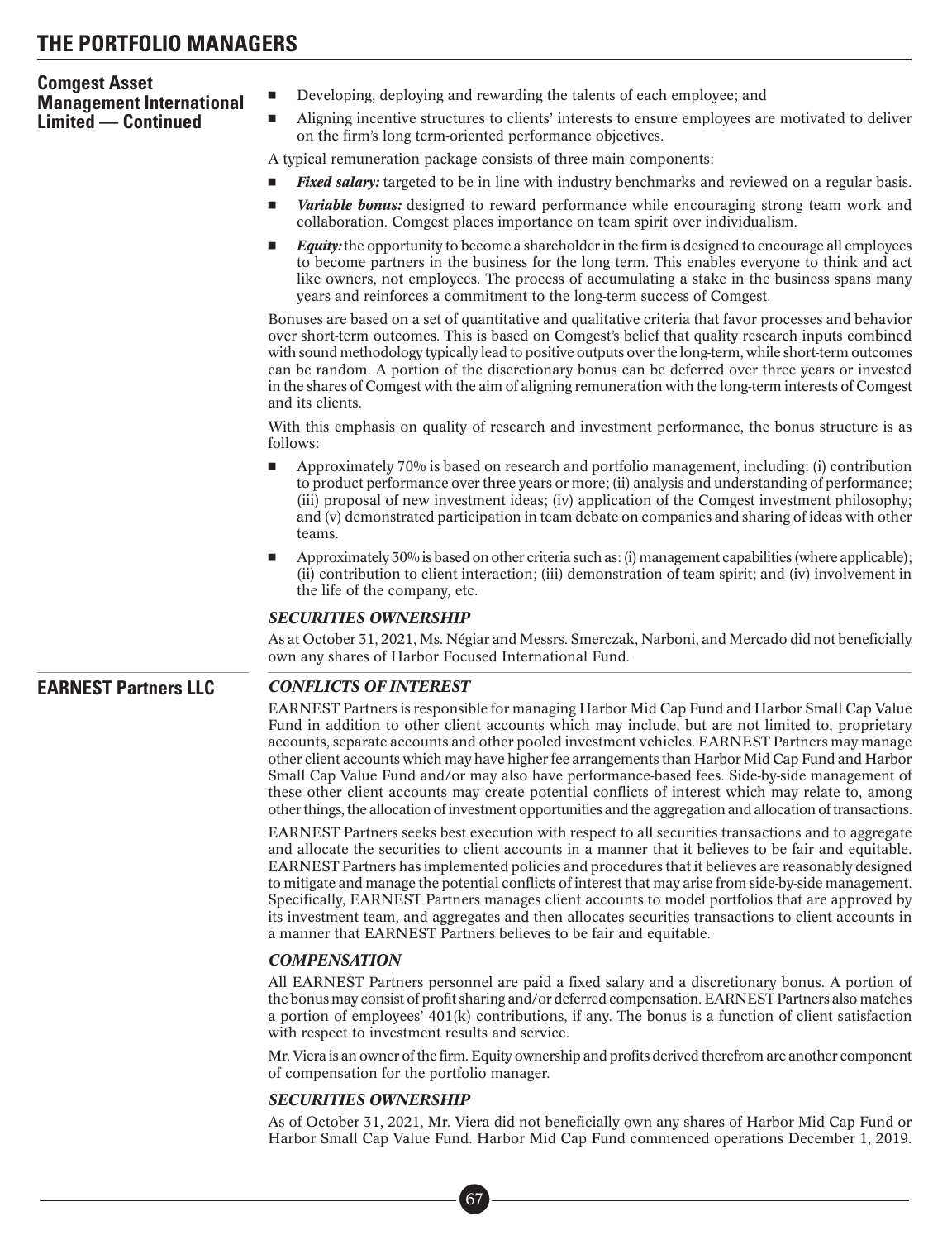**Harbor Capital Advisors, Inc.**

### *CONFLICTS OF INTEREST*

The Adviser may have various interests arising out of its side-by side management of accounts that create incentive to favor one account over another. These include: affiliated accounts in which the Adviser manages accounts on behalf of Harbor as well as on behalf of its clients; single subadviser and multi-manager products where the individual or group responsible for managing multi-manager products may have access, directly or indirectly, to material non-public information regarding one or more underlying managers as a result of such manager also serving as a subadviser to a single subadviser product, including with respect to management of ETF creation baskets; large accounts and clients which may generate more revenue than smaller accounts or certain strategies which may have higher fees than others, resulting in a potential incentive to favor such high revenue or fee generating accounts; recommendations to different clients to buy or sell securities of the same kind or class at prices that may be different or to execute trades of securities of the same kind or class in opposite directions for different accounts; non-discretionary accounts or models in which a client may be disadvantaged if the Adviser delivers the model investment portfolio after initiating trading for the discretionary accounts or a discretionary client disadvantaged if the non-discretionary clients receive the model investment portfolio and start trading prior to when the Adviser begins trading for the discretionary clients; client accounts which only permit holding securities long versus those that permit short selling and where different client accounts are selling short and holding long potentially impacting the value of the security; the investment of assets of different clients at different levels of an issuer's capital structure; and financial interests of investment professionals who may invest or have other direct or indirect interests in investment vehicles the Adviser manages, including mutual funds, creating incentive to favor such accounts over others.

Conflicts that are not eliminated are addressed through disclosure and/or adoption of policies and procedures to manage or mitigate such conflicts. The Adviser seeks to disclose material conflicts of interest to our clients and prospective clients and seek to manage and mitigate conflicts through governance, oversight and the adoption of additional policies and procedures.

#### *COMPENSATION*

The Adviser's compensation methodology for the portfolio managers consists of the following components:

*Base Salary.* Base salary is a fixed amount determined each year. Each portfolio manager's base salary is based upon the responsibilities of his or her position with the Adviser, years of service and contribution to the long-term performance of the Adviser.

*Annual Cash Bonus.* Portfolio managers generally participate in at least one and possibly more bonus programs of the Adviser.

- - *Employee Bonus Plan ("EBP")*. Virtually every full-time employee of the Adviser participates in the EBP. The EBP provides for a possible incentive payment based upon the Adviser's EBIT (earnings before interest and taxes) margin percentage compared to its budgeted EBIT margin percentage. Good control over costs is an important factor in achieving the EBP objectives.
- - *Senior Management Incentive Program ("SMIP")*. Most senior professionals of the Adviser participate in the SMIP or a similar incentive plan. The objectives of the SMIP can vary from year to year, although for front-line portfolio managers, objectives will include performance of the portfolios compared to benchmarks, performance against budgeted earnings and other objectives as may be determined from year to year.

Target percentages for both the EBP and SMIP are established as a percentage of each portfolio manager's base salary. The percentages used in the calculation of both the EBP and SMIP are determined annually through a performance evaluation process based on qualitative and quantitative factors.

*Harbor Cash Appreciation Rights ("H-CARs").* H-CARs represents a long-term incentive plan for senior personnel and certain other staff who have made, and are expected to make, significant contributions to the long-term value of the Adviser. H-CARs may be awarded each year and have an initial value expressed in dollars and equivalent H-CAR units. The value of the awards change over time based upon a formula linked to the Adviser's pre-tax profitability, with the awards normally vesting in equal amounts over three and five years. Individual awards are typically determined based upon an assessment of the participant's past and expected future contributions to the performance of the Adviser.

#### *SECURITIES OWNERSHIP*

As of October 31, 2021, Messrs. Gleich and Lerner did not beneficially own any shares of Harbor Disruptive Innovation Fund.

> ■• 68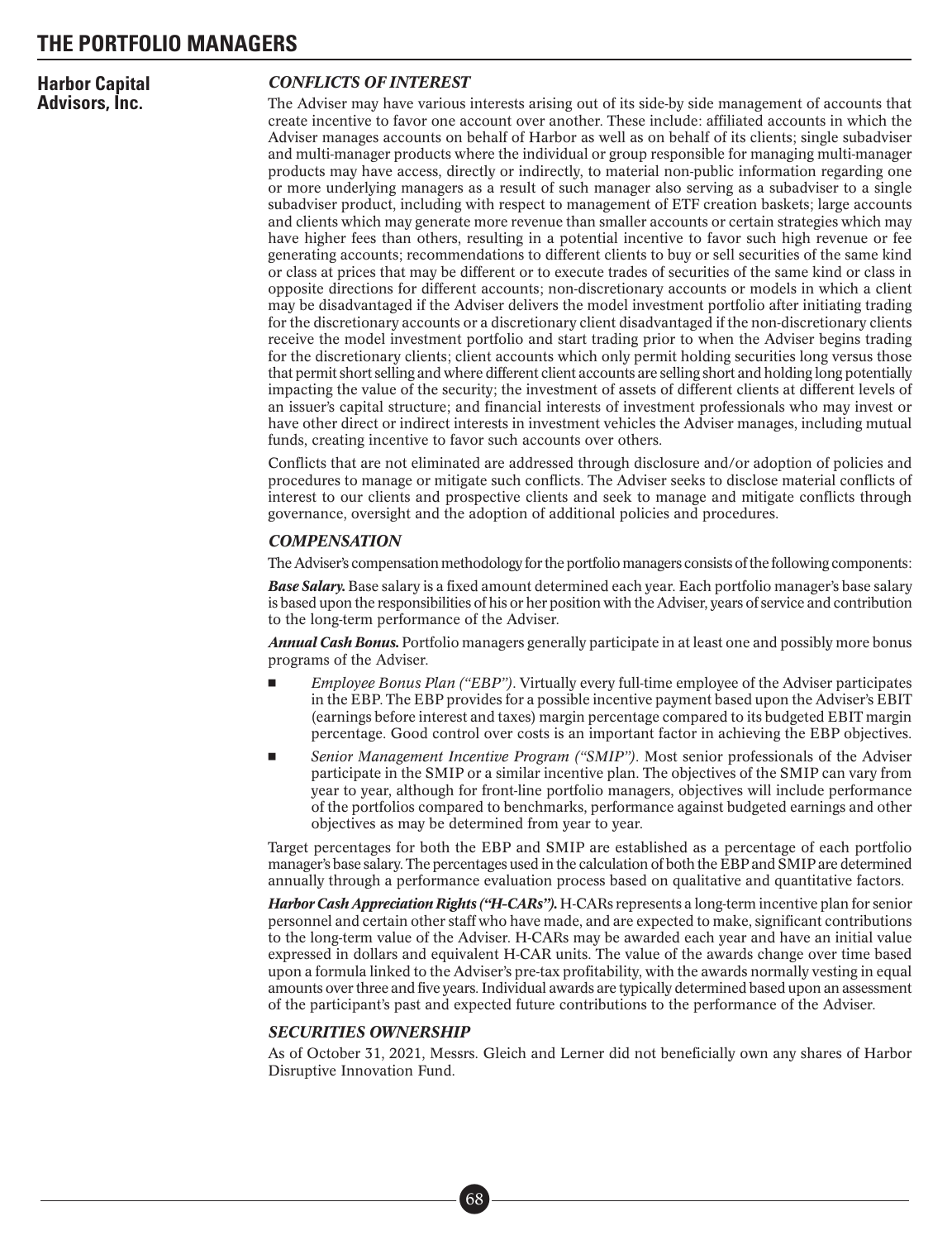### **Income Research + Management**

### *CONFLICTS OF INTEREST*

IR+M's management of other accounts may give rise to potential conflicts of interest in connection with its management of the Fund's investments on the one hand and the investments of the other accounts on the other. The other accounts might have similar investment objectives as the Fund or hold, purchase or sell securities that are eligible to be held, purchased or sold by the Fund. IR+M does not believe that these conflicts, if any, are material or, to the extent any such conflicts are material, IR+M believes that it has adopted policies and procedures that are reasonably designed to manage those conflicts.

A potential conflict of interest may arise as a result of IR+M's portfolio managers' day-to-day management of the Fund. Because of their positions with the Fund, the portfolio managers know the size, timing and possible market impact of Fund trades. It is theoretically possible that IR+M's portfolio managers could use this information to the advantage of other accounts they manage and to the possible detriment of the Fund. However, IR+M has adopted policies and procedures believed to be reasonably designed to allocate investment opportunities on a fair and equitable basis over time.

A potential conflict of interest may arise as a result of IR+M's portfolio managers' management of the Fund and other accounts, which, in theory, may allow them to allocate investment opportunities in a way that favors other accounts over the Fund. This conflict of interest may be exacerbated to the extent that IR+M or its portfolio managers receive, or expect to receive, greater compensation from their management of certain other accounts, that have higher base fee rates or incentives fees, than from the Fund. Notwithstanding this theoretical conflict of interest, it is IR+M's policy to manage each account based on its investment objectives and related restrictions and, as discussed above, IR+M has adopted policies and procedures reasonably designed to allocate investment opportunities on a fair and equitable basis over time and in a manner consistent with each account's investment objectives and related restrictions. For example, while IR+M's portfolio managers may buy for other accounts securities that differ in identity or quantity from securities bought for the Fund, such securities might not be suitable for the Fund given their investment objectives and related restrictions.

### *COMPENSATION*

All employees are compensated with a competitive salary plus bonus. The firm bonus pool is dictated by the profitability of IR+M, with the individual's amount based on the employee's overall contribution to the firm's success.  $IR+M$  does not have quantitative drivers for the bonus pool. The goal is to have collaborative, high-performing teams that deliver for IR+M clients, not to incentivize individual contributions over results. To better represent our growing firm and mindset, we retired our CREED and adopted our Core Values. Our Core Values ensure our dedication to these premises: Invested – in our people and in the community around us; Respectful – of our differences and reaching out to learn, grow and make our firm more inclusive; Positive – that we are better together; and Motivated – to advocate for change and to enjoy the journey.

All employees also receive competitive health benefits and may participate in the company-funded profit sharing plan after completing the required length of service with the firm. Separate from compensation, as a long-term incentive, key employees may be offered the opportunity to purchase equity in IR+M and participate in the growth of the company and its profitability.

The bonus component of portfolio manager compensation is based upon factors such as team contribution, input to risk management and the overall investment management process, contributions to client service, and contributions to firm culture. For analysts and traders, evaluations are based upon factors including team contribution, quality of research within assigned sectors and the broader market, input to risk management and the overall investment management process, and contributions to firm culture.

As mentioned above, separate from compensation, as a long-term incentive, key employees may be offered the opportunity to purchase equity in IR+M. Equity participation is driven by significant and consistent contribution and demonstrated commitment to the firm.

IR+M does not believe its compensation structure provides any IR+M employee with incentive to take undue risks.

#### *SECURITIES OWNERSHIP*

As of October 31, 2021, Mr. O'Malley and Mr. Jack Sommers beneficially owned shares of Harbor Core Bond Fund with a value between \$100,001 and \$500,000, Mr. Gubitosi beneficially owned shares of Harbor Core Bond Fund with a value between \$10,001 and \$50,000 and Messrs. O'Neill, Remley and Walker and Ms. Campbell did not beneficially own any shares of Harbor Core Bond Fund; and Messrs. Sommers, O'Malley, Gubitosi, O'Neill, Remley and Walker and Ms. Campbell did not beneficially own any shares of Harbor Core Plus Fund.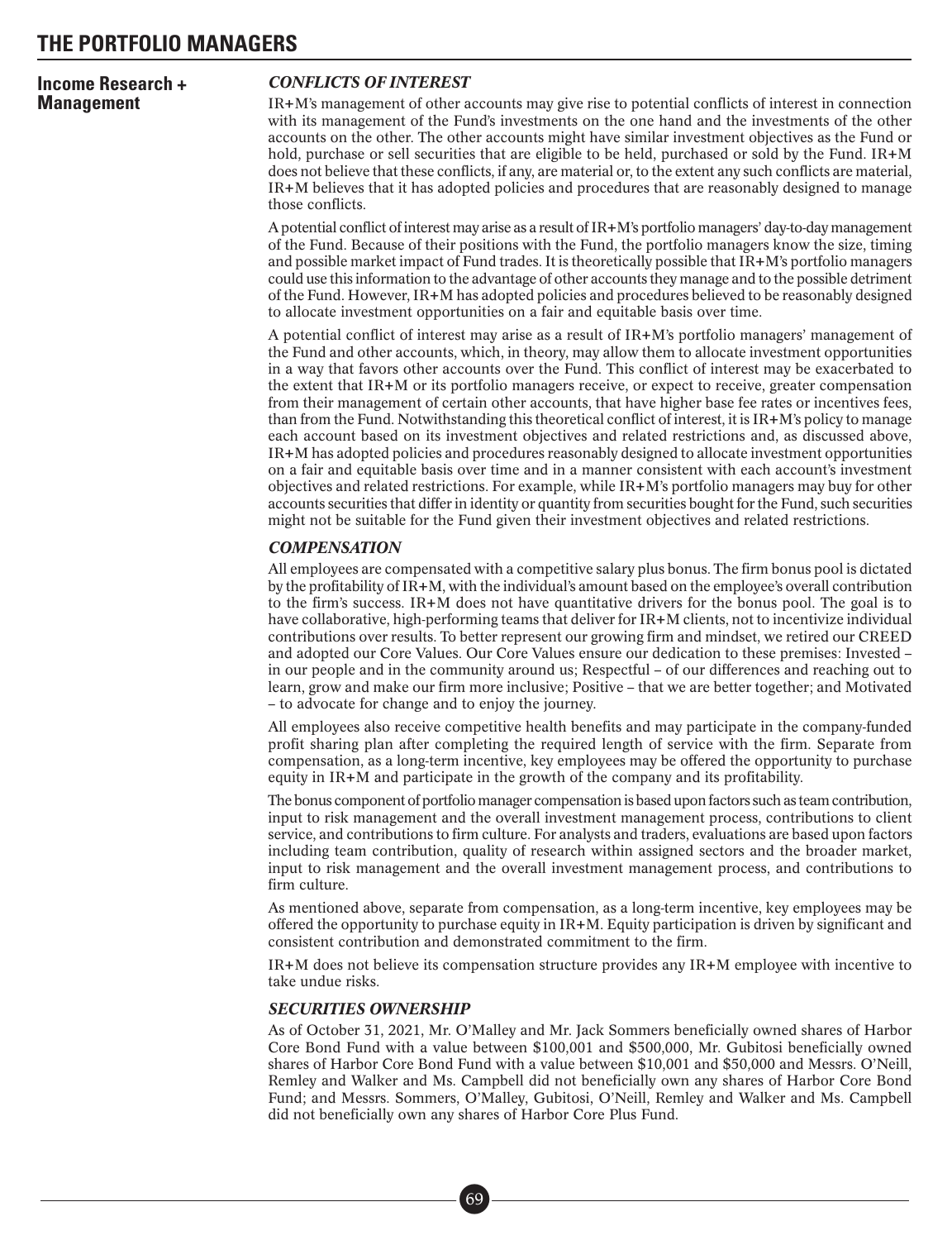### **Jennison Associates LLC** *CONFLICTS OF INTEREST*

Jennison manages accounts with asset-based fees alongside accounts with performance-based fees. This side-by-side management can create an incentive for Jennison and its investment professionals to favor one account over another. Specifically, Jennison has the incentive to favor accounts for which it receives performance fees, and possibly take greater investment risks in those accounts, in order to bolster performance and increase its fees.

Other types of side-by-side management of multiple accounts can also create incentives for Jennison to favor one account over another. Examples are detailed below, followed by a discussion of how Jennison addresses these conflicts.

- - Long only accounts/long-short accounts: Jennison manages accounts in strategies that only hold long securities positions as well as accounts in strategies that are permitted to sell securities short. Jennison may hold a long position in a security in some client accounts while selling the same security short in other client accounts. For example, Jennison permits quantitatively hedged strategies to short securities that are held long in other strategies. Additionally, Jennison permits securities that are held long in quantitatively derived strategies to be shorted by other strategies. The strategies that sell a security short held long by another strategy could lower the price for the security held long. Similarly, if a strategy is purchasing a security that is held short in other strategies, the strategies purchasing the security could increase the price of the security held short.
- - Multiple strategies: Jennison may buy or sell, or may direct or recommend that one client buy or sell, securities of the same kind or class that are purchased or sold for another client, at prices that may be different. Jennison may also, at any time, execute trades of securities of the same kind or class in one direction for an account and in the opposite direction for another account, due to differences in investment strategy or client direction. Different strategies effecting trading in the same securities or types of securities may appear as inconsistencies in Jennison's management of multiple accounts side-by-side.
- - Investments at different levels of an issuer's capital structure: To the extent different clients invest across multiple strategies or asset classes, Jennison may invest client assets in the same issuer, but at different levels in the capital structure. Interests in these positions could be inconsistent or in potential or actual conflict with each other.
- - Affiliated accounts/unaffiliated accounts and seeded/nonseeded accounts and accounts receiving asset allocation assets from affiliated investment advisers: Jennison manages accounts for its affiliates and accounts in which it has an interest alongside unaffiliated accounts. Jennison could have an incentive to favor its affiliated accounts over unaffiliated accounts. Additionally, Jennison's affiliates may provide initial funding or otherwise invest in vehicles managed by Jennison. When an affiliate provides "seed capital" or other capital for a fund or account, it may do so with the intention of redeeming all or part of its interest at a particular future point in time or when it deems that sufficient additional capital has been invested in that fund or account. Jennison typically requests seed capital to start a track record for a new strategy or product. Managing "seeded" accounts alongside "non-seeded" accounts can create an incentive to favor the "seeded" accounts to establish a track record for a new strategy or product. Additionally, Jennison's affiliated investment advisers could allocate their asset allocation clients' assets to Jennison. Jennison could favor accounts used by its affiliate for their asset allocation clients to receive more assets from the affiliate.
- - Non-discretionary accounts or models: Jennison provides non-discretionary model portfolios to some clients and manages other portfolios on a discretionary basis. Recommendations for some non-discretionary models that are derived from discretionary portfolios are communicated after the discretionary portfolio has traded. The non-discretionary clients could be disadvantaged if Jennison delivers the model investment portfolio to them after Jennison initiates trading for the discretionary clients. Discretionary clients could be disadvantaged if the non-discretionary clients receive their model investment portfolio and start trading before Jennison has started trading for the discretionary clients.
- - Higher fee paying accounts or products or strategies: Jennison receives more revenues from (1) larger accounts or client relationships than smaller accounts or client relationships and from (2) managing discretionary accounts than advising non-discretionary models and from (3) non-wrap fee accounts than from wrap fee accounts and from (4) charging higher fees for some strategies than others. The differences in revenue that Jennison receives could create an incentive for Jennison to favor the higher fee paying or higher revenue generating account or product or strategy over another.
- - Personal interests: The performance of one or more accounts managed by Jennison's investment professionals is taken into consideration in determining their compensation. Jennison also manages accounts that are investment options in its employee benefit plans such as its defined contribution ■•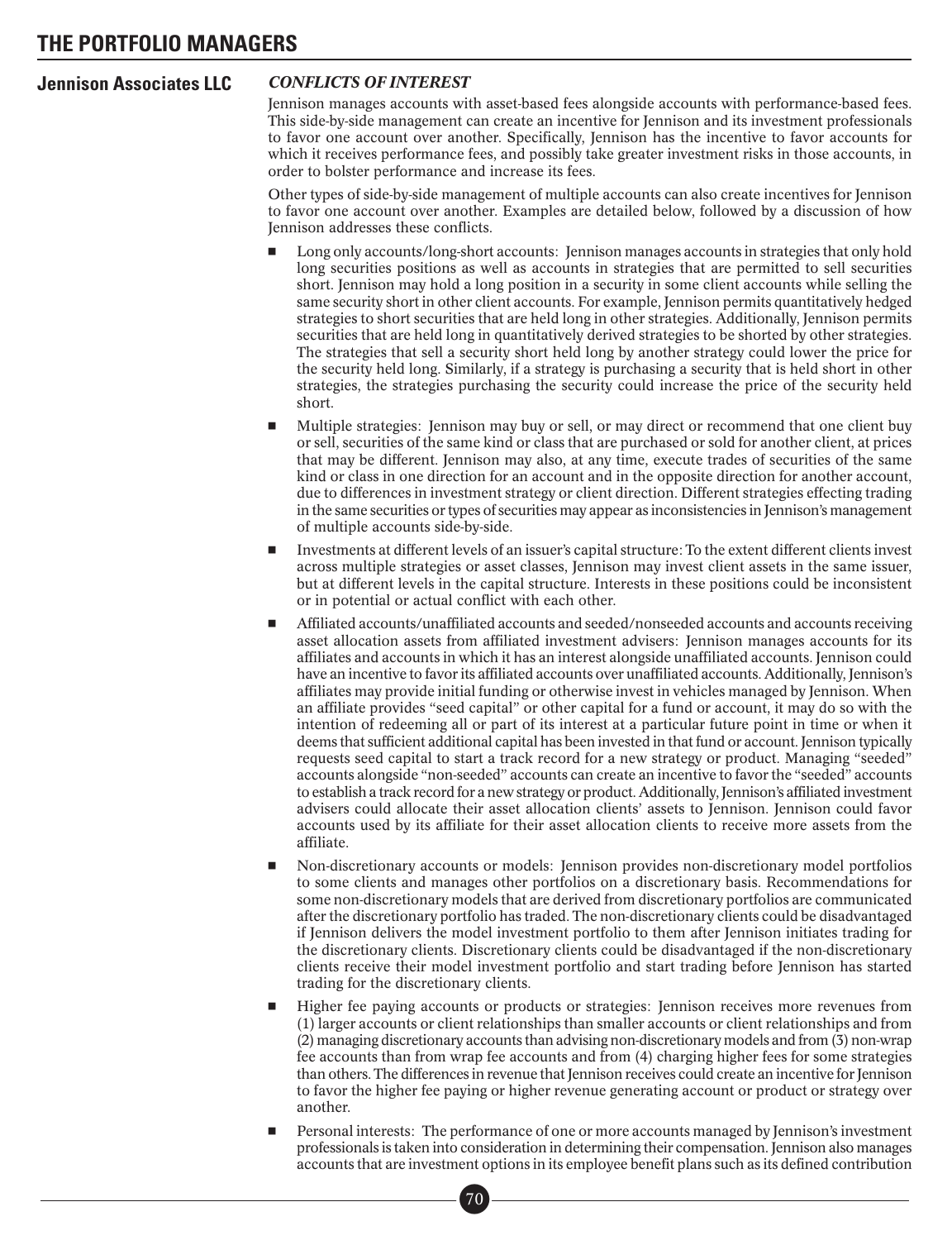# **Jennison Associates**

**LLC — Continued** plans or deferred compensation arrangements and where its employees may have personally invested alongside other accounts where there is no personal interest. These factors could create an incentive for Jennison to favor the accounts where it has a personal interest over accounts where Jennison does not have a personal interest.

### *How Jennison Addresses These Conflicts of Interest*

The conflicts of interest described above could create incentives for Jennison to favor one or more accounts or types of accounts over others in the allocation of investment opportunities, aggregation and timing of investments. Portfolios in a particular strategy with similar objectives are managed similarly to the extent possible. Accordingly, portfolio holdings and industry and sector exposure tend to be similar across a group of accounts in a strategy that have similar objectives, which tends to minimize the potential for conflicts of interest among accounts within a product strategy. While these accounts have many similarities, the investment performance of each account will be different primarily due to differences in guidelines, individual portfolio manager's decisions, timing of investments, fees, expenses and cash flows.

Additionally, Jennison has developed policies and procedures that seek to address, mitigate and assess these conflicts of interest.

- - Jennison has adopted trade aggregation and allocation procedures that seek to treat all clients (including affiliated accounts) fairly. These policies and procedures address the allocation of limited investment opportunities, such as initial public offerings (IPOs) and new issues, the allocation of transactions across multiple accounts, and the timing of transactions between its non-wrap accounts and its wrap fee accounts and between wrap fee program sponsors.
- - Jennison has policies that limit the ability to short securities in portfolios that primarily rely on its fundamental research and investment processes (fundamental portfolios) if the security is held long in other fundamental portfolios.
- - Jennison has adopted procedures to review allocations or performance dispersion between accounts with performance fees and non-performance fee based accounts and to review overlapping long and short positions among long accounts and long-short accounts.
- -Jennison has adopted a code of ethics and policies relating to personal trading.
- -Jennison has adopted a conflicts of interest policy and procedures.
- -Jennison provides disclosure of these conflicts as described in its Form ADV.

#### *COMPENSATION*

Mr. Segalas, Ms. McCarragher, Mr. Boyer, and Ms. Kuhlkin serve as the portfolio managers of Harbor Capital Appreciation Fund. Jennison seeks to maintain a highly competitive compensation program designed to attract and retain outstanding investment professionals, which include portfolio managers and research analysts, and to align the interests of its investment professionals with those of its clients and overall firm results. Jennison recognizes individuals for their achievements and contributions and continues to promote those who exemplify the same values and level of commitment that are hallmarks of the organization. Investment professionals are compensated with a combination of base salary and discretionary cash bonus. Overall firm profitability determines the size of the investment professional compensation pool. In general, the discretionary cash bonus represents the majority of an investment professional's compensation.

Jennison sponsors a profit sharing retirement plan for all eligible employees. The contribution to the profit sharing retirement plan for portfolio managers is based on a percentage of the portfolio manager's total compensation, subject to a maximum determined by applicable law. In addition to eligibility to participate in retirement and welfare plans, senior investment professionals, including portfolio managers and senior research analysts, are eligible to participate in a voluntary deferred compensation program where all or a portion of the discretionary cash bonus can be deferred. Participants in the deferred compensation plan are permitted to allocate the deferred amounts among various options that track the gross-of-fee pre-tax performance of accounts or composites of accounts managed by Jennison.

Investment professionals' total compensation is determined through a subjective process that evaluates numerous qualitative and quantitative factors. Not all factors are applicable to every investment professional, and there is no particular weighting or formula for considering the factors.

The factors reviewed for the portfolio managers are listed below.

The quantitative factors reviewed for the portfolio managers may include:

- One-, three-, five-year and longer term pre-tax investment performance for groupings of accounts managed in the same strategy (composite) relative to market conditions, pre-determined passive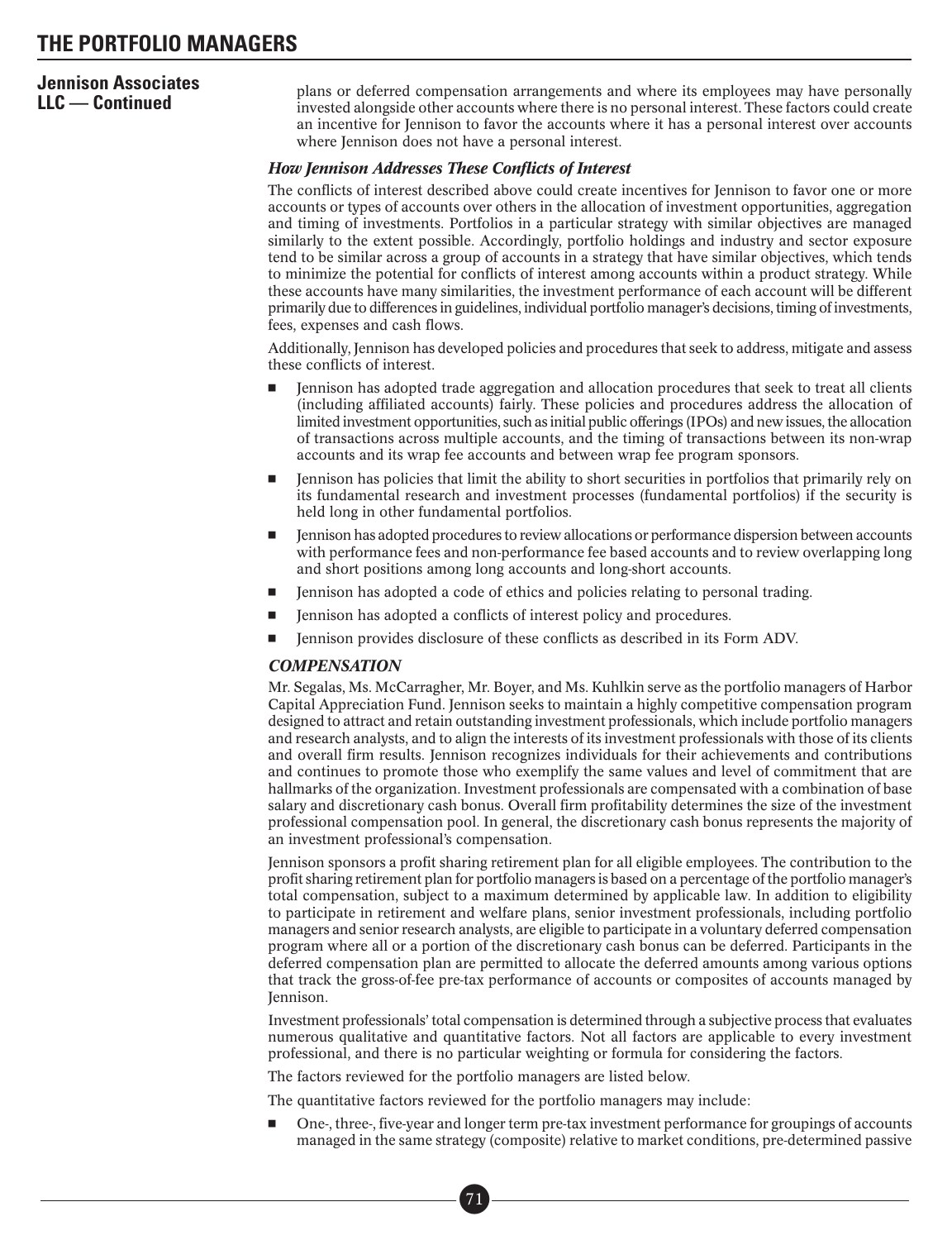### **THE PORTFOLIO MANAGERS**

| <b>Jennison Associates</b><br>$LLC -$ Continued | indices and industry peer group data for the product strategy (e.g., large cap growth, large cap<br>value). Some portfolio managers may manage or contribute ideas to more than one product<br>strategy, and the performance of the other product strategies is also considered in determining<br>the portfolio manager's overall compensation.                                                                                                                                                                                                                                                                                                                                                                                                                                                                                                                                                                                                                                                                                                                                                                                                                                                                                                                                                                                                                                                                                                                                                                                                                                                                                                                                                                                                                                                                                                                                                                                                                                                                                                                                                                                                                                                                                                                                                                                            |  |  |  |  |  |
|-------------------------------------------------|--------------------------------------------------------------------------------------------------------------------------------------------------------------------------------------------------------------------------------------------------------------------------------------------------------------------------------------------------------------------------------------------------------------------------------------------------------------------------------------------------------------------------------------------------------------------------------------------------------------------------------------------------------------------------------------------------------------------------------------------------------------------------------------------------------------------------------------------------------------------------------------------------------------------------------------------------------------------------------------------------------------------------------------------------------------------------------------------------------------------------------------------------------------------------------------------------------------------------------------------------------------------------------------------------------------------------------------------------------------------------------------------------------------------------------------------------------------------------------------------------------------------------------------------------------------------------------------------------------------------------------------------------------------------------------------------------------------------------------------------------------------------------------------------------------------------------------------------------------------------------------------------------------------------------------------------------------------------------------------------------------------------------------------------------------------------------------------------------------------------------------------------------------------------------------------------------------------------------------------------------------------------------------------------------------------------------------------------|--|--|--|--|--|
|                                                 | The investment professional's contribution to client portfolio's pre-tax one-, three-, five-year and<br>ш<br>longer-term performance from the investment professional's recommended stocks relative to market<br>conditions, the strategy's passive benchmarks, and the investment professional's respective coverage<br>universes.                                                                                                                                                                                                                                                                                                                                                                                                                                                                                                                                                                                                                                                                                                                                                                                                                                                                                                                                                                                                                                                                                                                                                                                                                                                                                                                                                                                                                                                                                                                                                                                                                                                                                                                                                                                                                                                                                                                                                                                                        |  |  |  |  |  |
|                                                 | The qualitative factors reviewed for the portfolio managers may include:<br>ш                                                                                                                                                                                                                                                                                                                                                                                                                                                                                                                                                                                                                                                                                                                                                                                                                                                                                                                                                                                                                                                                                                                                                                                                                                                                                                                                                                                                                                                                                                                                                                                                                                                                                                                                                                                                                                                                                                                                                                                                                                                                                                                                                                                                                                                              |  |  |  |  |  |
|                                                 | The quality of the portfolio manager's investment ideas and consistency of the portfolio manager's<br>ш<br>judgment;                                                                                                                                                                                                                                                                                                                                                                                                                                                                                                                                                                                                                                                                                                                                                                                                                                                                                                                                                                                                                                                                                                                                                                                                                                                                                                                                                                                                                                                                                                                                                                                                                                                                                                                                                                                                                                                                                                                                                                                                                                                                                                                                                                                                                       |  |  |  |  |  |
|                                                 | Qualitative factors such as teamwork and responsiveness;<br>ш                                                                                                                                                                                                                                                                                                                                                                                                                                                                                                                                                                                                                                                                                                                                                                                                                                                                                                                                                                                                                                                                                                                                                                                                                                                                                                                                                                                                                                                                                                                                                                                                                                                                                                                                                                                                                                                                                                                                                                                                                                                                                                                                                                                                                                                                              |  |  |  |  |  |
|                                                 | Individual factors such as years of experience and responsibilities specific to the individual's<br>ш<br>role such as being a team leader or supervisor are also factored into the determination of an<br>investment professional's total compensation; and                                                                                                                                                                                                                                                                                                                                                                                                                                                                                                                                                                                                                                                                                                                                                                                                                                                                                                                                                                                                                                                                                                                                                                                                                                                                                                                                                                                                                                                                                                                                                                                                                                                                                                                                                                                                                                                                                                                                                                                                                                                                                |  |  |  |  |  |
|                                                 | Historical and long-term business potential of the product strategies.<br>ш                                                                                                                                                                                                                                                                                                                                                                                                                                                                                                                                                                                                                                                                                                                                                                                                                                                                                                                                                                                                                                                                                                                                                                                                                                                                                                                                                                                                                                                                                                                                                                                                                                                                                                                                                                                                                                                                                                                                                                                                                                                                                                                                                                                                                                                                |  |  |  |  |  |
|                                                 | <b>SECURITIES OWNERSHIP</b>                                                                                                                                                                                                                                                                                                                                                                                                                                                                                                                                                                                                                                                                                                                                                                                                                                                                                                                                                                                                                                                                                                                                                                                                                                                                                                                                                                                                                                                                                                                                                                                                                                                                                                                                                                                                                                                                                                                                                                                                                                                                                                                                                                                                                                                                                                                |  |  |  |  |  |
|                                                 | As of October 31, 2021, Mr. Segalas, Ms. McCarragher, Mr. Boyer and Ms. Kuhlkin beneficially owned<br>shares of Harbor Capital Appreciation Fund with a value of over \$1,000,000 each.                                                                                                                                                                                                                                                                                                                                                                                                                                                                                                                                                                                                                                                                                                                                                                                                                                                                                                                                                                                                                                                                                                                                                                                                                                                                                                                                                                                                                                                                                                                                                                                                                                                                                                                                                                                                                                                                                                                                                                                                                                                                                                                                                    |  |  |  |  |  |
| <b>LSV Asset Management</b>                     | <b>CONFLICTS OF INTEREST</b>                                                                                                                                                                                                                                                                                                                                                                                                                                                                                                                                                                                                                                                                                                                                                                                                                                                                                                                                                                                                                                                                                                                                                                                                                                                                                                                                                                                                                                                                                                                                                                                                                                                                                                                                                                                                                                                                                                                                                                                                                                                                                                                                                                                                                                                                                                               |  |  |  |  |  |
|                                                 | From time to time, potential conflicts of interest may arise between the portfolio manager's management<br>of the investments of Harbor Mid Cap Value Fund, on the one hand, and the management of other<br>accounts, on the other. The other accounts might have similar investment objectives or strategies as<br>Harbor Mid Cap Value Fund, track the same index Harbor Mid Cap Value Fund tracks or otherwise<br>hold, purchase, or sell securities that are eligible to be held, purchased or sold by Harbor Mid Cap<br>Value Fund. The other accounts might also have different investment objectives or strategies than<br>Harbor Mid Cap Value Fund. The same team of portfolio managers is responsible for the day-to-day<br>management of all of LSV's accounts. LSV uses a proprietary quantitative investment model to manage<br>all of LSV's accounts. LSV relies extensively on its quantitative investment model regarding the advisability<br>of investing in a particular company. Any investment decisions are generally made based on whether<br>a buy or sell signal is received from the proprietary quantitative investment model. Accounts or funds<br>with performance-based fees and accounts or funds in which employees may be invested could create<br>an incentive to favor those accounts or funds over other accounts or funds in the allocation of investment<br>opportunities. In addition, it is possible that a short position may be taken on a security that is held<br>long in another portfolio. LSV seeks to make allocations of investment opportunities in a manner<br>that it considers fair, reasonable and equitable without favoring or disfavoring, consistently or consciously,<br>any particular client. LSV has procedures designed to ensure that all clients are treated fairly and<br>to prevent these potential conflicts from influencing the allocation of investment opportunities among<br>clients. On a quarterly basis, the Forensic Testing Committee, consisting of the Chief Compliance<br>Officer, Compliance Officer, Chief Operating Officer and Compliance Analyst, reviews, among other<br>things, allocations of investment opportunities among clients and allocation of partially-filled block<br>trades to confirm consistency with LSV's policies and procedures. |  |  |  |  |  |
|                                                 | LSV provides model portfolios to a number of clients, (each a "Model Adviser" and collectively the<br>"Model Advisers"). These model portfolios are currently utilized in relation to a managed account<br>program and several registered investment company sub-advisory relationships and may be offered<br>in additional ways in the future. The model portfolios utilize some of the same strategies that are                                                                                                                                                                                                                                                                                                                                                                                                                                                                                                                                                                                                                                                                                                                                                                                                                                                                                                                                                                                                                                                                                                                                                                                                                                                                                                                                                                                                                                                                                                                                                                                                                                                                                                                                                                                                                                                                                                                          |  |  |  |  |  |

in additional ways in the future. The model portfolios utilize some of the same strategies that are offered to LSV's other accounts. After LSV has provided the model portfolio to the Model Adviser, both initially and at each rebalance of the model portfolio, the Model Adviser or its delegates determine the timing and manner of purchase or sale with respect to the model portfolio recommendations. Some Model Advisers may generally implement the model portfolio recommendations as provided by LSV, while others may retain complete discretion as to the extent to which the model recommendations are implemented. The portfolio management team maintains a calendar of rebalance dates for the model portfolios similar to other LSV portfolios. In order to seek to ensure the fair treatment of all clients, LSV provides model portfolios to the Model Advisers on a staggered schedule relative to our other portfolios, so that the Portfolio Management team delivers the model portfolios on a rebalance schedule that differs from the rebalance schedule of the other portfolios. As a result, the model portfolios may experience different account performance, including potentially less favorable prices, than LSV's accounts that it trades directly. However, the same software and procedures that are used for other LSV portfolios are also used with respect to the model portfolios. In addition, the model portfolios are constructed based on the most up-to-date rankings in LSV's quantitative investment model. LSV's ■•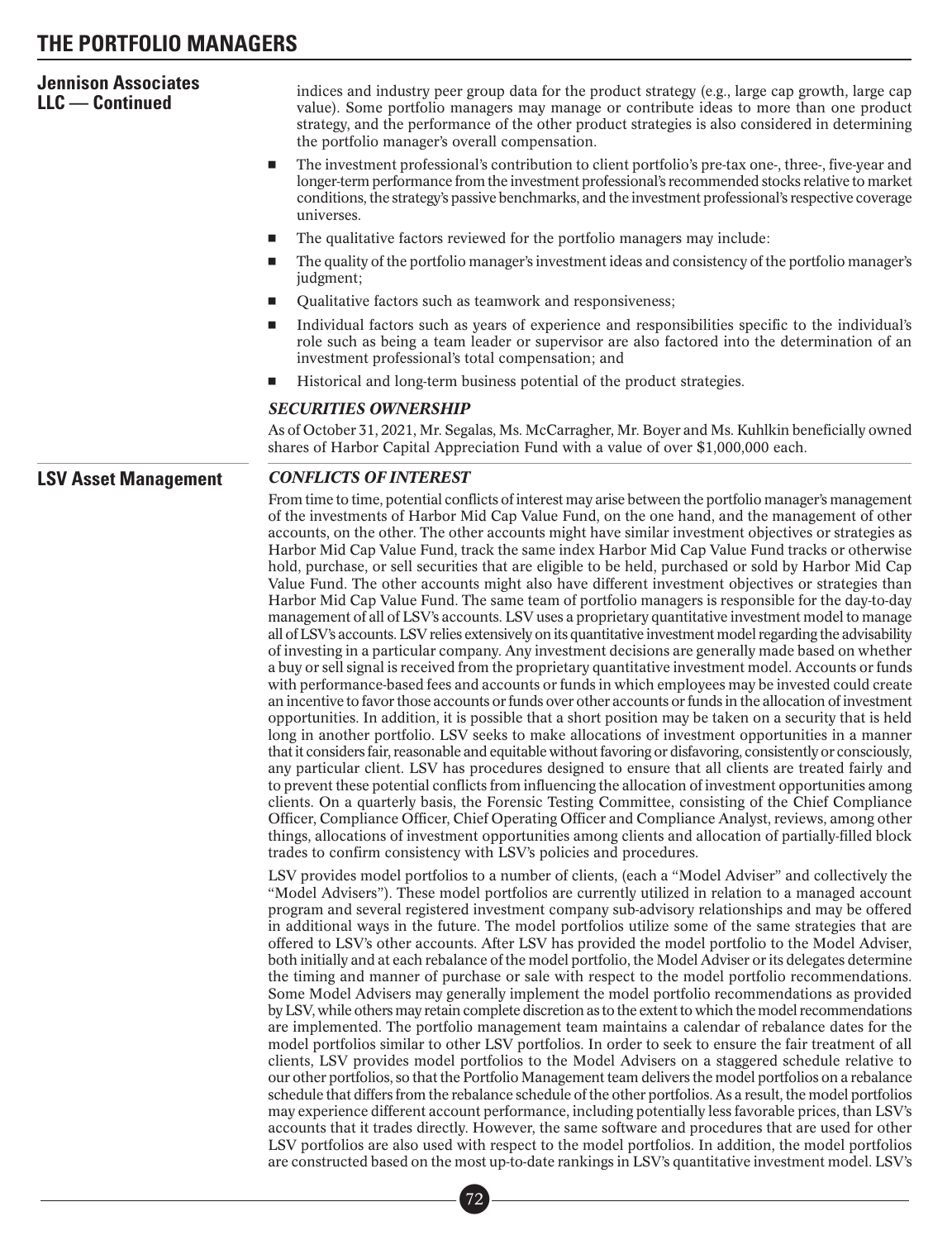# **LSV Asset Management —**

**Continued Continued Continued Continued Continued Continued Continued Continued Continued Continued Continued Continued Continued Continued Continued Continued Continued Continued Conti** in our Model Portfolio Policy. On a quarterly basis, the Forensic Testing Committee reviews a report which shows the date of the beginning of the rebalancing of certain portfolios in applicable strategies actively managed by LSV and the date of the submission of model portfolios in the same strategies sent to the Model Advisers to be used to rebalance the applicable model portfolios.

> LSV or its funds may contract for services with an entity or person with whom LSV or its employees has a relationship or from which LSV or its employees otherwise derives financial or other benefits. The existence of and nature of such relationships raises conflicts of interest between LSV and/or its employees, on the one hand, and LSV's clients and funds, on the other hand, in determining whether to engage such service providers and, if engaged, on what terms and conditions. LSV or its employees may, because of its or such person's financial or other benefits, have an incentive to engage a service provider even if a different entity or person is more qualified to provide the applicable services and/or can provide such services at a lesser cost. LSV has put in place policies and procedures designed to manage any such conflict. For example, LSV currently has a relationship with a data services provider in which certain of LSV's employees have a minority investment. The services are provided directly to and paid for by LSV and not any client or fund. LSV believes the services offered by the provider are at least as good as or better than the services provided by the provider's competitors and that the provider's services have comparable (or in some cases, more desirable) terms and conditions. In addition, the provider's services are subject to an annual review by persons at LSV that do not have such a conflict.

> *Knowledge and Timing of Portfolio Trades.* A potential conflict of interest may arise as a result of the portfolio manager's day-to-day management of Harbor Mid Cap Value Fund. Because of the portfolio manager's positions with Harbor Mid Cap Value Fund, the portfolio manager knows the size, timing and possible market impact of Harbor Mid Cap Value Fund's trades. It is theoretically possible that the portfolio manager could use this information to the advantage of other accounts he or she manages and to the possible detriment of Harbor Mid Cap Value Fund.

> *Investment Opportunities.* A potential conflict of interest may arise as result of the portfolio manager's management of a number of accounts with varying investment guidelines. Often, an investment opportunity may be suitable for both Harbor Mid Cap Value Fund and other accounts managed by the portfolio manager, but may not be available in sufficient quantities for both Harbor Mid Cap Value Fund and the other accounts to participate fully. Similarly, there may be limited opportunity to sell an investment held by Harbor Mid Cap Value Fund and another account. LSV has adopted policies and procedures reasonably designed to allocate investment opportunities on a fair and equitable basis over time.

> Under LSV's allocation procedures, investment opportunities are allocated among various investment strategies based on individual account investment guidelines and LSV's investment outlook. LSV has also adopted additional procedures to complement the general trade allocation policy that are designed to address potential conflicts of interest due to the side-by-side management of Harbor Mid Cap Value Fund and certain pooled investment vehicles, including investment opportunity allocation issues.

> *Performance Fees.* The portfolio manager may advise certain accounts with respect to which the advisory fee is based entirely or partially on performance. Performance fee arrangements may create a conflict of interest for the portfolio manager in that the portfolio manager may have an incentive to allocate the investment opportunities that he or she believes might be the most profitable to such other accounts instead of allocating them to Harbor Mid Cap Value Fund. LSV has adopted policies and procedures reasonably designed to allocate investment opportunities between Harbor Mid Cap Value Fund and such other accounts on a fair and equitable basis over time.

### *COMPENSATION*

Messrs. J. Lakonishok, Vermeulen, Mansharamani, Sleight and G. Lakonishok receive a fixed base salary and bonus which is a function of overall firm profitability and individual performance. In addition, each is a partner and receives a portion of the overall profit of the firm as part of his ownership interest.

#### *SECURITIES OWNERSHIP*

■• 73

As of October 31, 2021, Messrs. J. Lakonishok, Vermeulen, Mansharamani, Sleight and G. Lakonishok did not beneficially own any shares of Harbor Mid Cap Value Fund.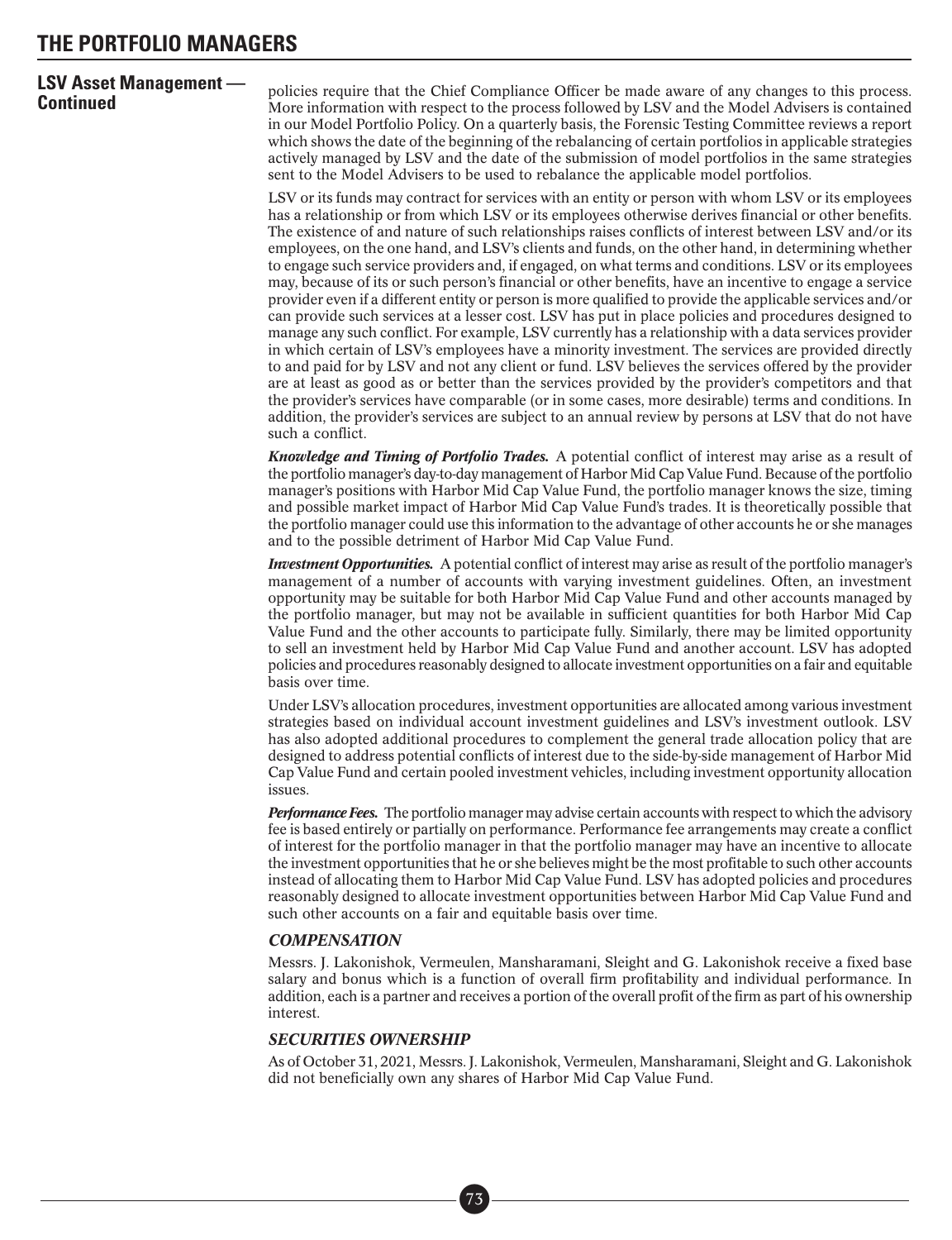### **Mar Vista Investment Partners, LLC**

### *CONFLICTS OF INTEREST*

Mar Vista understands that potential material conflicts of interest exist in "side-by-side" management. As such, Mar Vista has always had procedures on the aggregation and allocation of transactions across accounts managed in the same investment strategy. When possible, Mar Vista aggregates the same transactions in the same securities for many accounts to enhance execution. Clients in an aggregated transaction each receive the same price per share or unit, but, if they have directed brokerage to a particular broker, they may pay different commissions or may pay or receive a different price.

Certain clients may not be included in certain aggregated transactions because of cash availability, account restrictions, directed brokerage, or tax sensitivity. Mar Vista utilizes a trade rotation in these situations. The allocation is pro-rata basis within each aggregated group unless the size of the fill is such that a pro rata allocation is not appropriate.

Mar Vista's Code of Ethics details additional guidelines and procedures to eliminate potential material conflicts of interest.

### *COMPENSATION*

Mar Vista's investment professionals receive a base salary commensurate with their level of experience. Mar Vista's goal is to maintain competitive base salaries through a review of industry standards, market conditions and salary surveys. Each portfolio manager's compensation includes a combination of base salary, a benefits package, and a profit-sharing plan linked directly to the net income of Mar Vista's strategic growth accounts. Each portfolio manager participates in the Fund's division's profit growth through annual profit (bonus) distribution. Compensation is tied to performance in this way.

### *SECURITIES OWNERSHIP*

As of October 31, 2021, Messrs. Honeycutt, Myers, Massey, and Prestine did not beneficially own any shares of Harbor Strategic Growth Fund.

### **Marathon Asset Management Limited**

**Sands Capital Management, LLC**

### *CONFLICTS OF INTEREST*

Conflicts can occur between interests of Marathon-London and its clients or between the interests of different clients. For example, Marathon-London may be viewed as having a conflict of interest when: (i) making decisions about whether and how to allocate limited investment opportunities among clients; (ii) causing a client to enter into a transaction with another client; and (iii) making decisions for one client that appear inconsistent with decisions made for another (i.e., buying an asset for one client while selling the same asset for another or selling an asset of one client while continuing to hold the same asset for another). Another example is where different clients have competing interests. This is often accentuated when hedge funds are managed alongside other long only portfolios. A further example would be where the portfolio managers are responsible for managing other accounts that charge performance-based compensation and accounts that charge only an asset-based fee (i.e., a non-performance based fee). Performance based fee arrangements may create an incentive for a portfolio manager to favor higher fee-paying accounts over other accounts in the allocation of investment opportunities. Marathon-London has adopted policies and procedures to attempt to manage its conflicts of interests.

### *COMPENSATION*

Each non-founder portfolio manager (Messrs. Carter, Longhurst, Somerville, Duffy, Hill and Anstey) is paid a base salary plus a performance bonus, based on their outperformance of the portfolios they manage relative to the appropriate benchmark. The founder member portfolio managers (Messrs. Arah and Ostrer) are paid a base salary and a proportionate share of the profitability of Marathon-London in relation to their stake in the business. None of the compensation for any portfolio manager is directly related to the performance of either Harbor EmergingMarkets Equity Fund, Harbor International Fund or Harbor Diversified International All Cap Fund in isolation, but is indirectly linked to the success of the respective Fund and other clients.

### *SECURITIES OWNERSHIP*

As of October 31, 2021, Messrs. Ostrer, Carter, Longhurst, Arah, Somerville, Duffy, Hill, and Anstey did not beneficially own any shares of Harbor Diversified International All Cap Fund; Mr. Duffy did not beneficially own any shares of Harbor Emerging Markets Equity Fund; and Messrs. Ostrer, Carter, Longhurst, Arah, Somerville, Duffy, and Hill did not beneficially own any shares of Harbor International Fund.

### CONFLICTS OF INTEREST

The portfolio managers' management of "other accounts" may give rise to potential conflicts of interest in connection with his management of the Global Leaders Fund's investments, on the one hand, and the investments of the other accounts on the other. The other accounts may have similar, different, or overlapping investment objectives and strategies as the Fund, and such accounts may be managed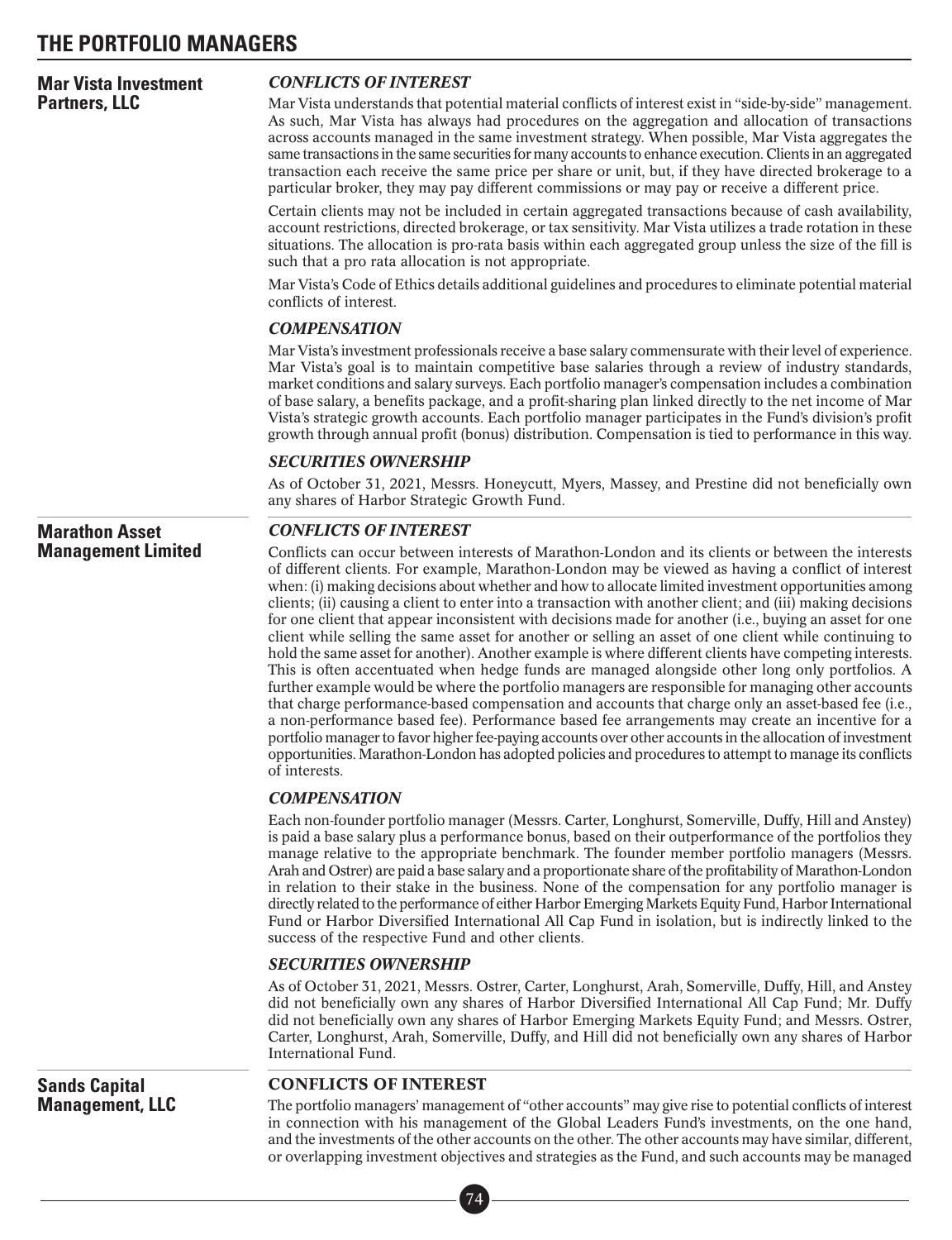### **Sands Capital Management, LLC — Continued**

by one, or any combination, of portfolio managers. Therefore, a potential conflict of interest may arise as a result of the similar, different, or overlapping investment objectives and strategies, whereby a portfolio manager could favor one account over another. Another potential conflict could include the portfolio managers' knowledge about the size, timing and possible market impact of the Fund's trades, whereby a portfolio manager could use this information to the advantage of other accounts and to the disadvantage of the Fund. However, Sands Capital has established policies and procedures intended to result in the fair and equitable allocation of investment opportunities among Sands Capital's clients over time.

### **COMPENSATION**

Sands Capital compensates the portfolio managers for their management of the Fund. The portfolio managers' compensation consists of a salary, qualitative bonus, and a profit sharing and 401(k) plan. Additional compensation may be in the form of an investment results bonus and equity in Sands LP. Salary is benchmarked to be competitive with the industry worldwide. The qualitative bonus is based on a target set at the beginning of the year and on the individual's responsibilities and objectives that are agreed upon at the beginning of each year. At the end of the year, this bonus is paid out after a formal review of the individual's actual contribution to investment performance and client service work. The investments result bonus is calculated from the performance variance of Sands Capital's composite returns and their respective benchmarks over 1, 3 and 5 year periods, weighted towards the 3 and 5 year results.

### SECURITIES OWNERSHIP

As of October 31, 2021, Mr. Thakor and Mr. Raab each beneficially owned shares of Harbor Global Leaders Fund with a value over \$1,000,000.

### *CONFLICTS OF INTEREST*

As a registered investment adviser, Shenkman intends to act in good faith in a manner consistent with its duties under applicable law. However, Shenkman is subject to various potential or actual conflicts of interest, including those arising from its relationships with is affiliates, which currently and in the future will serve as investment adviser to investment funds, separately managed accounts or similar vehicles. Shenkman actively engages, and in the future will engage, in a broad spectrum of activities, including direct investment activities and investment advisory activities, and has extensive investment activities that are independent from, and may from time-to-time conflict or compete with, the investment activities of the Funds. These circumstances could give rise to numerous situations where interests conflict, including, as further noted herein, the investment by different clients of Shenkman in the same investment or in different levels of the capital structure of the same issuer, or other dealings involving different clients of the Advisor.

To that end, Shenkman has implemented Policies and Procedures Regarding the Identification of Conflicts of Interest, a full copy of which is set forth in the firm's Compliance Manual. In addition to what is already described therein, the particular circumstances described below further illustrate some of the conflicts of interest that may arise. However, there can be no assurance that other conflicts of interest with the potential for adverse effects on Shenkman clients will not arise.

Shenkman is affiliated with Romark Credit Advisors LP ("RCA"), and Romark CLO Advisors LLC ("RCLO"). RCA is registered as an investment adviser with the SEC and RCLO is registered as a relying adviser of RCA. As used herein, the term "Romark" will include RCLO and RCA, as the case may be. Romark's primary business is to sponsor and provide investment advisory services as a collateral manager to collateralized loan obligations ("CLOs", and each such CLO managed by Romark, a "Romark CLO"), collateralized bond obligations ("CBOs", and each such CBO managed by Romark, a "Romark CBO"), and other securitized vehicles. The Romark CLOs invest primarily in leveraged loans and the Romark CBOs invest primarily in high-yield bonds. Romark will also implement and manage warehouse or similar facilities established in anticipation of the launch of a Romark CLO or CBO. Romark in the future may manage or sub-advise accounts or funds that are not CLOs or CBOs. These accounts or funds may invest in fixed-income securities, loans, and other instruments, including, without limitation, instruments issued by Romark CLOs, CBOs or other securitized vehicles, and such accounts or funds may be established for the express purpose of investing in Romark CLOs, Romark CBOs or other securitized vehicles. Romark, on behalf of the Romark CLOs, CBOs or other securitized vehicles, may seek to invest in the same or similar types of instruments as Shenkman seeks to invest in on behalf of the Funds. Additionally, certain of Shenkman Capital's shareholders, officers, and/or employees, including, without limitation, Mark R. Shenkman and Justin W. Slatky, are shareholders, officers, and/or employees of RCA, while remaining as shareholders, officers, and/or

**Shenkman Capital Management, Inc.**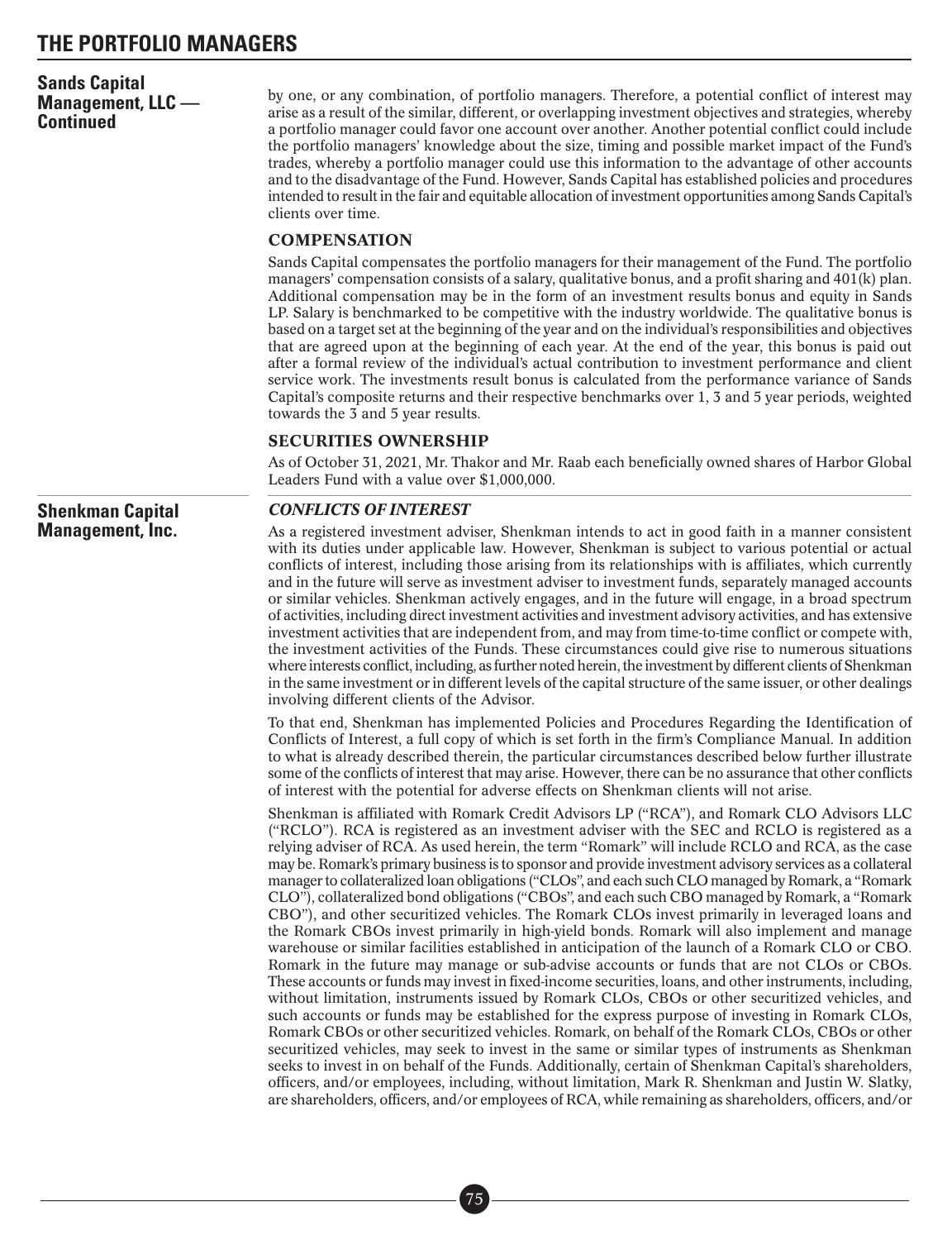### **Shenkman Capital Management, Inc. — Continued**

employees of Shenkman and thus will act as dual shareholders, officers, and/or employees of Shenkman and RCA, and in some instances, are shareholders, officers, and/or employees of all three of Shenkman, RCA, and RCLO. As such, there is a potential conflict of interest as certain of Shenkman Capital's shareholders, officers, and/or employees will allocate time and resources to Romark that could instead be allocated to Shenkman Capital.

It should be noted that Shenkman Capital's services to each client, including the Funds, are not exclusive. Shenkman Capital's employees and affiliates may effect transactions for their own accounts and for the accounts of other clients that differ materially from the advice given, or the time or nature of action taken, with respect to the Funds. Also, it may not always be possible for the same investment positions to be taken or liquidated at the same time or at the same price.

Shenkman offers many of its investment strategies through a variety of investment products, including, without limitation, separately managed accounts, private funds (single investor or comingled), CBO and CLOs, mutual funds, and UCITS. Given the different structures of these products, certain clients of Shenkman are subject to terms and conditions that are materially different or more advantageous than available under different products. For example, mutual funds offer investors the ability to redeem from the fund daily, while private funds offer less frequent liquidity. Similarly, a separately managed account client may have more transparency regarding the positions held in its account than would be available to an investor in a fund, and, further, separately managed account clients have the ability to terminate their investment management agreement with little or no notice (subject to the terms of the agreement), at which point the client could take control of the assets and may themselves liquidate the portfolio.

As a result of these differing liquidity and other terms, Shenkman may acquire and/or dispose of investments for a client either prior to or subsequent to the acquisition and/or disposition of the same or similar securities held by another client. In certain circumstances, purchases or sales of instrument by one client could adversely affect the value of the same instrument held in another client's portfolios. In addition, Shenkman has caused, and expects to in the future to cause, certain clients to invest in opportunities with different levels of concentration or on different terms than that to which other clients invest in the same instrument. These differences in terms and concentration could lead to substantially different investment outcomes among clients investing in the same instrument. Shenkman seeks to tailor its investment advisory services to meet each client's investment objective, constraints and investment guidelines, and Shenkman Capital's judgments with respect to a particular client will at times differ from its judgments for other clients, even when two clients pursue similar investment strategies.

Shenkman also acts as investment adviser to clients that have issued debt instruments, and Shenkman may enter into similar investment advisory relationships in the future. Shenkman may purchase, on behalf of a client, including the Funds, instruments issued by such companies. For the avoidance of doubt, however, Shenkman is not obligated to purchase or sell or recommend for purchase or sale for any client any security or other asset that it and its employees and affiliates may purchase or sell for the account of any client or for their own accounts.

Shenkman engages in transactions and investment strategies for certain clients that differ from the transactions and strategies executed on behalf of other clients. Shenkman invests in all segments of the capital structure of high yield issuers on its clients, including the Funds, and is not precluded from investing in instruments of a company held in another client, even if such positions may be adverse. Shenkman Capital's clients have held, and it is expected that in the future they will at times hold, different investments of the same issuer that have different priorities. These investments create conflicts of interest, particularly because Shenkman can take certain actions for some clients that can have an adverse effect on other clients. For example, certain clients of Shenkman may hold senior or subordinated rights relative to other clients, or vice versa. This presents a potential conflict of interest because any action that Shenkman were to take on behalf of the issuer's senior instrument, for instance, could have an adverse effect on the issuer's junior instrument, and vice versa, particularly in distressed or default situations. To the extent Shenkman or any of its employees were to serve on a formal or informal creditor or similar committee on behalf of a client, such conflicts of interest may be exacerbated. Shenkman has adopted procedures and controls reasonably designed to identify and address such conflicts.

Additionally, Shenkman and its affiliates may make investments for certain clients that it concludes are inappropriate for other clients. For instance, one client may take short positions in the debt or equity instruments of certain issuers, while at the same time those instruments and/or other securities and/or leveraged loans of that issuer are acquired or held long by other clients. Conversely, Shenkman may take long positions in the securities of certain issuers for a client, while at the same time those instruments and/or other securities and/or leveraged loans of that issuer are held short in or have been sold out of another client's account.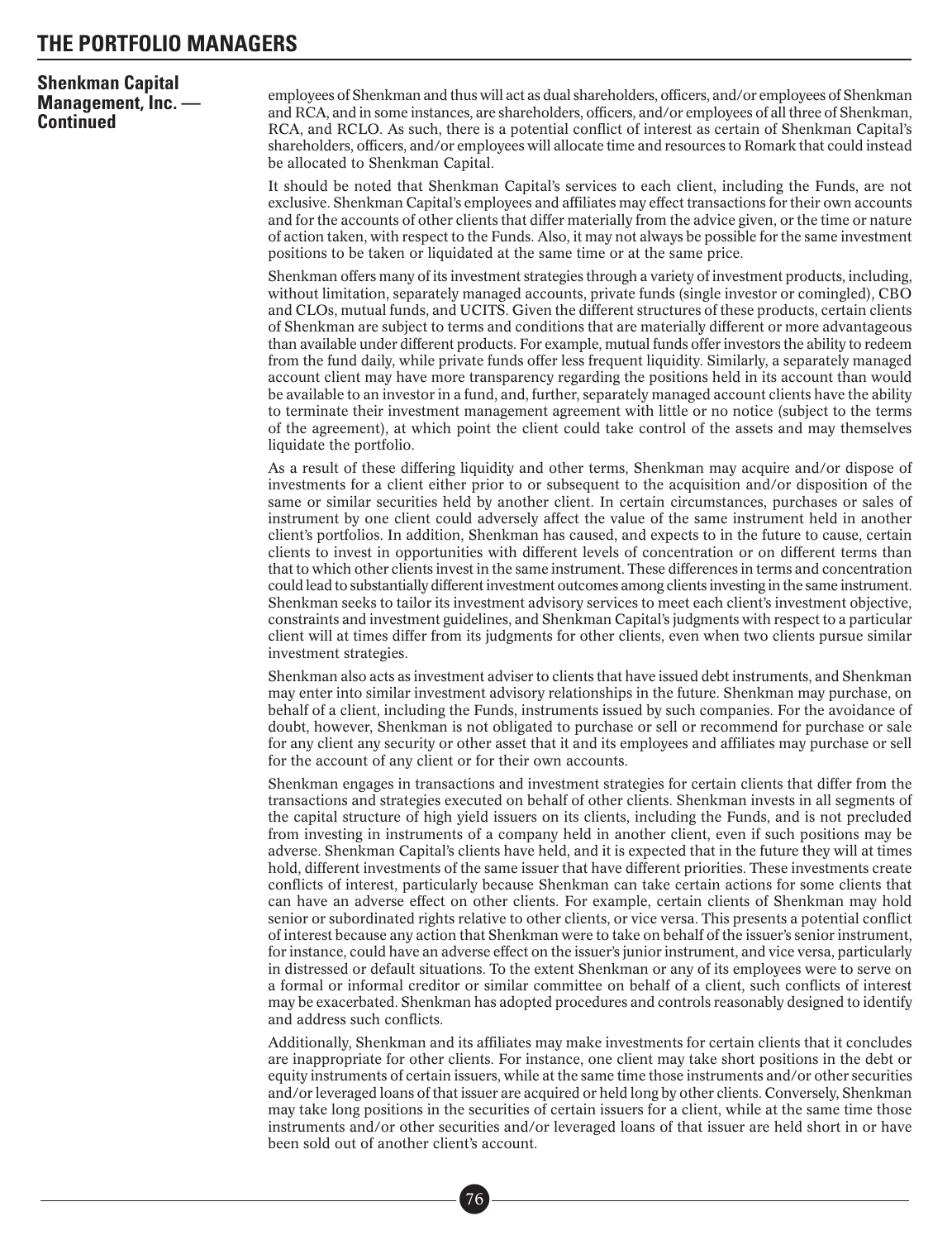### **Shenkman Capital Management, Inc. — Continued**

Shenkman may share in performance-based compensation and manage both client accounts that are charged performance-based compensation and accounts that are charged only an asset-based fee (i.e., a non-performance-based fee). In addition, certain client accounts may have higher asset-based fees or more favorable performance-based compensation arrangements than other accounts. Shenkman and/or its affiliates, employees, officers, shareholders, and directors (including individuals involved in making investment decisions) invests in one or more investment funds managed by Shenkman., and such investments may represent a significant portion of each individual's net worth. Additionally, such investments are concentrated in investment funds from which Shenkman and/or certain employees (through ownership interests in affiliates of Shenkman Capital) receive performance-based compensation. Shenkman has a greater incentive to favor clients that pay it (and indirectly certain investment personnel) performance-based compensation or higher fees.

Shenkman will generally allocate investment opportunities among eligible clients pro rata based on each client's total net asset value, or pursuant to alternative approved methodologies, including, without limitation, pursuant to (i) a target weighting of an account's concentration in an applicable issue, issuer, industry, credit rating, duration, maturity, cash level, or similar portfolio attribute; (ii) a rotational system; (iii) a random selection of eligible accounts; or (iv) as otherwise approved by our Legal and Compliance Department.

A client will generally be presumed to be eligible to participate in an investment opportunity executed on behalf of clients with similar investment objectives, strategies and risk profiles, provided, however, that an eligible client may be excluded from participating in an investment opportunity, or the amount of an eligible client's allocation may be limited based on, among other things, the client's investment guidelines, restrictions and specific instructions; legal, regulatory or tax restrictions; portfolio diversification/concentration considerations; and timing of cash flows, account liquidity and cash balances. Allocations are adjusted for rounding based on lot size and minimum increment requirements, or as otherwise approved by the Legal and Compliance Department. It is our goal to provide individualized treatment and customized solutions to each client. Due to the differences in investment objectives, strategies, guidelines and restrictions, along with the other criteria outlined above, including the availability and relative value of investment opportunities, there will be differences among accounts in invested positions and investments held, and such differences can be meaningful. There are no assurances that each client, including the Funds, will participate in each eligible investment opportunity. In all cases, Shenkman seeks to identify and mitigate all conflicts of interest and allocate investments fairly over time and in accordance with its fiduciary duties.

Shenkman maintains a general practice of aggregating client trade orders for execution in order to achieve more favorable execution prices by buying or selling investments in greater quantity. Any initial allocations made prior to an order being placed, will be subject to adjustment depending upon, among other considerations, (1) the actual amount purchased or sold (e.g., partially-filled orders; (2) lot size and minimum increment requirements; and (3) if the order is a sale transaction, remaining position size by account. Aggregated orders are typically allocated among accounts based upon an average price, with all other transaction costs, if any, shared among the accounts on an equitable basis. Furthermore, due to the fact that market conditions fluctuate throughout the trading day, Shenkman bifurcates the trading day into morning (typically prior to noon) and afternoon trading sessions (typically after noon), and generally aggregates orders generated in the morning trading session separately from orders generated during the afternoon trading session.

Shenkman may also execute cross trades (i.e., the simultaneous purchase and sale of an investment from one client to another). Cross trades may be executed for different clients on the same or a different day on which we trade in the same investment for other clients, and to the extent that this occurs, it could give rise to a conflict of interest because clients acquiring securities through a cross trade would pay lower execution costs than clients purchasing these instruments through a broker-dealer and clients disposing instruments through a cross trade would receive higher execution proceeds than clients disposing of these instruments through a broker-dealer.

Shenkman usually executes cross trades directly among eligible clients but in certain cases may use a broker to effect the trade. Shenkman believes cross trades benefit clients on both sides of the trade by minimizing the spread, mark-up, or commissions that would be paid to a broker. In these instances, the purchase price generally reflects the mean of the bid and ask prices as quoted to Shenkman by a third-party pricing service or third-party brokers. If a broker is needed for the trade, the security is sold to a broker selected by Shenkman and then sold by that broker to the other client(s) at the mean of the bid and ask prices plus a fee not greater than one quarter of a point (i.e., \$0.25 per \$100 principal amount). These "broker" cross trades may still benefit clients on both sides of the trade because the selling client would sell the instrument for more than the bid price (i.e., the price it would have received in the open market) and the buying client would purchases the instrument at less than the ask price (i.e., the price it would have paid in the open market). In all instances, Shenkman acts in a manner consistent with its fiduciary duties. Shenkman does not receive any fees in connection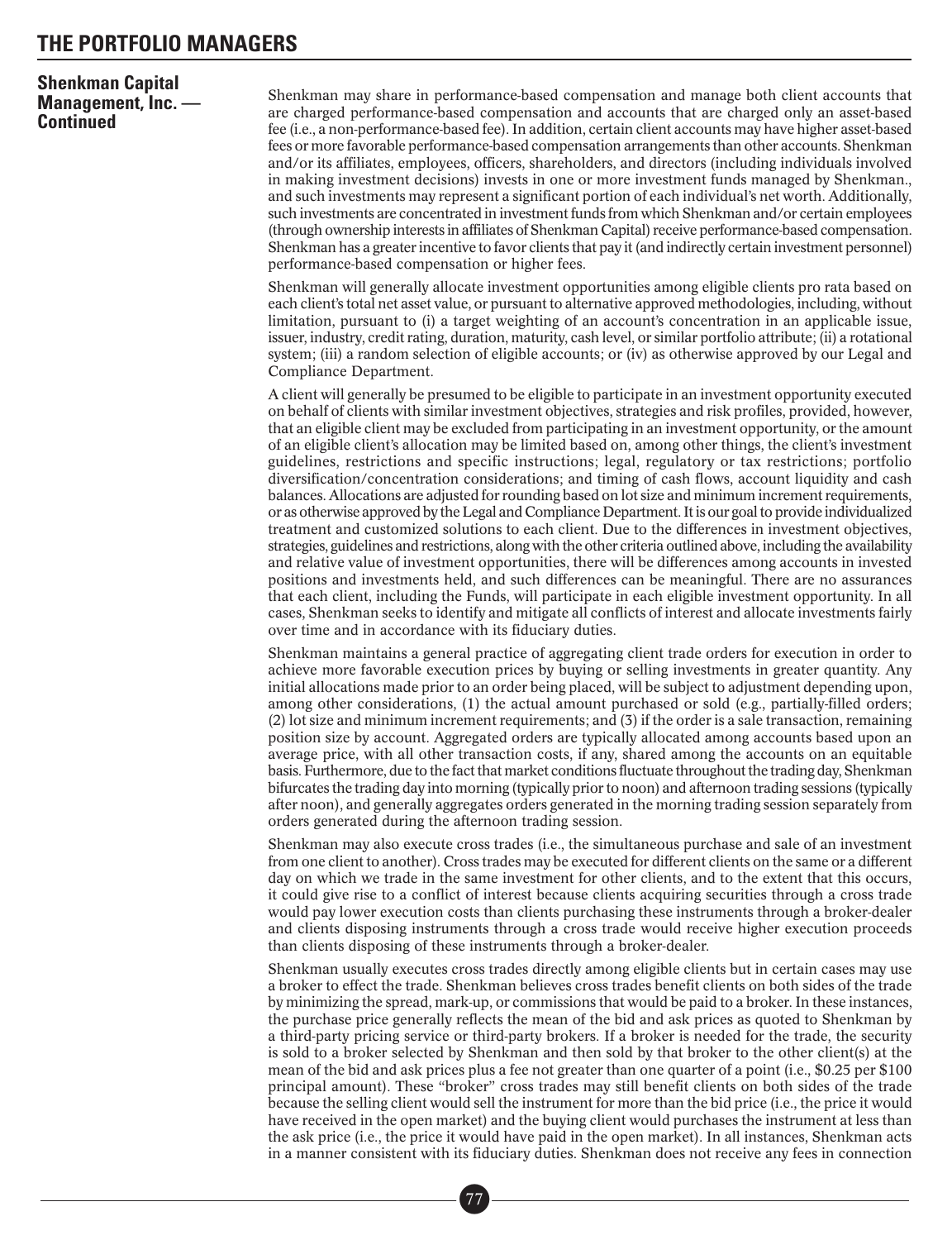### **Shenkman Capital Management, Inc. — Continued**

with cross trades. It should be noted that if a Mutual Fund, including the Funds, participates in the cross trade, the transaction must be executed in accordance with the requirements of Rule 17a-7 under the Investment Company Act of 1940, and if a UCITS fund participates in the cross trade, it must be executed in accordance with that fund's policy and procedures. In addition, cross trades generally will not be conducted with an ERISA client (including a client of Shenkman that has substantial benefit plan investors and is subject to ERISA), clients that are public retirement plans, or any clients requesting to be treated as an ERISA account.

As part of its overall compliance program, Shenkman has adopted a Code of Ethics (the "Code of Ethics") that imposes standards of business conduct, including standards and procedures for the detection and prevention of inappropriate personal securities transactions by our employees, and addresses other situations involving conflicts of interest. One of the intentions of the Code of Ethics is to ensure that the personal securities transactions of persons subject to it are conducted in accordance with the following principles: (i) the duty at all times to place the interests clients first; (ii) the requirement that all personal securities transactions be conducted consistent with the Code of Ethics and in such a manner as to identify and mitigate any conflict of interest and avoid any abuse of an individual's responsibility and position of trust; (iii) the fundamental standard that our employees not take inappropriate advantage of their positions; and (iv) the duty at all times to comply with applicable state and federal securities laws. Shenkman Capital's Code of Ethics requires employees to obtain pre-approval for personal securities transactions, except with respect to transactions involving municipal bonds, mutual funds for which Shenkman Group does not serve as investment adviser or sub-adviser, closed-end funds, exchange traded funds, or exchange traded notes. Shenkman permits its employees to engage in personal securities trading, but does not allow them to purchase high yield or "cross over" (i.e., rated investment grade by one rating agency and below investment grade by another rating agency) bonds or loans or to purchase any securities of an issuer that is on Shenkman Capital's list of approved issuers or an issuer whose securities or loans are otherwise owned by one or more clients of the Advisor.

### *COMPENSATION*

Shenkman Capital offers a highly competitive total compensation package. All team members receive a complete benefits package, base salary, and an annual bonus predicated on individual and firm performance. The percentage of compensation from salary and bonus varies by a team member's merit. Typically, a bonus is a larger percentage of annual compensation for team members that have made contributions to the firm and achieved a long tenure with the firm.

Harbor High-Yield Bond Fund is managed under an investment team structure by Eric Dobbin, Robert Kricheff, Neil Wechsler and Jordan Barrow. Justin W. Slatky as Chief Investment Officer of Shenkman Capital is responsible for setting strategies and direction with respect to the firm's investment-related activities. Mark R. Shenkman as President of Shenkman Capital has ultimate responsibility with respect to the firm's operations, including its strategic direction, client relationships and investment program. The portfolio managers of Harbor High-Yield Bond Fund are responsible for reviewing the overall composition of the portfolio, implementing trades based on the credit decisions made by the high yield bond team, generating investment ideas and providing ongoing evaluation of current fund investments. Mr. Shenkman has been the President of Shenkman Capital since he founded the company in 1985. Mr. Slatky joined the firm in 2011 and became Co-Chief Investment Officer in 2016 and Chief Investment Officer in 2020. Mr. Dobbin, Senior Vice President, Portfolio Manager and Head of Trading of Shenkman Capital, joined the firm in 2006. Mr. Kricheff, Senior Vice President, Portfolio Manager and Global Strategist of Shenkman Capital, joined the firm in 2013. Mr. Wechsler, Senior Vice President, Portfolio Manager and Credit Analyst of Shenkman Capital, joined the firm in 2002. Mr. Barrow, Senior Vice President and Portfolio Manager of Shenkman Capital, joined the firm in 2004.

Harbor Convertible Securities Fund is managed under an investment team structure by Jordan N. Barrow and Thomas Whitley. Justin W. Slatky as Chief Investment Officer of Shenkman Capital is responsible for setting strategies and direction with respect to the firm's investment-related activities. Mark R. Shenkman as President of Shenkman Capital has ultimate responsibility with respect to the firm's operations, including its strategic direction, client relationships and investment program. Mr. Shenkman has been the President of Shenkman Capital since he founded the company in 1985. Mr. Slatky joined the firm in 2011 and became Co-Chief Investment Officer in 2016 and Chief Investment Officer in 2020. Mr. Barrow, Senior Vice President and Portfolio Manager of Shenkman Capital, joined the firm in 2004. Mr. Whitley, Vice President and Portfolio Manager of Shenkman Capital, joined the firm in 2008.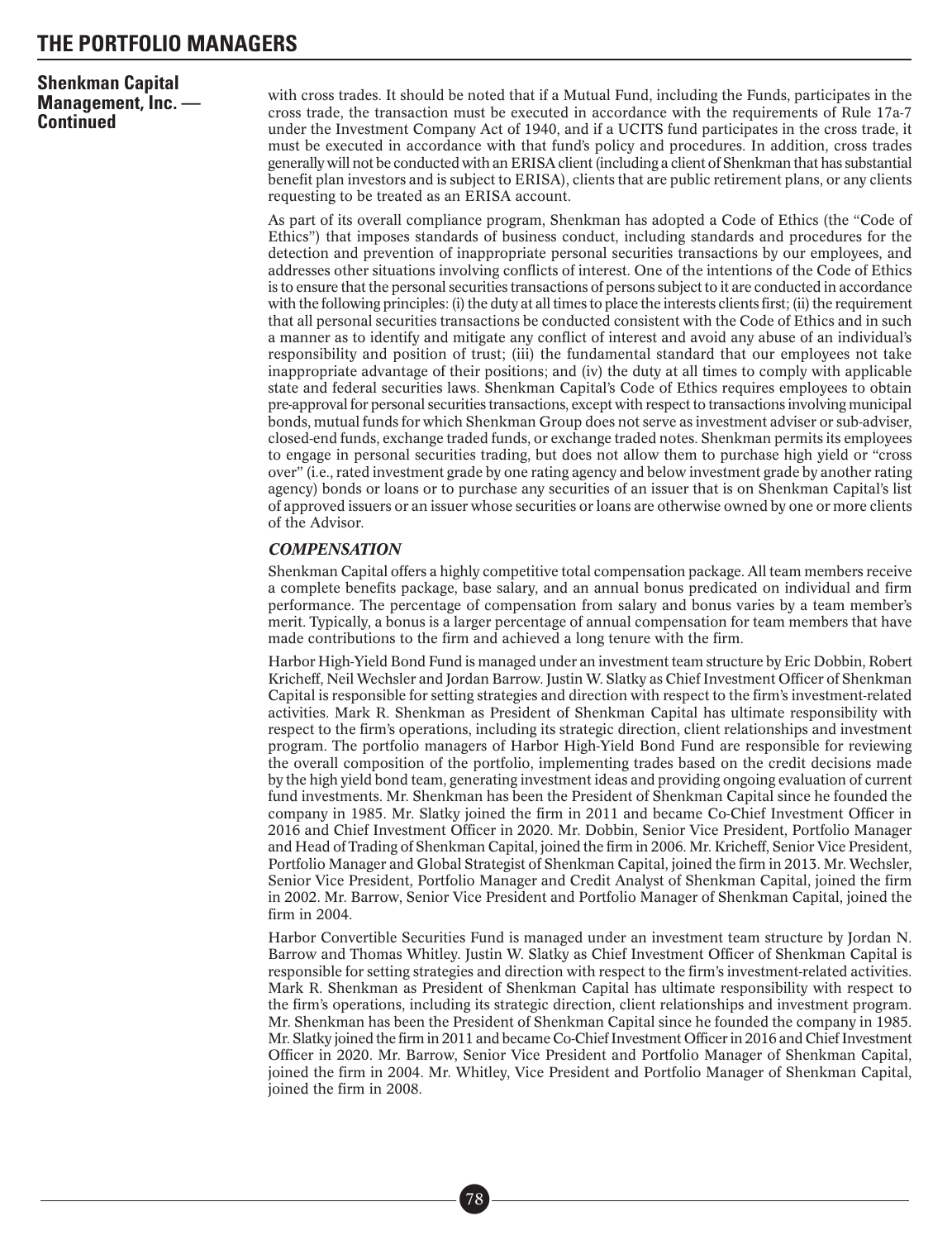| <b>Shenkman Capital</b><br>Management, Inc. -<br><b>Continued</b> | Portfolio managers represent the majority of the firm's senior management. Their compensation is<br>not formally tied to a specific list of criteria. They are compensated based on their ability to implement<br>the firm's investment strategy, their ability to effectively perform their respective managerial functions,<br>the overall investment performance of the firm, as well as the firm's growth and profitability. All of<br>the senior portfolio managers are owners of the firm.                                                                                                                                                                                                                                                                                                                                                    |
|-------------------------------------------------------------------|-----------------------------------------------------------------------------------------------------------------------------------------------------------------------------------------------------------------------------------------------------------------------------------------------------------------------------------------------------------------------------------------------------------------------------------------------------------------------------------------------------------------------------------------------------------------------------------------------------------------------------------------------------------------------------------------------------------------------------------------------------------------------------------------------------------------------------------------------------|
|                                                                   | The portfolio managers' compensation is not based on the performance of Harbor High-Yield Bond<br>Fund and/or Harbor Convertible Securities Fund or the value of assets held in its portfolio.                                                                                                                                                                                                                                                                                                                                                                                                                                                                                                                                                                                                                                                      |
|                                                                   | <b>SECURITIES OWNERSHIP</b>                                                                                                                                                                                                                                                                                                                                                                                                                                                                                                                                                                                                                                                                                                                                                                                                                         |
|                                                                   | As of October 31, 2021, Mr. Whitley beneficially owned shares of Harbor Convertible Securities<br>Fund with a value between \$100,001 and \$500,000. Mr. Barrow beneficially owned shares of Harbor<br>Convertible Securities Fund with a value between \$10,001 and \$50,000. Mr. Slatky beneficially owned<br>shares of Harbor Convertible Securities Fund with a value between \$50,001 and \$100,000. Mr. Shenkman<br>did not beneficially own shares of Harbor Convertible Securities Fund.                                                                                                                                                                                                                                                                                                                                                    |
|                                                                   | As of October 31, 2021, Mr. Shenkman beneficially owned shares of Harbor High-Yield Bond Fund<br>with a value between \$100,001 and \$500,000 and Mr. Wechsler beneficially owned shares of Harbor<br>High-Yield Bond Fund with a value between \$1 and \$10,000. Messrs. Slatky, Kricheff, Dobbin and<br>Barrow did not beneficially own shares of Harbor High-Yield Bond Fund.                                                                                                                                                                                                                                                                                                                                                                                                                                                                    |
| <b>Westfield Capital</b>                                          | <b>CONFLICTS OF INTEREST</b>                                                                                                                                                                                                                                                                                                                                                                                                                                                                                                                                                                                                                                                                                                                                                                                                                        |
| <b>Management</b><br>Company, L.P.                                | The simultaneous management of multiple accounts by Westfield's investment professionals creates<br>a possible conflict of interest as they must allocate their time and investment ideas across multiple                                                                                                                                                                                                                                                                                                                                                                                                                                                                                                                                                                                                                                           |
|                                                                   | accounts. This may result in the Investment Committee or portfolio managers allocating unequal<br>attention and time to the management of each client account as each has different objectives, benchmarks,<br>investment restrictions and fees. For most client accounts, investment decisions are made at the Investment<br>Committee level. Once an idea has been approved, it is implemented across all eligible and participating<br>accounts within the strategy.                                                                                                                                                                                                                                                                                                                                                                             |
|                                                                   | Although the Investment Committee collectively acts as portfolio manager on most client accounts,<br>there are some client accounts that are managed by a portfolio manager who also serves as a member<br>of the Investment Committee. This can create a conflict of interest because investment decisions for<br>these individually managed accounts do not require approval by the Investment Committee; thus,<br>there is an opportunity for individually managed client accounts to trade in a security ahead of Investment<br>Committee managed client accounts. Trade orders for individually managed accounts must be<br>communicated to the Investment Committee. Additionally, the Compliance team performs periodic<br>reviews of such accounts to ensure procedures have been followed.                                                 |
|                                                                   | Westfield has clients with performance-based fee arrangements. A conflict of interest can arise between<br>those portfolios that incorporate a performance fee and those that do not. When the same securities<br>are recommended for both types of accounts, it is Westfield's policy to allocate investments, on a<br>pro-rata basis, to all participating and eligible accounts, regardless of the account's fee structure.<br>Westfield's Operations team performs ongoing reviews of each product's model portfolio versus each<br>client account. Discrepancies are researched, and exceptions are documented.                                                                                                                                                                                                                                |
|                                                                   | In placing each transaction for a client's account, Westfield seeks best execution of that transaction<br>except in cases where Westfield does not have the authority to select the broker or dealer, as stipulated<br>by the client. Westfield attempts to bundle directed brokerage accounts with non-directed accounts,<br>and then utilize step-out trades to satisfy the directed arrangements. Clients who do not allow step-out<br>trades generally will be executed after non-directed accounts.                                                                                                                                                                                                                                                                                                                                            |
|                                                                   | Because of Westfield's interest in receiving third-party research services, there may be an incentive<br>for Westfield to select a broker or dealer based on such interest rather than the clients' interest in<br>receiving most favorable execution. To mitigate the conflict that Westfield may have an incentive<br>beyond best execution to utilize a particular broker, broker and research votes are conducted and<br>reviewed on a quarterly basis. These votes provide the opportunity to recognize the unique research<br>efforts of a wide variety of firms, as well as the opportunity to compare aggregate commission dollars<br>with a particular broker to ensure appropriate correlation. Westfield's Best Execution Committee<br>also reviews transaction cost analysis data quarterly to monitor trading and commission activity. |
|                                                                   | Some Westfield clients have elected to retain certain brokerage firms as consultants or to invest their<br>assets through a broker-sponsored wrap program for which Westfield acts as a manager. Several of<br>these firms are on Westfield's approved broker list. Since Westfield may gain new clients through<br>such relationships and will interact closely with such firms to service the client, there may be an<br>incentive for Westfield to select a broker or dealer based on such interest rather than the clients'<br>interest. To help ensure independence in the brokerage selection process, brokerage selection is handled<br>by Westfield's Traders, while client relationships are managed by Westfield's Marketing/Client Service<br>team.                                                                                      |
|                                                                   | 79                                                                                                                                                                                                                                                                                                                                                                                                                                                                                                                                                                                                                                                                                                                                                                                                                                                  |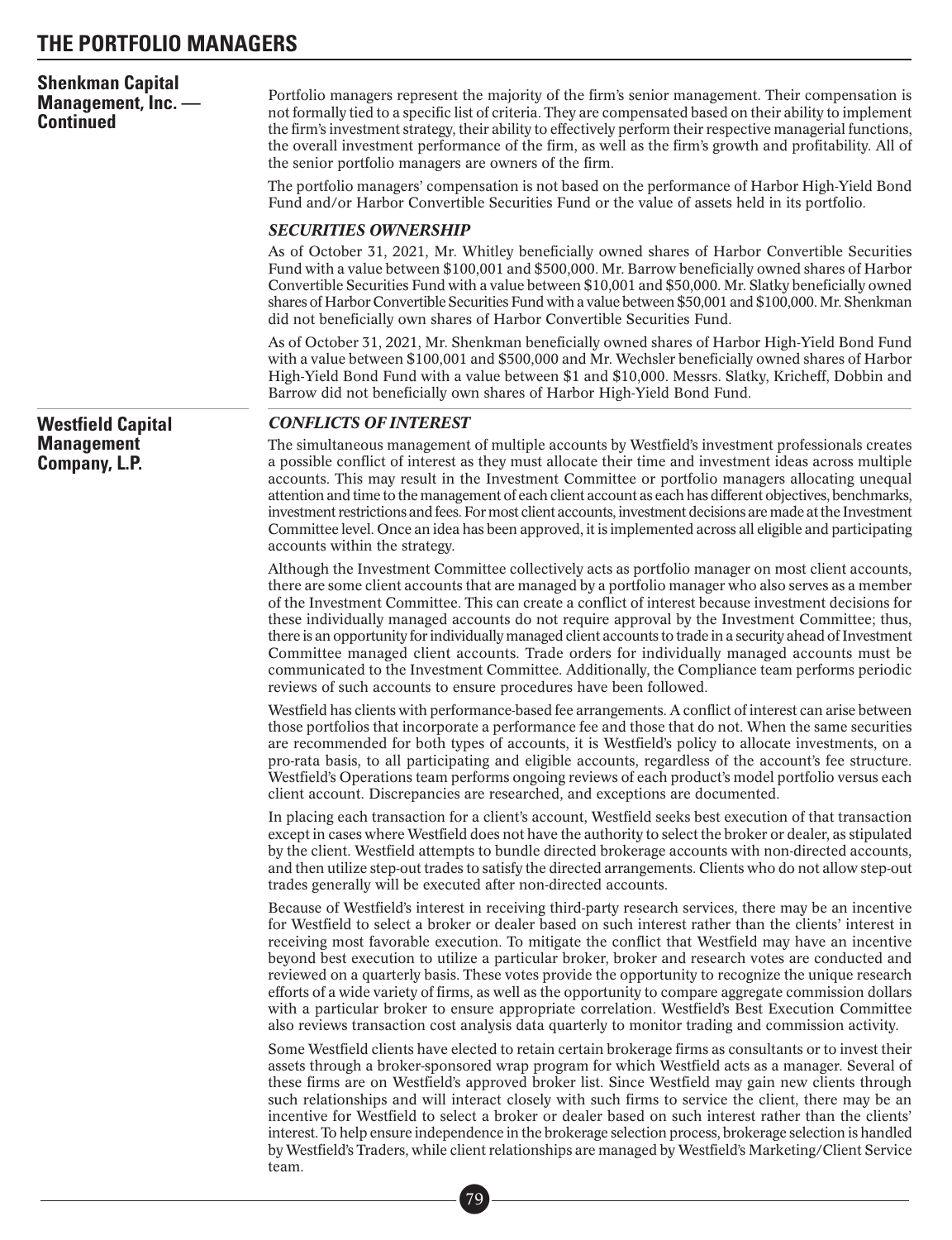### **Westfield Capital Management Company, L.P. — Continued**

Personal accounts may give rise to conflicts of interest. Westfield and its employees will, from time to time, for their own investment accounts, purchase, sell, hold or own securities or other assets which may be recommended for purchase, sale or ownership for one or more clients. Westfield has a Code of Ethics which regulates trading in such accounts; requirements include regular reporting and preclearance of transactions. Compliance reviews personal trading activity regularly.

Westfield serves as manager to the General Partners of private funds, for which they also provide investment advisory services. Westfield and its employees have also invested their own funds in such vehicles and other investment strategies that are advised by the firm. Allowing such investments and having a financial interest in the private funds can create an incentive for the firm to favor these accounts because Westfield's financial interests are more directly tied to the performance of such accounts. To help ensure all clients are treated equitably and fairly, Westfield allocates investment opportunities on a pro-rata basis. Compliance conducts periodic reviews of client accounts to ensure procedures have been followed.

In addition to a base salary and a performance-based bonus award, Westfield's Marketing and Client Service team's compensation is based on a percentage of annual revenue generated by new separate accounts and/or significant contributions to existing client accounts but excludes any subadvised or advised mutual funds. This incentive poses a conflict in that members of the team could encourage investment in a product(s) that may not be suitable. To mitigate such risk, team members are not incentivized to sell one product versus another. Nor do they have specific sales targets. Further, Westfield's new account process includes a review of client contracts and investment policy statements to ensure the recommended product is suitable prior to funding. Lastly, all incentive compensation is reviewed and approved by Westfield's COO and CFO.

### *COMPENSATION*

Members of the Westfield Investment Committee may be eligible to receive various components of compensation:

- -Investment Committee members receive a base salary commensurate with industry standards.
- - Investment Committee members are also eligible to receive an annual performance-based bonus award. The amount awarded is based on the employee's individual performance attribution and overall contribution to the investment performance of Westfield.
- - Investment Committee members may be eligible to receive equity interests in the future profits of Westfield. Individual awards are typically determined by a member's overall performance within the firm, including but not limited, to contribution to company strategy, participation in marketing and client service initiatives, as well as longevity at the firm. Key members of Westfield's management team who receive equity interests in the firm enter into agreements restricting post-employment competition and solicitation of clients and employees of Westfield. This compensation is in addition to the base salary and performance-based bonus. Equity interest grants typically vest over five years.

### *SECURITIES OWNERSHIP*

As of October 31, 2021, Messrs. Muggia, Lee, and Montgomery did not beneficially own any shares of Harbor Small Cap Growth Fund. Mr. Meyers beneficially owned shares of Harbor Small Cap Growth Fund with a value between \$100,001 and \$500,000.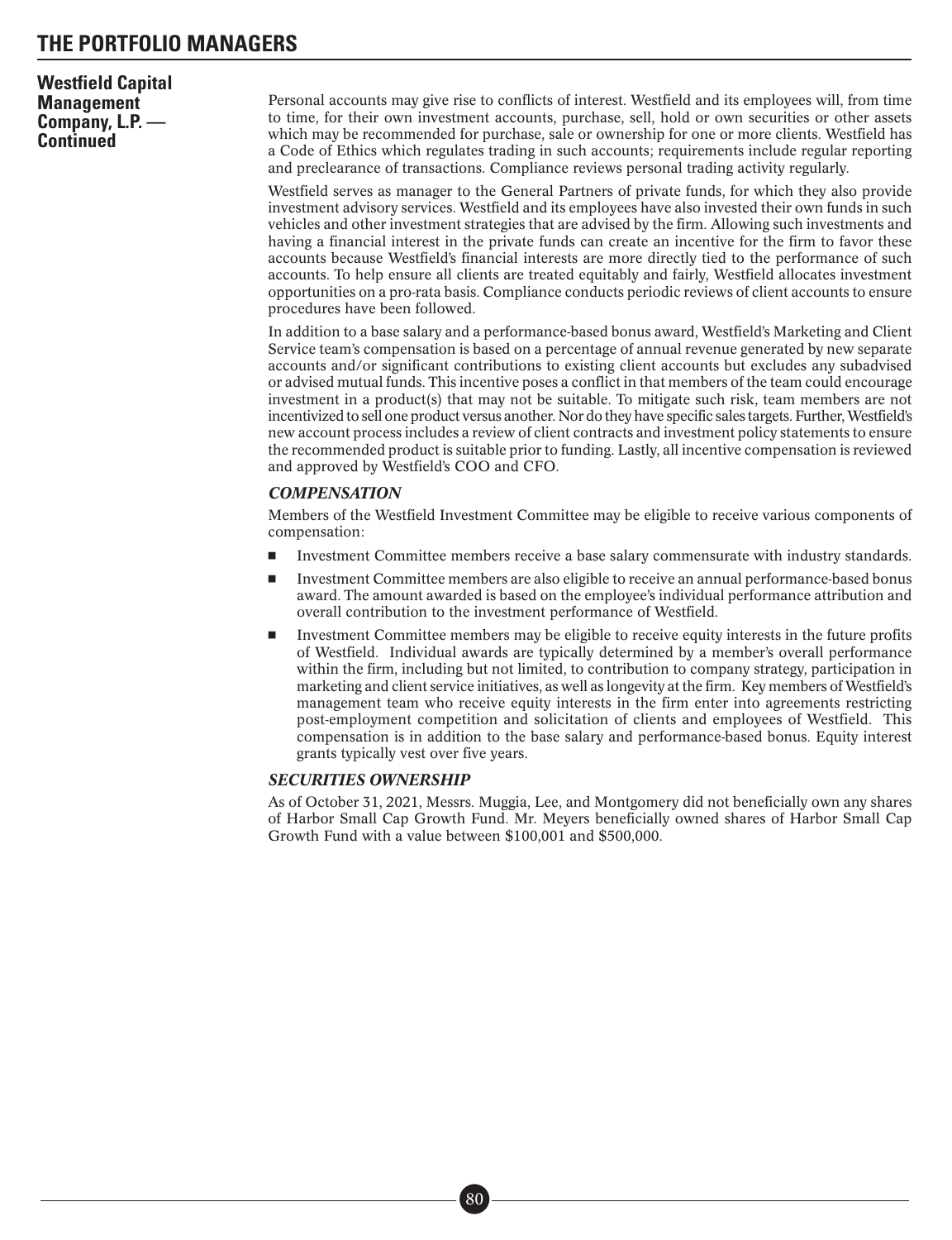## **THE DISTRIBUTOR**

| <b>Harbor Funds</b><br>Distributors, Inc. | Harbor Funds Distributors, Inc. (the "Distributor") acts as the principal underwriter and distributor<br>of each Fund's shares and continually offers shares of the Funds pursuant to a distribution agreement<br>approved by the Board of Trustees. Its mailing address is Harbor Funds Distributors, Inc., 111 South<br>Wacker Drive, 34th Floor, Chicago, IL 60606-4302. Charles F. McCain is a Director and the Chief<br>Executive Officer of the Distributor; John S. Halaby is the President of the Distributor; Erik D. Ojala<br>is a Director and Executive Vice President of the Distributor; Anmarie S. Kolinski is the Chief Financial<br>Officer, an Executive Vice President and the Treasurer of the Distributor; Gregg M. Boland is a Senior<br>Vice President, the AML Compliance Officer, and the OFAC Officer of the Distributor; and Jodie<br>L. Crotteau is the Chief Compliance Officer and an Assistant Secretary of the Distributor. The Distributor<br>is a Delaware corporation, a registered broker-dealer and a wholly-owned subsidiary of the Adviser.                                                                                                                                                                                                                                                                                                                                                                                                                                                                                                                                                                                                                                                                                                                                                                                                                                                                                                                                                                                                                                                                                                                                                                                                                                                                                                                                                                                                                                                                                                                                                                                                                                                                                                                                                                                                                                                                                                                                                                                                                                                                                                                                                                                                                                                                                                                                                                                                                                                                                                                                                                                                                                         |
|-------------------------------------------|----------------------------------------------------------------------------------------------------------------------------------------------------------------------------------------------------------------------------------------------------------------------------------------------------------------------------------------------------------------------------------------------------------------------------------------------------------------------------------------------------------------------------------------------------------------------------------------------------------------------------------------------------------------------------------------------------------------------------------------------------------------------------------------------------------------------------------------------------------------------------------------------------------------------------------------------------------------------------------------------------------------------------------------------------------------------------------------------------------------------------------------------------------------------------------------------------------------------------------------------------------------------------------------------------------------------------------------------------------------------------------------------------------------------------------------------------------------------------------------------------------------------------------------------------------------------------------------------------------------------------------------------------------------------------------------------------------------------------------------------------------------------------------------------------------------------------------------------------------------------------------------------------------------------------------------------------------------------------------------------------------------------------------------------------------------------------------------------------------------------------------------------------------------------------------------------------------------------------------------------------------------------------------------------------------------------------------------------------------------------------------------------------------------------------------------------------------------------------------------------------------------------------------------------------------------------------------------------------------------------------------------------------------------------------------------------------------------------------------------------------------------------------------------------------------------------------------------------------------------------------------------------------------------------------------------------------------------------------------------------------------------------------------------------------------------------------------------------------------------------------------------------------------------------------------------------------------------------------------------------------------------------------------------------------------------------------------------------------------------------------------------------------------------------------------------------------------------------------------------------------------------------------------------------------------------------------------------------------------------------------------------------------------------------------------------------------------------------------|
|                                           | Harbor Funds has authorized one or more brokers to accept on its behalf purchase and redemption<br>orders. These brokers are authorized to designate other intermediaries to accept purchase and redemption<br>orders on Harbor Funds' behalf. Harbor Funds is deemed to have received a purchase or redemption<br>order when an authorized broker or, if applicable, the broker's authorized designee, receives the<br>order prior to the close of regular trading on the NYSE. Shareholders' orders will be priced at the<br>net asset value per share next determined after they are accepted in good order by an authorized<br>broker or the broker's authorized designee.                                                                                                                                                                                                                                                                                                                                                                                                                                                                                                                                                                                                                                                                                                                                                                                                                                                                                                                                                                                                                                                                                                                                                                                                                                                                                                                                                                                                                                                                                                                                                                                                                                                                                                                                                                                                                                                                                                                                                                                                                                                                                                                                                                                                                                                                                                                                                                                                                                                                                                                                                                                                                                                                                                                                                                                                                                                                                                                                                                                                                                             |
| <b>Distribution Plans</b>                 | The Trust has adopted distribution plans pursuant to Rule 12b-1 under the Investment Company<br>Act with respect to each Fund's Administrative Class shares and Investor Class shares (collectively<br>the "Plans"). Each Fund, pursuant to the Plans, pays the Distributor compensation at the annual<br>rate of up to 0.25% of the average daily net assets of Administrative Class shares and of Investor<br>Class shares.                                                                                                                                                                                                                                                                                                                                                                                                                                                                                                                                                                                                                                                                                                                                                                                                                                                                                                                                                                                                                                                                                                                                                                                                                                                                                                                                                                                                                                                                                                                                                                                                                                                                                                                                                                                                                                                                                                                                                                                                                                                                                                                                                                                                                                                                                                                                                                                                                                                                                                                                                                                                                                                                                                                                                                                                                                                                                                                                                                                                                                                                                                                                                                                                                                                                                              |
|                                           | Each of the Plans compensates the Distributor for (1) distribution services; (2) record keeping services;<br>and (3) personal and account maintenance services performed and expenses incurred by the Distributor<br>in connection with the Administrative Class and Investor Class shares of the Funds. Distribution<br>services and expenses for which the Distributor may be compensated pursuant to the Plans include,<br>without limitation: (i) compensation to and expenses (including allocable overhead, travel and telephone<br>expenses) of (A) dealers, brokers and other dealers who are members of FINRA, or their respective<br>officers, sales representatives and employees, (B) the Distributor and any of its affiliates and any of<br>their respective officers, sales representatives and employees, (C) banks and their officers, sales<br>representatives and employees, who engage in or support distribution of the Administrative Class<br>and Investor Class shares of the Funds; (ii) printing and distribution of reports and prospectuses for<br>other than existing shareholders; and (iii) preparation, printing and distribution of sales literature<br>and advertising materials. Recordkeeping services for which the Distributor or any of its affiliates<br>and any financial intermediaries may be compensated pursuant to the Plans include, without limitation,<br>to the extent not otherwise provided by or on behalf of a Fund: (i) acting, or arranging for another<br>party to act, as recordholder and nominee of Administrative Class and Investor Class shares of the<br>Funds beneficially owned by certain shareholders; (ii) establishing and maintaining individual accounts<br>and records with respect to Administrative Class and Investor Class shares of the Funds; (iii) processing<br>and issuing confirmations concerning orders to purchase, redeem and exchange Administrative Class<br>and Investor Class shares of the Funds; (iv) receiving and transmitting funds representing the purchase<br>price or redemption proceeds of Administrative Class and Investor Class shares of the Funds; (v) facilitating<br>the processing of transactions in a Fund or providing electronic, computer or other database information<br>regarding a Fund to shareholders; (vi) developing, maintaining and supporting systems necessary<br>to support accounts for Administrative Class and Investor Class shares of the Funds; and (vii) performing<br>any other services which do not constitute "personal and account maintenance services" within the<br>meaning of applicable FINRA rules. Personal and account maintenance services for which the Distributor<br>or any of its affiliates and any financial intermediaries may be compensated pursuant to the Plans<br>include, without limitation: payments made to or on account of the Distributor or any of its affiliates<br>and any financial intermediaries, or their respective officers, sales representatives and employees,<br>who respond to inquiries of, and furnish assistance to, shareholders regarding their ownership of<br>Administrative Class and Investor Class shares of the Funds or their accounts or who provide similar<br>services not otherwise provided by or on behalf of a Fund. Nothing in the Plans is intended to or<br>shall cause there to be any implication that compensation for the distribution, record keeping and<br>personal and account maintenance services described in the Plans may be made only pursuant to a<br>plan of distribution under Rule 12b-1.<br>Amounts payable by a Fund under the Plans need not be directly related to the expenses actually |
|                                           | incurred by the Distributor on behalf of each Fund. The Plans do not obligate the Funds to reimburse<br>the Distributor for the actual expenses the Distributor may incur in fulfilling its obligations under                                                                                                                                                                                                                                                                                                                                                                                                                                                                                                                                                                                                                                                                                                                                                                                                                                                                                                                                                                                                                                                                                                                                                                                                                                                                                                                                                                                                                                                                                                                                                                                                                                                                                                                                                                                                                                                                                                                                                                                                                                                                                                                                                                                                                                                                                                                                                                                                                                                                                                                                                                                                                                                                                                                                                                                                                                                                                                                                                                                                                                                                                                                                                                                                                                                                                                                                                                                                                                                                                                              |

the Distributor for the actual expenses the Distributor may incur in fulfilling its obligations under the Plans. Thus, even if the Distributor's actual expenses exceed the fee payable to the Distributor at any given time, the Funds will not be obligated to pay more than that fee. If the Distributor's expenses are less than the fee it receives, the Distributor will retain the difference.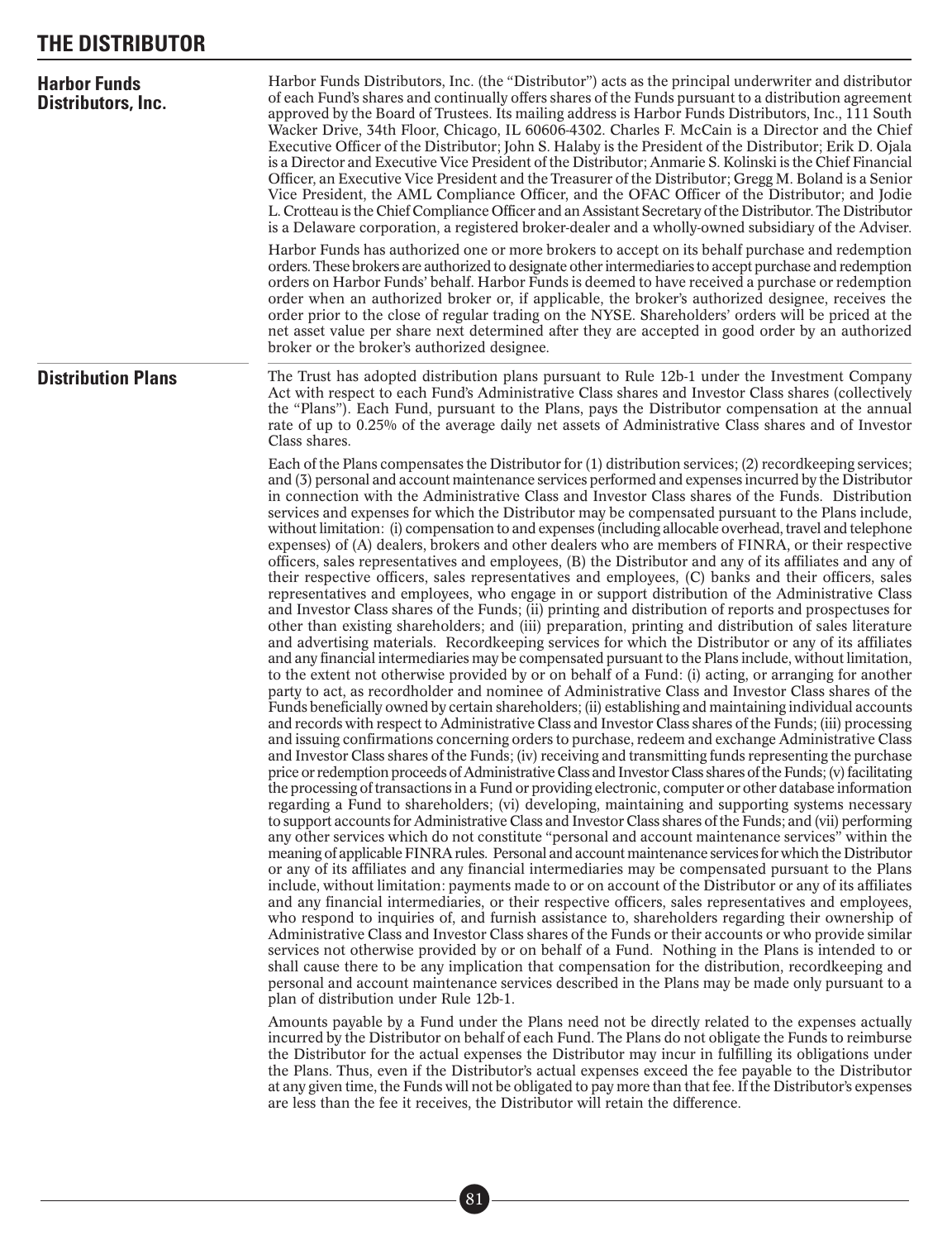### **THE DISTRIBUTOR**

# **Distribution Plans —**

**Continuation Fians** — The Distributor may from time to time waive or reduce any portion of its 12b-1 fee for Administrative Class shares and Investor Class shares. Voluntary fee waivers or reductions may be rescinded at a time without further notice to investors. During periods of voluntary fee waivers or reductions, the Distributor will retain its ability to be reimbursed for such fee prior to the end of each fiscal year.

> Selected dealers and other financial intermediaries entitled to receive compensation for selling Fund shares and/or providing recordkeeping and/or shareholder servicing services to the intermediaries' customers who invest in a Fund may receive different compensation related to shares of one particular class over another. Under the Plans, certain financial intermediaries that have entered into service agreements and that sell shares of the Funds on an agency basis may receive payments from the Distributor pursuant to the respective Plans for distribution services and/or providing shareholder servicing services to the intermediaries' customers who invest in a Fund.

> Payments for distribution and service fees are accrued daily and may not exceed 0.25% per annum of daily net assets attributable to Administrative Class shares and Investor Class shares, respectively.

> Payments pursuant to the Plans are subject to any applicable limitations imposed by rules of FINRA.

As required by Rule 12b-1, the Plans and related forms of agreements were approved by the Board of Trustees, including a majority of the trustees who are not "interested persons" (as defined in the Investment Company Act) of the Trust and who have no direct or indirect financial interest in the operation of the Plans or in any agreements related to the Plans (the "Rule 12b-1 Trustees"). In approving the Plans in accordance with the requirements of Rule 12b-1, the Rule 12b-1 Trustees considered various factors and determined that there is a reasonable likelihood that the Plans would benefit each class of the Funds and its respective shareholders.

The anticipated benefits that may result from the Plans with respect to each Fund and/or the classes of each Fund and/or the classes of each Fund and its shareholders include, but are not limited to, the following: (1) lower brokerage costs; (2) relatively predictable flow of cash; and (3) a well-developed, dependable network of shareholder service agents to help to curb sharp fluctuations in rates of redemptions and sales, thereby reducing the chance that an unanticipated increase in net redemptions could adversely affect the performance of each Fund.

Unless terminated earlier in accordance with their terms, the Plans continue from year to year as long as such continuance is specifically approved, in person, at least annually by the Board of Trustees, including a majority of the Rule 12b-1 Trustees. A Plan may be terminated as to a Fund or class by the vote of a majority of the Rule 12b-1 Trustees or, with respect to a particular class, by the vote of a majority of the outstanding voting securities of that class.

Any change in the Plans that would increase materially the distribution expenses paid by the applicable class requires shareholder approval; otherwise, the Plans may be amended by the Board of Trustees, including a majority of the Rule 12b-1 Trustees, by votes cast in person at a meeting called for the purpose of voting upon such amendment. As long as the Plans are in effect, the selection or nomination of the Independent Trustees is committed to the discretion of the Independent Trustees.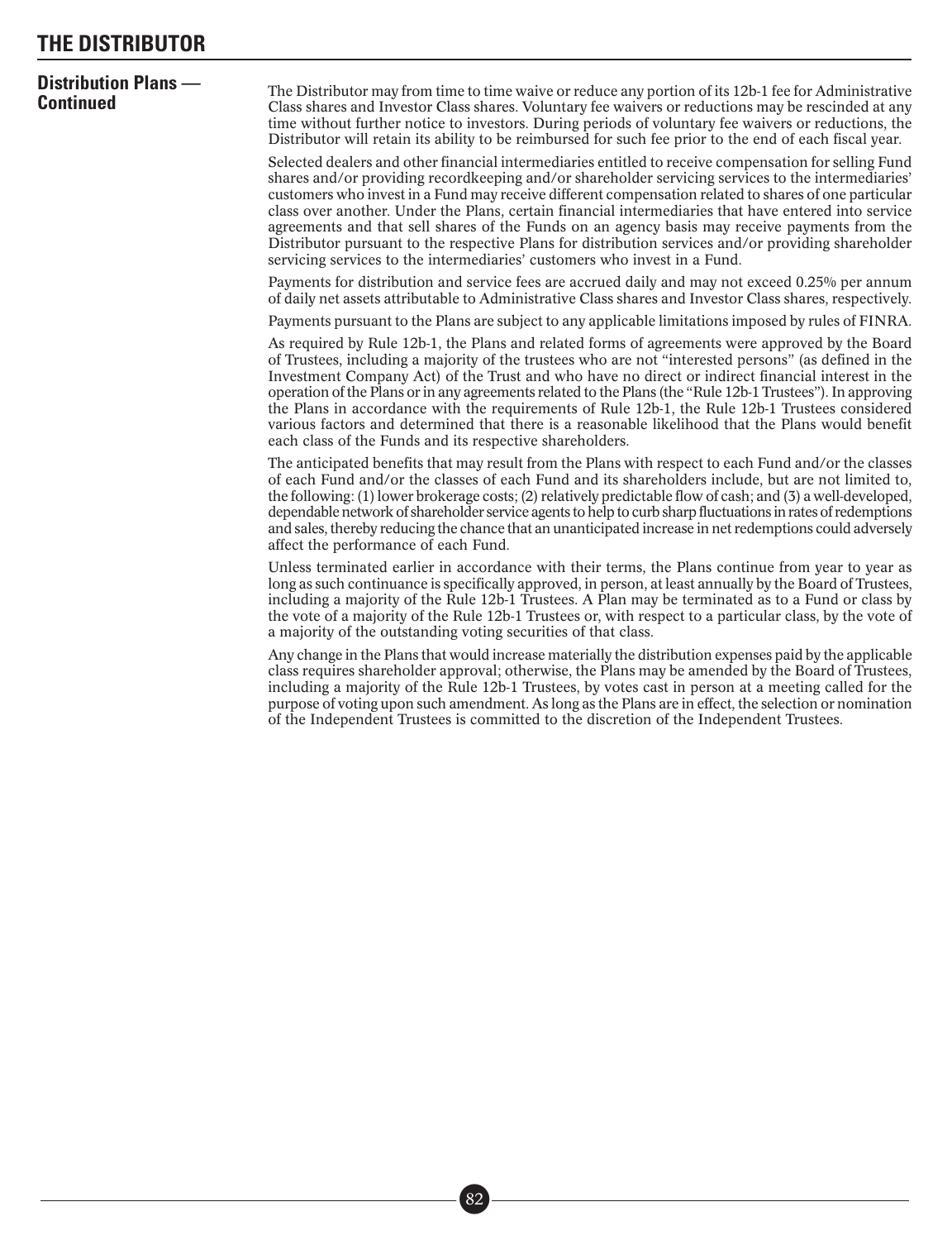## **THE DISTRIBUTOR**

### **Actual Fees Paid to Harbor Funds Distributors Pursuant to the Distribution Plans**

The actual fees paid by the Funds to the Distributor pursuant to the Plans for the year ended October 31, 2021 were as follows:

|                                                                                          | <b>Total Paid to Distributor</b>                |                                    | <b>Retained by Distributor<sup>1</sup></b>      |                                    | Paid to Intermediaries <sup>2</sup>             |                                    |  |
|------------------------------------------------------------------------------------------|-------------------------------------------------|------------------------------------|-------------------------------------------------|------------------------------------|-------------------------------------------------|------------------------------------|--|
|                                                                                          | <b>Administrative</b><br><b>Class</b><br>(000s) | Investor<br><b>Class</b><br>(000s) | <b>Administrative</b><br><b>Class</b><br>(000s) | Investor<br><b>Class</b><br>(000s) | <b>Administrative</b><br><b>Class</b><br>(000s) | Investor<br><b>Class</b><br>(000s) |  |
| <b>HARBOR FUNDS</b>                                                                      |                                                 |                                    |                                                 |                                    |                                                 |                                    |  |
| Harbor Capital Appreciation Fund                                                         | \$1,126                                         | \$3,640                            | \$10                                            | \$73                               | \$1,116                                         | \$3,567                            |  |
| Harbor Convertible Securities Fund                                                       |                                                 | 7                                  |                                                 | 1                                  |                                                 | 6                                  |  |
|                                                                                          | N/A                                             | N/A                                | N/A                                             | N/A                                | N/A                                             | N/A                                |  |
| Harbor Core Plus Fund (formerly, Harbor                                                  | 44                                              | N/A                                | 2                                               | N/A                                | 42                                              | N/A                                |  |
| Harbor Disruptive Innovation Fund (formerly,<br>Harbor Mid Cap Growth Fund) <sup>4</sup> | 13                                              | 147                                |                                                 | 3                                  | 13                                              | 144                                |  |
| Harbor Diversified International All Cap                                                 | 21                                              | 24                                 |                                                 | 1                                  | 21                                              | 23                                 |  |
| Harbor Emerging Markets Equity Fund                                                      |                                                 | 15                                 |                                                 | 1                                  |                                                 | 14                                 |  |
| Harbor Focused International Fund                                                        | N/A                                             |                                    | N/A                                             |                                    | N/A                                             |                                    |  |
|                                                                                          | 5                                               | 61                                 | 1                                               | 3                                  | 4                                               | 58                                 |  |
|                                                                                          | 2                                               | 59                                 |                                                 |                                    | 2                                               | 59                                 |  |
|                                                                                          | 43                                              | 959                                | $\overline{2}$                                  | 46                                 | 41                                              | 913                                |  |
| Harbor International Growth Fund                                                         | 2                                               | 54                                 |                                                 | 3                                  | 2                                               | 51                                 |  |
| Harbor International Small Cap Fund                                                      | 1                                               | 3                                  | 1                                               | 1                                  |                                                 | $\overline{2}$                     |  |
| Harbor Large Cap Value Fund                                                              | 13                                              | 73                                 |                                                 | 3                                  | 13                                              | 70                                 |  |
|                                                                                          | N/A                                             | 2                                  | N/A                                             | 2                                  | N/A                                             |                                    |  |
|                                                                                          | 11                                              | 81                                 |                                                 | 3                                  | 11                                              | 78                                 |  |
|                                                                                          | 8                                               | N/A                                |                                                 | N/A                                | 8                                               | N/A                                |  |
|                                                                                          | N/A                                             |                                    | N/A                                             |                                    | N/A                                             |                                    |  |
| Harbor Small Cap Growth Fund                                                             | 2                                               | 21                                 |                                                 | 1                                  | 2                                               | 20                                 |  |
| Harbor Small Cap Value Fund                                                              | 32                                              | 162                                |                                                 | 5                                  | 32                                              | 157                                |  |
|                                                                                          |                                                 | 2                                  |                                                 |                                    |                                                 | 2                                  |  |

*<sup>1</sup> Amounts retained by the Distributor for administrative expenses.*

*<sup>2</sup> Amounts paid by the Distributor to intermediaries for the distribution, recordkeeping, shareholder servicing, maintenance of shareholder accounts, and/or other administrative services.*

*<sup>3</sup> On February 2, 2022, the Fund was changed from Harbor Bond Fund to Harbor Core Plus Fund.*

*<sup>4</sup> On September 1, 2021, the Fund was changed from Harbor Mid Cap Growth Fund to Harbor Disruptive Innovation Fund.*

*<sup>5</sup> Commenced operations December 1, 2019.*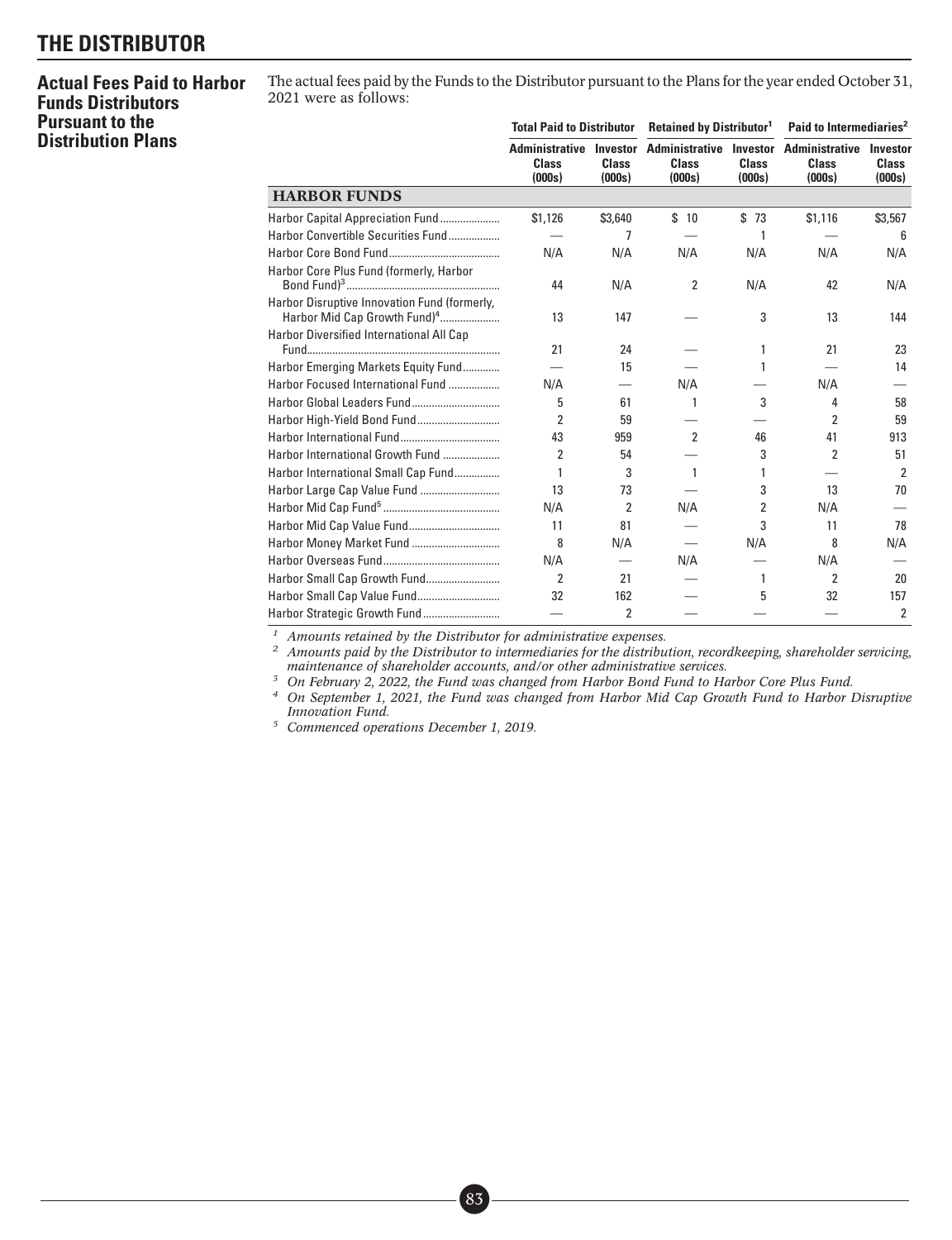## **SHAREHOLDER SERVICES**

| <b>Harbor Services</b><br>Group, Inc.                 | Harbor Services Group, Inc. ("Shareholder Services") acts as the shareholder servicing agent for<br>each Fund and in that capacity maintains certain financial and accounting records of the Funds. Its<br>mailing address is P.O. Box 804660, Chicago, IL 60680-4108. Shareholder Services is a Delaware<br>corporation, a registered transfer agent and a wholly-owned subsidiary of the Adviser. Charles F.<br>McCain is a Director of Shareholder Services; Erik D. Ojala is a Director and the Assistant Secretary<br>of Shareholder Services; Gregg M. Boland is the President of Shareholder Services; Anmarie S. Kolinski<br>is the Chief Financial Officer of Shareholder Services; and Jodie L. Crotteau is the Chief Compliance<br>Officer and the Secretary of Shareholder Services. |                                                                                                                                                                                                                                                                                                                                                                                                                                                                                                                                                                                                                                                                                                                                                                                                                                                                                                                                                                                                                                                                                                                                                                                                                                                                                                                                                                                                                                                                                                                                                                                                                                                                                                                                                                                                                                  |  |  |  |  |  |  |
|-------------------------------------------------------|--------------------------------------------------------------------------------------------------------------------------------------------------------------------------------------------------------------------------------------------------------------------------------------------------------------------------------------------------------------------------------------------------------------------------------------------------------------------------------------------------------------------------------------------------------------------------------------------------------------------------------------------------------------------------------------------------------------------------------------------------------------------------------------------------|----------------------------------------------------------------------------------------------------------------------------------------------------------------------------------------------------------------------------------------------------------------------------------------------------------------------------------------------------------------------------------------------------------------------------------------------------------------------------------------------------------------------------------------------------------------------------------------------------------------------------------------------------------------------------------------------------------------------------------------------------------------------------------------------------------------------------------------------------------------------------------------------------------------------------------------------------------------------------------------------------------------------------------------------------------------------------------------------------------------------------------------------------------------------------------------------------------------------------------------------------------------------------------------------------------------------------------------------------------------------------------------------------------------------------------------------------------------------------------------------------------------------------------------------------------------------------------------------------------------------------------------------------------------------------------------------------------------------------------------------------------------------------------------------------------------------------------|--|--|--|--|--|--|
|                                                       | The Shareholder Servicing Agreement has been approved by the Trustees of the Funds and provides<br>for compensation up to the following amounts per class of each Fund:                                                                                                                                                                                                                                                                                                                                                                                                                                                                                                                                                                                                                          |                                                                                                                                                                                                                                                                                                                                                                                                                                                                                                                                                                                                                                                                                                                                                                                                                                                                                                                                                                                                                                                                                                                                                                                                                                                                                                                                                                                                                                                                                                                                                                                                                                                                                                                                                                                                                                  |  |  |  |  |  |  |
|                                                       | <b>Share Class</b>                                                                                                                                                                                                                                                                                                                                                                                                                                                                                                                                                                                                                                                                                                                                                                               | <b>Transfer Agent Fees</b>                                                                                                                                                                                                                                                                                                                                                                                                                                                                                                                                                                                                                                                                                                                                                                                                                                                                                                                                                                                                                                                                                                                                                                                                                                                                                                                                                                                                                                                                                                                                                                                                                                                                                                                                                                                                       |  |  |  |  |  |  |
|                                                       |                                                                                                                                                                                                                                                                                                                                                                                                                                                                                                                                                                                                                                                                                                                                                                                                  | 0.02% of the average daily net assets of all Retirement Class shares<br>0.10% of the average daily net assets of all Institutional Class shares                                                                                                                                                                                                                                                                                                                                                                                                                                                                                                                                                                                                                                                                                                                                                                                                                                                                                                                                                                                                                                                                                                                                                                                                                                                                                                                                                                                                                                                                                                                                                                                                                                                                                  |  |  |  |  |  |  |
| <b>Payments to Financial</b><br><b>Intermediaries</b> |                                                                                                                                                                                                                                                                                                                                                                                                                                                                                                                                                                                                                                                                                                                                                                                                  | Unaffiliated financial intermediaries, including broker-dealers, banks, trust companies, employee benefit<br>plan and retirement plan administrators, may be compensated for providing distribution and/or<br>sub-accounting, recordkeeping and/or similar services to shareholders who hold their Fund shares<br>through accounts that are maintained by the intermediary. Financial intermediary fees may be in<br>the form of asset-based, transaction-based, or flat fees. The Distributor, Shareholder Services and/or<br>the Adviser or their affiliates may compensate, out of their own assets, certain unaffiliated financial<br>intermediaries for distribution of Institutional Class, Administrative Class, and/or Investor Class shares<br>of the Funds and for providing shareholder record keeping, subaccounting and other similar services<br>to shareholders who hold their Institutional Class, Administrative Class, and/or Investor Class shares<br>of the Funds through accounts that are maintained by the financial intermediaries. The Adviser and/or<br>its affiliates may also make payments, out of their own assets and not as an expense to a Fund, to<br>unaffiliated financial intermediaries to offset certain expenses of financial intermediaries related to<br>the intermediary's investment platform and/or the provision of services with respect to a Fund or<br>share class on an intermediary's system. Because all or a substantial portion of the assets of Shareholder<br>Services, Distributor, and Adviser are attributable to fees paid by the Funds, the Funds could be<br>considered to be indirectly paying some or all of these fees to the financial intermediaries when those<br>fees are paid by Shareholder Services, Distributor and/or Adviser out of their own assets. |  |  |  |  |  |  |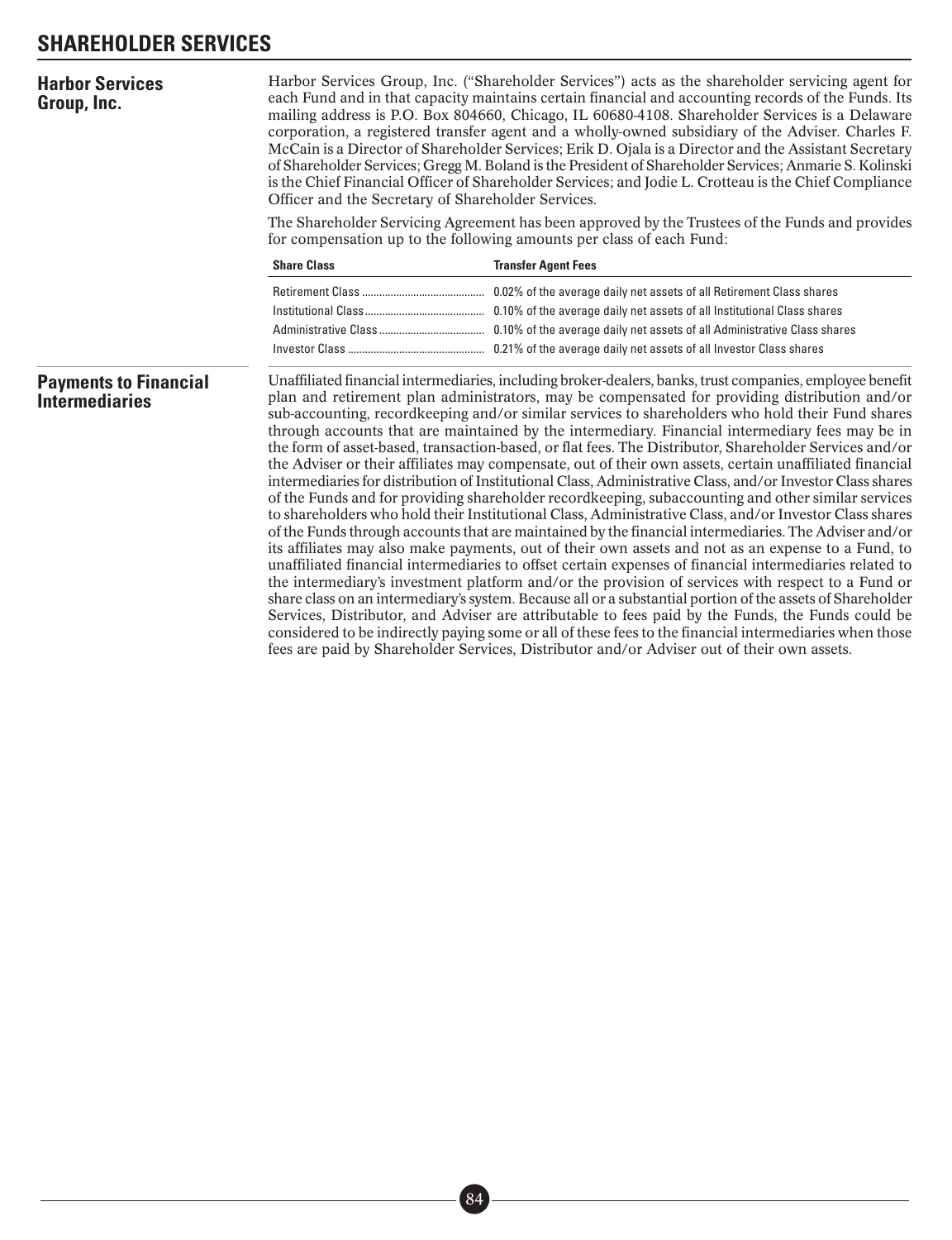### **CODE OF ETHICS**

**Code of Ethics** Harbor Funds, the Adviser, the Distributor and the Subadvisers have each adopted a code of ethics that complies in all material respects with Rule 17j-1 under the Investment Company Act. These codes of ethics are designed to prevent trustees/directors, officers and designated employees who have access to information concerning portfolio securities transactions of Harbor Funds ("Access Persons") from using that information for their personal benefit or to the disadvantage of Harbor Funds. These codes of ethics are also designed to prevent both Access Persons and all employees of the Adviser from profiting from short-term trading in shares of any Harbor Funds (except Harbor Money Market Fund, which is not subject to the same short-term trading restrictions). The codes of ethics do permit Access Persons to engage in personal securities transactions for their own account, including securities that may be purchased or held by Harbor Funds, but impose significant restrictions on such transactions and require Access Persons to report all of their personal securities transactions (except for transactions in certain securities where the potential for a conflict of interest is very low, such as unaffiliated open-end mutual fund shares and money market instruments). Each of the codes of ethics is on public file with, and is available from, the SEC.

> The Adviser relies on each Subadviser to fulfill its responsibility for monitoring the personal trading activities of the Subadviser's personnel in accordance with the Subadviser's code of ethics. Each Subadviser provides Harbor Funds Board of Trustees with a quarterly certification of the Subadviser's compliance with its code of ethics and with Rule 17j-1 and a report of any significant violations of its code of ethics.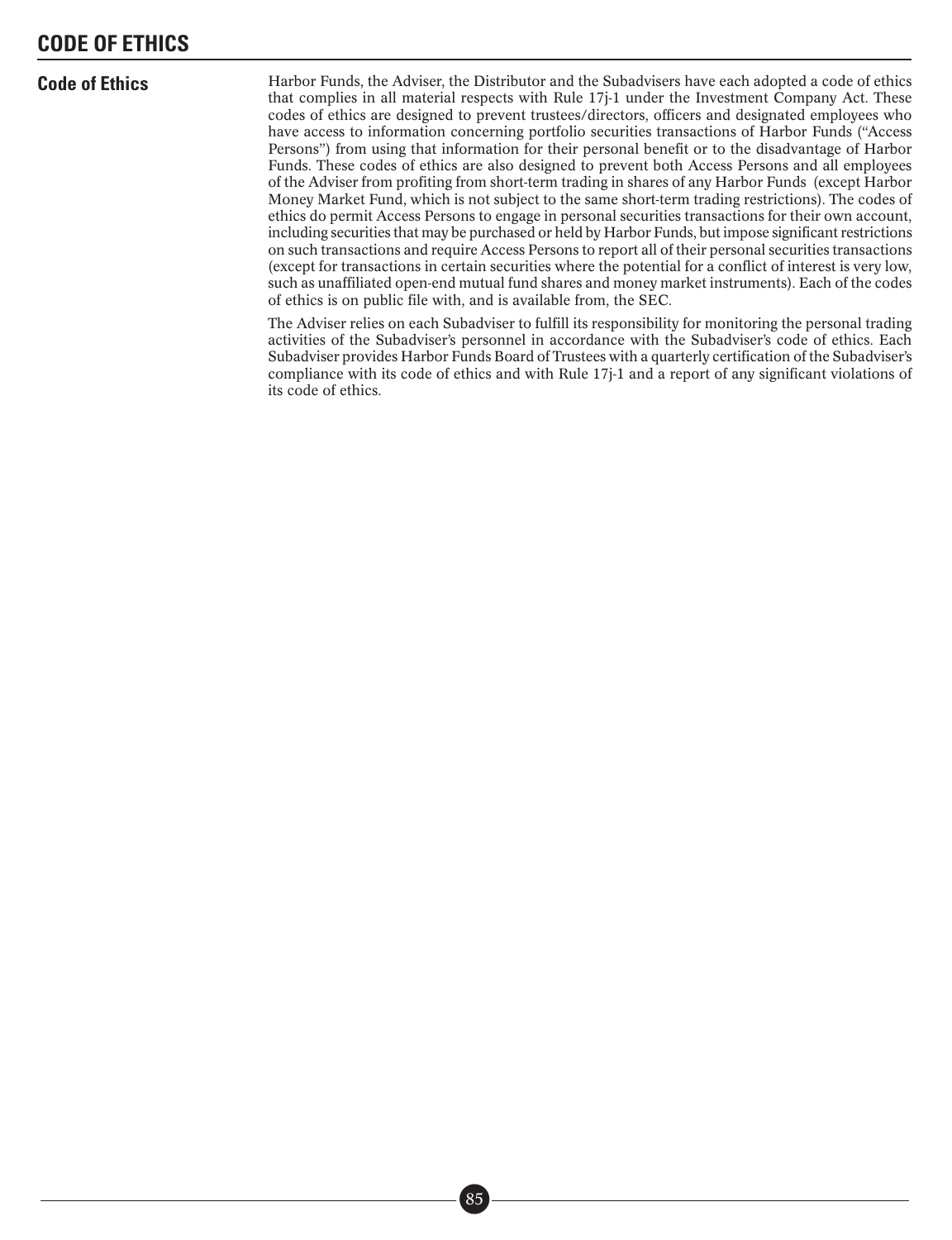### **PORTFOLIO HOLDINGS**

#### **Portfolio Holdings Disclosure Policy** The Board of Trustees has adopted policies and procedures that govern the disclosure of the Funds' portfolio holdings and the disclosure of statistical information about the Funds' portfolios.

These policies and procedures are designed to strike an appropriate balance between providing enough information to help investors understand the Funds' recent historical performance and at the same time ensuring that investors do not receive information which would enable them to trade based on that information to the detriment of the Fund or its other shareholders. As an overarching principle, these policies and procedures prohibit the Funds and any service provider to the Funds, including the Adviser, from entering into any arrangement to receive any compensation or consideration, either directly or indirectly, in return for the disclosure of a Fund's non-public portfolio holdings.

These policies and procedures provide that each Fund's (except for Harbor Money Market Fund) full list of portfolio holdings is published quarterly with a 15-day lag, on *harborcapital.com* and top ten portfolio holdings as a percentage of its total net assets are published quarterly, with a 10-day lag, on *harborcapital.com*. This information remains available on Harbor Funds' website until the information is updated for the subsequent period. For Harbor Money Market Fund, full portfolio holdings are published no later than the 5th business day after each month end on *harborcapital.com* and remain available for six months following the date of publication.

For purposes of these policies and procedures, "portfolio holdings" means the individual securities or other instruments held by a Fund. This includes equity and fixed income securities, such as stocks and bonds, and derivative contracts, such as futures, options and swaps held by the Funds. "Portfolio holdings" does not include information that is derived from (but does not include) individual portfolio holdings, such as statistical information about a Fund or a Fund's aggregate cash position. Statistical information includes information such as how a Fund's portfolio is divided (in percentage terms) among various industries, sectors, countries, value and growth stocks, small, mid and large cap stocks, credit quality ratings, and maturities. Statistical information also includes financial characteristics about a Fund's portfolio such as alpha, beta, R-squared, information ratio, Sharpe ratio, various earnings and price based ratios (such as price-to-earnings, price-to-book, and earnings growth), duration, maturity, market capitalization, and portfolio turnover.

While statistical information is not considered "portfolio holdings," the policies and procedures adopted by the Board of Trustees limit the disclosure of statistical information derived from portfolio holdings which have not yet been publicly disclosed to further ensure that such information could not be used in a manner that is adverse to the Funds. Specifically, statistical information derived from non-public portfolio holdings data may only be based on a Fund's month end portfolio holdings data and then may only be released beginning 5 days after that month end date. In addition, only the Officers of the Trust and certain employees of the Adviser are authorized to release such statistical information and they may not do so if they reasonably believe that the recipient of that statistical information, could use that information as a basis on which to trade in the Fund shares to the detriment of the Fund or its other shareholders. Statistical information may be provided to existing or potential shareholders in the Funds and to their representatives for the sole purpose of helping to explain a Fund's recent historical performance.

Current and prospective investors from time to time may request different or more extensive historical portfolio holdings information for a Fund than has previously been publicly disclosed (such as information as of dates other than prior calendar and fiscal quarter ends) to assist them in their assessment of the consistency of the Subadviser and/or the Adviser, as applicable,'s investment process through different past market environments. To the extent the requested portfolio holdings information is for periods that precede the date of the most recent publicly disclosed portfolio holdings information, it is considered stale and may be released to investors or prospective investors and others upon request without needing to be separately publicly disclosed. Because historical portfolio holdings information must have been superseded by the public disclosure of more recent portfolio holdings information before it can be released, the information should normally not enable any recipient to trade for its own benefit to the detriment of the Fund.

The policies and procedures adopted by the Board of Trustees also prohibit the disclosure of non-public portfolio holdings to third parties except in certain limited circumstances where Harbor Funds or a service provider has a legitimate business purpose for disclosing that information and the recipients are subject to a duty of confidentiality, including a duty not to trade on the non-public information. The Chief Compliance Officer of Harbor Funds must authorize any such disclosure in those limited circumstances.

Non-public portfolio holdings are disclosed daily (or as otherwise indicated) with no lag, to the following persons for the sole purpose of assisting the service provider in carrying out its designated responsibilities for the Fund or Funds:

- - The Adviser with respect to all Funds and each Subadviser solely with respect to the Fund(s) for which it serves as Subadviser;
- -The Funds' custodian and accounting agent;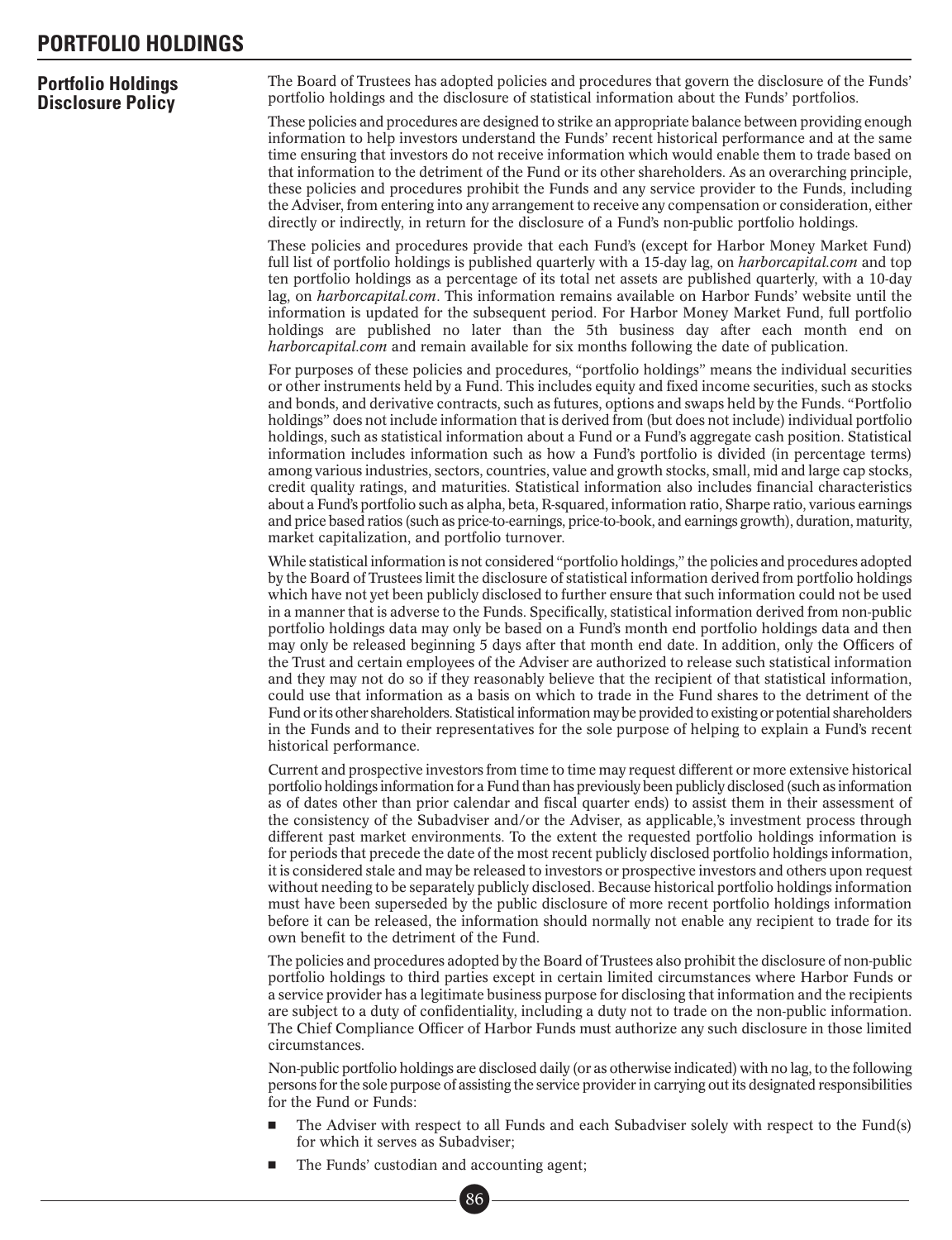### **Portfolio Holdings Disclosure Policy — Continued**

- - Morningstar, Inc. ("Morningstar"), which provides analytic services and ratings, for the purpose of assisting the Adviser and clients in assessing the Funds' performance and portfolio attributes;
- - FactSet Research System Inc. ("FactSet"), which provides data collection and analytic services, for the sole purpose of assisting the Adviser in assessing the Funds' performance and portfolio attributes;
- - Bloomberg Finance L.P. ("Bloomberg"), which provides data collection and analytic services, for the sole purpose of assisting the Adviser in assessing the Funds' performance and portfolio attributes;
- - Glass, Lewis & Co. LLC ("Glass Lewis"), which provides proxy voting information services for the sole purpose of assisting certain Subadvisers in voting proxies on behalf of the Funds;
- - Institutional Shareholder Services ("ISS"), which provides proxy voting-related information services for the purpose of assisting certain Subadvisers in voting proxies on behalf certain Funds, proxy voting-related services for the purpose of assisting the Adviser in voting proxies on behalf of certain Funds and to comply with applicable disclosure requirements, and securities class action services for the purpose of assisting the Adviser in monitoring for class action litigation in which the Funds may be entitled to participate with respect to a recovery settlement;
- - Donnelley Financial LLC, which provides services for the sole purpose of assisting the Adviser in the preparation of financial and related reports for the Funds that are included in periodic reports made publicly available to Fund shareholders, such as the annual and semi-annual shareholder reports, and in other required regulatory filings;
- - Automated Securities Clearance LLC ("FIS"), which provides an automated solution for the sole purpose of assisting the Adviser in complying with personal trading regulations.
- - FactSet, Bloomberg and Eagle Investment Systems LLC, each of which provides services to Jennison, for the sole purpose of assisting Jennison in performing its services as Subadviser to Harbor Capital Appreciation Fund;
- - SS&C Advent, Eze Software, Cowen Prime Services, Bloomberg, each of which provides services to the Adviser, for the sole purpose of assisting the Adviser in performing its services as Adviser to Harbor Disruptive Innovation Fund;
- - SS&C Advent, Charles River, Instinet, ISS, Neovest and FactSet, each of which provides services to Aristotle for the sole purpose of assisting Aristotle in performing its services as Subadviser to Harbor Large Cap Value Fund;
- - FactSet, ISS and Bloomberg, each of which provides services to EARNEST Partners, for the sole purpose of assisting EARNEST Partners in performing its services as Subadviser to Harbor Mid Cap Fund and Harbor Small Cap Value Fund;
- - Northern Trust, which provides services to LSV, for the sole purpose of assisting LSV in performing its services as Subadviser to Harbor Mid Cap Value Fund;
- - FactSet, Eze Software, InvestCloud, StarCompliance, LightSpeed Data Solutions, Bloomberg, SS&C Advent, ISS and Global Trading Analytics, each of which provides services to Westfield, for the sole purpose of assisting Westfield in performing its services as Subadviser to Harbor Small Cap Growth Fund;
- - WealthTech, which provides services to Mar Vista, for the sole purpose of assisting Mar Vista in performing its services as Subadviser to Harbor Strategic Growth Fund.
- - FactSet, StatPro Group plc, and ISS, each of which provides services to Marathon-London, for the sole purpose of assisting Marathon-London in performing its services as Subadviser to Harbor Emerging Markets Equity Fund, Harbor International Fund and Harbor Diversified International All Cap Fund;
- - Electra Information Systems, Inc. ("Electra"), which provides services to Acadian, for the sole purpose of assisting Acadian in performing its services as Subadviser to Harbor Overseas Fund.
- - FactSet, Bloomberg, ITP, European Fund Administration S.A. and London Stock Exchange plc (UnaVista), and ISS, each of which provides services to CAMIL, for the sole purpose of assisting CAMIL in performing its services as Subadviser to Harbor Focused International Fund.
- - FactSet, StatPro Group plc, SunGard APT, UBS PAS and Style Research, each of which provides services to Baillie Gifford, for the sole purpose of assisting Baillie Gifford in performing its services as Subadviser to Harbor International Growth Fund;
- - Advent, Bloomberg, and Northern Trust, each of which provides services to Cedar Street, for the sole purpose of assisting Cedar Street in performing its services as Subadviser to Harbor International Small Cap Fund;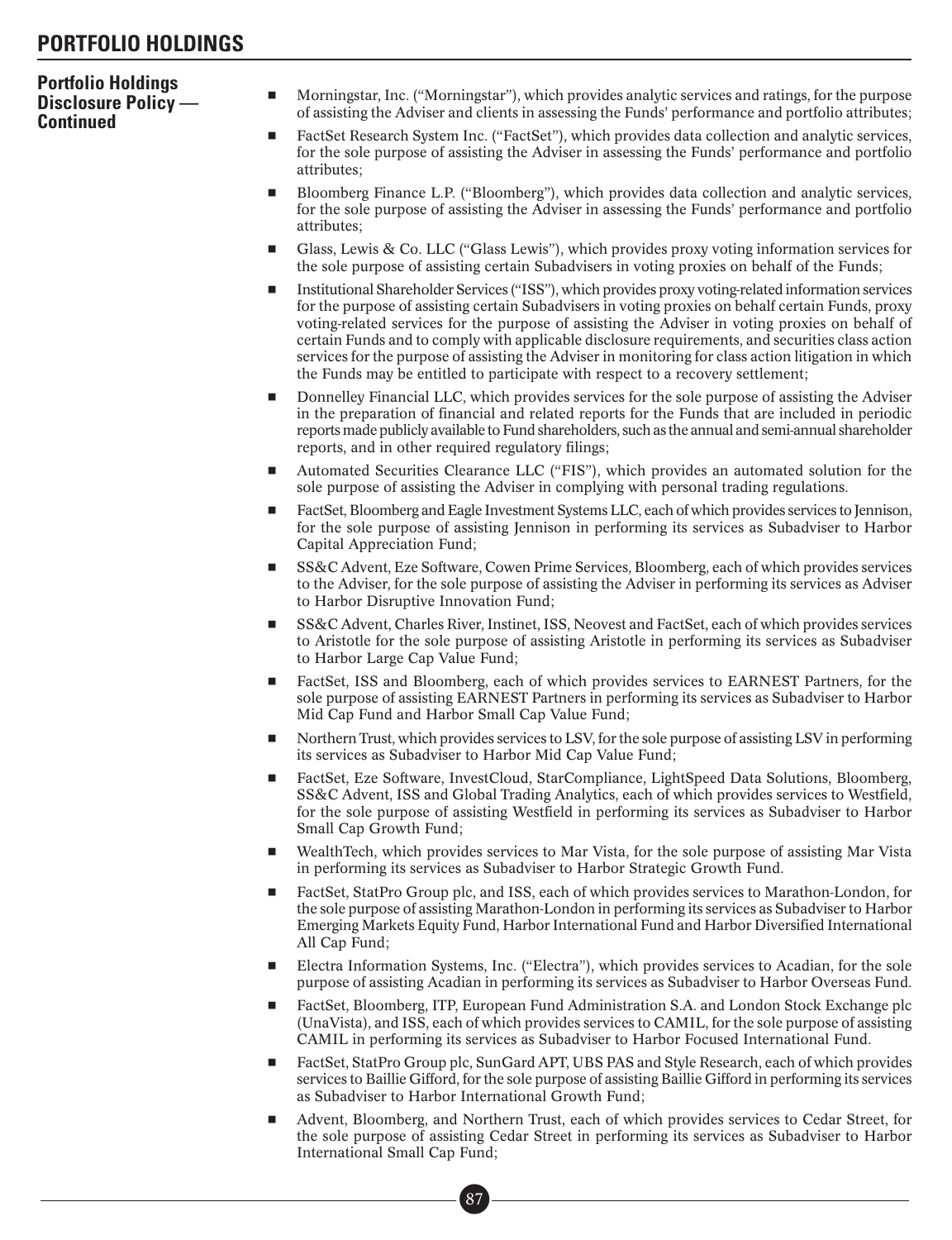### **Portfolio Holdings Disclosure Policy — Continued**

- - FactSet, Advent and LongView Trading Systems, each of which provides services to Sands Capital, for the sole purpose of assisting Sands Capital in performing its services as Subadviser to Harbor Global Leaders Fund;
- - FactSet, IHS Markit Ltd., Electra Information Systems, Inc., Advent, Kynex, Inc., SWIFT, ITP, OMGEO LLC, and Indus Valley Partners Corp, each of which provides services to Shenkman Capital, for the sole purpose of assisting Shenkman Capital in performing its services as Subadviser to Harbor Convertible Securities Fund and Harbor High-Yield Bond Fund;
- -Electra and Simcorp, which provide services to  $IR+M$ , for the sole purpose of assisting  $IR+M$ in performing its services as Subadviser to Harbor Core Plus Fund and Harbor Core Bond Fund; and
- - BlackRock Solutions and Global Trading Analytics, which provides services to BNP, for the sole purpose of assisting BNP in performing its services as Subadviser to Harbor Money Market Fund.

Harbor Funds seeks to avoid potential conflicts between the interests of the Funds' shareholders and those of the Funds' service providers and ensure that non-public portfolio holdings information is disclosed only when such disclosure is in the best interests of a Fund and its shareholders. Harbor Funds seeks to accomplish this by permitting such disclosure solely for the purpose of assisting the service provider in carrying out its designated responsibilities for a Fund and by requiring any such disclosure to be authorized in the manner described above. The Board of Trustees receives a report at least annually concerning the effectiveness and operation of the Funds' policies and procedures, including those governing the disclosure of portfolio information.

The Adviser, each Subadviser and their affiliates may provide investment advice to clients (including funds) other than the Funds that have investment objectives that may be substantially similar to those of the Funds. These clients may have portfolios consisting of holdings substantially similar to those of the Funds and may be subject to different holdings disclosure policies that provide for more frequent disclosure than under the Funds' policies and procedures. In some cases, such portfolio holdings are made publicly available on a daily basis. These clients are not subject to the portfolio holdings disclosure policies and procedures described herein and do not owe the Adviser, respective Subadviser or Fund a duty of confidentiality with respect to disclosure of their portfolio holdings.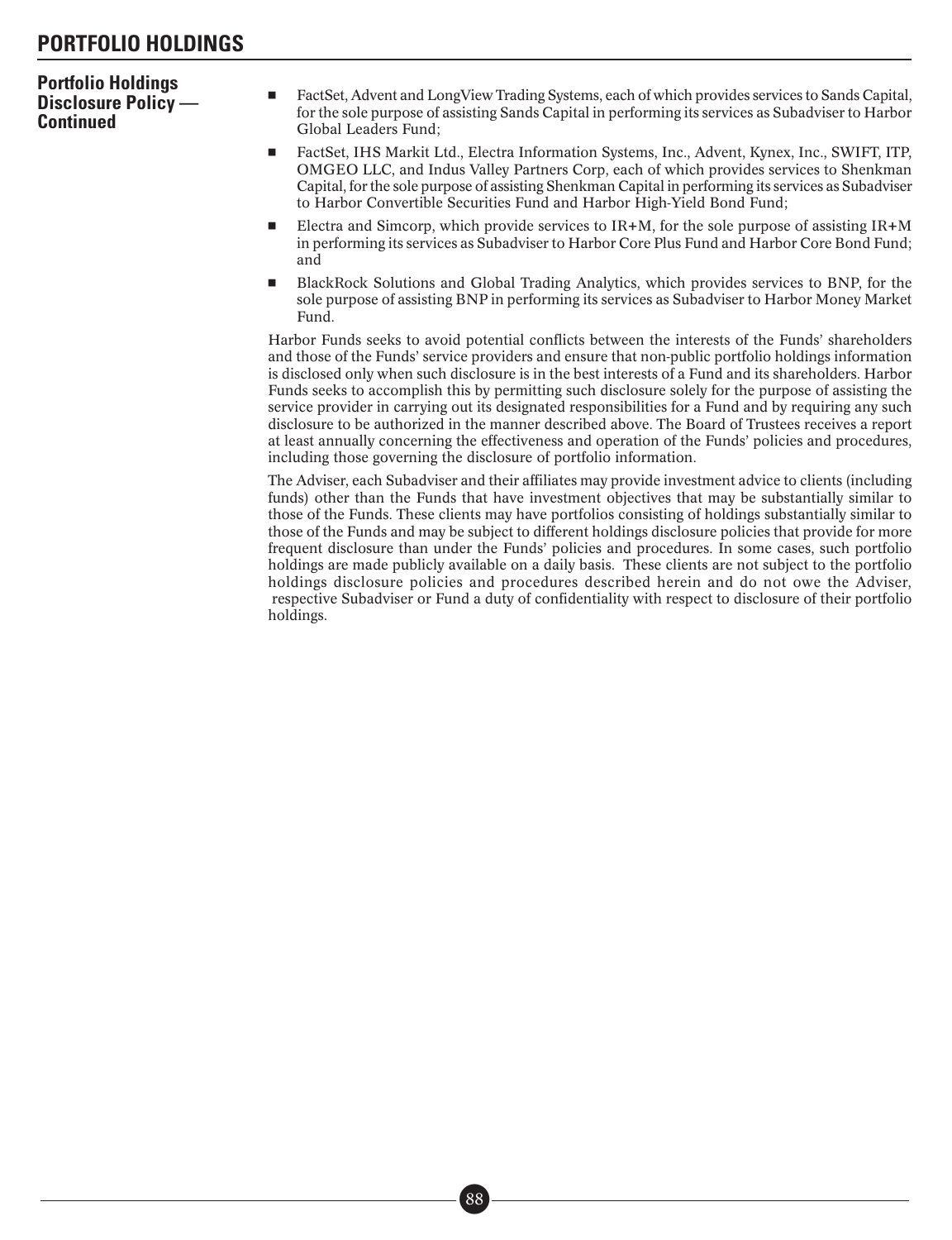### **Proxy Voting Policy** DELEGATED PROXY VOTING RESPONSIBILITY

#### *Oversight*

For Funds with a discretionary Subadviser, Harbor Capital delegates proxy voting to the Subadviser. In each instance where proxy voting responsibility has been delegated to one or more Subadvisers, Harbor Capital's Legal and Compliance Team is responsible for the oversight with respect to such delegated responsibilities, including reviewing the proxy voting policies, procedures, and/or proxy voting guidelines of each such Subadviser (the "Subadviser Proxy Voting Guidelines"). The Legal and Compliance Team must determine that the Subadviser Proxy Voting Guidelines are reasonably designed to ensure that the Subadviser would be able to administer the proxy voting process generally and vote proxies specifically in a manner which would be in the best interests of the respective client before Harbor Capital will delegate proxy voting responsibility to a Subadviser. The Legal and Compliance Team will review any amendments to the Subadviser Proxy Voting Guidelines to ensure that the guidelines continue to meet that standard. Harbor Capital will not delegate voting authority to any third party that does not also serve in a fiduciary capacity. In addition, each Subadviser must accept the delegation of this responsibility.

Harbor Capital does not review individual voting decisions by the Subadvisers but considers their proxy voting policies, procedures, and/or guidelines as part of its overall assessment of the Subadviser's compliance program. If Harbor Capital is not satisfied with the Subadviser's overall performance, including as a result of proxy voting decisions which are not in Harbor Capital's client's best interests, Harbor Capital may recommend to the Board of Trustees the replacement of the Subadviser.

Harbor Capital will normally not be privy to a Subadviser's proxy voting decision until after the vote is cast and the shareholder meeting has occurred. While Harbor Capital does retain the right to override any proxy voting decision by a Subadviser (when Harbor Capital believes that a voting decision would not be in the best interests of its client), Harbor Capital does not expect to be able to exercise that authority as a matter of course. Such an override could only occur in the unusual circumstance where the Subadviser consults with Harbor Capital prior to casting a vote.

The Subadvisers operate independently of each other and it is feasible that the Subadvisers will come to different voting decisions on the same or similar proposals. As long as the Subadvisers are acting in what they believe to be the best interests of the client when making their proxy voting decisions, Harbor Capital believes that the client will, as a whole, benefit from each Subadviser applying its own analysis to the proxy voting decision. Differences in such analyses may occur, for example, depending on whether a Subadviser considers a proxy advisory firm's recommendations or additional information provided by an issuer during the proxy voting process.

### *Conflicts of Interest*

Delegation of proxy voting responsibility to Subadvisers should generally adequately address any possible conflicts of interest with respect to Harbor Capital. In addition, as part of the Legal and Compliance Team's review of the Subadviser Proxy Voting Guidelines, the Legal and Compliance Team seeks to ensure that the Subadviser has implemented its own procedures to monitor and resolve conflicts of interest in the proxy voting process.

#### *Recordkeeping*

For assets with respect to which proxy voting responsibilities have been delegated to one or more Subadvisers, each such Subadviser is responsible for retaining the materials regarding votes cast by them. Each Subadviser is required to provide to Harbor Capital, upon request, the necessary information regarding its proxy voting record to enable Harbor Capital to prepare the Form N-PX for the Subadvised Products. Harbor Capital will retain this information, along with each Subadviser's Proxy Voting Guidelines and any certifications provided by the Subadvisers as to their compliance with their policies and procedures, for six years.

For the proxy voting policy of each discretionary Subadviser, please see Appendix A.

### PROXY VOTING RESPONSIBILITY RETAINED BY HARBOR CAPITAL

In each instance where Harbor Capital has retained proxy voting authority, the Multi-Asset Solutions Team ("MAST") will generally administer proxy voting. Harbor Capital is obligated to vote proxies in a manner consistent with its fiduciary duty to act in the best interests of shareholders. Normally, this means that MAST will vote or administer the voting of ballots in accordance with Harbor Capital's proxy voting guidelines (the "Proxy Voting Guidelines").

In order to facilitate the proxy voting process with respect to assets for which Harbor Capital retains proxy voting responsibilities, Harbor Capital engages a proxy advisory firm (the "Advisory Firm") to provide research, analysis, and voting recommendation consistent with the Proxy Voting Guidelines. In addition, the Advisory Firm will provide research and reporting related to the proxy proposals.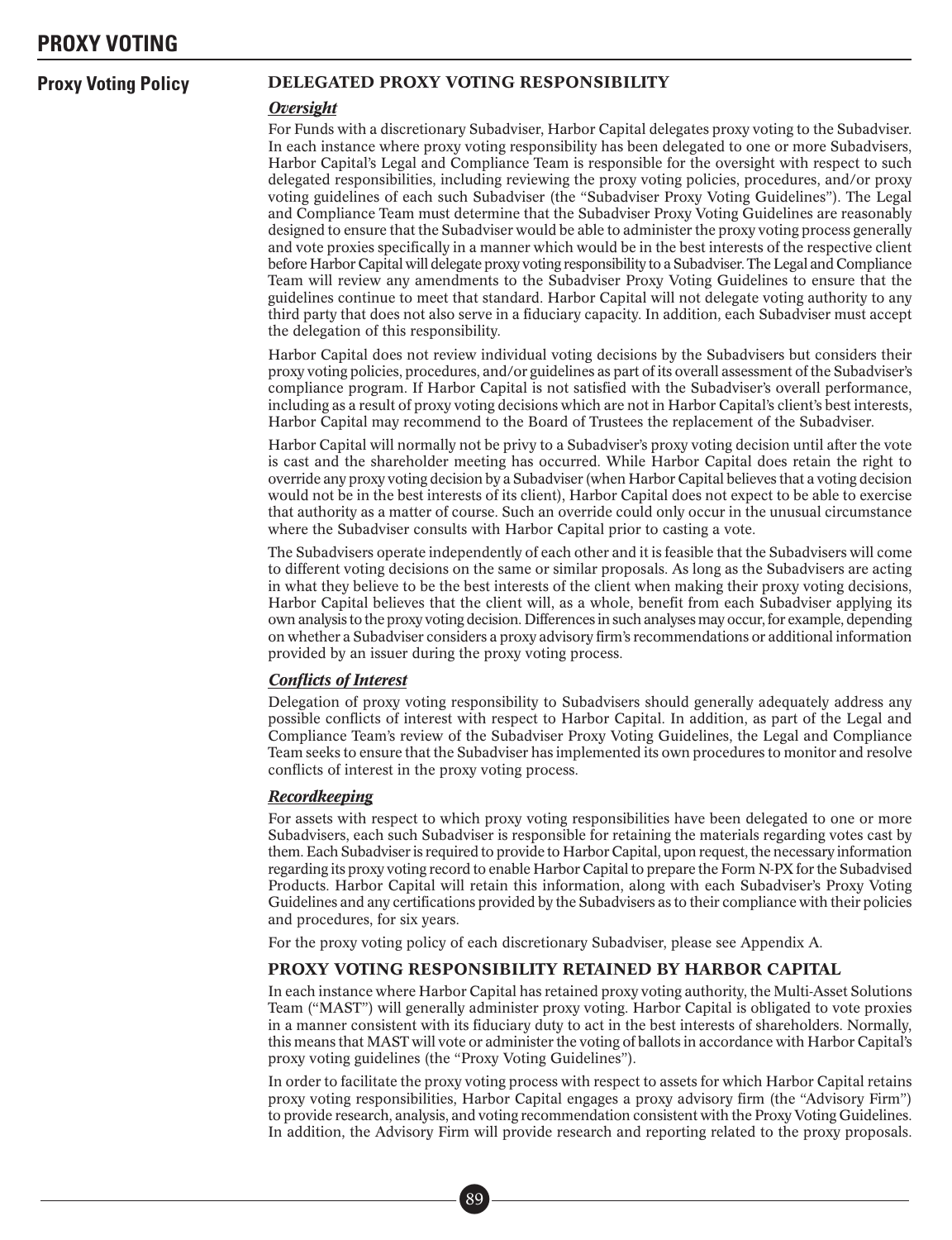### **PROXY VOTING**

# **Proxy Voting Policy —**

### **Meeting Notification**

Harbor Capital utilizes the Advisory Firm's voting agent services to notify it of upcoming shareholder meetings for portfolio companies, to vote proxies on its behalf in accordance with Harbor Capital's Proxy Voting Guidelines and to administer the transmission of votes. The Advisory Firm tracks and reconciles holdings against incoming proxy ballots. Meeting and record date information is updated daily through the Advisory Firm's web-based application. The Advisory Firm also is responsible for maintaining copies of all proxy statements received and for promptly providing such materials upon Harbor Capital's request. All efforts will be made to vote proxies in a timely manner, and any delay in voting a ballot will be investigated to determine the cause and how to prevent recurrence in the future.

### *Vote Determination*

Ballots that are processed by the Advisory Firm will be voted in accordance with the Proxy Voting Guidelines. In evaluating certain corporate action proposals, MAST will gather information from a variety of sources, including, but not limited to, management or shareholders of a company presenting a proposal, and independent proxy research services (such as the Advisory Firm). Final authority and responsibility for proxy voting decisions rests with Harbor Capital, taking into account the Proxy Voting Guidelines and Harbor Capital's fiduciary duty to act in the best interests of clients. MAST is responsible for maintaining documentation and assuring that it adequately reflects the basis for any vote that is cast in a manner that deviates from the Proxy Voting Guidelines.

### *Vote Execution, Monitoring of the Voting Process and Minutes*

Ballots will be cast in accordance with the Proxy Voting Guidelines by the Advisory Firm. The Advisory Firm will then transmit the votes to the proxy agents or custodian banks.

While not expected to be a frequent occurrence, MAST can change a vote already submitted by the Advisory Firm, if necessary.

MAST is responsible for preparing minutes to document the rationale for instances where Harbor Capital voted against its policy and for decisions with respect to corporate actions. Such minutes will be retained for six years.

### *Conflicts of Interest*

Where Harbor Capital retains proxy voting responsibilities, MAST has the obligation to assess the extent, if any, to which there may be a material conflict between the interests of an account on the one hand and Harbor Capital and its affiliates, directors, officers, employees (and other similar persons) on the other hand.

If MAST determines that a conflict may exist, it will resolve the conflict as outlined below and promptly report the matter and its resolution to Harbor Capital's Chief Compliance Officer. Harbor Capital is authorized to resolve any such conflict in a manner that is in the best interests of its clients. Normally, a conflict will be resolved in accordance with the following:

- - If the proposal that gives rise to a conflict is specifically addressed in the Proxy Voting Guidelines, the proxy will be voted in accordance with the pre-determined Proxy Voting Guidelines, provided that such pre-determined guidelines involve little or no discretion on the part of MAST;
- - MAST may disclose the conflict to Harbor Capital's affected client and obtain the client's consent before voting in the manner approved by such client;
- - Harbor Capital may engage an independent third party to determine how the proxy should be voted; or
- - Harbor Capital may, where feasible, establish an ethical wall or other informational barriers between the person(s) involved in the conflict and the person(s) making the voting decision in order to insulate the decision maker from the conflict.

A member of the Legal and Compliance Team will report all conflicts, and the resolution of such conflicts, to Harbor Capital's Board of Directors on an annual basis, or more frequently if necessary.

Harbor Capital will use commercially reasonable efforts to determine whether a conflict may exist, and a conflict will be deemed to exist if, and only if, MAST knew, or reasonably should have known, of the conflict at the time of the vote.

### *Recordkeeping*

Where Harbor Capital retains proxy voting responsibilities, the Advisory Firm will serve as recordkeeper for all ballots processed through the Advisory Firm, including any research reports provided in the voting decisions. Harbor Capital will require sufficient information regarding its proxy voting record to enable the Legal and Compliance Team to prepare the Form N-PX for such products, if applicable.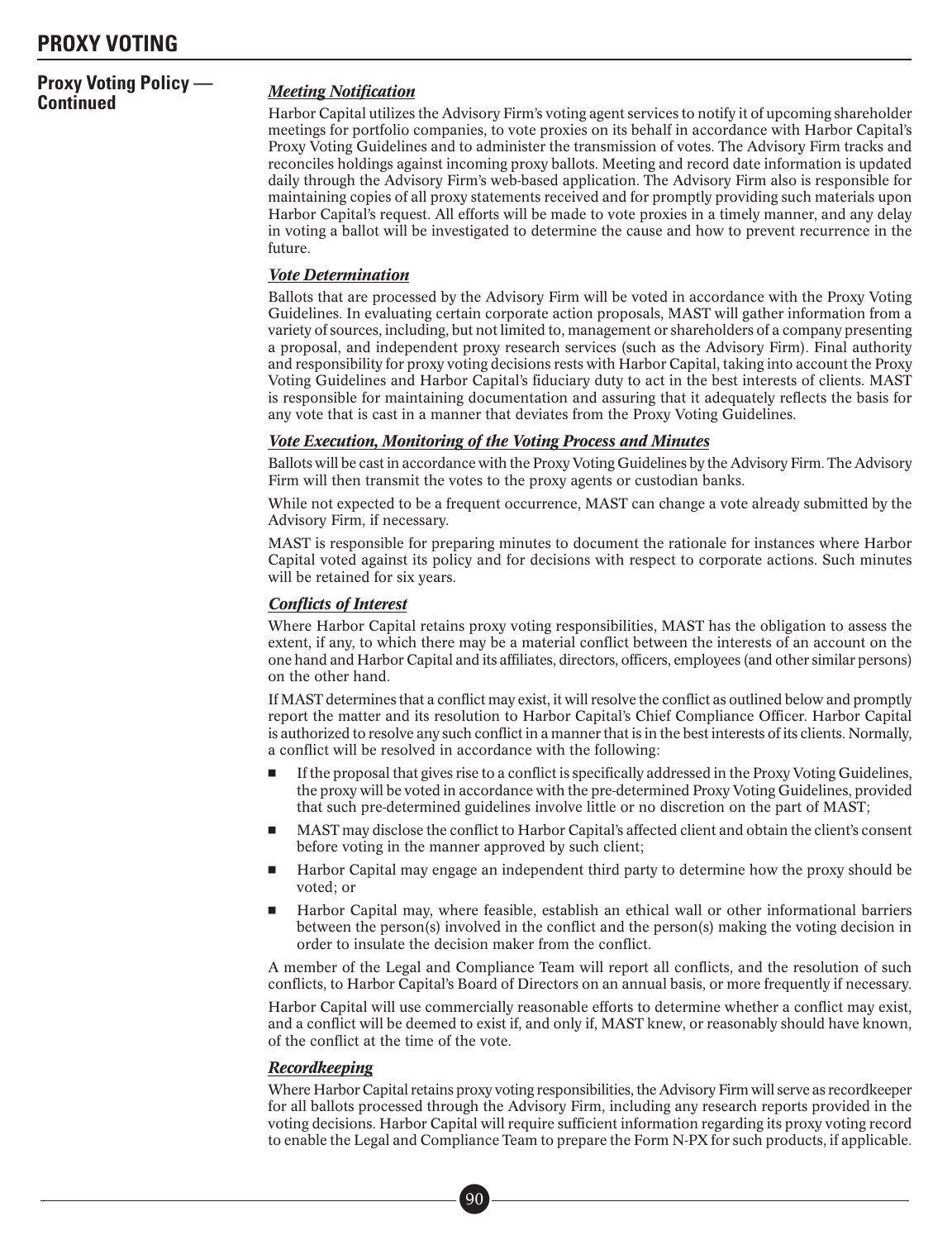## **PROXY VOTING GUIDELINES**

| <b>Proxy Voting Policy —</b><br><b>Continued</b> | PROXY VOTING INFORMATION<br>Information regarding how each Fund voted proxies relating to securities held by the Fund during<br>the most recent 12-month period ended June 30 is available (1) without charge, upon request, by<br>calling Harbor Funds' toll-free number at 800-422-1050; (2) on Harbor Funds' website at<br>harborcapital.com; and (3) on the SEC's website at sec.gov.                                                                                                                                                                                                                                                                                                          |  |  |  |
|--------------------------------------------------|----------------------------------------------------------------------------------------------------------------------------------------------------------------------------------------------------------------------------------------------------------------------------------------------------------------------------------------------------------------------------------------------------------------------------------------------------------------------------------------------------------------------------------------------------------------------------------------------------------------------------------------------------------------------------------------------------|--|--|--|
|                                                  | PROXY VOTING GUIDELINES                                                                                                                                                                                                                                                                                                                                                                                                                                                                                                                                                                                                                                                                            |  |  |  |
|                                                  | Harbor Capital will generally vote in accordance with Institutional Shareholder Services' Proxy Voting<br>Guidelines - Benchmark Policy Recommendations for both domestic and foreign markets.                                                                                                                                                                                                                                                                                                                                                                                                                                                                                                     |  |  |  |
| <b>Proxy Voting Guidelines</b>                   | Harbor Capital's goal and intent is to vote or administer the voting of all proxies in the best interests<br>of shareholders.                                                                                                                                                                                                                                                                                                                                                                                                                                                                                                                                                                      |  |  |  |
|                                                  | <b>Management Protocols</b>                                                                                                                                                                                                                                                                                                                                                                                                                                                                                                                                                                                                                                                                        |  |  |  |
|                                                  | Harbor Capital will generally vote in accordance with Institutional Shareholder Services' Proxy Voting<br>Guidelines – Benchmark Policy Recommendations (the "ISS Benchmark Policies") for both domestic<br>and foreign markets. A link to ISS Benchmark Policies can be found in Appendix A – Proxy Voting.                                                                                                                                                                                                                                                                                                                                                                                       |  |  |  |
|                                                  | Foreign Markets                                                                                                                                                                                                                                                                                                                                                                                                                                                                                                                                                                                                                                                                                    |  |  |  |
|                                                  | Corporate governance standards, disclosure requirements and voting processes vary significantly<br>among the foreign markets in which we may invest. Harbor Capital will generally vote or administer<br>the voting of proxies in foreign markets in a manner that is believed to be consistent with the objective<br>of these Proxy Voting Guidelines, while taking into account differing practices by market.                                                                                                                                                                                                                                                                                   |  |  |  |
|                                                  | There may be instances in which Harbor Capital elects not to vote or administer the voting of proxies<br>relating to foreign securities. Many foreign markets require that securities be blocked or re-registered<br>in order to vote at a company's shareholder meeting. Generally, Harbor Capital will not vote proxies<br>in foreign markets that require the securities be blocked or re-registered to vote, depending on whether<br>such an action would result in a loss of liquidity imposed by these requirements. If Harbor Capital<br>determines that a proposal is expected to have a significant economic impact on the investment,<br>Harbor Capital may elect to vote such proposal. |  |  |  |
|                                                  | In addition, the costs of voting in foreign markets (e.g., custodian fees and voting agency fees) can<br>be substantially higher than for U.S. holdings. As a result, Harbor Capital may choose not to vote<br>proxies in foreign markets in instances where the issues presented are unlikely to have a material<br>impact on the value of a client's investment in that foreign security.                                                                                                                                                                                                                                                                                                        |  |  |  |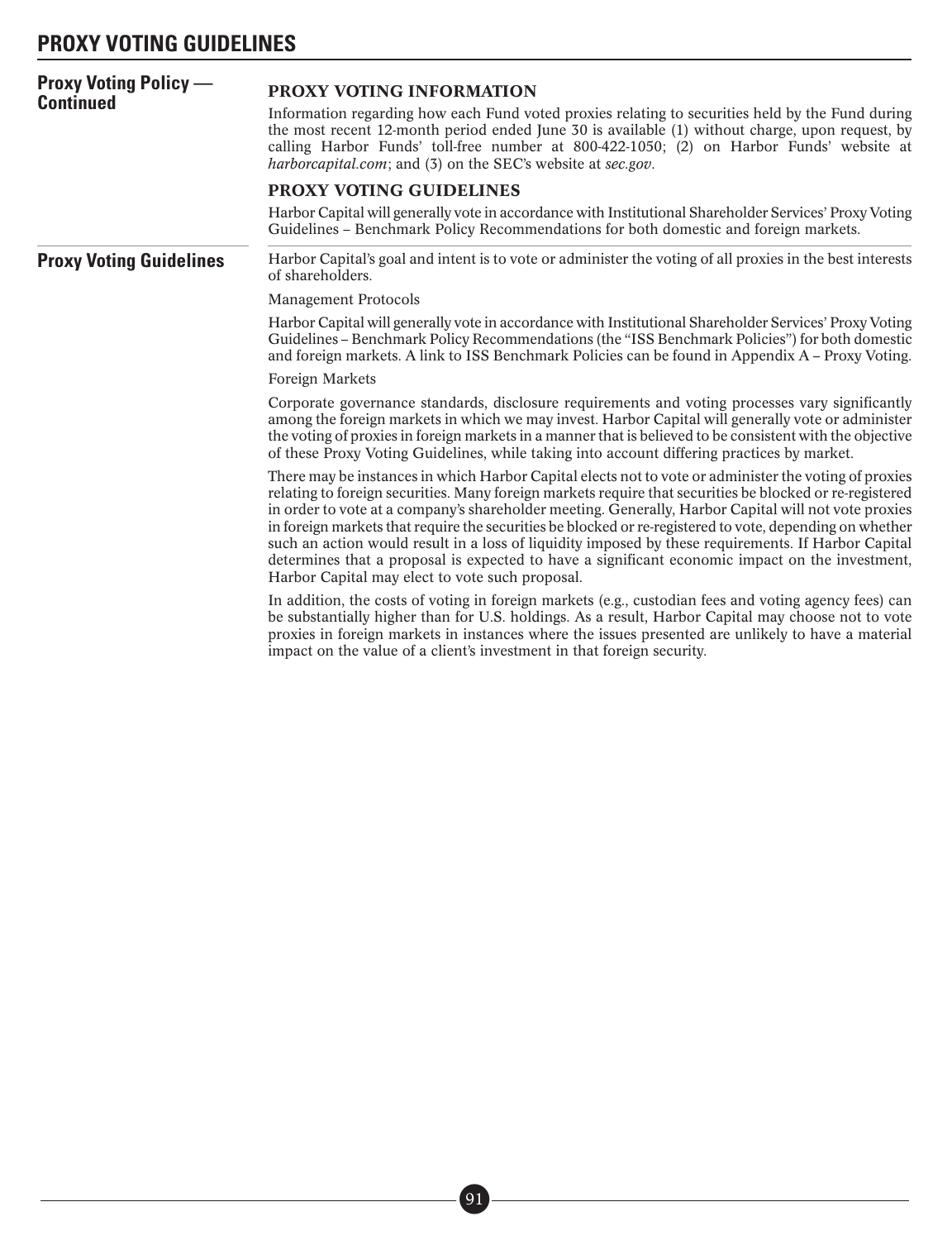### **PORTFOLIO TRANSACTIONS**

The Subadviser and/or the Adviser, as applicable, is responsible for making specific decisions to buy and sell securities for the respective Funds that it manages. It is also responsible for selecting brokers and dealers to effect these transactions and negotiating, if possible, brokerage commissions and dealers' charges.

Purchases and sales of securities on a securities exchange are effected by brokers, and the Funds pay a brokerage commission for this service. In transactions on stock exchanges in the United States, these commissions are negotiated, whereas on many foreign stock exchanges the commissions are fixed. In the over-the-counter market, securities (i.e., debt securities) are normally traded on a "net" basis with dealers acting as principal for their own accounts without a stated commission, although the price of the securities usually includes a profit to the dealer. In underwritten offerings, securities are purchased at a fixed price which includes an amount of compensation to the underwriter, generally referred to as the underwriter's concession or discount. On occasion, certain money market instruments may be purchased directly from an issuer, in which case no commissions or discounts are paid.

The primary consideration in placing portfolio security transactions with broker-dealers for execution is to obtain and maintain the availability of execution at the most favorable prices and in the most effective manner possible. Each Subadviser and/or the Adviser, as applicable, attempts to achieve this result by selecting broker-dealers to execute portfolio transactions on behalf of each Fund and other clients on the basis of the broker-dealers' professional capability, the value and quality of their brokerage services and the level of their brokerage commissions.

Under each Investment Advisory Agreement and Subadvisory Contract and as permitted by Section 28(e) of the Securities Exchange Act of 1934, a Subadviser and/or the Adviser, as applicable, may cause a Fund to pay a commission to broker-dealers who provide brokerage and research services to the Subadviser and/or the Adviser, as applicable, for effecting a securities transaction for a Fund. Such commission may exceed the amount other broker-dealers would have charged for the transaction, if the Subadviser and/or the Adviser, as applicable, determines in good faith that the greater commission is reasonable relative to the value of the brokerage and research services provided by the executing broker-dealer viewed in terms of either a particular transaction or the overall responsibilities the Subadviser and/or the Adviser, as applicable, has to the Funds or to its other clients. The term "brokerage and research services" includes advice as to the value of securities, the advisability of investing in, purchasing or selling securities, and the availability of securities or of purchasers or sellers of securities, furnishing analyses and reports concerning issuers, industries, securities, economic factors and trends, portfolio strategy and the performance of accounts, and effecting securities transactions and performing functions incidental thereto, such as clearance and settlement.

Although commissions paid on every transaction will, in the judgment of the Subadviser and/or the Adviser, as applicable,be reasonable in relation to the value of the brokerage services provided, commissions exceeding those that another broker might charge may be paid to broker-dealers who were selected to execute transactions on behalf of the Funds and the other clients of the Subadviser and/or the Adviser, as applicable, in part for providing advice as to the availability of securities or of purchasers or sellers of securities and services in effecting securities transactions and performing functions incidental thereto such as clearance and settlement.

Research provided by brokers is used for the benefit of all of the clients of a Subadviser and/or the Adviser, as applicable, and not solely or necessarily for the benefit of the Funds. Investment management personnel of each Each Subadviser and/or the Adviser, as applicable, attempt to evaluate the quality of research provided by brokers. Results of this effort are sometimes used by a Subadviser and/or the Adviser, as applicable, as a consideration in the selection of brokers to execute portfolio transactions.

In certain instances there may be securities that are suitable for a Fund's portfolio as well as for that of another Fund or one or more of the other clients of a Subadviser and/or the Adviser, as applicable,. Investment decisions for a Fund and for other clients of the Subadviser and/or the Adviser, as applicable, are made with a view to achieving their respective investment objectives. It may develop that a particular security is bought or sold for only one client even though it might be held by, or bought or sold for, other clients. Likewise, a particular security may be bought for one or more clients when one or more other clients are selling that same security. Some simultaneous transactions are inevitable when several clients receive investment advice from the same investment adviser, particularly when the same security is suitable for the investment objectives of more than one client. When two or more clients are simultaneously engaged in the purchase or sale of the same security, the securities are allocated among clients in a manner believed to be equitable to each. It is recognized that in some cases this system could have a detrimental effect on the price or volume of the security in a particular transaction as far as a Fund is concerned. Harbor Funds believes that over time its ability to participate in volume transactions will produce better executions for the Funds.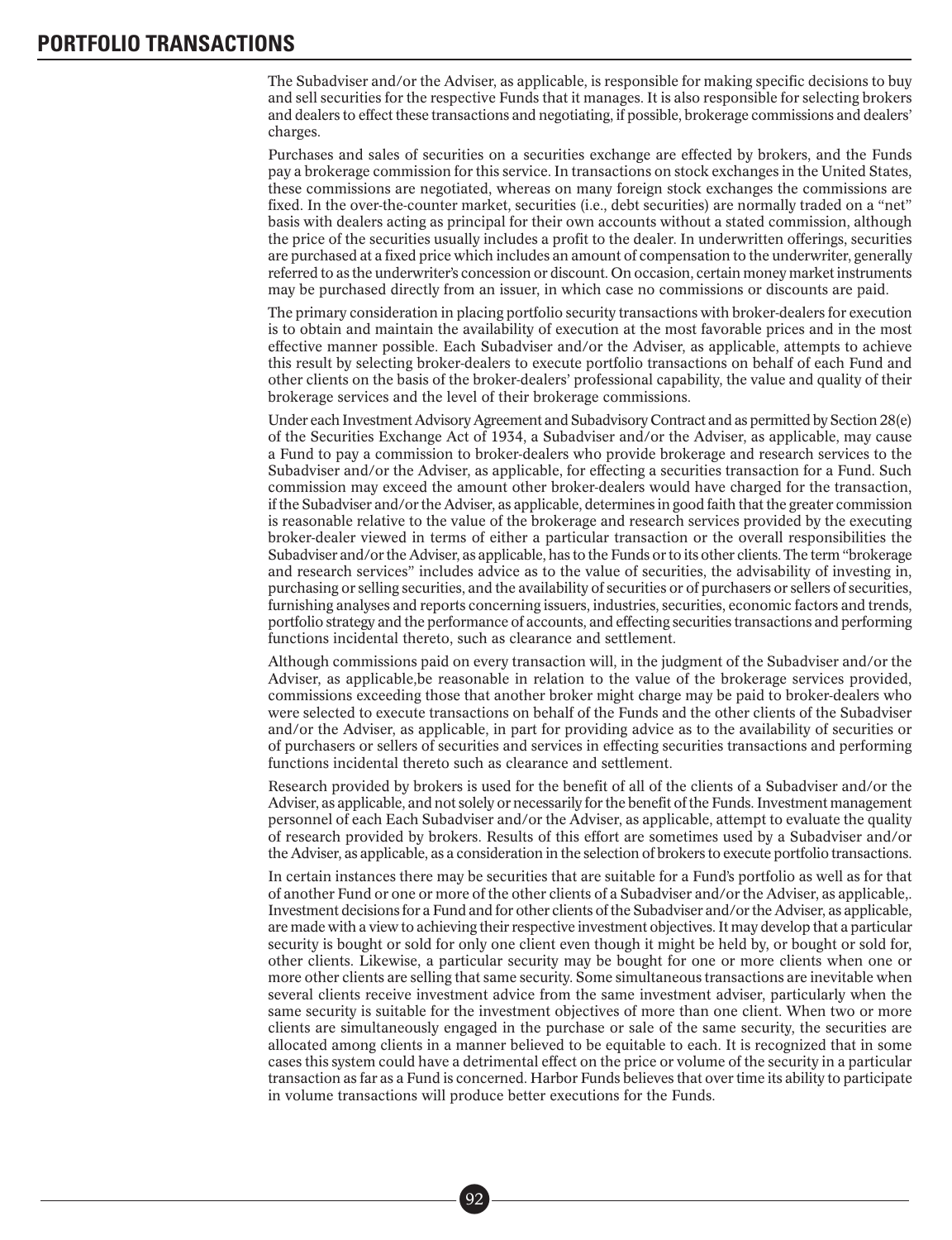**Broker Commissions** The investment advisory fee that each Fund pays to the Adviser will not be reduced as a consequence of a Subadviser's receipt of brokerage and research services. Subject to the applicable legal requirements, to the extent a Fund's portfolio transactions are used to obtain such services, the brokerage commissions paid by the Fund will exceed those that might otherwise be paid by an amount that cannot be presently determined. Such services would be useful and of value to such Subadviser and/or the Adviser, as applicable, in serving both the Funds and other clients and, conversely, such services obtained by the placement of brokerage business of other clients would be useful to such Subadviser and/or the Adviser, as applicable, in carrying out its obligations to the Funds.

> The table below sets forth information concerning the payment of commissions (which do not include dealer "spreads" (markups or markdowns) on principal trades) by the Funds, including the amount of such commissions paid to affiliates (if any) for the indicated fiscal years.

|                                                                    | <b>Total Brokerage</b><br><b>Commissions Paid To</b><br><b>Brokers Who Provided</b><br><b>Research Year Ended</b><br>10/31/2021 | <b>Total Brokerage Commission</b><br>(000s) |         |         |
|--------------------------------------------------------------------|---------------------------------------------------------------------------------------------------------------------------------|---------------------------------------------|---------|---------|
|                                                                    | (000s)                                                                                                                          | 2021                                        | 2020    | 2019    |
| <b>HARBOR FUNDS</b>                                                |                                                                                                                                 |                                             |         |         |
|                                                                    | \$3,492                                                                                                                         | \$7,925                                     | \$9,152 | \$8,399 |
|                                                                    |                                                                                                                                 |                                             |         |         |
|                                                                    |                                                                                                                                 |                                             |         |         |
|                                                                    |                                                                                                                                 | 26                                          | 81      | 189     |
| Harbor Disruptive Innovation Fund (formerly, Harbor Mid Cap Growth |                                                                                                                                 | 284                                         | 168     | 119     |
|                                                                    | 494                                                                                                                             | 494                                         | 186     | 145     |
|                                                                    | 51                                                                                                                              | 51                                          | 216     | 135     |
|                                                                    | 17                                                                                                                              | 17                                          | 13      | 13      |
|                                                                    | 4                                                                                                                               | 29                                          | 49      | 41      |
|                                                                    |                                                                                                                                 |                                             |         |         |
|                                                                    | 877                                                                                                                             | 878                                         | 733     | 1.991   |
|                                                                    |                                                                                                                                 | 105                                         | 141     | 91      |
|                                                                    |                                                                                                                                 | 54                                          | 39      | 106     |
|                                                                    | 397                                                                                                                             | 399                                         | 655     | 330     |
|                                                                    | 8                                                                                                                               | 15                                          | 6       | N/A     |
|                                                                    |                                                                                                                                 | 37                                          | 77      | 102     |
|                                                                    |                                                                                                                                 |                                             |         |         |
|                                                                    |                                                                                                                                 | 26                                          | 11      | 15      |
|                                                                    | 864                                                                                                                             | 1,188                                       | 1.063   | 854     |
|                                                                    | 369                                                                                                                             | 688                                         | 695     | 808     |
|                                                                    | 4                                                                                                                               | 7                                           | 15      | 12      |

*<sup>1</sup> On September 1, 2021, the Fund was changed from Harbor Mid Cap Growth Fund to Harbor Disruptive Innovation Fund.*

*<sup>2</sup> Commenced operations December 1, 2019.*

*<sup>3</sup> Commenced operations June 1, 2019.*

*<sup>4</sup> Commenced operations March 1, 2019.*

*<sup>5</sup> On February 2, 2022, the Fund was changed from Harbor Bond Fund to Harbor Core Plus Fund.*

The brokerage commissions paid are reflected in the total return of a Fund. The brokerage commissions paid may vary by the style of the Fund, by whether the securities being purchased are domestic or foreign, by the number of transactions during the year and by the investment style employed by the Subadviser. The brokerage commissions paid expressed in dollars or in percentage terms may vary from year to year depending on market conditions or other factors.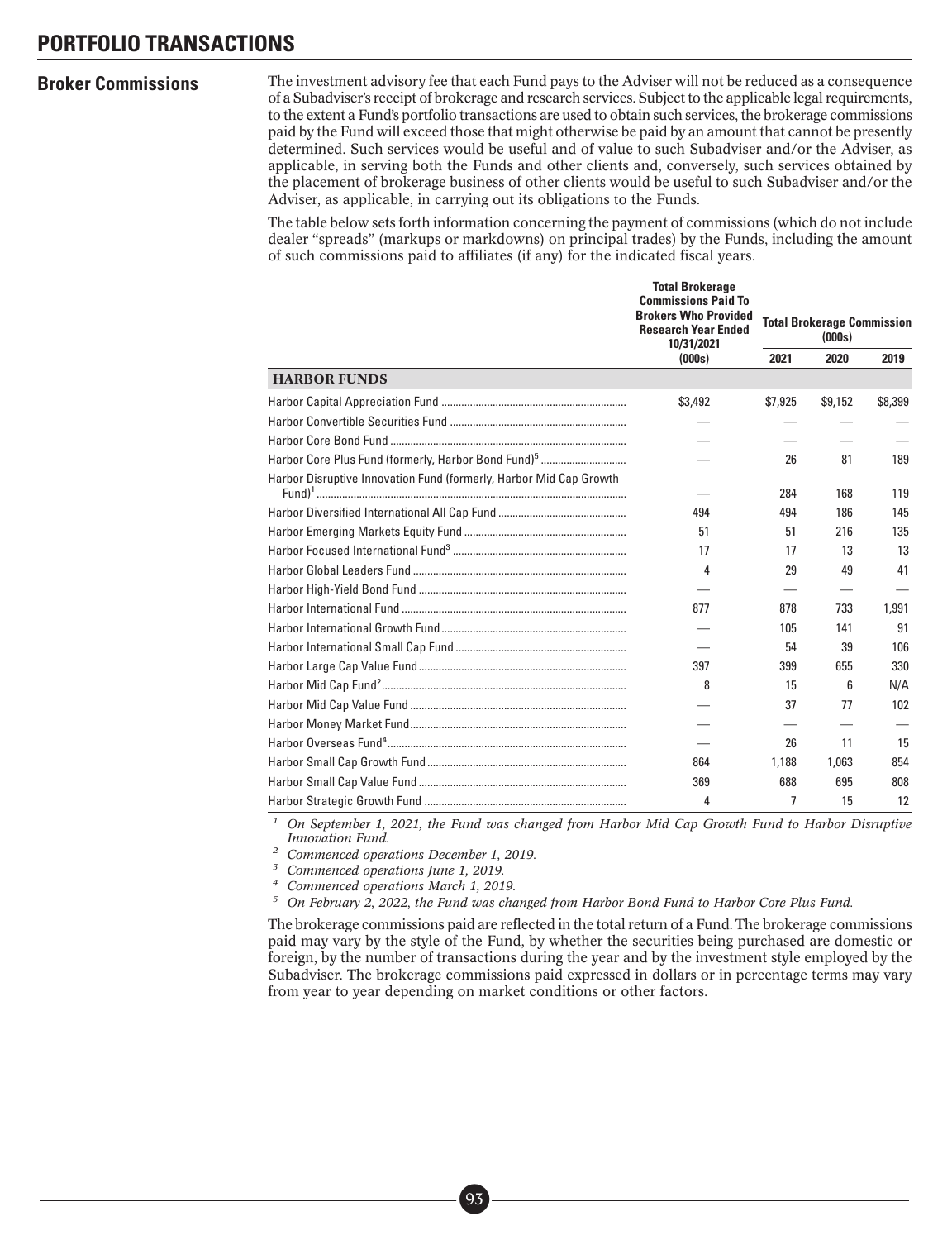## **PORTFOLIO TRANSACTIONS**

### **Securities Issued by Regular Broker-Dealers**

During the fiscal year ended October 31, 2021, the following Funds purchased securities issued by the following regular broker-dealers of Harbor Funds, which had the following values as of October 31, 2021:

| <b>Fund</b>                                        | <b>Regular Broker-Dealer (or Parent)</b>                                                                         | <b>Aggregate Holdings</b><br>(000s) |
|----------------------------------------------------|------------------------------------------------------------------------------------------------------------------|-------------------------------------|
| <b>Harbor Capital Appreciation Fund</b>            | Goldman Sachs Group Inc.                                                                                         | \$306,205                           |
| Harbor Core Bond Fund                              | Morgan Stanley Co Incorporated<br>J.P. Morgan Securities LLC<br>Goldman Sachs & Co. LLC<br>BofA Securities, Inc. | 2.555<br>3.100<br>748<br>797        |
| Harbor Core Plus Fund (formerly, Harbor Bond Fund) | Credit Suisse AG<br>J.P. Morgan Securities LLC<br>BofA Securities, Inc.                                          | 14.295<br>8,406<br>9,238            |
| <b>Harbor Diversified International Fund</b>       | Nomura Holdings, Inc.                                                                                            | 3.604                               |
| Harbor International Fund                          | Nomura Holdings, Inc.                                                                                            | 20,952                              |
| Harbor Large Cap Value Fund                        | JPMorgan Chase & Co.                                                                                             | 33.334                              |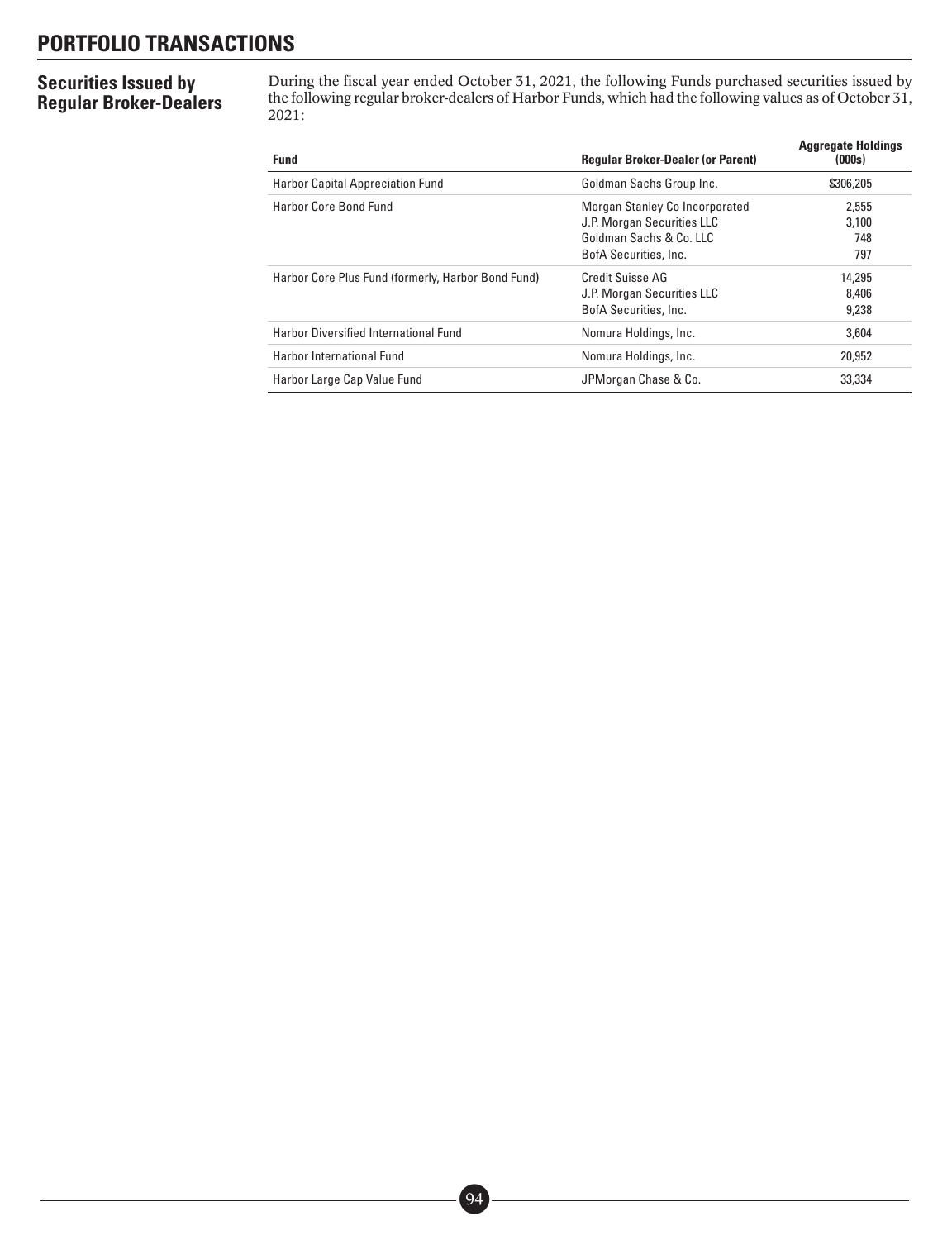**Securities Lending** The Trust has engaged State Street Bank and Trust Company to act as its agent (the "Lending Agent") with respect to the lending of portfolio securities of the Funds. During the fiscal year ended October 31, 2021, the Lending Agent managed the day-to-day operation of the Trust's securities lending program, within the scope of lending permitted for each Fund. The Lending Agent selected borrowers for each loan made by the Funds from an approved borrower list, monitored the creditworthiness of each borrower on an ongoing basis, negotiated the terms and conditions of each loan agreement, in a manner consistent with the terms and conditions of the Securities Lending Authorization Agreement between the Trust and the Lending Agent (the "SLA Agreement"), and entered into loan agreements with such borrowers. The Lending Agent also selected the securities loaned by the Funds and credited substitute interest, dividends and other distributions paid with respect to the loaned securities to each Fund's account. During the fiscal year ended October 31, 2021, the Lending Agent was responsible for collateral management, including receiving approved collateral from borrowers in accordance with the minimum initial capitalization requirements set forth in the SLA Agreement, marking-to-market the value of the loaned securities and approved collateral daily, and obtaining additional approved collateral from borrowers, as necessary. In addition, the Lending Agent invested cash collateral received from borrowers into a pooled investment vehicle approved by the Adviser. Upon the termination of each loan of a Fund's portfolio securities, the Lending Agent arranged for the return of loaned securities by the borrower to the Fund and the return of collateral to the borrower. During the fiscal year ended October 31, 2021, the Lending Agent also maintained records, and provided monthly reports to the Funds related to loans made and income derived from such loans.

|                                                                                        | <b>Diversified</b><br>International<br>All Cap<br>(000s) | <b>Focused</b><br><b>International</b><br>(000s) | International<br>(000s) | International<br>Growth<br>$(000s)^2$ | International<br><b>Small Cap Fund</b><br>(000s) | <b>Overseas</b><br>(000s) |
|----------------------------------------------------------------------------------------|----------------------------------------------------------|--------------------------------------------------|-------------------------|---------------------------------------|--------------------------------------------------|---------------------------|
| Gross income from securities                                                           |                                                          |                                                  |                         |                                       |                                                  |                           |
|                                                                                        | \$32                                                     | \$1                                              | \$146                   | S-                                    | \$1                                              | \$ 3                      |
| Fees and/or compensation for<br>securities lending activities and<br>related services: |                                                          |                                                  |                         |                                       |                                                  |                           |
| Fees paid to securities lending                                                        |                                                          |                                                  |                         |                                       |                                                  |                           |
| agent from a revenue split                                                             | 3                                                        |                                                  | 14                      |                                       |                                                  |                           |
| Fees paid for any cash collateral<br>management services that are                      |                                                          |                                                  |                         |                                       |                                                  |                           |
| not included in the revenue split.                                                     |                                                          |                                                  | 2                       |                                       |                                                  |                           |
| Administrative fees not included                                                       |                                                          |                                                  |                         |                                       |                                                  |                           |
| Indemnification fee not included                                                       |                                                          |                                                  |                         |                                       |                                                  |                           |
|                                                                                        |                                                          |                                                  |                         |                                       |                                                  |                           |
| Rebate (paid to borrower)                                                              |                                                          |                                                  |                         |                                       |                                                  |                           |
| Other fees not included in revenue                                                     |                                                          |                                                  |                         |                                       |                                                  |                           |
|                                                                                        |                                                          |                                                  |                         |                                       |                                                  |                           |
| Aggregate fees/compensation for                                                        |                                                          |                                                  |                         |                                       |                                                  |                           |
| securities lending activities                                                          | 4                                                        |                                                  | 16                      |                                       |                                                  |                           |
| Net income from securities lending                                                     |                                                          |                                                  |                         |                                       |                                                  |                           |
|                                                                                        | \$28                                                     | \$1                                              | \$130                   |                                       | \$1                                              | \$ 3                      |

*<sup>1</sup> The amount shown for net income from securities lending activities may not correspond with the amount shown in the Fund's annual report due to timing differences related to certain adjustments that may occur between the Lending Agent and borrowers, which are recorded when identified.*

*<sup>2</sup> Rounds to less than \$1,000.*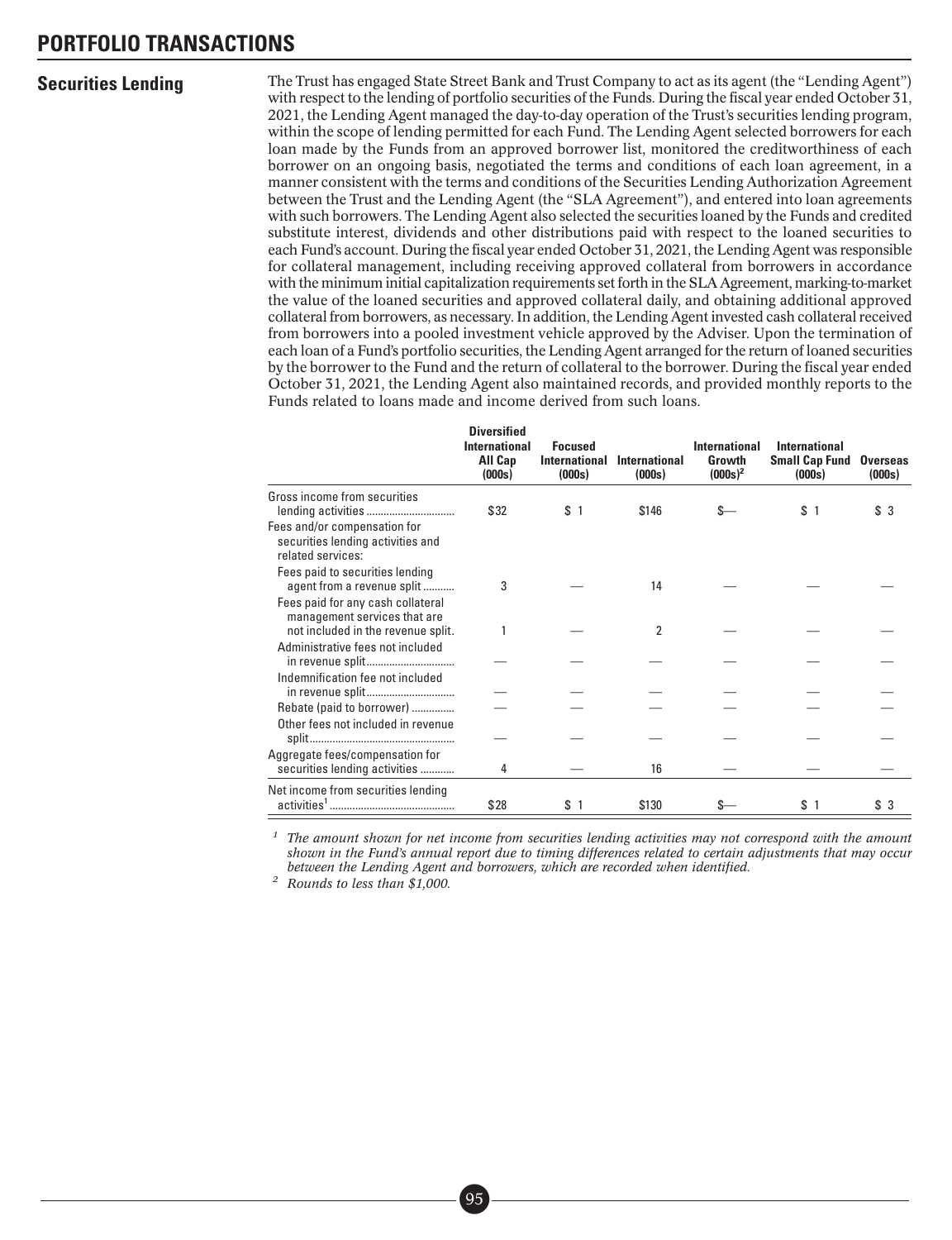The net asset value ("NAV") per share of each class of each Fund is generally determined by the Fund's Custodian after the close of regular trading on the New York Stock Exchange ("NYSE") (normally 4 p.m., Eastern time) on each day when the NYSE is open for trading. If the NYSE closes early (scheduled), the determination of net asset value may be accelerated to that time. Shares will generally not be priced on days that the NYSE is closed. If the NYSE is closed because of inclement weather, technology problems or any other reason on a day it would normally be open for business, or the NYSE has an unscheduled early closing on a day it has opened for business, Harbor Funds reserves the right to treat such day as a business day and accept purchase and redemption orders until, and calculate a Fund's NAV as of, the normally scheduled close of regular trading on the NYSE for that day, so long as the Adviser believes there generally remains an adequate market to obtain reliable and accurate market quotations. Harbor Funds may elect to remain open and price Fund shares on days when the NYSE is closed but the primary securities markets on which the Funds' securities trade remain open. The NYSE is generally closed on the following holidays: New Year's Day, Martin Luther King Jr. Day, Presidents' Day, Good Friday, Memorial Day, Juneteenth National Independence Day, Independence Day, Labor Day, Thanksgiving Day and Christmas Day.

Equity securities, except securities listed on the National Association of Securities Dealers Automated Quotation ("NASDAQ") system and United Kingdom securities are valued at the last sale price on a national exchange or system on which they are principally traded as of the valuation date. Securities listed on NASDAQ system or a United Kingdom exchange are valued at the official closing price of those securities. In the case of securities for which there were no sales on the valuation day, securities traded principally: (i) on a U.S. exchange, including NASDAQ, will be valued at the mean between the closing bid and asked price; (ii) on a foreign exchange, including United Kingdom securities, will be valued at the official bid price determined as of the close of the primary exchange.

Futures contracts and options on futures contracts are normally valued at the price that would be required to settle the contract on the market where any such option or futures contract is principally traded. Options on equity securities are normally valued using the last sale price on the relevant securities exchange. Swaps are valued using prices supplied by a pricing vendor based on the underlying characteristics of the swaps. Forward foreign currency exchange contracts are valued at their respective fair values determined on the basis of the mean between the last current bid and asked prices based on quotations supplied to a pricing service by independent dealers.

Except in the case of Harbor Money Market Fund, debt securities, other than short-term securities with a remaining maturity of less than 60 days at the time they are acquired, are valued using evaluated prices furnished by a pricing service selected by the Adviser and approved by the Board of Trustees. An evaluated price represents an assessment by the pricing service using various market inputs of what the pricing service believes is the fair market value of a security at a particular point in time. The pricing service determines evaluated prices for debt securities that would be transacted at institutional size quantities using inputs including, but not limited to, (i) recent transaction prices and dealer quotes, (ii) transaction prices for what the pricing service believes are securities with similar characteristics, (iii) the pricing vendor's assessment of the risk inherent in the security taking into account criteria such as credit quality, payment history, liquidity and market conditions, and (iv) various correlations and relationships between security price movements and other factors, such as interest rate changes, which are recognized by institutional traders. Because many debt securities trade infrequently, the pricing vendor will often not have current transaction price information available as an input in determining an evaluated price for a particular security. When current transaction price information is available, it is one input into the pricing service's evaluation process, which means that the evaluated price supplied by the pricing service will frequently differ from that transaction price. Short-term securities with a remaining maturity of less than 60 days at the time they are acquired are stated at amortized cost which approximates fair value.

Harbor Money Market Fund has adopted a policy to invest 99.5% or more of the Fund's total assets in cash, "government securities" and/or repurchase agreements that are "collateralized fully" (i.e., collateralized by cash or government securities) so as to qualify as a "government money market fund" under Rule 2a-7 of the Investment Company Act. As a "government money market fund" under Rule 2a-7, the Fund is permitted to seek to maintain a stable \$1.00 share price by valuing its securities using the amortized cost method of valuation, which the Adviser has determined, pursuant to the Board of Trustees' authorization, approximates fair value, and which does not take into account unrealized securities gains or losses. While this method provides stability in valuation (i.e. at \$1 per share), it may result in periods during which the value of a security, as determined by amortized cost, is higher or lower than the price Harbor Money Market Fund would receive if it sold the instrument. During periods of declining interest rates, the quoted yield on shares of Harbor Money Market Fund may tend to be higher than a like computation made by a fund with identical investments utilizing a method of valuation based upon market prices and estimates of market prices for all of its portfolio instruments. Thus, if the use of amortized cost by Harbor Money Market Fund resulted in a lower aggregate portfolio value on a particular day, a prospective investor in Harbor Money Market Fund would be able to obtain a somewhat higher yield if he or she purchased shares of Harbor Money<br>
96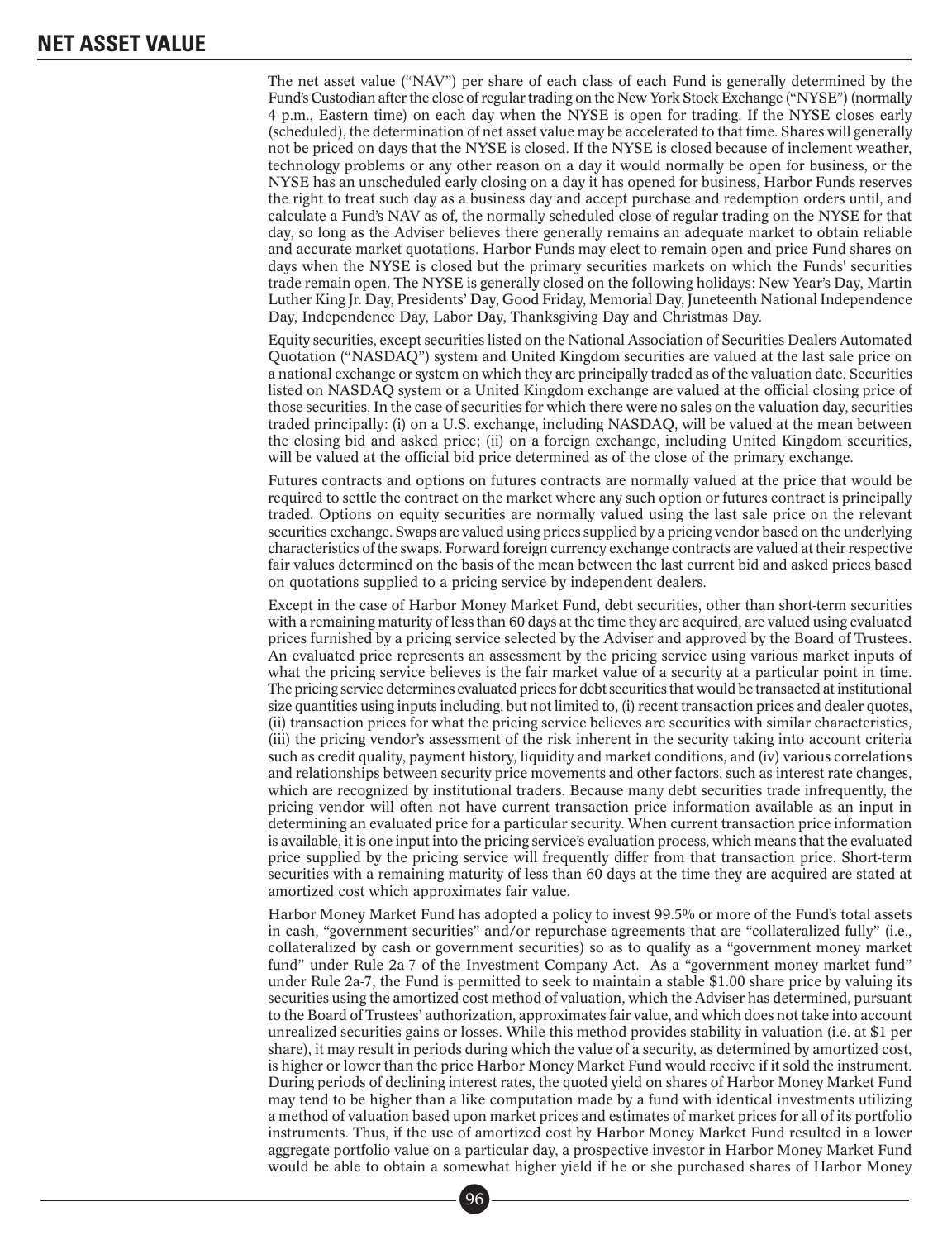Market Fund on that day, than would result from investment in a fund utilizing solely market values, and existing investors in Harbor Money Market Fund would receive less investment income. The converse would apply in a period of rising interest rates.

The Adviser will monitor the extent of the deviation, if any, between the Fund's current net asset value based upon available market quotations and the Fund's \$1.00 per share based on amortized cost. In addition, the Trustees periodically review the extent of the deviation, if any. In the event the Trustees believe at any time that a deviation exists that may result in material dilution or other unfair results to investors or existing shareholders, they will take such corrective action as they regard to be necessary and appropriate to eliminate or to reduce to the extent reasonably practicable such dilution or unfair results. Actions which the Trustees may take may include, without limitation, the redemption of shares in kind; the sale of portfolio instruments prior to maturity to realize capital gains or losses or to shorten the Fund's average portfolio maturity; withholding dividends or payment of distributions from capital or capital gains; or utilizing a net asset value per share as determined by using available market quotations or equivalents. In addition, the Trustees have the authority to reduce or increase the number of shares outstanding on a pro rata basis, and to offset each shareholder's pro rata portion of the deviation from the shareholder's accrued dividend account or from future dividends.

When reliable market quotations, evaluated prices supplied by a pricing vendor or, in the absence of evaluated prices, prices provided by a Subadviser (where permitted under the Funds' valuation procedures) are not readily available or are not believed to accurately reflect fair value, securities are generally priced at their fair value, determined by the Trust's Valuation Committee pursuant to procedures adopted by the Board of Trustees. A Fund may also use fair value pricing if the value of some or all of the Fund's securities have been materially affected by events occurring before the Fund's pricing time but after the close of the primary markets or exchanges on which the security is traded. This most commonly occurs with foreign securities, but may occur with other securities as well. When fair value pricing is employed, the prices of securities used by a Fund to calculate its net asset value may differ from market quotations, official closing prices or evaluated prices for the same securities, which means the Fund may value those securities higher or lower than another fund that uses market quotations, official closing prices or evaluated prices supplied by a pricing vendor.

It is possible that the fair value determined in good faith in accordance with the Funds' valuation procedures may differ from valuations for the same security or other asset determined by other funds using their own valuation procedures. Although the Funds' valuation procedures are designed to value a security at the price a Fund may reasonably expect to receive upon its current sale in an orderly transaction, there can be no assurance that any fair value determination would, in fact, approximate the amount that a Fund would actually realize upon the sale of the security or the price at which the security would trade if a reliable market price were readily available.

Portfolio securities traded on more than one U.S. national securities exchange or foreign securities exchange are valued at the last sale price on the business day as of which such value is being determined at the close of the exchange representing the principal market for such securities. The value of all assets and liabilities expressed in foreign currencies will be converted into U.S. dollar values at the mean between the buying and selling rates of such currencies against U.S. dollars last quoted by any major bank. If such quotations are not available, the rate of exchange will be determined in good faith by or under procedures established by the Board of Trustees.

Trading in securities on European and Far Eastern securities exchanges and over-the-counter markets is normally completed well before the close of business on each business day in New York (i.e., a day on which the NYSE is scheduled to be open for trading). In addition, European or Far Eastern securities trading generally or in a particular country or countries may not take place on all business days in New York. Furthermore, trading takes place in Japanese markets on certain Saturdays and in various foreign markets on days that are not business days in New York and on which the Funds' net asset values may not be calculated. Such calculation does not take place contemporaneously with the determination of the prices of the majority of the portfolio securities used in such calculation. As a result, closing market prices for foreign securities may not fully reflect events that occur between the time their prices are determined and the close of the regular trading on the NYSE (or such other time at which the Fund calculates NAV consistent with its policies and procedures) and thus may no longer be considered reliable. The Funds will use the fair value of the foreign securities, determined in accordance with the fair value procedures adopted by the Board of Trustees, in place of closing market prices to calculate their net asset values if the Fund believes that events between the close of the foreign market and the close of regular trading on the NYSE (or such other time at which the Fund calculates NAV consistent with its policies and procedures) would materially affect the value of some or all of a particular Fund's securities. In the case of each equity Fund, the fair value pricing procedures recognize that volatility in the U.S. equity markets may cause prices of foreign securities determined at the close of the foreign market or exchange on which the securities are traded to no<br>  $\boxed{97}$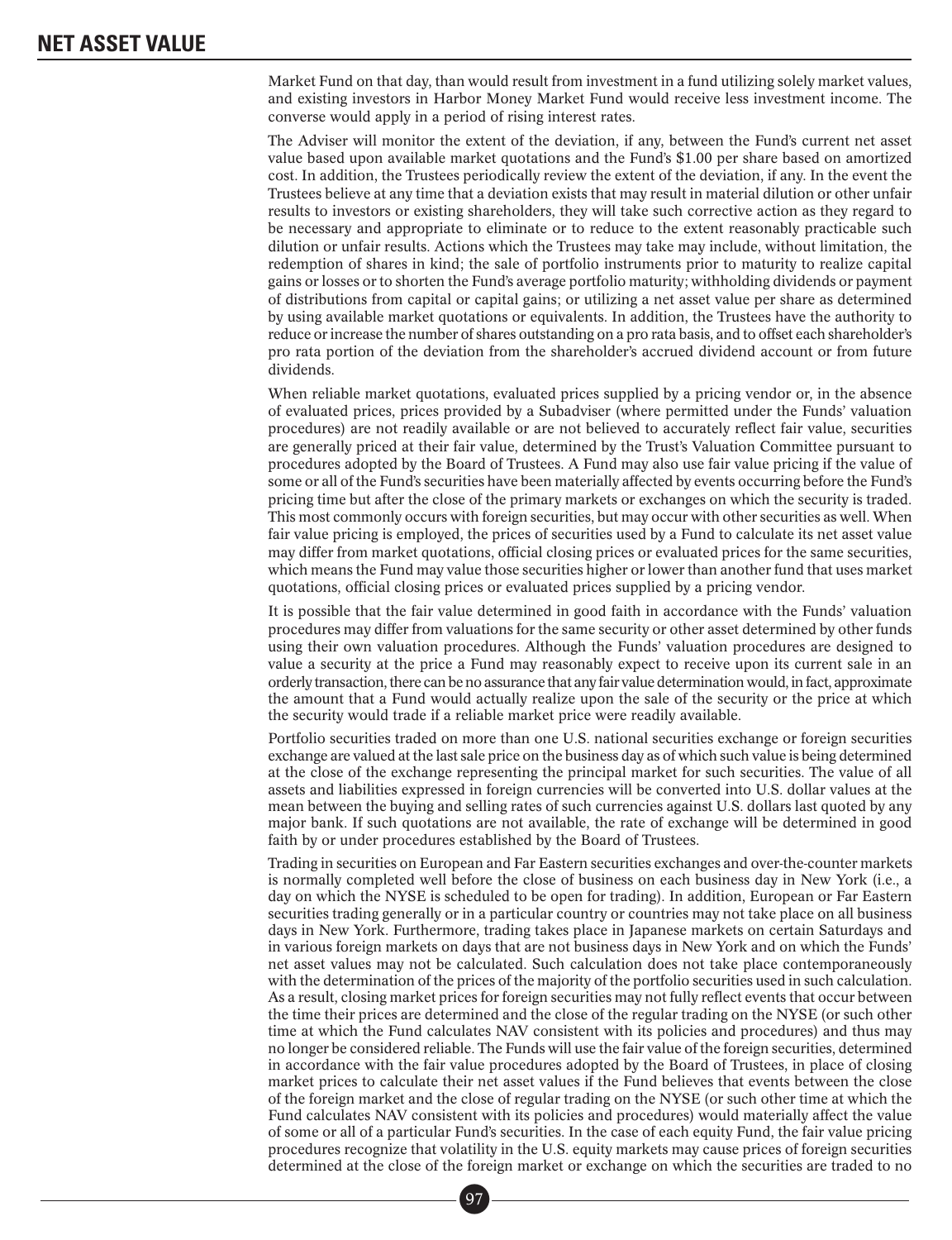longer be reliable when the Fund's net asset values are determined and that these price differences may have an effect on the net asset value, particularly for global/international Funds. As a result, a fair value information service provided by an independent third-party pricing vendor will normally be used to determine the fair value of foreign equity security held by each equity Fund.

The proceeds received by each Fund for each issue or sale of its shares, and all net investment income, realized and unrealized gain and proceeds thereof, subject only to the rights of creditors, will be specifically allocated to such Fund and constitute the underlying assets of such Fund. The underlying assets of each Fund will be segregated on the books of account, and will be charged with the liabilities in respect to such Fund and with a share of the general liabilities of Harbor Funds. Expenses with respect to any two or more funds are to be allocated in proportion to the net asset values of the respective Funds except where allocations of direct expenses can otherwise be reasonably determined, in which case the expenses are allocated directly to the Fund which incurred that expense.

Income, common expenses and realized and unrealized gains/(losses) are determined at the Fund level and allocated daily to each class of shares based on the appropriate net assets of the respective classes. Distribution and service fees, if any, and transfer agent fees are calculated daily at the class level based on the appropriate net assets of each class and the specific expense rate(s) applicable to each class.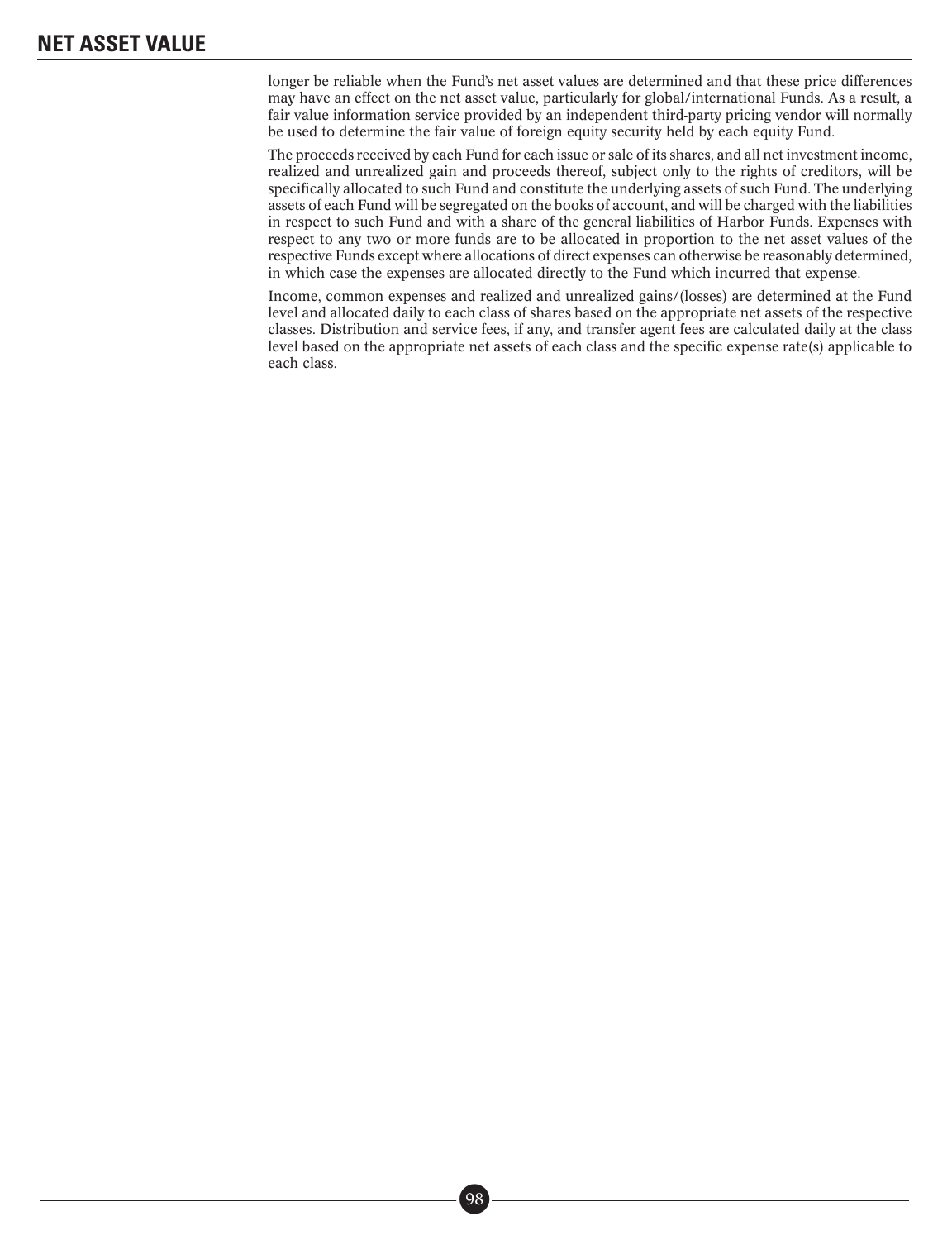### **TAX INFORMATION**

Each Fund is treated as a separate taxpayer for federal income tax purposes.

Each Fund has elected or intends to elect to be treated, has qualified, and intends to continue to qualify each year as a regulated investment company under Subchapter M of the Code, which requires meeting certain requirements relating to its sources of income, diversification of its assets, and distribution of its income to shareholders. In order to qualify as a regulated investment company under Subchapter M of the Code, each Fund must, among other things, (i) derive at least 90% of its gross income for each taxable year from dividends, interest, payments with respect to securities loans, gains from the sale or other disposition of stock, securities or foreign currencies, or other income (including gains from options, futures and forward contracts) derived with respect to its business of investing in such stock, securities or currencies and net income derived from an interest in a qualified publicly traded partnership (as defined in Section 851(h) of the Code) (the "90% income test") and (ii) diversify its holdings so that at the end of each quarter of each taxable year: (a) at least 50% of the value of the Fund's total assets is represented by (1) cash and cash items, U.S. government securities, securities of other regulated investment companies, and (2) other securities, with such other securities limited, in respect to any one issuer, to an amount not greater than 5% of the value of the Fund's total assets and to not more than 10% of the outstanding voting securities of such issuer and (b) not more than 25% of the value of the Fund's total assets is invested in (1) the securities (other than U.S. government securities and securities of other regulated investment companies) of any one issuer, (2) the securities (other than securities of other regulated investment companies) of two or more issuers that the Fund controls and that are engaged in the same, similar, or related trades or businesses, or (3) the securities of one or more qualified publicly traded partnerships. For purposes of the 90% income test, the character of income earned by certain entities in which a Fund invests that are not treated as corporations for U.S. federal income tax purposes (i.e., partnerships (other than qualified publicly traded partnerships) or trusts) will generally pass through to the Fund. Consequently, each Fund may be required to limit its equity investments in such entities that earn fee income, rental income or other non-qualifying income.

If a Fund qualifies as a regulated investment company and distributes to its shareholders each taxable year an amount equal to or exceeding the sum of (i) 90% of its "investment company taxable income" as that term is defined in the Code (which includes, among other things, dividends, taxable interest, and the excess of any net short-term capital gains over net long-term capital losses, as reduced by certain deductible expenses) without regard to the deduction for dividends paid and (ii) 90% of the excess of its gross tax-exempt interest, if any, over certain disallowed deductions, the Fund generally will not be subject to U.S. federal income tax on any income of the Fund, including "net capital gain" (the excess of net long-term capital gain over net short-term capital loss), distributed to shareholders. However, if the Fund meets such distribution requirements, but chooses to retain a portion of its investment company taxable income or net capital gain, it generally will be subject to U.S. federal income tax at regular corporate rates on the amount retained. Each Fund intends to distribute at least annually all or substantially all of its investment company taxable income, net tax-exempt interest, and net capital gain. If a Fund does not qualify as a regulated investment company, it will be treated as a U.S. corporation subject to U.S. federal income tax, thereby subjecting any income earned by a Fund to tax at the corporate level and to a further tax at the shareholder level when such income is distributed.

Each Fund will be subject to a 4% nondeductible U.S. federal excise tax on certain amounts not distributed (and not treated as having been distributed) on a timely basis in accordance with annual minimum distribution requirements. Each Fund intends under normal circumstances to seek to avoid liability for such tax by satisfying such distribution requirements.

Certain dividends and distributions declared by a Fund as of a record date in October, November or December and paid by the Fund in January of the following year will be taxable to shareholders as if received on December 31 of the prior year. In addition, certain other distributions made after the close of a taxable year of a Fund may be "spilled back" and treated as paid by the Fund (except for the purposes of the 4% excise tax) during such taxable year. In such case, shareholders generally will be treated as having received such dividends in the taxable year in which the distributions were actually made.

In general, assuming the distributing Fund has sufficient earnings and profits, dividends from investment company taxable income will be taxable either as ordinary income or, if so reported by a Fund and certain other requirements are met by the Fund and the shareholder, as "qualified dividend income," which is taxable to individual shareholders at a maximum 15% or 20% U.S. federal income tax rate.

Dividend income distributed to individual shareholders will qualify for the maximum 15% or 20% U.S. federal income tax rate to the extent that such dividends are attributable to "qualified dividend income," as that term is defined in Section  $1(h)(11)(B)$  of the Code, from a Fund's (or, if applicable, underlying fund's) investments in common and preferred stock of U.S. companies and stock of certain qualified foreign corporations, provided that certain holding period and other requirements are met by the Fund (and, if applicable, underlying fund) and the shareholders. A foreign corporation generally<br>  $\boxed{99}$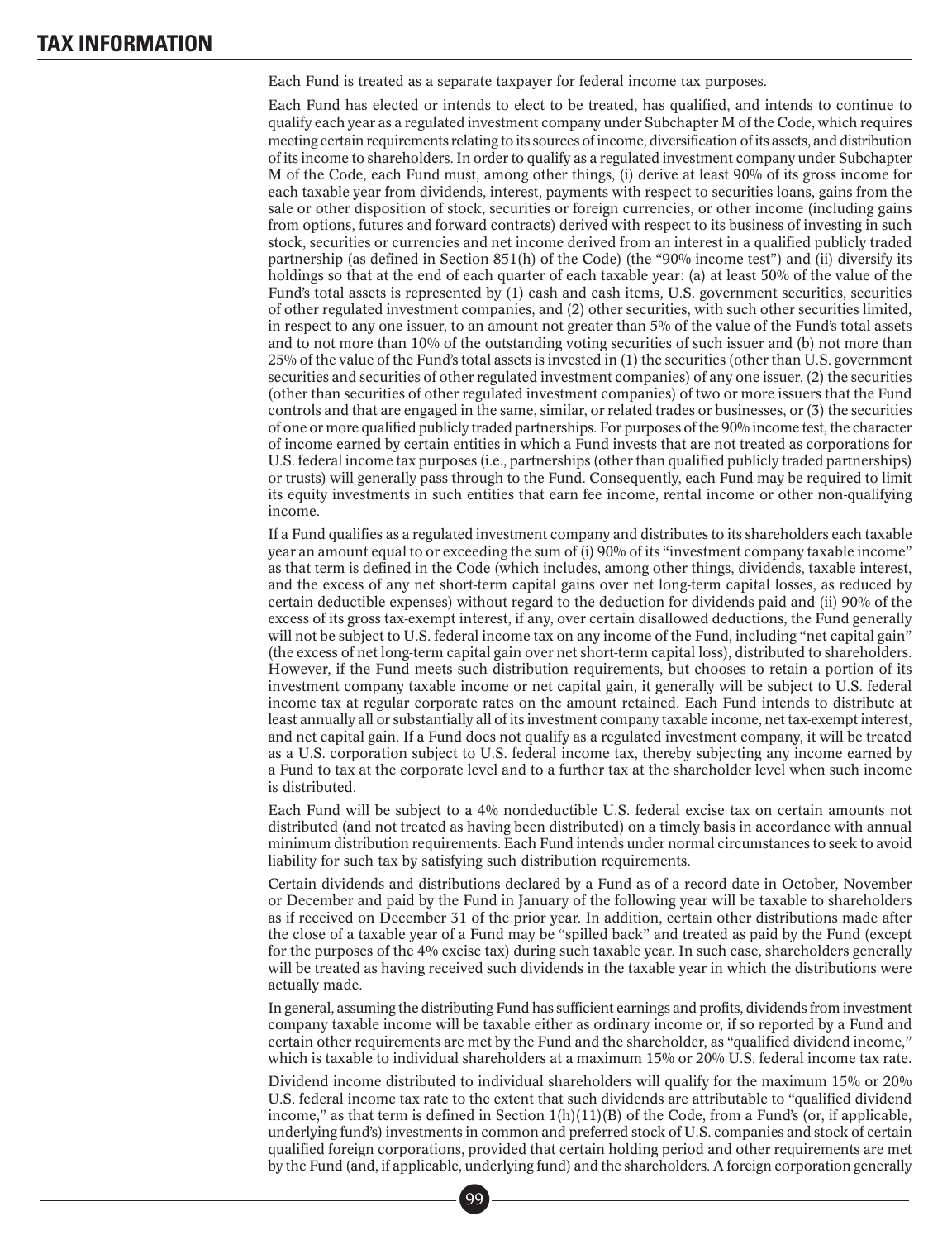### **TAX INFORMATION**

is treated as a qualified foreign corporation if it is incorporated in a possession of the U.S. or it is eligible for the benefits of certain income tax treaties with the U.S. A foreign corporation that does not meet such requirements will be treated as qualifying with respect to dividends paid by it if the stock with respect to which the dividends are paid is readily tradable on an established securities market in the U.S. Dividends from passive foreign investment companies do not qualify for the maximum 15% or 20% U.S. federal income tax rate.

A dividend that is attributable to qualified dividend income of a Fund that is paid by the Fund to an individual shareholder will not be taxable as qualified dividend income to such shareholder if (1) the dividend is received with respect to any share of the Fund held for fewer than 61 days during the 121 day-period beginning on the date which is 60 days before the date on which such share became ex-dividend with respect to such dividend, (2) to the extent that the shareholder is under an obligation (whether pursuant to a short sale or otherwise) to make related payments with respect to positions in substantially similar or related property, or (3) the shareholder elects to have the dividend treated as investment income for purposes of the limitation on deductibility of investment interest.

Distributions from net capital gain, if any, that are reported as capital gain dividends are taxable as long-term capital gains for U.S. federal income tax purposes without regard to the length of time the shareholder has held shares of a Fund. Capital gain dividends distributed by a Fund to individual shareholders generally will qualify for the maximum 15% or 20% U.S. federal income tax rate on long-term capital gains, subject to limited exceptions. A shareholder should also be aware that the benefits of the favorable tax rate applicable to long-term capital gains and qualified dividend income may be impacted by the application of the alternative minimum tax to individual shareholders. The maximum individual rate applicable to "qualified dividend income" and long-term capital gains is generally either 15% or 20%, depending on whether the individual's income exceeds certain threshold amounts.

Distributions by a Fund in excess of the Fund's current and accumulated earnings and profits will be treated as a return of capital to the extent of (and in reduction of) the shareholder's tax basis in its shares and any such amount in excess of that basis will be treated as gain from the sale of shares, as discussed below. For U.S. federal income tax purposes, all dividends and distributions are taxable whether a shareholder receives them in cash or reinvests them in additional shares of the distributing Fund. The U.S. federal income tax status of all distributions will be reported to shareholders annually.

An additional 3.8% Medicare tax is imposed on certain net investment income (including ordinary dividends and capital gain distributions received from a Fund and net gains from redemptions or other taxable dispositions of Fund shares) of U.S. individuals, estates and trusts to the extent that such person's "modified adjusted gross income" (in the case of an individual) or "adjusted gross income" (in the case of an estate or trust) exceeds a threshold amount.

Distributions from net investment income of Harbor Capital Appreciation Fund, Harbor Convertible Securities Fund, Harbor Disruptive Innovation Fund, Harbor Diversified International All Cap Fund, Harbor Emerging Markets Equity Fund, Harbor Focused International Fund, Harbor Global Leaders Fund, Harbor International Fund, Harbor International Growth Fund, Harbor International Small Cap Fund, Harbor Large Cap Value Fund, Harbor Mid Cap Fund, Harbor Mid Cap Value Fund, Harbor Overseas Fund, Harbor Small Cap Growth Fund, Harbor Small Cap Value Fund and Harbor Strategic Growth Fund may qualify in part for a dividends-received deduction for shareholders that are corporations. The dividends-received deduction is reduced to the extent that shares of the payor of the dividend or a Fund are treated as debt-financed under the Code and is eliminated if such shares are deemed to have been held for less than a minimum period, generally 46 days, extending before and after each dividend. Any corporate shareholder should consult its tax adviser regarding the possibility that its tax basis in its shares may be reduced for federal income tax purposes by reason of "extraordinary dividends" received with respect to the shares. To the extent such basis would be reduced below zero, current recognition of income may be required.

If any Fund that is permitted to acquire stock of foreign corporations acquires an equity interest in a passive foreign investment company (PFIC), it could become liable for U.S. federal income tax and additional interest charges upon the receipt of certain distributions from, or the disposition of its investment in, the PFIC, even if all such income or gain is timely distributed to its shareholders. In general, a foreign corporation is classified as a PFIC for a taxable year if at least one-half of its assets constitute investment-type assets or 75% or more of its gross income is investment-type income. Because any credit or deduction for this tax could not be passed through to such Fund's shareholders, the tax would in effect reduce the Fund's economic return from its PFIC investment. Elections may generally be available to these Funds that would lessen the effect of these adverse tax consequences. However, such elections could also require these Funds to recognize income (which would have to be distributed to the Funds' shareholders to avoid a tax on the Fund) without any distribution from the PFIC of cash corresponding to such income and could result in the treatment of capital gains as ordinary income. ■•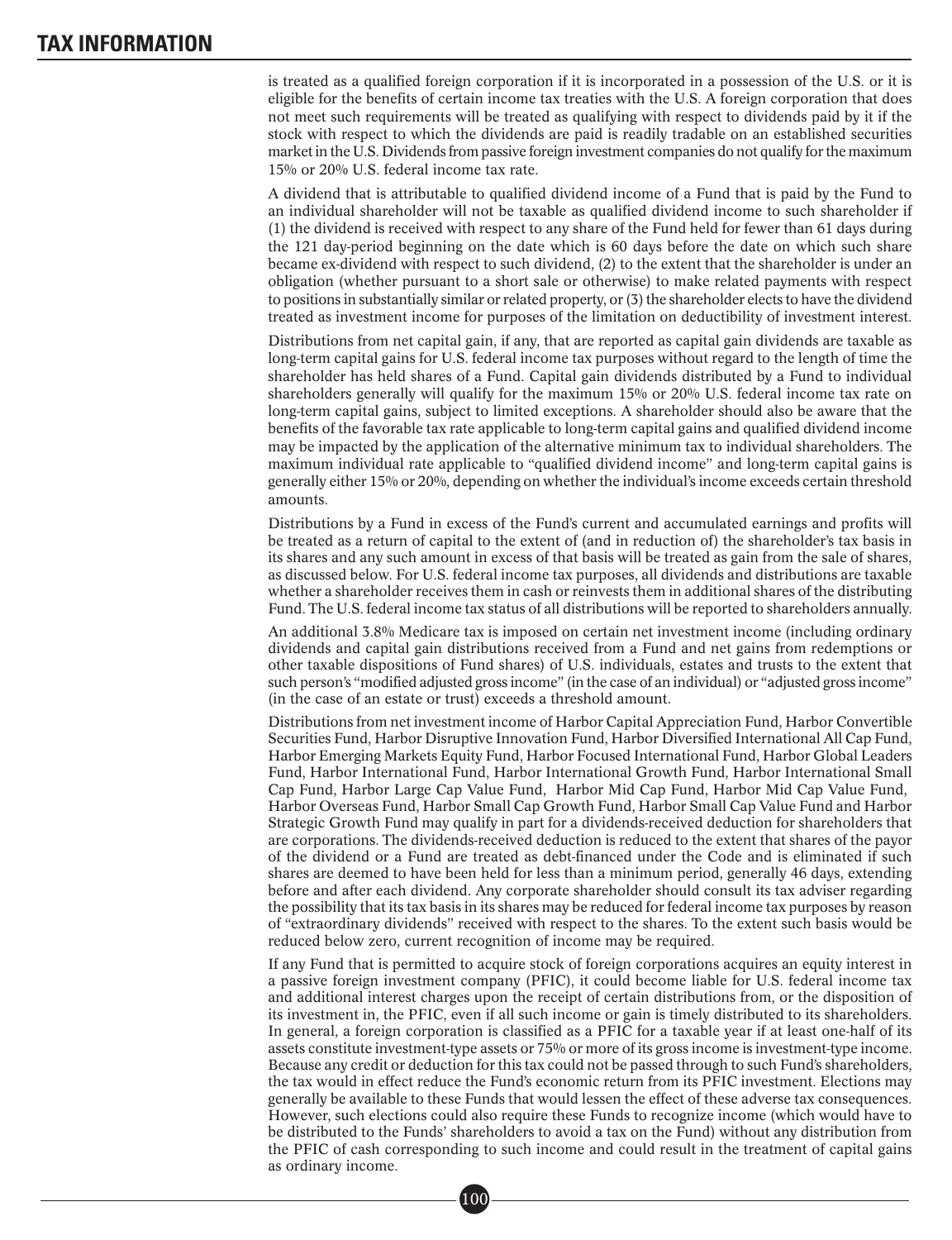The federal income tax rules applicable to certain investments or transactions within each Fund are unclear in certain respects, and a Fund will be required to account for these investments or transactions under tax rules in a manner that, under certain circumstances, may affect the amount, timing or character of its distributions to shareholders. Each Fund will monitor these investments or transactions to seek to ensure that it continues to comply with the tax requirements necessary to maintain its status as a regulated investment company.

Harbor Convertible Securities Fund and Harbor High-Yield Bond Fund may invest significantly, and certain other Funds may invest to a lesser extent, in debt obligations that are in the lowest rating categories or are unrated, including debt obligations of issuers not currently paying interest or who are in default. Investments in debt obligations that are at risk of, or in, default present special tax issues for such a Fund. Tax rules are not entirely clear about issues such as when a Fund may cease to accrue interest, original issue discount or market discount, when and to what extent deductions may be taken for bad debts or worthless securities, or how payments received on obligations in a workout context are taxable. These and other issues will be addressed by a Fund, in the event it invests in such securities, in order to seek to ensure that it distributes sufficient income to preserve its taxation as a regulated investment company and does not become subject to U.S. federal income or excise tax.

Certain Funds may invest in zero coupon securities, deferred interest securities or other securities with original issue discount (or with market discount that the Fund elects to include market discount in income currently). Such Funds must accrue income on such investments for each taxable year, which generally will be prior to the receipt of the corresponding cash payments. However, each Fund must distribute, at least annually, all or substantially all of its net income, including such accrued income, to shareholders to qualify as a regulated investment company under the Code and avoid U.S. federal income and excise taxes. Therefore, such Funds may have to dispose of their portfolio securities under disadvantageous circumstances to generate cash, or may have to leverage themselves by borrowing the cash, to satisfy distribution requirements.

Due to certain adverse tax consequences, the Funds do not intend, absent a change in applicable law, to acquire residual interests in REMICs. If a Fund invests in certain REITs or in REMIC residual interests, a portion of the Fund's income may be classified as "excess inclusion income." A shareholder that is otherwise not subject to tax may be taxable on their share of any such excess inclusion income as "unrelated business taxable income." In addition, tax may be imposed on the Fund on the portion of any excessinclusionincome allocable to any shareholders that are classified as disqualified organizations.

A Fund's transactions involving options, futures contracts, forward contracts, swaps, and short sales, including such transactions that may be treated as constructive sales of appreciated positions in a Fund's portfolio and transactions that involve foreign exchange gain or loss, will be subject to special tax rules, the effect of which may be to accelerate income to the Fund, defer Fund losses, cause adjustments in the holding periods of securities, convert capital gain or loss into ordinary income or loss or affect the treatment as short-term or long-term of certain capital gains and losses. These rules could therefore affect the amount, timing and character of distributions to shareholders and result in the recognition of income or gain without a corresponding receipt of cash. A Fund may, therefore, need to obtain cash from other sources in order to satisfy the applicable tax distribution requirements.

Shareholders subject to the information reporting requirements of the Code, including most non-corporate shareholders, must provide their social security or other taxpayer identification numbers and certain required certifications. Harbor may refuse to accept an application or may be required to withhold (as "backup withholding") 24% of reportable payments, including dividends , capital gain distributions and proceeds from the redemption or exchange of shares (other than the redemption or exchange of shares of Harbor Money Market Fund) if correct numbers and certifications are not provided, if a shareholder informs the Fund that backup withholding is currently applicable to the shareholder, or if the Fund is notified by the Internal Revenue Service ("IRS") or a broker that a number provided is incorrect or that a shareholder is subject to backup withholding for failure to report all taxable interest or dividend payments.

Investors other than U.S. persons may be subject to different U.S. federal income tax treatment, including withholding tax at the rate of 30% (or lower applicable treaty) on amounts treated as ordinary dividends from a Fund (other than certain dividends derived from short-term capital gains and qualified U.S. source interest income of the Fund, provided that the Fund chooses to make a specific report relating to such dividends). However, depending on the circumstances, a Fund may report all, some or none of its potentially eligible dividends as eligible for this exemption, and a portion of a Fund's distributions (i.e. interest and dividends from non-U.S. sources or any foreign currency gains) would be ineligible for this potential exemption from withholding. The 15% or 20% maximum rate applicable to qualified dividend income is applicable only to investors that are U.S. persons. If an effective IRS Form W-8BEN or IRS Form W-8BEN-E, as applicable, is provided, a non-U.S. person may qualify for a lower treaty rate on amounts treated as ordinary dividends from a Fund. Further, unless an effective IRS Form W-8BEN, IRS Form W-8BEN-E or other authorized withholding certificate is on file, backup withholding<br>  $\boxed{01}$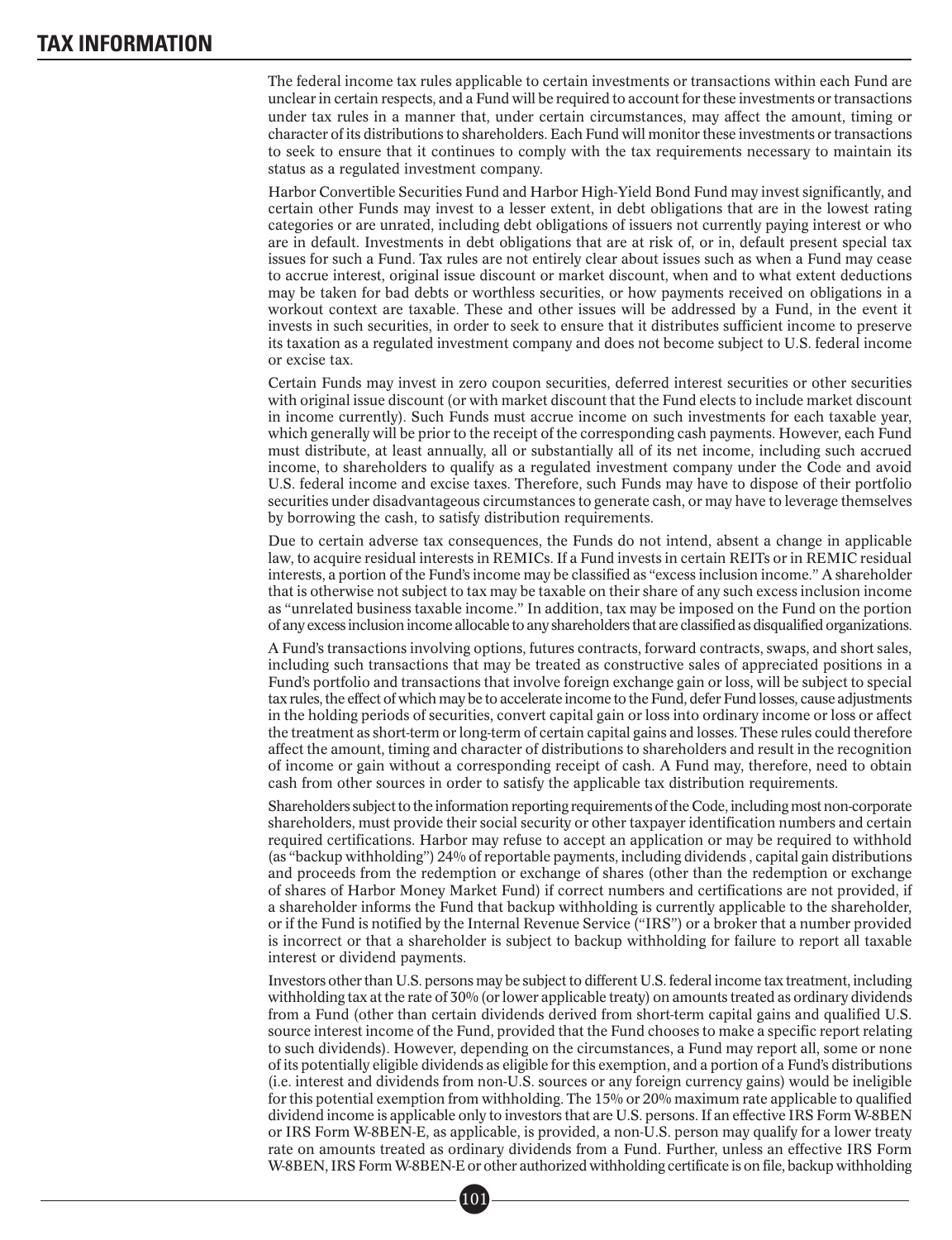is withheld on certain other payments from the Fund. None of the Funds expects to be a "U.S. real property holding corporation" as defined in Section  $897(c)(2)$  of the Code and, therefore, none expects to be subject to look-through rules for gains from the sale or exchange of U.S. real property interests. If a Fund were a U.S. real property holding corporation, certain distributions by the Fund to non-U.S. shareholders would be subject to U.S. federal withholding tax at a rate of up to 21% and non-U.S. shareholders owning more than 5% of the Fund within one year of certain distribution would be required to file a U.S. federal income tax return to report such gains. Also, non-U.S. shareholders may be subject to U.S. estate tax with respect to their Fund shares. Shareholders should consult their own tax advisers on these matters.

U.S. tax withholding (at a 30% rate or lower applicable treaty rate) is required on payments of dividends made to certain non-U.S. entities that fail to comply with extensive reporting and withholding requirements designed to inform the U.S. Department of the Treasury of U.S.-owned foreign investment accounts. Shareholders may be requested to provide additional information to enable a determination of whether withholding is required.

For taxable years before 2026, non-corporate taxpayers generally may deduct 20% of "qualified business income" derived either directly or through partnerships or S corporations. For this purpose, "qualified business income" generally includes ordinary REIT dividends and income derived fromMLP investments. Final regulations permit a Fund to pass through to non-corporate shareholders the character of ordinary REIT dividends so as to allow such shareholders to claim this deduction. There currently is no mechanism for a Fund that invests in MLPs to similarly pass through to non-corporate shareholders the character of income derived from MLP investments. The likelihood and timing of any legislation or other guidance that would enable the Funds to pass through to non-corporate shareholders the ability to claim this deduction with respect to income derived from MLP investments is uncertain.

Certain distributions reported by a Fund as Section 163(j) interest dividends may be treated as interest income by shareholders for purposes of the tax rules applicable to interest expense limitations under Code Section 163(j). Such treatment by the shareholder is generally subject to holding period requirements and other potential limitations, although the holding period requirements are generally not applicable to dividends declared by money market funds and certain other funds that declare dividends daily and pay such dividends on a monthly or more frequent basis. The amount that a Fund is eligible to report as a Section 163(j) dividend for a tax year is generally limited to the excess of the Fund's business interest income over the sum of the Fund's (i) business interest expense and (ii) other deductions properly allocable to the Fund's business interest income.

In general, provided that a Fund qualifies as a regulated investment company under the Code, such Fund will be exempt from Delaware corporation income tax.

Withdrawals under the automatic withdrawal plan and exchanges under the automatic exchange plan involve redemptions of Fund shares, which may have tax consequences for shareholders.

At the time of an investor's purchase of a Fund's shares, a portion of the purchase price may be attributable to realized or unrealized appreciation in the Fund's portfolio or undistributed taxable income of the Fund. Consequently, subsequent distributions by the Fund with respect to these shares from such appreciation or income may be taxable to such investor even if the net asset value of the investor's shares is, as a result of the distributions, reduced below the investor's cost for such shares and the distributions economically represent a return of a portion of the investment.

Redemptions and exchanges are taxable events for shareholders that are subject to tax. Shareholders should consult their own tax advisers with reference to their individual circumstances to determine whether any particular transaction in a Fund's shares is properly treated as a sale for tax purposes, as the following discussion assumes, and the tax treatment of any gains or losses recognized in such transactions. In general, if Fund shares are sold, the shareholder will recognize gain or loss equal to the difference between the amount realized on the sale and the shareholder's adjusted basis in the shares sold. Any loss realized by a shareholder upon the redemption, exchange or other disposition of shares with a tax holding period of six months or less will be treated as a long-term capital loss to the extent of any amounts treated as distributions of long-term capital gain with respect to such shares. All or a portion of any loss realized on a redemption or other disposition of shares may be disallowed under tax rules relating to wash sales to the extent of other investments in such Fund (including pursuant to the reinvestment of dividends and/or capital gain distributions) within a period of 61 days beginning 30 days before and ending 30 days after a redemption or other disposition of shares.

With respect to Harbor Money Market Fund, because the Fund intends to maintain a stable NAV per share of \$1.00, shareholders will typically not recognize gain or loss when they sell or exchange their shares because the amount realized will be the same as their tax basis in the shares. However, with respect to any gain or loss recognized on the sale or exchange of shares of the Fund, unless a shareholder chooses to adopt a simplified "NAV method" of accounting (described below), the consequences described in the preceding paragraph will generally be applicable. Alternatively, if a<br>  $\boxed{02}$ 

 $[102]$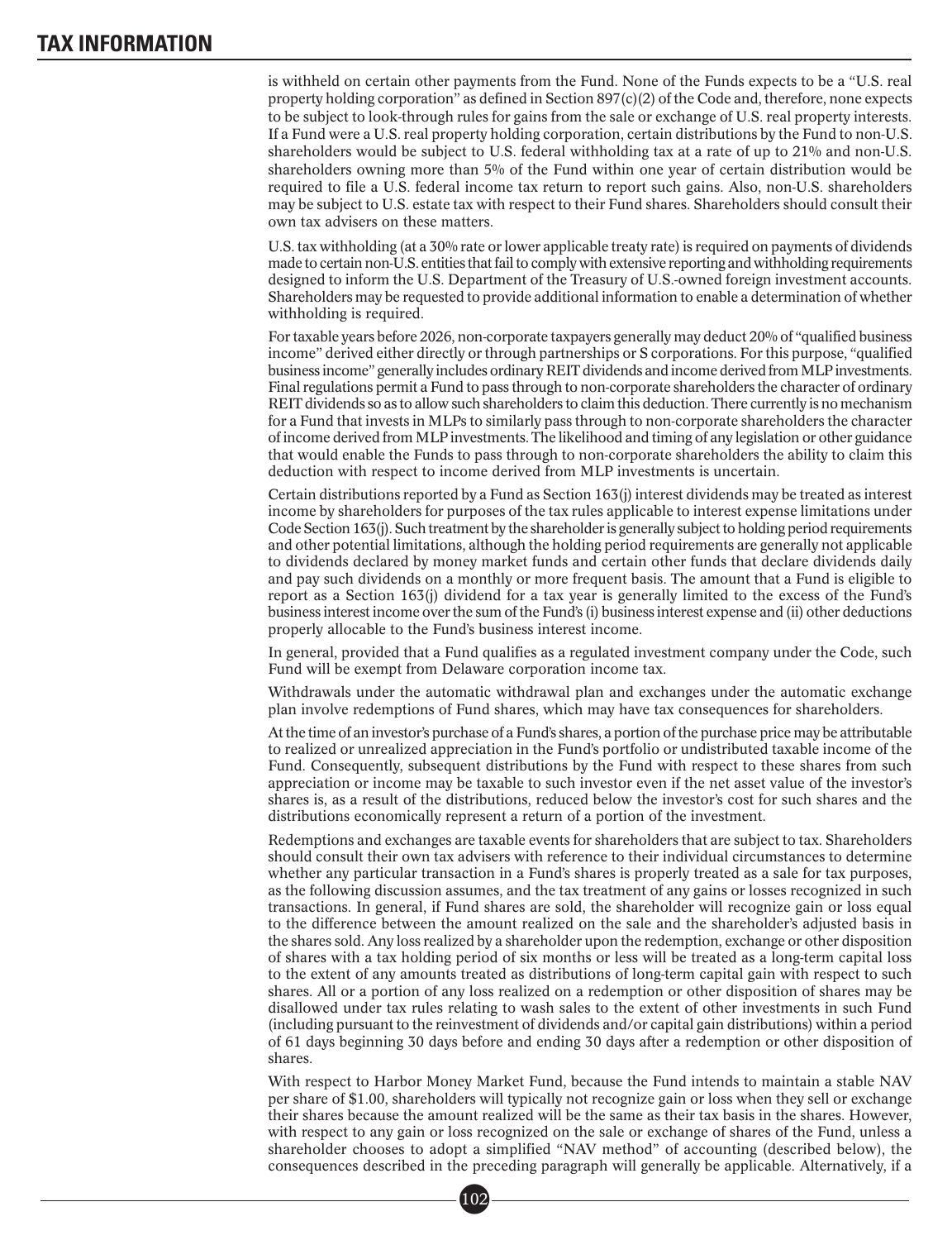shareholder elects to adopt the simplified "NAV method" of accounting, rather than compute gain or loss on every taxable sale or other disposition of shares of the Fund as described above, a shareholder would determine gain or loss based on the change in the aggregate value of Fund shares during a computation period (such as the shareholder's taxable year), reduced by the shareholder's net investment (i.e., purchases minus sales) in those Fund shares during the computation period. Under the simplified "NAV method," any resulting capital gain or loss would be reportable on a net basis and would generally be treated as a short-term capital gain or loss.

Under Treasury regulations, if a shareholder recognizes a loss with respect to fund shares of \$2 million or more for an individual shareholder, or \$10 million or more for a corporate shareholder, in any single taxable year (or a greater amount over a combination of years), the shareholder must file with the IRS a disclosure statement on Form 8886. Shareholders who own portfolio securities directly are in many cases excepted from this reporting requirement but, under current guidance, shareholders of regulated investment companies are not excepted. A shareholder who fails to make the required disclosure to the IRS may be subject to substantial penalties. The fact that a loss is reportable under these regulations does not affect the legal determination of whether or not the taxpayer's treatment of the loss is proper. Shareholders should consult with their tax advisers to determine the applicability of these regulations in light of their individual circumstances.

Shareholders that are exempt from U.S. federal income tax, such as retirement plans that are qualified under Section 401 of the Code, generally are not subject to U.S. federal income tax on Fund dividends or distributions or on sales or exchanges of Fund shares unless the acquisition of the Fund shares was debt-financed. A plan participant whose retirement plan invests in a Fund generally is not taxed on Fund dividends or distributions received by the plan or on sales or exchanges of Fund shares by the plan for U.S. federal income tax purposes. However, distributions to plan participants from a retirement plan account generally are taxable as ordinary income and different tax treatment, including penalties on certain excess contributions and deferrals, certain pre-retirement and post-retirement distributions and certain prohibited transactions is accorded to accounts maintained as qualified retirement plans. Shareholders and plan participants should consult their tax advisers formoreinformation.

Each Fund that invests in foreign securities may be subject to foreign withholding or other foreign taxes on its income from foreign securities (possibly including, in some cases, capital gains) which would, if imposed, reduce the yield on or return from those investments. Harbor Diversified International All Cap Fund, Harbor Emerging Markets Equity Fund, Harbor Focused International Fund, Harbor Global Leaders Fund, Harbor International Fund, Harbor International Growth Fund, Harbor International Small Cap Fund and Harbor Overseas Fund may be eligible to elect to pass certain of such taxes as related foreign tax credits or deductions through to shareholders and if eligible may or may not choose to make such election. If this election is made, a shareholder generally subject to tax will be required to include in gross income (in addition to taxable dividends actually received) its pro rata share of the foreign taxes paid by the applicable Fund, and may be entitled either to deduct (as an itemized deduction) his or her pro rata share of foreign taxes in computing his taxable income or to use it (subject to limitations) as a foreign tax credit against his or her U.S. federal income tax liability. The availability of such credits or deductions is subject to certain requirements, restrictions and limitations under the Code. Other Funds may also be subject to foreign taxes with respect to their foreign investments.

At October 31, 2021, the following Funds had capital loss carryforwards for federal tax purposes which will reduce each Fund's taxable income arising from future net realized gain on investments to the extent permitted by the Code. This will reduce the amount of the distribution to shareholders that would otherwise be necessary to relieve each Fund of any federal tax liability. The capital loss carryforwards do not expire.

|                     | <b>Capital Loss Carryforwards (\$000s):</b> |                   |                  |              |         |  |
|---------------------|---------------------------------------------|-------------------|------------------|--------------|---------|--|
|                     |                                             | <b>Short-Term</b> | <b>Long-Term</b> | <b>Total</b> |         |  |
| <b>HARBOR FUNDS</b> |                                             |                   |                  |              |         |  |
|                     |                                             | 103               |                  |              | 103     |  |
|                     |                                             |                   | 78.568           |              | 78.568  |  |
|                     | 424,800                                     |                   |                  |              | 424,800 |  |
|                     |                                             |                   | 8.024            |              | 8.024   |  |
|                     |                                             | 995               | 36,836           |              | 37.831  |  |

*\* A portion of the Harbor Small Cap Growth Fund capital loss carryforward is subject to an annual limitation under the Internal Revenue Code and related regulations.*

The foregoing discussion relates solely to U.S. federal income tax law for shareholders who are U.S. persons (i.e., U.S. citizens or residents and U.S. domestic corporations, partnerships, trusts or estates) and who are subject to tax under such law. Except as otherwise provided, this discussion does not address special tax rules that may be applicable to certain classes of investors, such as tax-exempt<br>  $\boxed{03}$ 

103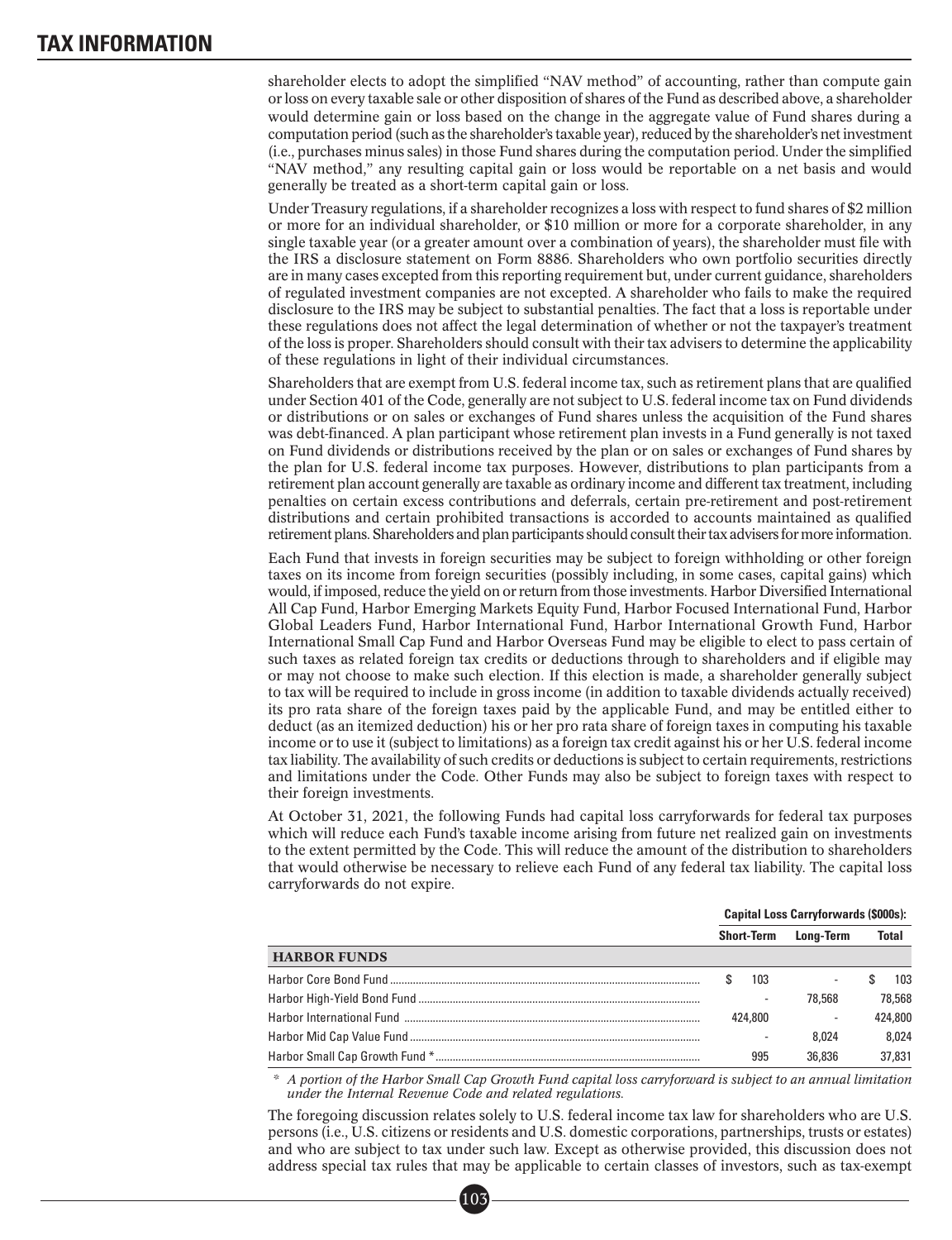or tax-deferred plans, accounts or entities, insurance companies, and financial institutions. Dividends, capital gain distributions, and ownership of or gains realized on the exchange or redemption of shares of the Fund may also be subject to state, local or foreign taxes. In some states, a state and/or local tax exemption may be available to the extent distributions of a Fund are attributable to the interest it receives on (or in the case of intangible property taxes, the value of its assets is attributable to) direct obligations of the U.S. government, provided that in some states certain thresholds for holdings of such obligations and/or reporting requirements are satisfied. A Fund will not seek to satisfy any threshold or reporting requirement that may apply in particular taxing jurisdictions. Shareholders should consult their own tax advisers as to the federal, state, local or foreign tax consequences of ownership of shares of the Fund in their particular circumstances.

Changes in applicable tax authority could materially affect the conclusions discussed above and could adversely affect the Funds, and such changes often occur.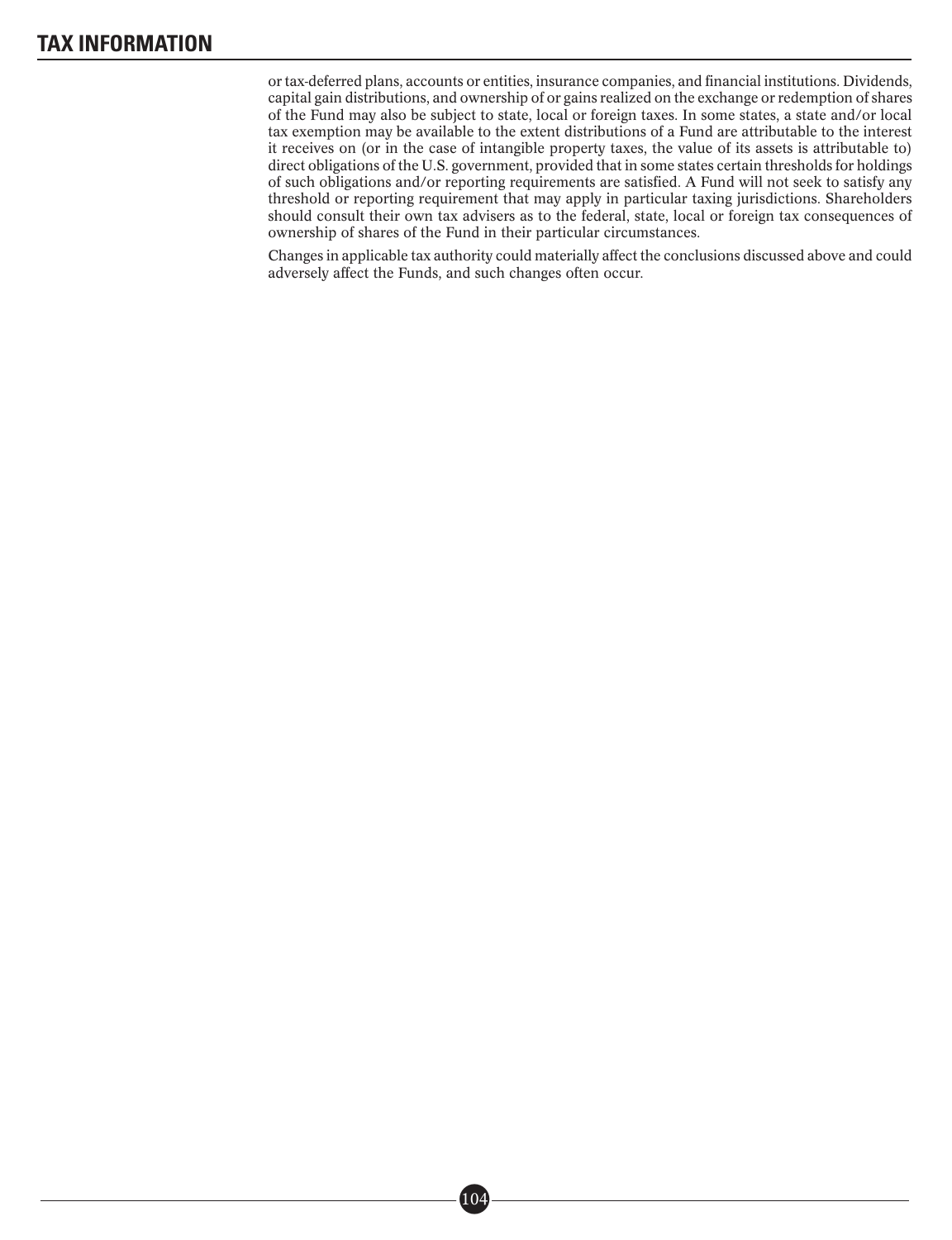| <b>General</b>                                     | Harbor Funds is an open-end investment company established as a Massachusetts business trust in<br>1986 and reorganized as a Delaware statutory trust in 1993. Each share represents an equal proportionate<br>interest in the Fund to which it relates with each other share in that Fund. Shares entitle their holders<br>to one vote per share. Shares have noncumulative voting rights, do not have preemptive or subscription<br>rights and are transferable. Pursuant to the Investment Company Act, shareholders of each Fund<br>are required to approve the adoption of any investment advisory agreement relating to such Fund<br>and of any changes in fundamental investment restrictions or policies of such Fund. Pursuant to an<br>exemptive order granted by the SEC, shareholders are not required to vote to approve a new or<br>amended subadvisory agreement for subadvisers unaffiliated with the Adviser. Shares of a Fund will<br>be voted with respect to that Fund only, except for the election of Trustees and the ratification of<br>independent accountants. The Trustees are empowered, without shareholder approval, by the Trust's<br>Agreement and Declaration of Trust (the "Declaration of Trust") and By-Laws to create additional<br>series of shares and to classify and reclassify any new or existing series of shares into one or more<br>classes. In addition, the Board of Trustees may determine to close, merge, liquidate or reorganize a<br>Fund at any time in accordance with the Declaration of Trust and governing law.<br>Unless otherwise required by the Investment Company Act or the Declaration of Trust, Harbor has<br>no intention of holding annual meetings of shareholders. Shareholders may remove a Trustee by the<br>affirmative vote of at least two-thirds of the Trust's outstanding shares, and the Trustees shall promptly<br>call a meeting for such purpose when requested to do so in writing by the record holders of not less<br>than 10% of the outstanding shares of the Trust. Shareholders may, under certain circumstances,<br>communicate with other shareholders in connection with requesting a special meeting of shareholders.<br>However, at any time that less than a majority of the Trustees holding office were elected by the<br>shareholders, the Trustees will call a special meeting of shareholders for the purpose of electing Trustees.<br>The prospectuses and this Statement of Additional Information do not purport to create any contractual<br>obligations between Harbor Funds or any Fund and its shareholders. Further, shareholders are not<br>intended third-party beneficiaries of any contracts entered into by (or on behalf of) the Funds, including<br>contracts with the Adviser and other service providers.<br>Prior to March 1, 2017, Harbor Global Leaders Fund was named Harbor Global Growth Fund. Prior<br>to September 1, 2021, Harbor Disruptive Innovation Fund was named Harbor Mid Cap Growth<br>Fund. Prior to February 2, 2022, Harbor Core Plus Fund was named Harbor Bond Fund. |                                       |                |                            |                               |                            |
|----------------------------------------------------|------------------------------------------------------------------------------------------------------------------------------------------------------------------------------------------------------------------------------------------------------------------------------------------------------------------------------------------------------------------------------------------------------------------------------------------------------------------------------------------------------------------------------------------------------------------------------------------------------------------------------------------------------------------------------------------------------------------------------------------------------------------------------------------------------------------------------------------------------------------------------------------------------------------------------------------------------------------------------------------------------------------------------------------------------------------------------------------------------------------------------------------------------------------------------------------------------------------------------------------------------------------------------------------------------------------------------------------------------------------------------------------------------------------------------------------------------------------------------------------------------------------------------------------------------------------------------------------------------------------------------------------------------------------------------------------------------------------------------------------------------------------------------------------------------------------------------------------------------------------------------------------------------------------------------------------------------------------------------------------------------------------------------------------------------------------------------------------------------------------------------------------------------------------------------------------------------------------------------------------------------------------------------------------------------------------------------------------------------------------------------------------------------------------------------------------------------------------------------------------------------------------------------------------------------------------------------------------------------------------------------------------------------------------------------------------------------------------------------------------------------------------------------------------------------------------------------------------------------------------------------------------------------------------------------------------------------------------------------------------------------------------------------------------------------------------------------------------------------------------|---------------------------------------|----------------|----------------------------|-------------------------------|----------------------------|
| <b>Shareholder and Trustee</b><br><b>Liability</b> | Harbor Funds is organized as a Delaware statutory trust, and, under Delaware law, the shareholders<br>of such a trust are not generally subject to liability for the debts or obligations of the trust. Similarly,<br>Delaware law provides that no Fund will be liable for the debts or obligations of any other Fund.<br>However, no similar statutory or other authority limiting statutory trust shareholder liability exists<br>in many other states. As a result, to the extent that a Delaware statutory trust or a shareholder is<br>subject to the jurisdiction of courts in such other states, the courts may not apply Delaware law and<br>may thereby subject the Delaware statutory trust shareholders to liability. To guard against this risk,<br>the Declaration of Trust contains an express disclaimer of shareholder liability for acts or obligations<br>of the Adviser. Notice of such disclaimer will normally be given in each agreement, obligation or<br>instrument entered into or executed by the Adviser or the Trustees. The Declaration of Trust provides<br>for indemnification by the relevant Fund for any loss suffered by a shareholder as a result of an obligation<br>of the Fund. The Declaration of Trust also provides that the Adviser shall, upon request, assume the<br>defense of any claim made against any shareholder for any act or obligation of the Adviser and satisfy<br>any judgment thereon. The Trustees believe that, in view of the above, the risk of personal liability<br>of shareholders is remote.<br>The Declaration of Trust further provides that the Trustees will not be liable for errors of judgment<br>or mistakes of fact or law, but nothing in the Declaration of Trust protects a Trustee against any<br>liability to which he or she would otherwise be subject by reason of willful misfeasance, bad faith,                                                                                                                                                                                                                                                                                                                                                                                                                                                                                                                                                                                                                                                                                                                                                                                                                                                                                                                                                                                                                                                                                                                                                                                                                          |                                       |                |                            |                               |                            |
| 25% or Greater Ownership                           | gross negligence, or reckless disregard of the duties involved in the conduct of his or her office.<br>The following table identifies those investors who own 25% or more of each Fund's shares (all share<br>classes taken together) as of February 7, 2022, and are therefore presumed to control the respective<br>Fund.                                                                                                                                                                                                                                                                                                                                                                                                                                                                                                                                                                                                                                                                                                                                                                                                                                                                                                                                                                                                                                                                                                                                                                                                                                                                                                                                                                                                                                                                                                                                                                                                                                                                                                                                                                                                                                                                                                                                                                                                                                                                                                                                                                                                                                                                                                                                                                                                                                                                                                                                                                                                                                                                                                                                                                                      |                                       |                |                            |                               |                            |
|                                                    |                                                                                                                                                                                                                                                                                                                                                                                                                                                                                                                                                                                                                                                                                                                                                                                                                                                                                                                                                                                                                                                                                                                                                                                                                                                                                                                                                                                                                                                                                                                                                                                                                                                                                                                                                                                                                                                                                                                                                                                                                                                                                                                                                                                                                                                                                                                                                                                                                                                                                                                                                                                                                                                                                                                                                                                                                                                                                                                                                                                                                                                                                                                  | <b>DOMESTIC EQUITY FUNDS</b>          |                |                            |                               |                            |
|                                                    | <b>Shareholder Name</b>                                                                                                                                                                                                                                                                                                                                                                                                                                                                                                                                                                                                                                                                                                                                                                                                                                                                                                                                                                                                                                                                                                                                                                                                                                                                                                                                                                                                                                                                                                                                                                                                                                                                                                                                                                                                                                                                                                                                                                                                                                                                                                                                                                                                                                                                                                                                                                                                                                                                                                                                                                                                                                                                                                                                                                                                                                                                                                                                                                                                                                                                                          | <b>Capital</b><br><b>Appreciation</b> | <b>Mid Cap</b> | <b>Mid</b><br>Cap<br>Value | <b>Small</b><br>Cap<br>Growth | <b>Strategic</b><br>Growth |
|                                                    | NATIONAL FINANCIAL SERVICES LLC                                                                                                                                                                                                                                                                                                                                                                                                                                                                                                                                                                                                                                                                                                                                                                                                                                                                                                                                                                                                                                                                                                                                                                                                                                                                                                                                                                                                                                                                                                                                                                                                                                                                                                                                                                                                                                                                                                                                                                                                                                                                                                                                                                                                                                                                                                                                                                                                                                                                                                                                                                                                                                                                                                                                                                                                                                                                                                                                                                                                                                                                                  |                                       |                |                            |                               |                            |
|                                                    |                                                                                                                                                                                                                                                                                                                                                                                                                                                                                                                                                                                                                                                                                                                                                                                                                                                                                                                                                                                                                                                                                                                                                                                                                                                                                                                                                                                                                                                                                                                                                                                                                                                                                                                                                                                                                                                                                                                                                                                                                                                                                                                                                                                                                                                                                                                                                                                                                                                                                                                                                                                                                                                                                                                                                                                                                                                                                                                                                                                                                                                                                                                  | 27%                                   | 52%            | 26%                        | 31%                           | 30%                        |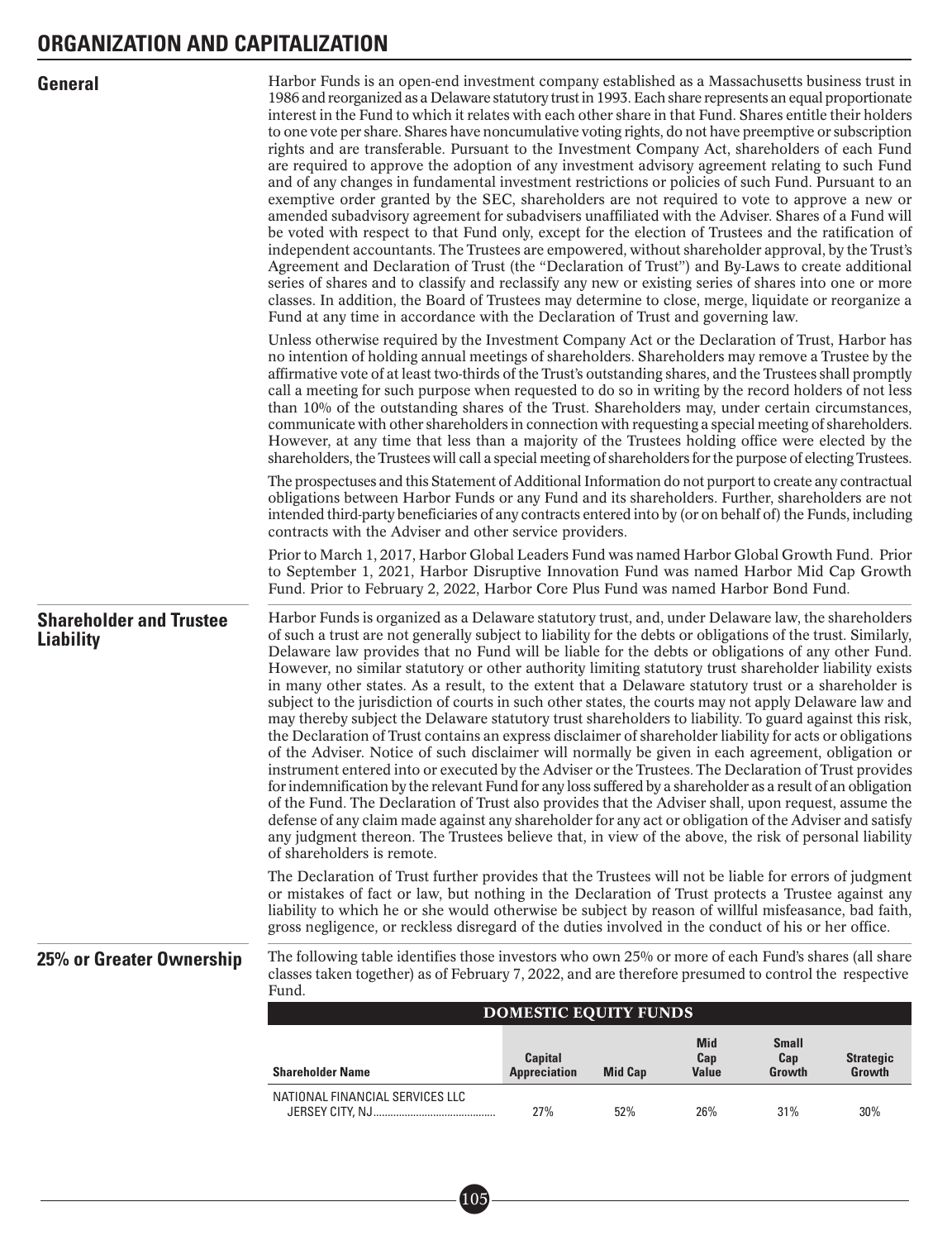# **25% or Greater Ownership — Continued CONTERNATIONAL & GLOBAL FUNDS**

| <b>Shareholder Name</b>                             | <b>Diversified</b><br><b>International</b><br>All Cap | <b>Emerging</b><br><b>Markets</b><br><b>Equity</b> | <b>Focused</b><br><b>International</b>   | Global<br><b>Leaders</b> |
|-----------------------------------------------------|-------------------------------------------------------|----------------------------------------------------|------------------------------------------|--------------------------|
| HARBOR CAPITAL ADVISORS INC                         |                                                       |                                                    | 70%                                      |                          |
| NATIONAL FINANCIAL SERVICES LLC                     | 42%                                                   | 69%                                                |                                          | 26%                      |
| <b>INTERNATIONAL &amp; GLOBAL FUNDS - Continued</b> |                                                       |                                                    |                                          |                          |
| <b>Shareholder Name</b>                             |                                                       | <b>International</b><br>Growth                     | <b>International</b><br><b>Small Cap</b> | <b>Overseas</b>          |
| C/O BMO HARRIS SWP                                  |                                                       | 27%                                                |                                          |                          |
| HARBOR CAPITAL ADVISORS INC.                        |                                                       |                                                    | 43%                                      | 68%                      |
| <b>FIXED INCOME &amp; MONEY MARKET FUNDS</b>        |                                                       |                                                    |                                          |                          |
| <b>Shareholder Name</b>                             |                                                       |                                                    | <b>Convertible</b><br><b>Securities</b>  | <b>Core Bond</b>         |
| HARBOR CAPITAL ADVISORS INC                         |                                                       |                                                    |                                          | 26%                      |
| NATIONAL FINANCIAL SERVICES LLC                     |                                                       |                                                    | 39%                                      |                          |

To the extent these shareholders have and exercise voting power with respect to shares of the Funds, their voting decisions will have a significant effect on the outcome of any matter submitted to shareholders of the respective Fund and/or the Trust generally.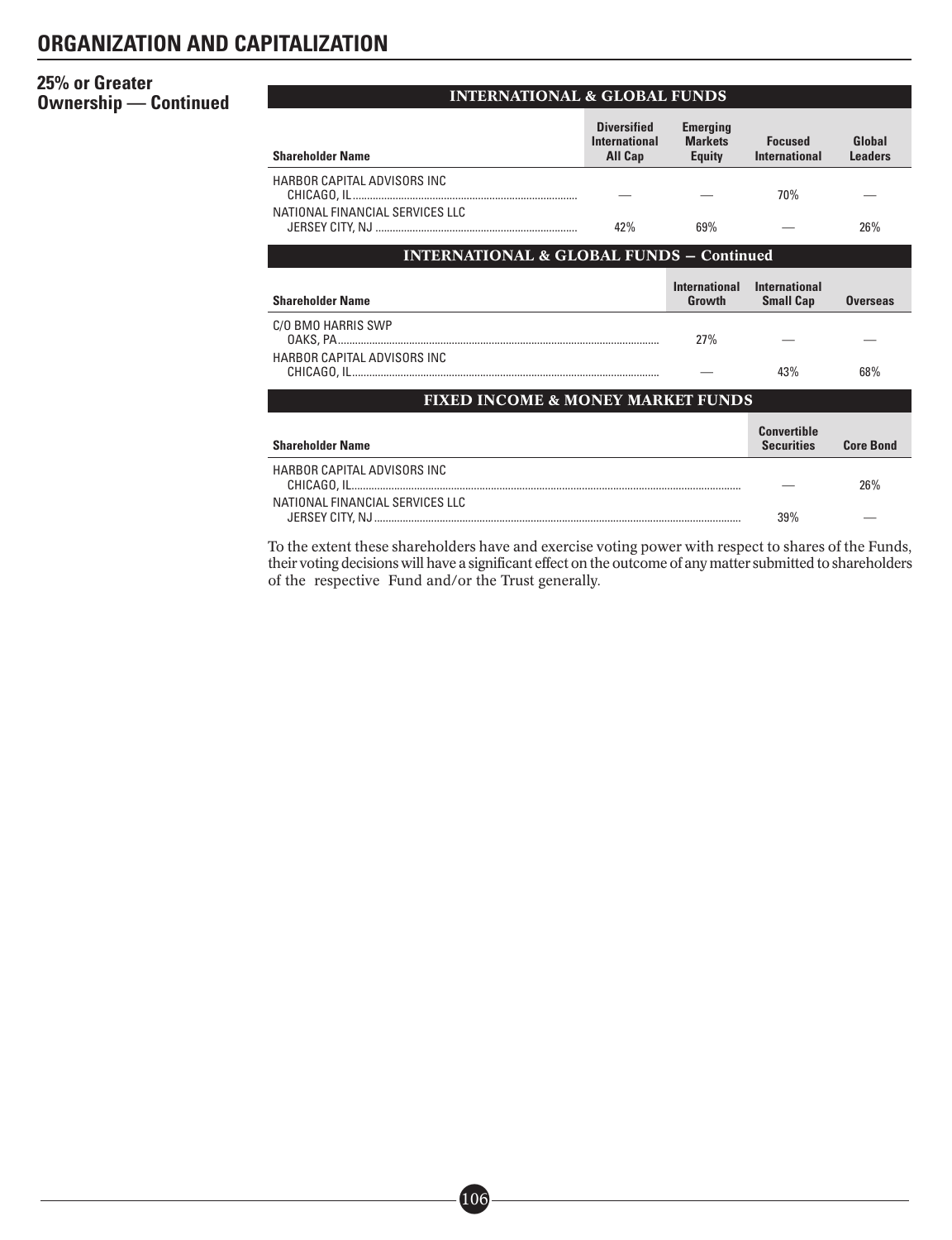# **5% or Greater Ownership of Share Class**

The following table identifies those investors who beneficially own 5% or more of the voting securities of a class of each Fund's shares as of February 7, 2022.

# DOMESTIC EQUITY FUNDS - INSTITUTIONAL CLASS

| <b>Shareholder Name</b>                        | <b>Capital</b><br><b>Appreciation</b> | <b>Disruptive</b><br><b>Innovation</b> | Large<br>Cap<br><b>Value</b> | <b>Mid Cap</b> |
|------------------------------------------------|---------------------------------------|----------------------------------------|------------------------------|----------------|
| ATTN MUTUAL FUND ADMINISTRATOR                 |                                       |                                        |                              | 52%            |
| CHARLES SCHWAB & CO INC                        | 19%                                   |                                        | 13%                          |                |
| <b>GREAT-WEST TRUST COMPANY LLC TTEE F</b>     | 10%                                   |                                        |                              |                |
| HARBOR CAPITAL ADVISORS INC                    |                                       |                                        |                              | 29%            |
| JOHN HANCOCK TRUST COMPANY LLC                 |                                       |                                        | 9%                           |                |
| <b>LPL FINANCIAL</b>                           |                                       |                                        | 13%                          |                |
| <b>MERRILL LYNCH PIERCE FENNER &amp; SMITH</b> |                                       | 26%                                    | 11%                          |                |
| NATIONAL FINANCIAL SERVICES LLC                | 27%                                   | 23%                                    | 17%                          | 8%             |
| <b>RBC CAPITAL MARKETS LLC</b>                 |                                       |                                        | 7%                           |                |
| TD AMERITRADE INC FOR THE                      |                                       |                                        | 7%                           |                |
| WELLS FARGO CLEARING SERVICES, LLC             | 6%                                    | 11%                                    |                              |                |

# DOMESTIC EQUITY FUNDS - INSTITUTIONAL CLASS — Continued

| <b>Shareholder Name</b>             | <b>Mid</b><br>Cap<br><b>Value</b> | <b>Small</b><br>Cap<br>Growth | <b>Small</b><br>Cap<br><b>Value</b> | <b>Strategic</b><br>Growth |
|-------------------------------------|-----------------------------------|-------------------------------|-------------------------------------|----------------------------|
|                                     |                                   |                               |                                     |                            |
| ATTN MUTUAL FUND ADMINISTRATOR      |                                   |                               |                                     | 5%                         |
| CAPINCO                             |                                   |                               |                                     |                            |
|                                     |                                   |                               |                                     | 12%                        |
| CHARLES SCHWAB & CO INC             |                                   |                               |                                     |                            |
|                                     | 14%                               | 13%                           | 22%                                 | 12%                        |
| GREAT-WEST TRUST COMPANY LLC TTEE F |                                   |                               |                                     |                            |
|                                     | 14%                               |                               |                                     |                            |
| JOHN HANCOCK LIFE INSURANCE COMPANY |                                   |                               |                                     |                            |
|                                     | 6%                                |                               |                                     |                            |
| JOHN HANCOCK TRUST COMPANY LLC      |                                   |                               |                                     |                            |
|                                     |                                   | 5%                            |                                     |                            |
| LPL FINANCIAL                       |                                   |                               |                                     |                            |
|                                     |                                   |                               | 8%                                  |                            |
| MERRILL LYNCH PIERCE FENNER & SMITH |                                   |                               |                                     |                            |
|                                     |                                   |                               | 6%                                  |                            |
| NATIONAL FINANCIAL SERVICES LLC     | 18%                               | 35%                           | 13%                                 | 28%                        |
| PERSHING LLC                        |                                   |                               |                                     |                            |
|                                     |                                   |                               |                                     | 26%                        |
| TD AMFRITRADE INC FOR THE           |                                   |                               |                                     |                            |
|                                     |                                   |                               |                                     | 6%                         |
| <b>UBATCO &amp; CO</b>              |                                   |                               |                                     |                            |
|                                     |                                   | 13%                           |                                     |                            |
| WELLS FARGO CLEARING SERVICES, LLC  |                                   |                               |                                     |                            |
|                                     | 9%                                | 5%                            | 30%                                 |                            |
|                                     |                                   |                               |                                     |                            |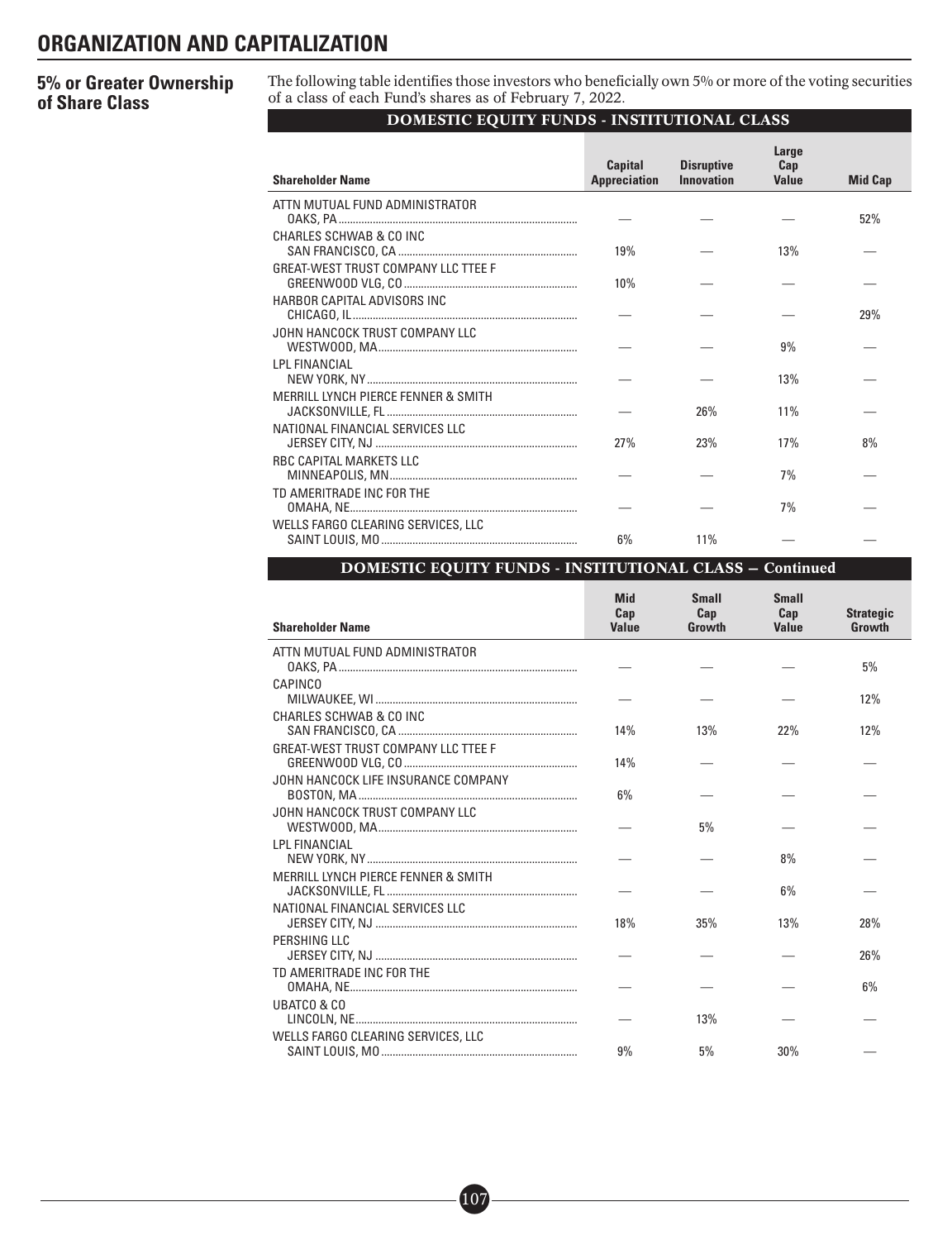# **5% or Greater Ownership of Share Class — Continued**

# DOMESTIC EQUITY FUNDS - ADMINISTRATIVE CLASS

| <b>Shareholder Name</b>                    | <b>Capital</b><br><b>Appreciation</b> | <b>Disruptive</b><br><b>Innovation</b> | Large<br>Cap<br><b>Value</b> | <b>Mid</b><br>Cap<br><b>Value</b> |
|--------------------------------------------|---------------------------------------|----------------------------------------|------------------------------|-----------------------------------|
| ASCENSUS TRUST COMPANY FBO                 |                                       |                                        | 6%                           |                                   |
| CHARLES SCHWAB & CO INC                    | 10%                                   |                                        |                              |                                   |
| <b>FIIOC</b>                               | 9%                                    |                                        |                              | 21%                               |
| <b>GREAT-WEST TRUST COMPANY LLC TTEE F</b> |                                       | 15%                                    |                              |                                   |
| MATC FBO VARIOUS ALDER CREED               |                                       |                                        |                              | 7%                                |
| MATRIX TRUST COMPANY AS AGENT FOR          |                                       | 7%                                     |                              |                                   |
| MATRIX TRUST COMPANY CUST FBO              |                                       |                                        | 7%                           | 6%                                |
| MERRILL LYNCH PIERCE FENNER & SMITH        | 7%                                    |                                        |                              | 37%                               |
| NATIONAL FINANCIAL SERVICES LLC            | 31%                                   | 38%                                    |                              | 15%                               |
| RAYMOND JAMES & ASSOC INC                  |                                       | 5%                                     |                              |                                   |
| RELIANCE TRUST CO CUST                     | 5%                                    |                                        | 68%                          |                                   |
| VANGUARD BROKERAGE SERVICES                |                                       | 20%                                    |                              |                                   |
| VANGUARD FIDUCIARY TRUST CO                | 14%                                   |                                        |                              |                                   |

# DOMESTIC EQUITY FUNDS - ADMINISTRATIVE CLASS — Continued

| <b>Shareholder Name</b>             | <b>Small</b><br>Cap<br>Growth | <b>Small</b><br>Cap<br><b>Value</b> | <b>Strategic</b><br>Growth |
|-------------------------------------|-------------------------------|-------------------------------------|----------------------------|
| ATTN MUTUAL FUND OPERATIONS         | 16%                           |                                     |                            |
| MATRIX TRUST COMPANY CUST FBO       |                               | 8%                                  |                            |
| MERRILL LYNCH PIERCE FENNER & SMITH |                               | 8%                                  |                            |
| NATIONAL FINANCIAL SERVICES LLC     | 60%                           | 46%                                 |                            |
| PAI TRUST COMPANY INC               | 13%                           |                                     |                            |
| TD AMERITRADE INC FOR THE           | 9%                            |                                     |                            |

# DOMESTIC EQUITY FUNDS - INVESTOR CLASS

| <b>Shareholder Name</b>             | <b>Capital</b><br><b>Appreciation</b> | <b>Disruptive</b><br>Innovation | Large<br>Cap<br>Value | <b>Mid</b><br>Cap |
|-------------------------------------|---------------------------------------|---------------------------------|-----------------------|-------------------|
| CHARLES SCHWAB & CO INC             | 33%                                   | $11\%$                          | 29%                   |                   |
| MERRILL LYNCH PIERCE FENNER & SMITH |                                       | 7%                              |                       |                   |
| NATIONAL FINANCIAL SERVICES LLC     | 23%                                   | 17%                             | 38%                   |                   |
| PERSHING LLC                        |                                       |                                 |                       | 93%               |
| RC EE VANTAGEPOINT TRADITION IRA    |                                       | 31%                             |                       |                   |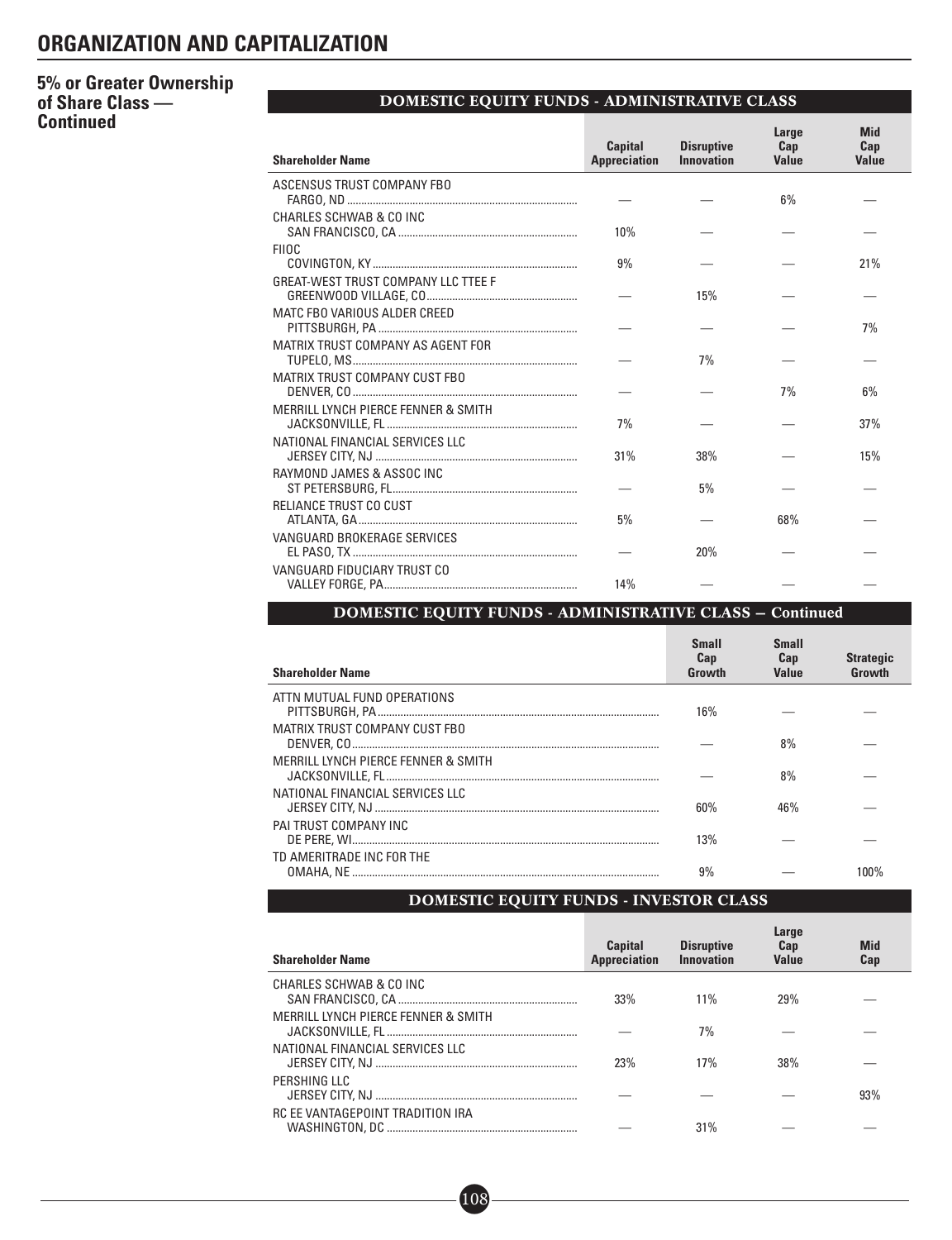# **5% or Greater Ownership of Share Class — Continued**

# DOMESTIC EQUITY FUNDS - INVESTOR CLASS — Continued

| <b>Shareholder Name</b>                                   | <b>Capital</b><br><b>Appreciation</b> | <b>Disruptive</b><br><b>Innovation</b> | Large<br>Cap<br><b>Value</b>        | <b>Mid</b><br>Cap          |
|-----------------------------------------------------------|---------------------------------------|----------------------------------------|-------------------------------------|----------------------------|
| TD AMERITRADE INC FOR THE                                 | 7%                                    |                                        | 11%                                 |                            |
| <b>DOMESTIC EQUITY FUNDS - INVESTOR CLASS - Continued</b> |                                       |                                        |                                     |                            |
| <b>Shareholder Name</b>                                   | <b>Mid</b><br>Cap<br><b>Value</b>     | <b>Small</b><br>Cap<br>Growth          | <b>Small</b><br>Cap<br><b>Value</b> | <b>Strategic</b><br>Growth |
| AMERICAN ENTERPRISE INVESTMENT SVC                        |                                       |                                        | 8%                                  |                            |
| CHARLES SCHWAB & CO INC                                   | 31%                                   | 51%                                    | 23%                                 | 68%                        |
| NATIONAL FINANCIAL SERVICES LLC                           | 30%                                   | 17%                                    | 22%                                 |                            |
| NATIONWIDE TRUST COMPANY FSB                              |                                       | 10%                                    |                                     |                            |
| PIMS/PRUDENTIAL RETIREMENT                                |                                       |                                        | 21%                                 |                            |
| RELIANCE TRUST COMPANY FBO                                |                                       | 6%                                     |                                     |                            |
| TD AMERITRADE INC FOR THE                                 | 8%                                    |                                        | 5%                                  | 26%                        |
| WELLS FARGO CLEARING SERVICES, LLC                        |                                       |                                        | 5%                                  |                            |

# DOMESTIC EQUITY FUNDS - RETIREMENT CLASS

| <b>Shareholder Name</b>         | <b>Capital</b><br><b>Appreciation</b> | <b>Disruptive</b><br><b>Innovation</b> | Large<br>Cap<br><b>Value</b> | Mid<br>Cap |
|---------------------------------|---------------------------------------|----------------------------------------|------------------------------|------------|
| AHS HOSPITAL CORP               |                                       |                                        |                              |            |
|                                 |                                       |                                        | 10%                          |            |
| ATTN MUTUAL FUND ADMINISTRATOR  |                                       |                                        | 29%                          |            |
| CHARLES SCHWAB & CO INC         |                                       |                                        |                              |            |
|                                 | 8%                                    |                                        | 12%                          |            |
| C/O FASCORE                     |                                       |                                        |                              |            |
|                                 | 6%                                    | 38%                                    |                              |            |
| C/O MISSIONSQUARE RETIREMENT    |                                       |                                        |                              |            |
|                                 |                                       | 21%                                    |                              |            |
| HARBOR CAPITAL ADVISORS INC     |                                       |                                        |                              |            |
|                                 |                                       |                                        |                              | 19%        |
| NATIONAL FINANCIAL SERVICES LLC |                                       |                                        |                              |            |
|                                 | <b>28%</b>                            | 12%                                    | 14%                          | 81%        |
| SAXON & CO                      |                                       |                                        |                              |            |
|                                 |                                       |                                        | 23%                          |            |

# DOMESTIC EQUITY FUNDS - RETIREMENT CLASS — Continued

| <b>Shareholder Name</b>      | <b>Mid</b><br>Cap<br><b>Value</b> | <b>Small</b><br>Cap<br>Growth | <b>Small</b><br>Cap<br><b>Value</b> | <b>Strategic</b><br>Growth |
|------------------------------|-----------------------------------|-------------------------------|-------------------------------------|----------------------------|
| ASSOCIATED TRUST COMPANY FBO |                                   | 15%                           |                                     |                            |
| ATTN MUTUAL FUND OPERATIONS  |                                   | 5%                            |                                     |                            |
| CHARLES SCHWAB & CO INC      |                                   |                               | 11%                                 | 19%                        |
| DCGT AS TTEE AND/OR CUST     |                                   | 19%                           |                                     |                            |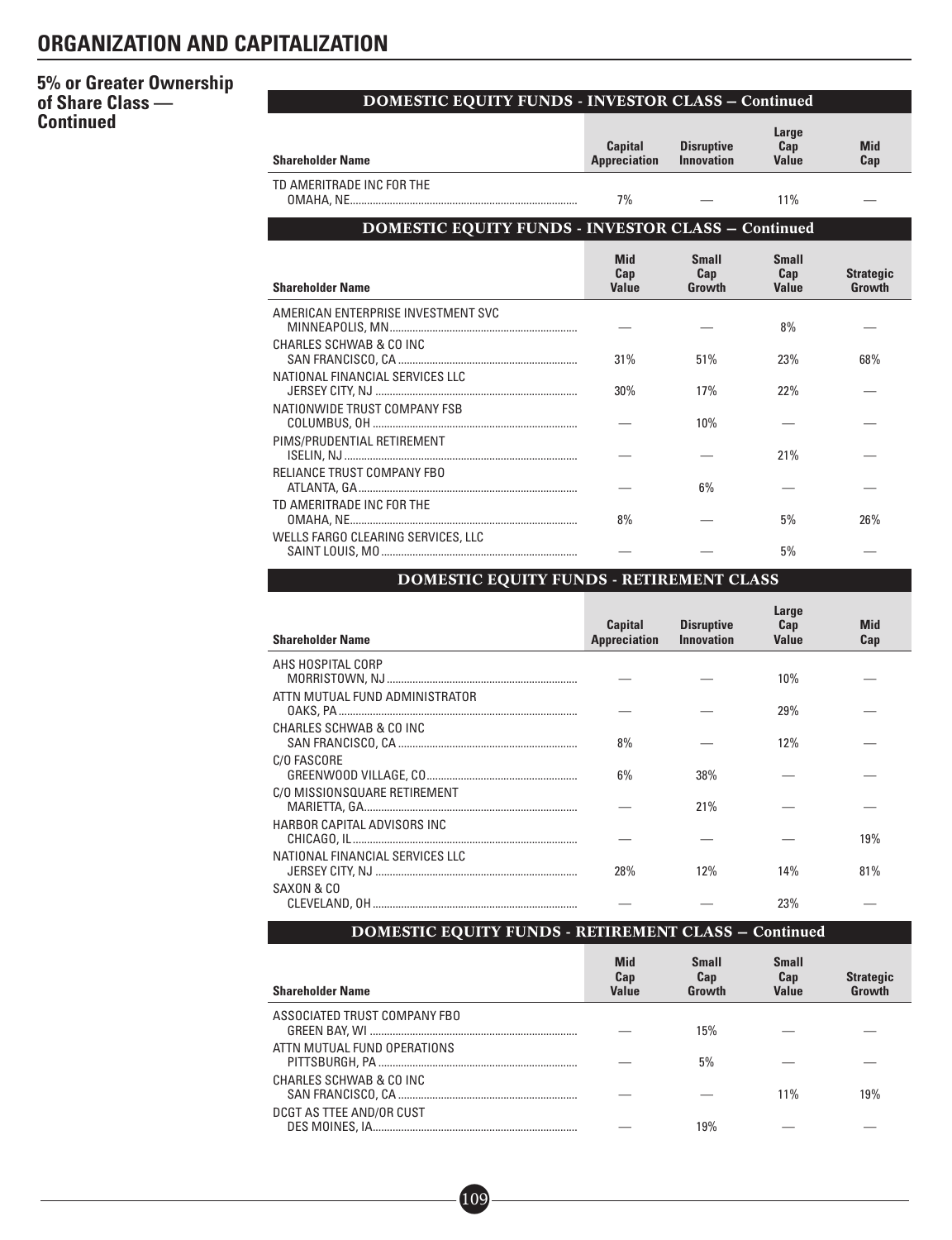# **5% or Greater Ownership of Share Class — Continued**

|                                                | <b>DOMESTIC EQUITY FUNDS - RETIREMENT CLASS - Continued</b> |                               |                                     |                            |
|------------------------------------------------|-------------------------------------------------------------|-------------------------------|-------------------------------------|----------------------------|
| <b>Shareholder Name</b>                        | <b>Mid</b><br>Cap<br><b>Value</b>                           | <b>Small</b><br>Cap<br>Growth | <b>Small</b><br>Cap<br><b>Value</b> | <b>Strategic</b><br>Growth |
| <b>MERRILL LYNCH PIERCE FENNER &amp; SMITH</b> |                                                             |                               | 15%                                 |                            |
| MID ATLANTIC TRUST COMPANY FBO                 |                                                             |                               |                                     | 22%                        |
| NATIONAL FINANCIAL SERVICES LLC                | 72%                                                         | 25%                           | 18%                                 | 59%                        |
| PERSHING LLC                                   |                                                             |                               | 10%                                 |                            |
| RELIANCE TRUST CO. CUSTODIAN                   | 20%                                                         |                               |                                     |                            |
| VANGUARD FIDUCIARY TRUST CO                    |                                                             | 16%                           |                                     |                            |
| VOYA INSTITUTIONAL TRUST COMPANY               |                                                             | 11%                           |                                     |                            |
| ZIONS FIRST NATIONAL BANK 0                    |                                                             |                               | 16%                                 |                            |

# INTERNATIONAL & GLOBAL FUNDS - INSTITUTIONAL CLASS

| <b>Shareholder Name</b>           | <b>Diversified</b><br><b>International</b><br><b>All Cap</b> | <b>Emerging</b><br><b>Markets</b><br><b>Equity</b> | <b>Focused</b><br><b>International</b> | Global<br><b>Leaders</b> |
|-----------------------------------|--------------------------------------------------------------|----------------------------------------------------|----------------------------------------|--------------------------|
| ATTN MUTUAL FUND ADMINISTRATOR    | 15%                                                          |                                                    |                                        |                          |
| ATTN MUTUAL FUND OPERATIONS       | 7%                                                           |                                                    |                                        |                          |
| BANK OF AMERICA CUSTODIAN FBO MFO |                                                              |                                                    | 14%                                    |                          |
| <b>CAPINCO</b>                    | 9%                                                           |                                                    |                                        |                          |
| CHARLES SCHWAB & CO INC           | 12%                                                          |                                                    | 5%                                     | 8%                       |
| HARBOR CAPITAL ADVISORS INC       |                                                              |                                                    | 72%                                    |                          |
| <b>LPL FINANCIAL</b>              |                                                              |                                                    |                                        | 22%                      |
| NATIONAL FINANCIAL SERVICES LLC   | 33%                                                          | 61%                                                |                                        | 21%                      |
| PERSHING LLC                      |                                                              | 6%                                                 |                                        |                          |
| RELIANCE TRUST CO FBO             | 11%                                                          |                                                    |                                        |                          |
| TD AMERITRADE INC FOR THE         |                                                              | 7%                                                 |                                        |                          |

# INTERNATIONAL & GLOBAL FUNDS - INSTITUTIONAL CLASS — Continued

| <b>Shareholder Name</b>            | <b>International</b> | <b>International</b><br>Growth | <b>International</b><br><b>Small Cap</b> | <b>Overseas</b> |
|------------------------------------|----------------------|--------------------------------|------------------------------------------|-----------------|
| ATTN MUTUAL FUND ADMINISTRATOR     |                      | 33%                            |                                          |                 |
| ATTN MUTUAL FUND OPERATIONS        |                      |                                | 8%                                       |                 |
| CAPINCO                            |                      | 16%                            |                                          |                 |
| CHARLES SCHWAB & CO INC            | 25%                  | 9%                             | $6\%$                                    | 14%             |
| FIDELITY DEPOSIT AND DISCOUNT BANK |                      |                                | 8%                                       |                 |
| HARBOR CAPITAL ADVISORS INC        |                      |                                | 53%                                      | 54%             |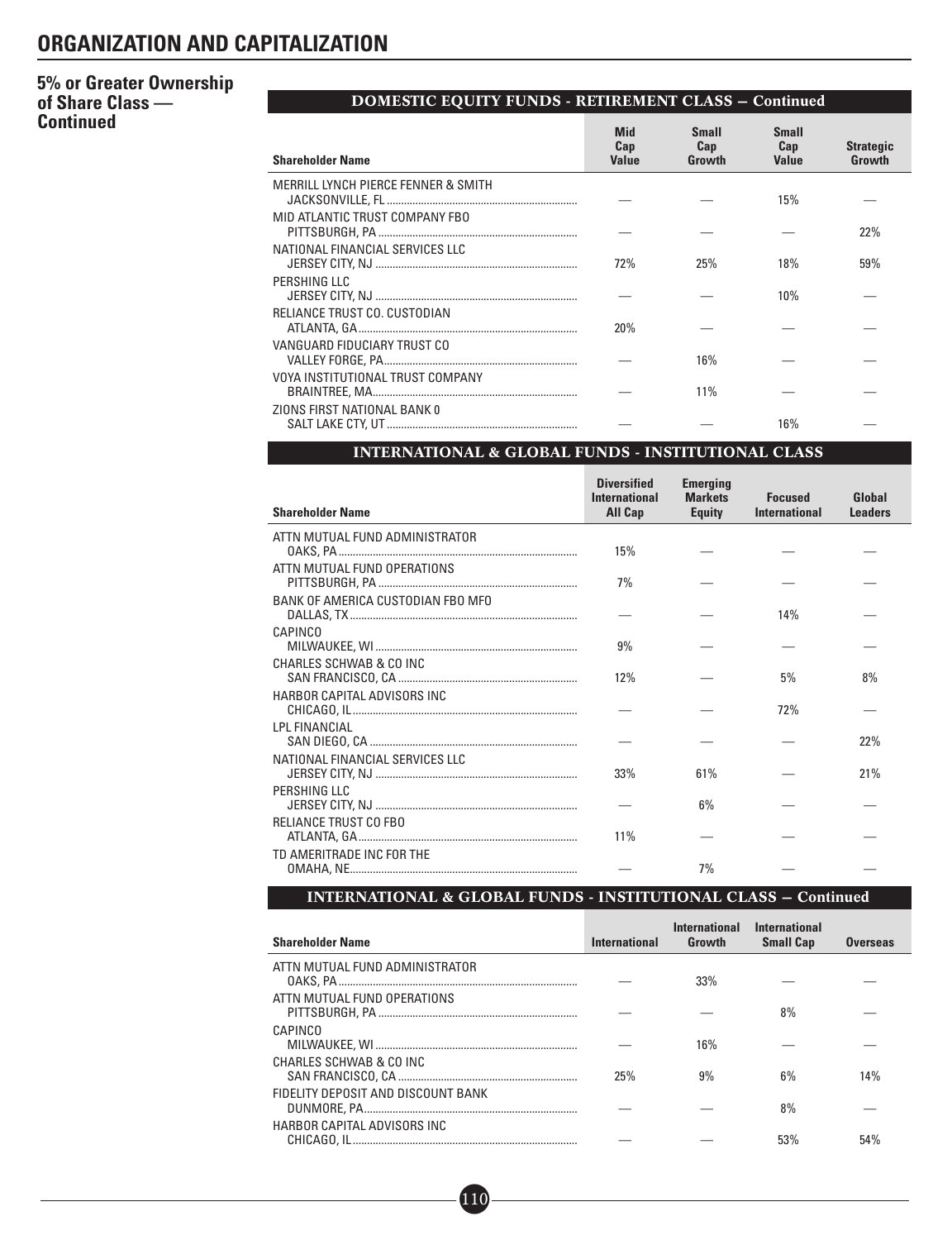# **5% or Greater Ownership of Share Class — Continued**

# INTERNATIONAL & GLOBAL FUNDS - INSTITUTIONAL CLASS — Continued

| <b>Shareholder Name</b>         | International | <b>International</b><br>Growth | <b>International</b><br><b>Small Cap</b> | <b>Overseas</b> |
|---------------------------------|---------------|--------------------------------|------------------------------------------|-----------------|
| NATIONAL FINANCIAL SERVICES LLC | 23%           | 19%                            | 7%                                       |                 |
| SPRINGTRUST 3                   |               |                                |                                          | 30%             |
| VANGUARD BROKERAGE SERVICES     |               |                                | 9%                                       |                 |

# INTERNATIONAL & GLOBAL FUNDS - ADMINISTRATIVE CLASS

| <b>Shareholder Name</b>         | <b>Diversified</b><br><b>International</b><br><b>All Cap</b> | <b>Emerging</b><br><b>Markets</b><br><b>Equity</b> | Global<br><b>Leaders</b> |
|---------------------------------|--------------------------------------------------------------|----------------------------------------------------|--------------------------|
| CHARLES SCHWAB & CO INC         |                                                              |                                                    | 32%                      |
| <b>FIIOC</b>                    |                                                              |                                                    | 6%                       |
| MATRIX TRUST COMPANY CUST FBO   |                                                              |                                                    | 7%                       |
| NATIONAL FINANCIAL SERVICES LLC | 100%                                                         |                                                    | 6%                       |
| TD AMERITRADE FBO               |                                                              | 100%                                               |                          |
| TD AMERITRADE INC FOR THE       |                                                              |                                                    |                          |

# INTERNATIONAL & GLOBAL FUNDS - ADMINISTRATIVE CLASS — Continued

| <b>Shareholder Name</b>          | <b>International</b> | <b>International</b><br>Growth | <b>International</b><br><b>Small Cap</b> |
|----------------------------------|----------------------|--------------------------------|------------------------------------------|
| CHARLES SCHWAB & CO INC          | 18%                  |                                |                                          |
| EDWARDS LIFESCIENCES CORPORATION | 10%                  |                                |                                          |
| <b>FIIOC</b>                     |                      | 21%                            |                                          |
| HARBOR CAPITAL ADVISORS INC      |                      |                                |                                          |
| MATRIX TRUST COMPANY CUST FBO    |                      |                                | 90%                                      |
| MID ATLANTIC TRUST COMPANY FBO   |                      | 12%                            |                                          |
| NATIONAL FINANCIAL SERVICES LLC  |                      | 5%                             |                                          |
| PERSHING LLC                     | 25%                  | 50%                            |                                          |
| STATE STREET BANK AND TRUST      |                      | 10%                            |                                          |
| TD AMERITRADE INC FOR THE        | 6%                   |                                |                                          |
|                                  |                      |                                | 10%                                      |

## INTERNATIONAL & GLOBAL FUNDS - INVESTOR CLASS

| <b>Shareholder Name</b>     | <b>Diversified</b><br><b>International</b><br><b>All Cap</b> | <b>Emerging</b><br><b>Markets</b><br><b>Equity</b> | <b>Focused</b><br><b>International</b> | Global<br>Leaders |
|-----------------------------|--------------------------------------------------------------|----------------------------------------------------|----------------------------------------|-------------------|
| CHARLES SCHWAB & CO INC     | 96%                                                          | 87%                                                |                                        | 23%               |
| DOUGLAS J SKINNER &         |                                                              |                                                    | 59%                                    |                   |
| HARBOR CAPITAL ADVISORS INC |                                                              |                                                    | 38%                                    |                   |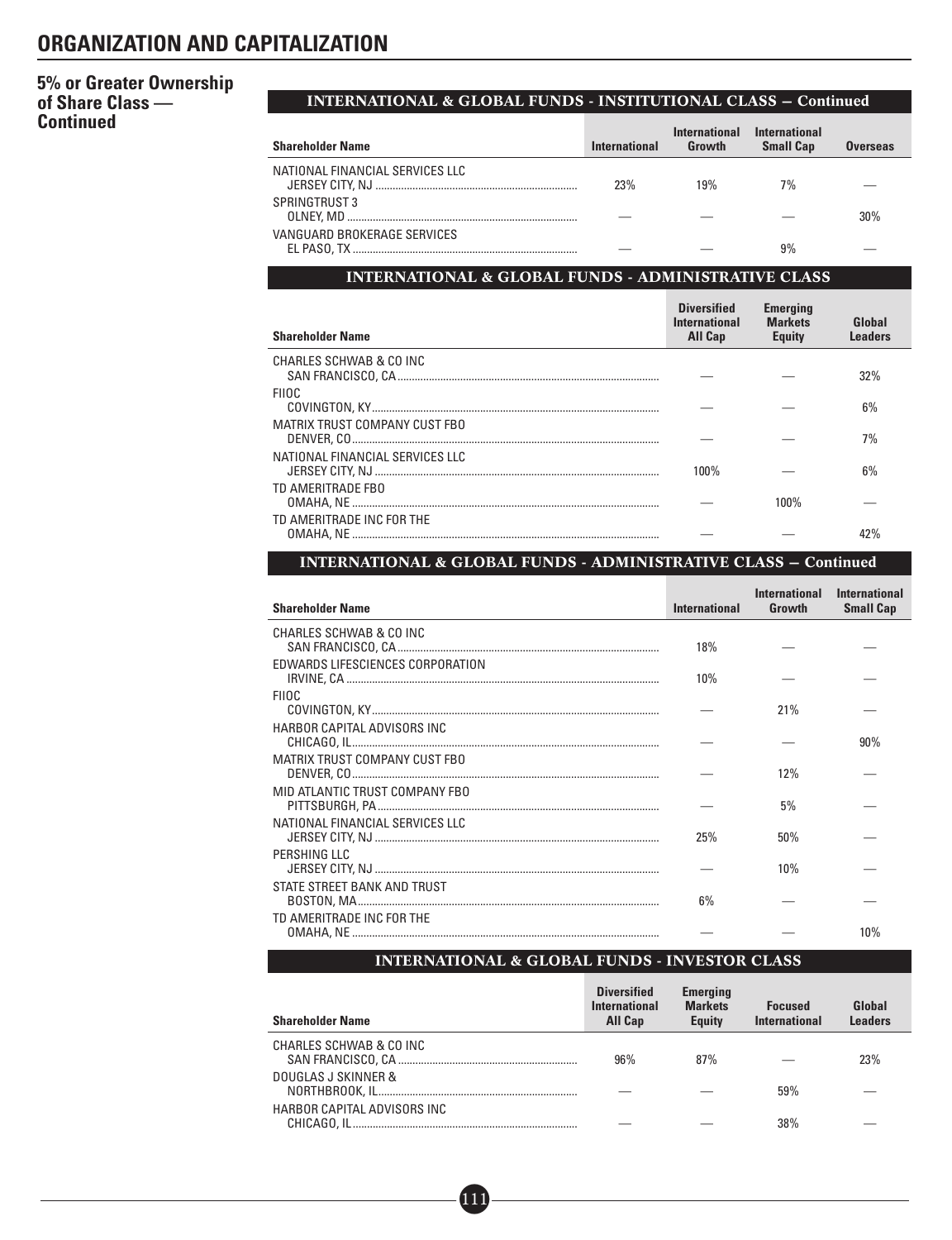# **5% or Greater Ownership of Share Class — Continued**

## INTERNATIONAL & GLOBAL FUNDS - INVESTOR CLASS — Continued

| <b>Shareholder Name</b>         | <b>Diversified</b><br><b>International</b><br><b>All Cap</b> | <b>Emerging</b><br><b>Markets</b><br><b>Equity</b> | <b>Focused</b><br>International | Global<br><b>Leaders</b> |
|---------------------------------|--------------------------------------------------------------|----------------------------------------------------|---------------------------------|--------------------------|
| NATIONAL FINANCIAL SERVICES LLC |                                                              |                                                    |                                 | 48%                      |
| TD AMERITRADE INC FOR THE       |                                                              |                                                    |                                 | 16%                      |

# INTERNATIONAL & GLOBAL FUNDS - INVESTOR CLASS — Continued

| <b>Shareholder Name</b>         | <b>International</b> | International<br>Growth | <b>International</b><br><b>Small Cap</b> | <b>Overseas</b> |
|---------------------------------|----------------------|-------------------------|------------------------------------------|-----------------|
| CHARLES SCHWAB & CO INC         | 36%                  | 32%                     | 32%                                      | 22%             |
| HARBOR CAPITAL ADVISORS INC     |                      |                         | 23%                                      | 35%             |
| NATIONAL FINANCIAL SERVICES LLC | 34%                  | 17%                     |                                          |                 |
| NATIONWIDE TRUST COMPANY FSB    |                      | 10%                     |                                          |                 |
| SSB&T CUSTODIAN FOR THE IRA OF  |                      |                         |                                          | 8%              |
| TD AMERITRADE INC FOR THE       | 6%                   | 14%                     | 37%                                      | 24%             |
| VANGUARD BROKERAGE SERVICES     |                      | 9%                      |                                          |                 |

# INTERNATIONAL & GLOBAL FUNDS - RETIREMENT CLASS

| <b>Shareholder Name</b>         | <b>Diversified</b><br><b>International</b><br>All Cap | <b>Emerging</b><br><b>Markets</b><br><b>Equity</b> | <b>Focused</b><br><b>International</b> | Global<br><b>Leaders</b> |
|---------------------------------|-------------------------------------------------------|----------------------------------------------------|----------------------------------------|--------------------------|
| CHARLES SCHWAB & CO INC         | 11%                                                   |                                                    |                                        |                          |
| HARBOR CAPITAL ADVISORS INC     |                                                       |                                                    | 68%                                    |                          |
| INDIVIDUAL                      |                                                       |                                                    |                                        | 6%                       |
| INDIVIDUAL                      |                                                       |                                                    | 13%                                    | 15%                      |
| INDIVIDUAL                      |                                                       |                                                    |                                        | 6%                       |
| NATIONAL FINANCIAL SERVICES LLC | 45%                                                   | $100\%$                                            | 20%                                    | 24%                      |
| INDIVIDUAL                      |                                                       |                                                    |                                        | 10%                      |
| VANGUARD FIDUCIARY TRUST CO     |                                                       |                                                    |                                        | 37%                      |

# INTERNATIONAL & GLOBAL FUNDS - RETIREMENT CLASS — Continued

| <b>Shareholder Name</b>          | <b>International</b> | <b>International</b><br>Growth | <b>International</b><br><b>Small Cap</b> | <b>Overseas</b> |
|----------------------------------|----------------------|--------------------------------|------------------------------------------|-----------------|
| CAPINCO                          |                      | 16%                            |                                          |                 |
| CHARLES SCHWAB & CO INC          |                      | 10%                            |                                          |                 |
| C/O FIDUCIARY TRUST COMPANY INTL |                      | 8%                             |                                          |                 |
| DCGT AS TTEE AND/OR CUST         |                      |                                | 12%                                      |                 |
| EDWARD D JONES & CO              | 54%                  |                                |                                          |                 |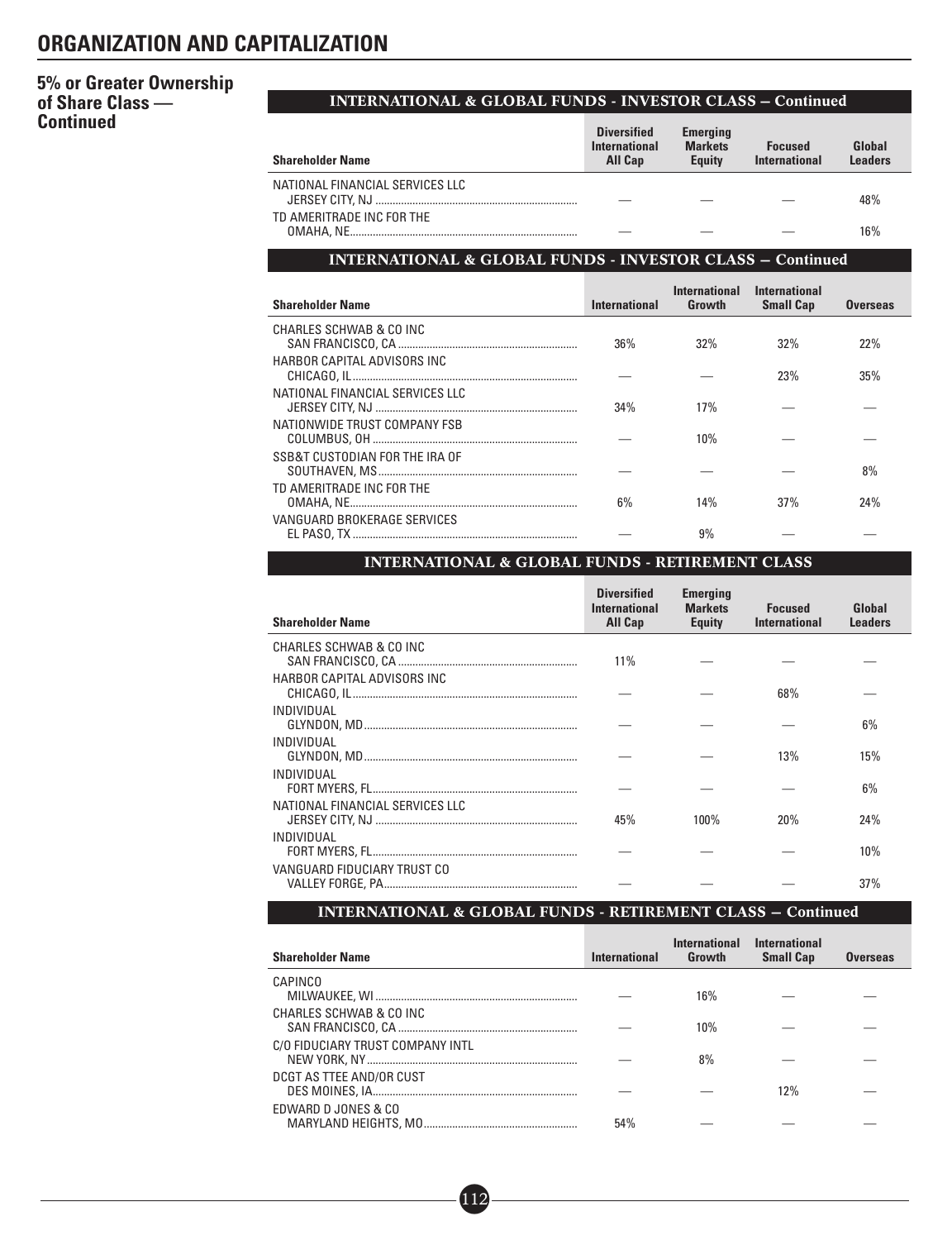# **5% or Greater Ownership of Share Class — Continued**

# INTERNATIONAL & GLOBAL FUNDS - RETIREMENT CLASS — Continued

| <b>Shareholder Name</b>         | <b>International</b> | <b>International</b><br>Growth | International<br><b>Small Cap</b> | <b>Overseas</b> |
|---------------------------------|----------------------|--------------------------------|-----------------------------------|-----------------|
| HARBOR CAPITAL ADVISORS INC     |                      |                                |                                   | 92%             |
| HOCO                            |                      | 30%                            |                                   |                 |
| INDIVIDUAL                      |                      |                                | 17%                               |                 |
| MAC & CO A/C 796386             |                      | 14%                            |                                   |                 |
| NATIONAL FINANCIAL SERVICES LLC | 15%                  |                                | 57%                               | 8%              |
| SAXON & CO.                     | 6%                   |                                |                                   |                 |
| UMB AS CUSTODIAN FOR E-VALUATOR |                      |                                | 5%                                |                 |
| WELLS FARGO BANK NA FBO         | 6%                   | 9%                             |                                   |                 |

## FIXED INCOME & MONEY MARKET FUNDS - INSTITUTIONAL CLASS

| <b>Shareholder Name</b>            | <b>Bond</b> | <b>Convertible</b><br><b>Securities</b> | <b>Core Bond</b> | <b>High-Yield</b><br><b>Bond</b> | <b>Money</b><br><b>Market</b> |
|------------------------------------|-------------|-----------------------------------------|------------------|----------------------------------|-------------------------------|
| ATTN MUTUAL FUND OPERATIONS        |             | 19%                                     |                  |                                  |                               |
| CHARLES SCHWAB & CO INC            | 20%         | 8%                                      | 12%              | 29%                              |                               |
| HARBOR CAPITAL ADVISORS INC        |             |                                         | 35%              |                                  |                               |
| HARBOR FUNDS DISTRIBUTORS INC      |             |                                         |                  |                                  | 5%                            |
| HARBOR TARGET RETIREMENT 2020 FUND |             |                                         | 5%               |                                  |                               |
| HARBOR TARGET RETIREMENT 2030 FUND |             |                                         | 6%               |                                  |                               |
| NATIONAL FINANCIAL SERVICES LLC    | 21%         | 48%                                     |                  | 10%                              | 9%                            |
| PERSHING LLC                       | 8%          | 10%                                     |                  |                                  |                               |
| RELIANCE TRUST CO FBO              |             |                                         |                  | 9%                               |                               |
| TD AMERITRADE INC FOR THE          | 6%          |                                         |                  |                                  |                               |
| VANGUARD BROKERAGE SERVICES        | 5%          |                                         |                  |                                  |                               |
| <b>WELLS FARGO BANK NA FBO</b>     |             |                                         | 14%              |                                  |                               |
| WELLS FARGO CLEARING SERVICES, LLC |             |                                         |                  | 10%                              |                               |

# FIXED INCOME & MONEY MARKET FUNDS - ADMINISTRATIVE CLASS

| <b>Shareholder Name</b>            | <b>Bond</b> | <b>Convertible</b><br><b>Securities</b> | <b>High-Yield</b><br><b>Bond</b> | <b>Money</b><br><b>Market</b> |
|------------------------------------|-------------|-----------------------------------------|----------------------------------|-------------------------------|
| AMERICAN ENTERPRISE INVESTMENT SVC | 9%          |                                         |                                  |                               |
| CHARLES SCHWAB & CO INC            | 12%         |                                         |                                  |                               |
| C/O PACIFIC PREMIER TRUST          |             | 99%                                     | 24%                              |                               |
| GREAT-WEST TRUST COMPANY LLC TTEE  |             |                                         | 11%                              |                               |
| MATRIX TRUST COMPANY AS AGENT FOR  |             |                                         |                                  | 77%                           |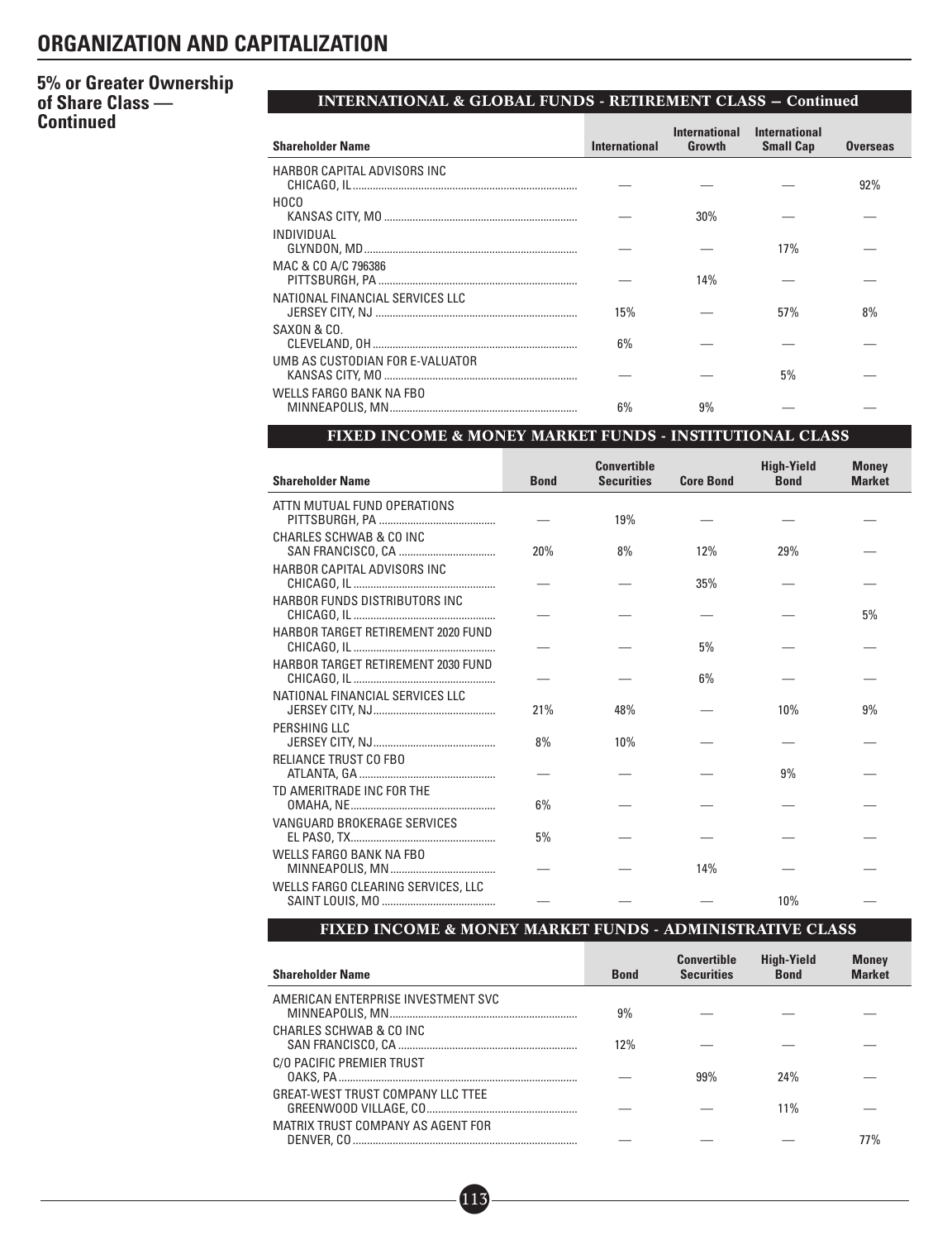# **5% or Greater Ownership of Share Class — Continued**

# FIXED INCOME & MONEY MARKET FUNDS - ADMINISTRATIVE CLASS — Continued

| <b>Shareholder Name</b>         | <b>Bond</b> | <b>Convertible</b><br><b>Securities</b> | <b>High-Yield</b><br><b>Bond</b> | <b>Money</b><br><b>Market</b> |
|---------------------------------|-------------|-----------------------------------------|----------------------------------|-------------------------------|
| MATRIX TRUST COMPANY CUST FBO   |             |                                         |                                  | 7%                            |
| MID ATLANTIC TRUST COMPANY FBO  | 8%          |                                         |                                  |                               |
| MILLENNIUM TRUST CO LLC         |             |                                         |                                  | 15%                           |
| NATIONAL FINANCIAL SERVICES LLC | 34%         |                                         | 15%                              |                               |
| PERSHING LLC                    | 5%          |                                         |                                  |                               |
| RELIANCE TRUST COMPANY FBO      | 11%         |                                         |                                  |                               |
| TD AMERITRADE FBO               |             |                                         | 8%                               |                               |
| VANGUARD BROKERAGE SERVICES     | 5%          |                                         |                                  |                               |
| <b>VRSCO</b>                    |             |                                         | 37%                              |                               |

# FIXED INCOME & MONEY MARKET FUNDS - INVESTOR CLASS

| <b>Shareholder Name</b>          | <b>Convertible</b><br><b>Securities</b> | <b>High-Yield</b><br><b>Bond</b> |
|----------------------------------|-----------------------------------------|----------------------------------|
| CHARLES SCHWAB & CO INC          | <b>77%</b>                              | 22%                              |
| NATIONAL FINANCIAL SERVICES LLC  | 5%                                      | 25%                              |
| PERSHING IIC                     | 9%                                      |                                  |
| RC FF VANTAGFPOINT TRADITION IRA |                                         | 21%                              |
| TD AMERITRADE INC FOR THE        | 6%                                      | 1በ%                              |

# FIXED INCOME & MONEY MARKET FUNDS - RETIREMENT CLASS

| <b>Shareholder Name</b>           | <b>Bond</b> | <b>Convertible</b><br><b>Securities</b> | <b>Core Bond</b> | <b>High-Yield</b><br><b>Bond</b> |
|-----------------------------------|-------------|-----------------------------------------|------------------|----------------------------------|
| J.P. MORGAN SECURITIES LLC.       |             |                                         |                  | 61%                              |
| KEYBANK NA                        |             |                                         | $6\%$            | 7%                               |
| KNOXVILLE UTILITIES BOARD PENSION |             | 55%                                     |                  |                                  |
| MEG & COMPANY R/R                 |             |                                         | 23%              |                                  |
| NATIONAL FINANCIAL SERVICES LLC   |             |                                         | $6\%$            | 20%                              |
| PRINCIPAL TRUST COMPANY           |             |                                         | 7%               |                                  |
| RELIANCE TRUST CO., CUSTODIAN     | 9%          |                                         | 40%              |                                  |
| STANDARD INSURANCE CO             | 85%         |                                         |                  |                                  |
| U S BANK FBO                      |             | 42%                                     | 7%               |                                  |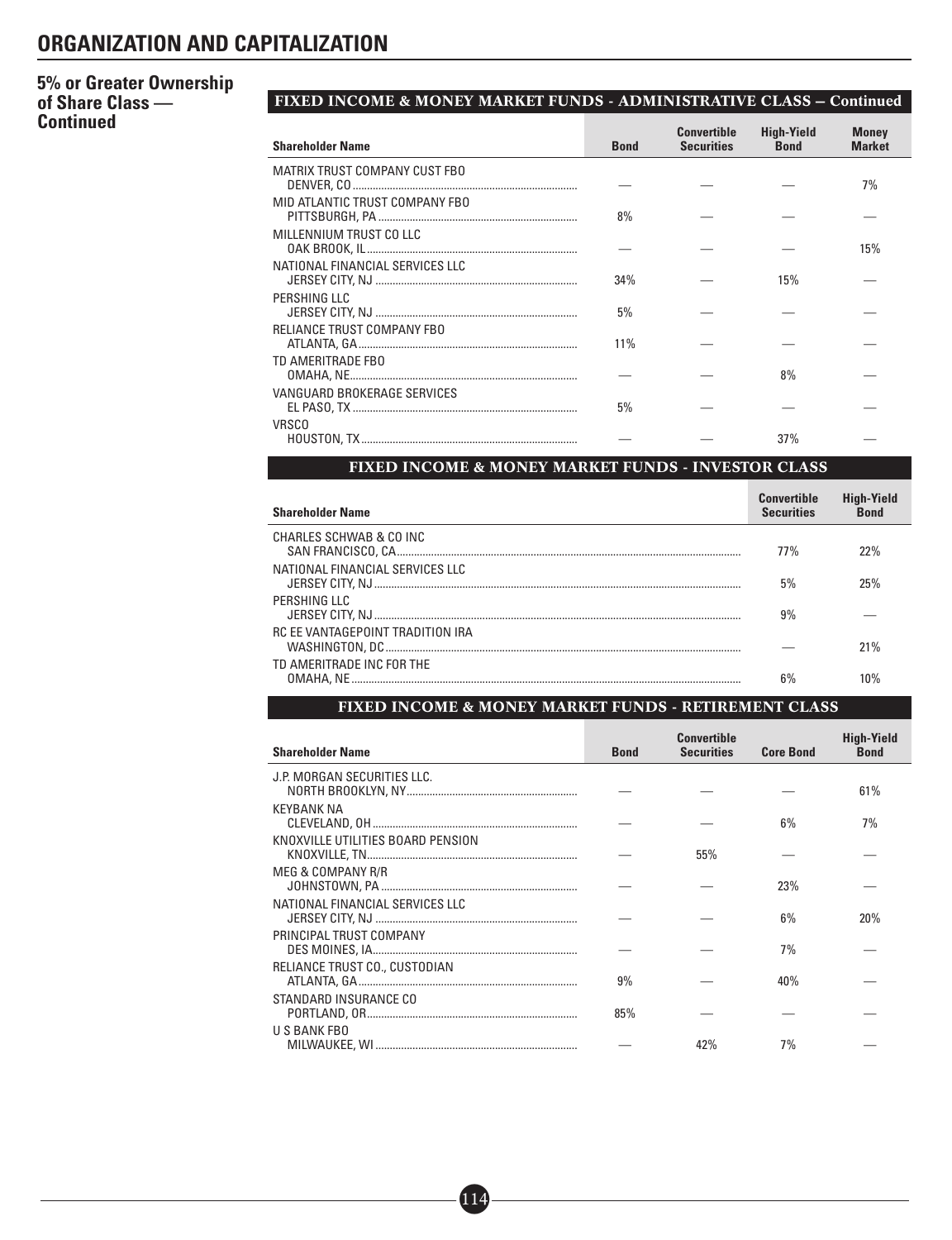# **State Street Bank and Trust Company**

State Street Bank and Trust Company (the "Custodian") has been retained to act as custodian of the Funds' assets and, in that capacity, maintains certain financial and accounting records of the Funds. The Custodian's mailing address is State Street Financial Center, 1 Lincoln Street, Boston, MA 02111-2900.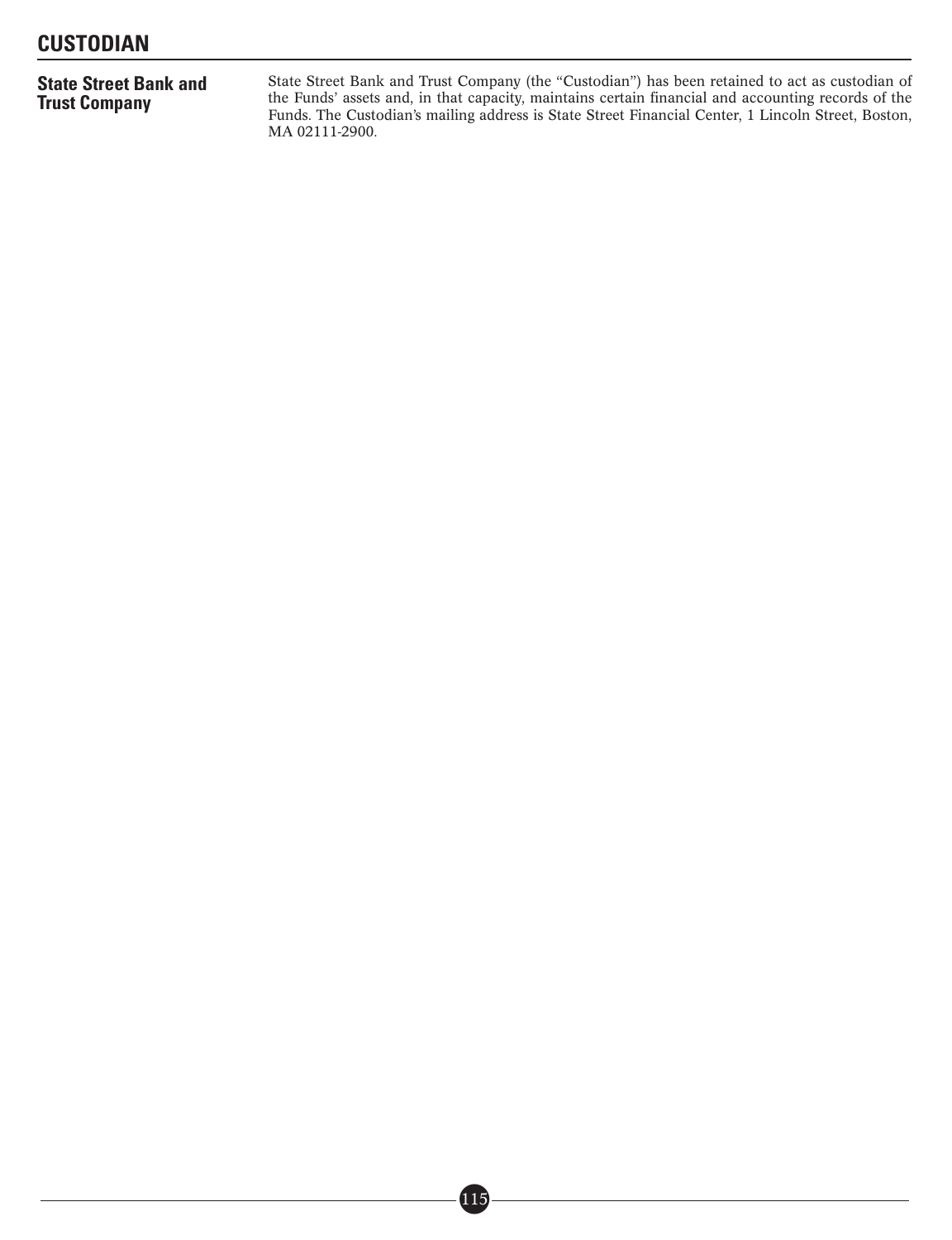# **INDEPENDENT REGISTERED PUBLIC ACCOUNTING FIRM AND FINANCIAL STATEMENTS**

**Ernst & Young LLP** Ernst & Young LLP, 155 North Wacker Drive, Chicago, IL 60606, serves as the Funds' independent registered public accounting firm, providing audit and tax services. The financial statements of the Funds as of and for the period ended October 31, 2021, have been audited by Ernst & Young LLP, an independent registered public accounting firm, and are incorporated by reference in this Statement of Additional Information.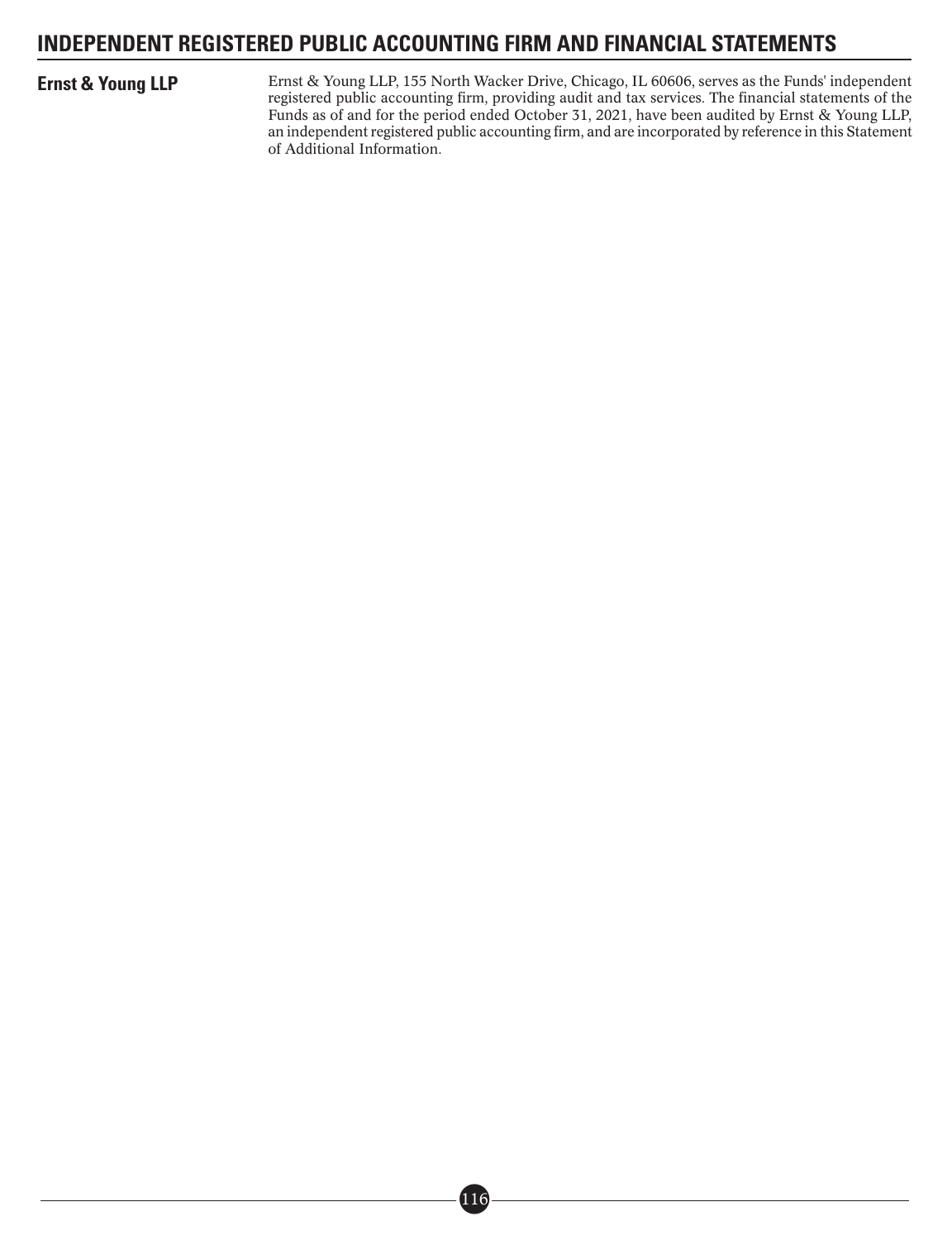Certain of the Subadviser's proxy voting policies and procedures make reference to Institutional Shareholder Services ("ISS") and/or Glass, Lewis & Co. ("Glass Lewis") voting guidelines.

ISS's proxy voting guidelines can be accessed at *issgovernance.com/policy-gateway/votingpolicies/*.

Glass Lewis's proxy voting guidelines can be accessed at *glasslewis.com/guidelines/*.

### **Acadian Asset Management LLC** POLICY Whether Acadian will have proxy voting responsibility on behalf of a separate account client is subject to negotiation as part of the overall investment management agreement executed with each client. We will have voting responsibility for all Acadian branded funds. Should a separate account client desire that Acadian vote proxies on their behalf, Acadian will accept such authority and agree with the client as part of the investment management agreement whether votes should be cast in accordance with Acadian's proxy voting policy or in accordance with a client specific proxy voting policy. Should the client wish to retain voting responsibility themselves, Acadian would have no further involvement in the voting process but would remain available to provide reasonable assistance to the client as needed. Acadian utilizes the services of Institutional Shareholder Services ("ISS"), an unaffiliated proxy firm, to help manage the proxy voting process and to research and vote proxies. Acadian has adopted the ISS voting policies for use when contractually directed by the client to votes proxies on their behalf in accordance with our proxy voting policy. We review the ISS policies at least annually and believe that they are reasonably designed to ensure that we vote proxies in the best interest of clients and that our voting decisions are insulated from any potential material conflicts of interest. Should a client contractually direct Acadian to vote proxies on their behalf in accordance with Client specific voting policies and procedures, we will still utilize the services of ISS to cast the votes in accordance with the client's instructions. When voting proxies on behalf of our clients, Acadian assumes a fiduciary responsibility to vote in our clients' best interests. In addition, with respect to benefit plans under the Employee Retirement Income Securities Act (ERISA), Acadian acknowledges its responsibility as a fiduciary to vote proxies prudently and solely in the best interest of plan participants and beneficiaries. So that it may fulfill these fiduciary responsibilities to clients, Acadian has adopted and implemented these written policies and procedures reasonably designed to ensure that it votes proxies in the best interest of clients. PROCEDURES *Proxy Voting Guidelines* Acadian acknowledges it has a duty of care to its clients that requires it to monitor corporate events and vote client proxies when instructed by the client to do so. To assist in this effort, Acadian has retained ISS to research and vote its proxies. ISS provides proxy-voting analysis and votes proxies in accordance with predetermined guidelines. Relying on ISS to vote proxies is intended to help ensure that Acadian votes in the best interest of its clients and insulates Acadian's voting decisions from any potential material conflicts of interest. Acadian will also accept specific written proxy voting instructions from a client and communicate those instructions to ISS to implement when voting proxies involving that client's portfolio. In specific instances where ISS will not vote a proxy, will not provide a voting recommendation, or

■• 117

other instances where there is an unusual cost or requirement related to a proxy vote, Acadian's Head of Investment Operations will coordinate with members of our investment team to conduct an analysis to determine whether the costs related to the vote outweigh the potential benefit to our client. If we determine, in our discretion, that it is in the best of interest of our client not to participate in the vote Acadian will not participate in the vote on behalf of our client. If we determine that a vote would be in the best interest of our client, Acadian will provide voting direction back to ISS and ensure the vote is cast as they instruct.

Unless contrary instructions are received from a client, Acadian has instructed ISS to not vote proxies in so-called "share blocking" markets. Share-blocking markets are markets where proxy voters have their securities blocked from trading during the period of the annual meeting. The period of blocking typically lasts from a few days to two weeks. During the period, any portfolio holdings in these markets cannot be sold without a formal recall. The recall process can take time, and in some cases, cannot be accomplished at all. This makes a client's portfolio vulnerable to a scenario where a stock is dropping in attractiveness but cannot be sold because it has been blocked. Shareholders who do not vote are not subject to the blocking procedure.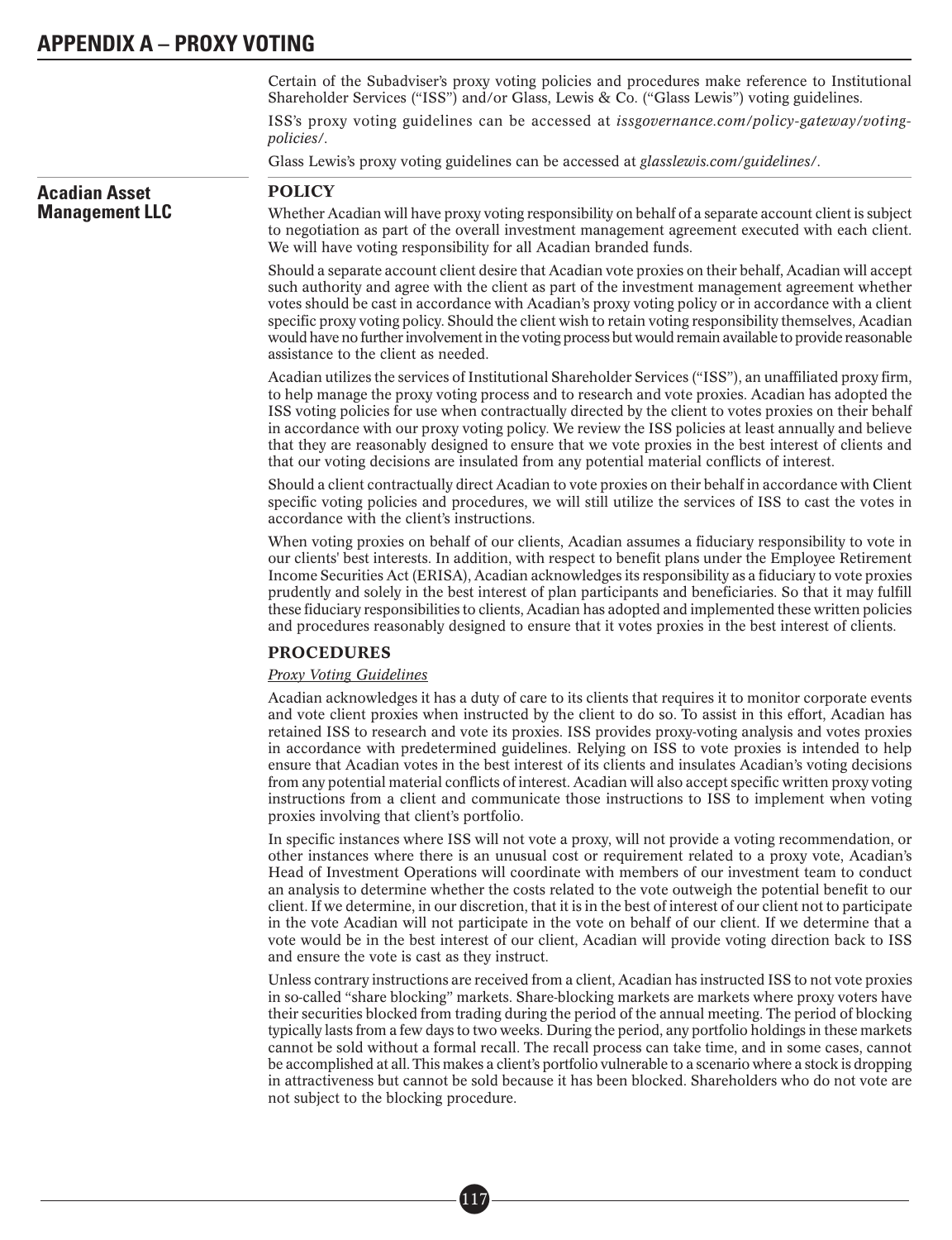# **Acadian Asset Management LLC — Continued**

Acadian also reserves the right to override ISS vote recommendations under certain circumstances. Acadian will only do so if they believe that voting contrary to the ISS recommendation is in the best interest of clients. The reasons for any overrides and for voting against the ISS recommendation will be documented.

#### *Conflicts of Interest*

Occasions may arise during the voting process in which the best interest of clients conflicts with Acadian's interests. In these situations, ISS will continue to follow the same predetermined guidelines as formally agreed upon between Acadian and ISS before such conflict of interest existed. Conflicts of interest generally include (i) business relationships where Acadian has a substantial business relationship with, or is actively soliciting business from, a company soliciting proxies, or (ii) personal or family relationships whereby an employee of Acadian has a family member or other personal relationship that is affiliated with a company soliciting proxies, such as a spouse who serves as a director of a public company. A conflict could also exist if a substantial business relationship exists with a proponent or opponent of a particular initiative.

If Acadian learns that a conflict of interest exists, the Head of Investment Operations will work with our compliance and investment team as needed to document (i) the details of the conflict of interest, (ii) whether or not the conflict is material, and (iii) procedures to ensure that Acadian makes proxy voting decisions based on the best interests of clients. If Acadian determines that a material conflict exists, it will defer to ISS to vote the proxy in accordance with the predetermined voting policy.

#### *Voting Policies*

Acadian has adopted the proxy voting policies developed by ISS, summaries of which can be found at http://www.issgovernance.com/policy and which are deemed to be incorporated herein. The policies have been developed based on ISS' independent, objective analysis of leading corporate governance practices and their support of long-term shareholder value. Acadian may change its proxy voting policy from time to time without providing notice of changes to clients.

#### *Voting Process*

Acadian's Head of Investment Operations acts as coordinator with ISS including ensuring proxies Acadian is responsible to vote are forwarded to ISS, overseeing that ISS is voting assigned client accounts and maintaining appropriate authorization and voting records.

After ISS is notified by the custodian of a proxy that requires voting and/or after ISS cross references their database with a routine download of Acadian holdings and determines a proxy requires voting, ISS will review the proxy and make a voting proposal based on the recommendations provided by their research group. Any electronic proxy votes will be communicated to the proxy solicitor by ISS Global Proxy Distribution Service and Broadridge's Proxy Edge Distribution Service, while non-electronic ballots, or paper ballots, will be faxed, telephoned or sent via Internet. ISS assumes responsibility for the proxies to be transmitted for voting in a timely fashion and maintains a record of the vote, which is provided to Acadian on a monthly basis. Proxy voting records specific to a client's account are available to each client upon request.

#### *Proxy Voting Record*

Acadian will maintain a record containing the following information regarding the voting of proxies: (i) the name of the issuer, (ii) the exchange ticker symbol, (iii) the CUSIP number, (iv) the shareholder meeting date, (v) a brief description of the matter brought to vote; (vi) whether the proposal was submitted by management or a shareholder, (vii) how Acadian/ ISS voted the proxy (for, against, abstained) and (viii) whether the proxy was voted for or against management.

#### *Obtaining a Voting Proxy Report*

Clients may request a copy of these policies and procedures and/or a report on how their individual securities were voted by contacting Acadian at 617-850-3500 or by email at compliancereporting@acadian-asset.com.

# **Aristotle Capital Management, LLC**

## INTRODUCTION

Aristotle Capital Management, LLC ("Aristotle Capital"), in compliance with the principles of Rule 204-2 of the Advisers Act, has adopted and implemented policies and procedures for voting proxies in the best interest of clients, to describe the procedures to clients, and to tell clients how they may obtain information about how Aristotle Capital has actually voted their proxies. While decisions about how to vote must be determined on a case-by-case basis, Aristotle Capital's general policies and procedures for voting proxies are set forth below.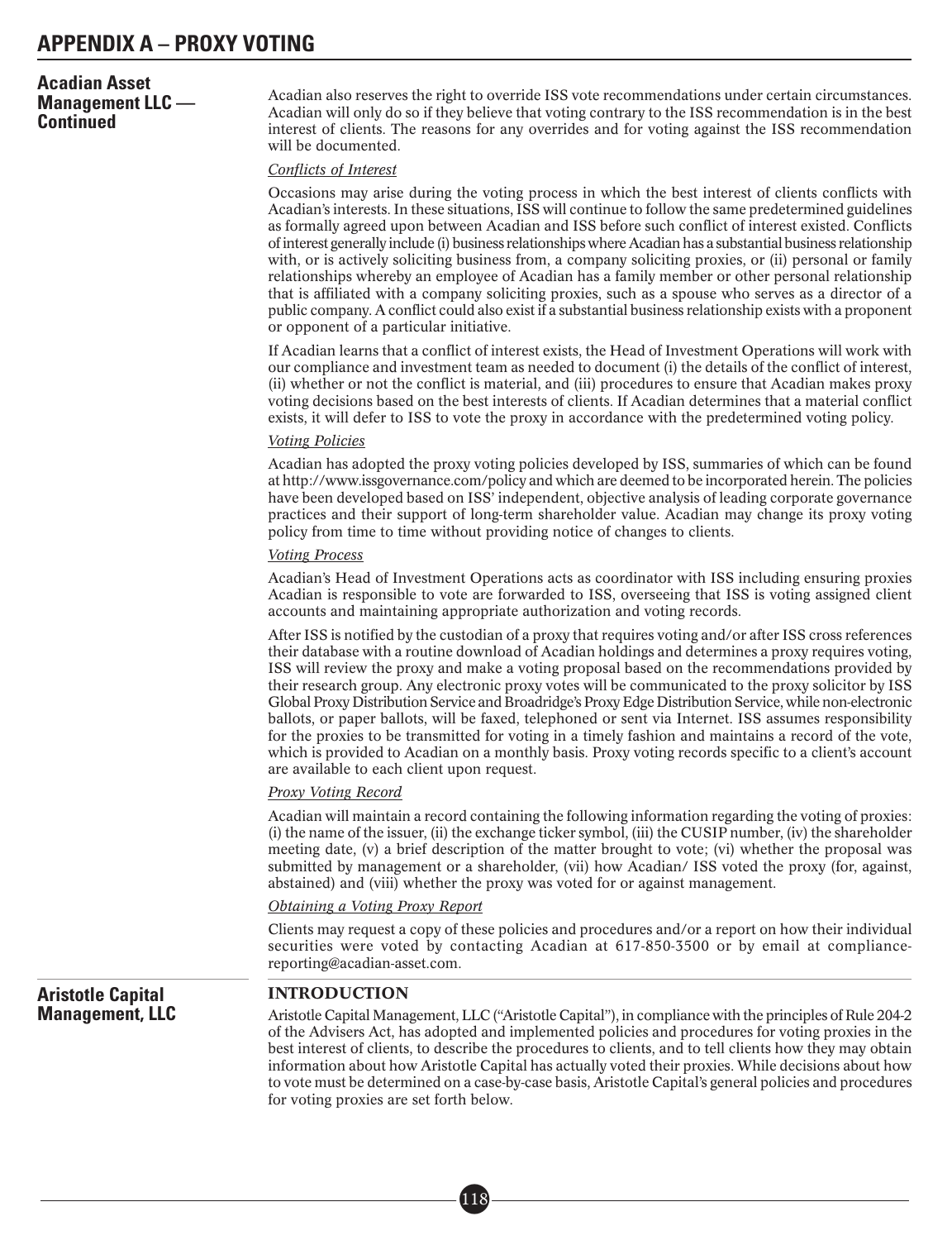**Aristotle Capital Management, LLC — Continued**

# PROXY VOTING POLICIES AND PROCEDURES

Aristotle Capital believes that the voting of proxies is an important part of portfolio management as it represents an opportunity for shareholders to make their voices heard and to influence the direction of a company. Unless otherwise directed by the client, Aristotle Capital will vote proxies and will vote such proxies in the manner that, in its opinion, serves the best interests of the clients in accordance with this policy. When voting proxies for non-model holdings, Aristotle Capital will vote in accordance with Institutional Shareholder Services ("ISS") recommendation. (Non-model holdings refers to securities where the client has provided instruction to Aristotle Capital to restrict trading the securities.) Otherwise, the following policies and procedures are implemented.

Aristotle Capital has contracted ISS to provide proxy voting support. Under the terms of its arrangement with ISS, Aristotle Capital directs each custodian to forward proxy ballots to ISS for processing. Aristotle Capital has access to the ballots through the ISS website and may provide ISS with instructions on how to vote the ballots or Aristotle Capital may vote the ballots through the website. ISS records the votes and provides proxy voting accounting and reporting. Case-by-case proxy voting decisions are generally made by the Chief Investment Officer ("CIO") or his designee. All voting records are maintained by ISS, except that Aristotle Capital will maintain copies of any document created by Aristotle Capital that was material in making a determination of how to vote a "case-by-case" proxy or that memorializes the basis for that decision.

The following details Aristotle Capital's philosophy and practice regarding the voting of proxies.

## VOTING GUIDELINES

Aristotle Capital has adopted guidelines for certain types of matters to assist the CIO or designee in the review and voting of proxies on a case-by-case basis. These guidelines are set forth below:

#### 1. Corporate Governance

#### a. Election of Directors and Similar Matters

In an uncontested election, Aristotle Capital will generally vote in favor of management's proposed directors. In a contested election, Aristotle Capital will evaluate proposed directors on a case-by-case basis. With respect to proposals regarding the structure of a company's board of directors, Aristotle Capital will review any contested proposal on its merits.

Notwithstanding the foregoing, Aristotle Capital expects to support proposals to:

-Limit directors' liability and broaden directors' indemnification rights;

And expects to generally vote against proposals to:

- -Adopt or continue the use of a classified board structure; and
- - Add special interest directors to the board of directors (e.g., efforts to expand the board of directors to control the outcome of a particular decision).

#### b. Audit Committee Approvals

Aristotle Capital generally supports proposals that help ensure that a company's auditors are independent and capable of delivering a fair and accurate opinion of a company's finances. Aristotle Capital will generally vote to ratify management's recommendation and selection of auditors.

#### c. Shareholder Rights

Aristotle Capital may consider all proposals that will have a material effect on shareholder rights on a case-by-case basis. Notwithstanding the foregoing, Aristotle Capital expects to generally support proposals to:

- -Adopt confidential voting and independent tabulation of voting results; and
- -Require shareholder approval of poison pills;

And expects to generally vote against proposals to:

- -Adopt super-majority voting requirements; and
- - Restrict the rights of shareholders to call special meetings, amend the bylaws or act by written consent.

#### 2. Anti-Takeover Measures, Corporate Restructurings and Similar Matters

Aristotle Capital may review any proposal to adopt an anti-takeover measure, to undergo a corporate restructuring (e.g., change of entity form or state of incorporation, mergers or acquisitions) or to take similar action by reviewing the potential short and long-term effects of the proposal on the company. These effects may include, without limitation, the economic and financial impact the proposal may have on the company, and the market impact that the proposal may have on the company's stock.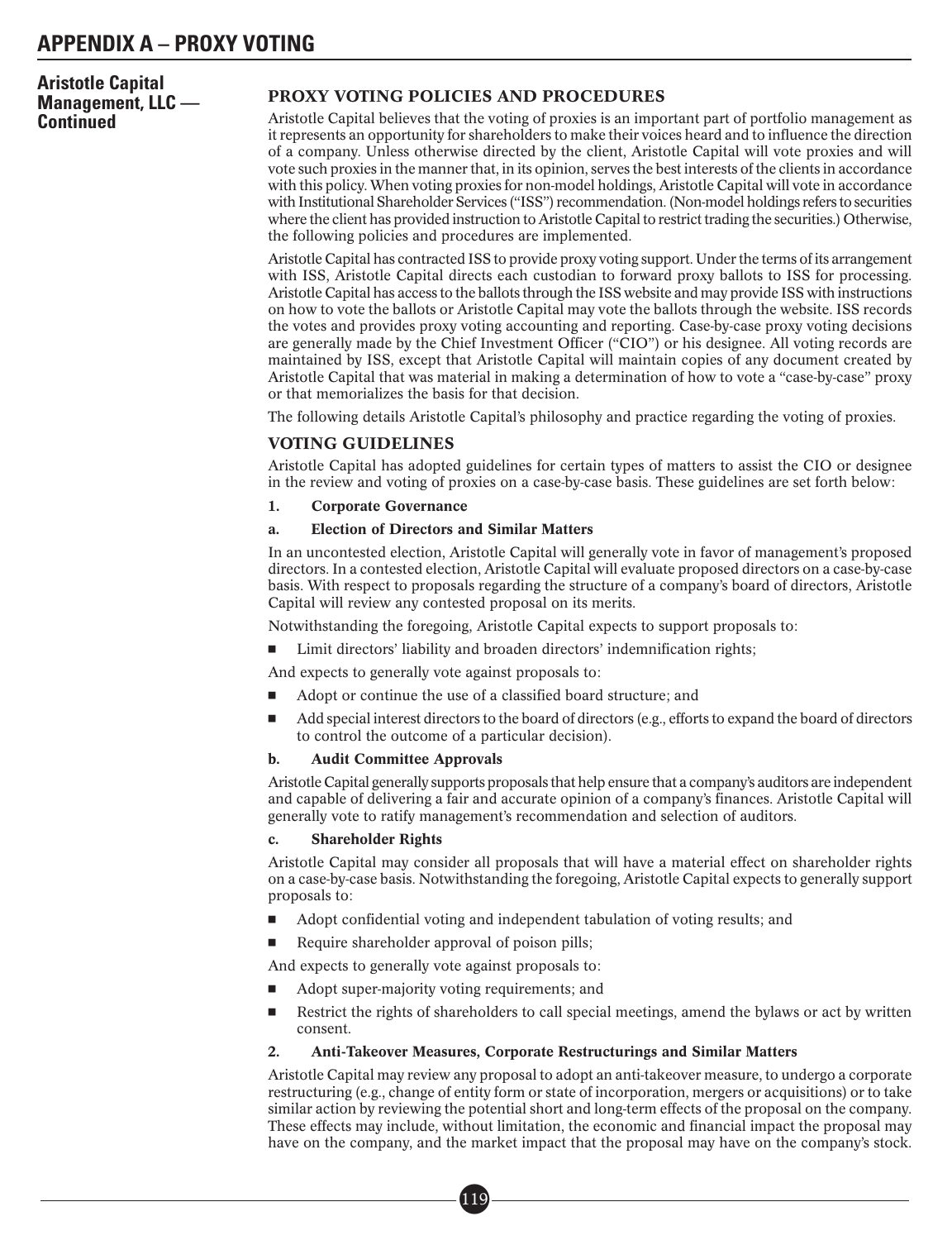# **Aristotle Capital Management, LLC — Continued**

Notwithstanding the foregoing, Aristotle Capital expects to generally support proposals to:

- - Prohibit the payment of greenmail (i.e., the purchase by the company of its own shares to prevent a hostile takeover);
- - Adopt fair price requirements (i.e., requirements that all shareholders be paid the same price in a tender offer or takeover context), unless the CIO deems them sufficiently limited in scope; and
- -Require shareholder approval of "poison pills."

And expects to generally vote against proposals to:

- -Adopt classified boards of directors;
- - Reincorporate a company where the primary purpose appears to the CIO to be the creation of takeover defenses; and
- -Require a company to consider the non-financial effects of mergers or acquisitions.

#### 3. Capital Structure Proposals

Aristotle Capital will seek to evaluate capital structure proposals on their own merits on a caseby-case basis.

Notwithstanding the foregoing, Aristotle Capital expects to generally support proposals to:

- -Eliminate preemptive rights.
- 4. Compensation
- a. General

Aristotle Capital generally supports proposals that encourage the disclosure of a company's compensation policies. In addition, Aristotle Capital generally supports proposals that fairly compensate executives, particularly those proposals that link executive compensation to performance. Aristotle Capital may consider any contested proposal related to a company's compensation policies on a case-by-case basis.

Notwithstanding the foregoing, Aristotle Capital expects to generally support proposals to:

- -Require shareholders approval of golden parachutes; and
- - Adopt golden parachutes that do not exceed 1 to 3 times the base compensation of the applicable executives.

And expects to generally vote against proposals to:

-Adopt measures that appear to the CIO to arbitrarily limit executive or employee benefits.

## 5. Stock Option Plans and Share Issuances

Aristotle Capital evaluates proposed stock option plans and share issuances on a case-by- case basis. In reviewing proposals regarding stock option plans and issuances, Aristotle Capital may consider, without limitation, the potential dilutive effect on shareholders and the potential short and long-term economic effects on the company. We believe that stock option plans do not necessarily align the interest of executives and outside directors with those of shareholders. We believe that well thought out cash compensation plans can achieve these objectives without diluting shareholders ownership. Therefore, we generally will vote against stock option plans. However, we will review these proposals on a case- by- case basis to determine that shareholders interests are being represented. We certainly are in favor of management, directors and employees owning stock, but prefer that the shares are purchased in the open market.

Notwithstanding the foregoing, Aristotle Capital expects to generally vote against proposals to:

- Establish or continue stock option plans and share issuances that are not in the best interest of the shareholders.

## 6. Corporate Responsibility and Social Issues

■• 120

Aristotle Capital generally believes that ordinary business matters (including, without limitation, positions on corporate responsibility and social issues) are primarily the responsibility of a company's management that should be addressed solely by the company's management. These types of proposals, often initiated by shareholders, may request that the company disclose or amend certain business practices.

Aristotle Capital will consider proposals involving corporate responsibility and social issues on a case-by-case basis.

7. Conflicts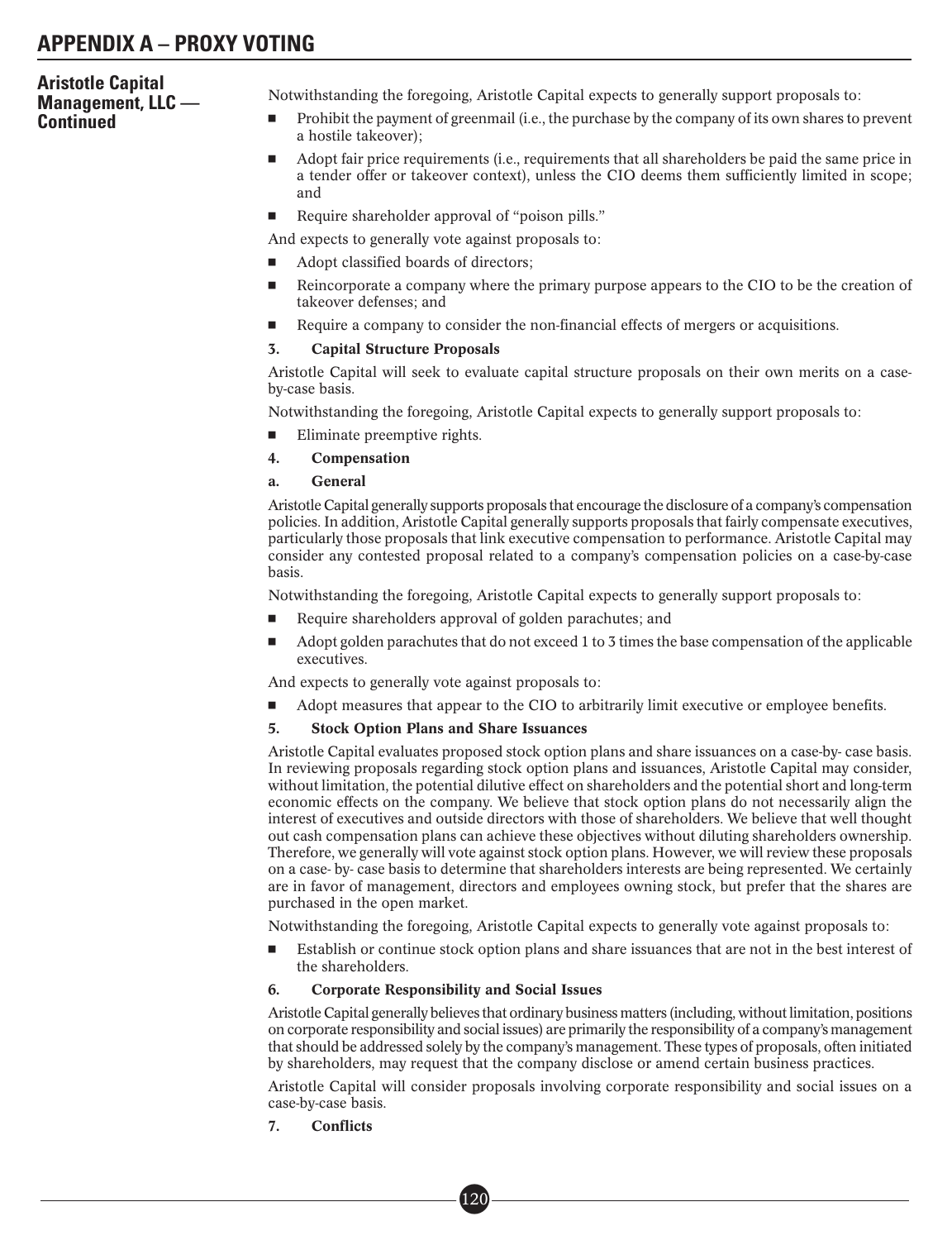# **Aristotle Capital Management, LLC — Continued**

In cases where Aristotle Capital is aware of a conflict between the interests of a client(s) and the interests of Aristotle Capital or an affiliated person of Aristotle Capital (e.g., a portfolio holding is a client or an affiliate of a client of Aristotle Capital), the Aristotle Capital will take the following steps:

(a) vote matters that are specifically covered by this Proxy Voting Policy (e.g., matters where the Aristotle Capital's vote is strictly in accordance with this Policy and not in its discretion) in accordance with this Policy; and

(b) for other matters, contact the client for instructions with respect to how to vote the proxy.

#### 8. Disclosure of Proxy Voting Policy

Upon receiving a written request from a client, Aristotle Capital will provide a copy of this policy within a reasonable amount of time. If approved by the client, this policy and any requested records may be provided electronically.

#### 9. Recordkeeping

Aristotle Capital shall keep the following records for a period of at least five years, the first two in an easily accessible place:

- (i) A copy of this Policy;
- (ii) Proxy statements received regarding client securities;
- (iii) Records of votes cast on behalf of clients;
- (iv) Any documents prepared by Aristotle Capital that were material to making a decision how to vote, or that memorialized the basis for the decision; and
- (v) Records of client requests for proxy voting information.

Aristotle Capital may rely on proxy statements filed on the SEC EDGAR system instead of keeping its own copies, and may rely on proxy statements and records of proxy votes cast by Aristotle Capital that are maintained with a third party such as a proxy voting service, provided that Aristotle Capital has obtained an undertaking from the third party to provide a copy of the documents promptly upon request.

#### 10. Proxy Voting for Accounts Subject to ERISA

The Department of Labor ("DOL") provided investment managers the following guidance about their ERISA responsibilities, when voting proxies: Where the authority to manage plan assets has been delegated to an investment manager, only the investment manager has authority to vote proxies, except when the named fiduciary has reserved to itself or to another named fiduciary (as authorized by the plan document) the right to direct a plan trustee regarding the voting of proxies.

The DOL has also indicated that an adviser with a duty to vote proxies has an obligation to take reasonable steps under the circumstances to ensure that it receives the proxies. Appropriate steps include informing the plan sponsor and its trustees, bank custodian or broker-dealer custodian of the requirement that all proxies be forwarded to the adviser and making periodic reviews during the proxy season, including follow-up letters and phone calls if necessary.When voting proxies, an investment manager must consider proxies as a plan asset and act solely in accordance with the economic interest of the plan and its participants and beneficiaries.

The DOL has also indicated that the adviser must consider any costs involved when voting proxies for plan assets. Adviser should evaluate material facts that form the basis for any particular voting decision or other exercise of shareholder right. Aristotle Capital may decide, after a facts and circumstances analysis, to refrain from voting if it is determined that a plan client would incur unreasonable costs.

The DOL has also indicated that the adviser must exercise prudence and diligence in the selection and monitoring of persons, if any, selected to advise or otherwise assist with exercises of shareholder rights. Aristotle Capital has contracted with ISS to provide proxy voting support and periodically reviews ISS guidelines as part of vendor oversight.

The DOL has also indicated that the adviser must properly document votes and that the named fiduciary has a duty to monitor the proxy voting process of the adviser. Advisers should be prepared to issue proxy voting reports to clients. Records of "solicitation" activities by issuers (or others) should be maintained. Records should reflect a verification of each proxy to each share in each account. Records should be maintained in such a manner that it is easy to backtrack. Copies of each executed ballot should be maintained. Aristotle Capital has access to proxy voting records through ISS and can issue copies of proxy voting reports to clients upon request. Aristotle Capital maintains a log of solicitations it receives from issuers or others.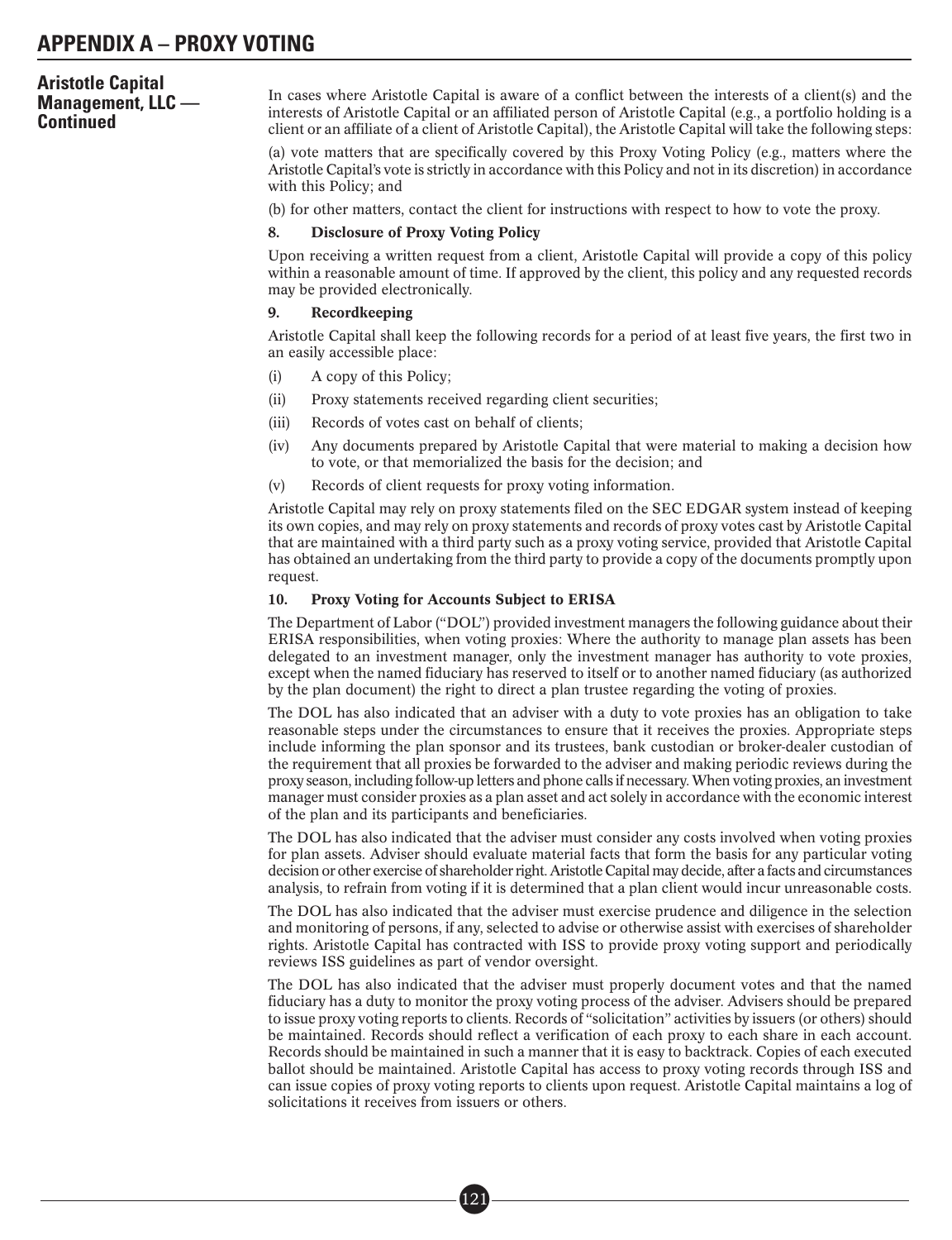# **Baillie Gifford Overseas Limited**

### VOTING GUIDELINES

The Manager has adopted the Governance and Sustainability Principles and Guidelines (the "Guidelines") to vote proxies related to securities held by the Funds.

The Guidelines are developed and administered by the ESG Team of the Baillie Gifford Group. This ESG Team sits alongside the investment teams and is responsible for the voting of proxies. The head of this ESG Team jointly reports to an investment partner of Baillie Gifford & Co., the parent of the Manager, and to the senior investment committee of the Investment Management Group of the Baillie Gifford Group.

The Guidelines cover the Manager's approach to governance and sustainability matters including the following areas:

- -Board Effectiveness and Composition
- -Capital Allocation
- -Governance Processes and Disclosure
- -Remuneration
- -Sustainability

The Manager recognizes that given the range of markets in which the Funds invest, one set of standards is unlikely to be appropriate. The Guidelines consequently take an issues-based approach covering standards from a global perspective. The Guidelines include our definition of significant votes, which is required under SRD II regulation from the EU.

#### PRAGMATIC & FLEXIBLE APPROACH

The Manager recognizes that companies within markets operate under significantly differing conditions. The guidelines are intended to provide an insight into how the Manager approaches voting and engagement on behalf of clients with it important to note that the Manager assesses every company individually. With respect to voting, the Manager will evaluate proposals on a case-by-case basis, based on what it believes to be in the best long-term interests of the clients, rather than rigidly applying a policy.

In evaluating each proxy, the ESG Team follows the Guidelines, while also considering third party analysis, the Manager's and its affiliates own research and discussions with company management.

The ESG Team oversees voting analysis and execution in conjunction with the investment managers The Manager may elect not to vote on certain proxies. While the Manager endeavors to vote a Fund's shares in all markets, on occasion this may not be possible due to a practice known as share blocking, whereby voting shares would result in us being prevented from trading for a certain period of time. When voting in these markets, the Manager assesses the benefits of voting clients' shares against the relevant restrictions. The Manager may also not vote where we have sold out of a stock following the record date.

## CONFLICTS OF INTEREST

The Manager recognizes the importance of managing potential conflicts of interest that may exist when voting a proxy solicited by a company with whom the Baillie Gifford Group has a material business or personal relationship. The ESG Team of the Baillie Gifford Group is responsible for monitoring possible material conflicts of interest with respect to proxy voting.

For proxy votes that involve a potential conflict of interest that is not managed in line with our Conflicts of Interest policy, the ESG Team report the conflict to the Investment Management Group (IMG) for discussion. The ESG Team reports into the IMG which comprises of several senior Baillie Gifford partners. They review the voting rationale, consider whether business relationships between Baillie Gifford and the company have influenced the proposed vote and decide the course of action to be taken in the best interest of its clients.

**Cedar Street Asset Management LLC**

### PROXY VOTING POLICY

Cedar Street frequently invests a material portion of the Funds' capital in equity securities. As a registered investment adviser, the Firm owes its Investors a duty of care, loyalty and respect with regards to proxy voting activities conducted on behalf the Funds and Clients. In addition, as a fiduciary and a registered investment advisor, Cedar Street is required to vote (or abstain) proxies in a manner that is consistent with the best interests of the Firm's Investors. Cedar Street will make these policies and procedures available to our Investors upon request. Also, we acknowledge that our Investors have a right to information about how we vote Fund proxies and we will also make that information available upon request.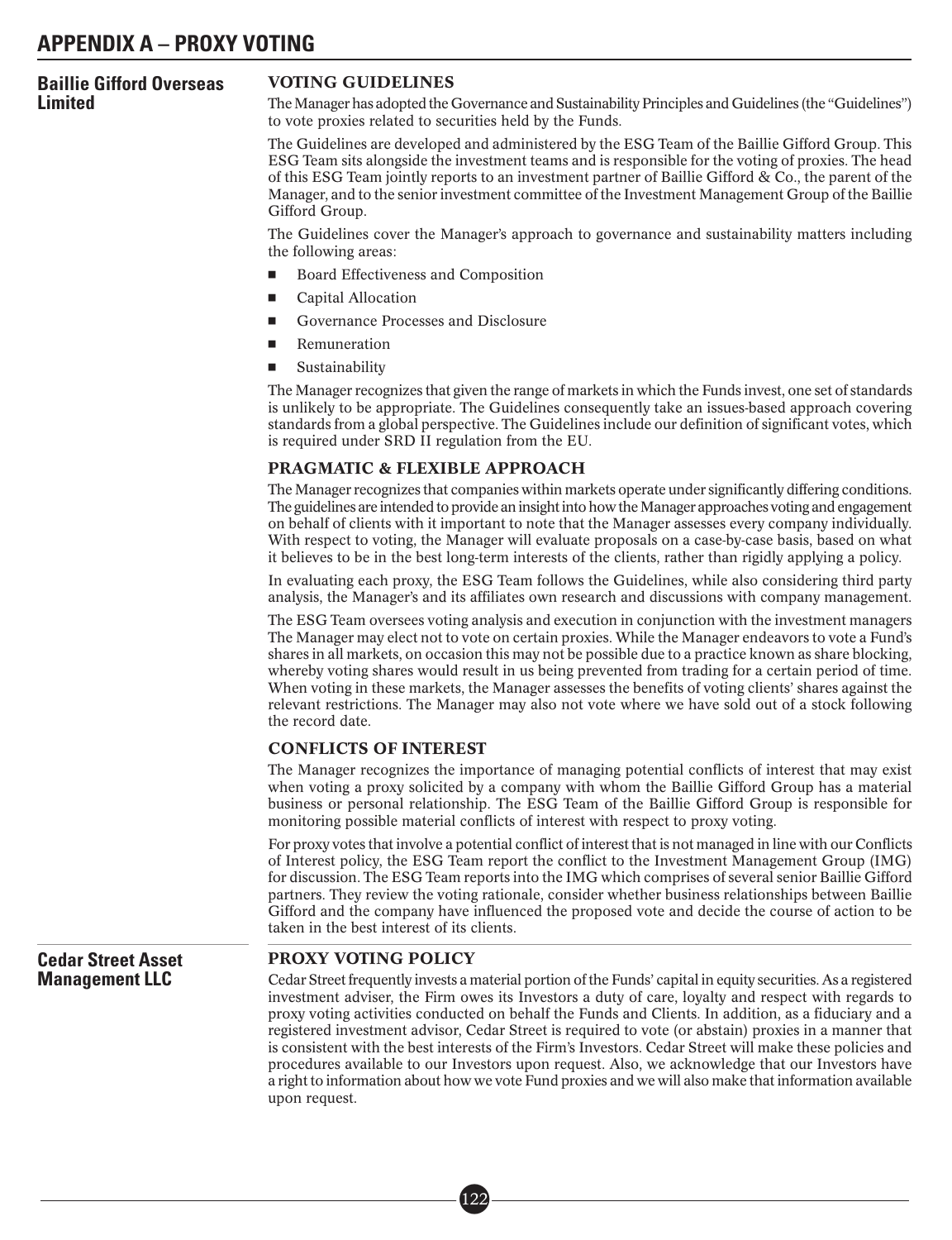# **Cedar Street Asset Management LLC — Continued**

## *What is the requirement?*

In addition to voting in the best interests of their investors, SEC registered investment advisers must keep a record of all proxies received, the manner in which they voted and any documentation that was material to their decision to vote a particular way. Additionally, each registered adviser must have a policy and procedure that is designed to appropriately address conflicts of interest with respect to their proxy voting activity on behalf of clients. As a further point, registered advisers must also deliver their proxy voting log to any client upon their request.

## *How do we comply?*

The CCO will ensure that the Firm retains the following records in connection with proxies:

- -The name of the issuer of the portfolio security;
- -The exchange ticker symbol of the portfolio security;
- -The Council on Uniform Securities Identification Procedures ("CUSIP") number
- for the portfolio security;
- -The date the proxy was received and reviewed by Cedar Street;
- -The date of the shareholder meeting date of the portfolio company;
- -Whether Cedar Street cast its vote on the matter;
- - How Cedar Street cast its vote (e.g., for or against proposal, or abstain; for or withhold regarding election of directors); and
- -Whether the registrant cast its vote for or against management.

Prior to voting proxies, Cedar Street will determine if there are any conflicts of interest related to the proxy in question in accordance with the general guidelines below. If a conflict is identified, Cedar Street will then make a determination (which may be in consultation with outside legal counsel or compliance consultants) as to whether the conflict is material or not. Cedar Street will proceed to vote proxies without material conflicts by majority. Cedar Street also has the flexibility to abstain from a particular proxy vote or to outsource a particular proxy vote to an independent third party when it is determined to be in the best interests of its Clients.

In voting proxies in the best interest of its Clients, Cedar Street will consider the specific strategy surrounding the equity investment. It will then apply the following proxy voting procedures:

Proxy Voting Procedures: The Firm's Head of Trading and Operations or their designee including a third-party shareholder service provider, reviews proxy ballots and generally votes in accordance with the research recommendations of a major third-party institutional shareholder service provider that is an outsourced independent third party. If the Firm is no longer in a position in a particular security, the Firm will abstain from voting on that security.

Identification of Material Conflicts of Interest: As the Firm is utilizing a third-party shareholder service provider's researched recommendations, any potential conflict has generally been mitigated. To the extent that the Firm wishes to vote contrary to a third-party shareholder service provider's recommendations, it is understood that conflicts may arise, and conflicts of interest shall be reviewed prior to casting the Firm's vote. Access Persons and Employees of Cedar Street are required to disclose relationships that may potentially cause conflicts of interest with respect to proxy voting including but not limited to records related to personal holdings, transactions in securities and records of Outside Business Activities as defined in the Firm's Code of Ethics and relationships with officers and directors of publicly traded companies as defined in the Firm's Code of Ethics. Additionally, both the Firm's business arrangements and the business and personal relationships of Employees and Access Persons each have the potential to result in proxy voting conflicts of interest under certain circumstances.

As stated above, Access Persons and Employees are required to disclose any business arrangements or personal relationships or other relationships that have the potential to create proxy voting conflicts. In the event that any Employee or Access Person of the Firm becomes aware of the potential for a proxy voting conflict of interest, such Employee or Access Person is required to report such potential conflict to the CCO immediately. Failure to appropriately report information to the CCO that may constitute a material conflict of interest with respect to proxy voting constitutes a serious breach of Firm policy and may result in disciplinary action up to and including termination of employment.

The Firm's CCO, or their designee will monitor third party shareholder service provider's due diligence statements, regarding material conflicts of interest identified by each such third party shareholder service providing proxy research recommendations. No less than annually, the Firm's CCO, or their designee will pull each third party shareholder service provider's due diligence questionnaire, Form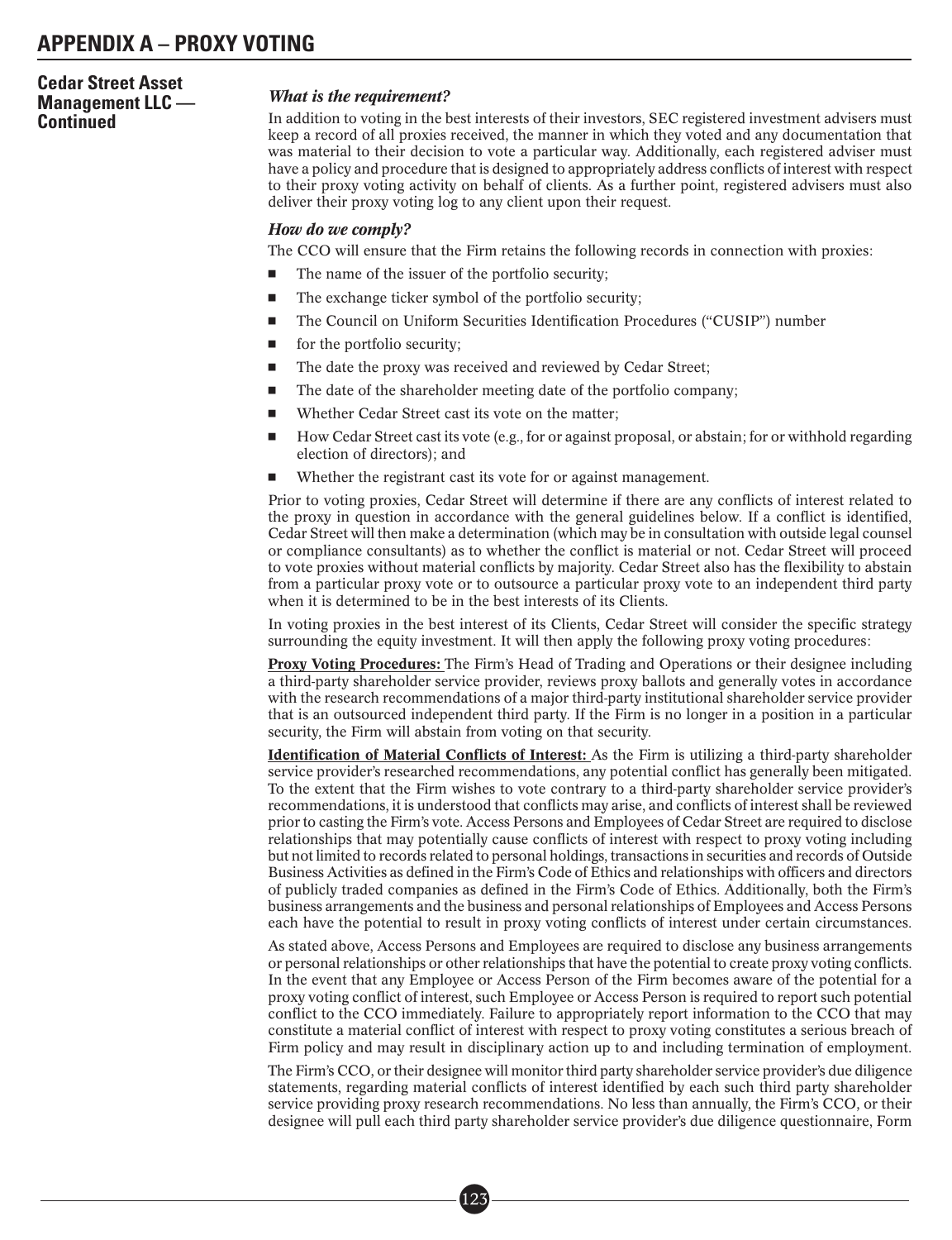# **Cedar Street Asset Management LLC — Continued**

ADV (where applicable), and any additional disclosure documents that may be applicable to conflicts of interest disclosed by each third party shareholder service provider utilized. Where necessary, the Firm's CCO, or their designee, will reach out to the third party shareholder service provider's compliance department to further clarify potential conflicts of interest.

Conflicts identified by any such disclosure may cause the Firm to vote proxies in a manner that is inconsistent with such third party shareholder service provider's recommendation. In such instances where a conflict of interest has been identified between the Firm and a third party shareholder service provider proxy research recommendations, the Firm will vote based on the best interest of each Client, as identified in this proxy policy.

#### Third Party Shareholder Service Provider Due Diligence

On not less than an annual basis, the Firm's CCO, or their designee, shall review the policies and procedures, reputation, and news involving each shareholder service provider's ability to provide the Firm with accurate research. The CCO, or their designee's evaluation of each shareholder service provider may include but is not limited to:

- -Departure of key stake holders, including executives, in the company;
- -Conflicts of interest that may influence the objective nature of research provided;
- -Affiliations that may affect the objective nature of research provided;
- -Active, pending or potential litigation ;
- -Enforcement actions by any administrative entity; and
- -Reputation including negative press.

The Firm's CCO will take into consideration the overall ability of each shareholder service provider's ability to provide ongoing research support.

**Distribution of Proxy Voting Conflicts Questionnaire:** If a proxy is received by the Firm, it must be delivered to the Firm's CCO for review. The CCO is responsible for review of the Firm's records that may constitute material conflicts of interest as described above. Following the review of the Firm's records, at her discretion, the CCO may also distribute a questionnaire to all Access Persons and Employees indicating that a proxy related to a particular issue is in the Firm's possession. Access Persons and Employees will have a prescribed period of time in which to report any additional potential conflicts of which they are aware prior to the Firm returning a proxy vote. Following the CCO's review for conflicts and the distribution of the proxy conflict check notice, if no material conflicts of interest are noted, the Firm's Head of Trading and Operations or designee will cast the proxy vote in a manner that is consistent with the best interests of the Firm's Investors and provide a copy of such vote to the Firm's CCO for appropriate recordkeeping.

Resolution of Material Conflicts of Interest: In the event that the review of Firm records or the proxy voting conflict questionnaire distribution or other records provided to the CCO indicate the presence or the potential presence of a material conflict of interest between the Firm and its Clients, a shareholder's representative elected by the vote of the Client may be consulted in order to assess the appropriateness of the Firm's vote on behalf of the Client. In the case of an individual Client, such Client may be individually consulted in order to assess the appropriateness of the Firm's vote on behalf of such Client.

The Client or shareholder's representative may be informed of the opinion of the Firm related to the vote but must also be informed of the potential conflict of interest in great detail, providing any and all information related to the conflict that is necessary to understand the nature of such conflict. Additionally, any further information requested by the shareholder's representative or the Client related to the vote or the Firm's conflict of interest must be provided directly to the shareholder's representative or Client directly by the CCO.

In the event that Cedar Street does not vote in accordance with the research recommendations of a major third-party institutional shareholder service provider, and in the absence of specific voting guidelines from a Client, or shareholder's representative, where applicable, Cedar Street will resolve material conflicts of interest by either abstention from voting such proxies, or voting such proxies in the best interests of each Client according to, but not limited to, the following factors:

- whether the proposal relates to a routine corporate housekeeping matter;
- whether the proposal's anticipated costs and associated benefits with the
- proposal are in the best interests of the Client;

124

- whether the proposal was recommended by management and Cedar Street's opinion of management;
- whether the proposal acts to entrench existing management, makes it more difficult to replace members of the issuer's board or implicates other corporate governance matters; and  $\overline{124}$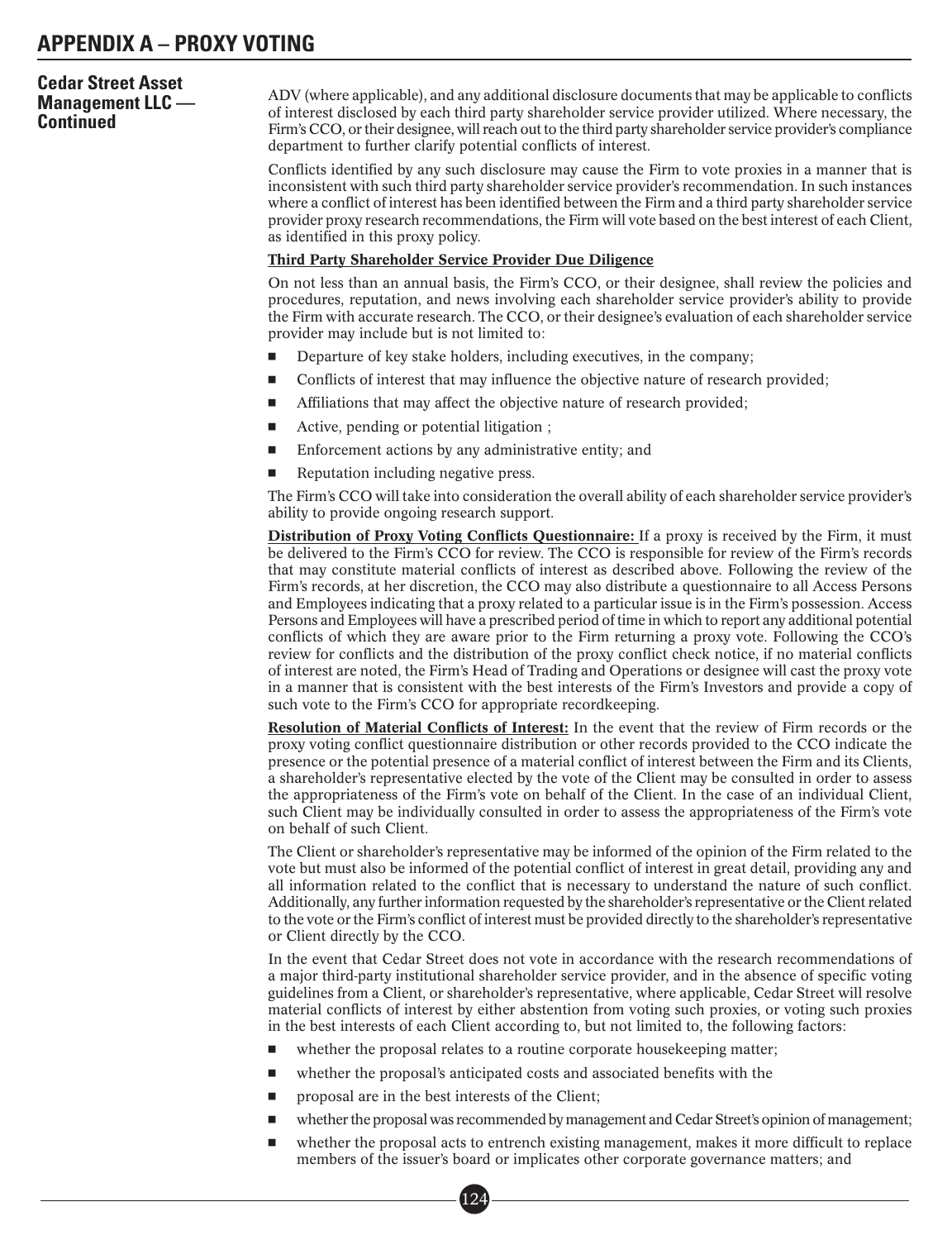| <b>Cedar Street Asset</b><br><b>Management LLC</b> —<br><b>Continued</b> | whether the proposal fairly compensates management for past and future performance, including<br>ш<br>the impact on liquidity if any.                                                                                                                                                                                                                                                                                                                                                                                                                                                                                                                                                                                                                                                                                                           |
|--------------------------------------------------------------------------|-------------------------------------------------------------------------------------------------------------------------------------------------------------------------------------------------------------------------------------------------------------------------------------------------------------------------------------------------------------------------------------------------------------------------------------------------------------------------------------------------------------------------------------------------------------------------------------------------------------------------------------------------------------------------------------------------------------------------------------------------------------------------------------------------------------------------------------------------|
|                                                                          | Such factors may result in different voting results among Clients for proxies from the same issuer.<br>Cedar Street will promptly forward any claim forms it receives to the Client's custodian and provide<br>reasonable assistance to the extent necessary (e.g. provide factual information in its possession as<br>reasonably requested).                                                                                                                                                                                                                                                                                                                                                                                                                                                                                                   |
| <b>Comgest Asset</b>                                                     | 1. INTRODUCTION                                                                                                                                                                                                                                                                                                                                                                                                                                                                                                                                                                                                                                                                                                                                                                                                                                 |
| <b>Management International</b><br><b>Limited</b>                        | Comgest looks to invest in companies whose "quality growth" generates sustainable value for their<br>stakeholders and shareholders. Comgest does this on behalf of its clients and as such recognises and<br>respects the fiduciary duties it owes to them to always act in their best interests.                                                                                                                                                                                                                                                                                                                                                                                                                                                                                                                                               |
|                                                                          | 2. VOTING PRINCIPLES THAT REFLECT COMGEST'S FUNDAMENTAL<br><b>INVESTMENT BELIEFS</b>                                                                                                                                                                                                                                                                                                                                                                                                                                                                                                                                                                                                                                                                                                                                                            |
|                                                                          | As a long-term investor, Comgest carries out in-depth examination of companies that present quality<br>growth prospects and constantly looks to improve the depth and breadth of its stock selection. When<br>it takes the decision to invest in a company, it engages with management in ongoing dialogue regarding<br>matters it considers crucial and important. The firm also exercises its right to vote at shareholder<br>meetings in accordance with corporate governance values and voting principles that have been determined<br>with reference to regulations, industry standards, best practice, and the firm's international experience.                                                                                                                                                                                           |
|                                                                          | In line with this commitment, Comgest became a member of the International Corporate Governance<br>Network (ICGN) in 2009 and fully supports the ICGN Global Corporate Governance Principles.<br>It also supports eight principles of the Japan Stewardship Code as well as the US Stewardship Code.<br>In 2010, it became a signatory to the United Nations Principles for Responsible Investment that<br>states "We will be active owners and incorporate Environmental, Social and Governance (ESG)<br>issues into our ownership policies and practices".                                                                                                                                                                                                                                                                                    |
|                                                                          | Balancing financial imperatives and Responsible Investment principles characterizes Comgest's approach<br>to voting and its conversations with company management in markets around the world.                                                                                                                                                                                                                                                                                                                                                                                                                                                                                                                                                                                                                                                  |
|                                                                          | In today's global economy, diversity in understanding and approach to corporate governance, disclosure<br>and transparency continues to prevail. In this context, some professional investors maintain that<br>checks and double-checks can be counter-productive and that no governance system works better<br>than "a seamless web of deserved trust." While Comgest agrees that a one-size-fits-all model of governance<br>can limit a company's options and opportunities, the firm believes that a number of fundamental<br>principles need to apply to all organizations that aim to be successful quality growth companies.<br>The necessity and common sense of corporate responsibility guides Comgest's voting principles. Careful<br>consideration of individual company values and practices informs its decision making processes. |
|                                                                          | <b>3. COMGEST VOTING PRINCIPLES</b>                                                                                                                                                                                                                                                                                                                                                                                                                                                                                                                                                                                                                                                                                                                                                                                                             |
|                                                                          | Comgest looks for and encourages the companies it invests in to apply the following four principles<br>in their governance systems:                                                                                                                                                                                                                                                                                                                                                                                                                                                                                                                                                                                                                                                                                                             |
|                                                                          | Long-term performance orientation: companies should think big and plan long. Boards of directors,<br>ш<br>management and employees should be responsible for ensuring continuous improvement through<br>all levels of the organization. Innovation and initiative should be part of the corporate culture.<br>We believe a long-term performance orientation leads to better personal, team and financial<br>performance and encourages employees to 'go the extra mile' for customers and shareholders.                                                                                                                                                                                                                                                                                                                                        |
|                                                                          | Accountability and transparency: executive and non-executive directors need to take full ownership<br>ш<br>of their duties and responsibilities, share information in a sufficiently open and timely manner,<br>be able to answer questions and explain decisions, uphold trust and confidence and be fully<br>accountable for the consequences of their actions.                                                                                                                                                                                                                                                                                                                                                                                                                                                                               |
|                                                                          | Honesty and integrity: compromising honesty and integrity can be disastrous for a company's<br>ш<br>image, brand, morale and performance. Qualities, attributes and competencies that nurture and<br>embrace honesty and integrity are vital to keeping a company whole, internally and externally.<br>Companies should be vigilant, reliable and constantly seek to earn the trust of employees, customers<br>and shareholders.                                                                                                                                                                                                                                                                                                                                                                                                                |
|                                                                          | <b>Shared purpose and engagement:</b> both executive and non-executive directors should align their<br>ш<br>own interests with what is best for the company. Managers should lead by example with respect<br>to all of the company's stakeholders and successfully engage with them via their vision, leadership<br>and capacity to inspire trust. Similarly, each employee should understand how his or her role                                                                                                                                                                                                                                                                                                                                                                                                                               |

and sustainable long-term performance.

contributes to the successful realization of the company's business purpose. Fundamentally, a company is a team and it takes a strong team of highly motivated people to achieve outstanding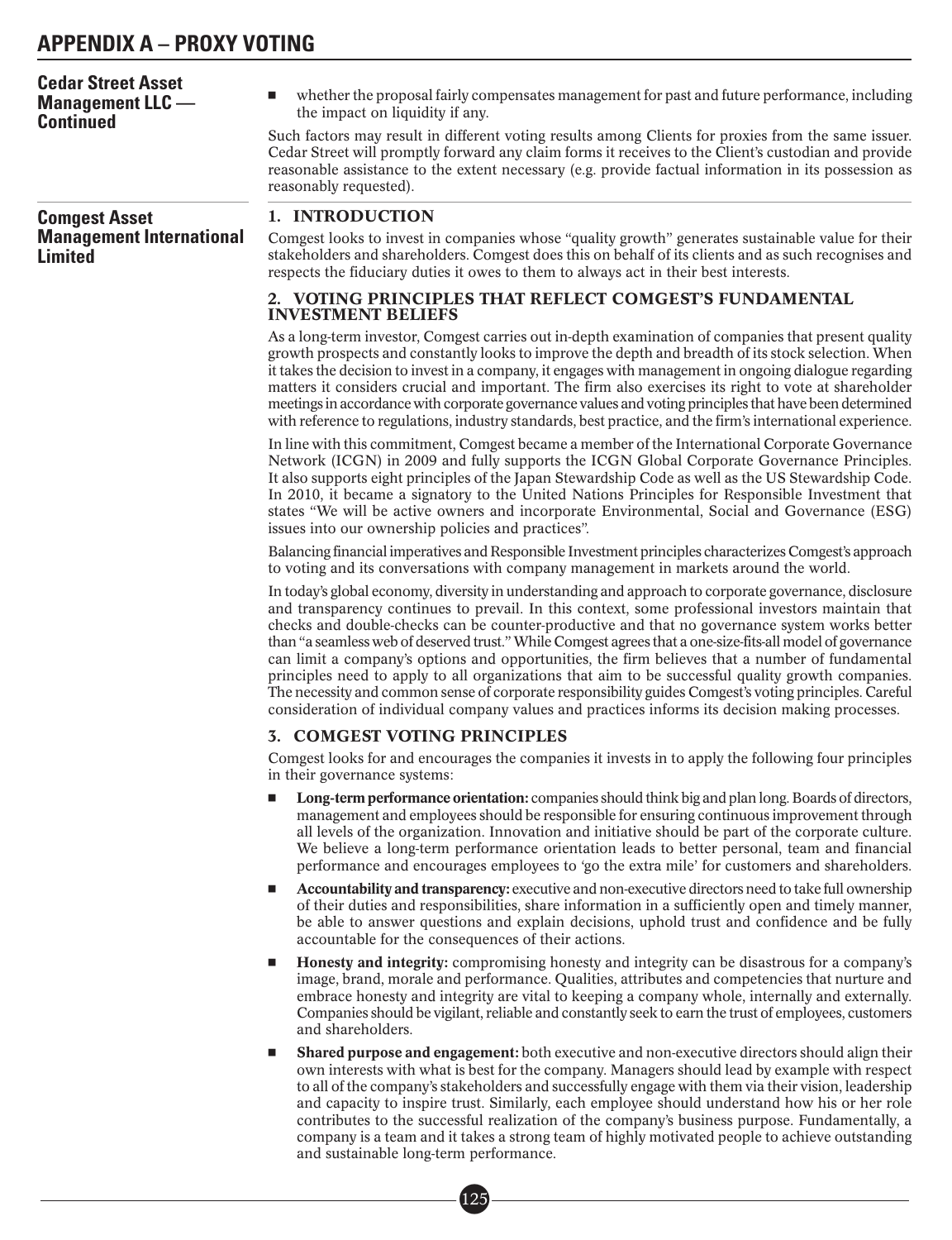Comgest's voting policy aims to encourage and reinforce the inherent values contained within these four principles. In making its investment decisions, the firm looks for companies that are led by executive directors and guided by non-executive directors who embody, demonstrate and perpetuate these values.

The firm considers the principle of "one share one vote" to be fundamentally sound and, therefore, is not generally in favor of multiple share classes with various voting rights that allow some categories of shareholders to have more voting power than others.

Comgest does acknowledge, on the other hand, that there are instances in a company's development that require a certain degree of freedom to be granted to accountable and ambitious entrepreneurs. In terms of its voting rights and responsibilities, Comgest regards these situations as exceptions that should arise only in limited circumstances; and when they do, there should be open dialogue and full disclosure from the company concerned in relation to capital allocations, operational results and financial performance.

In relation to the principles that Comgest applies to corporate governance, voting decisions are very carefully considered for each General Meeting. In deciding how to vote, the firm remains resolutely realistic and recognizes that the companies in which it invests operate at varied stages of development, in sectors with differing dynamics and in geographies with specific business cultures and practices. Accordingly, a rigid application of its Voting Rules may not always be appropriate. If the firm decides in exceptional circumstances to diverge from its Voting Rules, Comgest looks to ensure that its decision remains in line with its four overriding Voting Principles and documents the reason for its divergence.

Comgest may vote against company management recommendations when it feels that this is in the company's and the shareholders' best interests. In such cases, Comgest may explain to the company concerned its reasons for doing so and, in an ongoing dialogue, seek to guide management where necessary while encouraging compliance with international standards of governance and corporate best practice. Under certain circumstances, Comgest may decide to abstain from voting on a resolution where the proposal or disclosure is not good enough to justify its support, nor bad enough to justify a vote against it. This may occur when Comgest was not given sufficient opportunity to address questions in relation to the matter with the company. Where this is the case, Comgest will often follow up with the company to subsequently address the point. Comgest provides a rationale for voting decisions it considers significant particularly where there was a vote against management, against shareholder resolutions, a vote was withheld or the vote was not in line with voting policy. At all times, Comgest seeks to act responsibly, in line with its role as a global investor committed to long-term, sustainable performance and focused on quality growth.

#### 3.1 Board of directors

#### 3.1.1 Role of the board of directors

Comgest considers that the role of a company's board of directors should encompass the following elements:

- -Defining and communicating business strategy
- -Reviewing on a regular basis the execution of strategy
- - Guiding and questioning company management with regard to the planning of financial and non-financial resources and capital allocations
- - Taking responsibility for the appointment, departure, and if necessary dismissal, of executive directors and board members, through appropriate succession plans and effective nomination and appointment processes
- - Ensuring that compensation of executive managers is consistent with their achievements and the company's long-term strategic objectives
- -Overseeing the accuracy and effectiveness of company accounting, risk and management systems
- - Ensuring the integrity of the company's practices, the quality of its corporate culture and the strength and value of its brand(s).

Given the essential nature of their mission, Comgest looks for non-executive board members who exhibit the following characteristics: vision, high levels of competence, independence, ability to engage and guide management, integrity, availability and commitment to serving the long-term interests of the company's shareholders. For Comgest, the importance of these qualities and attributes cannot be overstated as the directors are the shareholders main means of influencing the conduct of the company.

#### 3.1.2 Board size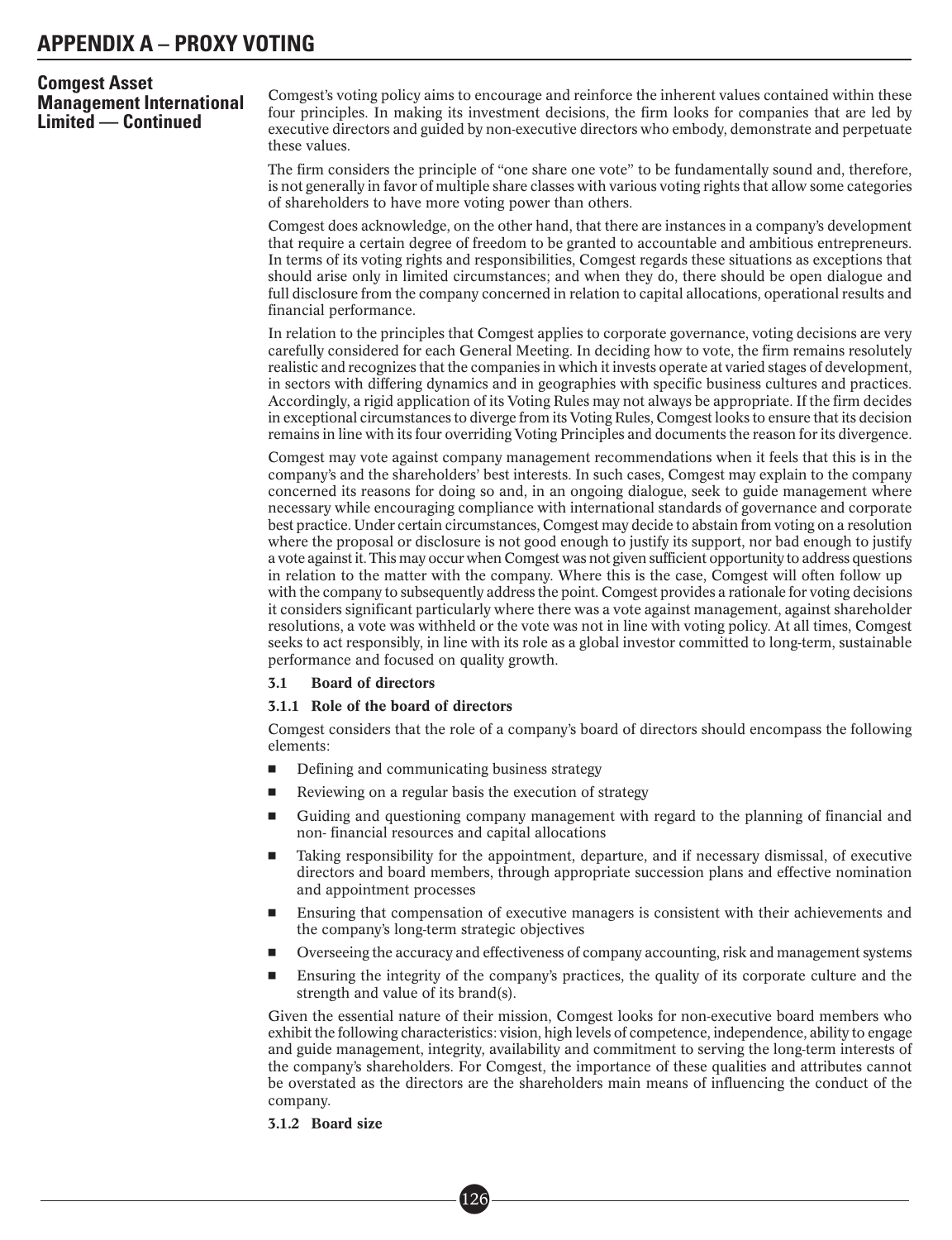Regarding board size, Comgest typically favors boards composed of 6 to 12 members. A number below 6 decreases the opportunities for exchange of differing opinions and points of view, and reduces the levels of collective experience and expertise required to develop strategy and adequately guide and oversee the company's operations. Comgest believes that boards with more than 12 members may result in some members not making an optimal contribution to discussion and decision making.

#### 3.1.3 Independent board members

With regard to independence, Comgest considers that the number of independent board members of non-controlled companies (in terms of voting rights) should be at least a third of the total number, with more than half being an optimal proportion. With regards to controlled companies (in terms of voting rights), the proportion of board independence should, at a minimum, be in line with the free-float. In general, Comgest does not consider the following types of board members to be independent:

- -Current or former executives or employees of the company
- -Executive's parents or other immediate family members
- -Shareholders, or shareholders' representatives, who hold more than 5% of total existing shares
- - Customers, suppliers, service providers, or advisors, including investment bankers, lawyers and former auditors
- -Board members who have been on the board for more than 12 years.

In cases where employee representatives (also including employee shareholder representatives) sit on the board, Comgest typically excludes them from the count of members in terms of determining board independence.

#### 3.1.4 Director competence

The notion of competence is broadly defined as: business experience in fields relevant to the strategy of the company (specific know-how or sectorial background), subject matter expertise in specific domains (for instance, science or technology), or a specific area or areas of expertise that help the company achieve its business objectives.

#### 3.1.5 Board nominations

In general, Comgest supports management-proposed nominees for election to the board in instances where:

- -The company has provided adequate disclosure regarding its nominees
- -There are no known problems with the company's finances or financial statements
- - Based on the knowledge in its possession, Comgest is confident there are no conflicts of interest or other issues that may cast doubt on the nomination
- - The nominees have not missed more than 25% of the board's scheduled meetings, unless an adequate excuse has been provided.

Comgest may raise objections with regard to an entire board, a committee, or individual nominees, in instances where the nominee(s) are seen as being:

- -Responsible for a material failure of governance or business ethics
- -Involved in or responsible for proven environmental and/or social malpractice
- -Responsible for failing to replace management when appropriate
- - Responsible for egregious actions on another board that call into question his or her ability to serve shareholders' best interests
- - Where a known conflict of interest could damage the company's reputation or otherwise adversely affect the company.

It should be noted that Comgest is not in favor of staggered boards, cumulative voting or bundled elections.

## 3.1.6 Chairman of the board

The chairman of the board has specific responsibilities as leader and he or she needs to demonstrate accountability for the effective functioning of the board. Among his or her personal qualities, Comgest places emphasis on a propensity to encourage and support a culture of openness and constructive debate. This allows a wide range of views to be expressed to assist the process of forming opinions and making sound decisions. The chairman's role also requires the ability to inspire the intrinsic motivation of all board members in a manner that is clear and consequential.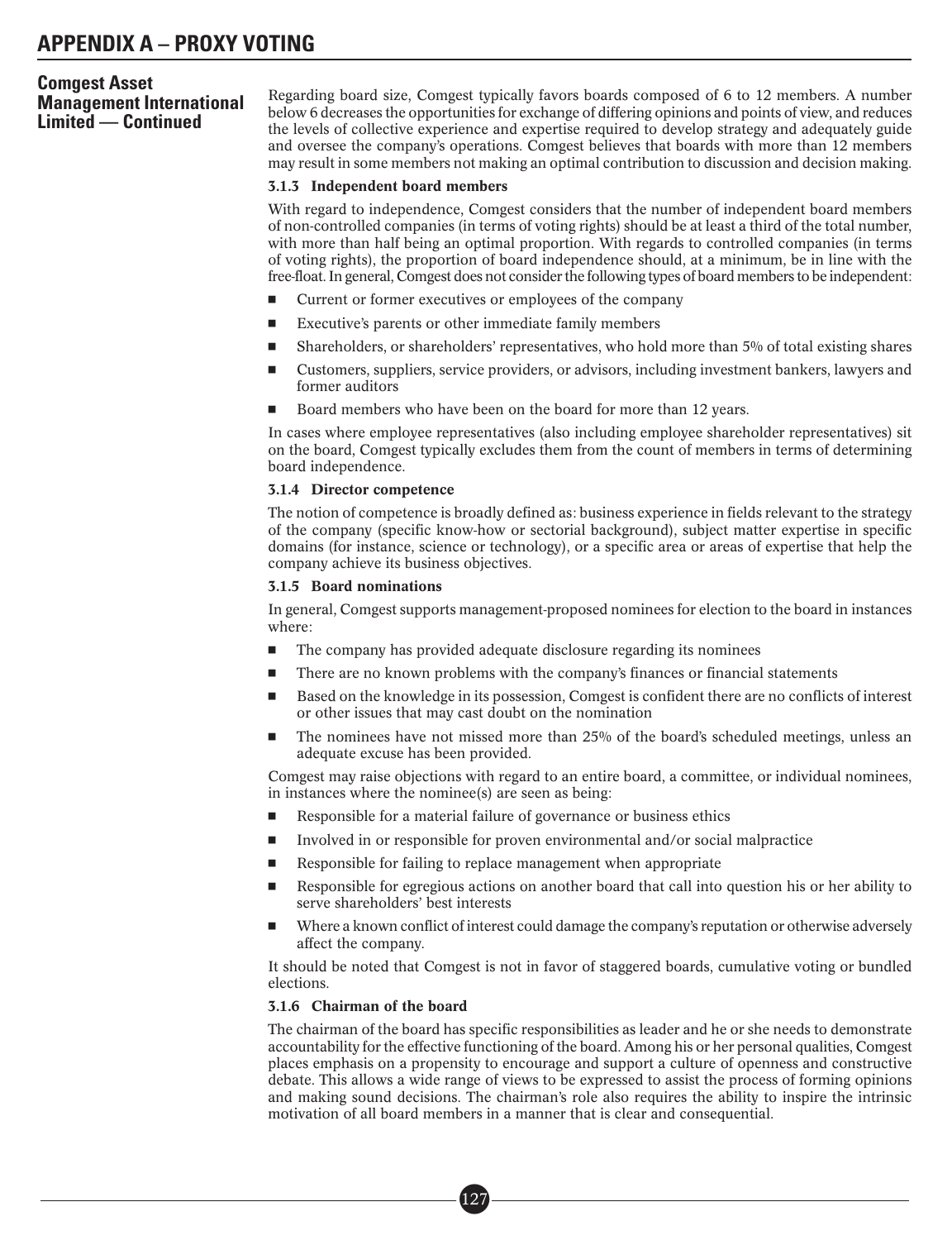The chairman should be fully independent to ensure objectivity and enable high quality discussion and debate to take place within the board. In addition, Comgest is of the view that the positions of chairman and CEO should be separated. If this is not the case, a lead independent director should be designated and accessible to shareholders. The lead independent director should have full authority to set the board agenda along with the board chairman and to call a board meeting if he or she considers it necessary.

#### 3.1.7 Number of directorships held

Comgest usually votes against the election of non-executive directors serving on more than 5 boards (including the one under consideration), and against the election of executive directors serving on more than 2 boards (including the one under consideration). This rule does not, however, necessarily apply in the case of boards of companies within the same group or corporate structure.

#### 3.1.8 Board diversity

The culture of a company and its board of directors can play a key role in the success or failure of the company. As a general rule, Comgest is in favor of a diverse board composition as cognitive diversity assists in identifying risk, enriching debate, decision making on complex topics and building collective knowledge. Indeed, the dangers inherent in 'Group Think' are reduced via cognitive, social and cultural diversity.

Comgest does not restrict the concept of board diversity to gender diversity. It believes that a board should be composed of directors with different backgrounds, skills, nationalities, ages, tenure etc. as demanded by the company's business strategy and objectives. In regard to gender diversity, Comgest generally does not support the re-election of a nomination committee chairman if there is not at least one woman on a board of less than 10 members or two women on a board of more than 10 members. This application of this rule may vary depending on the company's country of origin, local practices and governance codes. In the U.S., the lack of ethnic diversity on the board can also be a criteria used to decide if Comgest should support or not the re-election of a nomination committee chairman.

#### 3.1.9 Board committees

Board committees make the work of the board more efficient on topics requiring specific expertise and/or greater independence. Generally speaking, Comgest favors boards that have committees in charge of audit, remuneration and nomination matters. Depending on their core activities, some companies may benefit from having additional board committees, for example in relation to risk, strategy, Corporate Social Responsibility and innovation.

#### *3.1.9.1Audit committee*

Given the importance and complex nature of the audit process and the degree of expert interpretation required in applying different accounting standards and concepts, financial accounting quality needs to be overseen by a committee with sufficient technical expertise, critical thinking and no conflicts of interest.

All members of the Audit Committee should be fully independent. The committee should include, at the very least, one member with the relevant financial expertise and experience required to oversee:

- accounting practices,
- internal audit and risk management functions

■• 128

and the provision of external audit and non-audit services by selected accounting firms.

Comgest expects Audit Committee reporting to provide comprehensive information and insights into the financial health of the company.

Comgest is in favor of the practice whereby companies change their auditors at regular and timely intervals. If billing of non-audit services exceeds 50% of combined audit/non-audit service billing, then Comgest will typically vote against the renewal of the audit mandate unless it is convinced of valid extenuating circumstances.

#### *3.1.9.2Remuneration committee*

Comgest believes that remuneration committees, responsible for designing remuneration plans for senior executives, should be at least two thirds independent and its chair should be independent. While incentives certainly drive behaviors and a company's ability to recruit suitably skilled and talented executives, remuneration should not be the sole source of motivation. The remuneration committee should think strategically about long-term value creation when setting performance targets and selecting and articulating performance criteria.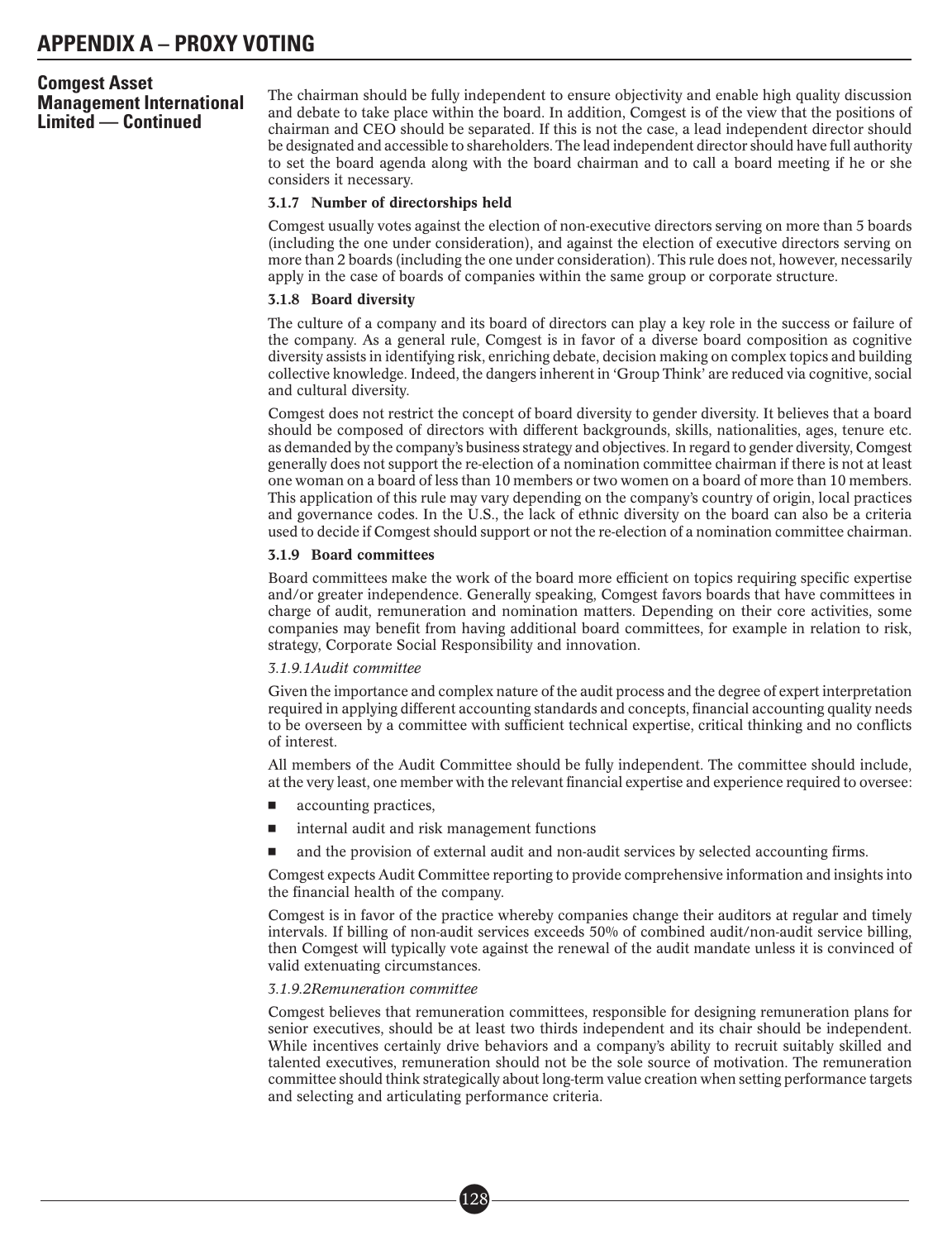In the majority of cases, Comgest believes that the company should design and implement a simple and coherent remuneration structure for all levels of management within the organization via collaboration between the remuneration committee and the company's human resources department.

#### *3.1.9.3Nomination committee*

The nomination committee should be at least two thirds independent and its chair should be independent. Ideally, the company should be able to explain why a nominee has been chosen over potentially dozens of other legitimate candidates.

In particular, a company should disclose, on an annual basis, its definitions of independence and competence, and explain how relevant executive and non-executive directors meet these criteria and any exceptions that may exist. The formal nomination process, including succession planning, should be completely transparent and detailed in a timely fashion in the company's quarterly and annual reports.

#### 3.1.10 Remuneration of non-executive board members

Comgest is generally not in favor of non-executive board members receiving shares in the company and is typically opposed to stock options as compensation due to their potential to encourage risk taking. However, Comgest is generally in favor of non-executive board members acquiring shareholdings in the company through their own means.

In terms of salary, board member remuneration ought to remain fair and reasonable so as to best ensure independence and be of a sufficient nature to adequately compensate directors for their efforts.

#### 3.2 Compensation

Most employees have a sense of fairness when it comes to levels of compensation. Accordingly, compensation below a perceived level of fairness can leave employees feeling dissatisfied, a situation that typically impacts loyalty, engagement and performance. On the other hand, academic research and empirical evidence show that when the employer meets a perceived threshold, or pays above it, the extra compensation does not necessarily translate into stronger performance. Comgest recognizes that remuneration systems that include fixed and variable components and value the realization of outstanding results can be beneficial to a company's overall performance.

#### 3.2.1 Executive remuneration

Comgest takes into account multiple factors when evaluating a company's executive remuneration practices and will vote on a case-by-case basis on pay proposals.

Comgest generally supports remuneration policies that provide shareholders with:

- -Comprehensive disclosure
- - Appropriate alignment between executive remuneration and company performance thatis determined by clear, relevant and challenging performance criteria
- -A long-term vision for the company
- -Avoidance of arrangements that risk "paying for failure"
- -Evidence of an independent and effective remuneration committee.

While comprehensive disclosure should exist with regard to remuneration policy and the criteria used to determine performance targets, Comgest understands that in some instances, specific targets with regard to future performance can only be partially revealed due to reasons of confidentiality.

Comgest supports remuneration practices based on non-financial factors, such as ESG considerations, where they are detailed and appropriate. Such incentives need to be analyzed in the context of opportunities and risks linked to value creation processes.

#### 3.2.2 Equity-based compensation

Comgest is in favor of the allocation of free shares or shares with a discounted price as incentives for employees, provided that the plan covers a majority of employees. The plan does not necessarily need to comprise performance hurdles.

For executives, Comgest generally votes against stock option plans and performance shares, or amendments to existing plans, in instances where:

- - It is not a five-year plan with, for example, a minimum vesting cycle of three years and a lock-up period of two years
- - The plan permits options to be issued with an exercise price at a discount to current market price (except in the case of Japanese deep-discount stock options plans which are long-term compensation schemes in which the vesting period lasts until retirement)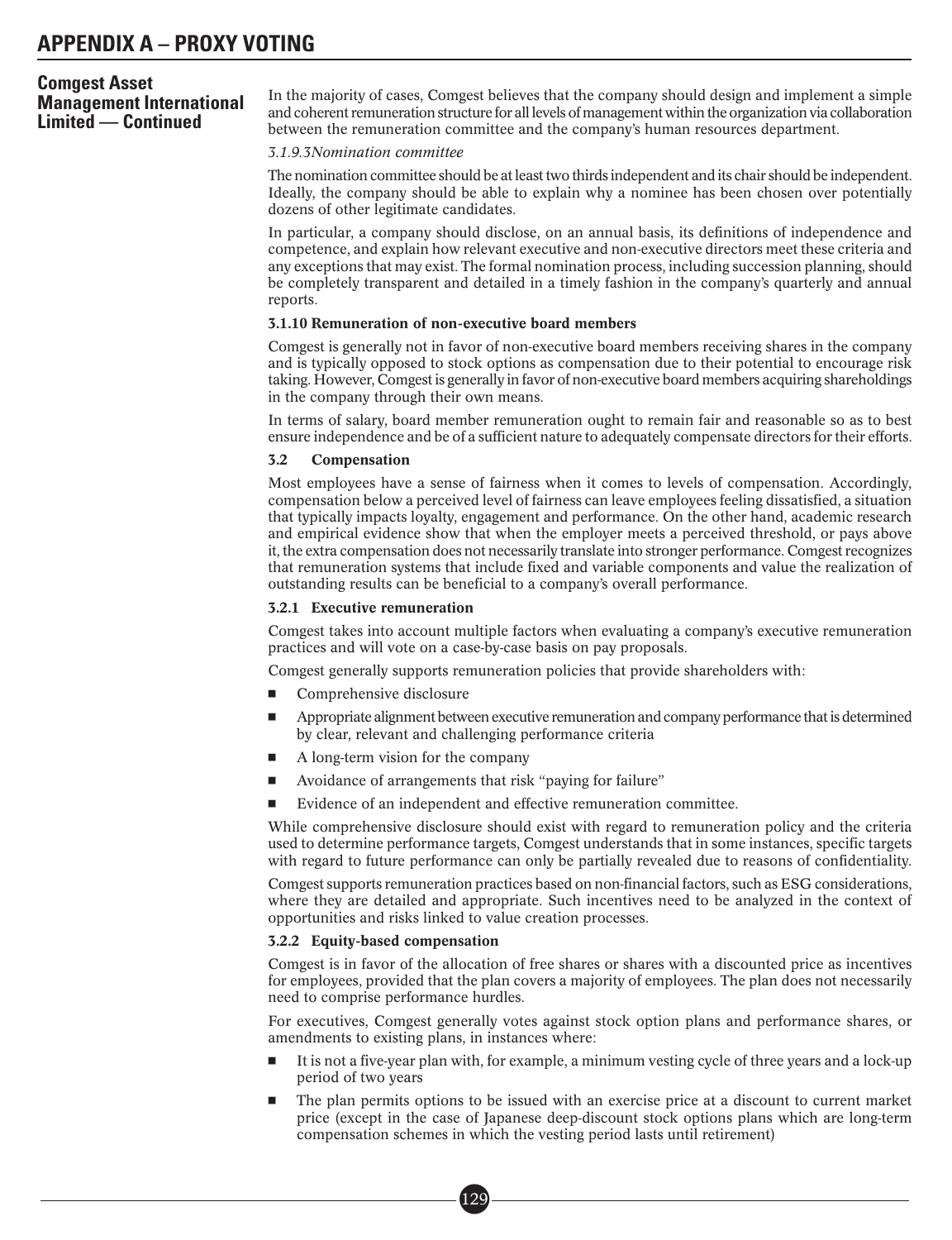- - The maximum dilution exceeds established guidelines of 3 percent of issued capital for a mature company and 5 percent for a growth company.
- - Performance targets for the attribution and/or the vesting of share options are not challenging enough.

#### 3.2.3 Other types of compensation

Comgest normally votes against golden parachute provisions or welcome-on-board bonuses. It carefully reviews on a case-by-case basis severance payments and pension schemes.

#### 3.3 Transactions

As certain decisions and transactions are specific to the context of each company, Comgest votes on a case-by-case basis with regard to:

- -Strategic transactions
- -Reorganization and restructuring
- -Mergers and acquisitions
- -Expansion of business activities.

It is the firm's view that the company AGM should ratify any related party transactions that have the potential to raise conflicts of interest.

#### 3.4 Anti-takeover mechanisms

Comgest is generally opposed to anti-takeover mechanisms unless it can be established that they are in the company's long-term best interests.

#### 3.5 Change in capital

Share issuance, repurchase, and reissuance of repurchased shares are matters that should be submitted to a vote at the company's AGM. Comgest looks for high levels of disclosure, ratification and always treats any such instance on a case by case basis, taking into consideration local laws and practices. Generally speaking, Comgest is opposed to the dilution of existing shareholder rights and holdings and the creation of any potential imbalances between shareholders categories. Comgest is in favor of maintaining the principle of "one share, one vote, one dividend".

#### 3.6 Shareholder proposals

Comgest usually supports shareholder proposals that are deemed to be in the long-term interest of all shareholders. For instance, Comgest is generally in favor of shareholder proposals that require greater transparency on topics such as political donations, climate risks or fair treatment of employees.

#### 4. ENGAGEMENT

Ahead of general meetings Comgest may engage with companies on specific ESG issues on the general meeting agenda. Generally top management's remuneration and shareholders' rights are the main topics that are discussed with companies.

These engagement actions in the context of general meetings may be initiated by Comgest, by a group of investors including Comgest (collaborative engagement) or by the companies themselves when they want to know investors' views on specific topics to adjust the content of resolutions.

Engaging with companies is useful for Comgest to collect more information on particular corporate issues and also to influence companies' corporate governance in a direction that is in line with minority shareholders' interests and which makes top executives more accountable.

#### 5. EXERCISE OF VOTING RIGHTS

As an active investor and signatory to the UN Principles for Responsible Investment, Comgest's objective is to vote systematically at all shareholder meetings when it is technically possible to do so and deemed in the interest of the shareholders.

The voting process described below applies to Comgest's public funds and segregated accounts of clients who have asked Comgest to vote on their behalf.

Comgest does not delegate or outsource votes. Voting decisions are taken by the Comgest entity managing the portfolio with the support of the lead analysts for the stock concerned. Each lead analyst is responsible for following the general meetings (ordinary/special) of the companies that he or she follows and for assisting the investment manager in executing Comgest's Voting Policy.

Comgest analysts may physically attend general meetings for important issues.

#### 5.1 Proxy voting platform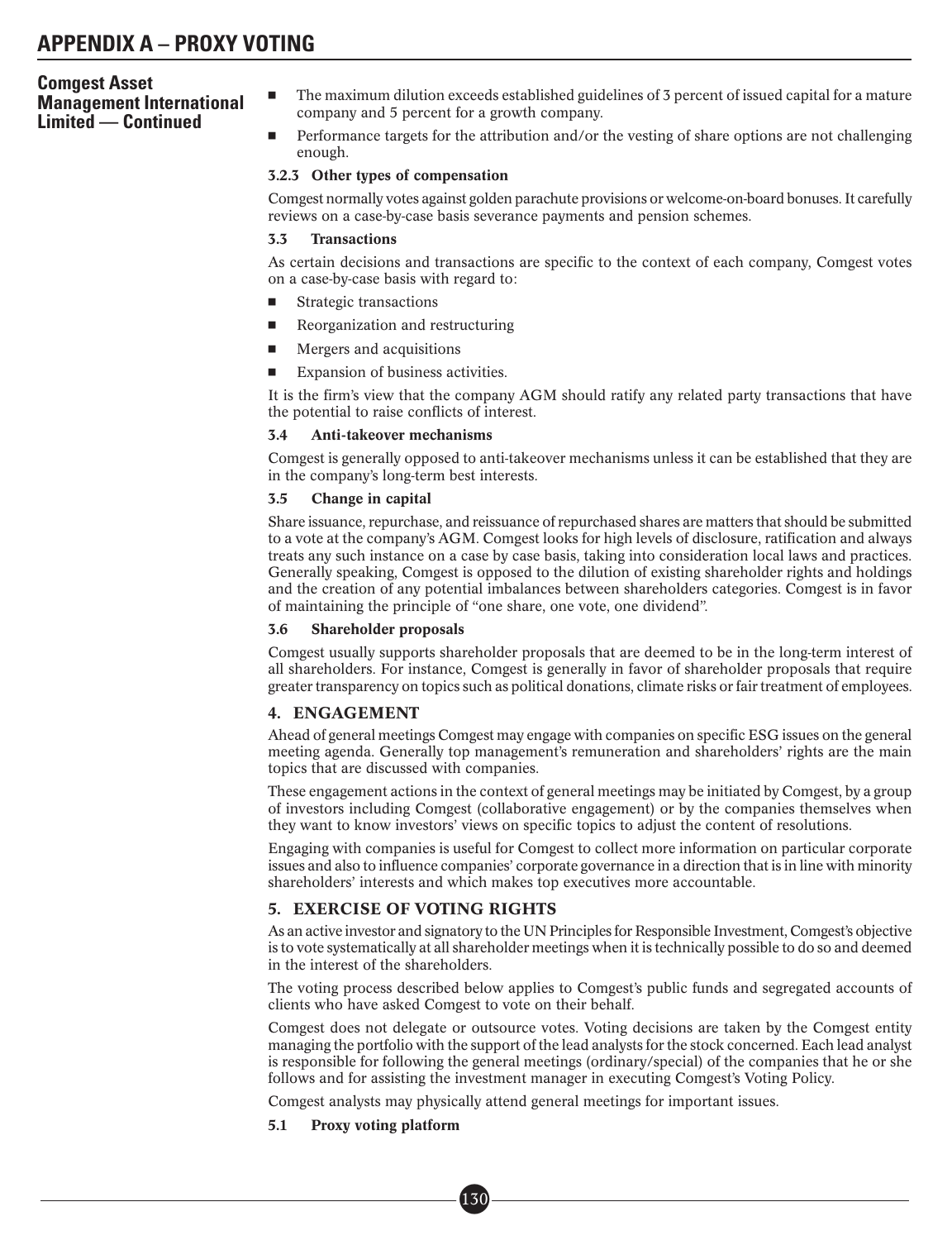To make voting as efficient as possible, Comgest uses the services of ISS (Institutional Shareholders Services), a leading proxy voting service provider. The ISS web-based proxy voting platform notifies Comgest of its investee company general meetings.

As soon as a general meeting is scheduled to take place, the firm is informed of the agenda by the ISS platform where voting recommendations developed in accordance with the Comgest voting principles can be downloaded. Where it receives data directly from custodians, the platform also informs Comgest as to how many shares it is able to vote on in each account that it manages.

The platform allows Comgest to vote electronically at almost every general meeting in every country where it invests.

#### 5.2 Proxy voting - potential conflicts of interest

Comgest has implemented policies and procedures in order to prevent and manage potential conflicts of interest. In looking to avoid conflicts that may arise during the proxy voting process, Comgest considers a number of factors and procedures, including:

- - Votes are based on pre-determined Proxy Voting Rules and any deviations have to be justified, thereby limiting discretion of fund managers/advisors and analysts.
- - Comgest is an independent company and we only provide asset management services, therefore, conflicts do not arise through other activities or through relationships with affiliates carrying out other activities.
- - Employees are required to report any positions held in other companies (e.g. directorships). With the exception of Comgest funds, employees do not sit on boards or hold other positions in the companies in which we invest.
- - We abstain from voting where a conflict of interest may arise, e.g. when a client account is invested in a Comgest fund.

All employees are required to raise any potential conflict of interest to the Compliance Officer of the entity concerned, a solution is sought and the conflict is logged.

#### 5.3 Comgest voting rules

Comgest's voting rules derive directly from Comgest's Voting Principles. Specific voting rules have been defined on a regional or national basis in collaboration with the ISS team dedicated to proxy voting policy customization. These voting rules are fully in line with Comgest's approach to responsible investment.

Voting recommendations reflecting the Comgest Voting Rules are produced by ISS Social Advisory Services for each general meeting. These recommendations in written form comprise the key documentation for the voting process.

#### 5.4 The ESG team's role

Comgest's ESG team is responsible for overseeing implementation of the firm's Voting Principles and reviews its Voting Rules every year on a region-by-region basis.

The team is also in charge of overseeing and coordinating voting activity across Comgest's regional investment teams to ensure the voting process is implemented correctly. This includes supporting each regional investment team and assisting lead analysts in reviewing and commenting on the resolutions subject to vote.

# **EARNEST Partners LLC** PROXY POLICIES

As a general rule, EARNEST Partners (hereinafter referred to as "Adviser", "We", or "Us") will accept authority to vote Client securities. The Adviser and the Client will agree upon the scope of the Adviser's authority and responsibilities to vote proxies on behalf of the Client in an investment management agreement. Clients can generally direct Us in writing to vote on their behalf according to specific proxy voting guidelines or how to vote on their behalf in a particular solicitation. Absent any written direction from the Client and provided We (or our designee, as applicable) receive the proxies timely and in good order, We will seek to vote the proxies in accordance with our then current proxy voting policies and procedures as generally described below.

In addition, the following will generally be adhered to unless the Adviser is instructed otherwise in writing by the Client:

- - The Adviser will not actively engage in conduct that involves an attempt to change or influence the control of a portfolio company.
- -The Adviser will not announce its voting intentions or the reasons for a particular vote.
- - The Adviser will not participate in a proxy solicitation or otherwise seek proxy voting authority from any other portfolio company shareholder. eomp<br>131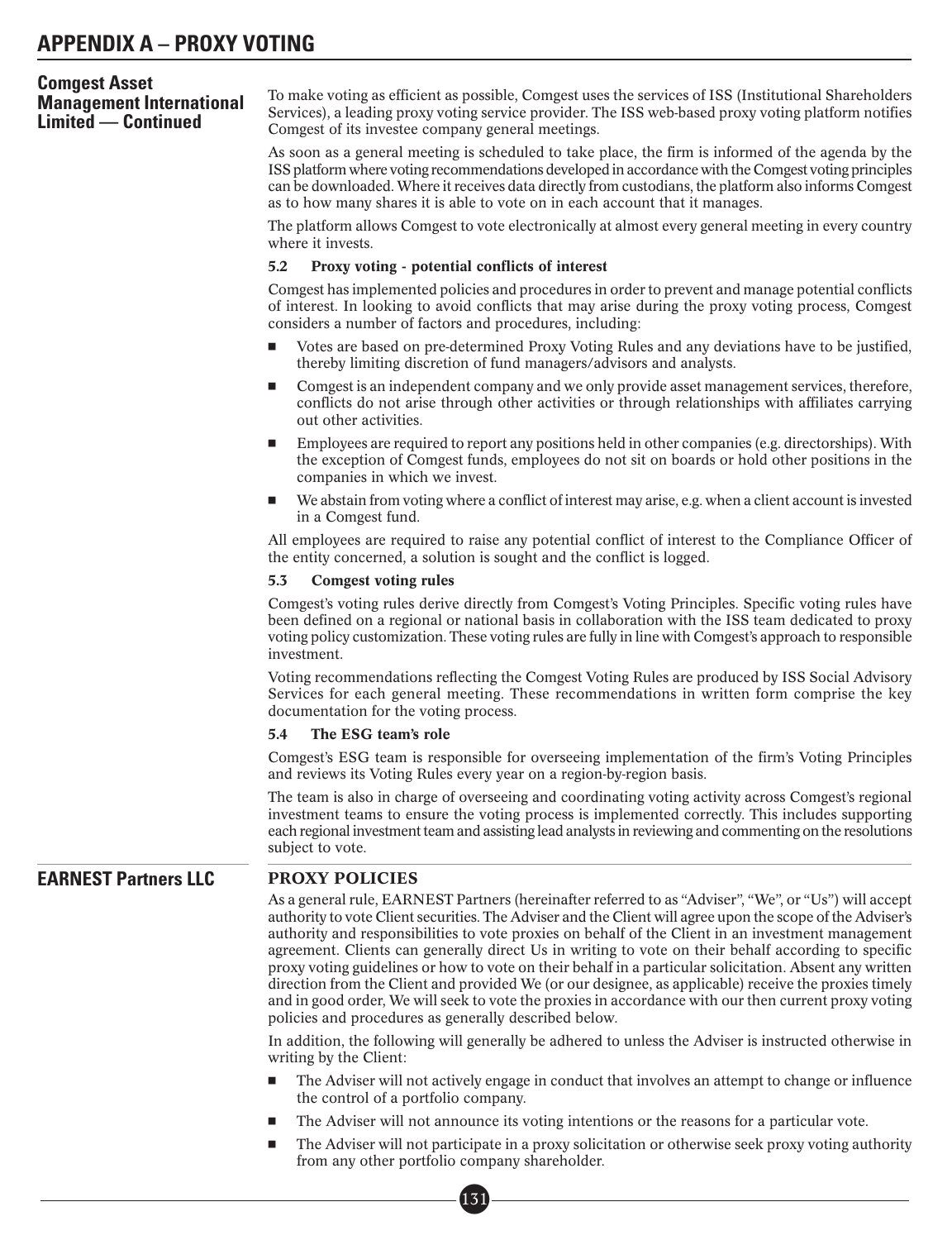# **EARNEST Partners LLC — Continued** -

- The Adviser will not act in concert with any other portfolio company shareholders in connection with any proxy issue or other activity involving the control or management of a portfolio company.
- - All communications with portfolio companies or fellow shareholders will be for the sole purpose of expressing and discussing the Adviser's concerns for its Clients' interests and not in an attempt to influence the control of management.

# PROXY PROCEDURES

The Adviser has designated a Proxy Director. The Proxy Director, in consultation with the Adviser's Investment Team, will consider each issue presented on each portfolio company proxy. The Proxy Director will also use available resources, including proxy evaluation services, to assist in the analysis of proxy issues. Absent any written direction from the Client, proxy issues presented to the Proxy Director will be voted in accordance with the judgment of the Proxy Director, taking into account the general policies outlined above and the Adviser's Proxy Voting Guidelines (currently Institutional Shareholder Services (ISS) Taft-Hartley Proxy Voting Guidelines with respect to institutional Clients subject to The Employee Retirement Income Security Act of 1974 (ERISA), ISS Public Fund Proxy Voting Guidelines with respect to institutional Clients that are state or municipal government entities, and ISS Sustainability Proxy Voting Guidelines for all other Clients, as determined by the Adviser). Therefore, it is possible that actual votes may differ from the general policies and the Adviser's Proxy Voting Guidelines. Adviser utilizes an electronic vote management system (currently ISS) that generally: (1) populates Adviser's votes shown on the electronic voting platform with recommendations based on Adviser's Proxy Voting Guidelines described above ("pre-population"); and (2) automatically submits Adviser's votes to be counted ("automated voting"). Pre-population and automated voting generally occur prior to the submission deadline for proxies to be voted at the shareholder meeting. In the event new material public information becomes available or a report is found to contain a material error, a proxy alert ("alert") is issued to inform Adviser of any corrections and, if necessary, any resulting changes in the vote recommendations. Alerts are distributed to Adviser through the same platform used to distribute the regular research and voting recommendations. This ensures that Adviser receives each alert related to an original report, which is attached to the relevant original company meeting report. If Adviser has cast its vote before receiving an alert, Adviser may cancel and change its vote at any time before the meeting cut-off date, if Adviser determines that such a change is warranted by the new information. In the case where the Adviser believes it has a material conflict of interest with a Client, the Proxy Director will utilize the services of outside third party professionals (currently ISS) to assist in its analysis of voting issues and the actual voting of proxies to ensure that a decision to vote the proxies was based on the Client's best interest and was not the product of a conflict of interest. In general, ISS Taft-Hartley Proxy Voting Guidelines have a worker-owner view of long-term corporate value based on the AFL-CIO proxy voting guidelines orientation, ISS Public Fund Proxy Voting Guidelines have a long-term best interests of public plan participants and beneficiaries orientation, and ISS Sustainability Proxy Voting Guidelines have a Principles for Responsible Investment (PRI) orientation. In the event the services of an outside third-party professional are not available in connection with a conflict of interest, the Adviser will seek the advice of the Client.

A detailed description of the Adviser's specific Proxy Voting Guidelines will be furnished upon written request. You may also obtain information about how the Adviser has voted with respect to portfolio company securities by calling, writing, or emailing Us at:

EARNEST Partners 1180 Peachtree Street NE, Suite 2300 Atlanta, GA 30309 invest@earnestpartners.com 404-815-8772

The Adviser reserves the right to change these policies and procedures at any time without notice.

# **Income Research + Management**

## PROXY VOTING POLICY

Income Research & Management's ("IR+M") policy regarding proxy voting (the "Proxy Policy") consists of (1) the statement of policy, (2) identification of the person(s) responsible for implementing this policy, (3) the procedures adopted by IR+M to implement the policy, and (4) the guidelines utilized by IR+M when enacting this policy.

#### Statement of Policy

The Advisers Act requires IR+M at all times to act solely in the best interest of its clients. Rule 206(4)-6 of the Advisers Act requires any adviser who votes proxies on behalf of clients to have written policies and procedures that are reasonably designed to ensure an adviser votes such proxies in the best interest of clients.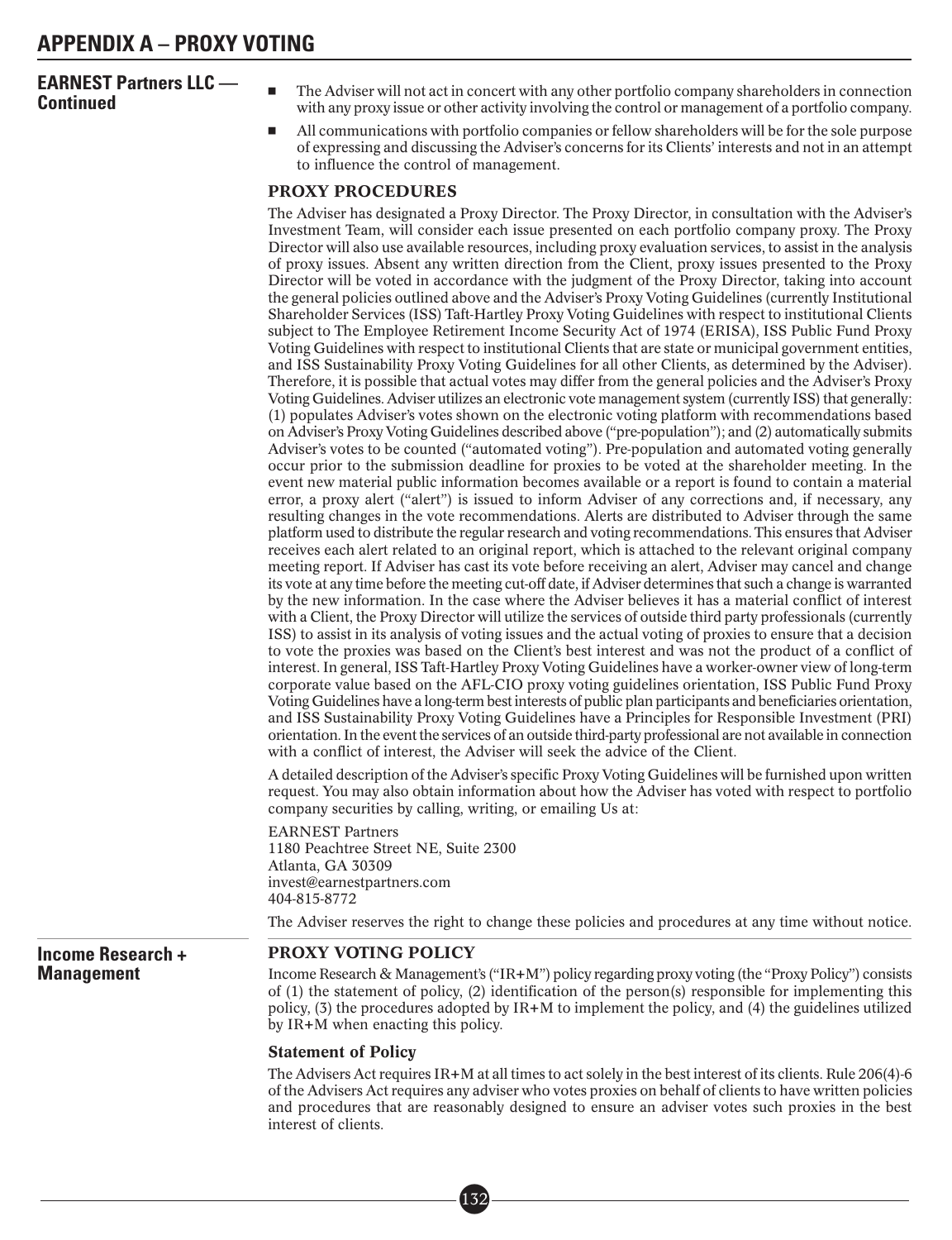# **Income Research +**

**Management — Continued** It is generally IR+M's policy that each client is responsible for voting all of the proxies with respect to the securities he Id in their accounts. Therefore, IR+M has adopted a Proxy Policy that i is reasonably designed to ensure that IR+M does not vote proxies for its clients, and that all proxy materials are forwarded to clients so that they can exercise their voting authority. In the event that IR+M has been delegated the responsibility to vote proxies on behalf of a client, this Proxy Policy addresses the treatment of this circumstance. Such proxies will be voted pursuant to the proxy voting guidelines below. For IR&M Private Funds, the custodian, BNY Mellon, is instructed to send proxy ballots to IR+M. Similarly, IR+M has instructed Global Trust Company, the Trustee for the IR+M Collective Investment Trust (CITs) to forward all proxies received to IR+M as it has legal authority to vote proxies. Such proxies will be reviewed for applicability according to our process and if appropriate will be processed pursuant to the voting guidelines set forth in the Proxy Policy.

## Who is Responsible for Implementing this Policy?

The Chief Compliance Officer ("CCO") is responsible for the overall implementation and monitoring of this policy. The CCO can delegate any of his or her responsibilities under this policy to another person (the "Delegate").

## Procedures to Implement this Policy

# *Client Disclosure*

The Advisers Act requires IR+M to provide clients with a description of its proxy voting policy. IR+M takes the necessary steps to ensure that clients are provided with adequate disclosure as to the parameters of the Proxy Policy. All clients and prospective clients will receive disclosure of a summary of the Proxy Policy on Form ADV Part 2.

In the event  $IR+M$  votes proxies on behalf of a client,  $IR+M$  will, upon request from the client, provide a record of how such proxy votes were cast on behalf of that client.

#### *Administration*

In implementing these procedures, IR+M will ensure:

- - The appropriate employees are aware of IR+M's general policy not to vote proxies on behalf of its clients, and that any exceptions to this policy are documented.
- -Voting responsibility between IR+M and the client is clear in the investment management agreement.
- - Any proxies that are received by IR+M are forwarded on to the client in a timely manner, if IR+M is not responsible for voting such proxies.
- -Our clients may obtain a copy of the Proxy Policy upon request.

#### *Maintaining Records*

IR+M creates and maintains appropriate records to ensure proper implementation and administration of this policy and will preserve such records in accordance with our internal policies.

#### Guidelines

If IR+M is delegated voting authority, it is generally our policy to vote in accordance with the issuer's management recommendation absent countervailing considerations. If we believe the issuer's management position on a particular issue is not in the best interests of our clients, we will vote contrary to the issuer's management's recommendation. IR+M will apply these same guidelines for voting proxies to all such accounts for which it has voting authority.

#### *Conflicts of Interest*

A material conflict of interest may arise in the course of IR+M's proxy voting activities. Such a conflict of interest might exist when (1) an issuer who is soliciting proxy votes also has a client relationship with IR+M, (2) an IR+M client is involved in a proxy contest, or (3) when an IR+M employee has a personal interest in a proxy matter. When such a conflict of interest does arise, and in order to insure that proxies are voted solely in IR+M's clients' best interests, the CCO may consult the Executive Committee of IR+M, as well as legal counsel to help determine how the items of a particular proxy ballot should be voted.

Effective: September 2009 Revised: April 2018

# **Jennison Associates, LLC I. POLICY**

Jennison (or the "Company") has adopted the following policy and related procedures to guide the voting of proxies in a manner that is consistent with Jennison's fiduciary duties and the requirements of Rule 206(4)-6 under the Advisers Act.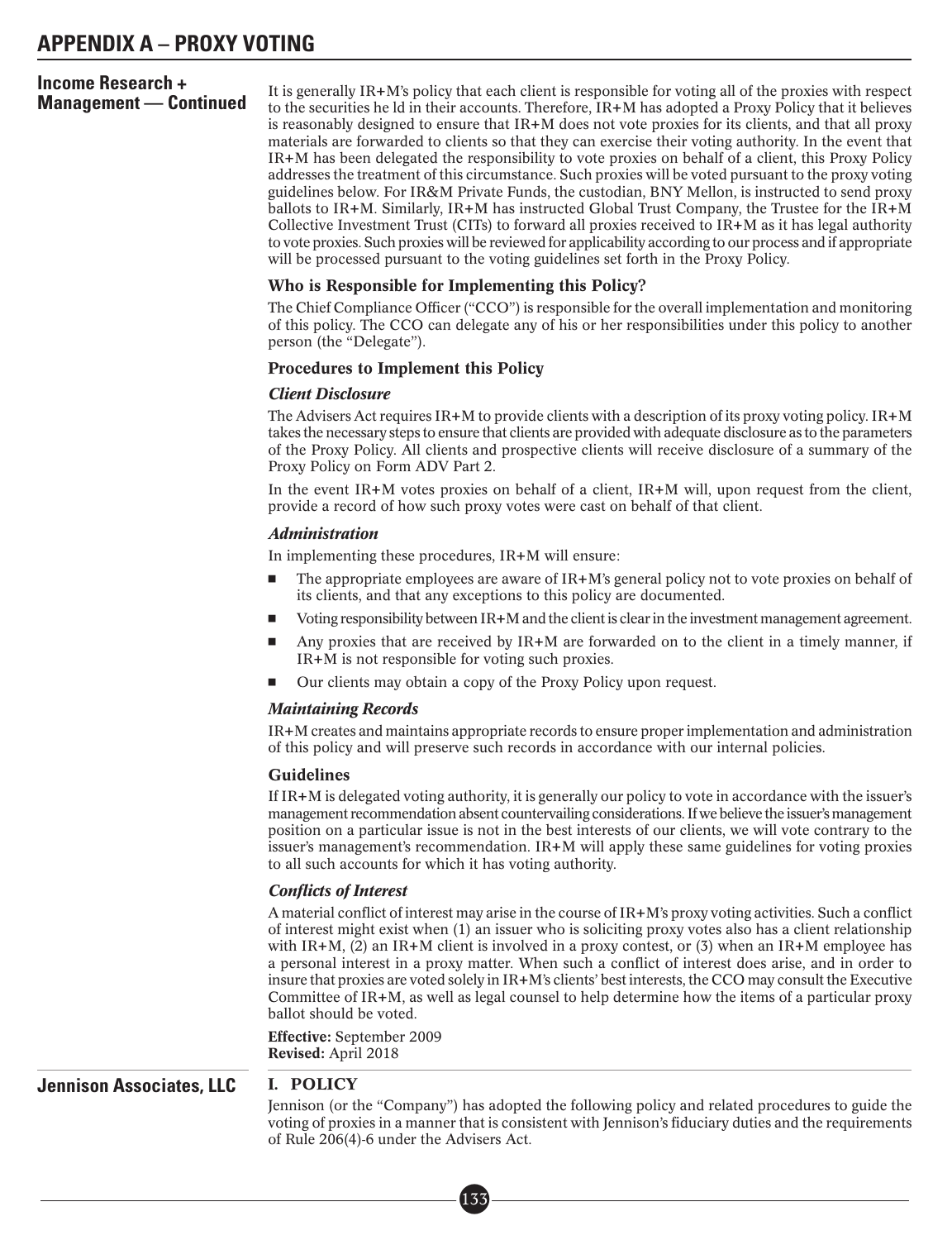# **Jennison Associates,**

**LLC — Continued**<br>**LLC — Continued** to Jennison by clients, Jennison will exercise this voting authority in each client's best interests. The Company will not consider its own interests, or those of any affiliates, when voting proxies.

> Unless otherwise specified by a client, "best interest" means the client's best economic interest over the long term, as determined by Jennison's portfolio managers and analysts ("Investment Professionals") covering the issuer. We recognize that the nature of ballot issues, including environmental and social issues ("ESG"), can vary widely depending on the company, industry practices, the company's operations and geographic footprint, to name a few, and will consider relevant issues, including ESG issues, in a manner consistent with our fiduciary duties and the goal of maximizing shareholder value

> Jennison's proxy voting policy and procedures and proxy voting records are publically available on our website. Clients may obtain a copy of our guidelines, as well as the proxy voting records for that client's securities, by contacting the client service representative responsible for the client's account.

#### II. PROCEDURES

#### Proxy Voting Guidelines

Jennison has adopted proxy voting guidelines ("Guidelines") with respect to certain recurring issues. When Jennison is responsible for voting proxies, Jennison considers these guidelines except, where appropriate, when Jennison accepts custom guidelines.

The Guidelines are reviewed annually and as necessary by the Company's Proxy Voting Committee and Investment Professionals, and are revised when a change is appropriate. The Proxy Team maintains the Guidelines and distributes copies to the Investment Professionals following confirmation of any change. The Guidelines are meant to convey Jennison's general approach to voting decisions on certain issues. Nevertheless, Investment Professionals are responsible for reviewing all proposals related to fundamental strategies individually and making final decisions based on the merits of each voting opportunity.

If an Investment Professional believes that Jennison should vote in a way that is different from the Guidelines, the Proxy Team is notified. In certain circumstances, an Investment Professional may conclude that different clients should vote in different ways, or that it is in the best interests of some or all clients to abstain from voting. The Proxy Team will notify each Investment Professional's supervisor of any Guideline overrides authorized by that Investment Professional.

The Proxy Team is responsible for maintaining Investment Professionals' reasons for deviating from the Guidelines.

#### Client-Specific Voting Mandates

Any client's specific voting instructions must be communicated or confirmed by the client in writing, either through a provision in the investment advisory contract or through other written correspondence. Such instructions may call for Jennison to vote the client's securities according to the client's own voting guidelines, or may indicate that the Company is not responsible for voting the client's proxies. We try to accommodate such requests where appropriate.

The Proxy Team reviews client specific voting instructions and approves operational implementation, and certain instructions may only be implemented on a best efforts basis. The Proxy Team is responsible for communicating such instructions to the third party vendor.

#### Use of a Third Party Voting Service

Jennison has engaged an independent third party proxy voting vendor that provides research and analytical services, operational implementation and recordkeeping and reporting services. The proxy voting vendor will cast votes in accordance with the Company's Guidelines; however, notwithstanding the Guidelines, Investment Professionals for fundamental strategies are responsible for reviewing the facts and circumstances related to each proposal in order to make all final voting decisions.

#### Identifying and Addressing Potential Material Conflicts of Interest

There may be instances where Jennison's interests conflict materially, or appear to conflict materially, with the interests of clients in connection with a proxy vote (a "Material Conflict"). Examples of potential Material Conflicts include, but are not limited to:

- -Jennison managing the pension plan of the issuer.
- -Jennison or its affiliates have a material business relationship with the issuer.
- - Jennison investment professionals who are related to a person who is senior management or a director at a public company.
- - Jennison has a material investment in a security that the investment professional who is responsible for voting that security's proxy also holds the same security personally.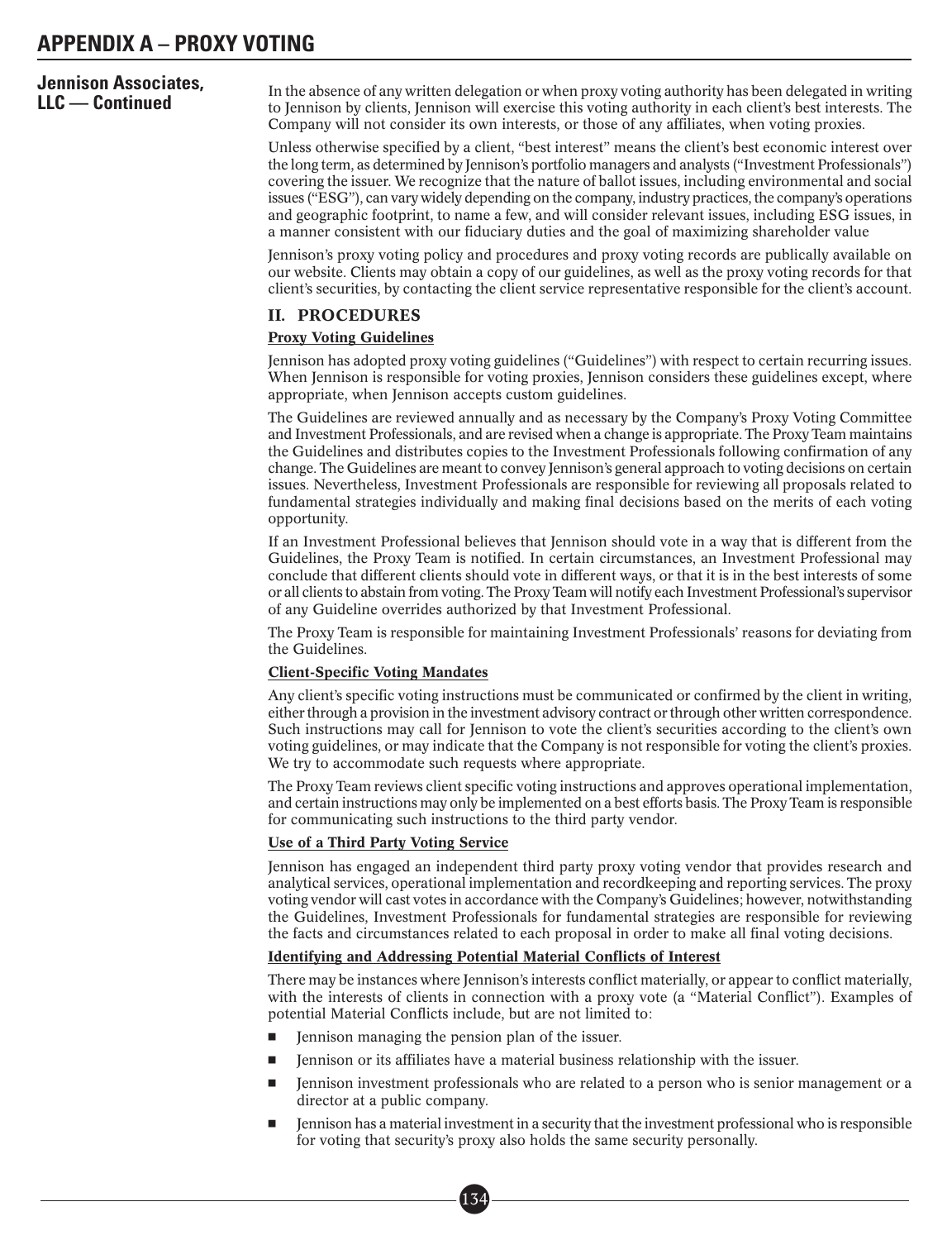# **Jennison Associates,**

If an Investment Professional or any other employee perceives a Material Conflict, he or she must promptly report the matter to the Chief Compliance Officer.

If the Proxy Voting Committee determines that a Material Conflict is present and if the Investment Professional is recommending a vote that deviates from the Guidelines or there is no specific recommended Guideline vote and decisions are made on a case-by-case basis, then the voting decision must be reviewed and approved by the Investment Professional's supervisor and the Proxy Committee prior to casting the vote.

Jennison will not abstain from voting a proxy for the purpose of avoiding a Material Conflict.

#### Quantitatively Derived Holdings and the Jennison Managed Accounts

In voting proxies for non-fundamental strategies such as quantitatively derived holdings and Jennison Managed Accounts (i.e. "wrap") where the securities are not held elsewhere in the firm, proxies will be voted utilizing the Guidelines. Additionally, in those circumstances where no specific Guidelines exist, the Company will consider the recommendations of the proxy voting vendor.

#### International Holdings

Jennison will exercise opportunities to vote on international holdings on a best efforts basis. Such votes will be cast based on the same principles that govern domestic holdings.

In some countries casting a proxy vote can adversely affect a client, such as countries that restrict stock sales around the time of the proxy vote by requiring "share blocking" as part of the voting process. The Investment Professional covering the issuer will weigh the expected benefits of voting proxies on international holdings against any anticipated costs or limitations, such as those associated with share blocking. Jennison may abstain from voting if it anticipates that the costs or limitations associated with voting outweigh the benefits.

#### Securities Lending

Jennison may be unable to vote proxies when the underlying securities have been lent out pursuant to a client's securities lending program. The Company does not know when securities are on loan and are therefore not available to be voted. In rare circumstances, Investment Professionals may ask the Proxy Team to work with the client's custodian to recall the shares so that Jennison can vote. Efforts to recall loaned securities are not always effective since such requests must be submitted prior to the record date for the upcoming proxy vote; therefore voting shares on loan is on a best efforts basis. In determining whether to call back securities that are out on loan, the Investment Professional will consider whether the benefit to the client in voting the matter outweighs the benefit to the client in keeping the security out on loan.

#### Disclosure to Advisory Clients

Jennison will provide a copy of these Policies and Procedures and the Guidelines to any client upon request. The Company will also provide any client with information about how Jennison has voted that client's proxies upon request. Any such requests should be directed to the client service representative responsible for the client's account who will coordinate with the Proxy Team.

#### Compliance Reporting for Investment Companies

Upon request, the Proxy Team will provide to each investment company for which Jennison acts as sub-adviser reporting needed to satisfy their regulatory and board requirements, including, but not limited to, information required for Form NP-X.

## III. INTERNAL CONTROLS

#### Supervisory Notification

The Proxy Team will notify each Investment Professional's supervisor of any Guideline overrides authorized by that Investment Professional. The supervisor reviews the overrides ensuring that they were made based on clients' best interests, and that they were not influenced by any Material Conflict or other considerations.

#### The Proxy Voting Committee

The Proxy Voting Committee consists of representatives from Operations, Operational Risk, Legal, and Compliance. It meets at least quarterly, and has the following responsibilities:

- - Review potential Material Conflicts and decide whether a material conflict is present, and needs to be addressed according to these policies and procedures.
- - Review the Guidelines in consultation with the Investment Professionals and make revisions as appropriate.
- - Review these Policies and Procedures annually for accuracy and effectiveness, and recommend and adopt any necessary changes.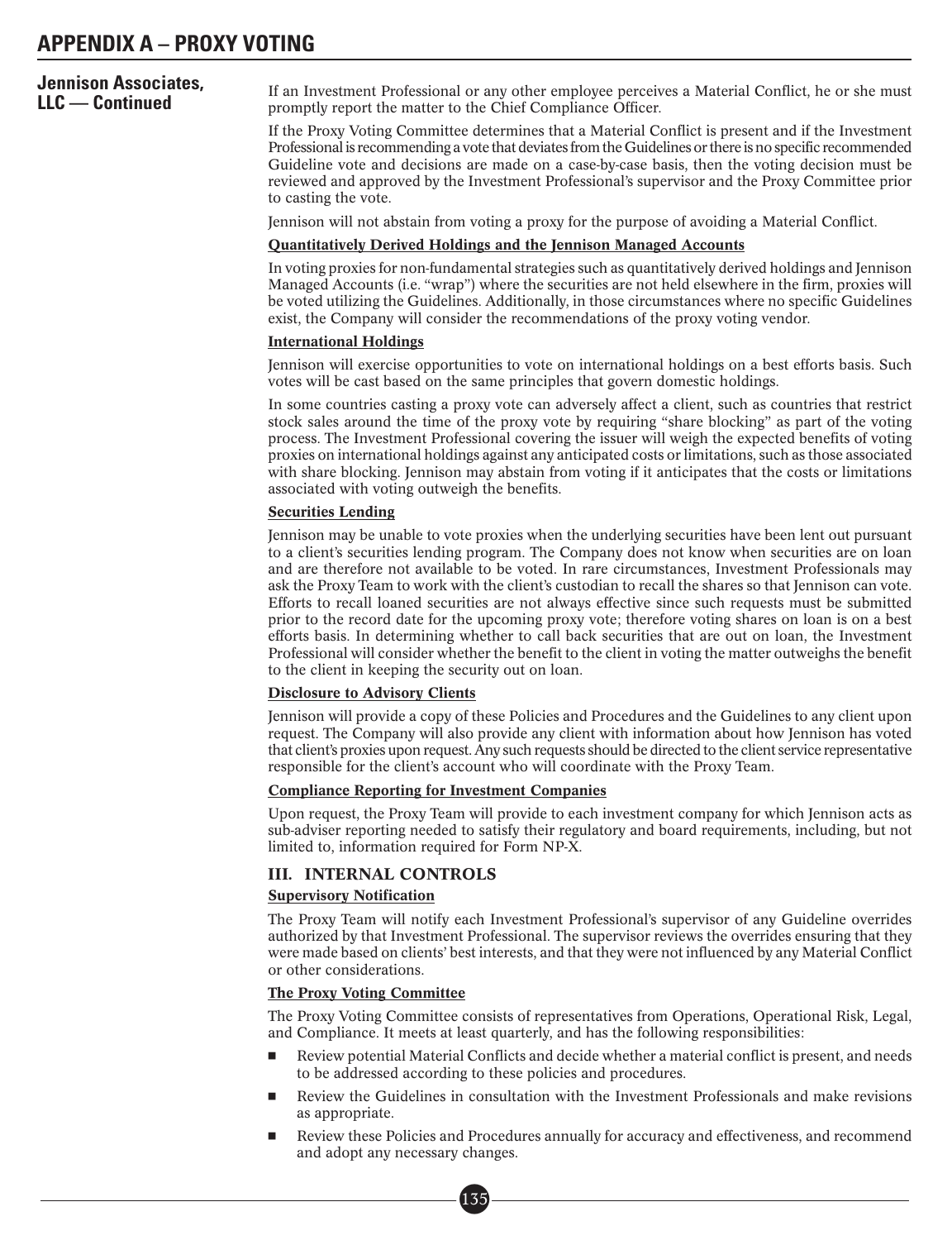| <b>Jennison Associates,</b><br>LLC — Continued | Review all Guideline overrides.<br>П                                                                                                                                                                                                                                                                                                                                                                                                                                                                                                                                                                                                                                                                                                                                                                                                                                                                                                                                                                                                                                                                                                                                                                                                                                                                                                                                                                                                                                                                      |
|------------------------------------------------|-----------------------------------------------------------------------------------------------------------------------------------------------------------------------------------------------------------------------------------------------------------------------------------------------------------------------------------------------------------------------------------------------------------------------------------------------------------------------------------------------------------------------------------------------------------------------------------------------------------------------------------------------------------------------------------------------------------------------------------------------------------------------------------------------------------------------------------------------------------------------------------------------------------------------------------------------------------------------------------------------------------------------------------------------------------------------------------------------------------------------------------------------------------------------------------------------------------------------------------------------------------------------------------------------------------------------------------------------------------------------------------------------------------------------------------------------------------------------------------------------------------|
|                                                | Review quarterly voting metrics and analysis published by the Proxy Team.<br>$\blacksquare$                                                                                                                                                                                                                                                                                                                                                                                                                                                                                                                                                                                                                                                                                                                                                                                                                                                                                                                                                                                                                                                                                                                                                                                                                                                                                                                                                                                                               |
|                                                | Review the performance of the proxy voting vendor and determine whether Jennison should<br>$\blacksquare$<br>continue to retain their services.                                                                                                                                                                                                                                                                                                                                                                                                                                                                                                                                                                                                                                                                                                                                                                                                                                                                                                                                                                                                                                                                                                                                                                                                                                                                                                                                                           |
|                                                | The Committee will consider the following factors while conducting their review:<br>$\blacksquare$                                                                                                                                                                                                                                                                                                                                                                                                                                                                                                                                                                                                                                                                                                                                                                                                                                                                                                                                                                                                                                                                                                                                                                                                                                                                                                                                                                                                        |
|                                                | Accuracy and completeness of research reports.                                                                                                                                                                                                                                                                                                                                                                                                                                                                                                                                                                                                                                                                                                                                                                                                                                                                                                                                                                                                                                                                                                                                                                                                                                                                                                                                                                                                                                                            |
|                                                | Engagement with issuers.<br>$\blacksquare$                                                                                                                                                                                                                                                                                                                                                                                                                                                                                                                                                                                                                                                                                                                                                                                                                                                                                                                                                                                                                                                                                                                                                                                                                                                                                                                                                                                                                                                                |
|                                                | Potential conflicts of interest.                                                                                                                                                                                                                                                                                                                                                                                                                                                                                                                                                                                                                                                                                                                                                                                                                                                                                                                                                                                                                                                                                                                                                                                                                                                                                                                                                                                                                                                                          |
|                                                | Overall administration of Jennison's proxy voting recommendations.<br>ш                                                                                                                                                                                                                                                                                                                                                                                                                                                                                                                                                                                                                                                                                                                                                                                                                                                                                                                                                                                                                                                                                                                                                                                                                                                                                                                                                                                                                                   |
|                                                | <b>IV. ESCALATING CONCERNS</b>                                                                                                                                                                                                                                                                                                                                                                                                                                                                                                                                                                                                                                                                                                                                                                                                                                                                                                                                                                                                                                                                                                                                                                                                                                                                                                                                                                                                                                                                            |
|                                                | Any concerns about aspects of the policy that lack specific escalation guidance may be reported to<br>the reporting employee's supervisor, the Chief Compliance Officer, Chief Legal Officer, Chief Risk<br>Officer, Chief Ethics Officer, Chief Operating Officer or Chief Executive Officer. Alternatively Jennison<br>has an Ethics Reporting Hotline phone number and email address that enable employees to raise<br>concerns anonymously. Information about the Ethics Reporting Hotline phone number and email<br>address can be found on the Jennison intranet's "Ethics" web page.                                                                                                                                                                                                                                                                                                                                                                                                                                                                                                                                                                                                                                                                                                                                                                                                                                                                                                               |
|                                                | V. DISCIPLINE AND SANCTIONS                                                                                                                                                                                                                                                                                                                                                                                                                                                                                                                                                                                                                                                                                                                                                                                                                                                                                                                                                                                                                                                                                                                                                                                                                                                                                                                                                                                                                                                                               |
|                                                | All Jennison employees are responsible for understanding and complying with the policies and procedures<br>outlined in this policy. The procedures described in this policy are intended to ensure that Jennison<br>and its employees act in full compliance with the law. Violations of this policy and related procedures<br>will be communicated to your supervisor and to senior management through Jennison's Compliance<br>Council, and may lead to disciplinary action.                                                                                                                                                                                                                                                                                                                                                                                                                                                                                                                                                                                                                                                                                                                                                                                                                                                                                                                                                                                                                            |
| <b>LSV Asset Management</b>                    | LSV Asset Management's ("LSV") standard investment management agreement expressly authorizes<br>LSV to vote proxies on behalf of the client's account. Therefore, unless the client expressly reserves<br>proxy voting responsibility, it is LSV's responsibility to vote proxies relating to securities held for the<br>client's account.                                                                                                                                                                                                                                                                                                                                                                                                                                                                                                                                                                                                                                                                                                                                                                                                                                                                                                                                                                                                                                                                                                                                                                |
|                                                | <b>ERISA Clients</b>                                                                                                                                                                                                                                                                                                                                                                                                                                                                                                                                                                                                                                                                                                                                                                                                                                                                                                                                                                                                                                                                                                                                                                                                                                                                                                                                                                                                                                                                                      |
|                                                | With respect to ERISA plan clients, unless proxy voting responsibility has been expressly reserved,<br>LSV, as the investment adviser for the account, must, subject to this policy, seek to vote all proxies<br>relating to securities held for the plan's account. If LSV is responsible for voting, LSV shall make<br>appropriate arrangements with each account custodian to have proxies forwarded on a timely basis<br>to the appropriate person, and shall endeavor to correct delays or other problems relating to timely<br>delivery of proxies and proxy materials. Fiduciary obligations of prudence and loyalty require an<br>investment adviser with proxy voting responsibility to vote proxies on issues that affect the value of<br>the client's investment. Proxy voting decisions must be made solely in the best interests of the client's<br>account. In voting proxies, LSV is required to consider those factors that may affect the value of the<br>client's investment and may not subordinate the interests of the client to unrelated objectives.                                                                                                                                                                                                                                                                                                                                                                                                                               |
|                                                | <b>General Policies</b>                                                                                                                                                                                                                                                                                                                                                                                                                                                                                                                                                                                                                                                                                                                                                                                                                                                                                                                                                                                                                                                                                                                                                                                                                                                                                                                                                                                                                                                                                   |
|                                                | LSV has adopted proxy voting guidelines that provide direction in determining how various types<br>of proxy issues are to be voted. LSV has engaged an expert independent third party to design guidelines<br>for client accounts that are updated for current corporate governance issues, helping to ensure that<br>clients' best interests are served by voting decisions. Clients are sent a copy of their respective guidelines<br>on an annual basis.                                                                                                                                                                                                                                                                                                                                                                                                                                                                                                                                                                                                                                                                                                                                                                                                                                                                                                                                                                                                                                               |
|                                                | LSV's quantitative investment process does not provide output or analysis that would be functional<br>in analyzing proxy issues. As a result, LSV does not consider proxy voting to be a material factor in<br>its investment strategy or results. LSV, therefore, has retained an expert independent third party to<br>assist in proxy voting, currently Glass Lewis & Co. ("GLC"). LSV's selection of GLC was made after<br>careful consideration of GLC's proxy voting services, including related voting policies and expertise.<br>GLC implements LSV's proxy voting process, develops proxy voting guidelines and provides analysis<br>of proxy issues on a case-by-case basis. If LSV is responsible for voting proxies for a client, LSV will<br>vote in accordance with GLC's guidelines, which can be found at https://www.glasslewis.com/guidelines.<br>Those guidelines generally are aligned with LSV's investment goals, and LSV's use of GLC, therefore,<br>is not a delegation of LSV's fiduciary obligation to vote proxies for clients. GLC's guidelines have<br>been developed based on, among other things, GLC's focus on facilitating shareholder voting in favor<br>of governance structures that drive performance and create shareholder value. LSV believes that<br>GLC's guidelines are reasonably designed to ensure that proxies are voted in the best interests of<br>LSV's clients. Although it is expected to be rare, LSV reserves the right to vote issues contrary to, |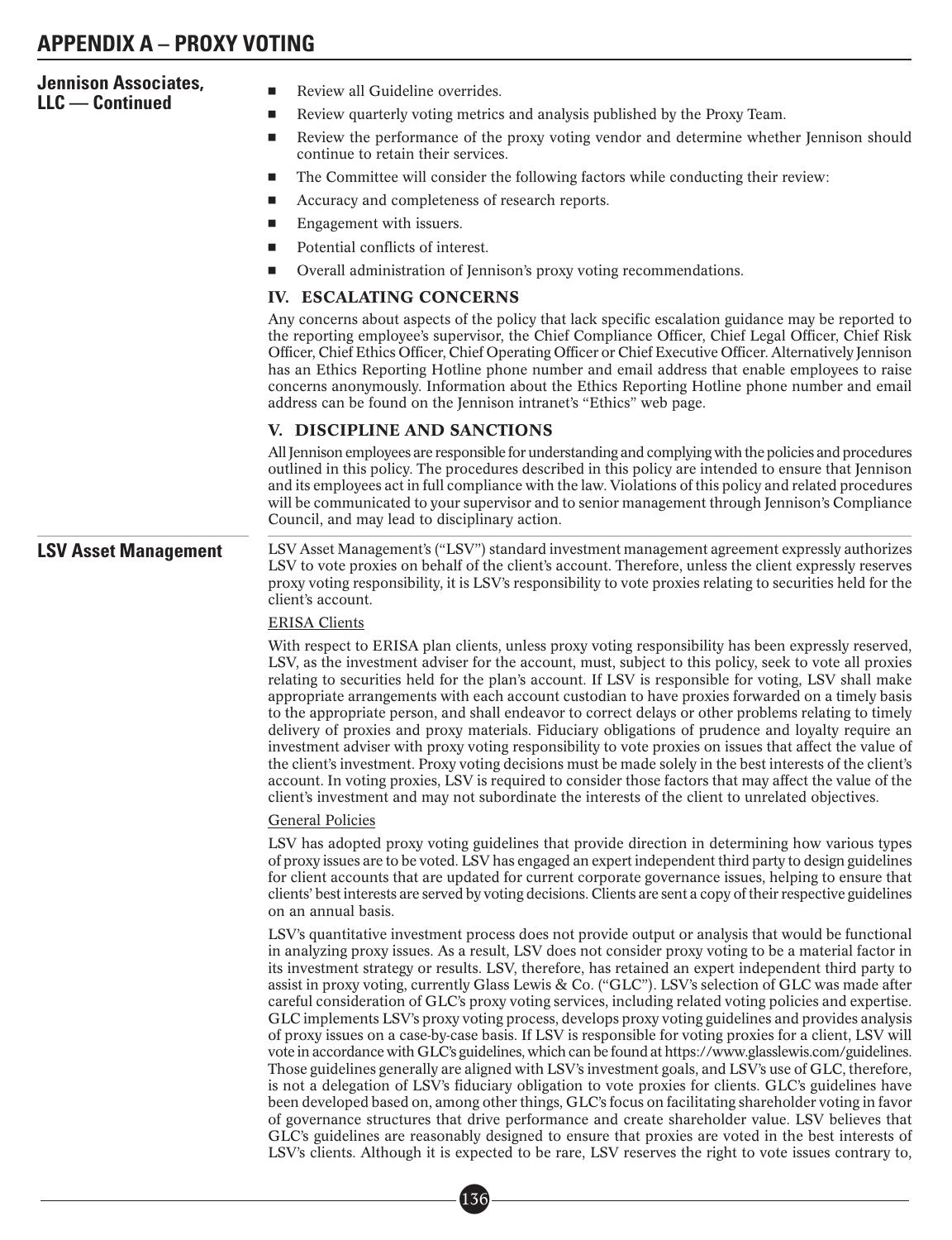# **LSV Asset Management —**

**Continued** or issues not covered by, GLC's guidelines when LSV believes it is in the best interests of the client<br>**Continued** and LSV does not have a material conflict of interest. In certain circumstances, clients are pe to direct their vote in a particular solicitation. Direction from a client on a particular proxy vote will take precedence over GLC's guidelines. Where the client has engaged LSV to vote proxies and has also provided proxy voting guidelines to LSV, those guidelines will be followed with the assistance of GLC.

> GLC assists LSV with voting execution, including through an electronic vote management system that allows GLC to: (1) populate each client's votes shown on GLC's electronic voting platform with GLC's recommendations ("pre-population"); and (2) automatically submit the client's votes to be counted ("automated voting"). There will likely be circumstances where, before the submission deadline for proxies to be voted at the shareholder meeting, an issuer intends to file or has filed additional soliciting materials with the Securities and Exchange Commission regarding a matter to be voted upon. It is possible in such circumstances that LSV's use of pre-population and automated voting could result in votes being cast that do not take into account such additional information. In order to address this concern, GLC actively monitors information sources for supplemental or updated information and has in place a system to allow for issuer feedback on its voting recommendations. Such updated information and feedback is considered by GLC and voting recommendations are modified as appropriate. LSV's pre-populated votes would then also be automatically updated. GLC's processes in this area are part of LSV's review of their services as described below.

> LSV conducts a number of periodic reviews to seek to ensure votes are cast in accordance with this policy and applicable GLC guidelines. In addition, on a semi-annual basis, LSV requires GLC to, among other things, provide confirmations regarding its policies and procedures and reporting on any changes to such policies and procedures. As part of such semi-annual process, LSV also obtains information regarding the capacity and competency of GLC to provide proxy advisory services to LSV.

> In the voting process, conflicts can arise between LSV's interests and that of its clients. In such situations, LSV will continue to vote the proxies in accordance with the recommendation of GLC based on its pre-determined guidelines. A written record will be maintained explaining the reasoning for the vote recommendation. LSV also monitors GLC's conflicts of interest policies and procedures on a periodic basis.

> LSV may be unable or may choose not to vote proxies in certain situations. For example, and without limitation, LSV may refrain from voting a proxy if (i) the cost of voting the proxy exceeds the expected benefit to the client, (ii) LSV is not given enough time to process the vote, (iii) voting the proxy requires the security to be "blocked" or frozen from trading or (iv) it is otherwise impractical or impossible to vote the proxy, such as in the case of voting a foreign security that must be cast in person.

> Clients may receive a copy of this proxy voting policy and LSV's voting record for their account by request. In addition, clients are sent a copy of their respective guidelines on an annual basis. LSV will additionally provide any mutual fund for which LSV acts as adviser or sub-adviser a copy of LSV's voting record for the fund so that the fund may fulfill it.

Recordkeeping.

LSV will retain:

- 1. Copies of its proxy voting policies and procedures.
- 2. A copy of each proxy statement received regarding client securities (maintained by the proxy voting service and/or available on EDGAR).
- 3. A record of each vote cast on behalf of a client (maintained by the proxy voting service).
- 4. A copy of any document created that was material to the voting decision or that memorializes the basis for that decision (maintained by the proxy voting service).
- 5. A copy of clients' written requests for proxy voting information and a copy of LSV's written response to a client's request for proxy voting information for the client's account.

LSV will ensure that it may obtain access to the proxy voting service's records promptly upon LSV's request.

The above listed information is intended to, among other things, enable clients to review LSV's proxy voting procedures and actions taken in individual proxy voting situations.

LSV will maintain required materials in an easily accessible place for not less than five years from the end of the fiscal year during which the last entry took place, the first two years in LSV's principal office.

Consideration of Environmental, Social and Governance Factors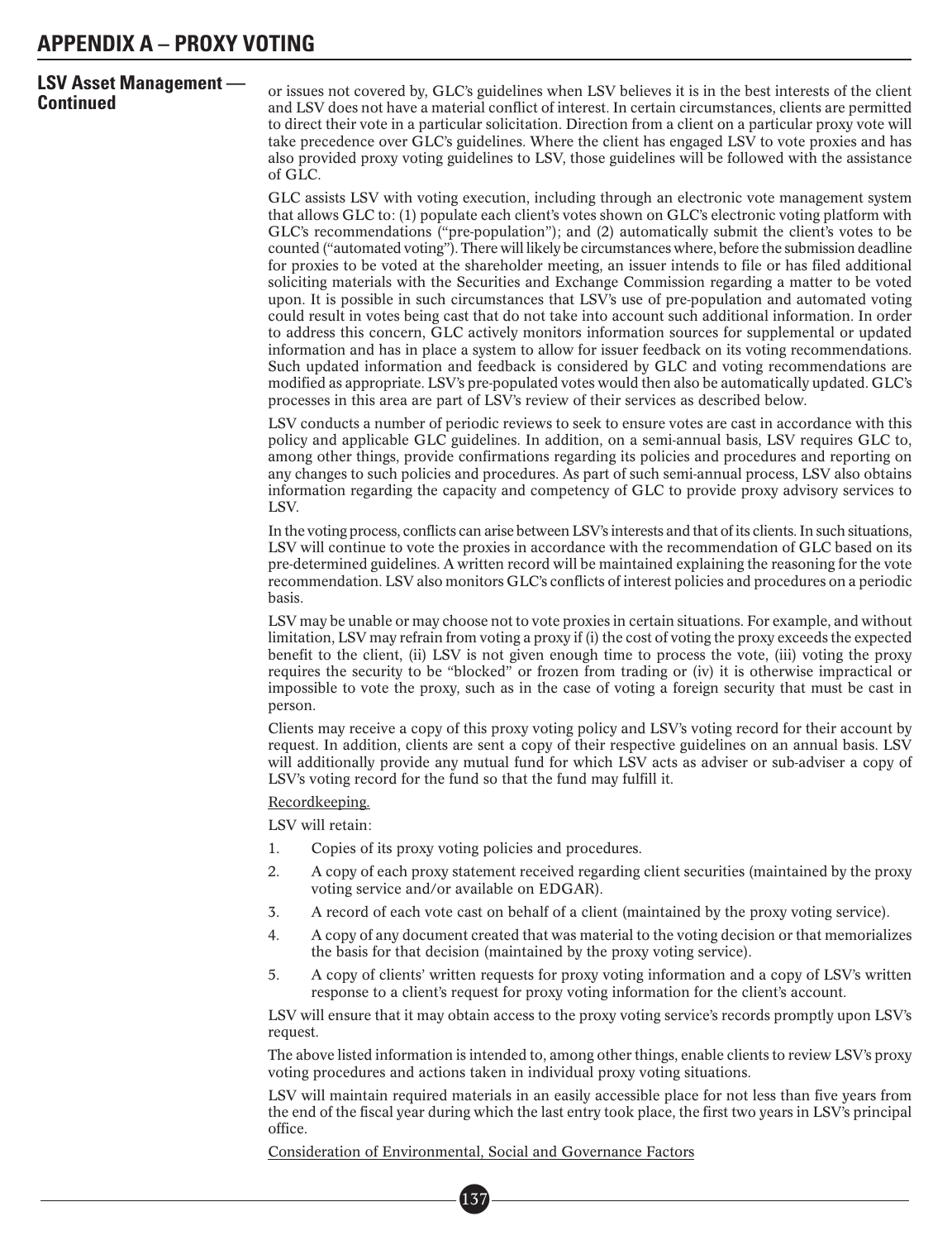| <b>LSV Asset Management -</b><br>Continued | LSV became a signatory to the Principles for Responsible Investment ("PRI") in April 2014. GLC<br>is also a signatory to the PRI. The PRI provides a framework, through its six principles, for consideration<br>of environmental, social and governance ("ESG") factors in portfolio management and investment<br>decision-making. The six principles ask an investment manager, to the extent consistent with its fiduciary<br>duties, to seek to: (1) incorporate ESG issues into investment analysis and decision-making processes;<br>(2) be an active owner and incorporate ESG issues into its ownership policies and practices; (3) obtain<br>appropriate disclosure on ESG issues by the entities in which it invests; (4) promote acceptance and<br>implementation of the PRI principles within the investment industry; (5) work to enhance its effectiveness<br>in implementing the PRI principles; and (6) report on its activities and progress toward implementing<br>the PRI principles. Through GLC, LSV is able to offer ESG-focused guidelines that include an additional<br>level of analysis on behalf of clients seeking to vote consistent with widely-accepted enhanced ESG<br>practices. These ESG-focused guidelines are designed for clients with a focus on disclosing and mitigating<br>company risk with regard to ESG issues |
|--------------------------------------------|-------------------------------------------------------------------------------------------------------------------------------------------------------------------------------------------------------------------------------------------------------------------------------------------------------------------------------------------------------------------------------------------------------------------------------------------------------------------------------------------------------------------------------------------------------------------------------------------------------------------------------------------------------------------------------------------------------------------------------------------------------------------------------------------------------------------------------------------------------------------------------------------------------------------------------------------------------------------------------------------------------------------------------------------------------------------------------------------------------------------------------------------------------------------------------------------------------------------------------------------------------------------------------------------------------------------------------------------------------------|
| <b>Mar Vista Investment</b>                | PROXY VOTING GUIDELINES                                                                                                                                                                                                                                                                                                                                                                                                                                                                                                                                                                                                                                                                                                                                                                                                                                                                                                                                                                                                                                                                                                                                                                                                                                                                                                                                     |
| <b>Partners, LLC</b>                       | <b>OPERATIONAL ITEMS</b><br>1.                                                                                                                                                                                                                                                                                                                                                                                                                                                                                                                                                                                                                                                                                                                                                                                                                                                                                                                                                                                                                                                                                                                                                                                                                                                                                                                              |
|                                            | <b>Adjourn Meeting</b><br>1a.                                                                                                                                                                                                                                                                                                                                                                                                                                                                                                                                                                                                                                                                                                                                                                                                                                                                                                                                                                                                                                                                                                                                                                                                                                                                                                                               |
|                                            | Vote AGAINST proposals to provide management with authority to adjourn an annual or special<br>meeting absent compelling reasons to support the proposal.                                                                                                                                                                                                                                                                                                                                                                                                                                                                                                                                                                                                                                                                                                                                                                                                                                                                                                                                                                                                                                                                                                                                                                                                   |
|                                            | $1b$ .<br><b>Amend Quorum Requirements</b>                                                                                                                                                                                                                                                                                                                                                                                                                                                                                                                                                                                                                                                                                                                                                                                                                                                                                                                                                                                                                                                                                                                                                                                                                                                                                                                  |
|                                            | Vote AGAINST proposals to reduce quorum requirements for shareholder meetings below a majority<br>of the shares outstanding unless there are compelling reasons to support the proposal.                                                                                                                                                                                                                                                                                                                                                                                                                                                                                                                                                                                                                                                                                                                                                                                                                                                                                                                                                                                                                                                                                                                                                                    |
|                                            | <b>Amend Minor Bylaws</b><br>1c.                                                                                                                                                                                                                                                                                                                                                                                                                                                                                                                                                                                                                                                                                                                                                                                                                                                                                                                                                                                                                                                                                                                                                                                                                                                                                                                            |
|                                            | Vote FOR bylaw or charter changes that are of a house keeping nature (updates or corrections).                                                                                                                                                                                                                                                                                                                                                                                                                                                                                                                                                                                                                                                                                                                                                                                                                                                                                                                                                                                                                                                                                                                                                                                                                                                              |
|                                            | <b>Change Company Name</b><br>1d.                                                                                                                                                                                                                                                                                                                                                                                                                                                                                                                                                                                                                                                                                                                                                                                                                                                                                                                                                                                                                                                                                                                                                                                                                                                                                                                           |
|                                            | Vote FOR proposals to change the corporate name.                                                                                                                                                                                                                                                                                                                                                                                                                                                                                                                                                                                                                                                                                                                                                                                                                                                                                                                                                                                                                                                                                                                                                                                                                                                                                                            |
|                                            | <b>Change Date, Time, or Location of Annual Meeting</b><br>1e.                                                                                                                                                                                                                                                                                                                                                                                                                                                                                                                                                                                                                                                                                                                                                                                                                                                                                                                                                                                                                                                                                                                                                                                                                                                                                              |
|                                            | Vote FOR management proposals to change the date/time/location of the annual meeting unless<br>the proposed change is unreasonable.                                                                                                                                                                                                                                                                                                                                                                                                                                                                                                                                                                                                                                                                                                                                                                                                                                                                                                                                                                                                                                                                                                                                                                                                                         |
|                                            | Vote AGAINST shareholder proposals to change the date/time/location of the annual meeting unless<br>the current scheduling or location is unreasonable.                                                                                                                                                                                                                                                                                                                                                                                                                                                                                                                                                                                                                                                                                                                                                                                                                                                                                                                                                                                                                                                                                                                                                                                                     |
|                                            | 1f.<br><b>Ratifying Auditors</b>                                                                                                                                                                                                                                                                                                                                                                                                                                                                                                                                                                                                                                                                                                                                                                                                                                                                                                                                                                                                                                                                                                                                                                                                                                                                                                                            |
|                                            | Vote FOR proposals to ratify auditors, unless any of the following apply:                                                                                                                                                                                                                                                                                                                                                                                                                                                                                                                                                                                                                                                                                                                                                                                                                                                                                                                                                                                                                                                                                                                                                                                                                                                                                   |
|                                            | An auditor has a financial interest in or association with the company, and is therefore not<br>independent.                                                                                                                                                                                                                                                                                                                                                                                                                                                                                                                                                                                                                                                                                                                                                                                                                                                                                                                                                                                                                                                                                                                                                                                                                                                |
|                                            | Fees for non-audit services (other than tax preparation and tax consulting) are excessive (considered<br>excessive if greater than 50% of audit fees), or                                                                                                                                                                                                                                                                                                                                                                                                                                                                                                                                                                                                                                                                                                                                                                                                                                                                                                                                                                                                                                                                                                                                                                                                   |
|                                            | There is reason to believe that the independent auditor has rendered an opinion, which is neither<br>ш<br>accurate nor indicative of the company's financial position.                                                                                                                                                                                                                                                                                                                                                                                                                                                                                                                                                                                                                                                                                                                                                                                                                                                                                                                                                                                                                                                                                                                                                                                      |
|                                            | Vote FOR shareholder proposals asking companies to prohibit or limit their auditors from engaging<br>in excessive non-audit services. Consulting services are excessive if over 50% of audit fees. No limit<br>on tax related fees is necessary.                                                                                                                                                                                                                                                                                                                                                                                                                                                                                                                                                                                                                                                                                                                                                                                                                                                                                                                                                                                                                                                                                                            |
|                                            | Vote AGAINST shareholder proposals asking for audit firm rotation.                                                                                                                                                                                                                                                                                                                                                                                                                                                                                                                                                                                                                                                                                                                                                                                                                                                                                                                                                                                                                                                                                                                                                                                                                                                                                          |
|                                            | <b>Transact Other Business</b><br>1g.                                                                                                                                                                                                                                                                                                                                                                                                                                                                                                                                                                                                                                                                                                                                                                                                                                                                                                                                                                                                                                                                                                                                                                                                                                                                                                                       |
|                                            | Vote AGAINST proposals to approve other business when it appears as voting item. Significant business<br>should be brought before shareholders for approval.                                                                                                                                                                                                                                                                                                                                                                                                                                                                                                                                                                                                                                                                                                                                                                                                                                                                                                                                                                                                                                                                                                                                                                                                |
|                                            | <b>Accounts and Reports</b><br>1h.                                                                                                                                                                                                                                                                                                                                                                                                                                                                                                                                                                                                                                                                                                                                                                                                                                                                                                                                                                                                                                                                                                                                                                                                                                                                                                                          |
|                                            | Vote FOR routine proposals to accept the accounts and reports at the annual meeting.                                                                                                                                                                                                                                                                                                                                                                                                                                                                                                                                                                                                                                                                                                                                                                                                                                                                                                                                                                                                                                                                                                                                                                                                                                                                        |
|                                            | <b>BOARD OF DIRECTORS</b><br>2.                                                                                                                                                                                                                                                                                                                                                                                                                                                                                                                                                                                                                                                                                                                                                                                                                                                                                                                                                                                                                                                                                                                                                                                                                                                                                                                             |
|                                            | 2a.<br><b>Voting on Director Nominees in Uncontested Elections</b>                                                                                                                                                                                                                                                                                                                                                                                                                                                                                                                                                                                                                                                                                                                                                                                                                                                                                                                                                                                                                                                                                                                                                                                                                                                                                          |
|                                            |                                                                                                                                                                                                                                                                                                                                                                                                                                                                                                                                                                                                                                                                                                                                                                                                                                                                                                                                                                                                                                                                                                                                                                                                                                                                                                                                                             |

■• 138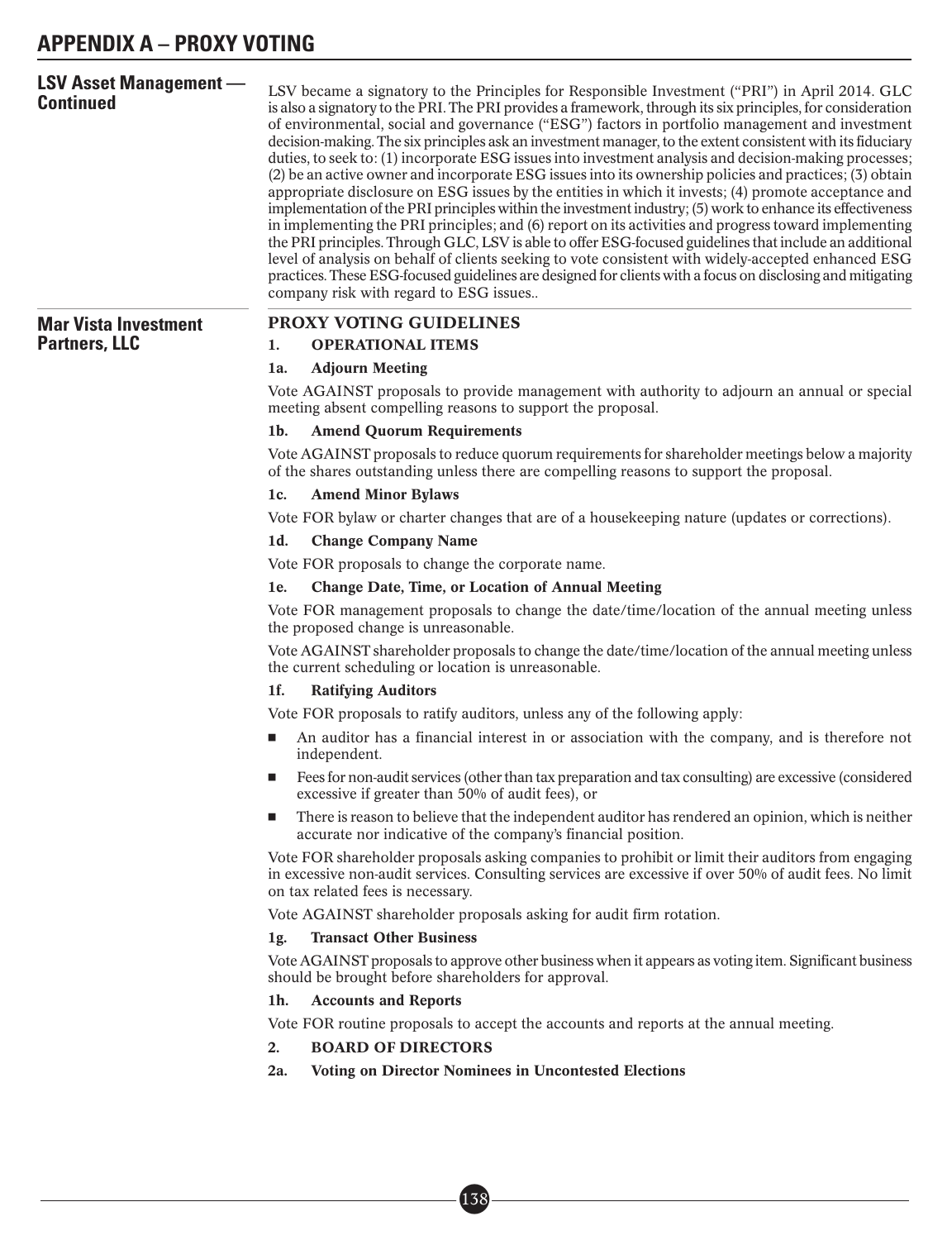# **Mar Vista Investment**

**Partners, LLC — Continued** Generally vote FOR on proposals regarding director nominees taking into account the following<br>**Partners, LLC — Continued** factors: composition of the board and key board committees, attendance a governance provisions and takeover activity, long-term company performance relative to a market index, directors' investment in the company, whether the chairman is also serving as CEO, and whether a retired CEO sits on the board. However, there are some actions by directors that should result in votes being withheld. These instances include directors who:

- -Attend less than 75 percent of the board and committee meetings without a valid excuse
- -Implement or renew a dead-hand or modified dead-hand poison pill
- -Ignore a shareholder proposal that is approved by a majority of the shares outstanding
- - Ignore a shareholder proposal that is approved by a majority of the votes cast for two consecutive years
- -Failed to act on takeover offers where the majority of the shareholders tendered their shares
- - Are inside directors or affiliated outsiders and sit on the audit, compensation, or nominating committees
- - Are inside directors or affiliated outsiders and the full board serves as the audit, compensation, or nominating committee, or the company does not have one of these committees
- -Are audit committee members and the non-audit fees paid to the auditor are excessive

In addition, directors who enacted egregious corporate governance policies or failed to replace management as appropriate would be subject to recommendations to withhold votes.

#### 2b. Age Limits

Vote AGAINST shareholder proposals to impose a mandatory retirement age for outside directors.

#### 2c. Board Size

Vote FOR proposals seeking to fix the board size or designate a range for the board size. Vote AGAINST proposals that give management the ability to alter the size of the board outside of a specified range without shareholder approval.

#### 2d. Classification / Declassification of the Board

Vote AGAINST proposals to classify boards. Vote FOR proposals to declassify boards.

#### 2e. Cumulative Voting

Vote AGAINST proposals to eliminate cumulative voting. Vote FOR proposals to restore or permit cumulative voting.

#### 2f. Director and Officer Indemnification and Liability Protection

Vote FOR proposals on director and officer indemnification and liability protection using Delaware law as the standard.

Vote AGAINST proposals to eliminate entirely directors' and officers' liability for monetary damages for violating the duty of care.

Vote AGAINST indemnifications proposals that would expand coverage beyond just legal expenses to acts, such as gross negligence, that are more serious violations of fiduciary obligation than mere carelessness.

Vote FOR only those proposals providing such expanded coverage in cases when a director's or officer's legal defense was unsuccessful if both of the following apply:

- - The director was found to have acted in good faith and in a manner that he reasonably believed was in the best interests of the company, and
- -Only if the director's legal expenses would be covered.

#### 2g. Establish / Amend Nominee Qualifications

Vote CASE-BY-CASE on proposals that establish or amend director qualifications. Votes should be based on how reasonable the criteria are and to what degree they may preclude dissident nominees from joining the board.

Vote AGAINST shareholder proposals requiring two candidates per board seat.

#### 2h. Filling Vacancies / Removal of Directors

Vote AGAINST proposals that provide that directors may be removed only for cause. Vote FOR proposals to restore shareholder ability to remove directors with or without cause.

Vote AGAINST proposals that provide that only continuing directors may elect replacements to fill board vacancies.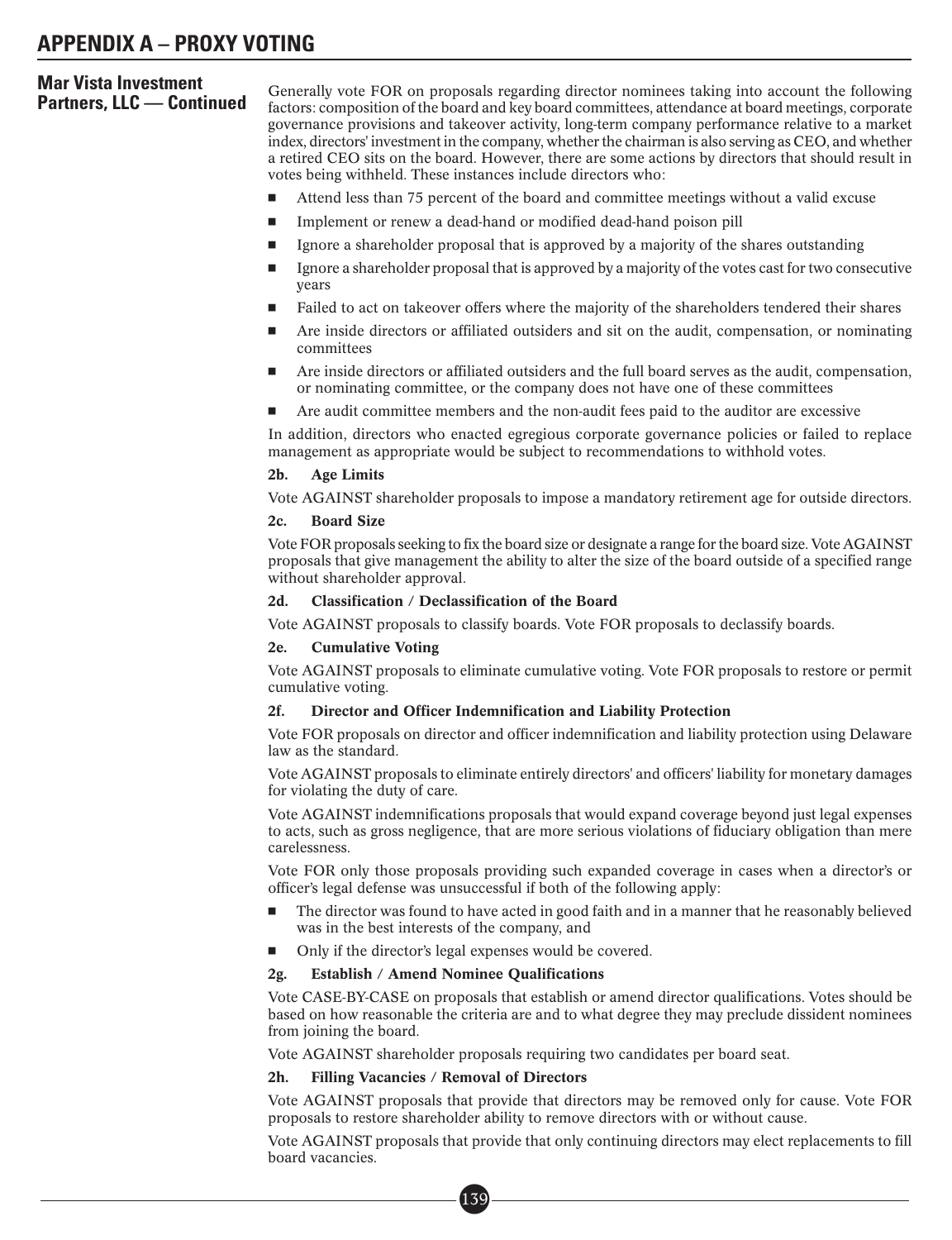Vote CASE-BY-CASE on proposals that permit shareholders to elect directors to fill board vacancies. Consideration should be given to the board's historical effectiveness in managing the company.

## 2i. Independent Chairman (Separate Chairman / CEO)

Vote CASE-BY-CASE on shareholder proposals requiring that the positions of chairman and CEO be held separately. Because some companies have governance structures in place that counterbalance a combined position, the following factors should be taken into account in determining whether the proposals warrant support:

- - Designated lead director appointed from the ranks of the independent board members with clearly delineated duties
- -Majority of independent directors on board
- -All independent key committees
- -Committee chairpersons nominated by the independent directors
- -CEO performance reviewed annually by a committee of outside directors
- -Established governance guidelines
- -Company performance

## 2j. Majority of Independent Directors / Establishment of Committees

Vote FOR shareholder proposals asking that a majority or more of directors be independent unless the board composition already meets the proposed threshold of definition for independence.

Vote FOR shareholder proposals asking that board audit, compensation, and/or nominating committees be composed exclusively of independent directors if they currently do not meet that standard.

## 2k. Stock Ownership Requirements

Vote AGAINST shareholder proposals that mandate a minimum amount of stock that directors must own in order to qualify as a director or to remain on the board. Although stock ownership is encouraged, the company should determine the appropriate ownership requirements.

## 2l. Term Limits

Vote AGAINST shareholder proposals to limit the tenure of outside directors.

## 3. EXECUTIVE AND DIRECTOR COMPENSATION

Vote CASE-BY-CASE with respect to compensation plans. Our methodology for reviewing compensation plans primarily focuses on the transfer of shareholder wealth (the dollar cost of pay plans to shareholders instead of simply focusing on voting power dilution). Using the expanded compensation data disclosed under the SEC's rules, we will value award types. It will include in its analyses an estimated dollar cost for the proposed plan and all continuing plans. This cost, dilution to shareholders' equity, will also be expressed as a percentage figure for the transfer of shareholder wealth, and will be considered along with dilution to voting power.

## 3a. Director Compensation

Vote CASE-BY-CASE on compensation plans for directors.

## 3b. Stock Plans in Lieu of Cash

Vote FOR plans which provide a dollar for dollar cash for stock exchange.

Vote CASE-BY-CASE for plans which do not provide a dollar for dollar cash for stock exchange. In no event should the value of a stock in lieu of cash plan exceed the cost of a cash only plan.

## 3c. Director Retirement Plans

Vote AGAINST plans for nonemployee directors.

Vote FOR shareholder proposals to eliminate retirement plans for nonemployee directors.

## 3d. Stock Option Plans

Vote FOR stock option plans that limit annual share count dilution for options granted to the lesser of 10% of the company's long term growth rate or 3% of beginning shares outstanding.

Vote AGAINST stock option plans that allow for accelerated vesting of options based upon short term stock price performance.

Vote AGAINST stock option plans with vesting schedules less than 5 years.

Vote AGAINST stock option plans that allow for options to be granted at less than fair market value.

## 3e. Management Proposals Seeking Approval to Reprice Options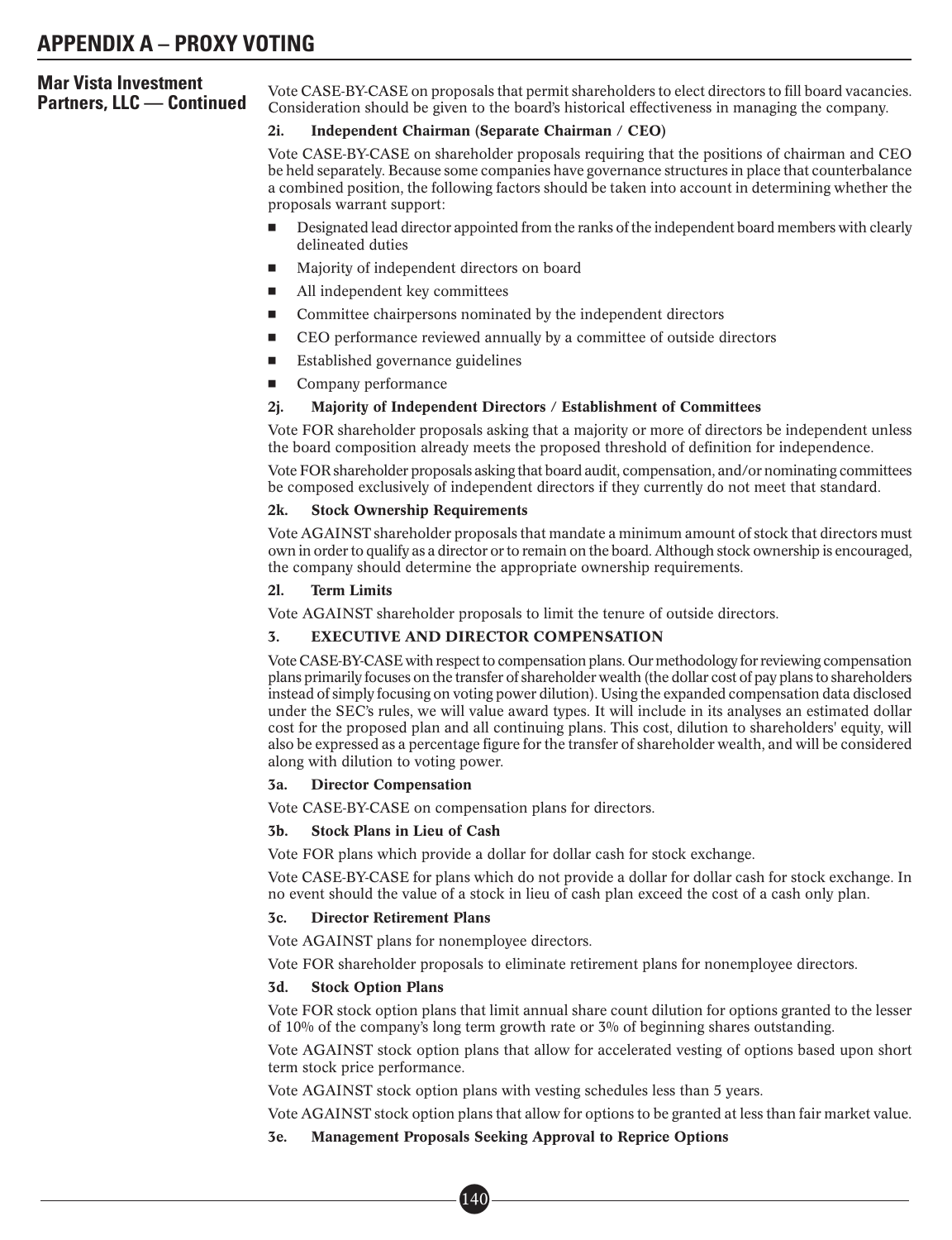Vote AGAINST management proposals seeking approval to reprice options.<br>**3f.** Emplovee Stock Purchase Plans

## **Employee Stock Purchase Plans**

Vote CASE-BY-CASE on employee stock purchase plans taking into account:

- -Purchase price is at least 85 percent of fair market value
- -Offering period is 27 months or less
- -Potential voting power dilution is 10 percent or less
- 3g. Incentive Bonus Plans and Tax Deductibility Proposals (OBRA-Related Compensation Proposals)

Vote FOR proposals to add performance goals to existing compensation plans to comply with the provisions of Section 162(m) unless they are clearly inappropriate.

Vote FOR to amend existing plans to increase shares reserved and to qualify for favorable tax treatment under the provisions of Section 162(m).

Vote FOR cash or cash and stock bonus plans that are submitted to shareholders for the purpose of exempting compensation from taxes under the provisions of Section 162(m). Vote CASE-BY-CASE when the company fails to provide performance targets; a company fails to provide either a total pool or an individual maximum; or the proposed plan is excessive when compared to its peers.

## 3h. Employee Stock Ownership Plans (ESOPs)

Vote FOR proposals to implement an ESOP or increase authorized shares for existing ESOPs, unless the number of shares allocated to the ESOP is excessive (more than five percent of outstanding shares).

#### 3i. 401(k) Employee Benefit Plans

Vote FOR proposals to implement a 401(k) savings plan for employees.

## 3j. Shareholder Proposals Regarding Executive and Director Pay

Vote FOR shareholder proposals seeking additional disclosures of executive and director pay information, provided the information requested is relevant to shareholders' needs, would not put the company at a competitive disadvantage relative to its industry, and is not unduly burdensome to the company.

Vote AGAINST shareholder proposals seeking to set absolute levels on compensation or otherwise dictate the amount or form of compensation.

Vote AGAINST shareholder proposals requiring director fees be paid in stock only. Vote FOR shareholder proposals to put option repricings to a shareholder vote.

Vote CASE-BY-CASE for all other shareholder proposals regarding executive and director pay, taking into account company performance, pay level versus peers, pay level versus industry, and long term corporate outlook.

## 3k. Option Expensing

Vote AGAINST shareholder proposals asking the company to expense stock options. Companies may elect their accounting in accordance with GAAP.

## 3l. Performance Based Stock Options

Vote FOR shareholder proposals advocating the use of performance-based stock options (indexed, premium-priced, and performance vested options), taking into account:

- -Whether the proposal mandates that all awards be performance based
- -Whether the proposal extends beyond executive awards to those of lower ranking employees
- -Whether the company's stock based compensation plans meets the analysts criteria

Vote AGAINST proposals on stock option plans where performance vesting is tied solely to achieving short term stock price performance.

#### 3m. Golden and Tin Parachutes

Vote FOR shareholder proposals to require golden and tin parachutes (executive severance agreements) to be submitted for shareholder ratification, unless the proposal requires shareholder approval prior to entering into employment contracts.

Vote CASE-BY-CASE on proposals to ratify or cancel golden or tin parachutes. An acceptable parachute should include the following:

- -The parachute should be less attractive than an ongoing employment opportunity with the firm
- -The triggering mechanism should be beyond the control of management (i.e., acquisitions)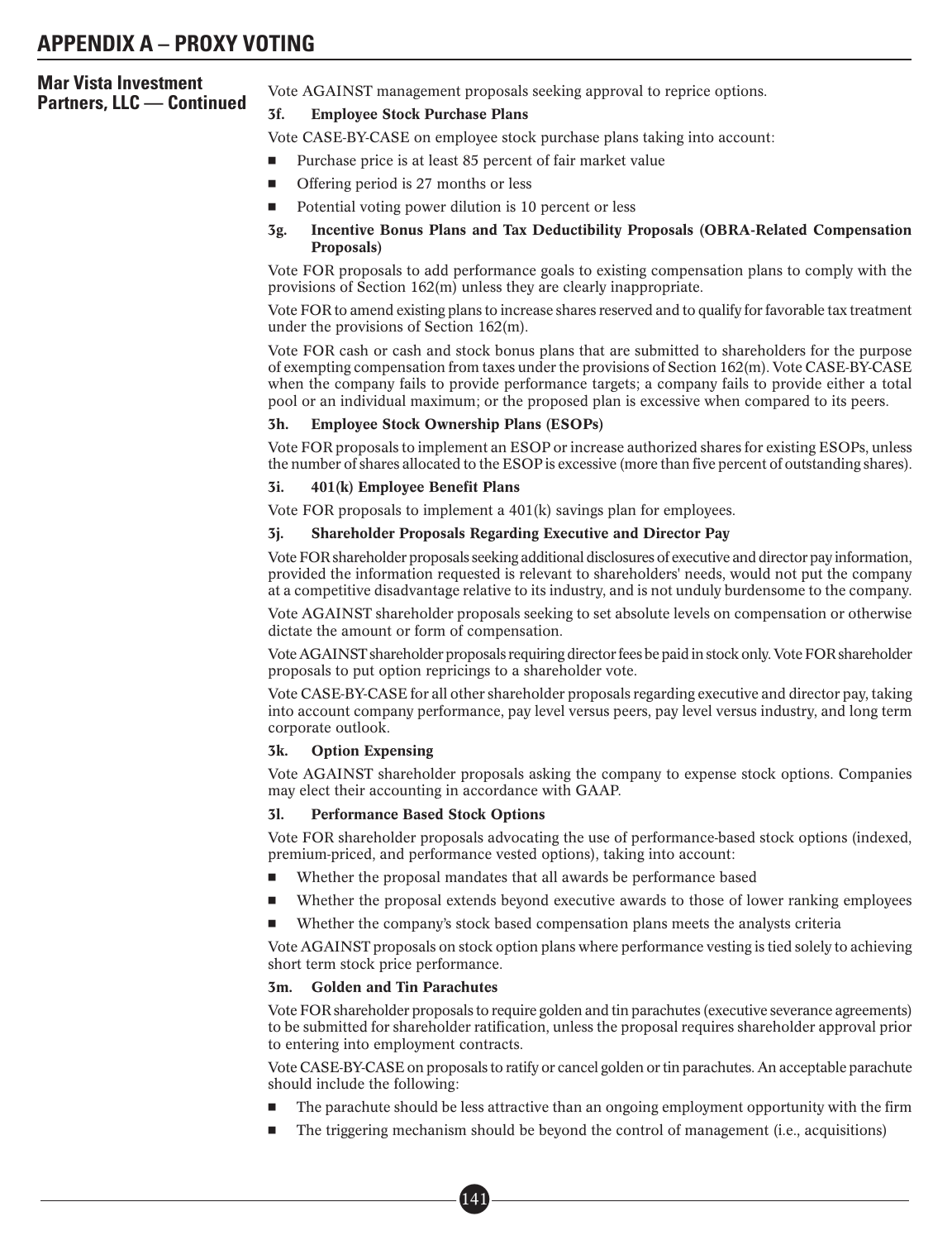# **Mar Vista Investment Partners, LLC — Continued**  $\frac{1}{3}$

The amount should not exceed three times base salary plus guaranteed benefits

## Advisory Vote on Executive Compensation

Generally vote FOR proposals regarding Advisory Vote on Executive Compensation. Vote AGAINST or CASE-by-CASE in the following instances:

- -Pattern of poor pay-for-performance practices
- -Unclear disclosure regarding the overall compensation structure
- - Questionable adjustments to certain aspects of the overall compensation structure and/or other egregious prospects.
- 4. PROXY CONTESTS

## 4a. Voting for Director Nominees in Contested Elections

Vote CASE-BY-CASE in a contested election of directors taking into account:

- -Long-term financial performance of the target company relative to its industry
- -Management's track record
- -Background to the proxy contest
- -Qualifications of director nominees (both slates)
- - Evaluation of what each side is offering shareholders as well as the likelihood that the proposed objectives and goals can be met
- -Stock ownership positions.

## 4b. Reimbursing Proxy Solicitation Expenses

Vote CASE-BY-CASE on proposals to reimburse proxy solicitation expenses. In cases where we recommend in favor of the dissidents, we recommend voting FOR reimbursing proxy solicitation expenses.

## 4c. Confidential Voting

Vote FOR shareholder proposals requesting that corporations adopt confidential voting, use independent vote tabulators and use independent inspectors of election, as long as the proposal includes a provision for proxy contests as follows. In the case of a contested election, management should be permitted to request that the dissident group honor its confidential voting policy. If the dissidents agree, the policy remains in place. If the dissidents will not agree, the confidential voting policy is waived.

Vote FOR management proposals to adopt confidential voting.

## 5. ANTI-TAKEOVER DEFENSES AND VOTING RELATED ISSUES

## 5a. Advance Notice Requirement for Shareholder Proposals / Nominations

Vote CASE-BY-CASE on advance notice proposals giving support to those proposals which allow shareholders to submit proposals as close to the meeting date as reasonably possible and within the broadest window possible.

## 5b. Amend Bylaws Without Shareholder Consent

Vote AGAINST proposals giving the board exclusive authority to amend the bylaws. Vote CASE-BY-CASE for proposals giving the board the ability to amend the bylaws in addition to shareholders.

## 5c. Poison Pills

Vote FOR shareholder proposals that ask a company to submit its poison pill for shareholder ratification.

Vote FOR shareholder proposals to redeem a company's poison pill. Vote AGAINST management proposals to ratify a poison pill.

## 5d. Shareholder Ability to Act by Written Consent

Vote AGAINST proposals to restrict or prohibit shareholder ability to take action by written consent.

Vote FOR proposals to allow or make easier shareholder action by written consent.

## 5e. Shareholder Ability to Call Special Meetings

Vote CASE-BY-CASE on proposals to restrict or prohibit shareholder ability to call special meetings. Proposals for shareholders to call special meetings are reasonable if they are at a reasonable location and time, allow for advance notification, and the requesting shareholder group pays the costs incurred to hold the meeting. In order to prevent abuse, shareholders representing at least a sizable minority of shares should support such a meeting prior to its calling. Typically this threshold should not fall below 10-15% of shares. In addition, the following factors will be taken into account when determining whether such a proposal should be supported; Company size, shareholder base in both percentage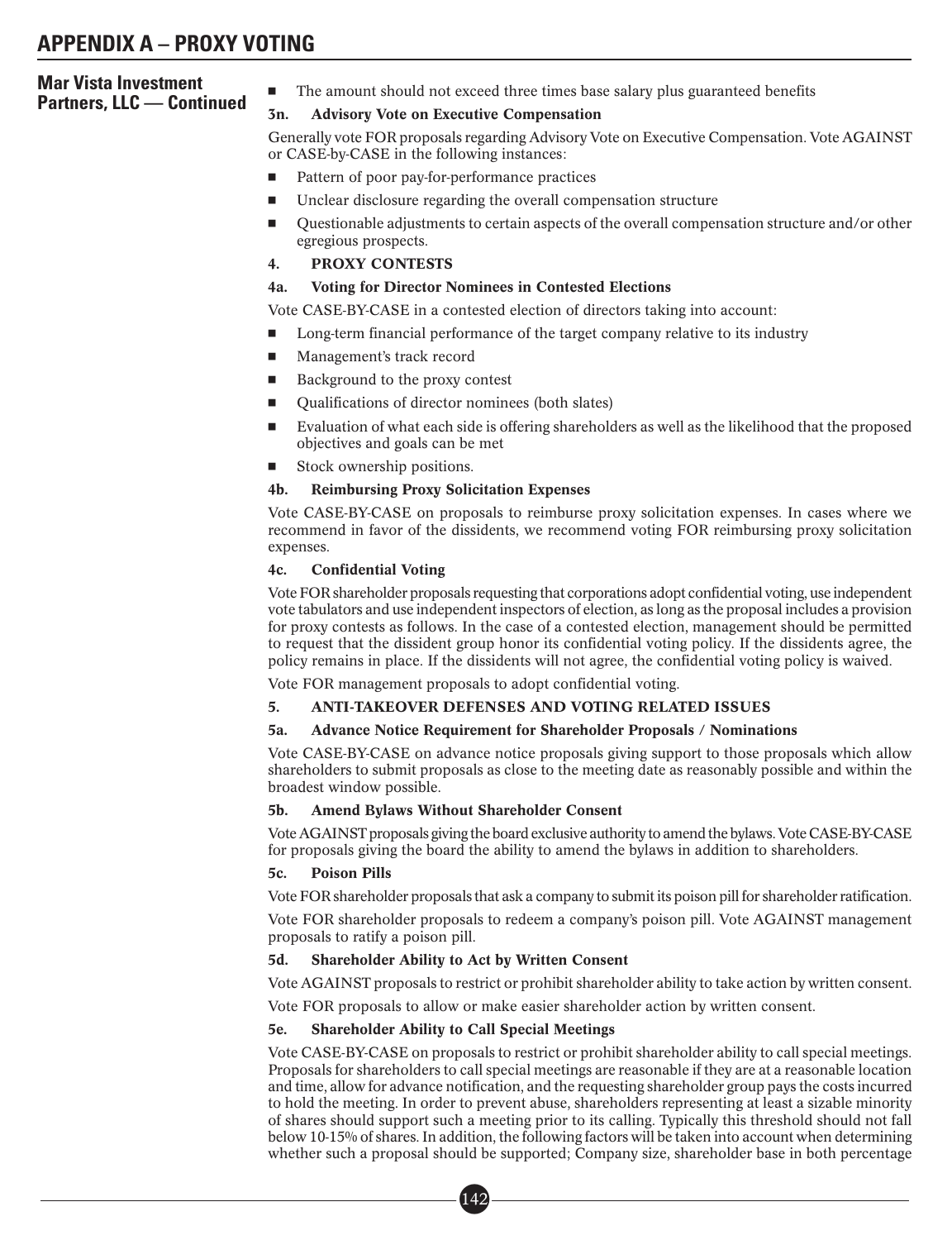of ownership and type of shareholder, company performance, the existence of anti-takeover protections,<br>**Partners, LLC — Continued** poportunities for shareholder action, the responsiveness of the board and management to sha as evidenced by progressive shareholder rights policies, and whether the Company currently provides shareholders with the ability to call a special meeting.

> Vote CASE-BY-CASE on proposals that remove restriction on the right of shareholders to act independently of management.

## 5f. Supermajority Vote Requirements

Vote AGAINST proposals to require a supermajority shareholder vote. Vote FOR proposals to lower or eliminate supermajority vote requirements.

## 6. MERGERS AND CORPORATE RESTRUCTURINGS

## 6a. Appraisal Rights

Vote FOR proposals to restore, or provide shareholders with, rights of appraisal.

## 6b. Asset Purchases

Vote CASE-BY-CASE on asset purchase proposals taking into account:

- -Purchase price
- -Fairness opinion
- -Financial and strategic benefits
- -How the deal was negotiated
- -Conflicts of interest
- -Other alternatives for the business
- -Noncompletion risk

## 6c. Asset Sales

Vote CASE-BY-CASE on asset sales taking into account:

- -Impact of the balance sheet/working capital
- -Potential elimination of diseconomies
- -Anticipated financial and operating benefits
- -Anticipated use of funds
- -Value received for the asset
- -Fairness opinion
- -How the deal was negotiated
- -Conflicts of interest

## 6d. Bundled Proposals

Vote CASE-BY-CASE on bundled or "conditioned" proxy proposals. In the case of items that are conditioned upon each other, examine the benefits and costs of the package items. In instances when the joint effect of the conditioned items is not in shareholders' best interests, vote against the proposals. If the combined effect is positive, support such proposals.

## 6e. Conversion of Securities

Vote CASE-BY-CASE on proposals regarding conversion of securities taking into account:

- -Dilution to existing shareholders
- -Conversion price relative to market value
- -Financial issues
- -Control issues
- -Termination penalties
- -Conflicts of interest

## 6f. Corporate Reorganization / Debt Restructuring / Prepackaged Bankruptcy Plans / Reserve Leveraged Buyouts / Wrap Plans

Vote CASE-BY-CASE on proposals to increase common and/or preferred stock and to issue shares as part of a debt-restructuring plan taking into account:

- -Dilution to existing shareholders' position
- -Terms of the offer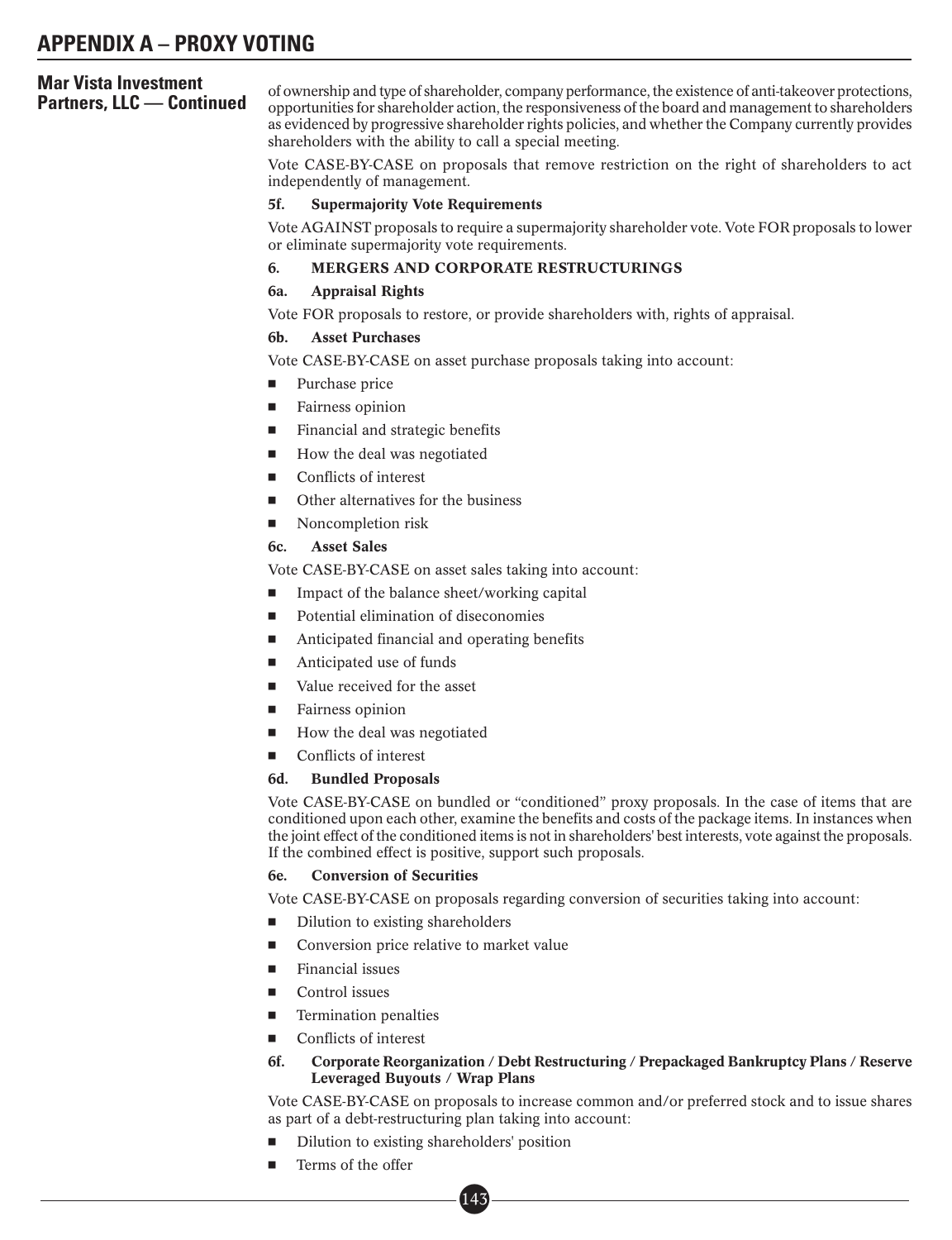## **Mar Vista Investment Partners, LLC — Continued**

- Financial issues
- -Management's efforts to pursue other alternatives
- -Control issues
- -Conflicts of interest

## 6g. Formation of Holding Company

Vote CASE-BY-CASE on proposals regarding the formation of a holding company taking into account:

- -The reasons for the change
- -Any financial or tax benefits
- -Regulatory benefits
- -Increases in capital structure
- -Changes to articles of incorporation or bylaws of the company

## 6h. Going Private Transactions (LBOs and Minority Squeezeouts)

Vote CASE-BY-CASE on going private transactions taking into account:

- -Offer price/premium
- -Fairness opinion
- -How the deal was negotiated
- -Conflicts of interest
- -Other alternatives/offers considered
- -Noncompletion risk

## 6i. Joint Ventures

Vote CASE-BY-CASE on proposals to form joint ventures taking into account:

- -Percentages of assets/business contributed
- -Percentage ownership
- -Financial and strategic benefits
- -Governance structure
- -Conflicts of interest
- -Other alternatives
- -Noncompletion risk
- 6j. Liquidations

Vote CASE-BY-CASE on liquidations taking into account:

- -Management's efforts to pursue other alternatives
- -Appraisal value of assets
- -Compensation plan for executives managing the liquidation

## 6k. Mergers and Acquisitions / Issuance of Shares to Facilitate Merger or Acquisitions

Vote CASE-BY-CASE on merger and acquisitions determining whether the transaction enhances shareholder value taking into account:

- -Prospects of the combined company, anticipated financial and operating benefits
- -Offer price
- -Fairness opinion
- -How the deal was negotiated
- -Changes in corporate governance
- -Change in the capital structure
- Conflicts of interest

## 6l. Private Placements/Warrants / Convertible Debentures

Vote CASE-BY-CASE on proposals regarding private placements taking into account:

- -Dilution to existing shareholders' position
- -Terms of the offer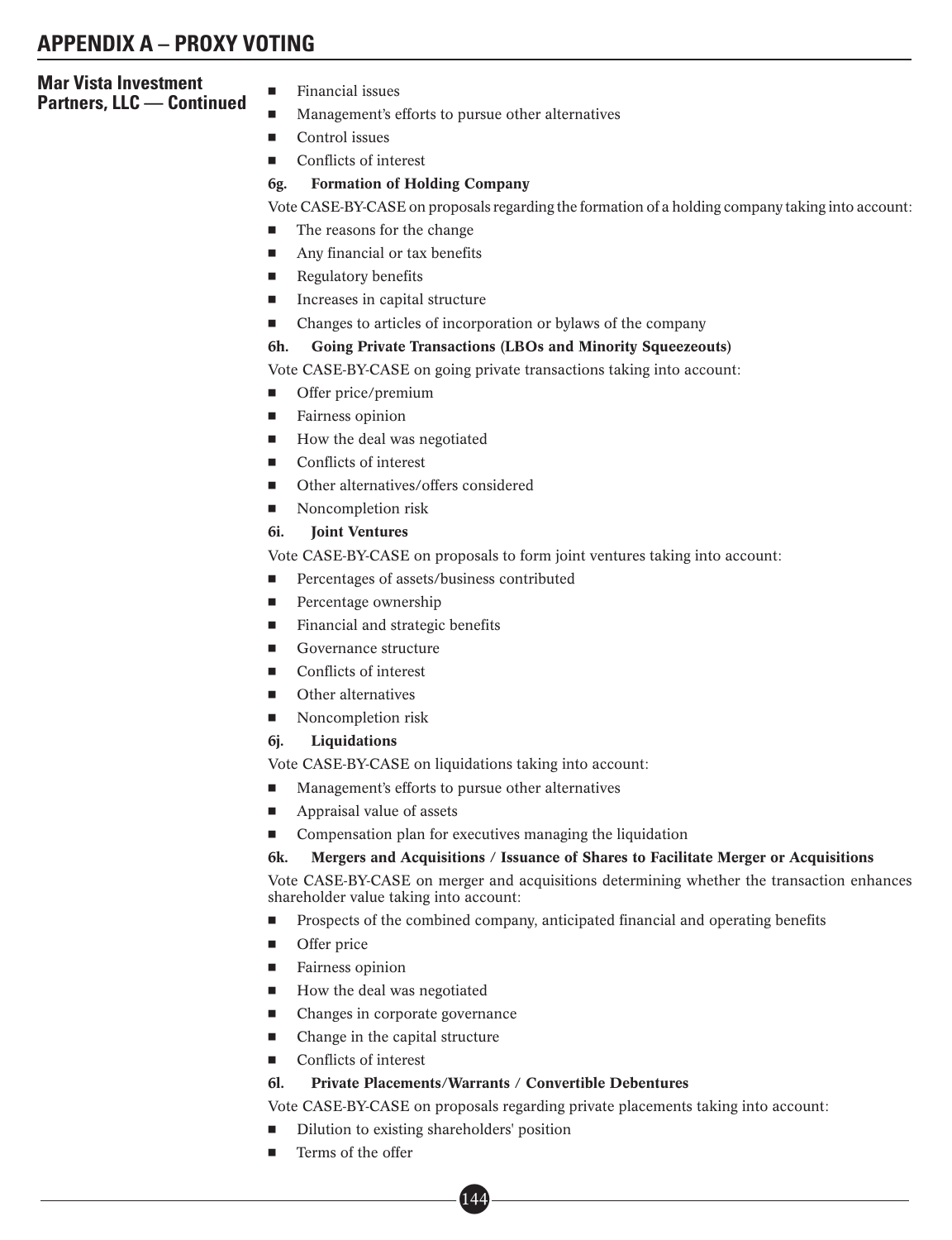## **Mar Vista Investment Partners, LLC — Continued**

- Financial issues
- -Management's efforts to pursue other alternatives
- -Control issues
- -Conflicts of interest

## 6m. Spin-offs

Vote CASE-BY-CASE on spin-offs giving consideration to the following:

- -Tax and regulatory advantages
- -Planned use of the sale proceeds
- -Valuation of spin-offs
- -Fairness opinion
- -Benefits to the parent company
- -Conflicts of interest
- -Managerial incentives
- -Corporate governance changes
- -Changes in the capital structure

## 6n. Value Maximization Proposals

Vote CASE-BY-CASE on shareholder proposals seeking to maximize shareholder value by hiring a financial advisor to explore strategic alternatives, selling the company or liquidating the company and distributing the proceeds to shareholders. These proposals should be evaluated by taking into account:

- -Prolonged poor performance with no turnaround in sight
- -Signs of entrenched board and management
- -Strategic plan in place for improving value
- -Likelihood of receiving reasonable value in a sale or dissolution
- -Whether company is actively exploring its strategic options, including retaining a financial advisor
- 7. STATE OF INCORPORATION

## 7a. Control Share Acquisition Provisions

Vote FOR proposals to opt out of control share acquisition statutes unless doing so would enable the completion of a takeover that would be detrimental to shareholders.

Vote AGAINST proposals to amend the charter to include control share acquisition provisions.

Vote FOR proposals to restore voting rights to the control shares.

## 7b. Control Share Cash-out Provisions

Vote FOR proposals to opt out of control share cash-out statutes.

## 7c. Disgorgement Provisions

Vote FOR proposals to opt out of state disgorgement provisions.

## 7d. Fair Price Provisions

Vote AGAINST proposals to adopt fair price provisions taking into account:

- -The vote required to approve the proposed acquisition
- -The vote required to repeal the fair price provisions
- -The mechanism for determining the fair price.

## 7e. Freeze out Provisions

Vote FOR proposals to opt out of state freezeout provisions.

## 7f. Greenmail

Vote FOR proposals to adopt antigreenmail charter of bylaw amendments or otherwise restrict a company's ability to make greenmail payments.

Vote CASE-BY-CASE on antigreenmail proposals when they are bundled with other charter or bylaw amendments.

## 7g. Reincorporation Proposals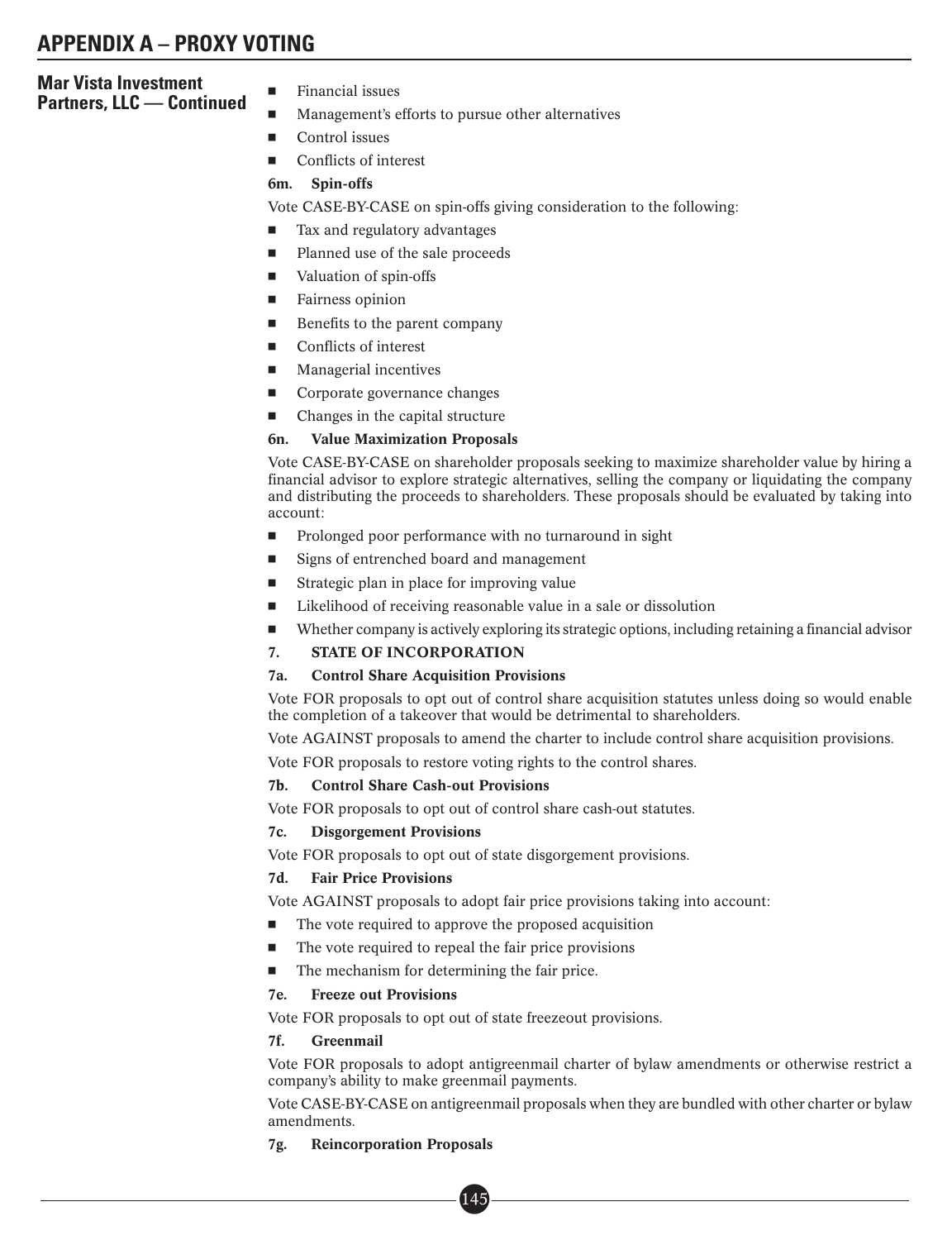**Partners, LLC** — **Continued** Mote FOR proposals to change a company's state of incorporation, giving consideration to both financial and corporate governance concerns including the reasons for reincorporating, a compariso governance provisions, and a comparison of the jurisdictional laws. If the change of state of incorporation results in a weakening of shareholders' interests based on the above, vote AGAINST.

## 7h. Stakeholder Provisions

Vote AGAINST proposals that ask the board to consider nonshareholder constituencies or other nonfinancial effects when evaluating a merger or business combination.

## 7i. State Antitakeover Statutes

Vote CASE-BY-CASE on proposals to opt in or out of state takeover statutes (including control share acquisition statutes, control share cash-out statutes, freezeout provisions, fair price provisions, stakeholder laws, poison pill endorsements, severance pay and labor contract provisions, antigreenmail provisions, and disgorgement provisions)

## 8. CAPITAL STRUCTURE

## 8a. Adjustments to Par Value of Common Stock

Vote FOR management proposals to reduce the par value of common stock.

## 8b. Common Stock Authorization

Vote CASE-BY-CASE on proposals to increase the number of shares of common stock authorized for issuance. Votes to increase authorized stock should be limited to less than 15%, except in consideration of stock splits.

Vote AGAINST proposals at companies with dual-class capital structures to increase the number of authorized shares of the class of stock that has superior voting rights.

Vote CASE-BY-CASE on proposals to approve increases beyond the allowable increase when a company's shares are in danger of being delisted or if a company's ability to continue to operate as an ongoing concern is uncertain.

## 8c. Dual-Class Stock

Vote AGAINST proposals to create a new class of common stock with superior voting rights.

Vote AGAINST proposals to create a new class of nonvoting or sub-voting common stock.

## 8d. Issue Stock for Use with Rights Plan

Vote AGAINST proposals thatincrease authorized common stock for the explicit purpose ofimplementing a shareholder rights plan (poison pill).

## 8e. Preemptive Rights

Vote CASE-BY-CASE on shareholder proposals that seek preemptive rights taking into account:

- -The size of a company
- -The characteristics of its shareholder base
- -The liquidity of the stock.

## 8f. Preferred Stock

Vote AGAINST proposals authorizing the creation of new classes of preferred stock with unspecified voting, conversion, dividend distribution, and other rights ("blank check" preferred stock).

Vote AGAINST proposals to create "declawed" blank check preferred stock (stock that cannot be used as a takeover defense).

Vote FOR proposals to authorize preferred stock in cases where the company specifies the voting, dividend, conversion, and other rights of such stock and the terms of the preferred stock appear reasonable.

Vote AGAINST proposals to increase the number of blank check preferred stock authorized for issuance when no shares have been issued or reserved for a specific purpose.

Vote AGAINST proposals to increase the number of blank check preferred shares.

## 8g. Recapitalization

Vote CASE-BY-CASE on recapitalization (reclassifications of securities) taking into account:

- -A more simplified capital structure
- -Enhanced liquidity
- -Fairness of conversion terms
- - Impact on voting power and dividends and d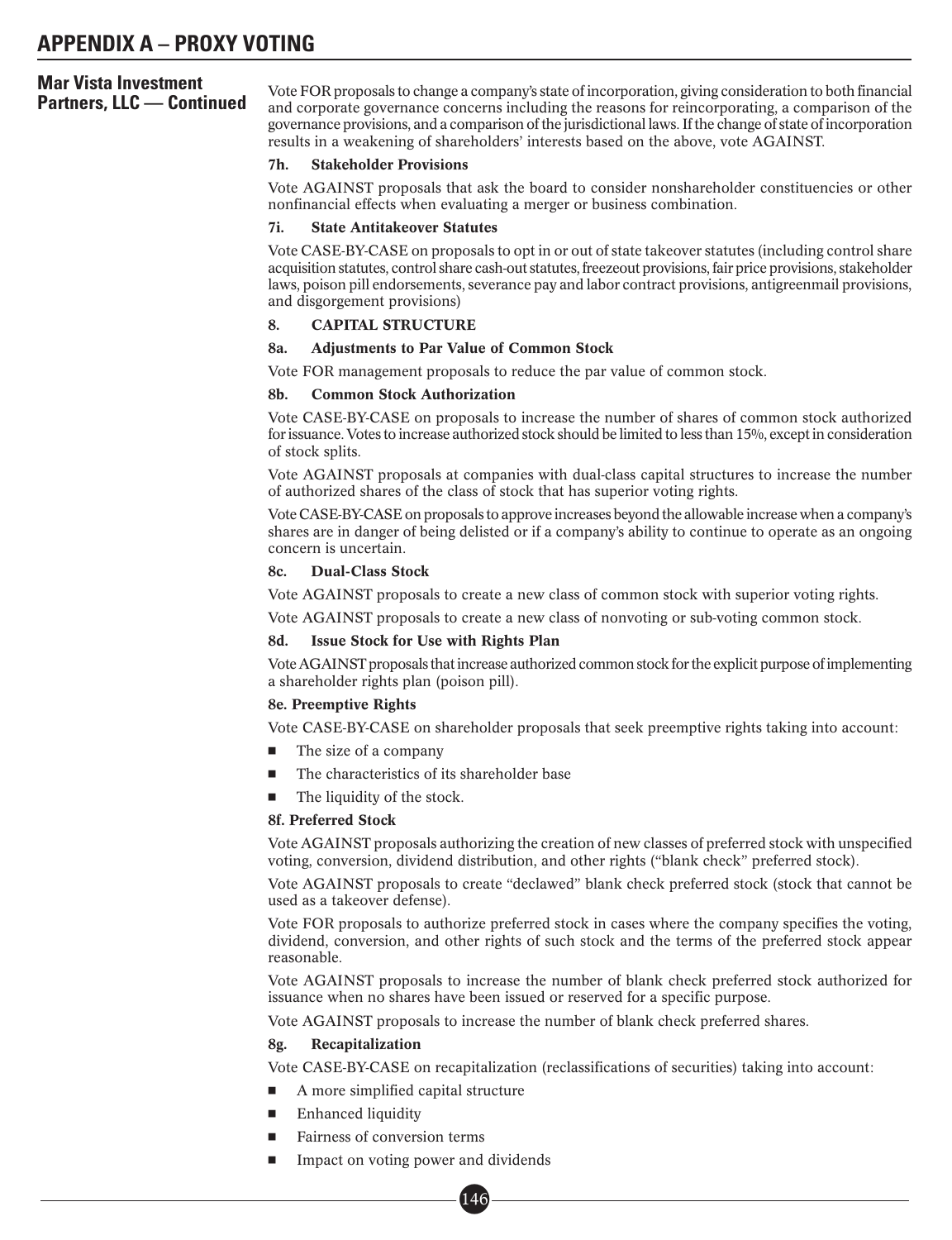# **Mar Vista Investment Partners, LLC — Continued**

- Reasons for the reclassification
- -Conflicts of interest
- -Other alternative considered

## 8h. Reverse Stock Splits

Vote FOR management proposals to implement a reverse stock split when the number of authorized shares will be proportionately reduced.

Vote FOR management proposals to implement a reverse stock split to avoid delisting. Vote AGAINST proposals to implement a reverse stock split that do not proportionately reduce the number of shares authorized for issue.

## 8i. Share Repurchase Programs

Vote FOR management proposals to institute open-market share repurchase plans in which all shareholders may participate on equal terms.

## 8j. Stock Distributions: Splits and Dividends

Vote FOR management proposals to increase the common share authorization for a stock split or share dividend, provided that the increase in authorized shares would not result in an excessive number of shares available for issuance.

## 8k. Tracking Stock

Vote CASE-BY-CASE on the creation of track stock weighing the strategic value of the transaction against such factors as:

- -Adverse governance changes
- -Excessive increases in authorized capital stock
- -Unfair method of distribution
- -Diminution of voting rights
- -Adverse conversion features
- -Negative impact on stock option plans
- -Other alternatives such as spin-off
- 9. SOCIAL AND ENVIRONMENTAL ISSUES

# 9a. CONSUMER ISSUES AND PUBLIC SAFETY

## 9a-1. Animal Rights

Vote CASE-BY-CASE on proposals to phase out the use of animals in product testing taking into account:

- - The nature of the product and the degree that animal testing is necessary or federally mandated (such as medical products)
- -The availability and feasibility of alternatives to animal testing to ensure product safety, and

-The degree that competitors are using animal free testing

Vote AGAINST proposals seeking a report on the company's animal welfare standards if:

- -The company has already published a set of animal welfare standards and monitors compliance
- - The company's standards are comparable to or better than those of peer firms, and there are no serious controversies surrounding the company's treatment of animals
- -Reporting information is currently available in other public filings or registrations

## 9a-2. Drug Pricing

Vote AGAINST proposals asking the company to implement price restraints on pharmaceutical products. Restraints may be appropriate however, taking into account:

Whether the proposal focuses on a specific drug and region

- - Whether the economic benefits of providing subsidized drugs (e.g. public goodwill) outweigh the costs in terms of reduced profits, lower  $R \& D$  spending, and harm to competitiveness
- - The extent that reduced prices can be offset through the company's marketing budget without affecting R & D spending
- -Whether the company already limits price increases of its products

 $\left[147\right]$ 

- Whether the company already contributes life-saving pharmaceuticals to the needy and Third World countries ■•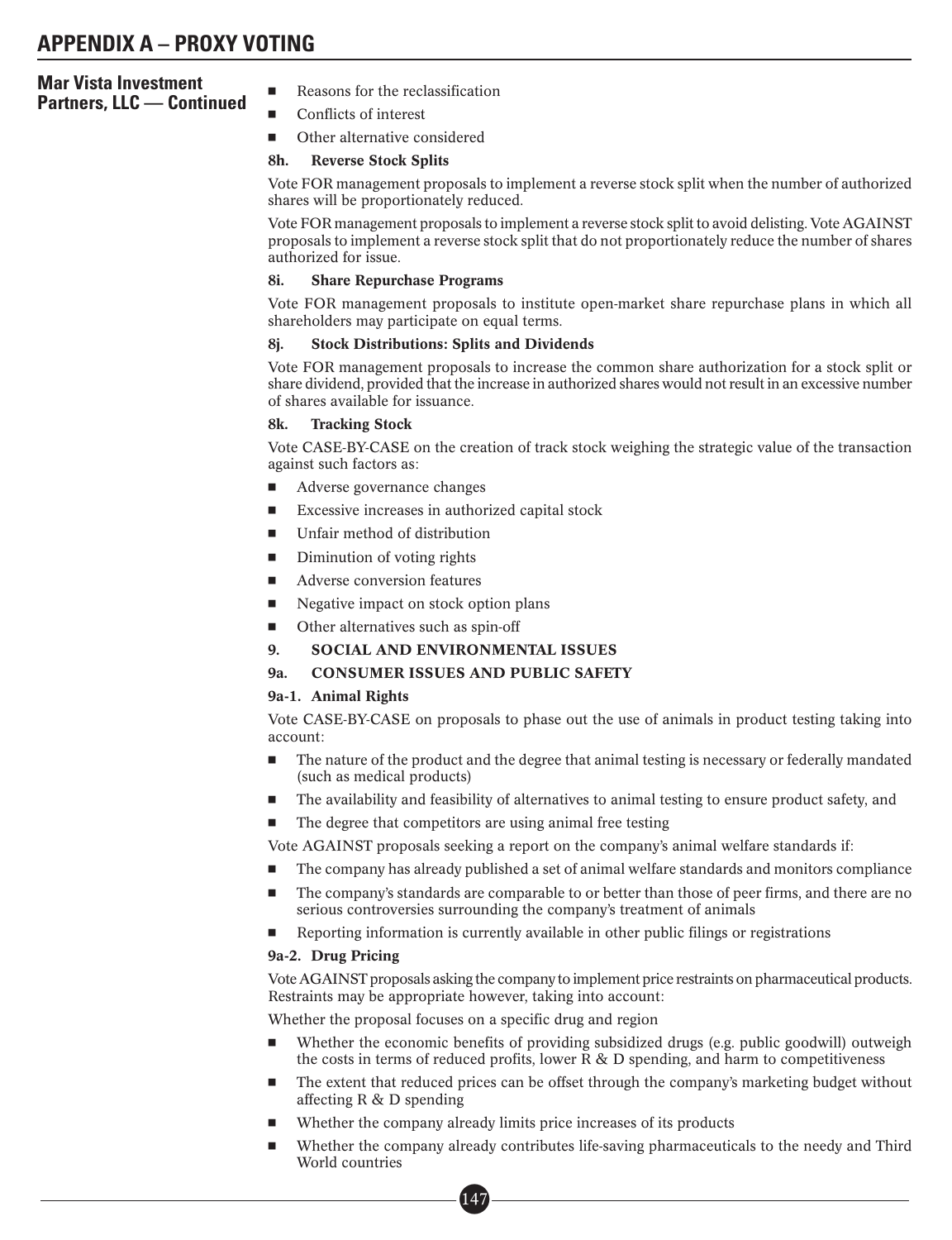# **Mar Vista Investment Partners, LLC — Continued** -

The extent that peer companies implement price restraints

## 9a-3. Genetically Modified Foods

Vote AGAINST proposals to label genetically modified (GMO) ingredients voluntarily in the company's products, or alternatively to provide interim labeling and eventually eliminate GMOs. In general, labeling requirements are better undertaken by regulators. Exceptions may be made after taking into account:

- -The costs and feasibility of labeling and/or phasing out
- -The nature of the company's business and the proportion of it affected by the proposal
- -The proportion of company sales in markets requiring labeling or GMO-free products
- -The extent that peer companies label or have eliminated GMOs
- -Competitive benefits, such as expected increases in consumer demand for the company's products
- -The risks of misleading consumers without federally mandated, standardized labeling
- -Alternatives to labeling employed by the company

Vote AGAINST proposals asking for a report on the feasibility of labeling products containing GMOs. Reporting requirements are better undertaken by regulators.

Vote AGAINST proposals to completely phase out GMOs from the company's products. Such resolutions presuppose that there are proven health risks to GMOs, an issue better left to federal regulators, which outweigh the economic benefits derived from biotechnology.

Vote AGAINST reports outlining the steps necessary to eliminate GMOs from the company's products. Such resolutions presuppose that there are proven health risks to GMOs, an issue better left to federal regulators, which outweigh the economic benefits derived from biotechnology.

Vote AGAINST proposals seeking a report on the health and environmental effects of GMOs and the company's strategy for phasing out GMOs in the event they become illegal in the United States. Studies of this sort are better undertaken by regulators and the scientific community. If made illegal in the United States, genetically modified crops would automatically be recalled and phased out.

## 9a-4. Handguns

Vote AGAINST requests for reports on a company's policies aimed at curtailing gun violence in the United States unless the report is confined to product safety information. Criminal misuse of firearms falls within the purview of law enforcement agencies.

## 9a-5. Predatory Lending

Vote AGAINST requests for reports on the company's procedures for preventing predatory lending, including the establishment of a board committee for oversight. Reporting requirements are better undertaken by regulators. Exceptions may be made in unusual circumstances after taking into account:

- - Whether the company has adequately disclosed mechanisms in place to prevent abusive lending practices
- -Whether the company has adequately disclosed the financial risks of its sub-prime business
- -Whether the company has been subject to violations of lending laws or serious lending controversies
- -Peer companies' policies to prevent abusive lending practices

## 9a-6. Tobacco

Vote CASE-BY-CASE on most tobacco related proposals taking into account:

Second hand smoke:

- -Whether the company complies with all local ordinances and regulations
- - The degree that voluntary restrictions beyond those mandated by law might hurt the company's competitiveness
- -The risk of any health related liabilities

Advertising to youth:

- - Whether the company complies with federal, state, and local laws on the marketing of tobacco or if it has been fined for violations
- -Whether the company has gone as far as peers in restricting advertising
- - Whether the company entered into the Master Settlement Agreement, which restricts marketing of tobacco to youth
- - Whether restrictions on marketing to youth extend to foreign countries ■•

148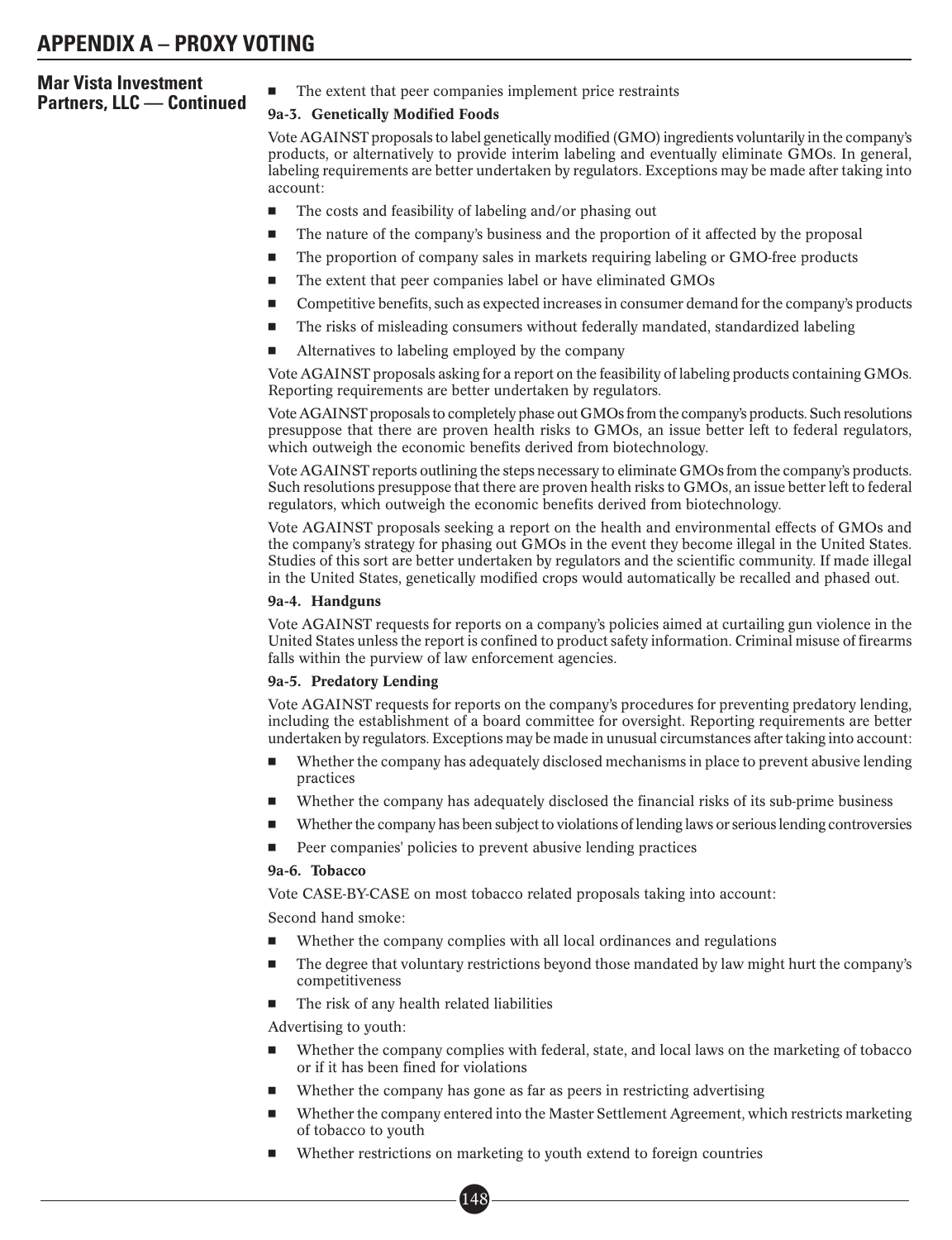Cease production of tobacco related products or avoid selling products to tobacco companies:

- -The percentage of the company's business affected
- - The economic loss of eliminating the business versus any potential tobacco related liabilities Spin-off tobacco related businesses:
- -The percentage of the company's business affected
- -The feasibility of a spinoff
- -Potential future liabilities related to the company's tobacco business.

## 9a-7. Stronger Product Warnings

Vote AGAINST proposals seeking stronger product warnings. Such decisions are better left to public health authorities.

## 9a-8. Investment in Tobacco Stocks

Vote AGAINST proposals prohibiting investment in tobacco equities. Such decisions are better left to portfolio managers.

## 9b. ENVIRONMENT AND ENERGY

## 9b-1. Arctic National Wildlife Refuge

Vote AGAINST reports outlining potential environmental damage from drilling in the Arctic National Wildlife Refuge (ANWR). Reporting requirements are better undertaken by regulators. Consideration should also be given to:

- -Whether there are publicly available environmental impact reports
- - Whether the company has a poor environmental track record, such as violations of federal and state regulations or accidental spills
- -The current status of legislation regarding drilling in ANWR

## 9b-2. CERES Principles

Vote CASE-BY-CASE on proposals to adopt the CERES Principles, taking into account:

- - The company's current environmental disclosure beyond legal requirements, including environmental health and safety (EHS) audits and reports that may duplicate CERES
- - The company's environmental performance record, including violations of federal and state regulations, level of toxic emissions, and accidental spills
- -Environmentally conscious practices of peer companies, including endorsement of CERES
- -Costs of membership and implementation

#### 9b-3. Environmental Reports

Vote AGAINST requests disclosing the company's environmental policies. Companies are required to comply with various regulatory agencies which are better equipped to evaluate a company's policies.

## 9b-4. Global Warming

Vote AGAINST reports on the level of greenhouse gas emissions from the company's operations and products. Reporting requirements are better undertaken by regulators.

#### 9b-5. Recycling

Vote CASE-BY-CASE on proposals to adopt a comprehensive recycling strategy, taking into account:

- -The nature of the company's business and the percentage affected
- -The extent that peer companies are recycling
- -The timetable prescribed by the proposal
- -The costs and methods of implementation (programs should not be cost prohibitive)
- - Whether the company has a poor environmental track record, such as violations of federal and state regulations
- -The economic argument for recycling of the various waste products

## 9b-6. Renewable Energy

Vote CASE-BY-CASE on proposals to invest in renewable energy sources, taking into account:

- -The nature of the company's business and the percentage affected
- -The extent that peer companies are switching from fossil fuels to cleaner sources
- -The timetable and specific action prescribed by the proposal<br>  $\boxed{149}$

 $14<sup>c</sup>$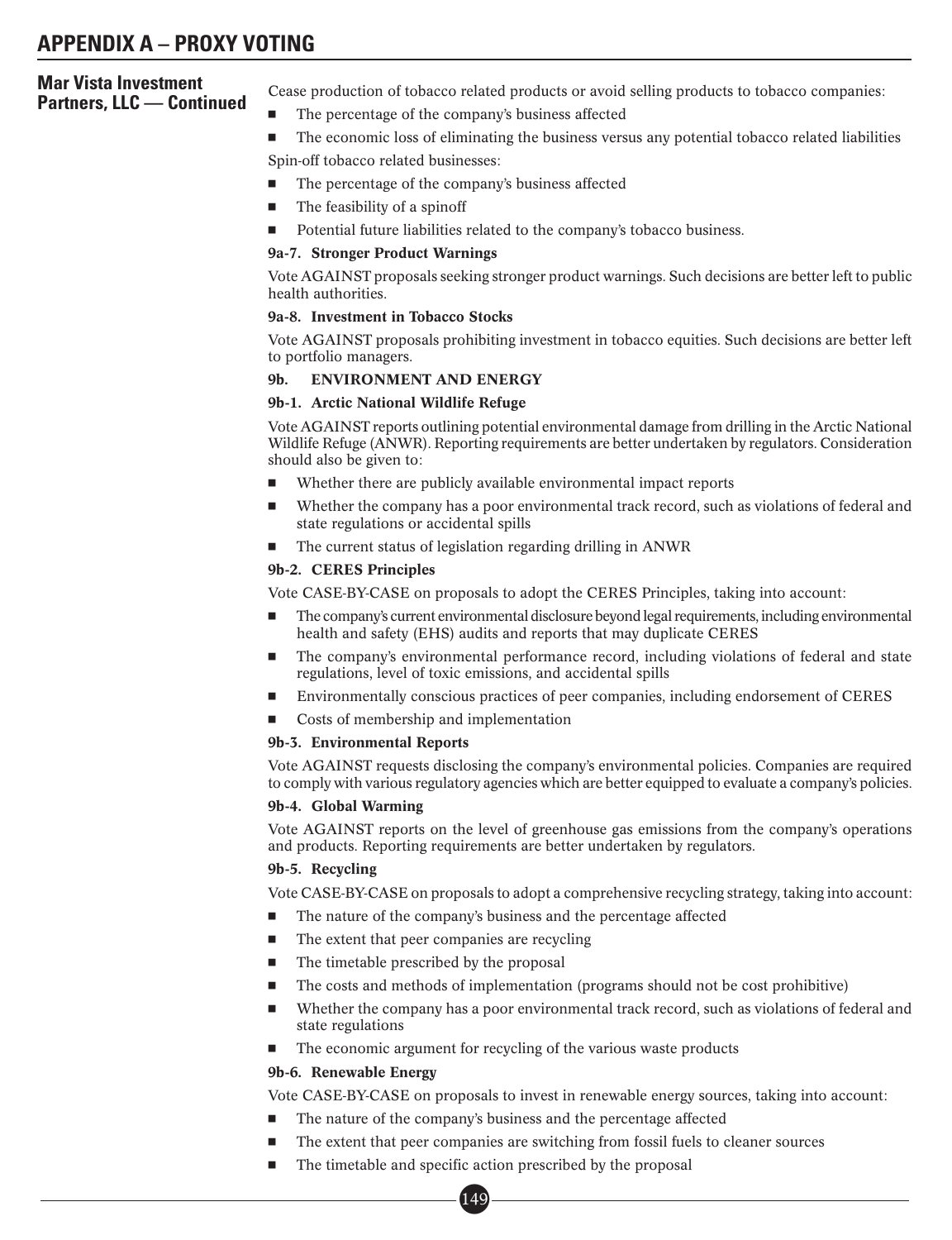## **Mar Vista Investment Partners, LLC — Continued**

The costs of implementation and related economic benefit

Vote AGAINST requests for reports on the feasibility of developing renewable energy sources. Such feasibility studies should be undertaken at a company's initiative and should consider the economic benefit in addition to technical feasibility.

## 9c. GENERAL CORPORATE ISSUES

#### 9c-1. Link Executive Compensation to Social Performance

Vote AGAINST proposals to review ways of linking executive compensation to social factors such as corporate downsizings, customer or employee satisfaction, community involvement, human rights, environmental performance, predatory lending, and executive/employee pay disparities. Many of the above items are subjective and open to broad interpretation which could result in manipulation of executive compensation.

#### 9c-2. Charitable / Political Contributions

Vote AGAINST proposals asking the company to affirm political nonpartisanship in the workplace so long as:

- -The company is in compliance with laws governing corporate political activities, and
- - The company has procedures in place to ensure that employee contributions to company-sponsored political action committees (PACs) are strictly voluntary and not coercive.

Vote AGAINST proposals to report or publish in newspapers the company's political contributions. Federal and state laws restrict the amount of corporate contributions and already include reporting requirements.

Vote AGAINST proposals disallowing the company from making political contributions. Businesses are affected by legislation at the federal, state, and local level. Barring contributions can put the company at a competitive disadvantage.

Vote AGAINST proposals restricting the company from making charitable contributions. Charitable contributions are generally useful for assisting worthwhile causes and for creating goodwill in the community. In the absence of bad faith, self-dealing, or gross negligence, management should determine which contributions are in the best interest of the company.

Vote AGAINST proposals asking for a list of company executives, directors, consultants, legal counsel, lobbyists, or investment bankers that have prior government service and whether such service had a bearing on the business of the company. Such a list would be burdensome to prepare without providing any meaningful information to shareholders. Additionally, certain SEC filings already include backgrounds of key executives.

## 9d. LABOR STANDARDS AND HUMAN RIGHTS

#### 9d-1. China Principles

Vote AGAINST proposals to implement the China Principles unless:

- -There are serious controversies surrounding the company's China operations, and
- - The company does not have a code of conduct with standards similar to those promulgated by the International Labor Organization (ILO)

#### 9d-2. Country Specific Human Rights Reports

Vote AGAINST requests for reports detailing the company's operations in a particular country and steps to protect human rights. Companies are required to comply with local regulations.

#### 9d-3. International Codes of Conduct / Vendor Standards

Vote AGAINST proposals to implement certain human rights standards at company facilities or those of its suppliers and to commit to outside, independent monitoring. Companies are required to comply with local regulations. Additional costs relating to such proposals can put companies at competitive disadvantage.

Vote AGAINST reports outlining vendor standards compliance. Vendor compliance is primarily the responsibility of the vendors and could put companies at a competitive disadvantage if required to implement such policies.

## 9d-4. MacBride Principles

Vote AGAINST proposals to endorse or increase activity on the MacBride Principles.

## 9e. MILITARY BUSINESS

9e-1. Foreign Military Sales / Offsets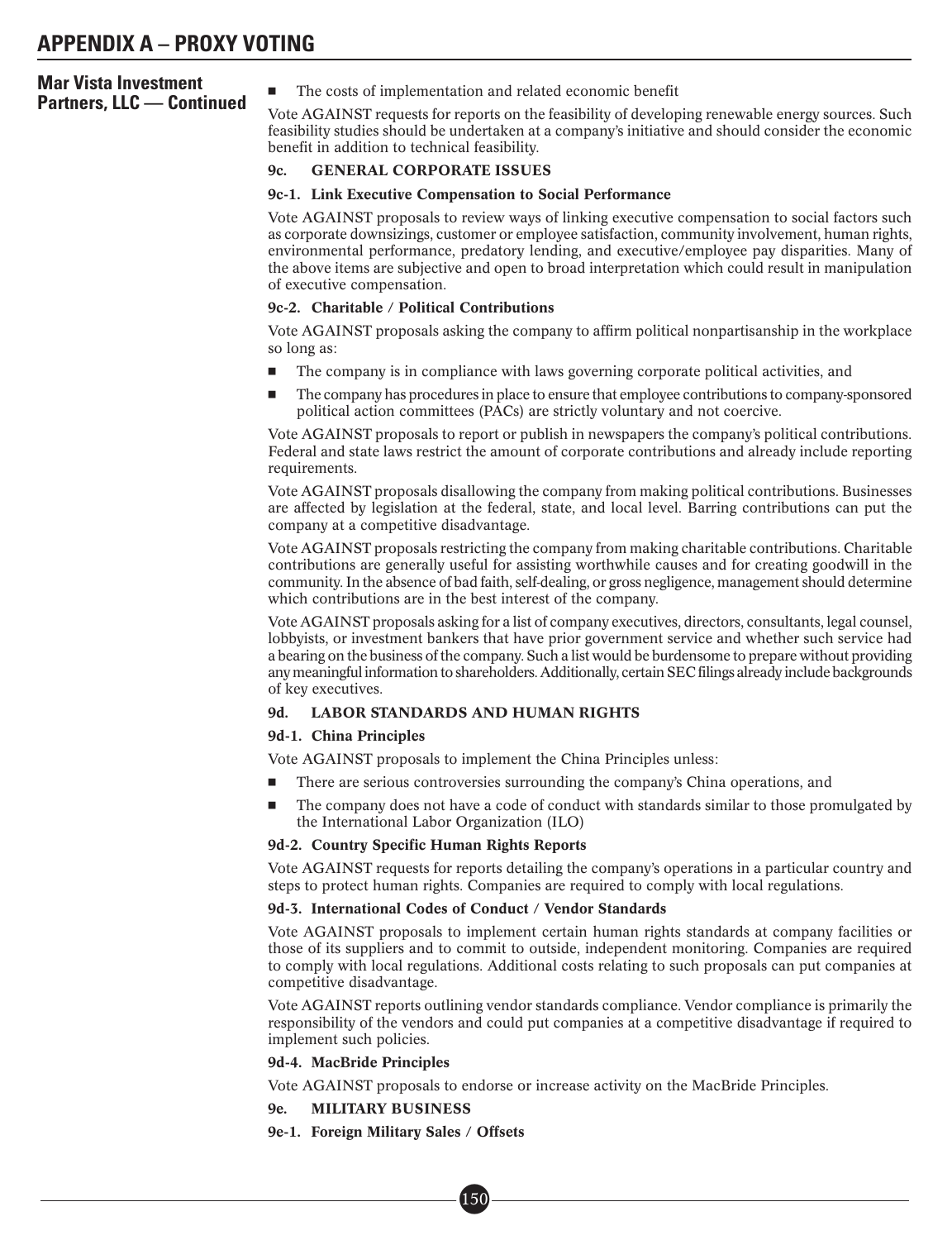**Partners, LLC — Continued** and confidential information. Moreover, companies must comply with government controls and reporting and confidential information. Moreover, companies must comply with government controls and re on foreign military sales.

#### 9e-2. Landmines and Cluster Bombs

Vote CASE-BY-CASE on proposals asking a company to renounce future involvement in antipersonnel landmine production, taking into account:

- -Whether the company has in the past manufactured landmine components
- -Whether the company's peers have renounced future production

Vote CASE-BY-CASE on proposals asking a company to renounce future involvement in cluster bomb production, taking into account:

- -What weapons classifications the proponents view as cluster bombs
- -Whether the company currently or in the past has manufactured cluster bombs or their components
- -The percentage of revenue derived from cluster bomb manufacture
- -Whether the company's peers have renounced future production

## 9e-3. Nuclear Weapons

Vote AGAINST proposals asking a company to cease production of nuclear weapons components and delivery systems, including disengaging from current and proposed contracts. Components and delivery systems serve multiple military and nonmilitary uses, and withdrawal from these contracts could have a negative impact on the company's business.

#### 9e-4. Space-based Weaponization

Vote AGAINST reports on a company's involvement in spaced-based weaponization. Space based weaponization serve military and non-military uses. Additionally, reporting on specifics of activity could disclose confidential information related to our national security.

## 9f. WORKPLACE DIVERSITY

## 9f-1. Board Diversity

Vote AGAINST reports on the company's efforts to diversify the board. Current reporting of board of directors' composition is considered adequate.

Vote CASE-BY-CASE on proposals asking the company to increase the representation of women and minorities on the board taking into account:

- -Degree of board diversity
- -Comparison with peer companies
- -Established process for improving board diversity
- -Existence of independent nominating committee

■• 151

- -Use of outside search firm
- -History of EEO violations

#### 9f-2. Equal Employment Opportunity (EEO)

Vote AGAINST reports outlining the company's affirmative action initiatives. Companies are already required to comply with regulations governing employment practices.

Vote AGAINST proposals seeking information on the diversity efforts of suppliers and service providers that can pose a significant cost and administration burden on the company.

#### 9f-3. Glass Ceiling

Vote AGAINST reports outlining the company's progress towards the Glass Ceiling Commission's business recommendations.

## 9f-4. Sexual Orientation

Vote AGAINST proposals to amend the company's EEO policy to include sexual orientation. The company's management should determine EEO policies and coverages. Non-discrimination of any employee group is encouraged. However, policies should be left to management and should comply with applicable regulations.

Vote AGAINST proposals to extend company benefits to or eliminate benefits from the domestic partners. Benefit decisions should be left to the discretion of the company.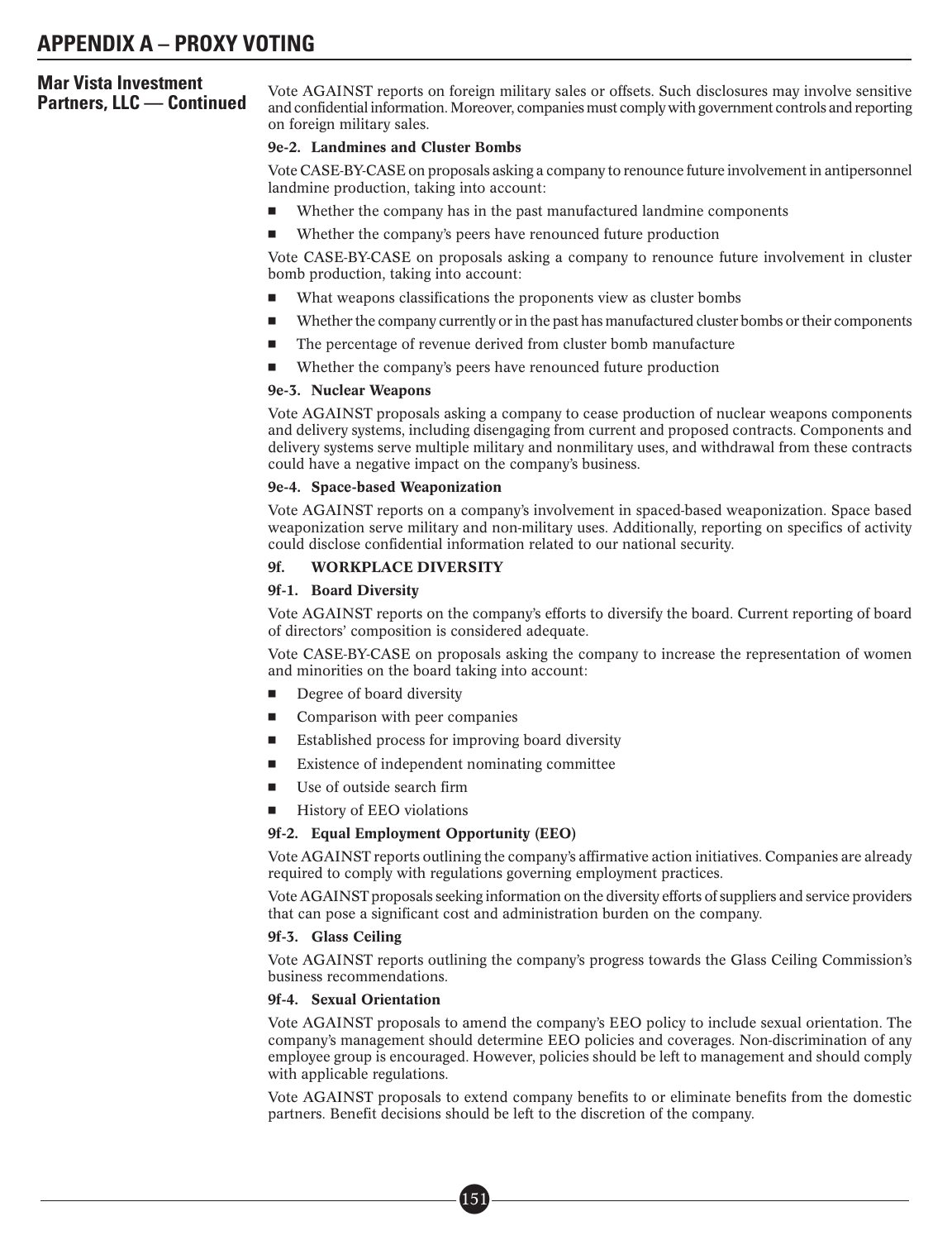# **Marathon Asset Management Limited**

## GENERAL

Marathon considers that the ability to influence management is an integral part of the investment management function. Marathon strongly adheres to the policy that good corporate governance is totally consistent with enhancing shareholder value. It is Marathon's policy to exercise voting rights wherever it is practical to do so and if permitted under a client's IMA/IAA.

A Proxy Voting Dashboard is available on the Marathon Asset Management website showing our vote history with a 180-day lag. Marathon has also been a member of the Principles for Responsible Investment since January 2019. Separately, the firm has been categorised as a Tier One signatory to the UK Stewardship Code by the UK's Financial Reporting Council; Tier One being the highest level awarded to those managers which provide a good quality and transparent description of their approach to stewardship. Marathon is also a signatory to the Japanese Stewardship Code.

## PROXY ADVISORS

In order to facilitate the proxy voting process, Marathon Asset Management has retained Institutional Shareholder Services ("ISS") as an expert in the proxy voting and corporate governance area. ISS are an independent proxy advisor firm who specialise in providing a variety of fiduciary-level proxy advisory and voting services.

ISS also assist the firm by developing and updating their own set of guidelines which are incorporated into our guidelines by reference. They provide research and analysis on stock within all of Marathon's portfolios, they will vote the ballots through their online portal and will give recommendations based on each agenda item compiled by their analysts in each region.

Marathon does not automatically accept the pre-populated responses input by ISS, nor automatically submits the clients' votes. Instead all proxy events & supporting documentation (including internal research) are reviewed by the relevant portfolio manager(s)/analyst(s) for their consideration. Each PM has the option to accept the ISS recommendation, or to vote against the rationale provided by ISS. In these cases, a written explanation on the reasons to vote against the recommendation will be retained. This will include any new information filed by an issuer that may impact their decision. Typically, Marathon aims to submit a response at the date of the earliest custodian date (not ISS date). If it becomes apparent that new information is about to be filed by an issuer that could have a significant bearing on the proxy voting decision, the team responsible for submitting Marathon's response would be asked to reach out to the relevant custodian to discuss delaying submission.

Written confirmation of the portfolio managers' decision with regards to a proxy voting matter is received in writing by the relevant team, prior to submission via the ISS platform. In extremis, if matters materially altered as a result of information released by the issuer and Marathon had already filed, the relevant team would look to re-submit, talking to custodians as needed.

Where possible, all agenda items will be voted on a case by case basis with no pre-defined policy on how to vote certain events with PMs following any pre-defined client instructions accordingly. Marathon may engage with clients where voting authority has been retained by the client in order to discuss Marathon's view on a matter. Separately, on any contentious issue Marathon may also look to contact clients to ensure their respective custodian recalls and restrict any stock on loan to enable all share to be voted. Note: Marathon's overriding objective when investing or voting proxies is to achieve economic benefit for our clients within their agreed risk parameters. Portfolio Managers will expressly prioritise these economic aims over unrelated objectives which would lead them either to sacrifice investment return or take on additional investment risk to promote non-pecuniary goals.

The decision by Marathon to retain ISS is reviewed each year with input from investment managers, compliance and the proxy voting team. This review precedes the annual service review.

## PROXY VOTING PROCESS

In addition to providing advice on specific policy voting issues, ISS also coordinate the actual exercise of the proxy vote. This entails receiving voting instructions from Marathon and transmitting them to each clients' custodian for processing.

Marathon's proxy team have access to the ISS web platform where ballots are collated from each custodian and linked to the appropriate meeting. These meetings are monitored and recorded in a central spreadsheet. Once the research has been updated, it will be sent to the Investment Manager to solicit their response by the stated deadline. From time to time, proxy votes will be solicited which involves special circumstances and require additional research and discussion. Any additional discussion may be conducted as soon as practical and with best endeavours before the ballot deadlines.

ISS provide a full reporting facility to Marathon detailing voting recommendations and actual votes transmitted to custodians; this reporting is available to clients on request. Marathon's voting history is also published on its website 180 days after the meeting.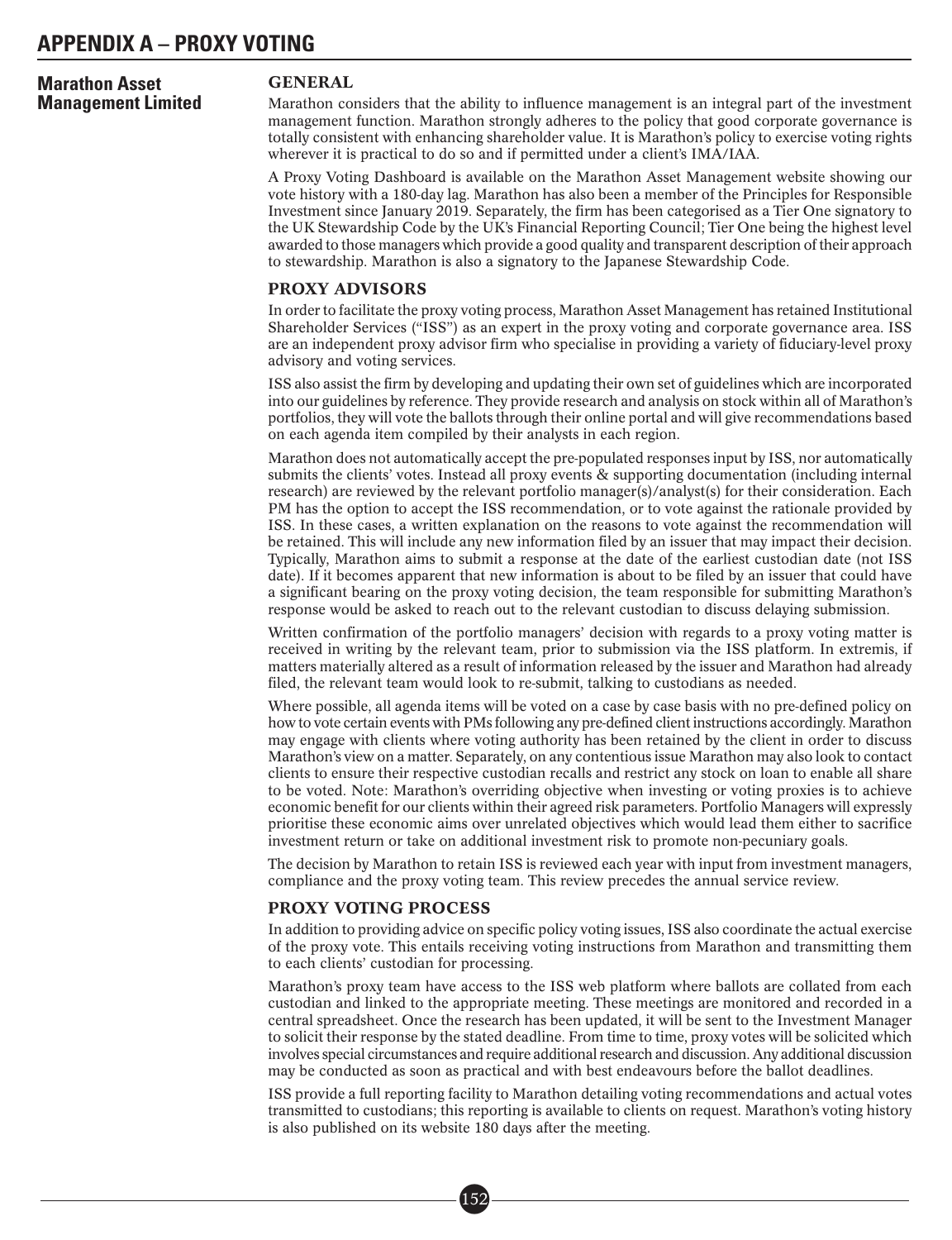| <b>Marathon Asset</b><br><b>Management Limited —</b><br><b>Continued</b> | There may, from time to time, be instances when votes cast by Marathon on a client's behalf are<br>rejected. This could be for various reasons outside of Marathon's control; including missing documentation<br>that needs to be provided by the beneficial owner. E.g. There are some countries that require Power<br>of Attorney documentation which authorises a local agent to facilitate the voting instruction on behalf<br>of the client in the local market. If the appropriate documentation is not available for use, a vote<br>instruction may be rejected. On a best efforts basis, Marathon requests custodians to provide a list<br>of missing POAs for each of our clients on an annual basis to avoid these issues.<br>Quarterly checks are also completed across different markets and mandates to ensure ballots are<br>being received from the custodian. Quarterly checks on voting will also be conducted by Risk to<br>ensure accuracy and to flag any concerns or breaches to this policy.                                                                                                                             |
|--------------------------------------------------------------------------|------------------------------------------------------------------------------------------------------------------------------------------------------------------------------------------------------------------------------------------------------------------------------------------------------------------------------------------------------------------------------------------------------------------------------------------------------------------------------------------------------------------------------------------------------------------------------------------------------------------------------------------------------------------------------------------------------------------------------------------------------------------------------------------------------------------------------------------------------------------------------------------------------------------------------------------------------------------------------------------------------------------------------------------------------------------------------------------------------------------------------------------------|
|                                                                          | SPECIAL CIRCUMSTANCES                                                                                                                                                                                                                                                                                                                                                                                                                                                                                                                                                                                                                                                                                                                                                                                                                                                                                                                                                                                                                                                                                                                          |
|                                                                          | Marathon considers their ability to engage with management of companies in which it invests carefully<br>but also considers the right to be able to call a special meeting an important stewardship tool. As<br>such, Marathon may from time to time, either independently or in collaboration with other shareholders<br>call for special meetings.                                                                                                                                                                                                                                                                                                                                                                                                                                                                                                                                                                                                                                                                                                                                                                                           |
|                                                                          | <b>CONFLICTS OF INTEREST</b>                                                                                                                                                                                                                                                                                                                                                                                                                                                                                                                                                                                                                                                                                                                                                                                                                                                                                                                                                                                                                                                                                                                   |
|                                                                          | Occasions may arise during the voting process where a potential conflict of interest could arise. Such<br>conflicts could include: (i) where portfolio managers have opposing views in connection with voting<br>shares of a company they are both invested in; (ii) where Marathon has a separate material relationship<br>with, or is soliciting business from, a company lobbying for proxies; or (iii) where a personal relationship<br>exists, such as where a friend or relation is serving as a director of a company soliciting proxies. A<br>conflict could also exist if a material business relationship exists with a proponent or opponent of<br>a particular initiative. Where Marathon identifies a material conflict of interest, the team involved<br>will raise the matter with Compliance. Such reporting will include full details of the issue including<br>why the conflict is deemed material with confirmation how the proxy vote is to be undertaken in<br>the best interests of all clients thereby helping to mitigate any conflict identified.                                                                     |
| <b>Sands Capital</b><br><b>Management, LLC</b>                           | Rule 206(4)-6 under the Advisers Act requires registered investment advisers to adopt and implement<br>written policies and procedures reasonably designed to ensure advisers vote proxies in the best interest<br>of their clients. The procedures must address material conflicts that may arise in connection with<br>proxy voting. Rule 206(4)-6 further requires advisers to describe to clients their proxy voting policies<br>and procedures and to provide copies of such policies and procedures to clients upon their request.<br>Lastly, the Rule requires advisers to disclose how clients may obtain information on how the adviser<br>voted their proxies.                                                                                                                                                                                                                                                                                                                                                                                                                                                                       |
|                                                                          | To comply with Rule 206(4)-6, Sands Capital Management, LLC ("SCM") has adopted and implemented<br>this Policy and the procedures described herein.                                                                                                                                                                                                                                                                                                                                                                                                                                                                                                                                                                                                                                                                                                                                                                                                                                                                                                                                                                                            |
|                                                                          |                                                                                                                                                                                                                                                                                                                                                                                                                                                                                                                                                                                                                                                                                                                                                                                                                                                                                                                                                                                                                                                                                                                                                |
|                                                                          | <b>POLICY</b><br>SCM's policy is to vote client proxies in the best interest of its clients. Proxies are an asset of a client,<br>which must be treated by SCM with the same care, diligence and loyalty as any asset belonging to<br>a client. In voting proxies SCM should consider the short- and long-term implications of each proposal.<br>In voting proxies, SCM typically is neither an activist in corporate governance nor an automatic<br>supporter of management. However, because SCM believes that the management teams of most companies<br>it invests in generally seek to serve shareholder interests, SCM believes that voting proxy proposals<br>in the client's best economic interests usually means voting with the recommendations of these<br>management teams. Any specific voting instructions provided by an advisory client or its designated<br>agent in writing will supersede this Policy. Clients with their own general or specific proxy voting<br>and governance policies may wish to have their proxies voted by an independent third party or other<br>named fiduciary or agent, at the client's expense. |
|                                                                          | <b>PROXY COMMITTEE</b>                                                                                                                                                                                                                                                                                                                                                                                                                                                                                                                                                                                                                                                                                                                                                                                                                                                                                                                                                                                                                                                                                                                         |
|                                                                          | SCM has established a Proxy Committee, which consists of five permanent members: the Chief<br>Administrative Officer ("CAO"), the Chief Compliance Officer ("CCO"), a Director of Client Relations,                                                                                                                                                                                                                                                                                                                                                                                                                                                                                                                                                                                                                                                                                                                                                                                                                                                                                                                                            |

■• 153

the Director of ESG Research, and a member of the Directing Research Team (the "DRT"). The Proxy Committee meets at least annually, and as necessary to fulfill its responsibilities. A majority of the members of the Proxy Committee constitutes a quorum for the transaction of business. The CAO or designee acts as secretary of the Proxy Committee and maintains a record of Proxy Committee meetings and actions.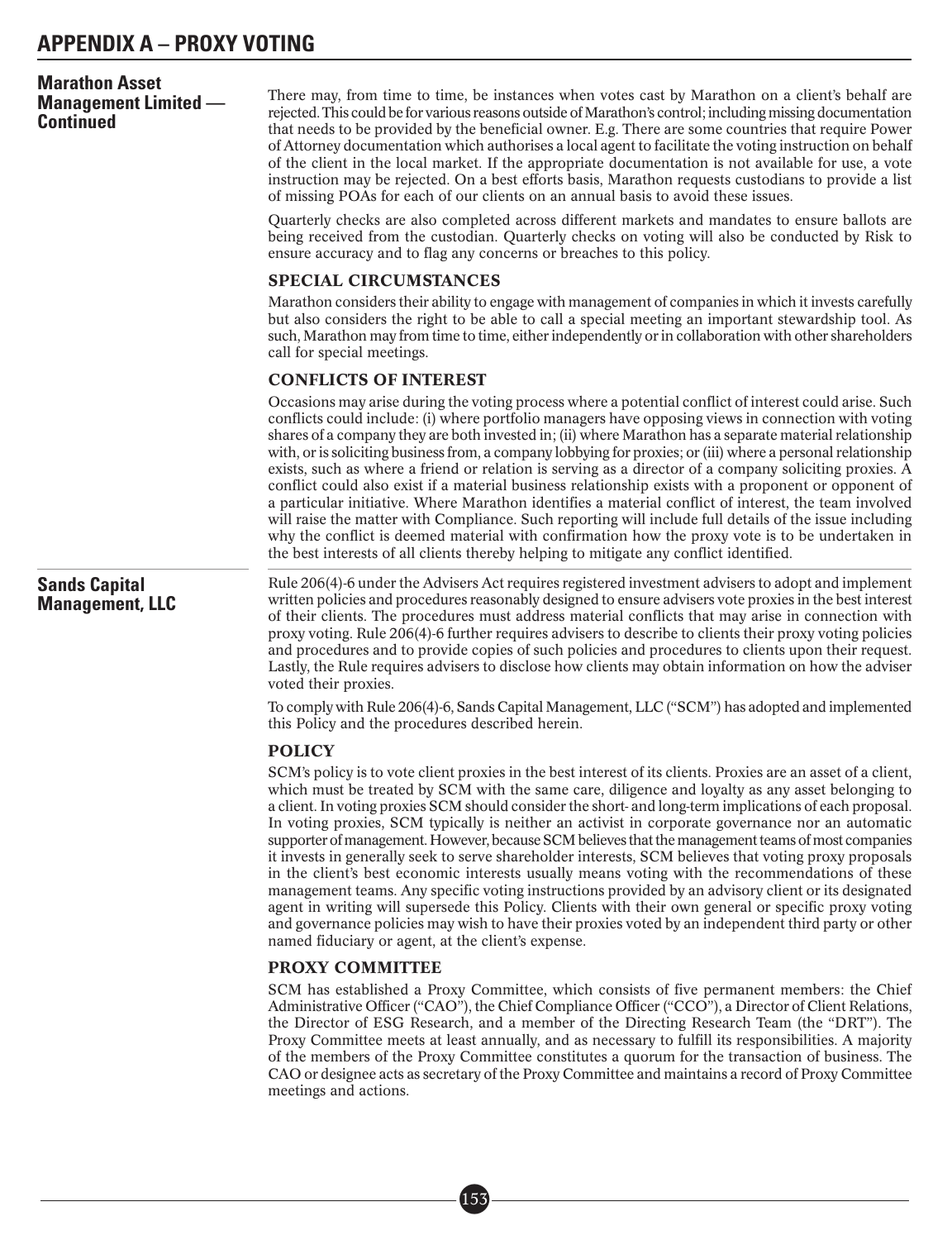# **Sands Capital Management, LLC — Continued**

The Proxy Committee is responsible for: (i) the oversight and administration of proxy voting on behalf of SCM's clients, including developing, authorizing, implementing and updating this Policy and the procedures described herein; (ii) overseeing the proxy voting process, including reviewing reports on proxy voting activity at least annually, and as necessary, to fulfill its responsibilities; and (iii) engaging and overseeing third-party service provider(s), as necessary or appropriate, to ensure SCM receives the applicable proxy statements or to provide SCM information, research or other services to facilitate SCM's proxy voting decisions.

The Proxy Committee has developed a set of criteria to be used when evaluating proxy issues. These criteria and general proxy voting guidelines are set forth in the Proxy Voting Guidelines, which are attached hereto as Attachment A (the "Guidelines"). The Proxy Committee may amend or supplement the Guidelines from time to time. All Guidelines are to be applied generally and not absolutely, such that the evaluation of each proposal incorporates considerations specific to the company whose proxy is being voted.

# RETENTION AND OVERSIGHT OF PROXY ADVISORY FIRMS

Institutional Shareholder Service (ISS), Glass Lewis, and Stakeholders Empowerment Services (SES) ("Proxy Research Providers") re independent advisers that specialize in providing a variety of fiduciarylevel proxy-related services to institutional investment managers, plan sponsors, custodians, consultants, and other institutional investors. The services provided may include in-depth research, global issuer analysis and voting recommendations. SCM has retained Proxy Research Providers to analyze proxy issues and to make vote recommendations on those issues. While we review the recommendations of one or more Proxy Research Providers in making proxy voting decisions, we are in no way obligated to follow such recommendations. SCM votes all proxies based on its own proxy voting policies in the best interests of clients. In addition to research, ISS provides vote execution, reporting, and recordkeeping services to SCM. As part of SCM's ongoing oversight responsibilities, SCM performs periodic due diligence on the Proxy Research Providers.

## PROCEDURES FOR IDENTIFICATION AND VOTING OF PROXIES

The following procedures are designed to resolve material conflicts of interest before voting client proxies.

- 1. SCM maintains a list of all clients for which it votes proxies. The list may be maintained either in hard copy or electronically, and is updated by the Investment Operations Team, which obtains proxy voting information from client agreements or internal account onboarding documentation.
- 2. As part of the account opening procedure, the Investment Operations Team will note whether or not SCM is responsible for voting proxies for the client.
- 3. Where SCM has the authority to vote proxies, the Investment Operations and Client Relations Teams will work with the client to ensure that SCM is designated to receive proxy voting materials from companies or intermediaries.
- 4. SCM has retained one or more third parties to assist in the coordination, voting and recordkeeping of proxies (see Retention and Oversight of Proxy Advisory Firms).
- 5. The CAO, through a proxy voting designee working as a proxy administrator, receives all proxy voting materials and has overall responsibility for ensuring that proxies are voted and submitted in a timely manner.
- 6. SCM's Investment Research Team (the "Research Team") is responsible for reviewing proxy proposals for portfolio securities. Prior to a proxy voting deadline, the appropriate Research Team member will decide as how to vote each proxy proposal based on his or her analysis of the proposal and the Guidelines. In evaluating a proxy proposal, a Research Team member may consider information from a number of sources, including management of the company, shareholder groups and independent proxy research services.
- 7. If the Research Team or Proxy Administrator becomes aware of potential factual errors, incompleteness or methodological weaknesses in the Proxy Research Providers analysis, they must escalate this issue to the CAO or CCO.
- 8. SCM believes that engagement with issuers is important to good corporate governance and to assist in making proxy voting decisions. SCM may engage with issuers to discuss specific ballot items to be voted on in advance of an annual or special meeting to obtain further information or clarification on the proposals. SCM may also engage with management on a range of environmental, social or corporate governance issues throughout the year.
- 9. SCM Staff Members involved in the process are responsible for assessing whether there is any material conflict between the interests of SCM or its affiliates or associates and the interests of its clients with respect to proxy voting by considering the situations identified in the Conflicts of Interest section of this Policy.<br>
• 154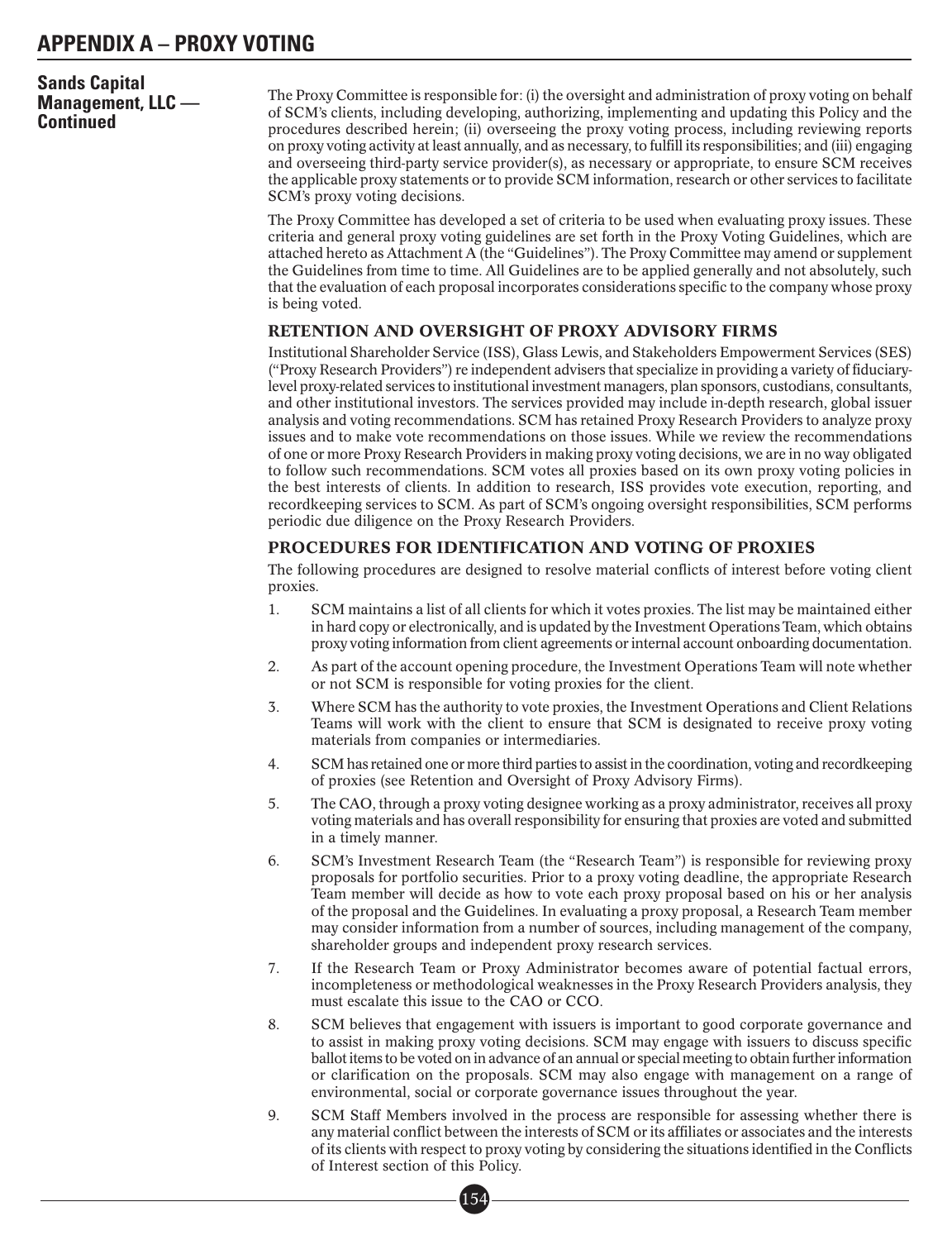| <b>Sands Capital</b><br><b>Management, LLC</b> —<br><b>Continued</b> | 10.               | If no material conflicts of interest have been identified, SCM will vote proxies according to<br>this Policy (including by not voting if SCM deems that to be in its clients' best interest).                                                                                                                                                                                                                                                                                                                                                     |
|----------------------------------------------------------------------|-------------------|---------------------------------------------------------------------------------------------------------------------------------------------------------------------------------------------------------------------------------------------------------------------------------------------------------------------------------------------------------------------------------------------------------------------------------------------------------------------------------------------------------------------------------------------------|
|                                                                      | 11.               | Upon detection of a conflict of interest, the conflict will be brought to the attention of the<br>Proxy Committee for resolution. See Conflicts of Interest section for additional information.                                                                                                                                                                                                                                                                                                                                                   |
|                                                                      | 12.               | SCM is not required to vote every client proxy provided that electing not to vote is consistent<br>with SCM's fiduciary obligations. SCM shall at no time ignore or neglect its proxy voting<br>responsibilities. However, there may be times when refraining from voting is in the client's<br>best interest, such as when an analysis of a particular client proxy reveals that the cost of<br>voting the proxy may exceed the expected benefit to the client. See Proxies of Certain Global<br>Issuers below.                                  |
|                                                                      | 13.               | SCM may process certain proxies without voting them or may systematically vote with<br>management. Examples include, without limitation, proxies issued by companies SCM has<br>decided to sell, proxies issued for securities that SCM did not select for a client portfolio, such<br>as, securities that were selected by a previous adviser, unsupervised or non-managed securities<br>held in a client's account (such as ETFs), money market securities, or other securities selected<br>by clients or their representatives other than SCM. |
|                                                                      | 14.               | In the event that SCM votes the same proxy in two directions, it shall maintain documentation<br>to support its voting (this may occur if a client requires SCM to vote a certain way on an issue,<br>while SCM deems it beneficial to vote in the opposite direction for its other clients) in SCM's<br>files.                                                                                                                                                                                                                                   |
|                                                                      | 15.               | The CAO and the applicable Research Team member must report any attempts by SCM's personnel<br>to influence the voting of client proxies in a manner that is inconsistent with this Policy, as<br>well as any attempts by persons or entities outside SCM seeking to influence the voting of<br>client proxies. Reporting shall be made to the CCO, or if the CCO is the person attempting<br>to influence the voting, then to SCM's General Counsel.                                                                                             |
|                                                                      |                   | 16. All proxy votes will be recorded and the following information must be maintained:                                                                                                                                                                                                                                                                                                                                                                                                                                                            |
|                                                                      | $\blacksquare$    | The name of the issuer of the portfolio security;                                                                                                                                                                                                                                                                                                                                                                                                                                                                                                 |
|                                                                      | <b>The Second</b> | The security identifier of the portfolio holding.                                                                                                                                                                                                                                                                                                                                                                                                                                                                                                 |
|                                                                      | $\blacksquare$    | The Council on Uniform Securities Identification Procedures ("CUSIP") or similar number,<br>in each case, if any, for the security;                                                                                                                                                                                                                                                                                                                                                                                                               |
|                                                                      | $\blacksquare$    | The shareholder meeting date;                                                                                                                                                                                                                                                                                                                                                                                                                                                                                                                     |
|                                                                      | п                 | The number of shares SCM is voting firm-wide;                                                                                                                                                                                                                                                                                                                                                                                                                                                                                                     |
|                                                                      | ш                 | A brief identification of the matter voted on;                                                                                                                                                                                                                                                                                                                                                                                                                                                                                                    |
|                                                                      | $\blacksquare$    | Whether the matter was proposed by the issuer or by a security holder;                                                                                                                                                                                                                                                                                                                                                                                                                                                                            |
|                                                                      | П                 | Whether or not SCM cast its vote on the matter;                                                                                                                                                                                                                                                                                                                                                                                                                                                                                                   |
|                                                                      | ш                 | How SCM voted (e.g., for or against proposal, or abstain; for or withhold regarding election<br>of directors);                                                                                                                                                                                                                                                                                                                                                                                                                                    |

- -Whether SCM cast its vote with or against management; and
- -Whether any client requested an alternative vote of its proxy.

## SECURITIES LENDING

If a client participates in a securities lending program, SCM will not be able to vote the proxy of the shares out on loan. SCM will generally not seek to recall for voting the client shares on loan. However, under rare circumstances, for voting issues that may have a particularly significant impact on the investment (a "Significant Event"), SCM may request a client to recall securities that are on loan if SCM determines that the benefit of voting outweighs the costs and lost revenue to the client and the administrative burden of retrieving the securities. The Research Team member who is responsible for voting the proxy will notify the Proxy Committee in the event they believe a recall of loaned securities is necessary.

In determining whether a recall of a security is warranted, SCM will take into consideration whether the benefit of the vote would be in the client's best interest despite the costs and the lost revenue to the client and the administrative burden of retrieving the securities. SCM may use third-party service providers to assist it in identifying and evaluating whether an event constitutes a Significant Event. From time to time, the Proxy Committee will deem certain matters to be Significant Events and will adjust the foregoing standard accordingly.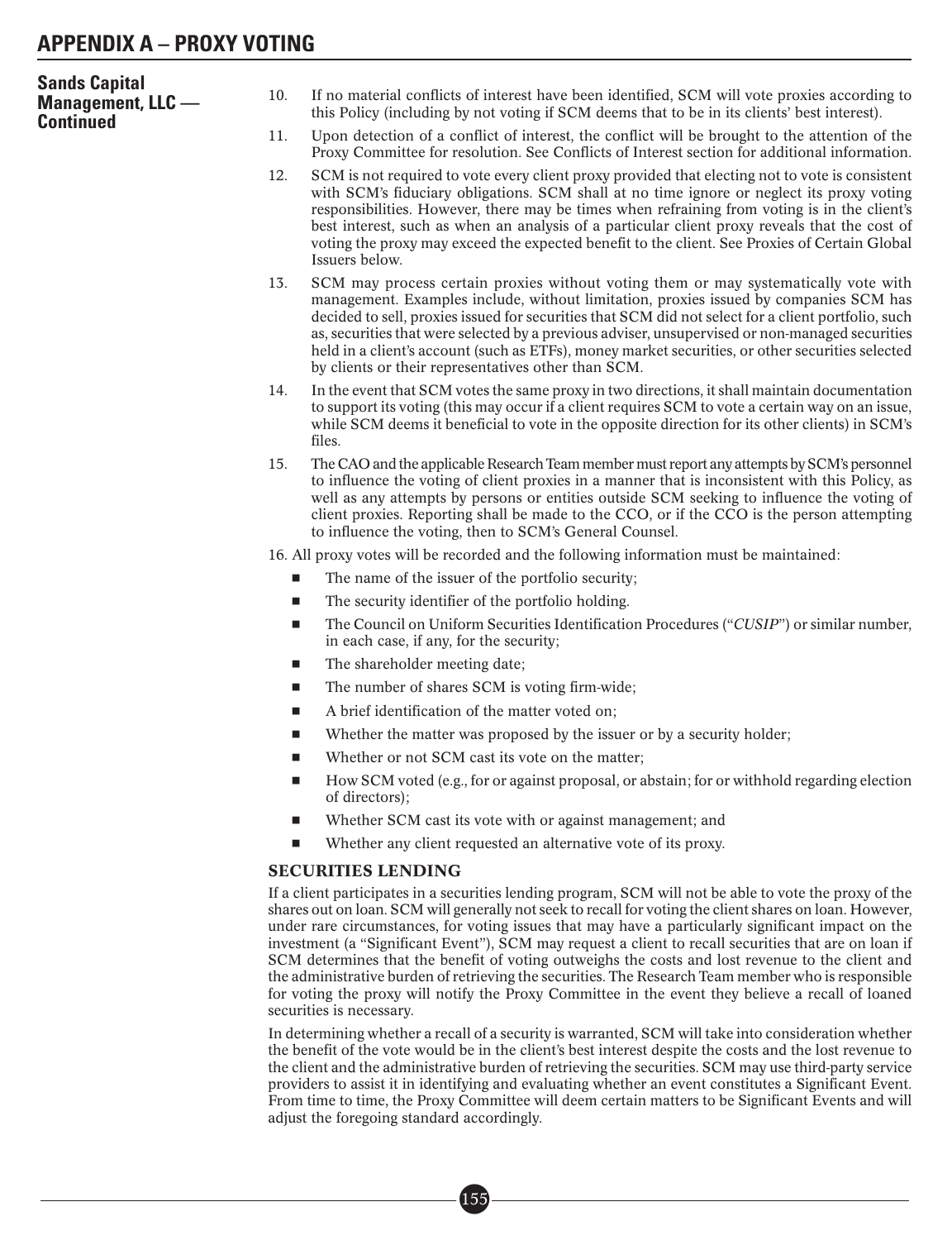#### **Sands Capital Management, LLC — Continued** PROXIES OF ISSUERS IN CERTAIN COUNTRIES It is SCM's policy to seek to vote all proxies for client securities over which it has proxy voting authority where SCM can reasonably determine that voting such proxies will be in the best interest of its clients. Voting proxies of issuers in certain countries may give rise to a number of administrative or operational issues that may cause SCM to determine that voting such proxies are not in the best interest of its clients or that it is not reasonably possible to determine whether voting such proxies will be in the best interests of its clients. While not exhaustive, the following list of considerations highlights some potential instances in which a proxy vote might not be entered. - SCM may receive meeting notices without enough time to fully consider the proxy or after the cut- off date for voting. - A market may require SCM to provide local agents with a power of attorney or consularization prior to implementing SCM's voting instructions. -Proxy materials may not be available in English.

- - SCM may be unable to enter an informed vote in certain circumstances due to the lack of information provided in the proxy statement or by the issuer or other resolution sponsor.
- - Proxy voting in certain countries may require "share blocking." In such cases, shareholders wishing to vote their proxies must deposit their shares shortly before the date of the meeting with a designated depositary. During this blocking period, shares that will be voted at the meeting cannot be sold until the meeting has taken place and the shares are returned to the clients' custodian banks. Absent compelling reasons to the contrary, SCM believes that the benefit to the client of exercising the vote is outweighed by the cost of voting (i.e., not being able to sell the shares during this period). Accordingly, if share blocking is required SCM generally elects not to vote those shares. The applicable Research Team member in conjunction with the Proxy Committee retains the final authority to determine whether to block the shares in the client's portfolio or to pass on voting the meeting.

The rationale for not voting a client proxy must be documented and the documentation must be maintained in SCM's files.

# CONFLICTS OF INTEREST

The following potential conflicts of interest have been identified:

- - SCM provides services to an institutional client or is in the process of being engaged to provide services to an institutional client that is affiliated with an issuer that is held in the SCM's client portfolios. For example, SCM may be retained to manage Company A's pension fund, where Company A is a public company and SCM's client accounts hold shares of Company A. Another example is SCM's clients may hold an investment in an issuer affiliated with an adviser of a fund vehicle sub-advised by SCM.
- - SCM provides services to an individual, or is in the process of being engaged to provide services to an individual, who is an officer or director of an issuer that is held in SCM's client portfolios;
- - A Staff Member maintains a personal or business relationship (not an advisery relationship) with issuers or individuals that serve as officers or directors of issuers. For example, the spouse of a Staff Member may be a high-level executive of an issuer that is held in SCM's client portfolios. The spouse could attempt to influence SCM to vote in favor of management; and
- - SCM or a Staff Member personally owns a significant number of an issuer's securities that are also held in SCM's client portfolios. The Staff Member may seek to vote proxies in a different direction for his or her personal holdings than would otherwise be warranted by this Policy. The Staff Member could oppose voting the proxies according to the policy and successfully influence SCM to vote proxies in contradiction to this Policy.
- - The issuer is a vendor whose products or services are material or significant to the business of to the business of SCM or its affiliates.

Due to the difficulty of predicting and identifying all material conflicts, Staff Members are responsible for notifying the CAO or the CCO of any material conflict that may impair SCM's ability to vote proxies in an objective manner. Upon such notification, the CAO or the CCO will notify the Proxy Committee of the conflict.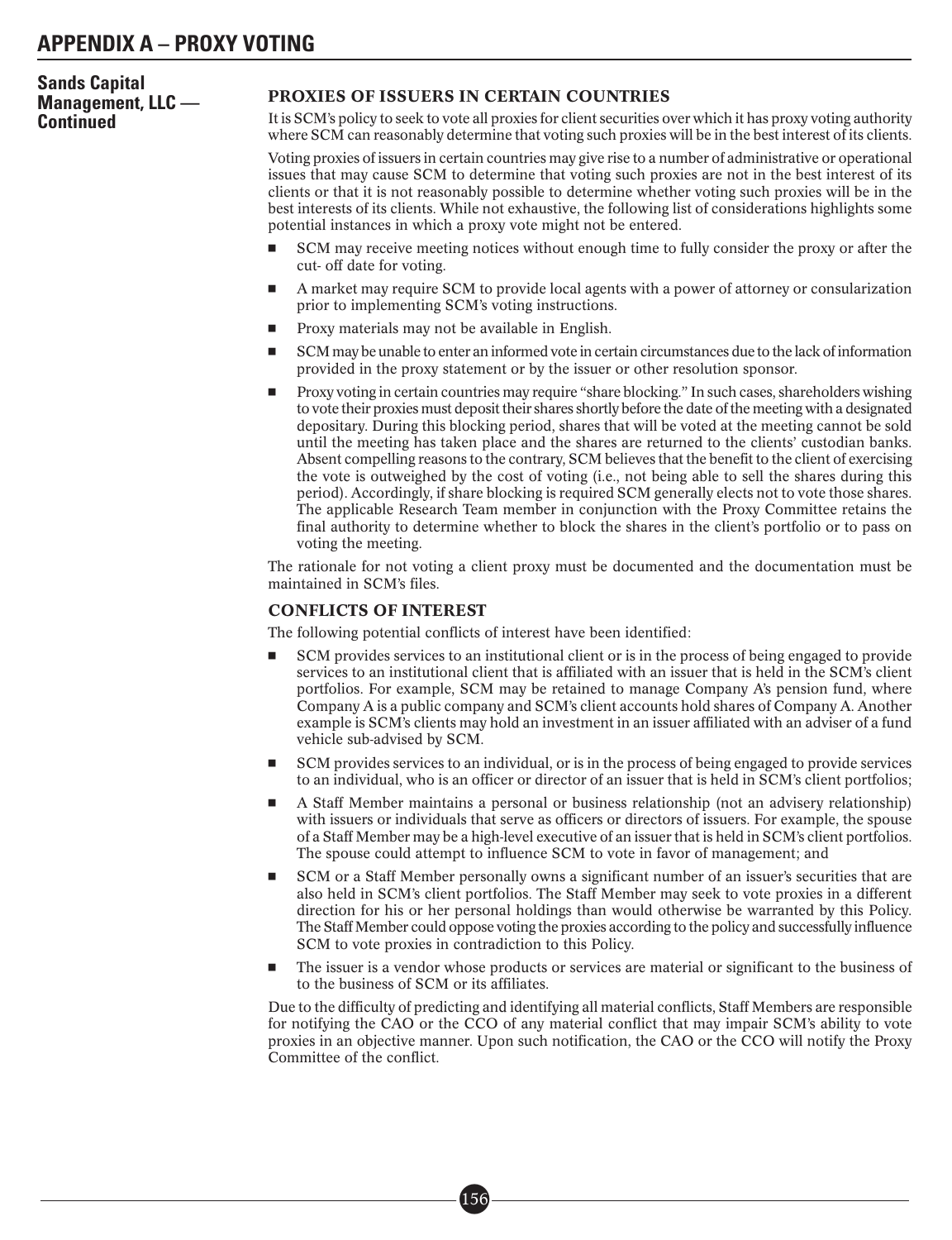# **Sands Capital Management, LLC — Continued**

In the event that the Proxy Committee determines that SCM has a conflict of interest with respect to a proxy proposal, the Proxy Committee will also determine whether the conflict is "material" to that proposal. The Proxy Committee may determine on a case-by-case basis that a particular proposal does not involve a material conflict of interest. To make this determination, the Proxy Committee must conclude that the proposal is not directly related to SCM's conflict with the issuer. If the Proxy Committee determines that a conflict is not material, then SCM may vote the proxy in accordance with the recommendation of the relevant Research Team member.

In the event that the Proxy Committee determines that SCM has a material conflict of interest with respect to a proxy proposal, SCM will vote on the proposal in accordance with the determination of the Proxy Committee. Prior to voting on the proposal, SCM may: (i) contact an independent third party (such as another plan fiduciary) to recommend how to vote on the proposal and vote in accordance with the

recommendation of such third party (or have the third party vote such proxy); or (ii) with respect to clients that are not subject to ERISA, fully disclose the nature of the conflict to the client and obtain the client's consent as to how SCM will vote on the proposal (or otherwise obtain instructions from the client as to how to vote the proxy).

## RECORDKEEPING

SCM must maintain the documentation described in the following section for a period of not less than five years in an easily accessible place, the first two years at its principal place of business. The CAO will be responsible for the following procedures and for ensuring that the required documentation is retained.

#### *Outside third party request to review proxy votes:*

- - Staff Members must be thoughtful and cautious in sharing how SCM plans to vote its clients' proxies. Until the vote has been cast and the relevant shareholder meeting has transpired, SCM generally treats information about SCM's voting as confidential. Staff Members may not disclose SCM's vote prior to the meeting or commit to any third party to vote a certain way without the prior consent of the CCO or General Counsel. Notwithstanding the previous sentence, Staff Members are permitted to prudently express SCM's thoughts or opinions on topics in discussions with the relevant companies, advisors (3rd party research providers), and other shareholders prior to voting as a part of SCM's ongoing education and engagement.
- - Once the vote has been cast and the relevant shareholder meeting has transpired, analysts can choose to share how SCM voted with the relevant company or other shareholders, if necessary, as part of SCM's ongoing engagement with management and the company's shareholder base.
- - All disclosures of votes in response to requests for vote information not originating from the company must be approved by the CAO prior to the disclosure of the vote. All written requests must be retained in the permanent file. The CAO or designee will record the identity of the outside third party, the date of the request, and the disposition (e.g., provided a written or oral response to client's request, referred to third party, not a proxy voting client, other dispositions, etc.) in a suitable place.
- - As is consistent with SCM's Advertising and Marketing Policy, all Staff Members must refer inquiries from the press to the Director, Portfolio Analysis and Communications.

*Proxy statements received regarding client securities:*

-Proxy statements must be maintained in accordance with this Policy.

Note: SCM is permitted to rely on proxy statements filed on the SEC's EDGAR system instead of keeping its own copies.

## *Proxy voting records:*

- - Documents prepared or created by SCM that were material to deciding on how to vote, or that memorialized the basis for the decision, must be maintained in accordance with this Policy.
- - Documentation or notes or any communications received from third parties, other industry analysts, third-party service providers, company's management discussions, etc. that were material in the basis for the decision, must be maintained in accordance with this Policy.
- - Clients may request their proxy voting record for the 5-year period prior to their request. Records prior to that 5-year request will be provided on a best efforts basis.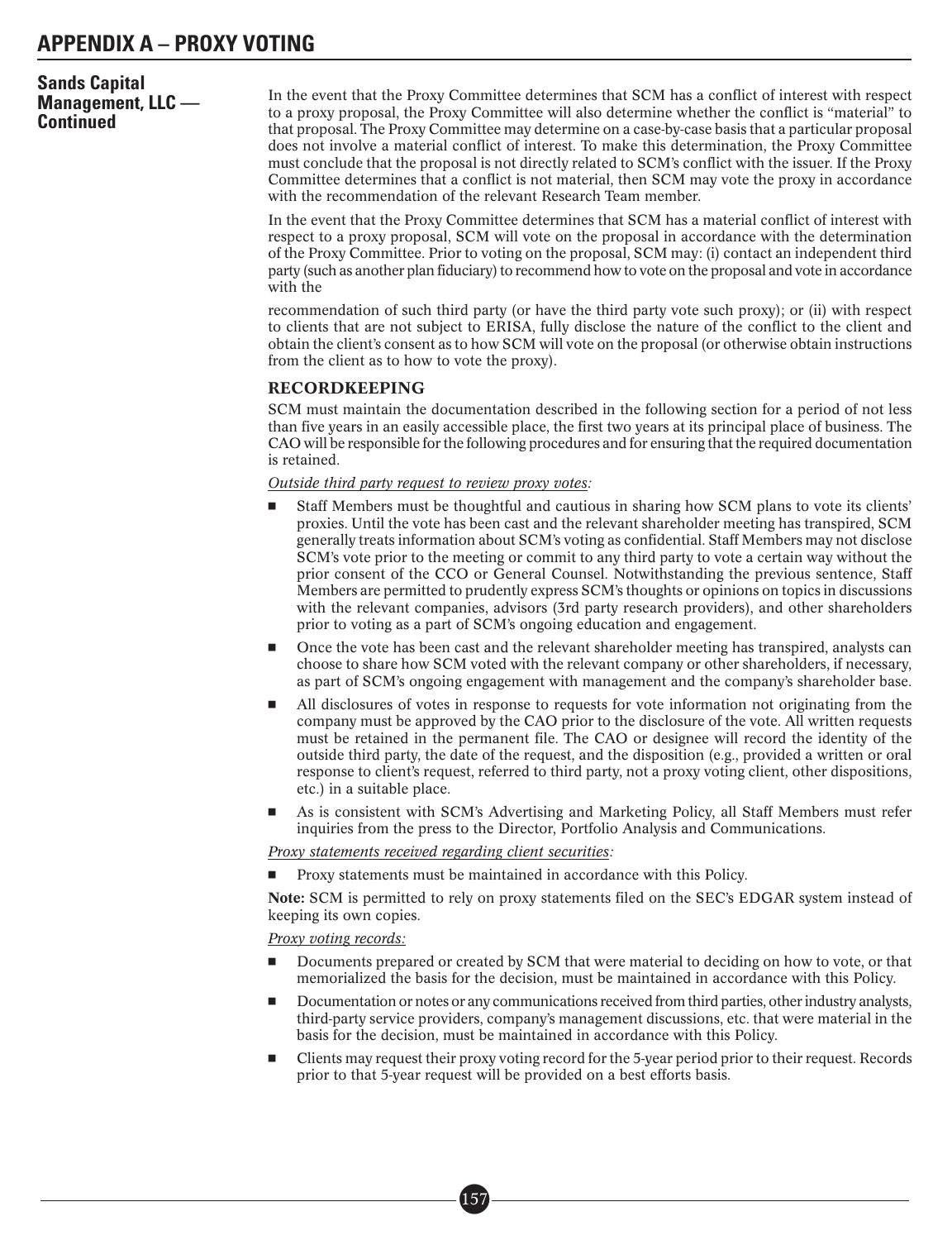| <b>Sands Capital</b><br><b>Management, LLC</b> —<br><b>Continued</b> | <b>DISCLOSURE</b><br>SCM will ensure that Part 2A of Form ADV is updated as necessary to reflect: (i) all material changes<br>to this Policy and the procedures described herein; and (ii) information about how clients may obtain                                                                                                                                                                                                                                                                                                                                                                                                                                                                                                                                                                                                                                                                                                                                                                                                  |
|----------------------------------------------------------------------|--------------------------------------------------------------------------------------------------------------------------------------------------------------------------------------------------------------------------------------------------------------------------------------------------------------------------------------------------------------------------------------------------------------------------------------------------------------------------------------------------------------------------------------------------------------------------------------------------------------------------------------------------------------------------------------------------------------------------------------------------------------------------------------------------------------------------------------------------------------------------------------------------------------------------------------------------------------------------------------------------------------------------------------|
|                                                                      | information on how SCM voted their securities. In addition, certain voting records are available on<br>SCM's website at www.sandscapital.com.                                                                                                                                                                                                                                                                                                                                                                                                                                                                                                                                                                                                                                                                                                                                                                                                                                                                                        |
|                                                                      | <b>RESPONSIBILITY</b>                                                                                                                                                                                                                                                                                                                                                                                                                                                                                                                                                                                                                                                                                                                                                                                                                                                                                                                                                                                                                |
|                                                                      | The CAO is responsible for overseeing and implementing this Policy.                                                                                                                                                                                                                                                                                                                                                                                                                                                                                                                                                                                                                                                                                                                                                                                                                                                                                                                                                                  |
| <b>Shenkman Capital</b><br><b>Management, Inc.</b>                   | When Shenkman has discretion to vote the proxies of clients, the firm will vote those proxies in the<br>best interest of clients and in accordance with the Proxy Voting Policy and Procedures.                                                                                                                                                                                                                                                                                                                                                                                                                                                                                                                                                                                                                                                                                                                                                                                                                                      |
|                                                                      | Shenkman will carefully consider all proxy solicitation materials and other information and facts<br>the firm deems relevant in determining how to vote a proxy. If appropriate, Shenkman will vote the<br>relevant proxy on behalf of its discretionary client accounts. On the other hand, Shenkman may<br>refrain from voting a proxy and provide such proxy to the client to vote. A portfolio manager will<br>make all voting decisions on behalf of a discretionary client account based solely on his/her determination<br>of the best interests of that account. The portfolio manager will send his/her decision to the firm's<br>Portfolio Services Department, which will be responsible for either (a) recording that Shenkman will<br>not be voting the proxy or (b) completing the proxy and returning it to the issuer and/or the custodian<br>in a timely and appropriate manner. Shenkman will use reasonable efforts to respond to each proxy<br>solicitation by the deadline for such response.                   |
|                                                                      | Shenkman's CCO shall monitor that the firm's processing of proxy statements is handled and processed<br>in accordance with the Proxy Voting Policy and Procedures.                                                                                                                                                                                                                                                                                                                                                                                                                                                                                                                                                                                                                                                                                                                                                                                                                                                                   |
|                                                                      | Shenkman will review all proxy solicitation materials the firm receives concerning instruments held<br>in a discretionary client account. Shenkman will evaluate all such information and may seek additional<br>information from the party soliciting the proxy and independent corroboration of such information<br>when appropriate and when reasonably available. In the absence of specific voting guidelines from<br>a client, Shenkman will vote proxies in the best interests of each particular client, which may result<br>in different voting results for proxies for the same issuer. Shenkman believes that voting proxies in<br>accordance with the firm's guidelines is in the best interests of clients.                                                                                                                                                                                                                                                                                                             |
|                                                                      | Due to the size and nature of Shenkman's operations and the firm's limited affiliations in the securities<br>industry, Shenkman does not expect that material conflicts of interest will arise between the firm<br>and a discretionary client account over proxy voting. Shenkman recognizes, however, that such conflicts<br>may arise from time-to-time, such as, for example, when Shenkman or one of the firm's affiliates has<br>a business arrangement that could be affected by the outcome of a proxy vote or has a personal or<br>business relationship with a person seeking appointment or reappointment as a director of a company.<br>If a material conflict of interest arises, Shenkman will determine whether voting in accordance with<br>the voting guidelines is in the best interests of the client. Under no circumstances will Shenkman<br>place the firm's own interests ahead of the interests of discretionary client accounts in voting proxies.                                                           |
|                                                                      | If Shenkman determines that the Proxy Voting Policy and Procedures do not adequately address a<br>material conflict of interest related to a proxy, Shenkman will provide the affected client with copies<br>of all proxy solicitation materials received by the firm with respect to that proxy, notify that client<br>of the actual or potential conflict of interest, and of Shenkman's intended response to the proxy<br>request (which response will be in accordance with the Proxy Voting Policy and Procedures), and<br>request that the client consent to Shenkman's intended response. If the client consents to the firm's<br>intended response or fails to respond to the notice within a reasonable period of time specified in<br>the notice, (provided that Shenkman has exercised reasonable efforts to obtain the client's response),<br>Shenkman will vote the proxy as described in the notice. If the client objects to the firm's intended<br>response, Shenkman will vote the proxy as directed by the client. |
| <b>Westfield Capital</b><br><b>Management Company,</b><br>L.P.       | <b>INTRODUCTION</b>                                                                                                                                                                                                                                                                                                                                                                                                                                                                                                                                                                                                                                                                                                                                                                                                                                                                                                                                                                                                                  |
|                                                                      | Westfield will offer to vote proxies for all client accounts. Westfield believes that the voting of proxies<br>can be an important tool for investors to promote best practices in corporate governance. Therefore,<br>we seek to vote all proxies in the best interests of our clients which includes ERISA plan participants<br>and beneficiaries, as applicable. Westfield also recognizes that the voting of proxies with respect to<br>securities held in client accounts is an investment responsibility having economic value. Based on<br>this, Westfield votes all ballots received for client accounts and covers all costs associated with voting<br>proxy ballots.                                                                                                                                                                                                                                                                                                                                                       |

■• 158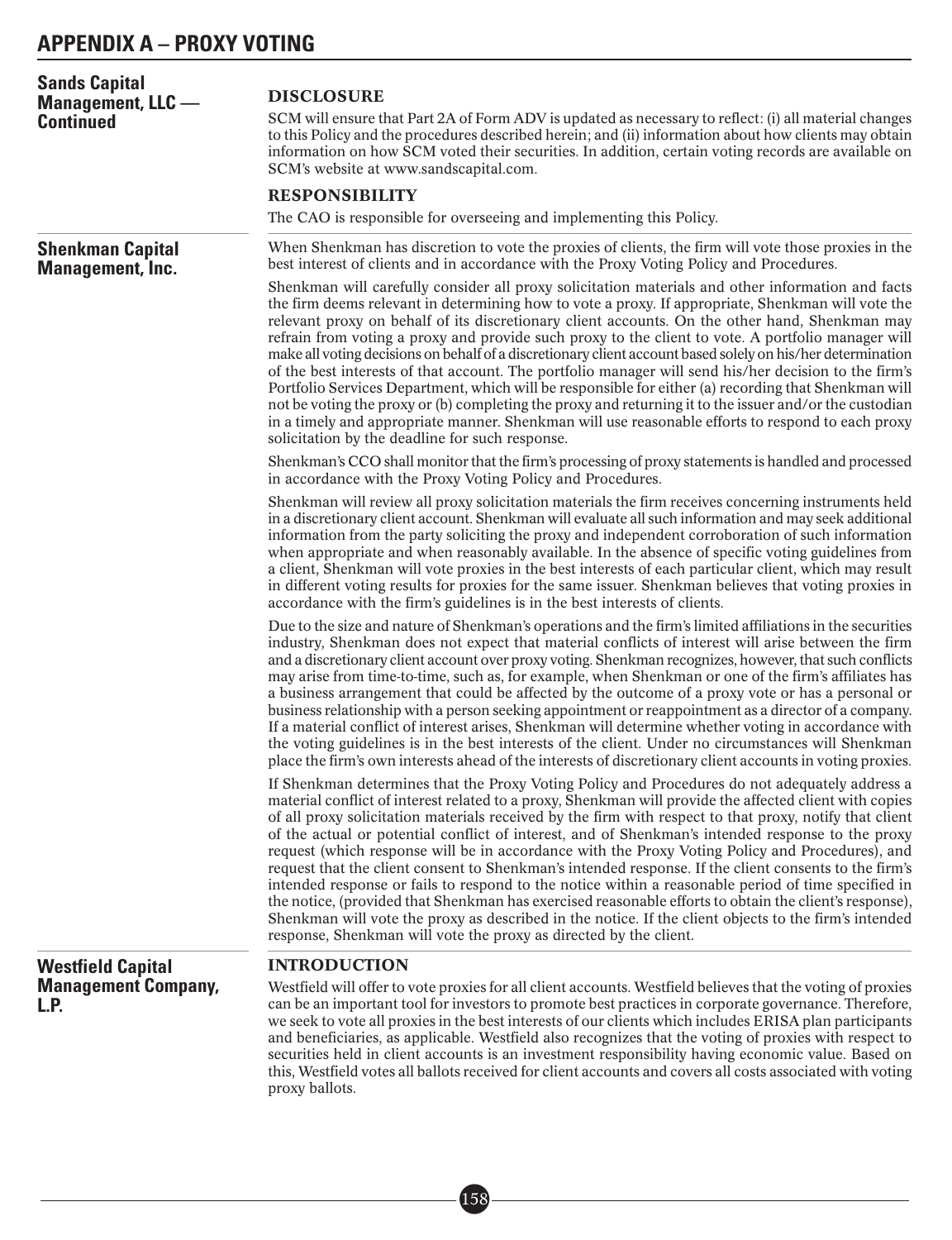# **Westfield Capital Management Company, L.P. — Continued**

In accordance with Rule 206(4)-6 under the Investment Advisers Act of 1940 (the "Act"), Westfield has adopted and implemented policies and procedures that we believe are reasonably designed to ensure that proxies are voted in the best interest of our clients. Our authority to vote proxies for our clients is established in writing, usually by the investment advisory contract. Clients can change such authority at any time with prior written notice to Westfield. Clients can also contact their Marketing representative or the Operations Department (wcmops@wcmgmt.com) for a report of how their accounts' securities were voted.

## OVERSIGHT OF PROXY VOTING FUNCTION

Westfield has engaged a third-party service provider, Institutional Shareholder Services, Inc. (the "vendor"), to assist with proxy voting. Westfield's Operations team, with oversight from Compliance, will:

- oversee the vendor; this includes performing annual audits of the proxy votes and conducting annual due diligence;
- ensure required proxy records are retained according to applicable rules and regulations and internal policy;
- distribute proxy reports prepared by the vendor for internal and external requests;
- review the proxy policy and voting guidelines at least annually; and
- identify material conflicts of interest that may impair our ability to vote shares in our clients' best interest.

## PROXY VOTING GUIDELINES

Westfield utilizes the vendor's proxy voting guidelines, which consider market-specific best practices, transparency, and disclosure when addressing shareholder matters. Westfield does not select a client's voting policy. Clients must choose the policy that best fits their requirements. Clients may choose to votein accordance with the vendor's U.S. proxy voting guidelines (i.e., Standard Guidelines), Taft-Hartley guidelines which are in full conformity with the AFL-CIO's proxy voting guidelines, Socially Responsible Investing Guidelines ("SRI") or Sustainability Guidelines. A summary of ISS' voting guidelines is located at the end of this policy.

The vendor reviews the above listed policies annually to ensure they are still considering market-specific best practices, transparency, and disclosure when addressing shareholder matters. Westfield will review these changes annually to ensure they are in our clients' best interests.

Generally, information onWestfield's proxy voting decisions or status of votes will not be communicated or distributed to external solicitors. On occasion, Westfield may provide such information to solicitors if we believe a response will benefit our clients or a response is requested from the Westfield security analyst or portfolio manager.

## PROXY VOTING PROCESS

The vendor tracks proxy meetings and reconciles proxy ballots received for each meeting. Westfield will use best efforts in obtaining any missing ballots; however, we vote only those proxy ballots our vendor has received. For any missing ballots, the vendor and/or Westfield will contact custodians to locate such missing ballots. Since there can be many factors affecting proxy ballot retrieval, it is possible that Westfield will not receive a ballot in time to place a vote. Clients who participate in securities lending programs should be aware that Westfield will not call back any shares on loan for proxy voting purposes. However, we could request a client call back shares if we determine there is the potential for a material benefit in doing so.

For each meeting, the vendor reviews the agenda and applies a vote recommendation for each proposal based on the written guidelines assigned to the applicable accounts. Proxies will be voted in accordance with the guidelines, unless the Westfield analyst or portfolio manager believes that following the vendor's guidelines would not be in the clients' best interests.

With limited exceptions, an analyst or portfolio manager may request to override the Standard or the Sustainability Guidelines at any time before the meeting cutoff date. In addition, certain proxy ballots (e.g., contentious proposals) may necessitate further review from the analyst or portfolio manager. Compliance will attempt to identify such ballots and bring them to the analyst's or portfolio manager's attention. If the analyst or portfolio manager chooses to vote against the vendor's stated guidelines in any instance, he/she must make the request in writing and provide a rationale for the vote against the stated guidelines. No analyst or portfolio manager overrides are permitted in the Taft-Hartley and SRI guidelines.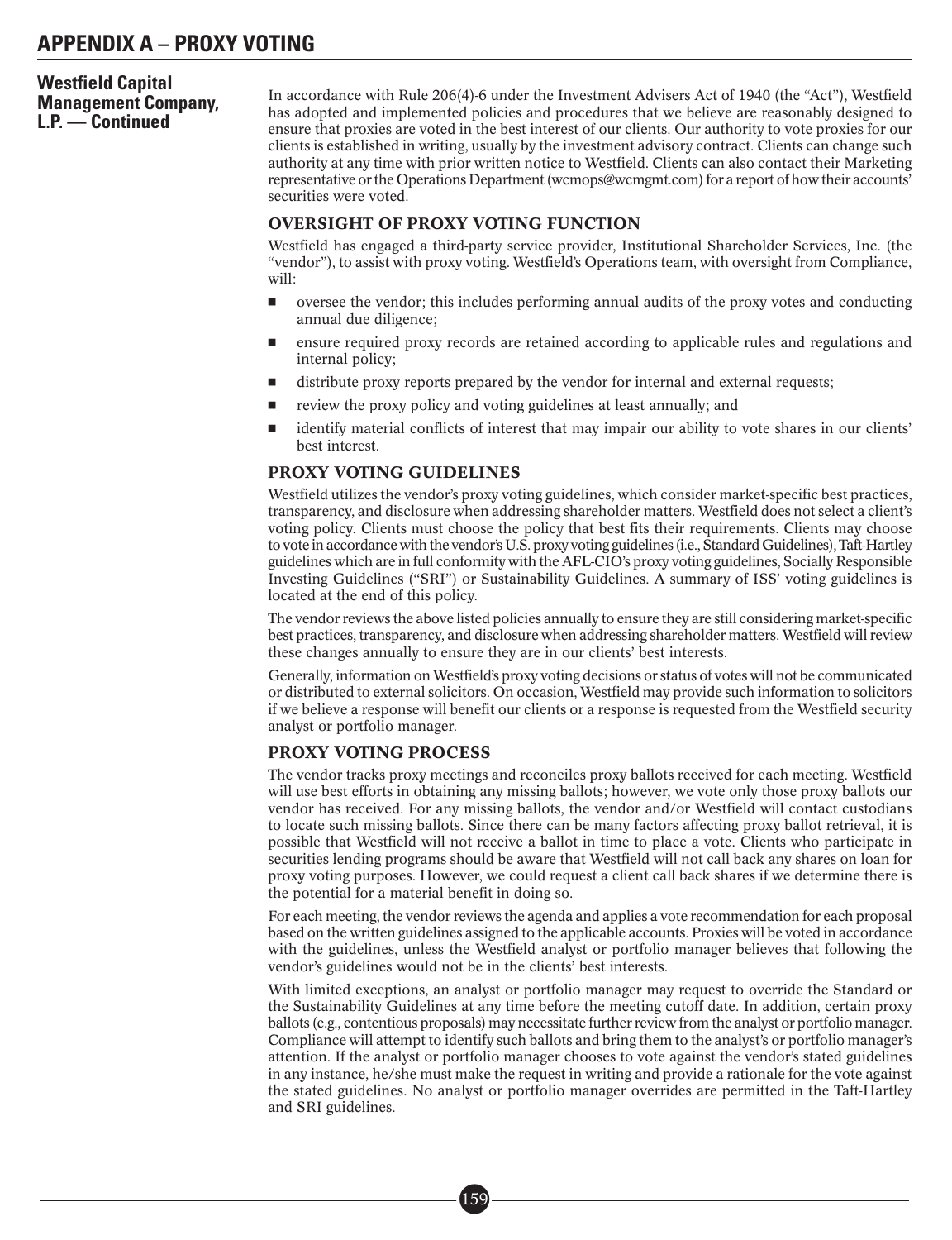**Westfield Capital Management Company, L.P. — Continued**

## CONFLICTS OF INTEREST

Compliance and Operations are responsible for identifying conflicts of interest that could arise when voting proxy ballots on behalf of our clients. Per Westfield's Code of Ethics and other internal policies, all employees should avoid situations where potential conflicts may exist. Westfield has put in place certain reviews to ensure proxies are voted solely on the investment merits of the proposal. In identifying potential conflicts, Compliance and Operations will review many factors, including, but not limited to existing relationships with Westfield or an employee, and the vendor's disclosed conflicts. If an actual conflict of interest is identified, it is reviewed by the Compliance and/or Operations teams. If it is determined that the conflict is material in nature, the analyst or portfolio manager may not override the vendor's recommendation. Westfield's material conflicts are coded within the vendor's system. These meetings are flagged within the system to ensure we do not override the vendor's recommendations.

Annually Westfield will review ISS' policies regarding their disclosure of their significant relationships to determine if there are conflicts that would impact Westfield. We will also review their Code of Ethics which specifically identifies their actual or potential conflicts. During our annual due diligence visit we ensure that ISS still has firewalls in place to separate the staff that performs proxy analyses and research from the members of ISS Corporate Solutions, Inc.

## PROXY REPORTS

Westfield can provide account specific proxy reports to clients upon request or at scheduled time periods (e.g., quarterly). Client reporting requirements typically are established during the initial account set-up stage, but clients may modify this reporting schedule at any time with prior written notice to Westfield. The reports will contain at least the following information:

- company name
- meeting agenda
- how the account voted on each agenda item
- how management recommended the vote to be cast on each agenda item
- rationale for any votes against the established guidelines (rationale is not always provided for votes that are in-line with guidelines since these are set forth in the written guidelines)

## RECORDKEEPING

In accordance with Rule 204-2 of the Investment Advisers Act of 1940, proxy voting records will be maintained for at least five years. The following records will be retained by either Westfield or the proxy vendor:

- a copy of the Proxy Voting Polices and Guidelines and amendments that were in effect during the required time period;
- electronic or paper copies of each proxy statement received by Westfield or the vendor with respect to securities in client accounts (Westfield may also rely on obtaining copies of proxy statements from the SEC's Electronic Data Gathering, Analysis, and Retrieval (EDGAR) system);
- records of each vote cast for each client;
- documentation created by Westfield that were material to making a decision on how to vote proxies or memorializes the basis for such decision (basis for decisions voted in line with policy is provided in the written guidelines);
- written reports to clients on proxy voting and all client requests for information and Westfield's response;
- disclosure documentation to clients on how they may obtain information on how we voted their securities